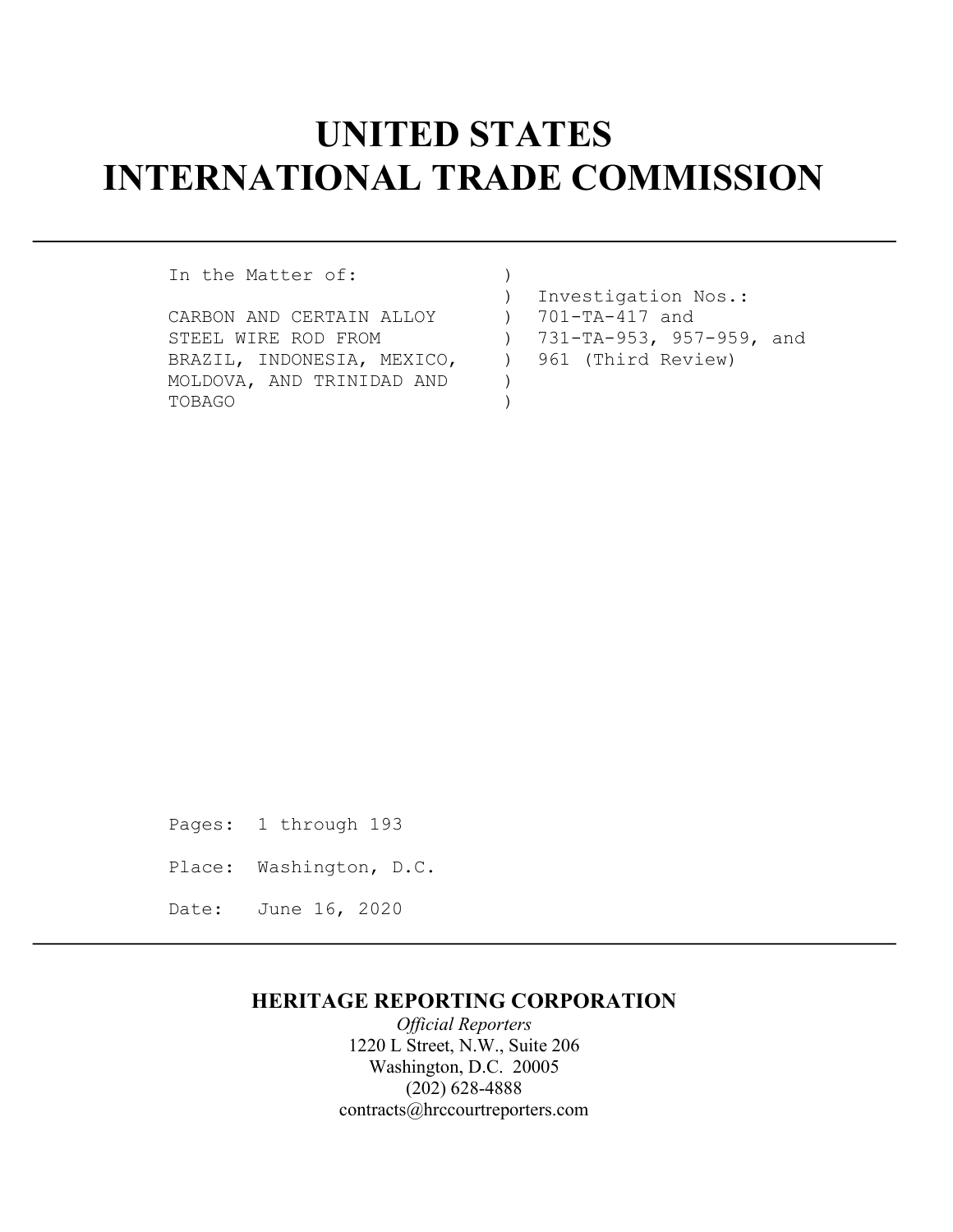THE UNITED STATES INTERNATIONAL TRADE COMMISSION

```
In the Matter of: \qquad) ) Investigation Nos.: 
CARBON AND CERTAIN ALLOY ) 701-TA-417 and 
STEEL WIRE ROD FROM ) 731-TA-953, 957-959, and 
BRAZIL, INDONESIA, MEXICO, ) 961 (Third Review) 
MOLDOVA, AND TRINIDAD AND ) 
TOBAGO )
```
Tuesday, June 16, 2020

Teleconference U.S. International Trade Commission 500 E Street, S.W. Washington, D.C.

The hearing commenced, pursuant to notice, at

9:35 a.m., before the Commissioners of the United States

International Trade Commission, the Honorable DAVID S.

JOHANSON, Chairman, presiding.

APPEARANCES: (Via Telephone)

On Behalf of the International Trade Commission:

Commissioners:

DAVID S. JOHANSON, CHAIRMAN RHONDA K. SCHMIDTLEIN, COMMISSIONER JASON E. KEARNS, COMMISSIONER RANDOLPH J. STAYIN, COMMISSIONER AMY A. KARPEL, COMMISSIONER

Staff: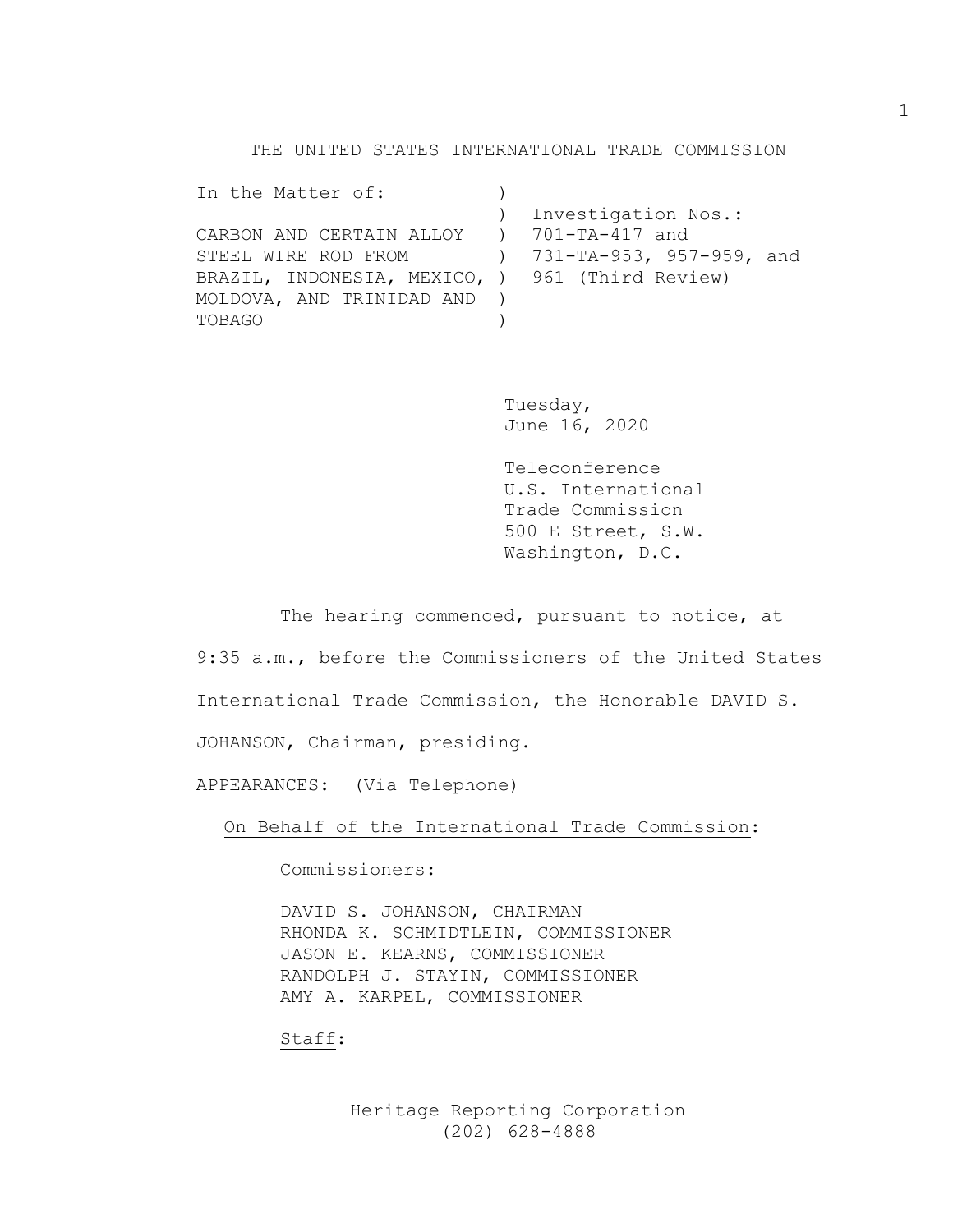WILLIAM R. BISHOP, SUPERVISORY HEARINGS AND INFORMATION OFFICER TYRELL BURCH, MANAGEMENT ANALYST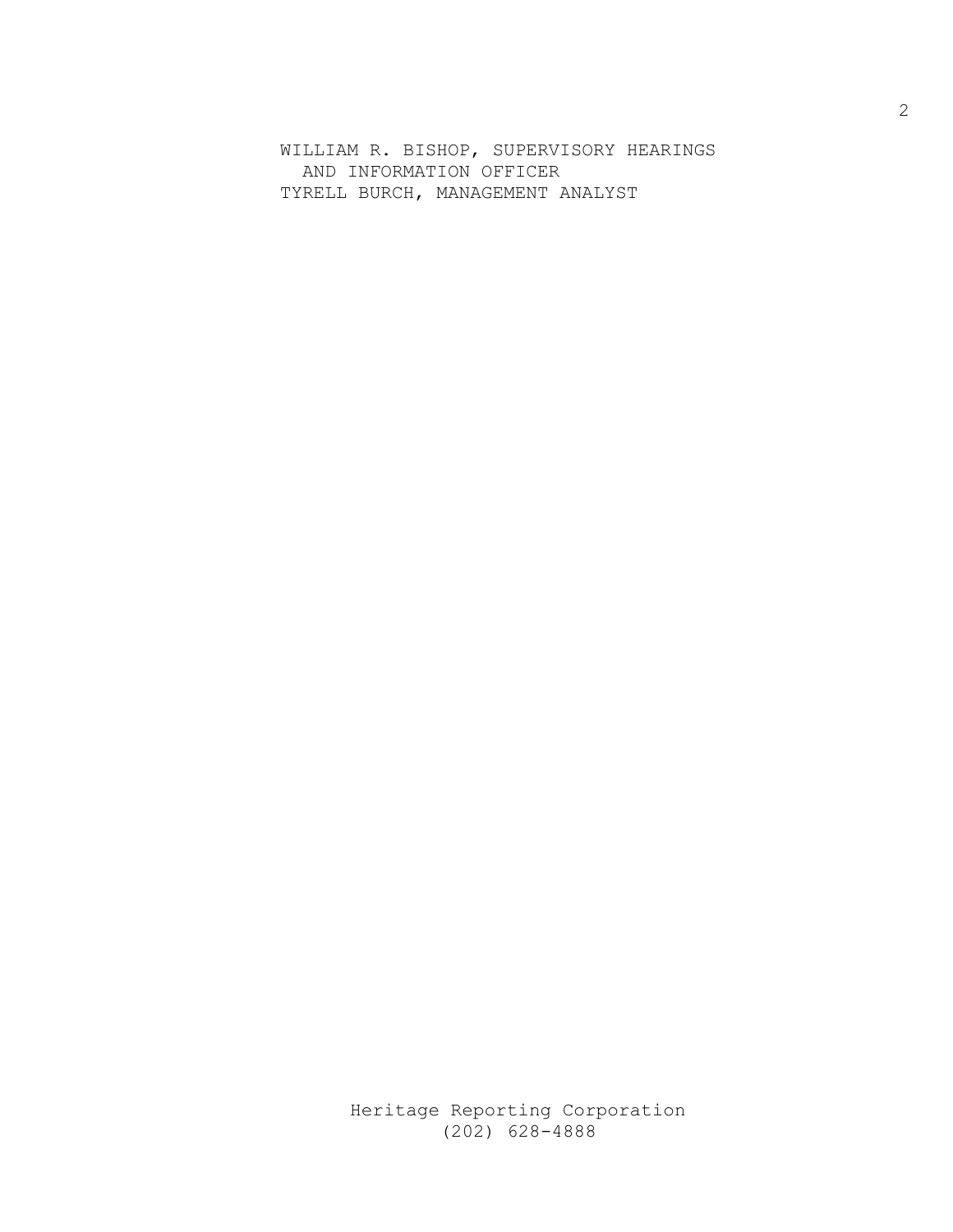CELIA FELDPAUSCH, INVESTIGATOR ALEXANDER MELTON, INTERNATIONAL TRADE ANALYST KYLE WESTMORELAND, INTERNATIONAL ECONOMIST JOANNA LO, ACCOUNTANT/AUDITOR BRIAN ALLEN, ATTORNEY/ADVISOR DOUGLAS CORKRAN, SUPERVISORY INVESTIGATOR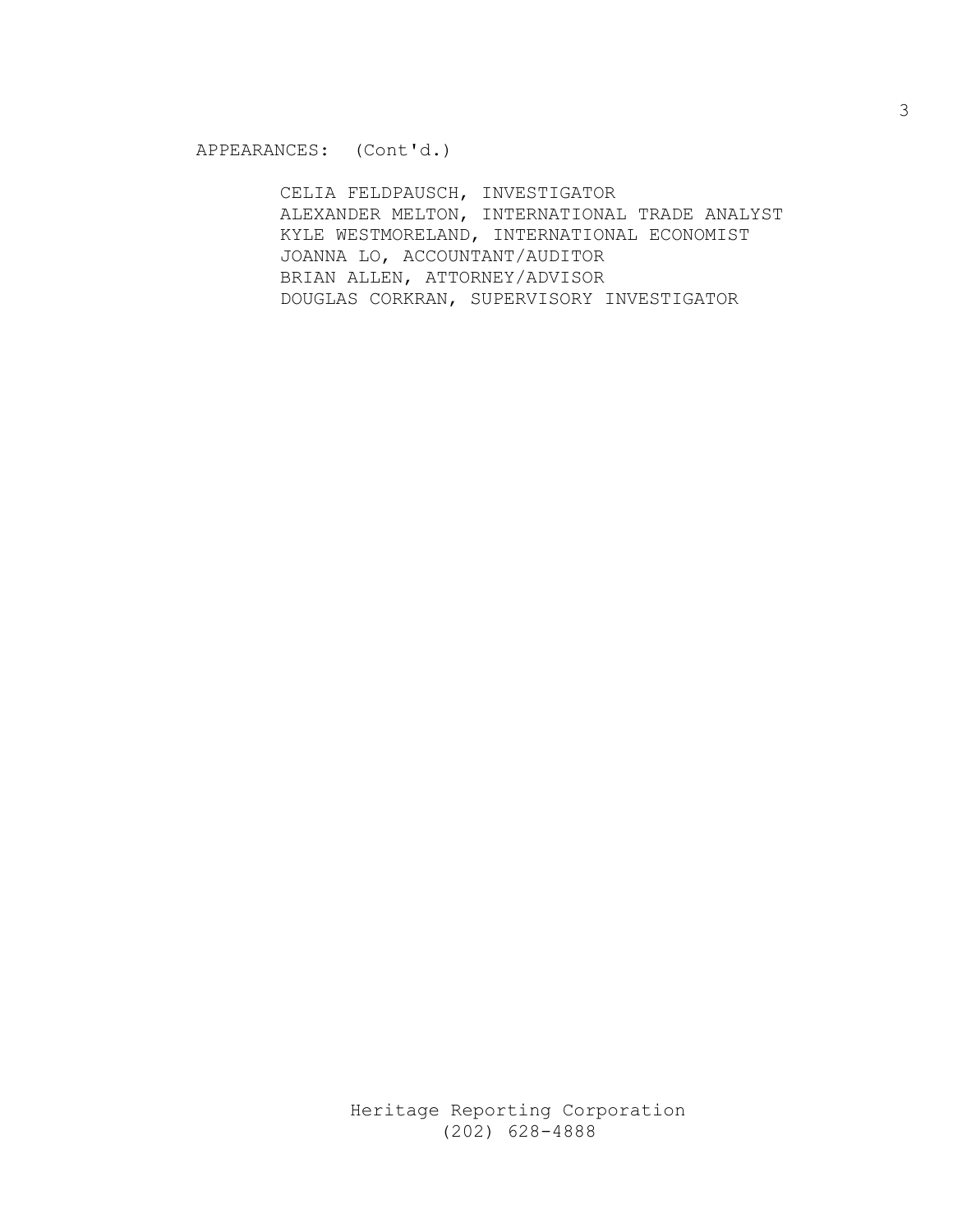### I N D E X

| EMBASSY APPEARANCE:                                                                                                                       | Page     |
|-------------------------------------------------------------------------------------------------------------------------------------------|----------|
| Embassy of Mexico<br>Washington, DC                                                                                                       |          |
| Gerardo Lameda, Head of the Office of the<br>Secretary of the Economy in Washington, DC                                                   | 7        |
| Aristeo Lopez Sanchez, Legal Counsel of the<br>Trade Office                                                                               |          |
| OPENING REMARKS:                                                                                                                          |          |
| In Support of Continuation (Alan H. Price,<br>Wiley Rein LLP)<br>In Opposition to Continuation (Rosa J. Jeong,<br>Greenberg Traurig, LLP) | 14<br>17 |
| In Support of the Continuation of the<br>Antidumping and Countervailing Duty Orders:                                                      |          |
| Kelley Drye & Warren LLP<br>Washington, DC<br>on behalf of                                                                                |          |
| Charter Steel<br>Liberty Steel USA<br>Optimus Steel, LLC<br>Evraz Rocky Mountain Steel                                                    |          |
| Edward P. Goettl, Vice President, Sales and<br>Marketing, Optimus Steel, LLC                                                              | 47       |
| Timothy Dillon, Senior Vice President, Sales<br>and Marketing, Liberty Steel, USA                                                         | 42       |
| Gina Beck, Economist, Georgetown Economic<br>Services LLC                                                                                 | 65       |
|                                                                                                                                           |          |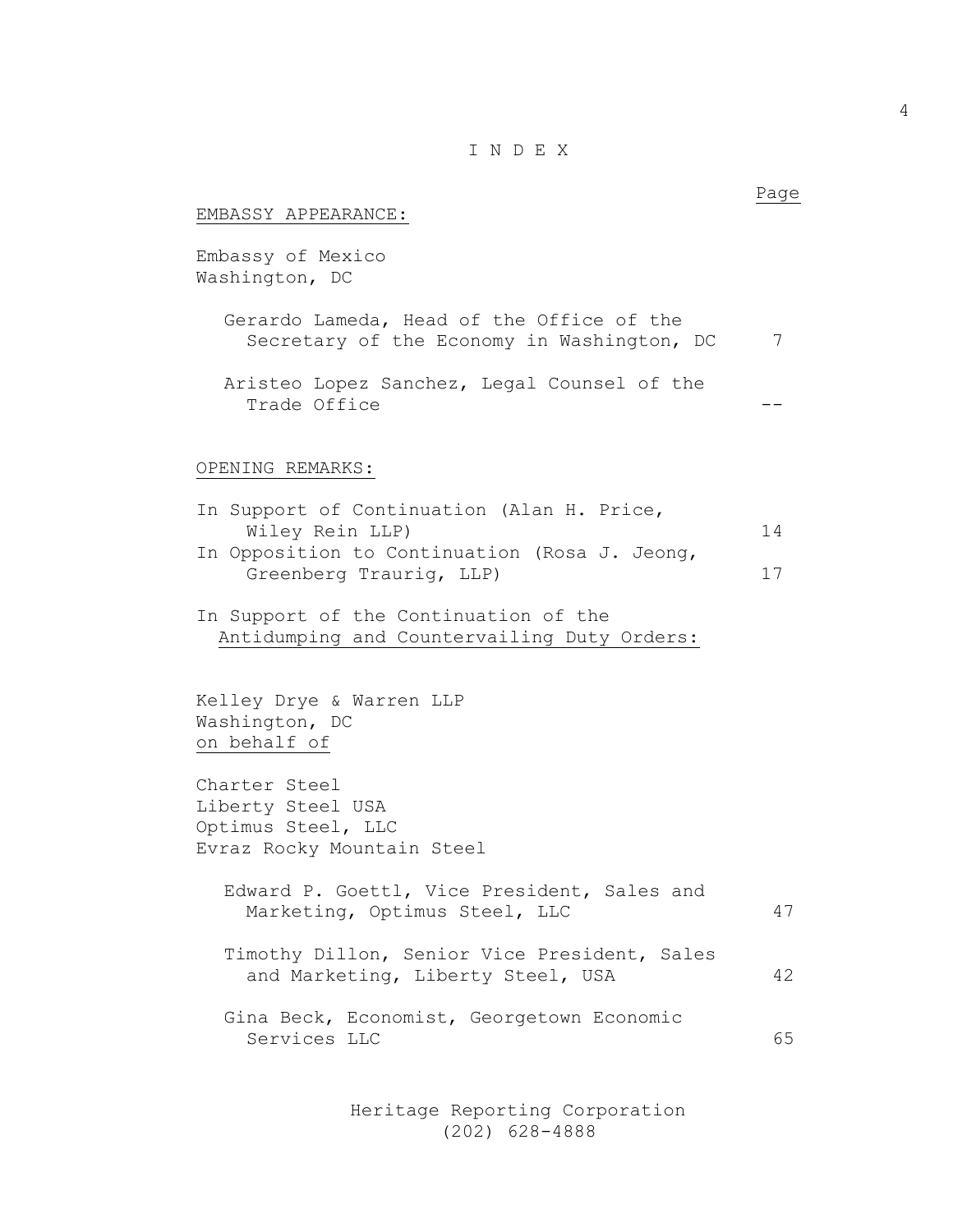#### I N D E X

Of Counsel:

Paul C. Rosenthal Kathleen W. Cannon

R. Alan Luberda Brooke M. Ringel

Wiley Rein LLP Washington, DC on behalf of

Nucor Corporation Commercial Metals Company

Eric Zernikow, Commercial Director, Engineered Bar Group, Nucor Corporation 46

Of Counsel:

Alan H. Price Daniel B. Pickard

Derick G. Holt Adam M. Teslik

In Opposition to the Continuation of the Antidumping and Countervailing Duty Orders:

Greenberg Traurig, LLP Washington, DC on behalf of

Deacero S.A.P.I. de C.V. ("Deacero") Deacero USA, Inc. ("Deacero USA")

Antonio Guerra, Director of Market Strategy, Deacero S.A.P.I. de C.V. 99

Alex Castano, Sales Director, Deacero USA, Inc. --

 Heritage Reporting Corporation (202) 628-4888

Page and the state of the state of the state of the state of the state of the state of the state of the state of the state of the state of the state of the state of the state of the state of the state of the state of the s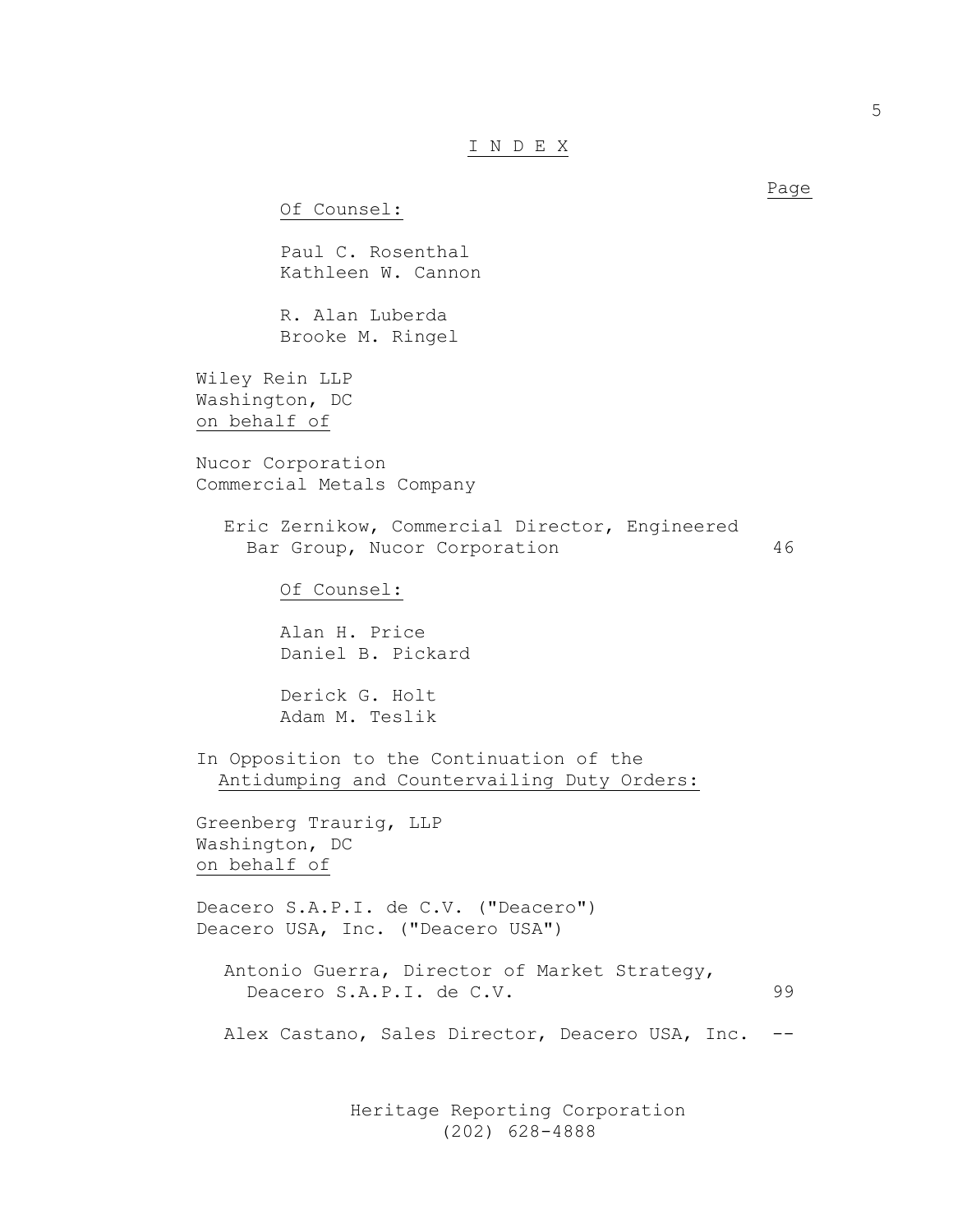## I N D E X

#### en de la provincia de la provincia de la provincia de la provincia de la provincia de la provincia de la provi

| In Opposition to the Continuation of the             |     |
|------------------------------------------------------|-----|
| Antidumping and Countervailing Duty Orders: (Cont'd) |     |
|                                                      |     |
| Fernando Villanueva, Chief Executive Officer,        |     |
| Mid Continent Steel & Wire                           | 103 |
|                                                      |     |
| Chris M. Pratt, US Operations General Manager,       |     |
| Mid Continent Steel & Wire                           | 108 |
|                                                      |     |
| Jennifer Lutz, Vice President, Economic              |     |
| Consulting Services, LLC                             | 111 |
|                                                      |     |
| Cara Groden, Senior Economist, Economic              |     |
| Consulting Services, LLC                             |     |
|                                                      |     |
| Of Counsel:                                          |     |
|                                                      |     |

Irwin P. Altschuler Rosa S. Jeong Sonali Dohale Franchiny M. Ovalle Axel S. Urie

#### REBUTTAL/CLOSING REMARKS:

| In Support of Continuation (Paul C. Rosenthal, |     |
|------------------------------------------------|-----|
| Kelley Drye & Warren LLP)                      | 178 |
| In Opposition to Continuation (Irwin P.        |     |
| Altschuler, Greenberg Traurig, LLP)            | 187 |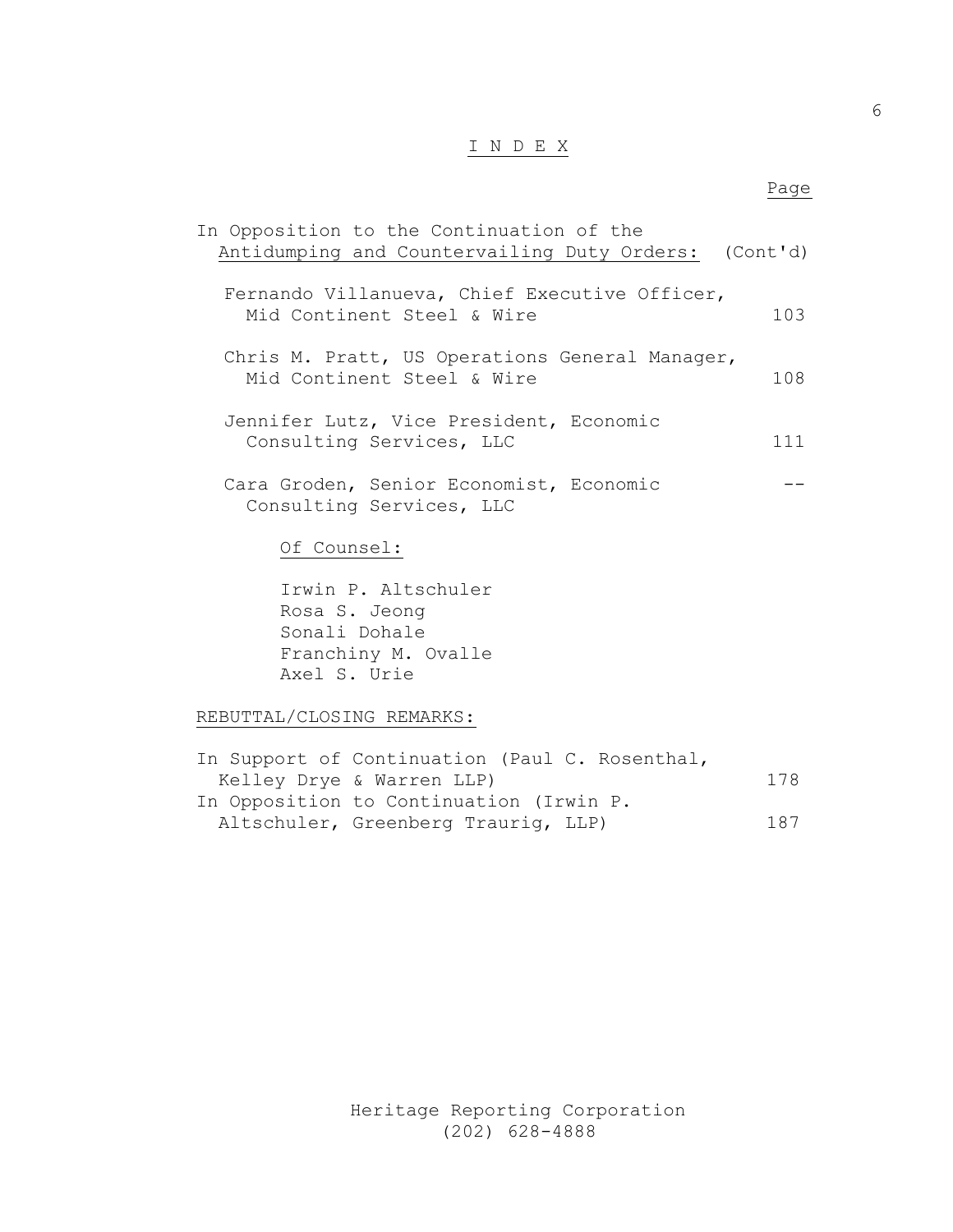| $1\,$         | $\underline{P} \underline{R} \underline{O} \underline{C} \underline{E} \underline{E} \underline{D} \underline{I} \underline{N} \underline{G} \underline{S}$ |
|---------------|-------------------------------------------------------------------------------------------------------------------------------------------------------------|
| $\mathbf{2}$  | (9:35 a.m.)                                                                                                                                                 |
| 3             | CHAIRMAN JOHANSON: Good morning. On behalf of the                                                                                                           |
| 4             | U.S. International Trade Commission, I welcome you to this                                                                                                  |
| 5             | hearing concerning Investigation Numbers 701-TA-417 and                                                                                                     |
| 6             | 731-TA-953, 957-959, and 961 (Third Review) involving Carbon                                                                                                |
| 7             | and Certain Alloy Steel Wire Rod from Brazil, Indonesia,                                                                                                    |
| 8             | Mexico, Moldova, and Trinidad and Tobago.                                                                                                                   |
| $\mathcal{G}$ | The purpose of these five-year reviews is to                                                                                                                |
| 10            | determine whether revocation of the antidumping duty and                                                                                                    |
| 11            | countervailing duty orders on carbon and certain alloy steel                                                                                                |
| 12            | wire rod from Brazil, Indonesia, Mexico, Moldova, and                                                                                                       |
| 13            | Trinidad and Tobago will be likely to lead to continuation or                                                                                               |
| 14            | recurrence of material injury within a reasonably foreseeable                                                                                               |
| 15            | time.                                                                                                                                                       |
| 16            | All witnesses must be sworn in by the Secretary                                                                                                             |
| 17            | before presenting testimony. I understand that parties are                                                                                                  |
| 18            | aware of the time allocations. Any questions regarding the                                                                                                  |
| 19            | time allocations should be directed to the Secretary.                                                                                                       |
| 20            | Speakers are reminded not to refer in their remarks                                                                                                         |
| 21            | or answers to questions to business proprietary information.                                                                                                |
| 22            | Please speak clearly into the microphones and state your name                                                                                               |

 Heritage Reporting Corporation (202) 628-4888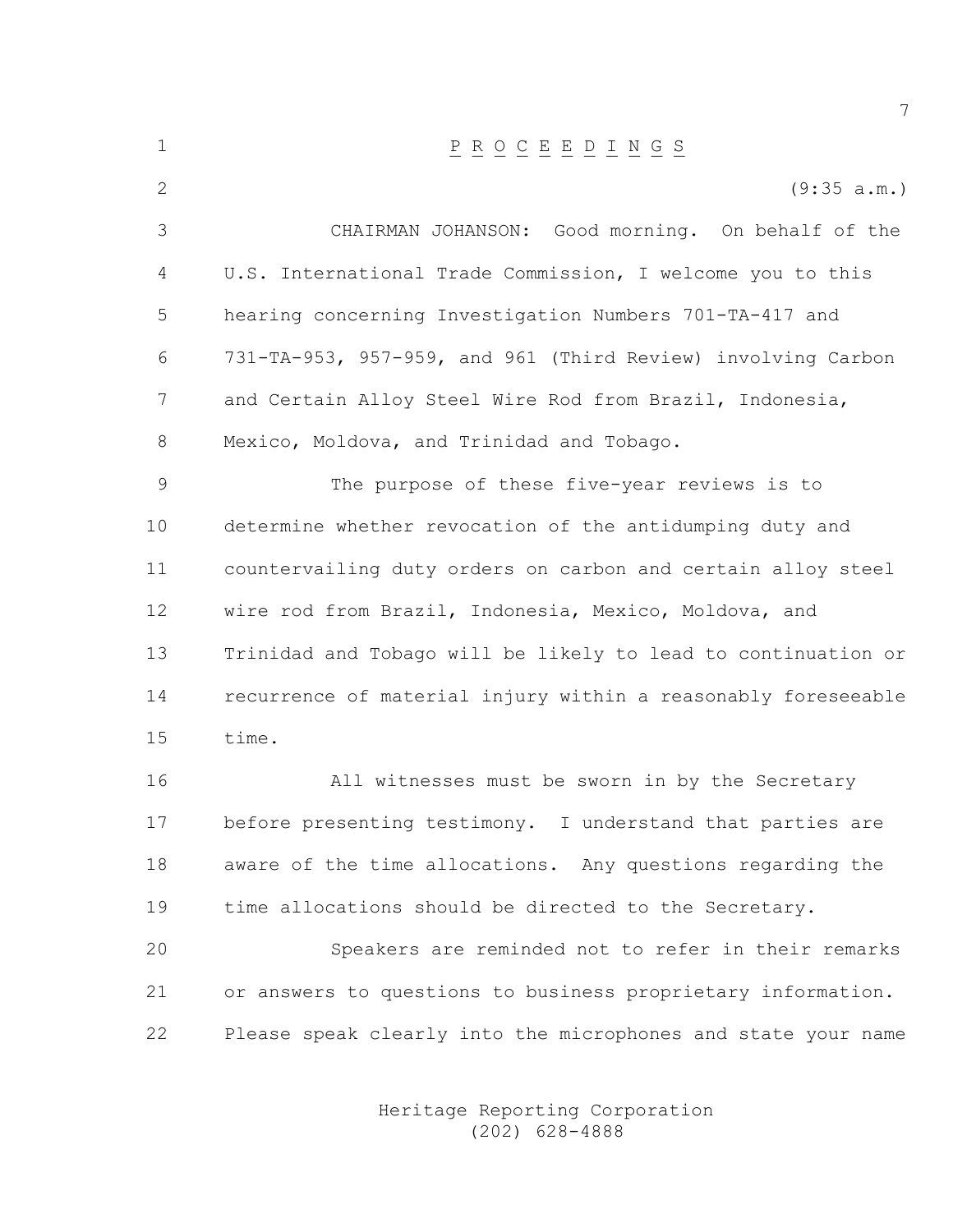1 for the record for the benefit of the court reporter.

2 If you will be submitting documents that contain 3 information you wish classified as business confidential, we 4 request it comply with Commission Rule 201.6. 5 Mr. Secretary, are there any preliminary matters? 6 MR. BISHOP: Mr. Chairman, I would note that all

7 witnesses for today's proceedings have been sworn in. There 8 are no other preliminary matters.

9 CHAIRMAN JOHANSON: Very well. Will you please 10 announce our embassy witness.

11 MR. BISHOP: Joining us from the Embassy of Mexico 12 is Gerardo Lameda, Head of the Office of the Secretary of the 13 Economy in Washington, D.C., for the Embassy of Mexico.

14 We welcome you, Mr. Lameda. If you would just go 15 ahead and activate your webcam and microphone for us, please. 16 Your microphone needs to be unmuted. Yep, there you go.

17 MR. LAMEDA: Here I go.

18 MR. BISHOP: Thank you so much. You may begin when 19 you're ready.

20 MR. LAMEDA: Okay, I'm ready. So, first of all, 21 thank you for the opportunity to testify before the 22 Commission today. My name is Gerardo Lameda, and I am Head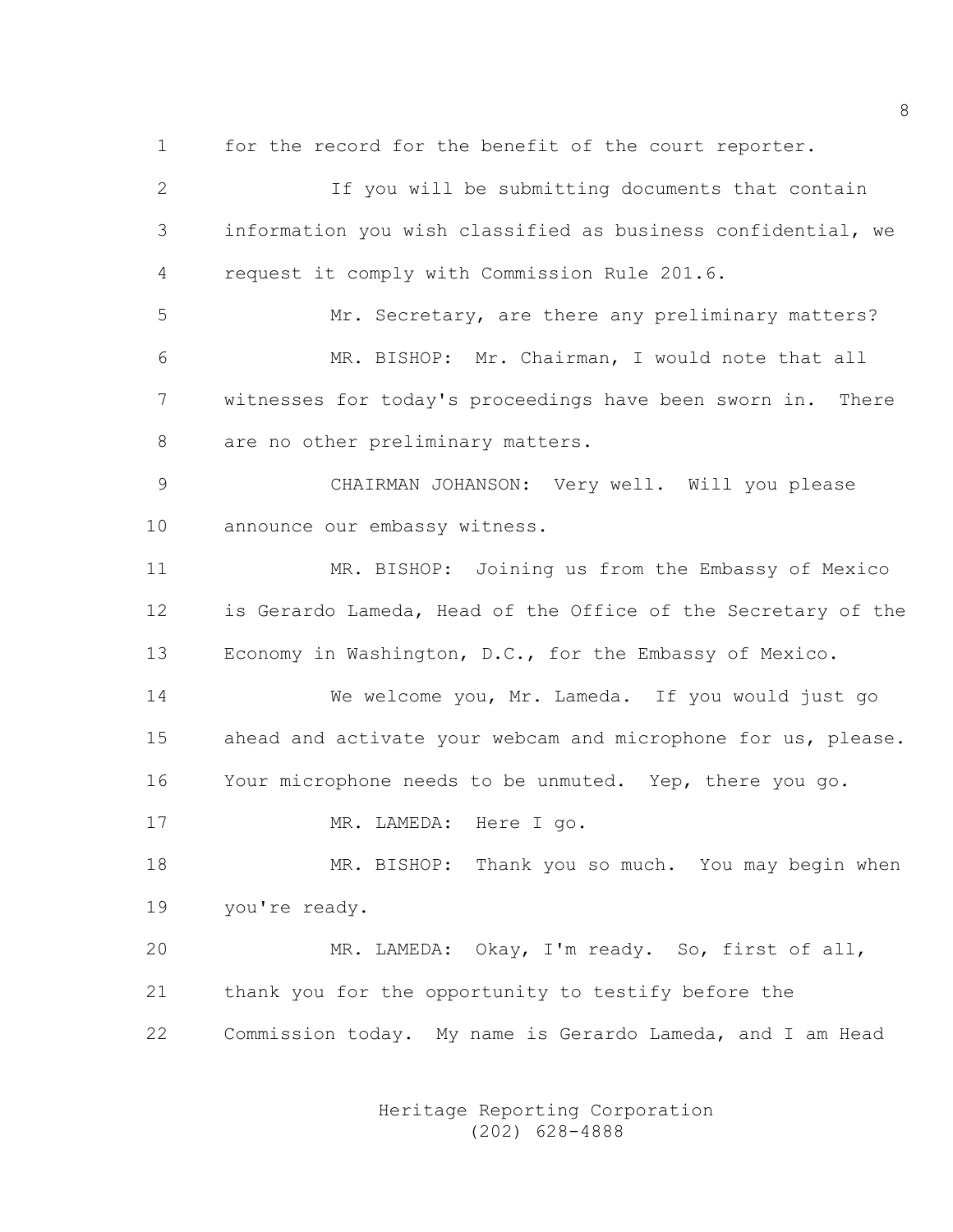1 of the Office of Trade at the Embassy of Mexico.

2 I want to discuss the significant benefits the 3 United States and Mexico have enjoyed as a result of their 4 longstanding trade partnership and the two countries' joint 5 plans for continued success with respect to steel trade in 6 particular. I would also like to update the Commission as to 7 the status of Mexican business that rely on the steel trade 8 and share our projections for the future.

9 Since the North American Free Trade Agreement, 10 NAFTA, entered into force in 1994, Mexico and the United 11 States have seen positive trade developments. Trade between 12 Mexico and the U.S. has grown exponentially ever since. U.S. 13 exports to Mexico increased from \$41.6 billion in 1993 to 14 \$256.5 billion in 2019, while U.S. imports from Mexico 15 increased from \$40 billion in 1993 to \$358 billion in 2019.

16 As of 2019, Mexico is the United States' top trade 17 partner and ranks second for U.S. exports in total trade 18 between the two countries, amounting to \$614.5 billion.

19 Mexico supplies to the U.S. its top exports, such 20 as automobiles and auto parts, which contain a significant 21 percentage of U.S. volume content. This beneficial 22 relationship between the U.S. and Mexico has grown over the

> Heritage Reporting Corporation (202) 628-4888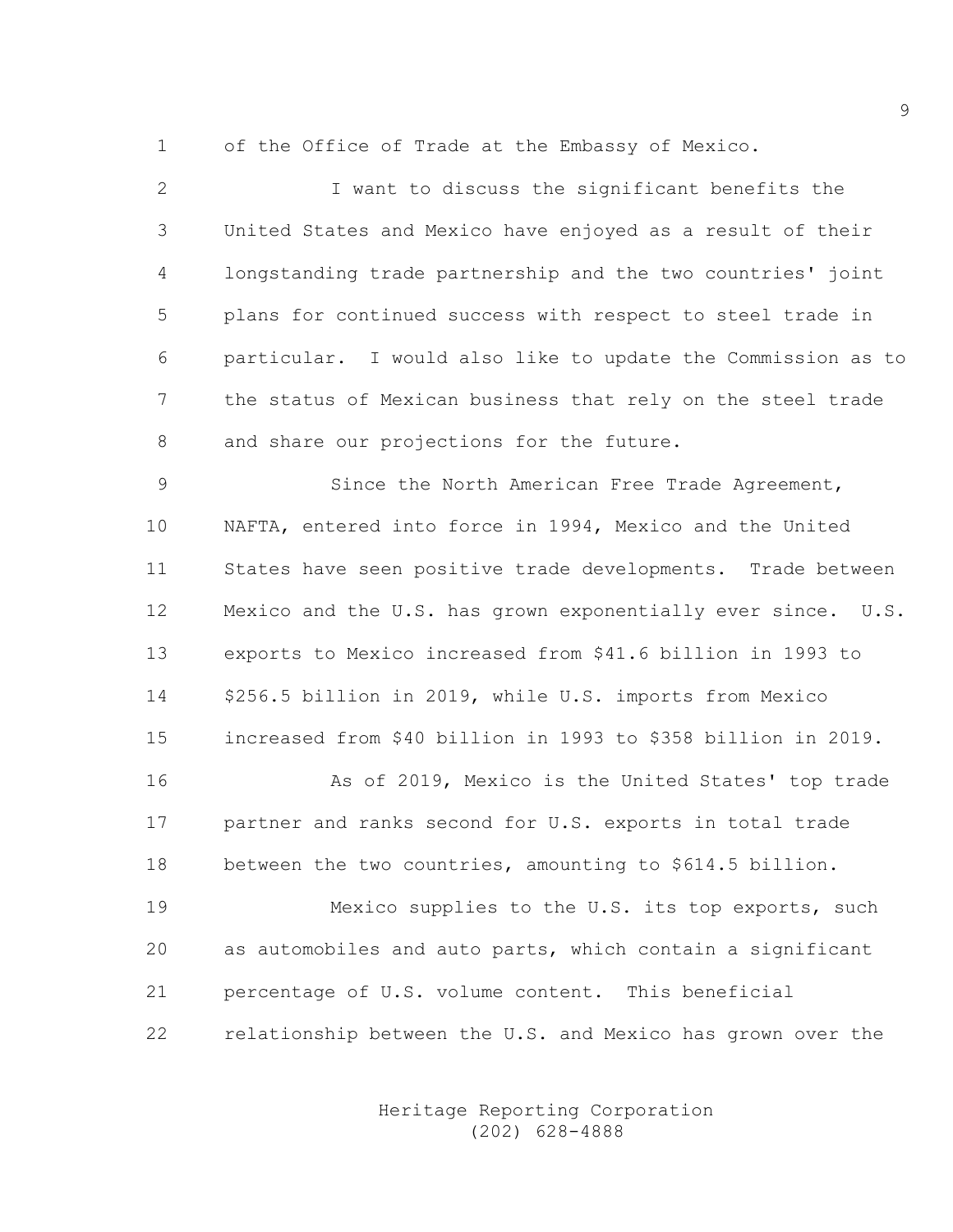1 past two decades as the two countries become closer trading 2 partners and work to address shared concerns in the field of 3 international trade.

4 In the steel industry, the U.S. is the largest 5 importer of Mexican steel, importing 32 percent of Mexican 6 steel exports, while the U.S. is the top exporter of steel 7 products to Mexico, at 39.9 percent of total exports as of 8 2018.

9 Mexico's status as the top exporter of U.S. steel 10 to the U.S. and vice versa can be attributed to NAFTA and 11 continuous dialogue between our governments as to the steel 12 industry.

13 For example, NAFTA partners collaborate along with 14 the private steel sector to develop policies to boost and 15 enhance operation of the North American steel sector through 16 the North American Steel Trade Committee. This committee 17 allows our governments to coordinate positions on issues of 18 importance to steel and provides the steel industry with a 19 forum to exchange information and discuss policies that 20 affect the North American steel sector.

21 This relationship will continue to grow once the 22 United States, Mexico, and Canada agreement is implemented.

> Heritage Reporting Corporation (202) 628-4888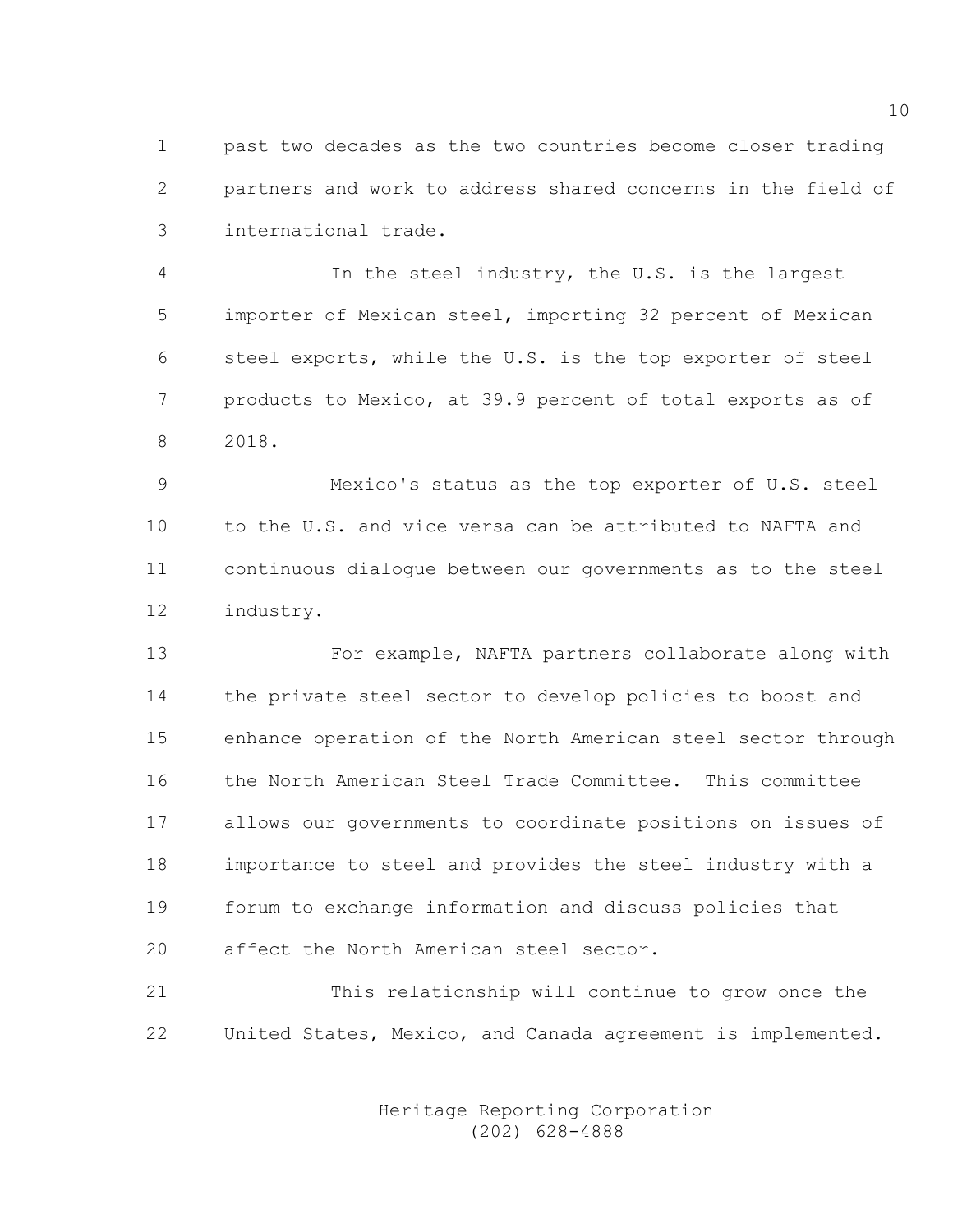1 The special relationship that Mexico has with the U.S. 2 distinguishes us from the other subject countries in this 3 sunset review. Our close relationship with the U.S. has led 4 to numerous coordinated efforts to reaffirm the commitment 5 that both countries have taken to improve and expand the 6 steel industry.

7 For example, in March 2018, the U.S. imposed a 25 8 percent tariff on steel products from virtually all countries 9 under Section 232 of the Trade Expansion Act of 1962. After 10 a number of negotiations between Mexico and the U.S., both 11 countries achieved a mutually beneficial agreement in May of 12 2019 where Section 232 tariffs against Mexico were lifted and 13 a more robust mechanism to monitor and prevent surges of 14 steel imports from Mexico was established.

15 Under this bilateral agreement, if a surge of steel 16 imports occurs, the U.S. can impose Section 232 tariffs on 17 such products. Since implementation of the agreement, there 18 has been no surge in steel imports from Mexico, and both 19 countries have taken steps to continue monitoring imports of 20 steel to ensure the agreement remains in force.

21 Further, demand for wire rod in Mexico is expected 22 to remain stable despite COVID-19 pandemic and related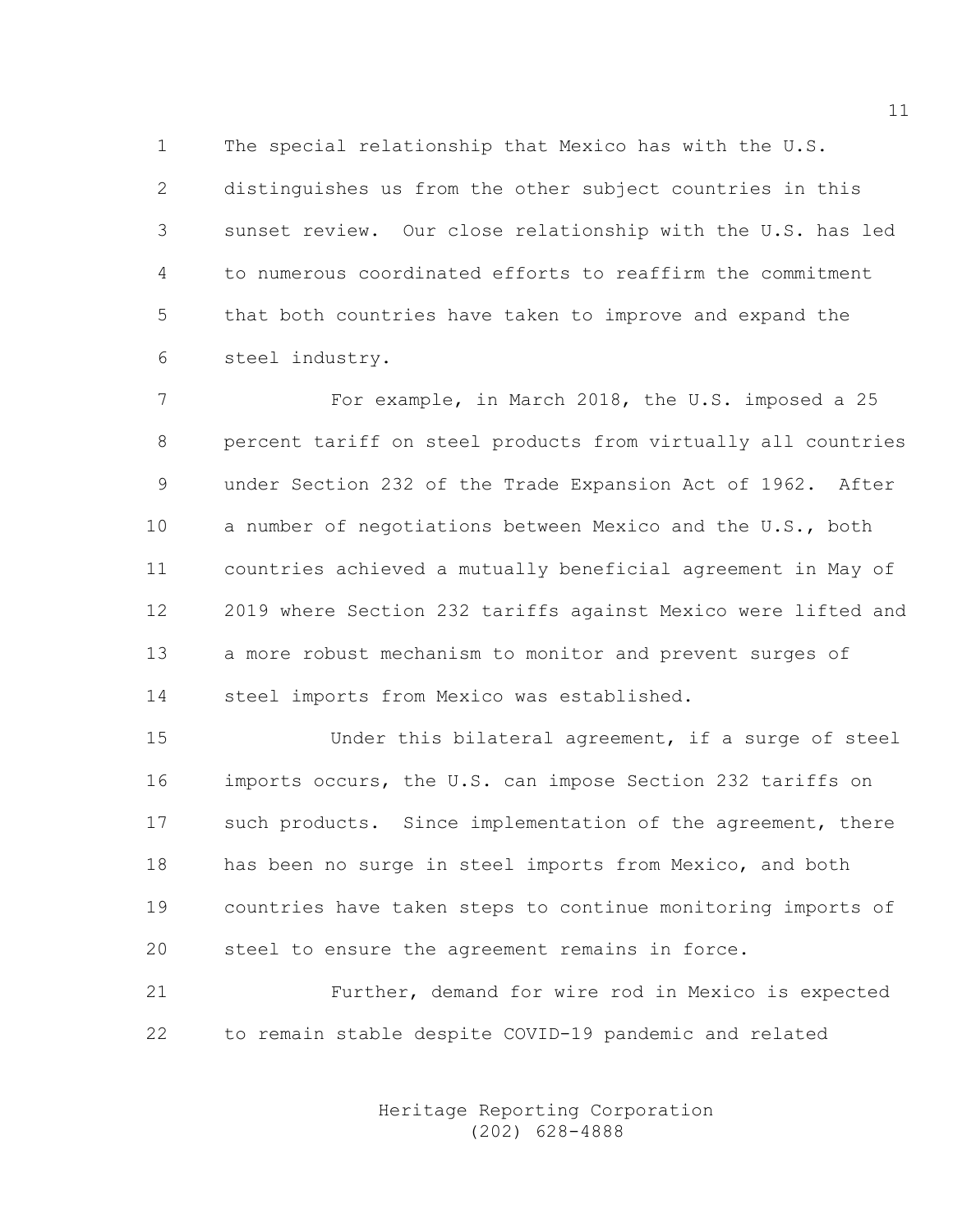1 economy concerns. Notably, the Mexican government expects to 2 invest in several major infrastructure developments, from 3 infrastructure projects in southern Mexico to a new 1,500 4 kilometer rail project in Yucatan, Mexico. We expect these 5 projects to support the construction industry and maintain 6 demand for wire rod in Mexico.

7 **Further, as of early May, the construction and** 8 automotive industries in Mexico have been allowed to re-open 9 and restart production. Both of these industries are 10 significant consumers of wire rod and will continue to do so 11 despite COVID-19 pandemic. Despite the brief closure of 12 these industries during the height of pandemic, they are now 13 ready to begin operations, and we expect this to result in a 14 continued stable demand for wire rod in Mexico.

15 It is also important to highlight that since the 16 imposition of the antidumping duty order, Mexico has 17 experienced substantial growth in downstream industries 18 that pose --

19 MR. BISHOP: Stop the clock.

20 MR. LAMEDA: For these reasons, local demand for 21 wire rod and downstream products will remain stable, and 22 Mexican producers will continue to focus on supplying wire

> Heritage Reporting Corporation (202) 628-4888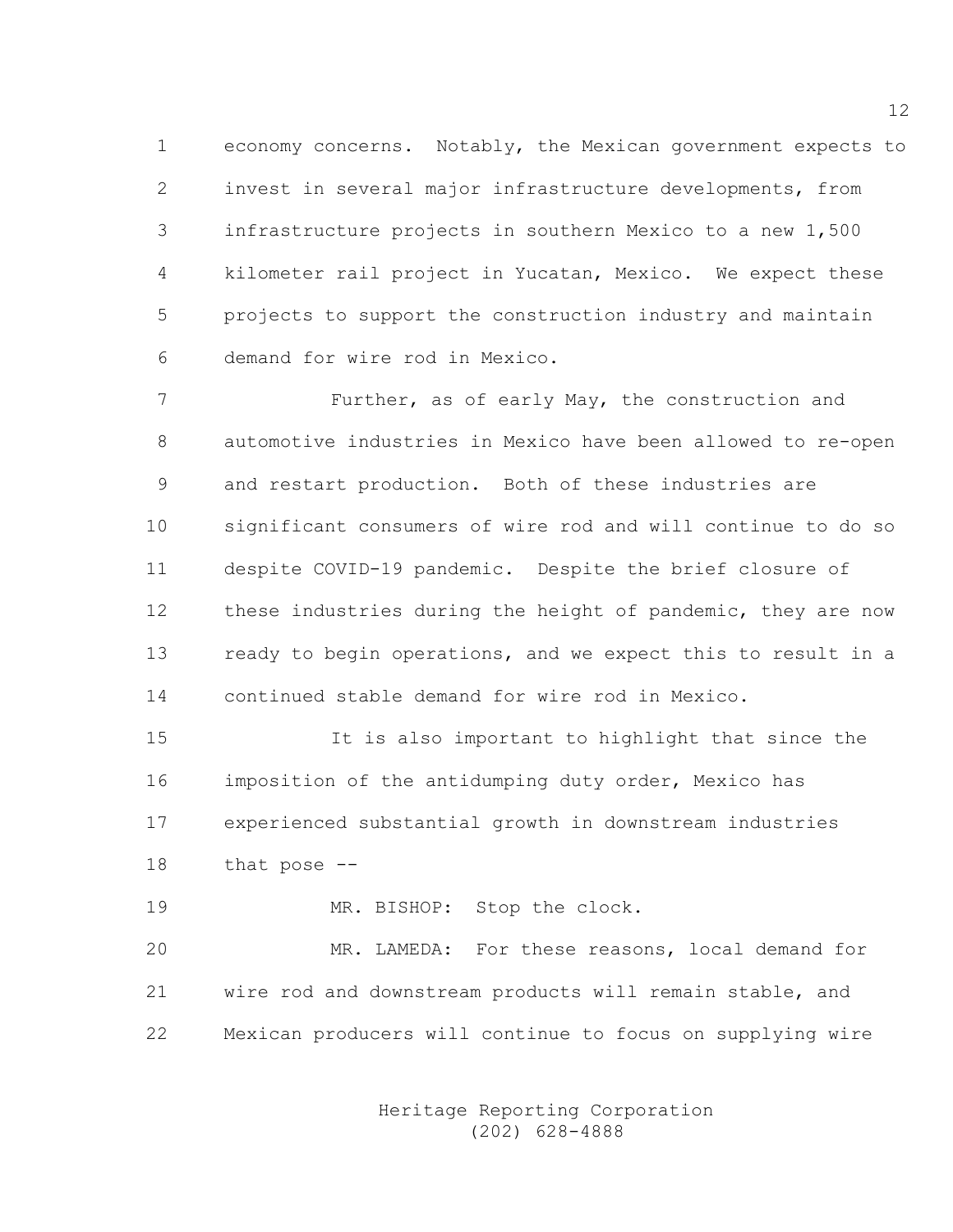1 rod to the Mexican industry even if the antidumping order is 2 revoked.

3 To conclude, the Commission should find the 4 revocation of the antidumping order on wire rod from Mexico 5 will not injure the U.S. wire rod industry in the foreseeable 6 future. As noted above, Mexican exports to the U.S. are not 7 likely to increase because internal demand in Mexico is 8 expected to remain strong, and most of the wire rod produced 9 will be consumed in Mexico. Therefore, Mexican exports 10 cannot be a potential cause of injury or threat to the 11 domestic industry.

12 This statement is consistent with the strong and 13 fruitful bilateral relationship between our countries that 14 has continued through the renegotiation of NAFTA and the 15 USMCA, which will be entering into force on July 1, 2020. As 16 trading partners and neighbors, Mexico and the U.S. have the 17 same goal to promote shared economic interests and continue a 18 long-lasting special relationship in trade and security.

19 Thank you for the opportunity to address you today. 20 MR. BISHOP: Thank you so much, Mr. Lameda. 21 MR. LAMEDA: Thank you, Mr. William Bishop. 22 MR. BISHOP: I don't see that the Chairman is on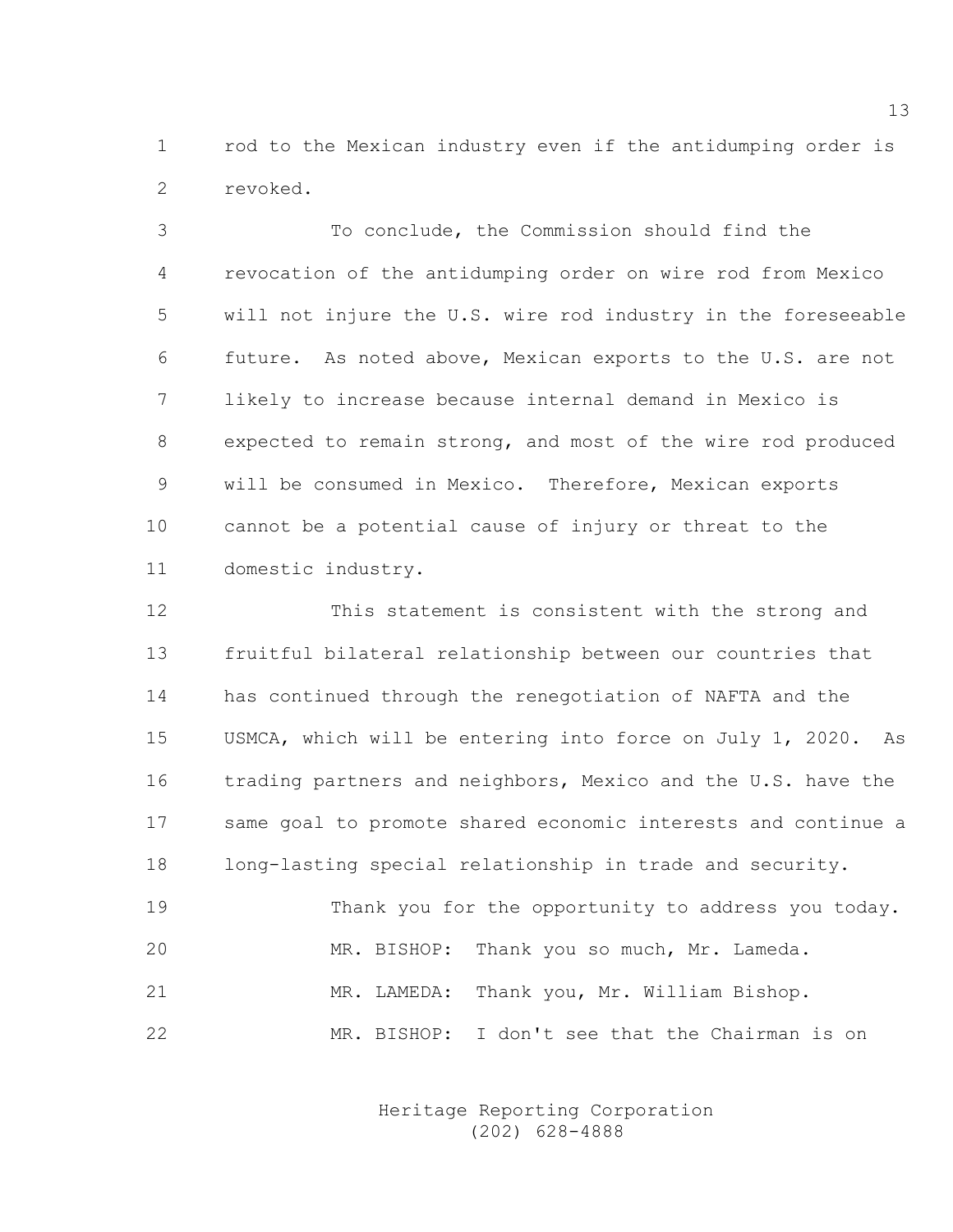| $\mathbf 1$   | his webcam right now, but I would open the floor to any     |
|---------------|-------------------------------------------------------------|
| $\mathbf{2}$  | questions from the Commissioners that we have present.      |
| 3             | Oh, there you are. Hi, Mr. Chairman.                        |
| 4             | CHAIRMAN JOHANSON: Hello. Hello, Bill.                      |
| 5             | Do any Commissioners have any questions they would          |
| 6             | like to ask of the embassy witness?                         |
| 7             | COMMISSIONER KARPEL: I do not.                              |
| 8             | CHAIRMAN JOHANSON: No Commissioners do.                     |
| $\mathcal{G}$ | Well, thank you very much for appearing here today.         |
| 10            | We appreciate your testimony.                               |
| 11            | MR. LAMEDA: You're welcome.                                 |
| 12            | CHAIRMAN JOHANSON: Thank you, Mr. Lameda.                   |
| 13            | MR. LAMEDA: Very nice meeting you.                          |
| 14            | CHAIRMAN JOHANSON: Thank you.                               |
| 15            | MR. LAMEDA: Good luck. Ciao.                                |
| 16            | MR. BISHOP: With that, Mr. Chairman, we will turn           |
| 17            | to opening remarks. Opening remarks on behalf of those in   |
| 18            | support of continuation of the orders will be given by Alan |
| 19            | H. Price of Wiley Rein.                                     |
| 20            | Mr. Price, you have five minutes, and you may begin         |
| 21            | when you're ready.                                          |
| 22            | MR. PRICE: Good morning, Chairman Johanson and              |
|               |                                                             |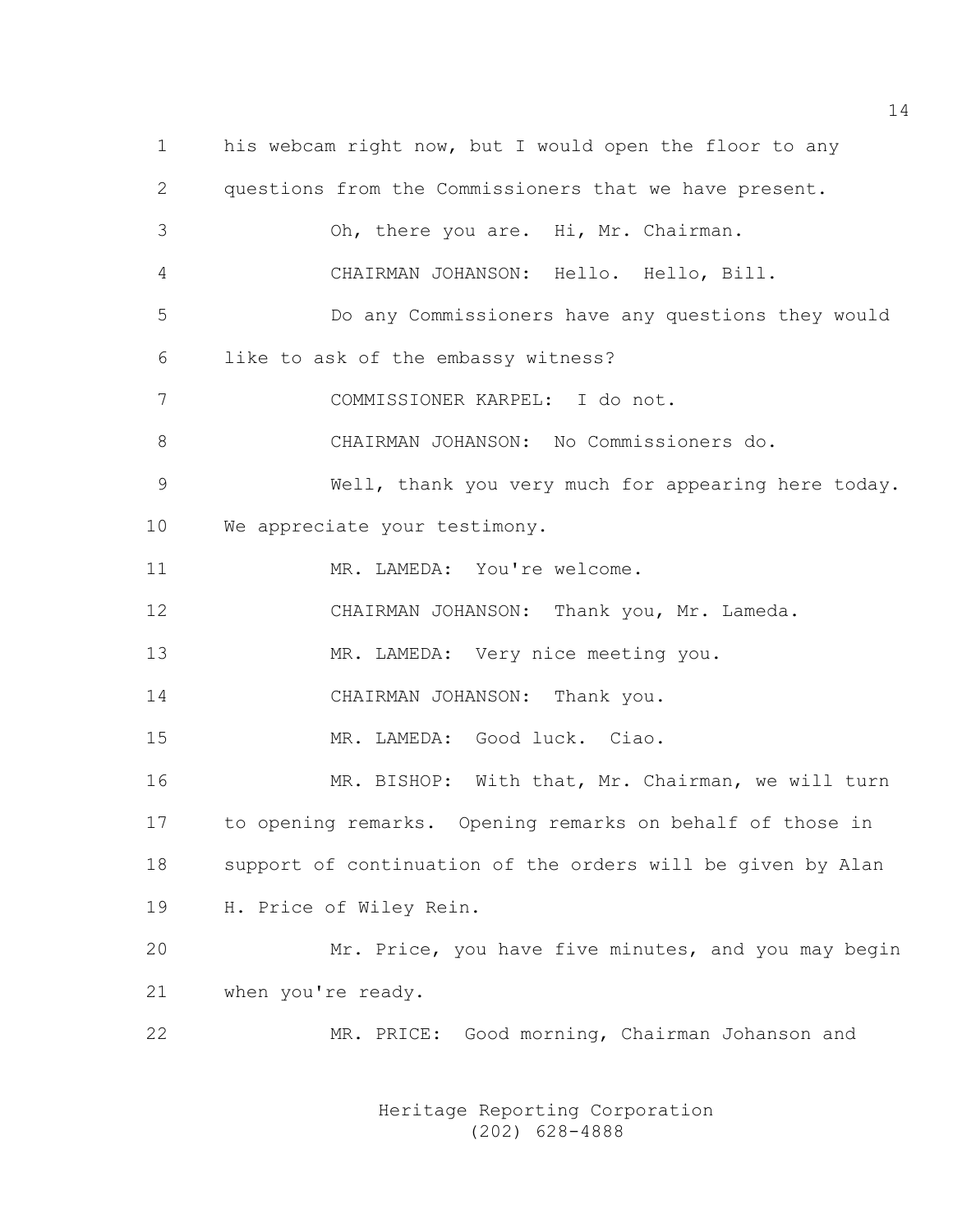1 members of the Commission. I am Alan Price, counsel to Nucor 2 Corporation and Commercial Metals Company.

3 In the five years since the Commission last 4 reviewed these orders, the U.S. industry has become 5 increasingly vulnerable to unfairly traded imports. Since 6 then, the domestic wire rod industry has been twice injured 7 by unfair trade, once from China and then a second time from 8 dumped and subsidized imports from 10 countries.

9 Declining demand has made the domestic industry 10 even more vulnerable. As demand fell from 2018 to 2019, most 11 of its trade and financial indicators dropped, including 12 production, capacity utilization, shipments, and operating 13 income. COVID-19 is exacerbating these deteriorating 14 conditions.

15 Revoking the orders now would be devastating. The 16 pandemic is hitting U.S. producers hard because it is hitting 17 their customers hard. Both automotive and construction 18 demand is declining significantly. Things are even worse in 19 the subject countries and their traditional export markets. 20 The U.S. recovery will take years according to the 21 Federal Reserve, but it will be faster than in the subject 22 countries, and this will make the U.S. even more vulnerable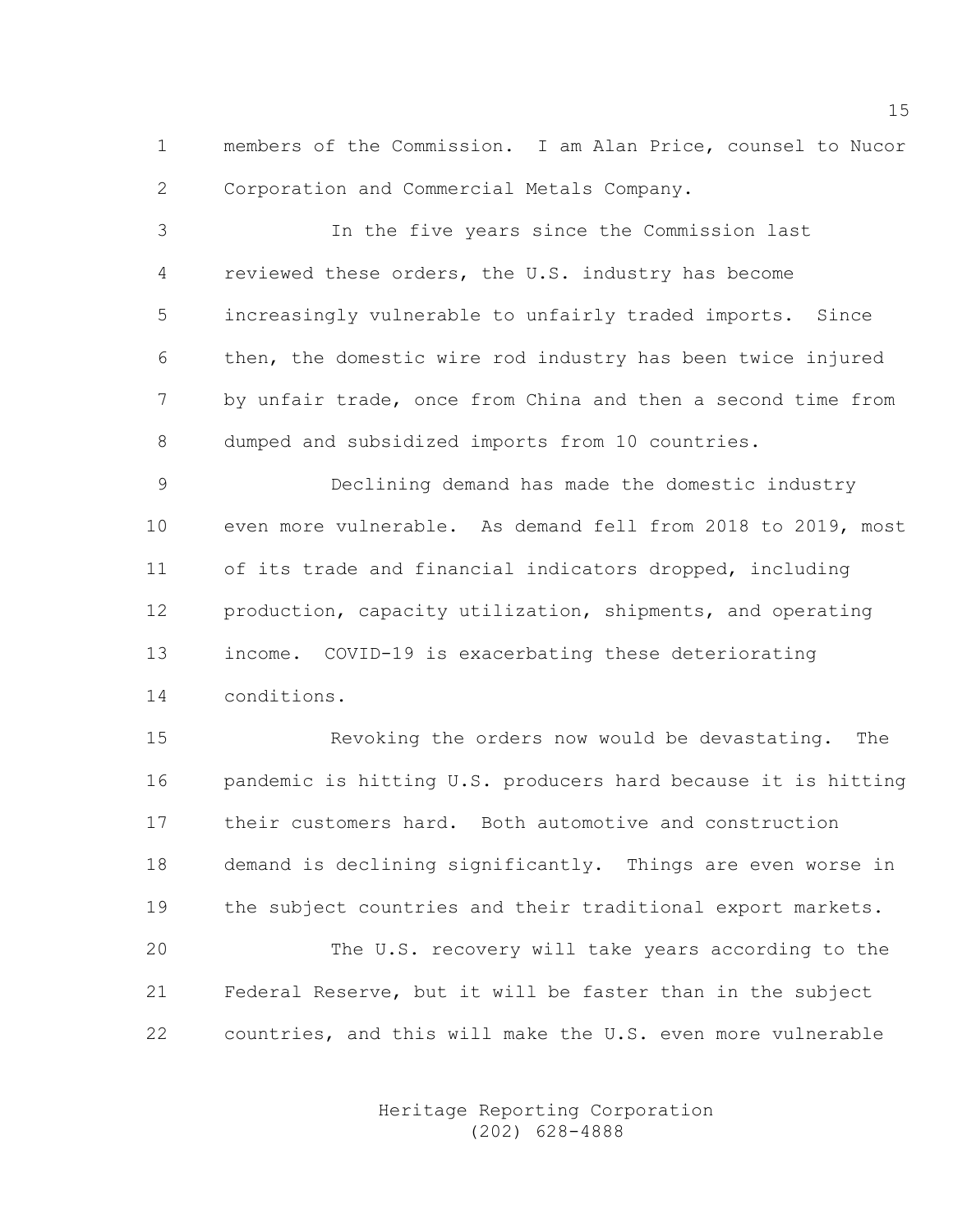1 and the U.S. market even more attractive.

2 The five countries under review are historically 3 disruptive. If the order is revoked on any of them, imports 4 will increase and the vulnerable domestic industry will be 5 injured. Each of the subject countries has significant 6 combined excess and divertable capacity. 7 Because the U.S. market is 42 percent smaller than 8 it was at its peak in the original investigation, even small 9 volumes from any subject country will have a material 10 injurious impact on the domestic industry. The fact that led 11 the Commission to cumulatively assess the injurious effects 12 of the five countries in the last review are even stronger 13 here. 14 On the other side, you will hear a single Mexican 15 producer trying to mimic the play book that Ukraine used in 16 the last review. Unfortunately, we were forced to re-file

18 market, and the Commission made an affirmative determination 19 putting them back under order.

17 another case against Ukraine after they surged back into the

20 The basic tenets of the wire rod industry have not 21 changed since the original investigation. Domestic and 22 subject wire rod all compete under similar conditions of

> Heritage Reporting Corporation (202) 628-4888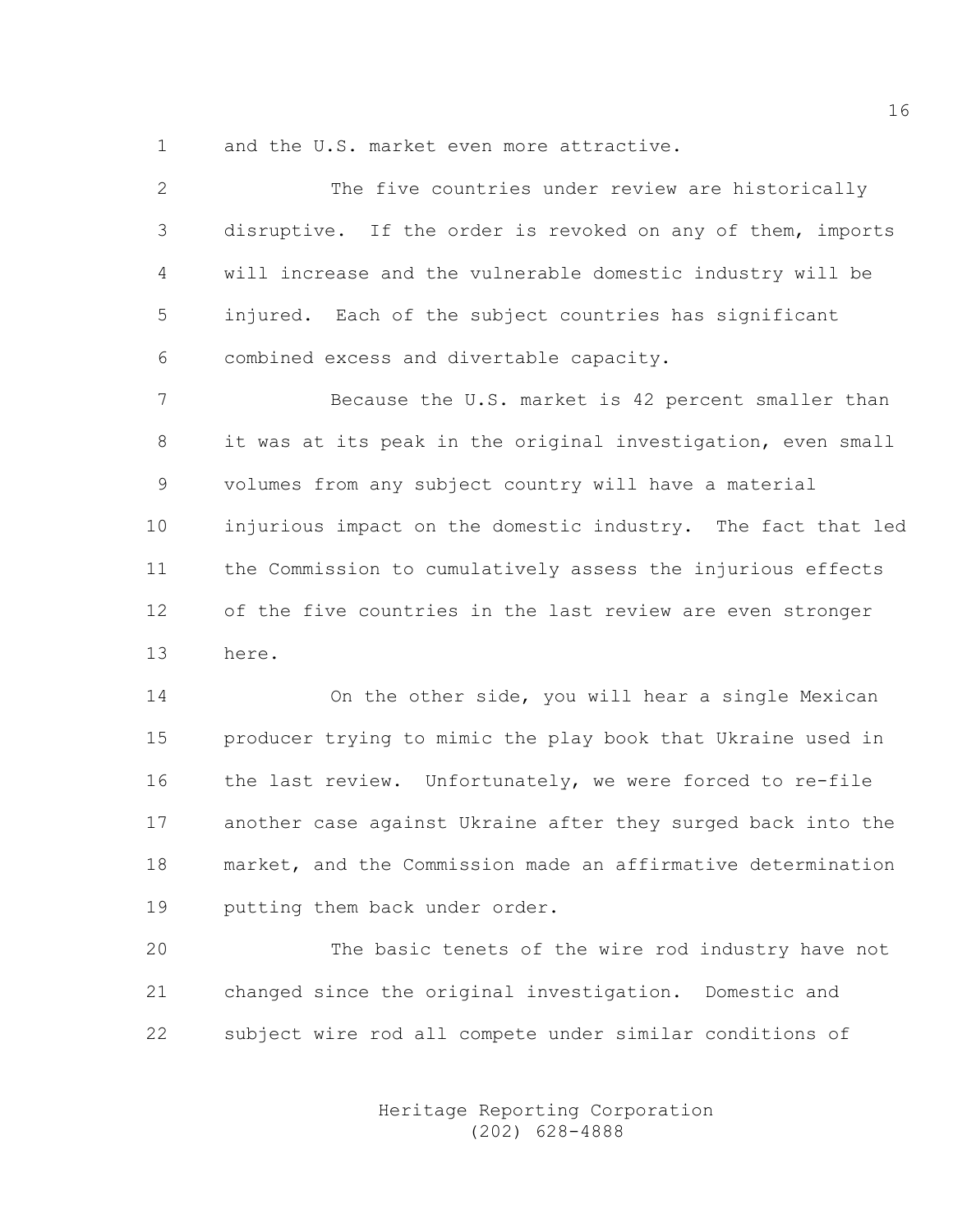1 competition. Wire rod is interchangeable among country 2 sources and competes on the basis of price. How will the 3 subject countries increase exports of a product where prices 4 normally determine who gets the sale? Just like they always 5 have: by underselling U.S.-produced wire rod and causing 6 injury to the domestic industry.

7 There are five things I want you to remember when 8 considering the other side's arguments today. First, the 9 Mexican industry currently has more excess and divertable 10 capacity than in the last review, and the amount of excess 11 capacity cannot be distinguished from other countries.

12 Second, just like the last review, the Mexican 13 industry has added capacity for wire rod, although, here, at 14 least one producer decided not to tell the Commission about 15 it.

16 Third, just like the last review, Mexican producers 17 remain extremely interested in the U.S. market. In the last 18 decade, Deacero circumvented the wire rod order twice. And, 19 by the way, it's also recently been found to circumvent a 20 rebar order, and rod and rebar are all made on the same 21 equipment. Deacero is the reigning champion of 22 circumvention, with three rulings under its belt.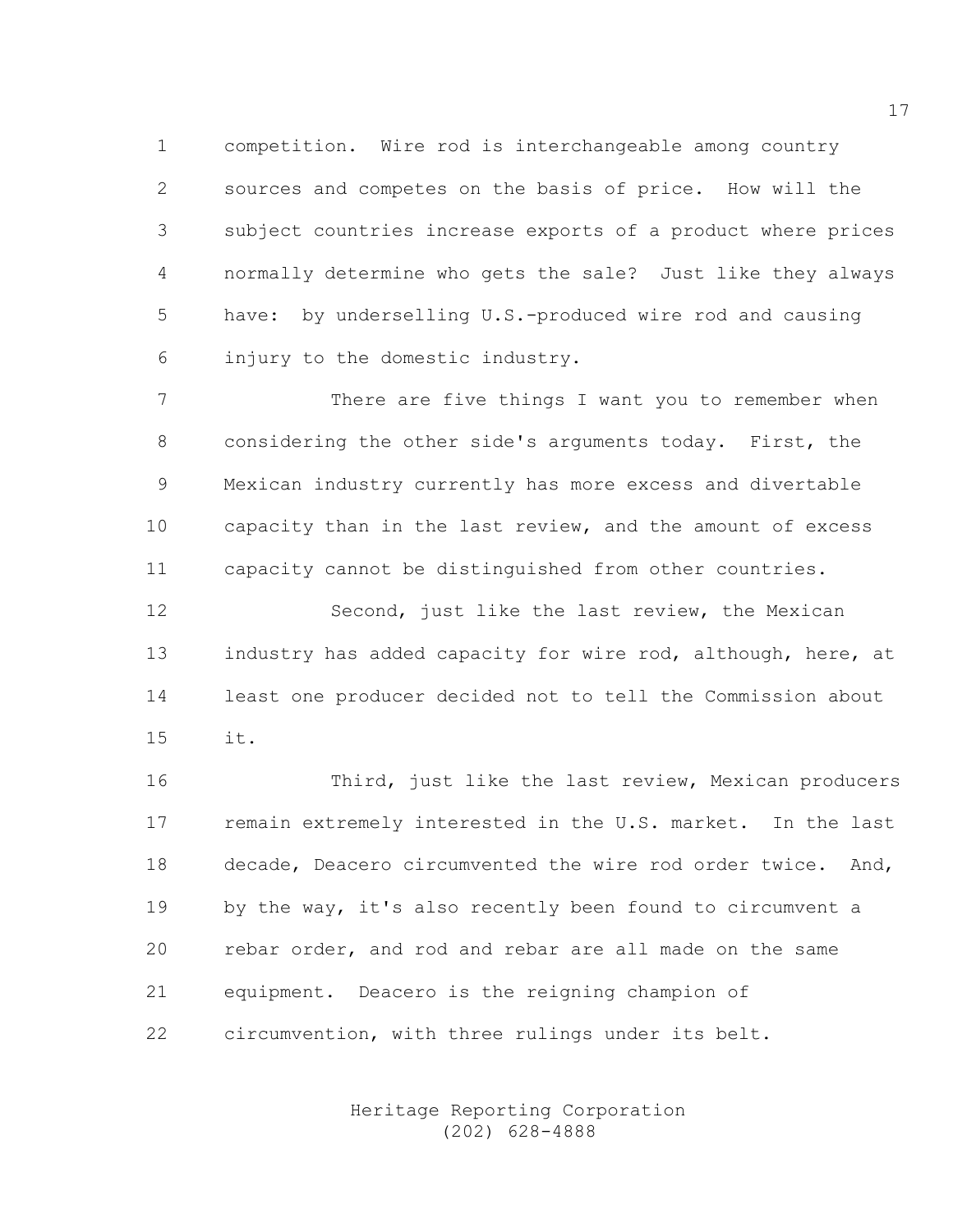1 Fourth, ArcelorMittal and Grupo Simec no longer 2 have any interest in U.S. production. This removes another 3 possible reason for these producers to limit their dumped 4 Mexican imports.

5 Fifth, Section 232, the agreement between the U.S. 6 and Mexico, does not prevent Mexican imports from surging. 7 Just look at rebar from the same subject Mexican producers.

8 In sum, Mexico will have a discernible adverse 9 impact on the U.S. industry, as will all subject imports. 10 All subject imports will compete under similar conditions of 11 competition. They should all be cumulated. Allowing the 12 subject producers to re-enter the U.S. market will have an 13 injurious price and volume effect and negatively impact 14 workers and producers.

15 On behalf of the domestic industry, we ask that the 16 Commission make affirmative determinations with respect to 17 all subject imports. Thank you.

18 MR. BISHOP: Providing opening remarks on behalf of 19 those in opposition to continuation of the orders will be 20 Rosa Jeong of Greenberg Traurig. Ms. Jeong, you have five 21 minutes. If you will go ahead -- there you are, you may 22 begin when you're ready.

#### Heritage Reporting Corporation (202) 628-4888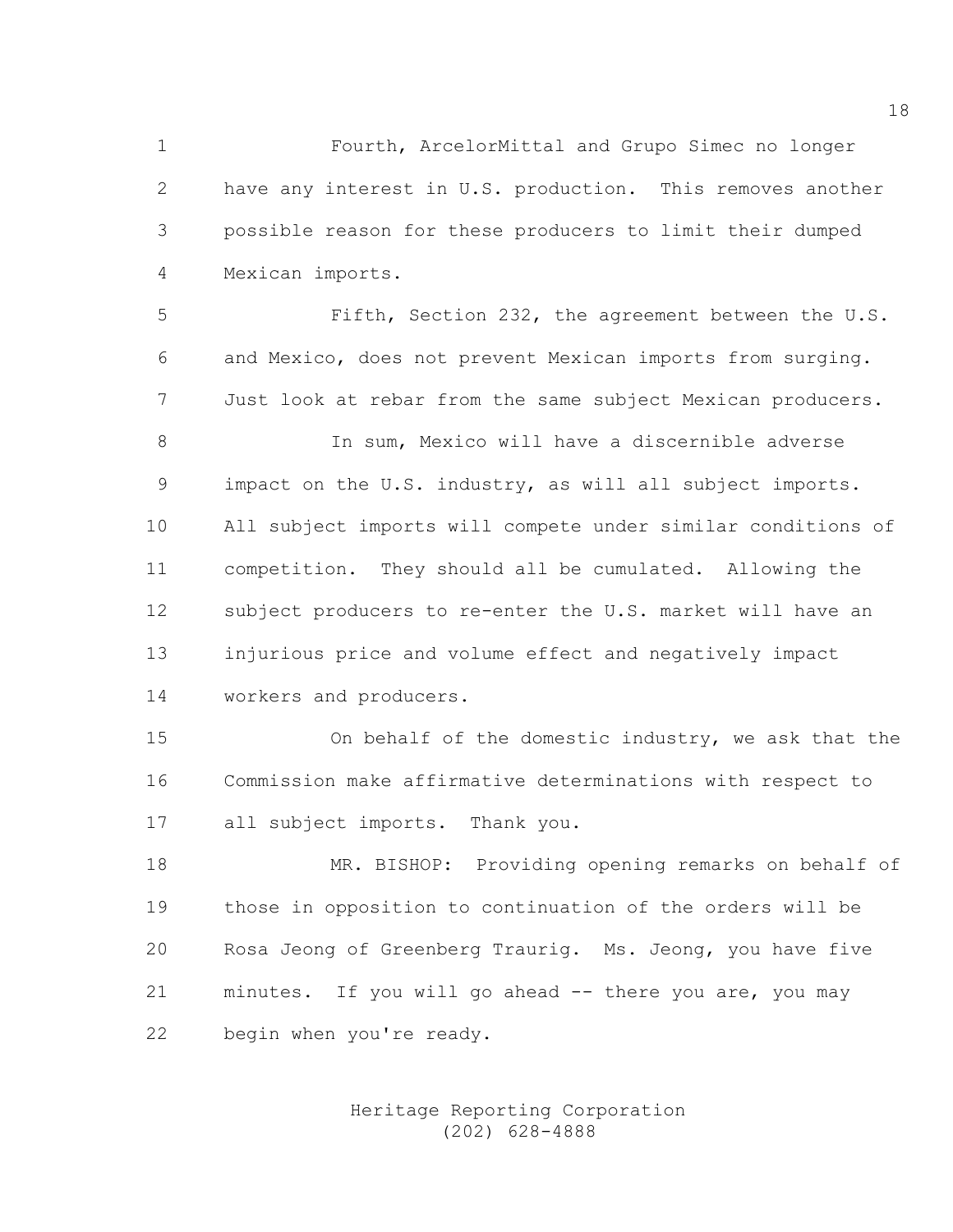1 MS. JEONG: Good morning. I'm Rosa Jeong with 2 Greenberg Traurig, appearing on behalf of Deacero and Deacero 3 USA. It is a pleasure to be here today, and we truly 4 appreciate the Commission's effort in providing this 5 opportunity to have a live hearing in this case during these 6 unusual times.

7 As you know, these orders have been in place for 18 8 years; 18 years is a long time, during which much of the 9 world has changed, of course. According to Petitioners, no 10 change would ever justify revocation of any order and that 11 every AD order should exist in perpetuity. That's not what 12 the staff just said, nor what the Commission believes. 13 Instead, the Commission carefully reviewed the market and the 14 industry to determine whether the revocation of the order 15 would lead to a recurrence or continuation of injury.

16 One advantage of reviewing an order that's been 17 around for 18 years is that the Commission is able to review 18 a long period of data in assessing the behavior of market 19 participants. Here, with respect to Mexico, the behavior of 20 the industry has been remarkably consistent. Mexico has 21 continued to import to the U.S. in low volumes and never 22 constituted more than a minute share of the market. Mexico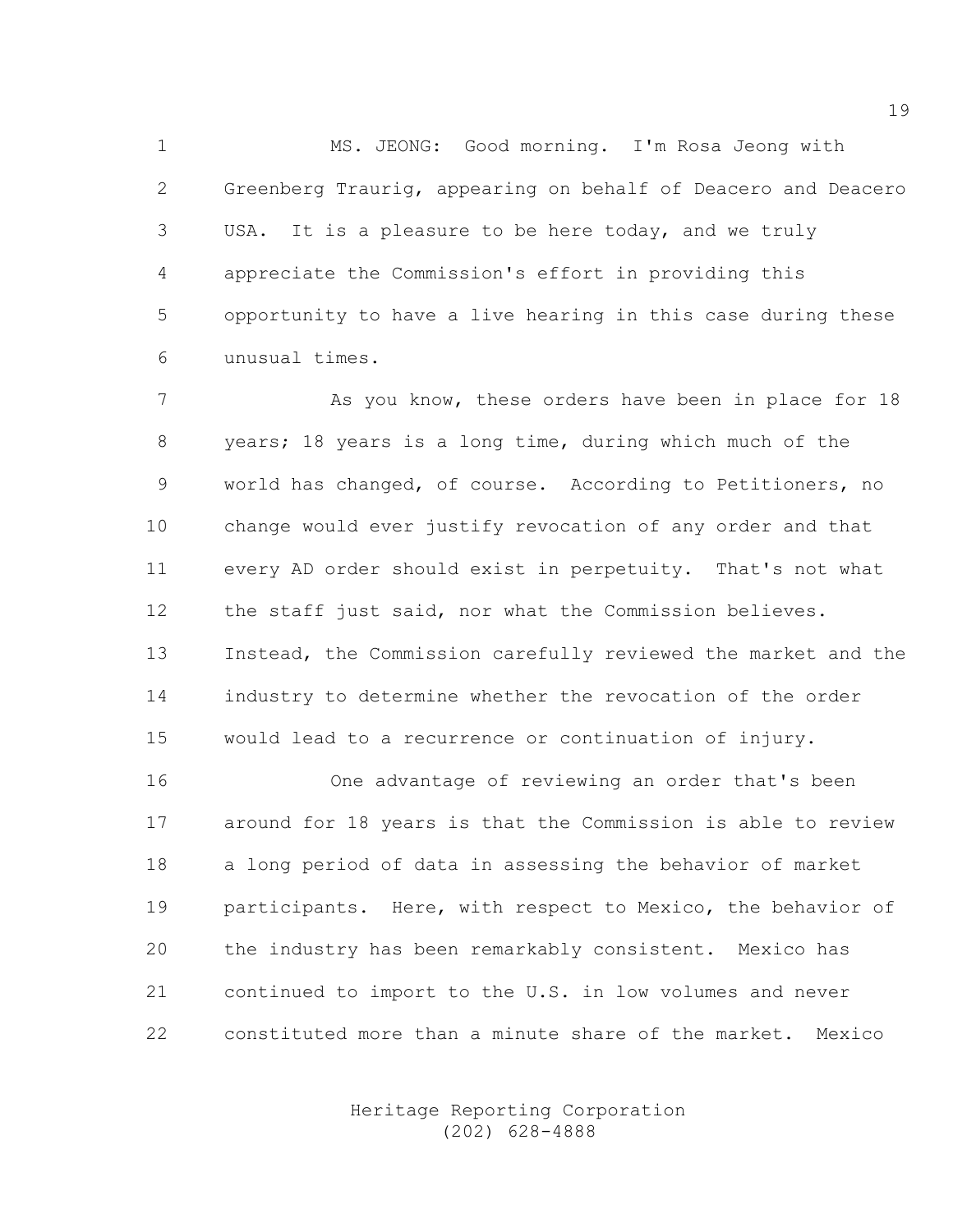1 has also maintained high capacity utilization rates and has 2 continued to focus on internal consumption and supplying 3 their hallmark customers, while demand for wire rod and 4 downstream products has grown.

5 In this review, Mexico faces an additional 6 restraint in the form of the bilateral agreement and the 7 removal of Section 232 duties, which constrains imports from 8 Mexico at historical levels. Should any significant increase 9 occur, the domestic industry will be fully protected through 10 the resumption of Section 232 duties. These exact standards 11 are in contrast to those related to the other four subject 12 countries: Brazil, Indonesia, Moldova, and Trinidad and 13 Tobago, which have not imported any commercial volume to the 14 U.S. market since the imposition of the order. And unlike 15 Mexico, these four countries seem to have high excess 16 capacity or are more export-oriented or do not have the 17 additional volume restraints.

18 These facts support analyzing subject imports from 19 Mexico on a decumulated basis. What is remarkable about the 20 U.S. industry's prehearing brief and the submitted testimony 21 is how much time the U.S. industry spends talking about other 22 countries and products not under review. For example, the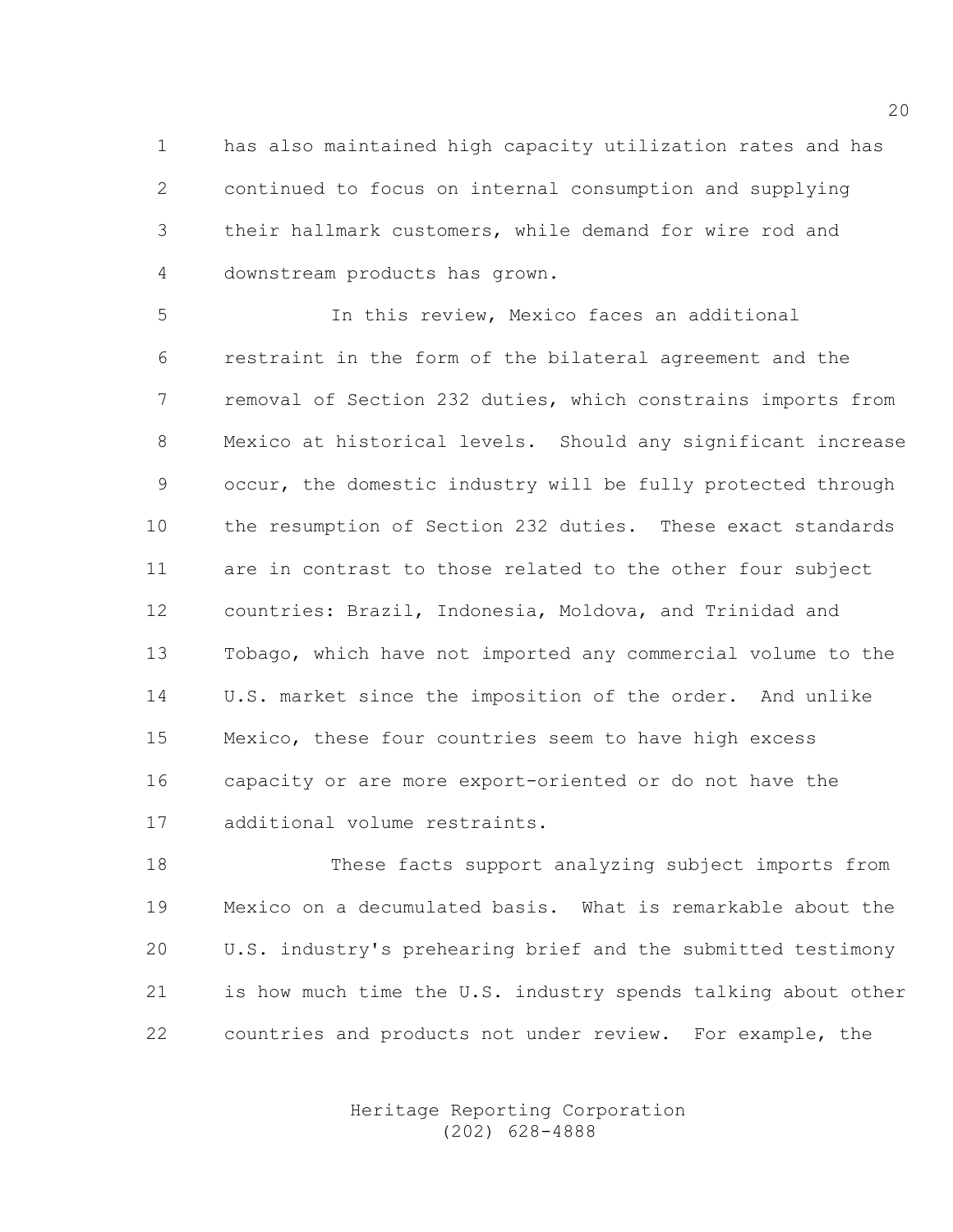1 U.S. industry spends a lot of time discussing the injury they 2 suffered from wire rod imports from China in the 10 countries 3 investigated in 2017.

4 By definition, any injury the U.S. industry may 5 have suffered from the imports from these other countries is 6 not attributable to Mexico, and, more importantly, the U.S. 7 industry has already obtained orders against China and the 10 8 countries. Adding icing on the cake, the industry is further 9 protected from imports from virtually all other countries in 10 the world through the imposition of Section 232 duties.

11 The U.S. industry also points to rebar, not wire 12 rod, and argues that Section 232 volume restraints are not 13 working. Setting aside the fact the data they used is highly 14 distorted, there has been no surge of wire rod, the product 15 under review.

16 Why is the U.S. industry pointing to irrelevant 17 products and countries? It's because all data related to 18 wire rod imports from Mexico do not support a conclusion that 19 the revocation of the order will result in the recurrence of 20 injury. The U.S. industry also seeks to cast doubt about the 21 reported Mexican capacity figures, citing articles and other 22 information about investments made by Grupo Simec,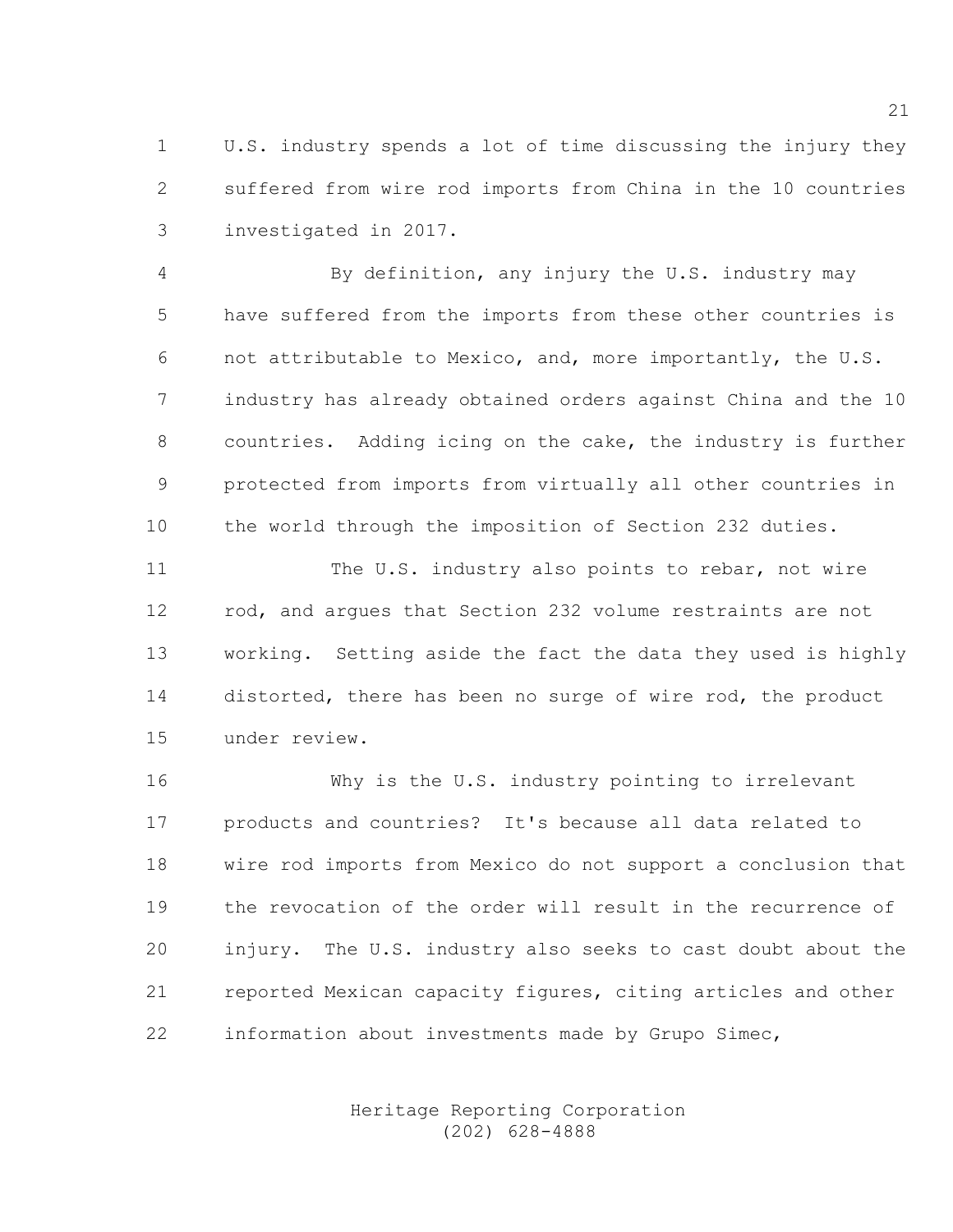1 ArcelorMittal, and Siesta.

| $\mathbf{2}$   | As discussed in our prehearing brief, public                  |
|----------------|---------------------------------------------------------------|
| 3              | information confirms that these purported new investments are |
| $\overline{4}$ | primarily dedicated to non-subject merchandise or refer to    |
| 5              | total steel capacity or broad categories, including many      |
| 6              | other products, not just wire rod. In short, there's no       |
| 7              | evidence linked to any material increase in capacity in       |
| $8\,$          | Mexico, and the Commission should continue to rely on the     |
| $\mathsf 9$    | data collected with respect to capacity and production.       |
| 10             | By all measures, the U.S. industry is doing well              |
| 11             | and is not in a vulnerable condition. Despite its claim to    |
| 12             | the contrary, the U.S. industry, after successfully shutting  |
| 13             | out virtually all imports from the U.S. market, seems to be   |
| 14             | having trouble meeting U.S. demand, as reflected in the       |
| 15             | reports of shortages and the large number of Section 232      |
| 16             | exclusions granted. Upon a complete analysis of the record,   |
| 17             | the Commission will find that the imports of wire rod from    |
| 18             | Mexico will remain insignificant and the industry is unlikely |
| 19             | to be injured by the increase in the instant volume. It is    |
| 20             | time to sunset the order. Thank you.                          |
| 21             | MR. BISHOP: Thank you, Ms. Jeong.                             |
| 22             | Mr. Chairman, that concludes the opening                      |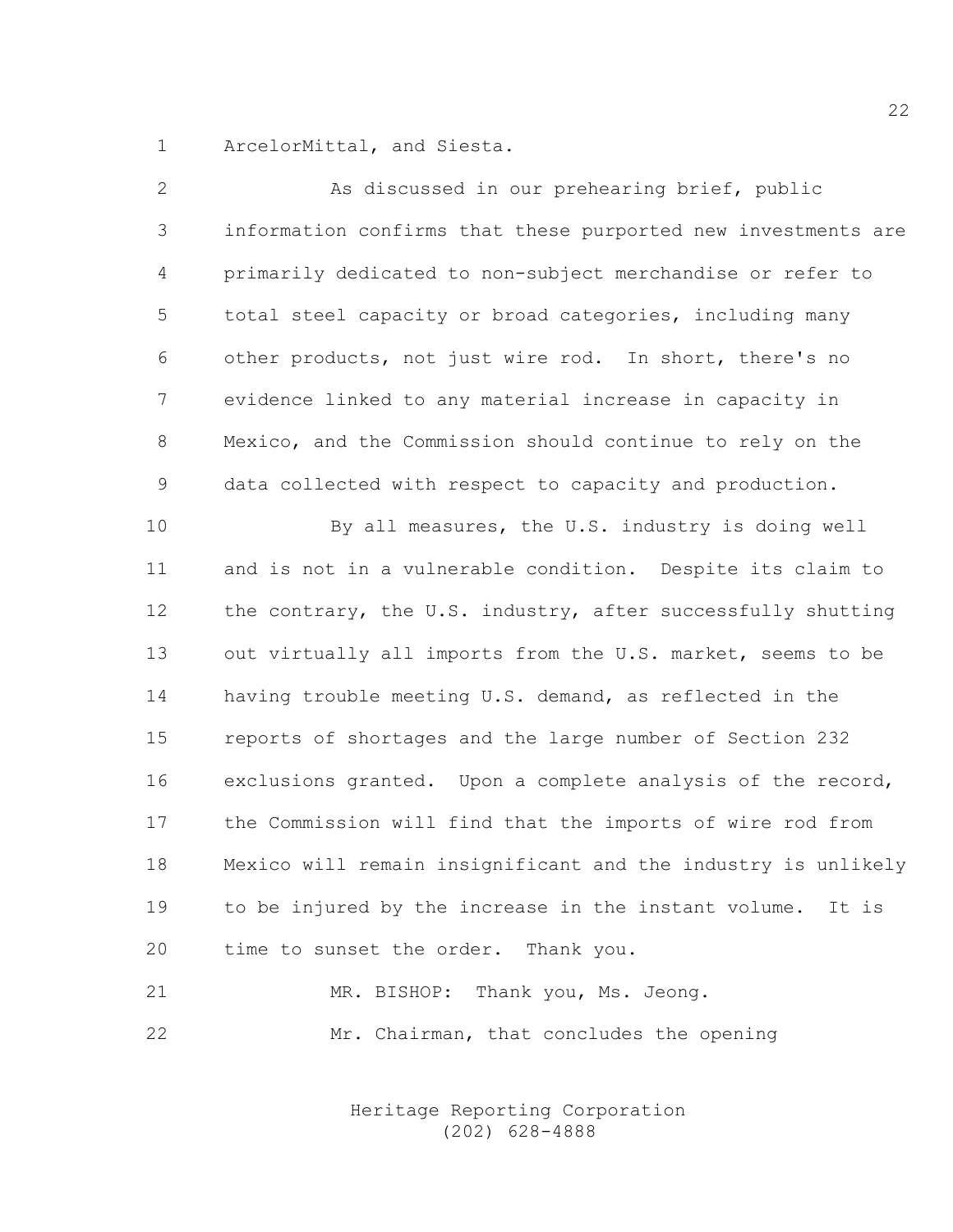1 statements.

| $\overline{2}$ | Moving to our panel, the panel in support of                  |
|----------------|---------------------------------------------------------------|
| 3              | continuation of the antidumping and countervailing orders are |
| 4              | all present. All witnesses have been sworn in. This panel     |
| 5              | has a total of 60 minutes for the direct testimony. If the    |
| 6              | witnesses could please activate your webcams and microphones  |
| 7              | when you speak. Otherwise, please leave them disabled.        |
| 8              | Mr. Rosenthal, you may begin when you're ready.               |
| $\overline{9}$ | MR. ROSENTHAL: Thank you, Mr. Bishop.                         |
| 10             | This is Paul Rosenthal of Kelley Drye & Warren.               |
| 11             | Kelley Drye is representing Charter Steel, Liberty Steel USA, |
| 12             | Optimus Steel, and EVRAZ Rocky Mountain Steel in this review. |
| 13             | And I'm presenting this overview on behalf of the entire      |
| 14             | domestic industry, which would include Newport and CMC as     |
| 15             | well.                                                         |
| 16             | Before I get into the meat of our presentation, I             |
| 17             | want to show you a little amusing instructional video, which  |
| 18             | will take about 26 seconds. (Video plays.)                    |
| 19             | Well, while I rarely disagree with Homer Simpson, I           |
| 20             | don't share his antipathy to carbon steel wire rod.<br>What   |
| 21             | makes wire rod heroic is not its use on a flight into space   |
| 22             | but rather its character as a product essential to every kind |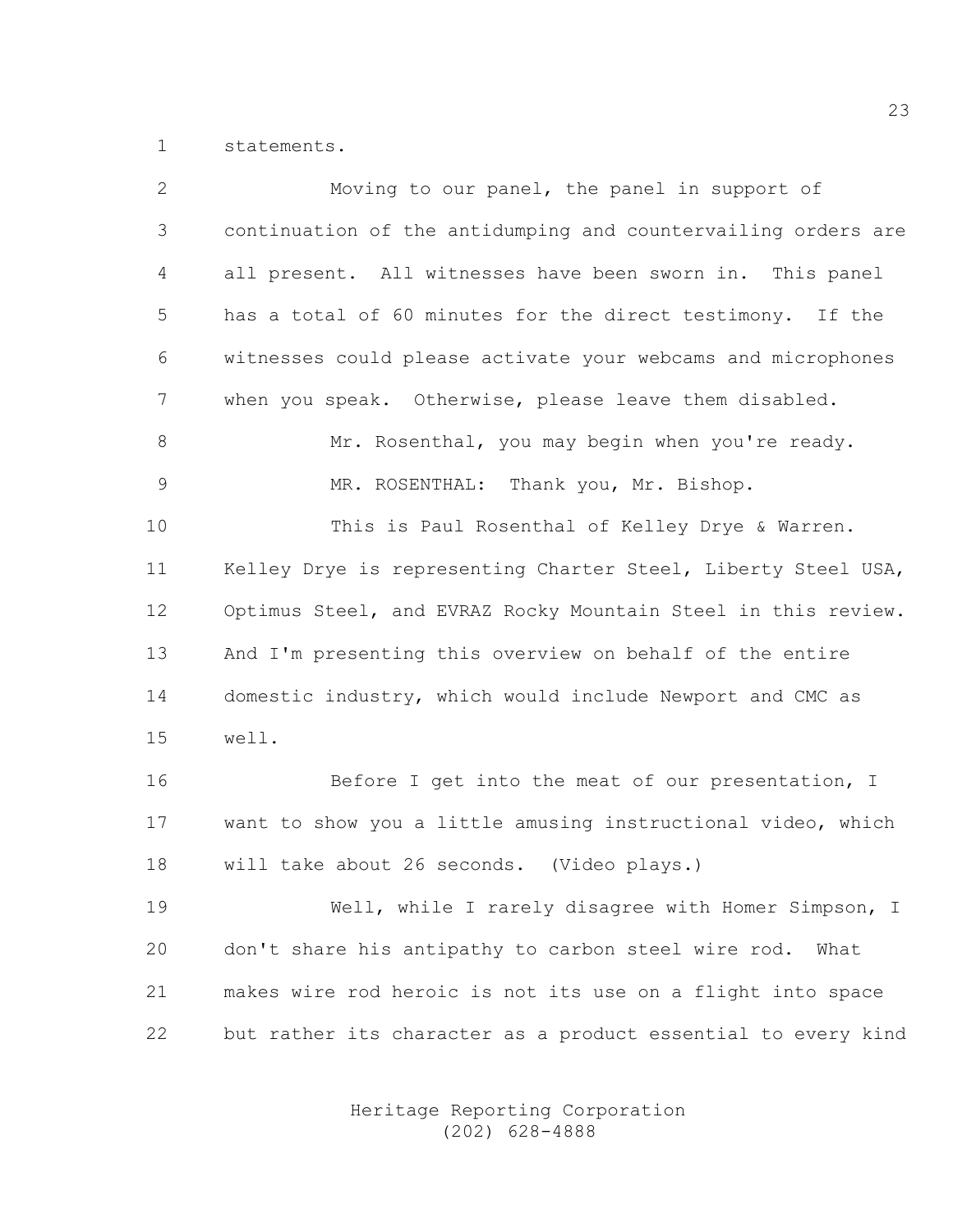1 of industrial activity that makes an economy work: bridges, 2 roads, buildings, vehicles, consumer goods. Virtually every 3 product necessary for a modern economy depends on products 4 made from wire rod.

5 As a ubiquitous intermediate product, wire rod has 6 a certain quiet heroism. Indeed, because it is so essential, 7 virtually every country in the world has the capability to 8 produce wire rod. And because it's used in so many common 9 applications, it is produced in essentially the same way, to 10 the same standards, and effectively is interchangeable from 11 one producer to the next.

12 Turning to the Slide Number 3, it reminds us that 13 the Commission has always recognized the interchangeability 14 and substitutability of wire rod products. In the original 15 investigation, the Commission found that imported and 16 domestic carbon steel wire rod are highly substitutable and 17 interchangeable. You also found that prices drive purchasing 18 decisions. You made the same findings in each of the sunset 19 reviews as well.

20 In subsequent investigations involving China and 21 the 10 countries in 2018, the Commission made similar 22 findings of moderate to high substitutability and overlapping

> Heritage Reporting Corporation (202) 628-4888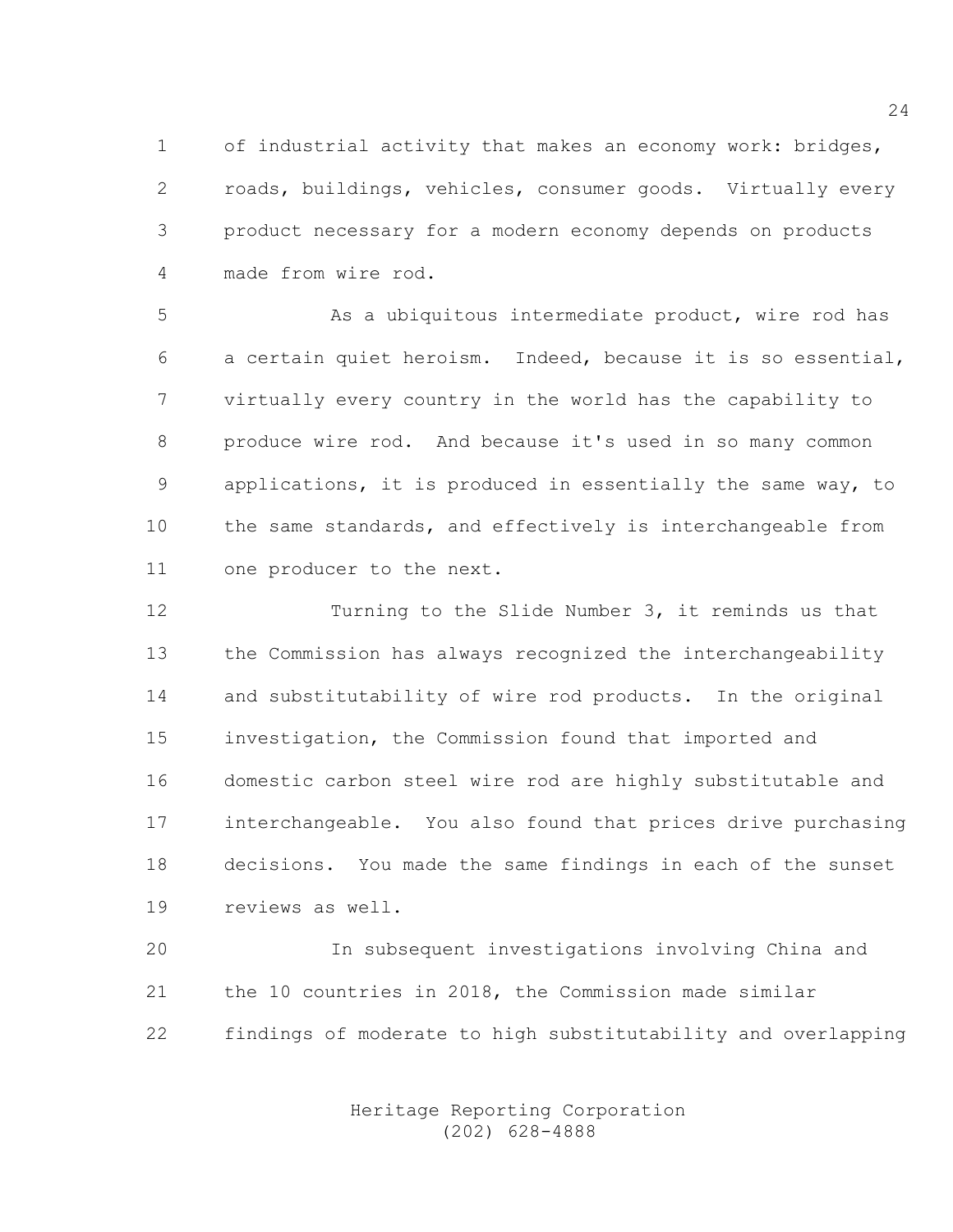1 competition. You also, again, found that price is an 2 important factor in purchasing decision and that the 3 purchasers usually purchased the lowest price products.

4 In this current review, the staff concluded that 5 industrial quality wire rod, which makes up most of domestic 6 consumption, is highly substitutable. The majority of 7 importers and 80 percent of purchasers agree that the 8 domestic and imported products are highly interchangeable. 9 It's also worth noting that the domestic producers make every 10 type of carbon wire rod.

11 Slide 6 summarizes the purchasers' views about 12 price. Ninety-six percent said it was a very important 13 factor. Eight-six percent said it was in the top three 14 purchasing factors. And two-thirds of purchasers said that 15 factors other than price were never or only sometimes a 16 significant factor in the decision to purchase carbon wire 17 rod.

18 Given the importance of price, it's no surprise 19 that the imposition of duties in the original investigation 20 led to a steep decline in subject imports. It is very clear 21 that those imports cannot make significant sales to the U.S. 22 market without dumping. Indeed, Deacero has routinely been

> Heritage Reporting Corporation (202) 628-4888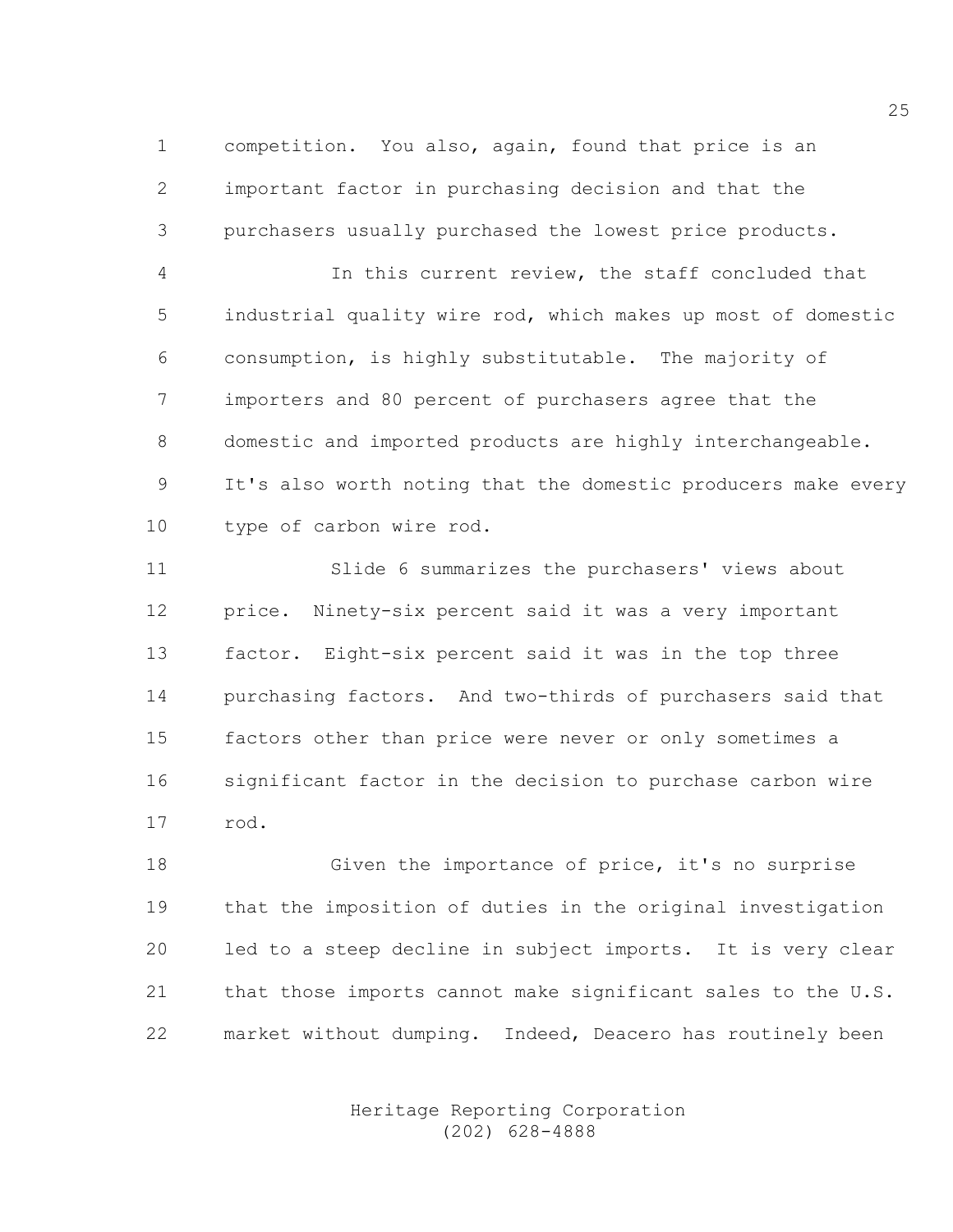1 found to dump even under the order. And Commerce has 2 concluded that the Mexican producer as well as the producers 3 in the other subject countries will resume dumping at 4 significant margins if the orders are revoked.

5 The next few slides summarize the Commission's 6 findings concerning underselling. This next slide shows that 7 in the original investigation, the Commission found that 8 subject imports undersold to the domestic industry in over 9 three-quarters of quarterly comparisons. In the first 10 review, the instances of underselling were 57 percent of 11 quarterly comparisons. And Slides 10 to 11 show you the 12 results of underselling in the second and third reviews, 13 which shows underselling from Mexico only, finding 81 percent 14 and 70 percent underselling in the quarterly comparisons 15 respectively.

16 In the current review, price continues to be the 17 key to purchasing decisions. Slide 12 shows 27 producers say 18 that price is very important and no one says it is not 19 important. The next slide summarizes the data regarding 20 demand, which has dropped steadily since the time of the 21 original investigation. Indeed, in the current period of 22 review, demand continues to decline, and Slide 14 puts this

> Heritage Reporting Corporation (202) 628-4888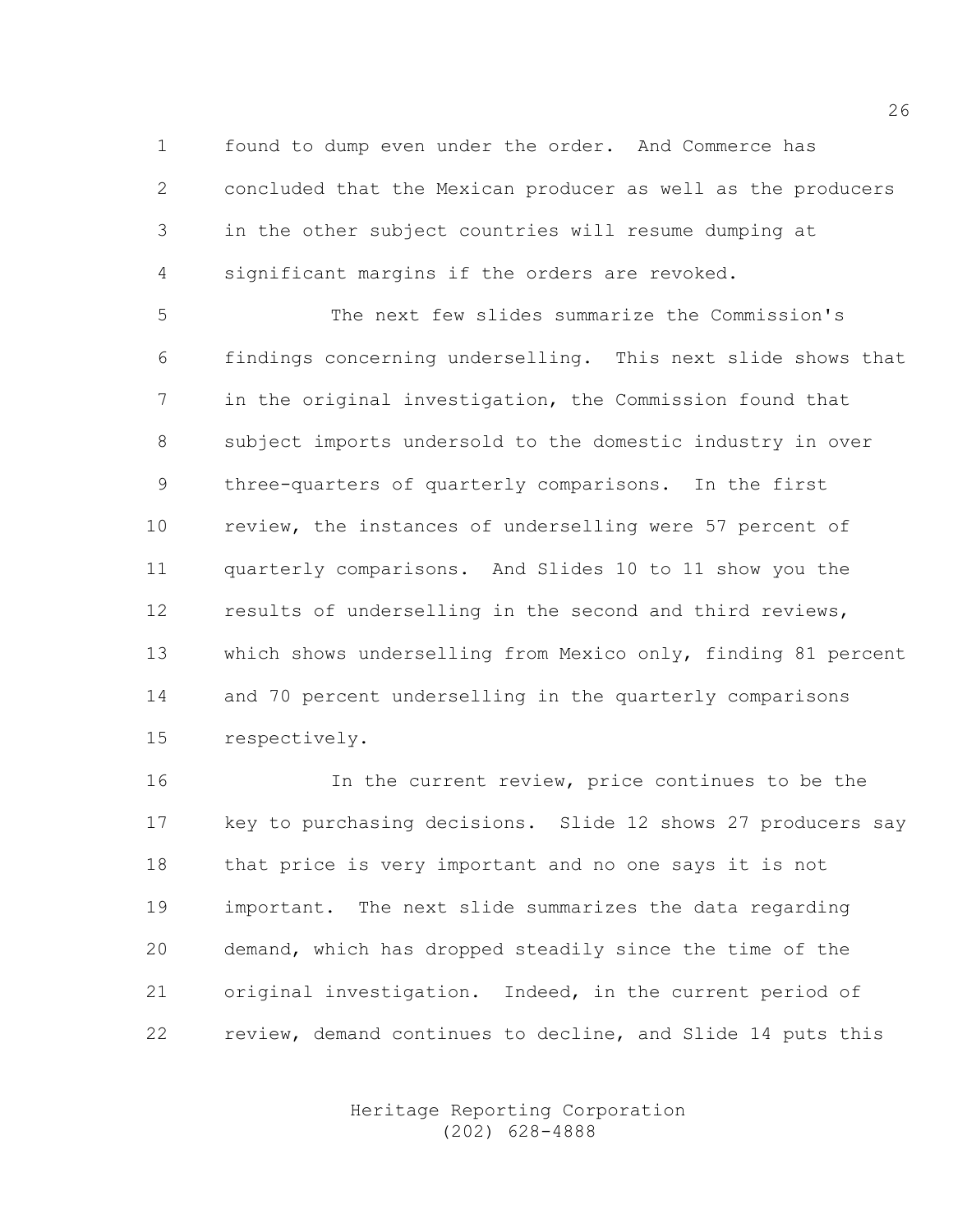1 decline in graphic terms. It's confidential, but the 2 Commissioners should have that version.

3 In Slide 15, you see the enormous share of the 4 domestic market that subject imports would capture if they 5 were free from restraints and returned to preorder levels. 6 If the subject imports were able to return to volumes that 7 they had in the original investigation today, it could result 8 in a significantly higher market share than they were able to 9 capture preorder because of the decline in demand since the 10 orders were imposed.

11 Slide 16 graphically illustrates the decline in 12 prices to the key pricing products in 2019. Two of them 13 declined by over 20 percent and the other two by 30 percent. 14 That decline is one of the indicia of vulnerability which is 15 further outlined in the next slide.

16 Just two years ago, the Commission concluded its 17 investigation of dumping and subsidies by 10 countries that 18 surged into the U.S. market, injuring the domestic industry. 19 As a result of your decision, we think the industry has had 20 something of a recovery. Thank you. Profits have increased 21 somewhat, although not as much as the Deacero brief would 22 have you believe.

#### Heritage Reporting Corporation (202) 628-4888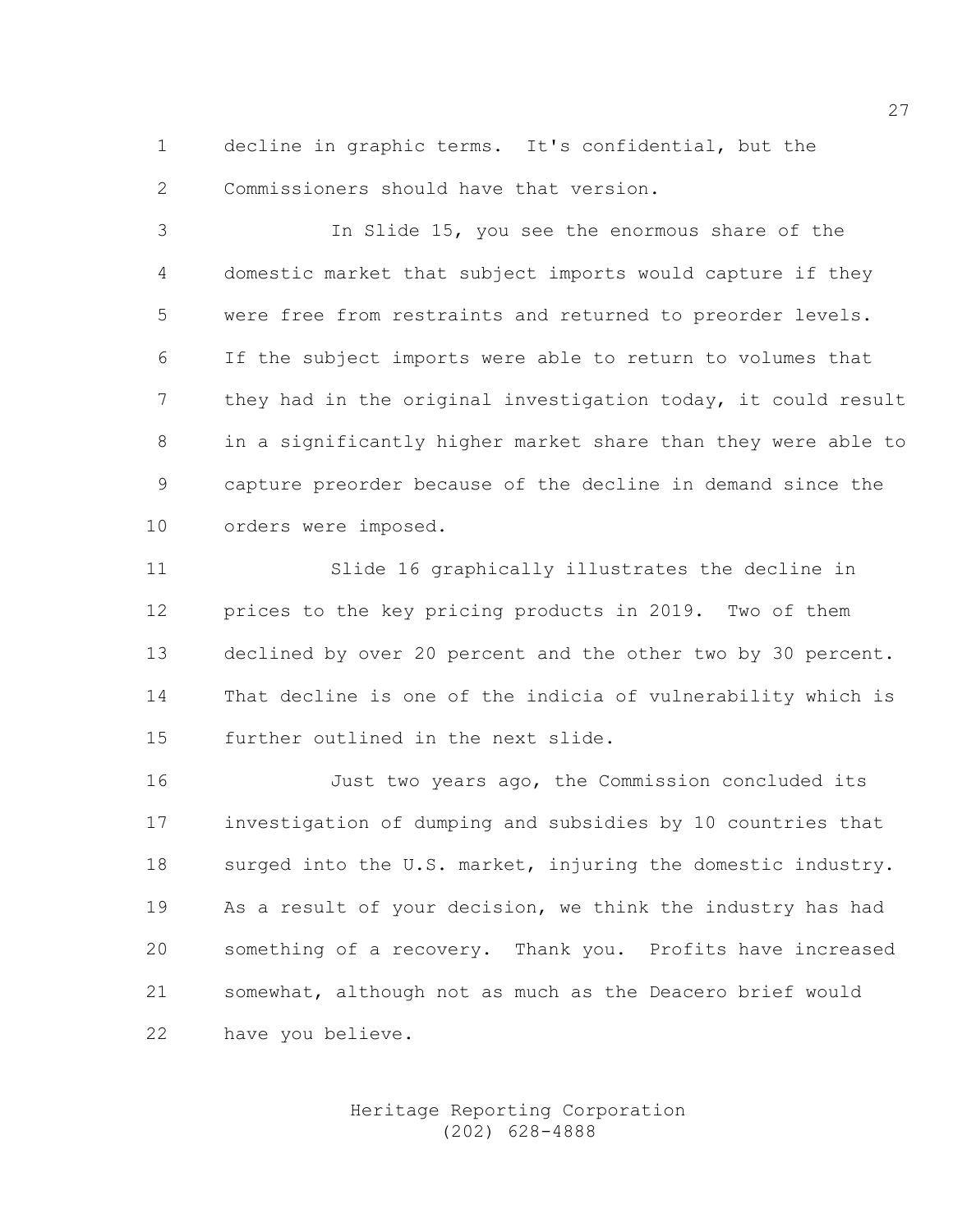1 As you can see from the record, the profits have 2 remained modest at around 6 percent. Not terrible but not 3 the level needed for a capital-intensive industry to be able 4 to reinvest and stay competitive. Moreover, the average 5 masked significant vulnerabilities, as your confidential 6 version of the slide indicates.

7 The next slide, indeed, the review of the capacity 8 utilization in this slide, 18, shows a decline from 82 to 70 9 percent of capacity utilization from 2017 to 2019 and 10 underscores why the domestic industry cannot afford another 11 surge of low-price imports from the subject countries.

12 The next slide outlines some examples of full or 13 partial plant closures in the last couple of years. You'll 14 hear the industry witnesses discuss some of these closures 15 and idling of facilities. As the slide notes, five producers 16 reported prolonged idling and reductions in shifts at various 17 times in the period of review. Among other adverse events 18 highlighted in the slide, Liberty Steel, which made a major 19 investment in reopening the shuttered door shop steel mill, 20 recently announced the temporary idling of the mill, 21 affecting 130 employees and contractors, due to declining 22 demand in the U.S. market.

#### Heritage Reporting Corporation (202) 628-4888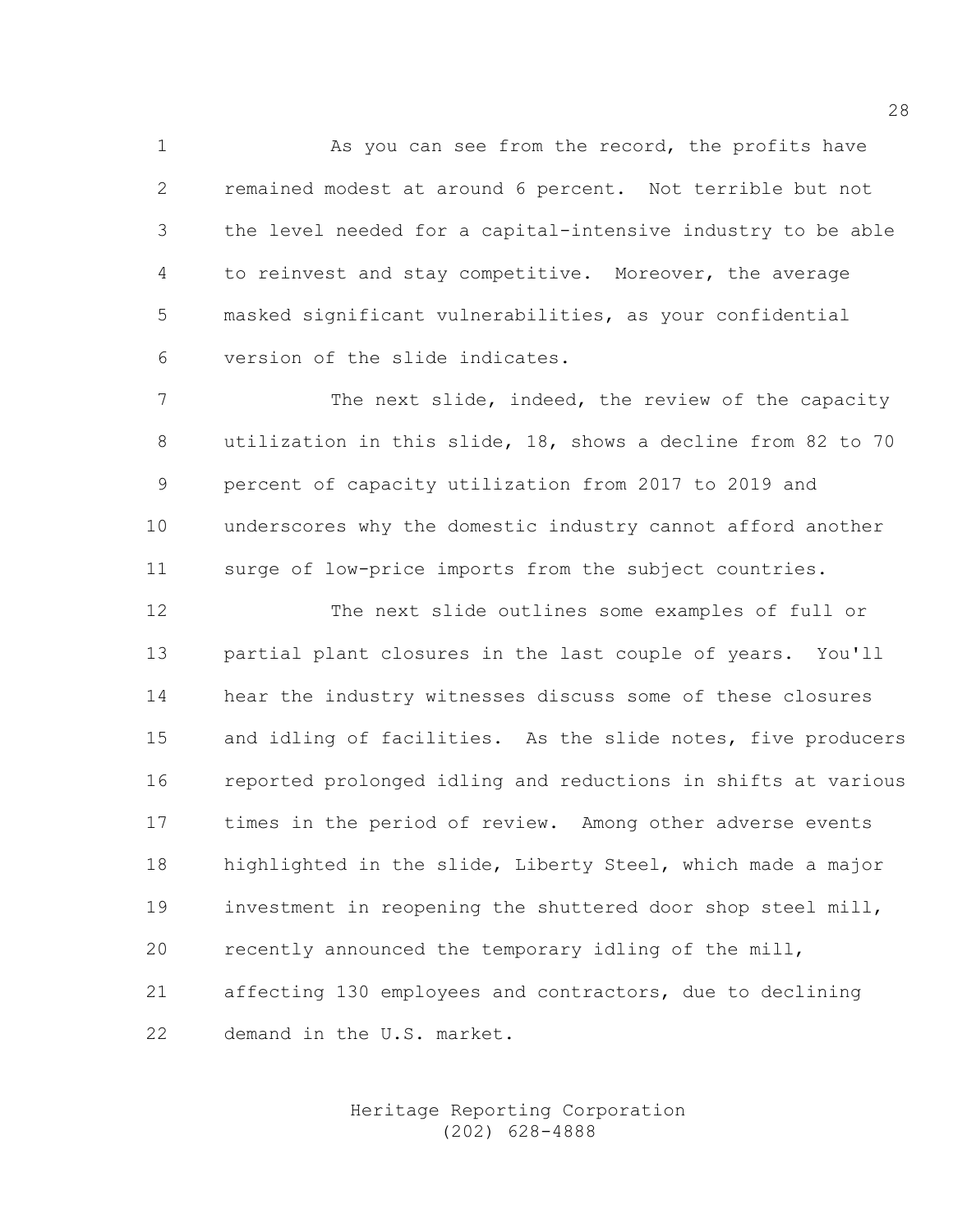1 With the domestic industry in a vulnerable 2 condition, the last thing it needs is more competition from 3 low-priced subject imports. Unfortunately, as weak as the 4 U.S. market may be, it is still very attractive to the 5 imports from the five countries subject to review.

6 As Slide 20 summarizes, U.S. market prices are 7 still higher than those elsewhere in the world, and the U.S. 8 market is still very large and open compared to many other 9 markets around the world. This is true despite the Section 10 232 duties, as other industry witnesses will explain later. 11 Moreover, while all the subject producers have demonstrated 12 an ability to penetrate this market, several have affiliated 13 U.S. import arms that could readily facilitate those imports 14 if the antidumping orders are revoked.

15 As mentioned at the outset, wire rod is produced by 16 just about every industrial country. And while foreign 17 producers have the capacity to support their own country's 18 needs, they all want and need to sell their excess capacity 19 to the U.S. You saw the slide about the subject import surge 20 in the original investigation. The next slide shows you the 21 subsequent import assault from China and 10 other countries. 22 Every foreign producer wants to sell in the U.S.

> Heritage Reporting Corporation (202) 628-4888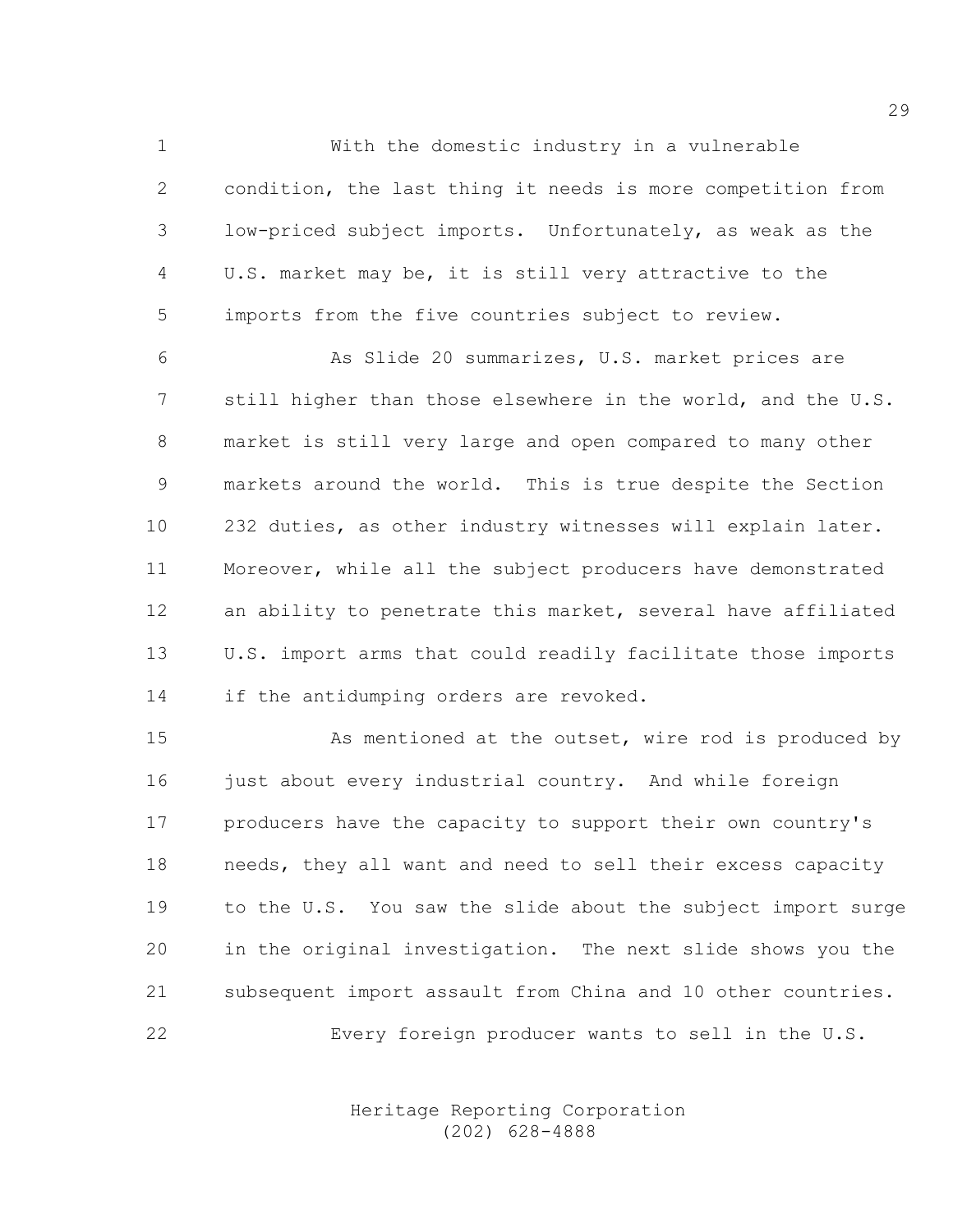1 market, and as the next slide shows, no company has shown 2 more determination to sell in the U.S. market than Deacero. 3 As Slide 22 outlines, Deacero wants to sell in the U.S. 4 market in the worst way. And when I say worst, I mean that 5 in every sense of the word. Not only is Deacero highly 6 motivated, but it has shown a willingness to circumvent the 7 antidumping order on wire rod not once but twice.

8 Slide 23 shows how Deacero's imports have spiked 9 when it circumvented the dumping order, meaning that imports 10 came into the U.S. without dumping duties. And you can see 11 how Deacero's imports declined after the Commerce Department 12 investigated and found circumvention.

13 Mr. Price and other witnesses will have more to say 14 about Deacero, but one thing is clear, when there's no 15 discipline of an antidumping order, their imports will surge. 16 Revocation of the orders, however, not only pose a threat of 17 an import surge from Deacero but the rest of the subject 18 producers as well. Confidential Slide 24 shows that capacity 19 in the subject countries has surged since the original 20 investigation. And Confidential Slide 25 shows that even 21 based on incomplete questionnaire data, the responding 22 subject producers have high and growing levels of unused

> Heritage Reporting Corporation (202) 628-4888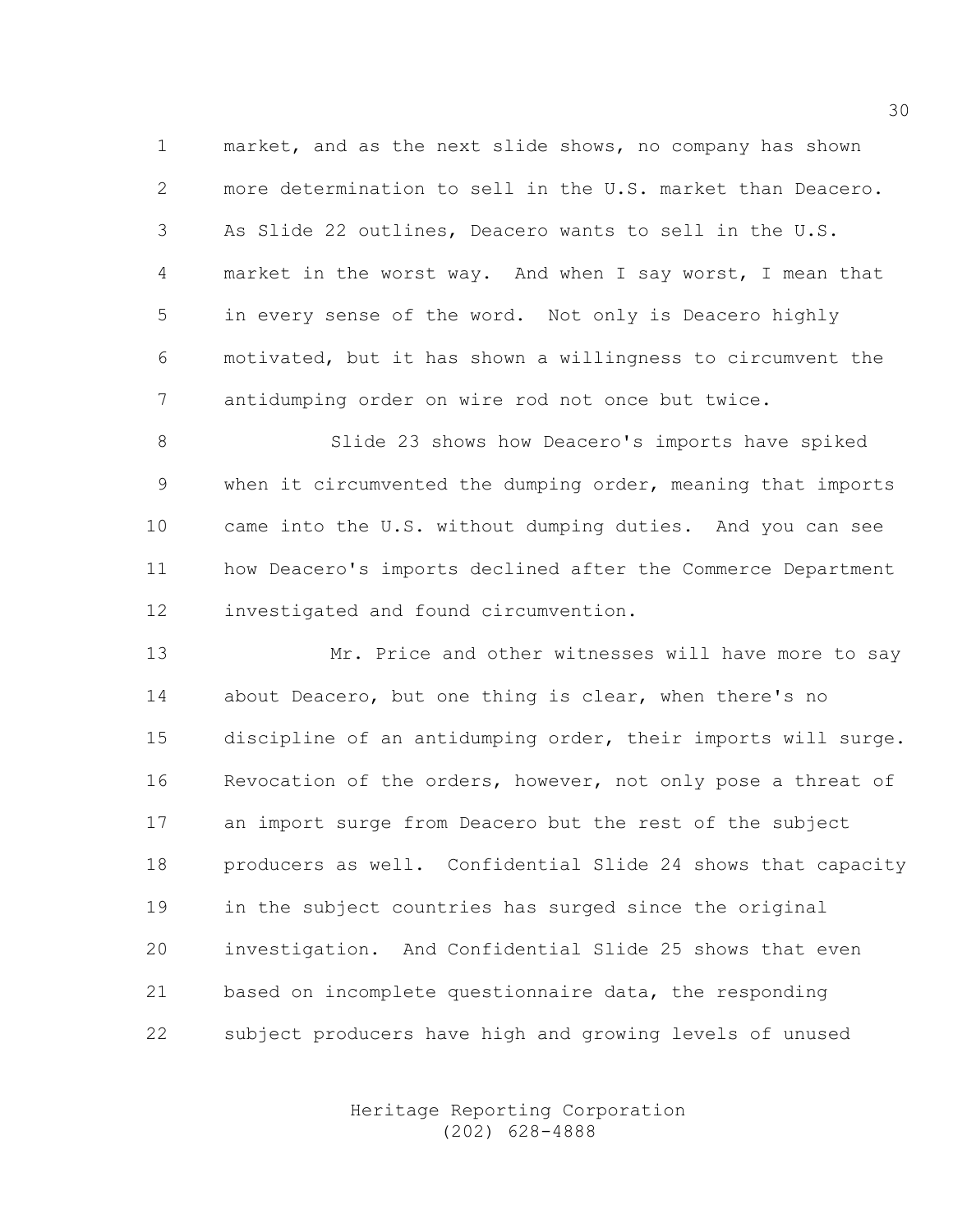1 capacity. The next slide shows that even the incomplete data 2 demonstrate that the responding producers' idle capacity 3 represents a substantial percentage of U.S. demand.

4 In the next few slides, I want to address some of 5 Deacero's claims specifically. Slides 27 and 28 show that 6 the Mexican industry has growing capacity and declining 7 capacity utilization. And as Slide 29 shows, the Mexican 8 industry has increased exports. Indeed, and again, contrary 9 to the argument of Deacero, Slide 30 shows that the Mexican 10 wire rod industry sales through its own market has declined.

11 Again, Mr. Price will expand on the facts with 12 respect to Deacero, the rest of the Mexican industry, and the 13 other foreign producers, but I'll mention one more claim by 14 Deacero that is contradicted by the record. Slide 31 shows 15 that the U.S. wire rod industry can indeed supply the entire 16 market. While we all know that an affirmative determination 17 in the domestic industry does not require such a showing, 18 this is just a matter of fact.

19 **In sum, Deacero's capacity is up.** Its capacity 20 utilization is down. Its own market is declining, and its 21 exports are growing. If given the opportunity through 22 revocation, Deacero will no doubt do what it's done before,

> Heritage Reporting Corporation (202) 628-4888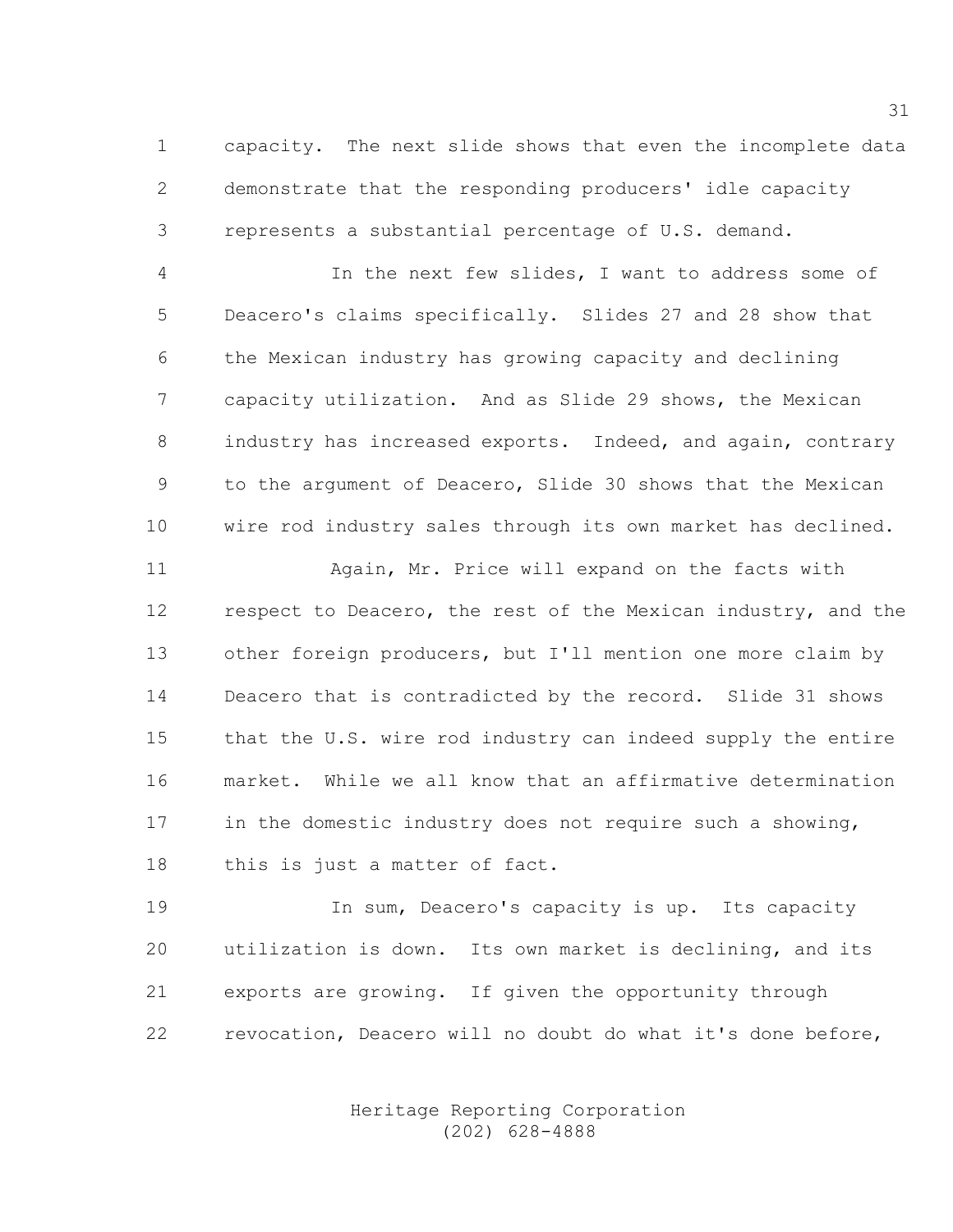1 ship large quantities at low prices to the U.S. market.

2 I have three slides remaining. As evidence of a 3 just and merciful God, however, I'm not going to read them, 4 but I urge you to take a couple of minutes to do so. They 5 summarize what importers and purchasers have told you will 6 happen if the orders are revoked. In essence, importers and 7 purchasers say that they will resume buying the subject 8 imports, as Slide 32 details, that U.S. prices will drop, as 9 indicated in Slide 33, and that while the orders help 10 increase prices, revocation will undoubtedly lead to more 11 imports supplied at lower prices, that's Slide 34. This 12 concludes my presentation, and we'll turn next to Mr. Price. 13 Thank you.

14 MR. PRICE: Good morning. I am Alan Price. I'm 15 counsel for Nucor Corporation and Commercial Metals. And in 16 my presentation today, I'm going to focus on cumulation 17 issues for the Petitioners.

18 As we all know, cumulation is discretionary in a 19 sunset review. However, the facts in this review, just like 20 the first and second reviews, demonstrate that the Commission 21 should cumulate all five of the subject countries.

22 No party has challenged that the traditional four-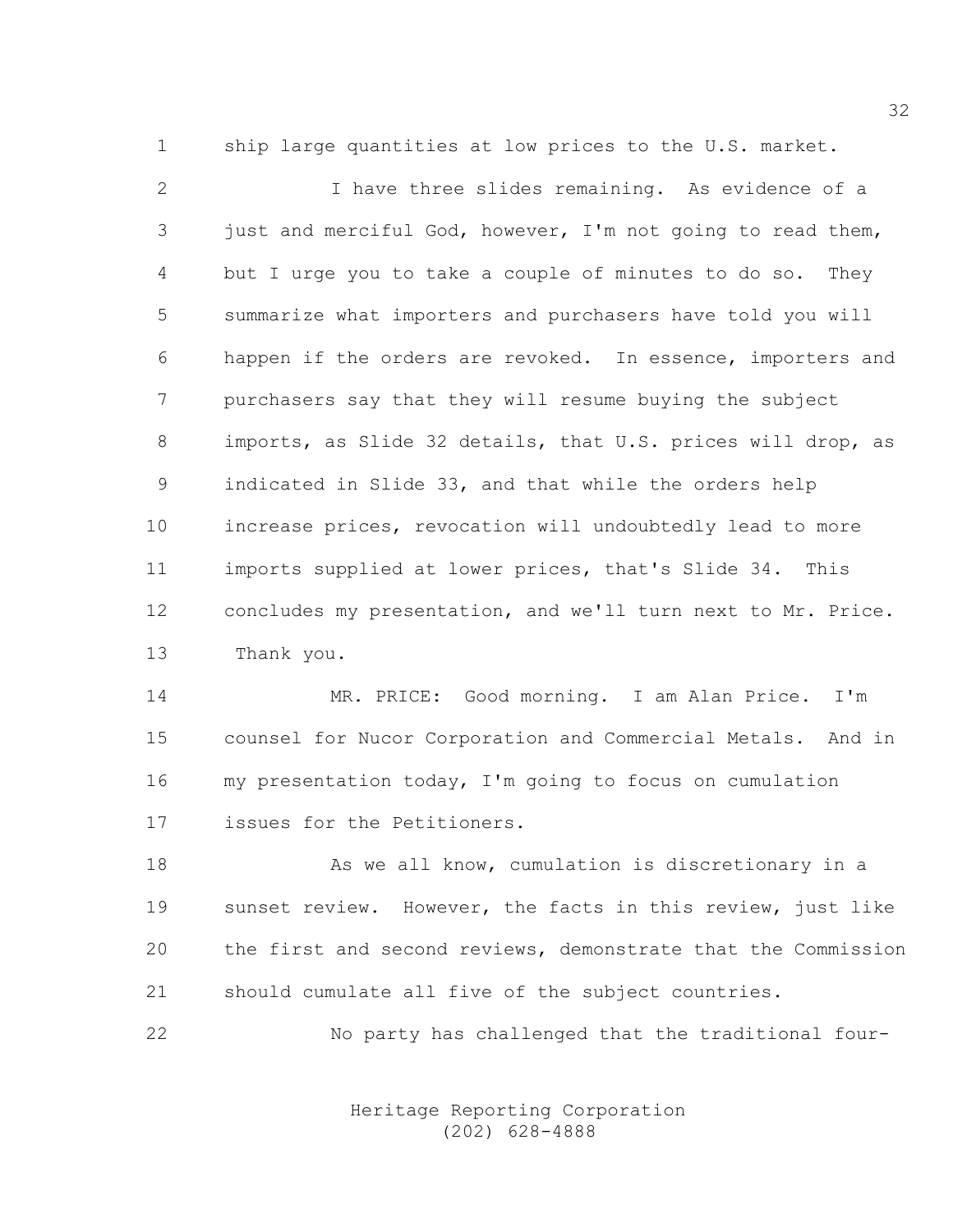1 factor test criteria supports cumulation here. Only a single 2 Mexican producer has raised the issues of discernible adverse 3 impact and differences in conditions of competition. 4 Frankly, the other Mexican producers have decided that their 5 best strategy is not to appear.

6 Each subject country will have a discernible 7 adverse impact if the orders are revoked. These countries 8 have excess capacity, declining capacity utilization, and are 9 export-oriented. The Commission has cumulated these five 10 countries in the last review and in all the prior reviews in 11 the original investigation, and, frankly, the facts are even 12 stronger for cumulation in this sunset review.

13 In the last sunset review, the majority of the 14 Commission found that each country would have a discernible 15 adverse impact, but the facts are even stronger in this 16 review. In addition to the same facts supporting the 17 Commission in the last review, we have in this case Brazil, 18 we have new entrants, in Indonesia you have new capacity, in 19 Mexico you have excess capacity and continued interest in 20 wire rod with Deocera now having multiple affirmative 21 determinations of circumvention under its belt. Again, it is 22 the reigning circumvention champion in the steel industry.

> Heritage Reporting Corporation (202) 628-4888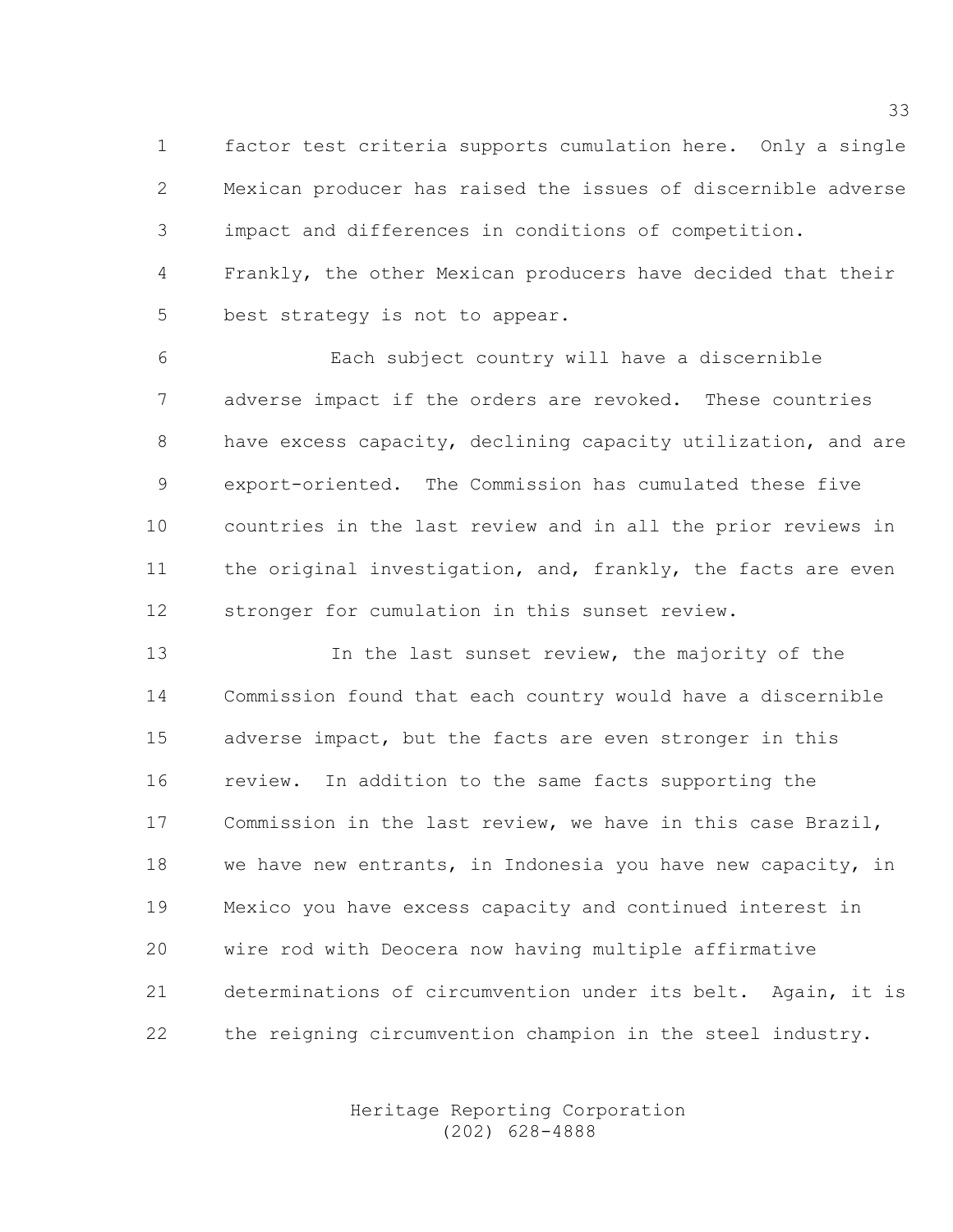1 GDP in all five countries is predicted to decline 2 significantly. Notably, Mexico's GDP contracted in 2019 and 3 is projected to have its sharpest decline in GDP in 2020. As 4 GDP and consumption fall in the subject countries, they will 5 have the economic incentive to export to the attractive U.S. 6 market.

7 In these quotes from Simec's most recently released 8 annual report, it acknowledges that demand is declining in 9 Mexico due to government spending cuts. COVID-19 is having 10 substantial additional negative effects on demand, but the 11 current competitive conditions encourage mills to maximize 12 exports, which leads to lower prices and margins, and that it 13 competes in the export market on the basis of price. 14 Essentially, Simec acknowledges that Mexican producers as 15 well as other subject countries will be desperate to export 16 wire rod and will compete on the basis of price. We agree. 17 The data shows that the pricing of the Mexican 18 producers are indistinguishable from the other subject 19 producers. The data in the pre-hearing report confirm that 20 the U.S. is attractively priced for all of the subject 21 producers compared to the prices in their other export 22 markets.

> Heritage Reporting Corporation (202) 628-4888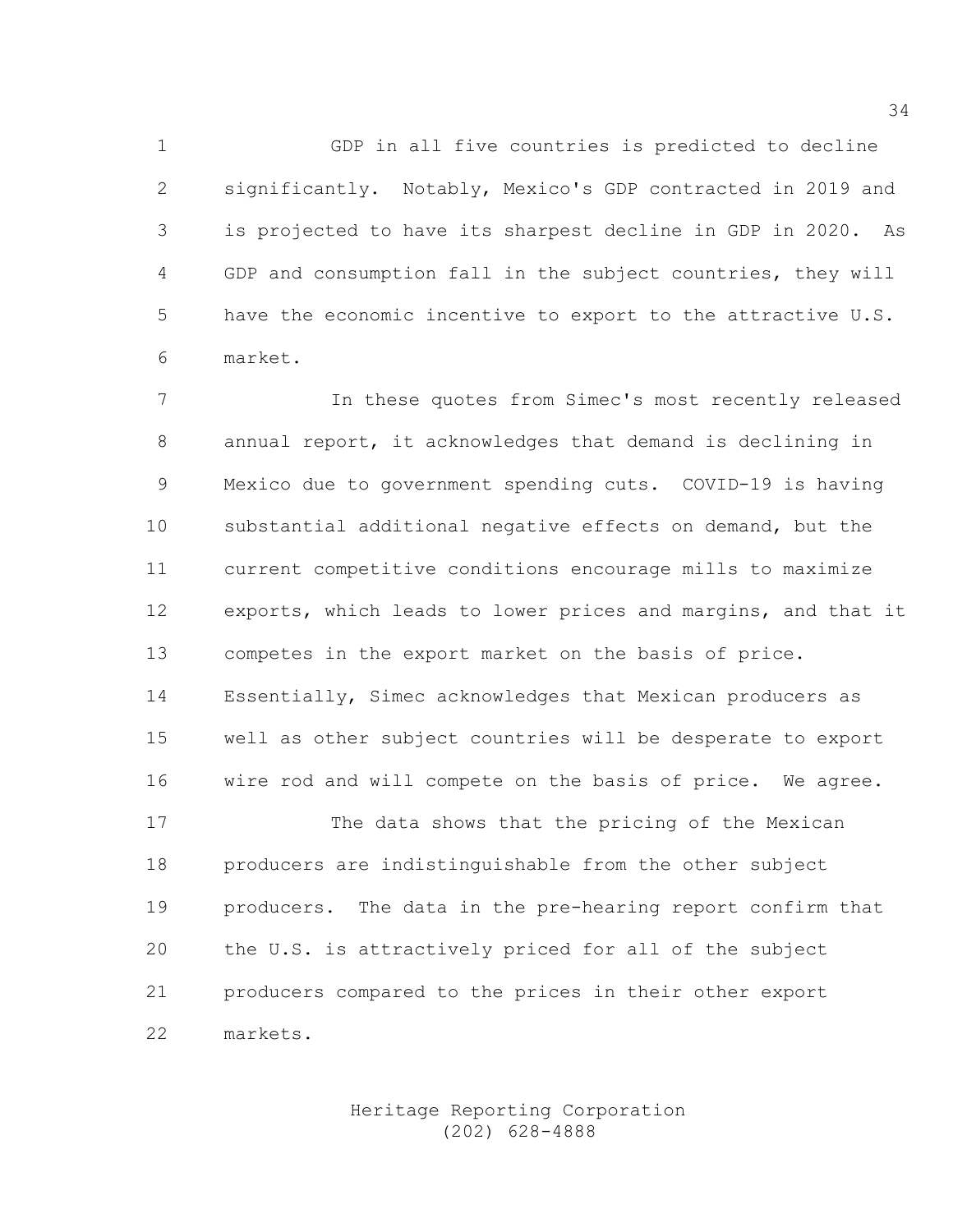1 Even prior to COVID, responding producers reported 2 declining capacity utilization, which reflects the overall 3 decline in demand in their home market and traditional export 4 markets. Mexican capacity utilization is even lower than in 5 the prior investigation, and as you saw from Simec's annual 6 report in the prior slide, the high fixed cost of running 7 steel mills encourages steel producers globally to maximize 8 production and exports by lowering prices in the face of poor 9 demand.

10 Now, based on Respondents' own data compilation, 11 Mexican producers could increase exports significantly. I 12 want to remind the Commission that excess capacity is excess 13 capacity. It's not dedicated to internal consumption or 14 other export markets or even other products. This is 15 capacity that will be used to target the United States if the 16 orders are revoked. And this data does not include capacity 17 expansions from other Mexican producers which the Commission 18 discovered while preparing the pre-hearing report that was 19 not reported in the Commission data.

20 Deacero claims that Mexican producers have not 21 increased capacity during the last five years and that the 22 reports of capacity increases for long product are not wire

> Heritage Reporting Corporation (202) 628-4888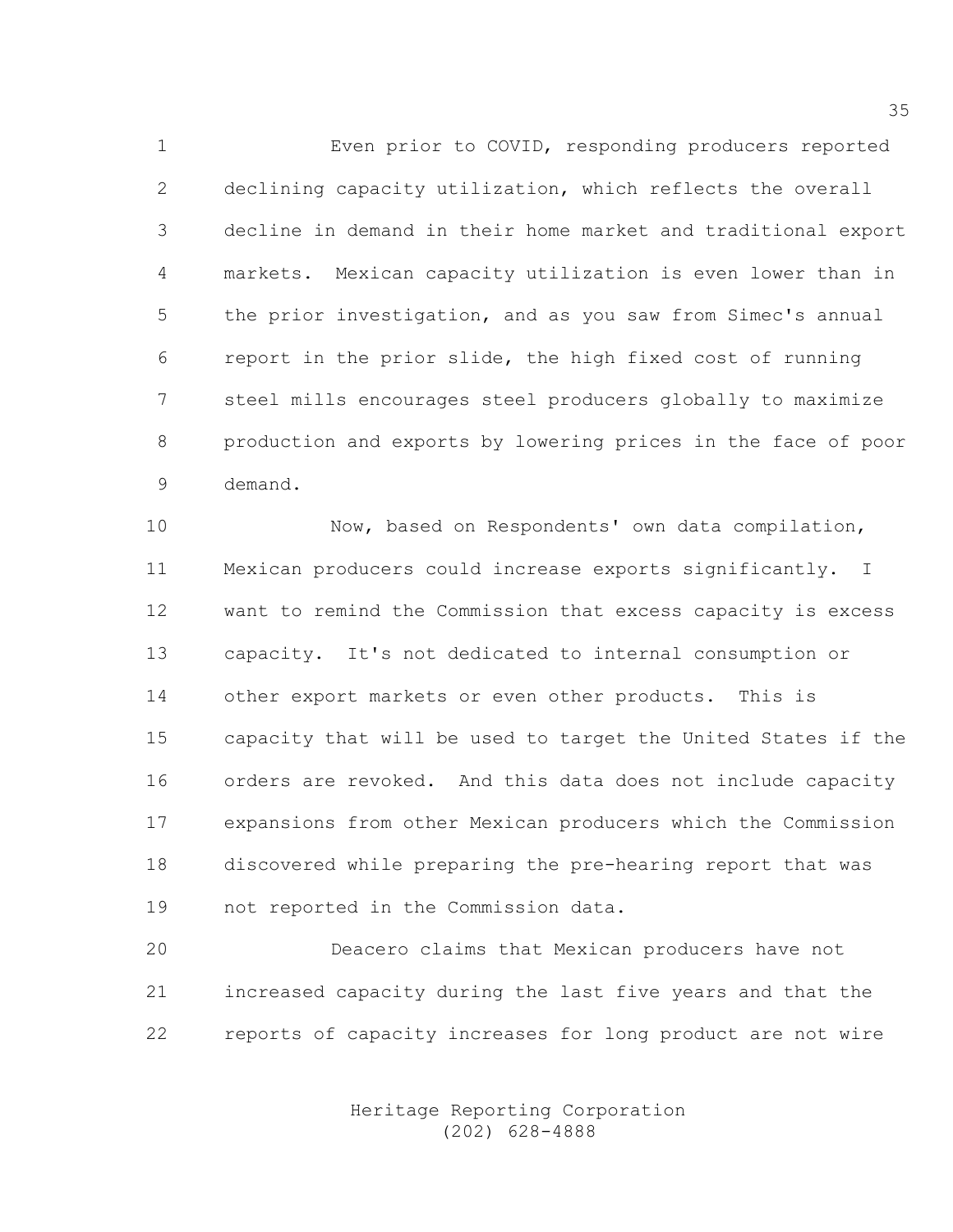1 rod.

2 Sometimes a picture is worth a thousand words. The 3 picture to your right is wire rod. It's the first bar of 4 wire rod produced in Grupo Simec's new mill in 2018. I would 5 encourage the Commission to review the article filed with 6 this presentation.

7 While they may try to call this product bar, it's 8 wire rod, as the picture on the right shows. Simec's new 9 mill is operating at less than 50 percent capacity. That 10 capacity along with the other increases in capacity will be 11 targeted at the United States if the orders are revoked.

12 Mexico's excess in divertible capacity is greater 13 than in the prior review, where the Commission decided to 14 cumulate Mexico with the other subject countries. And this 15 data predates the additional negative effects of COVID on 16 global demand and Mexican demand.

17 I would like to emphasize that while Mexican 18 capacity utilization has declined significantly during the 19 review period, the Commission should be focusing its 20 attention on the volume available to send to the United 21 States in the event of revocation. The volume is significant 22 and has increased since the last time the Commission looked

> Heritage Reporting Corporation (202) 628-4888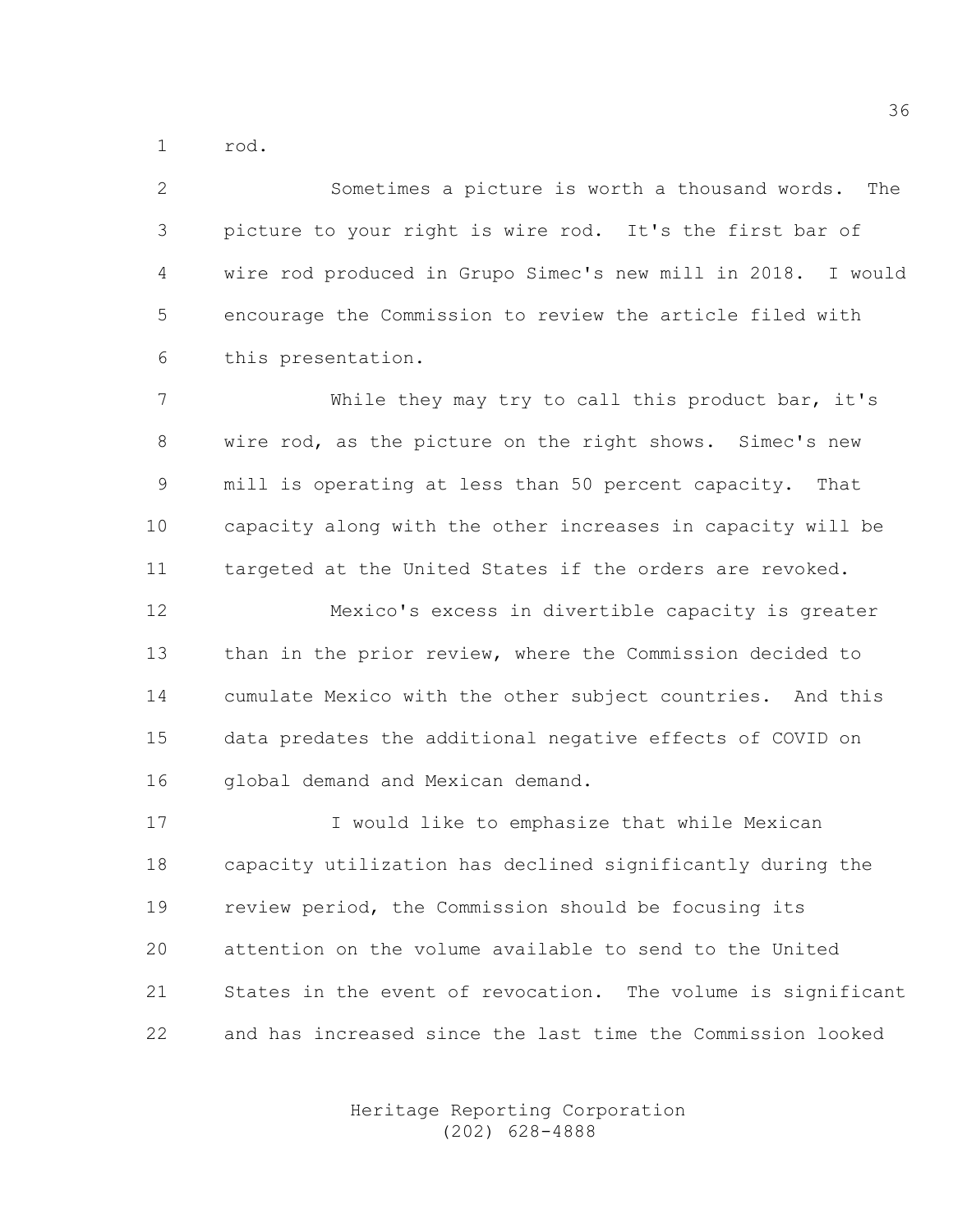1 at this, and it decided that Mexico would have a discernible 2 adverse impact and compete in the same manner as the other 3 subject imports. Again, the facts here with respect to 4 cumulating Mexico are stronger than the prior review.

5 The Commission has granted final trade relief to 6 the domestic wire rod industry twice in the most recent five-7 year review period under investigation. The first 8 investigation involved China and the second investigation 9 involved 10 countries.

10 The Commission can compare the relative volume of 11 Mexican excess and divertible capacity to the peak levels the 12 Commission found in the 10-country case and the China case. 13 It's significant. Mexican producers will compete on the same 14 manner as all other subject countries if the orders are 15 revoked. Excess capacity in Mexico is similar to other 16 countries where the Commission has found that unused capacity 17 was the reason that it would have a discernible adverse 18 impact in past sunset reviews of wire rod.

19 In the last sunset review, the Commission revoked 20 the order on Ukraine in part because of ArcelorMittal's local 21 coordination policy. The Commission found that this policy 22 would allow ArcelorMittal's U.S. operation to prevent or

> Heritage Reporting Corporation (202) 628-4888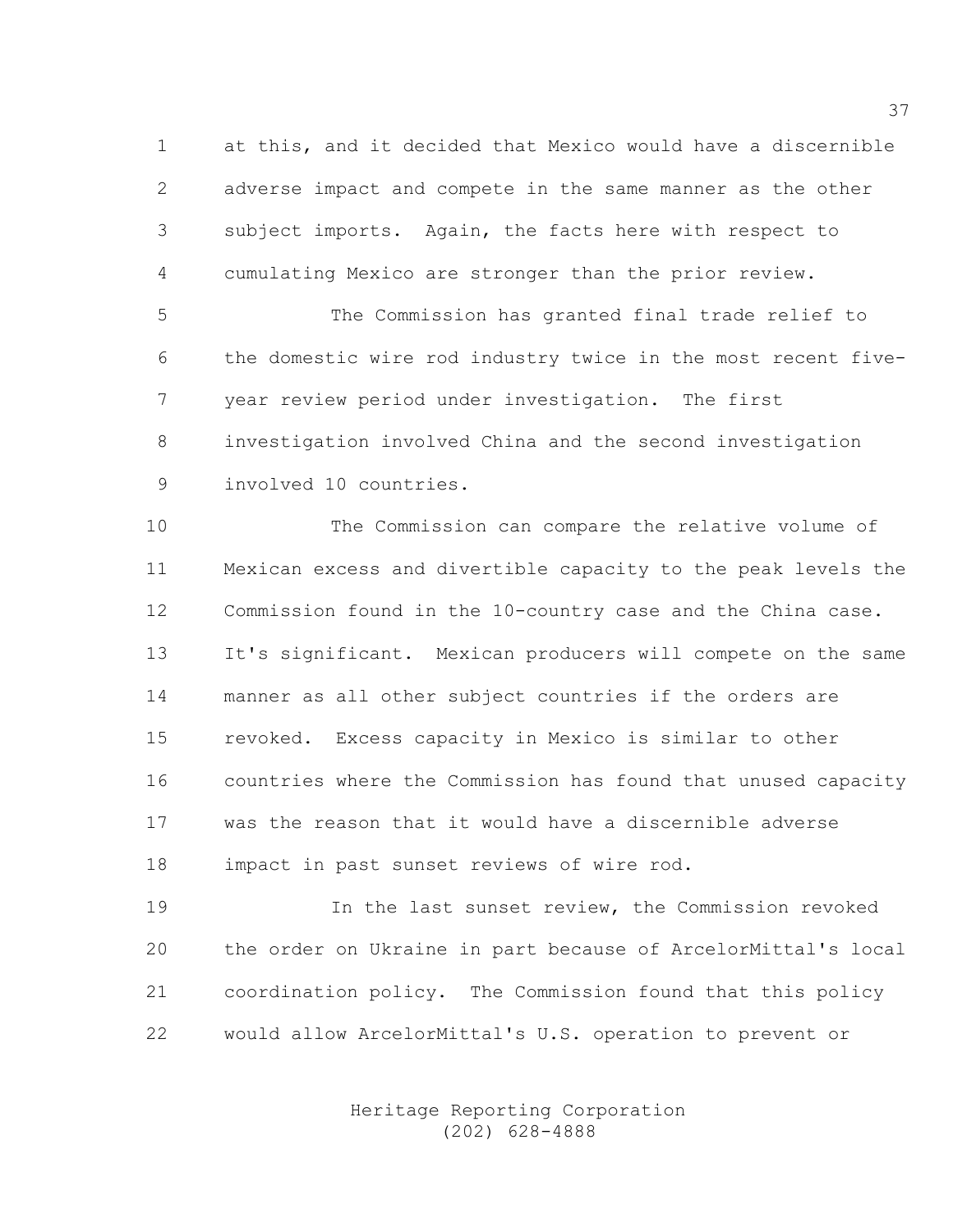1 limit ArcelorMittal's Ukrainian mill from shipping large 2 volumes of wire rod to the United States.

3 Chairman Johanson and Commissioner Williamson 4 disagreed and determined that the policy would not prevent 5 imports from Ukraine from having a discernible adverse 6 impact. So what happened? After the order was revoked, 7 imports from the Ukraine surged and we had to file another 8 case against the Ukraine and nine other countries. In those 9 cases, Arcelor was the largest or second largest exporter in 10 a total of three of the subject countries.

11 The consideration of ArcelorMittal's company policy 12 is no longer an issue because ArcelorMittal no longer has an 13 interest in wire rod capacity in the United States.

14 I would add that in this investigation 15 ArcelorMittal actually, or Mittal, excuse me, has an interest 16 in three countries in the mills that are producing here. So 17 we had three countries last time finding injury, and we have 18 three countries here. What happened with Ukraine could 19 happen again and would happen again here if these orders are 20 lifted.

21 We urge the Commission to take a few seconds to 22 look at this slide. In this slide, you can compare which

> Heritage Reporting Corporation (202) 628-4888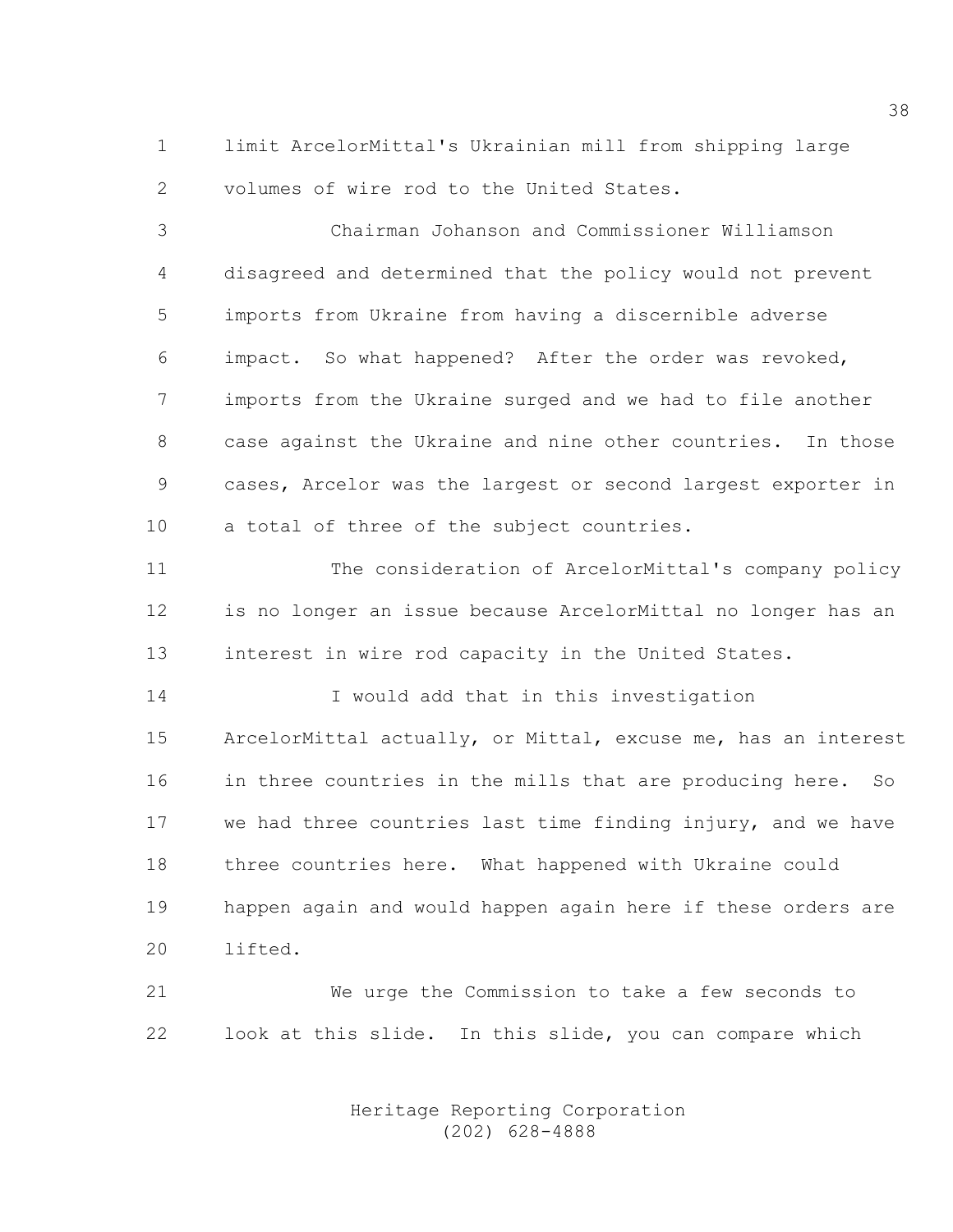1 producer has the most excess capacity. You can also examine 2 changes in that producer's capacity over time.

3 Now I have to say when Ms. Jeong said we brought up 4 rebar, I was a little stunned in that. They brought up in 5 their brief quite extensively various random products and 6 tried to say oh, things won't surge, things can't surge, and 7 putting aside how they cut off data for the month of May and 8 manipulated to try to make things look the way they wanted it 9 to. They actually didn't give you the product that the same 10 producers produced on the same equipment often and it's the 11 exact same subject producers, so it's probably the best 12 evidence of whether or not the 232 really would restrain 13 their exports. So we figured we'd focus on that. And so 14 they raised the issue, we're going to respond with the thing 15 that we think is most telling as to what will happen if you 16 revoke these orders. And we think it's most telling, 17 frankly, whether or not the 232 will restrain and does 18 restrain exports from Mexico.

19 Regardless of what period you look at, whether you 20 look at a three-year period from '15 to '17, which is often 21 referred to as a historical period for those involved in the 22 232, or you look at the period for the five months prior to

> Heritage Reporting Corporation (202) 628-4888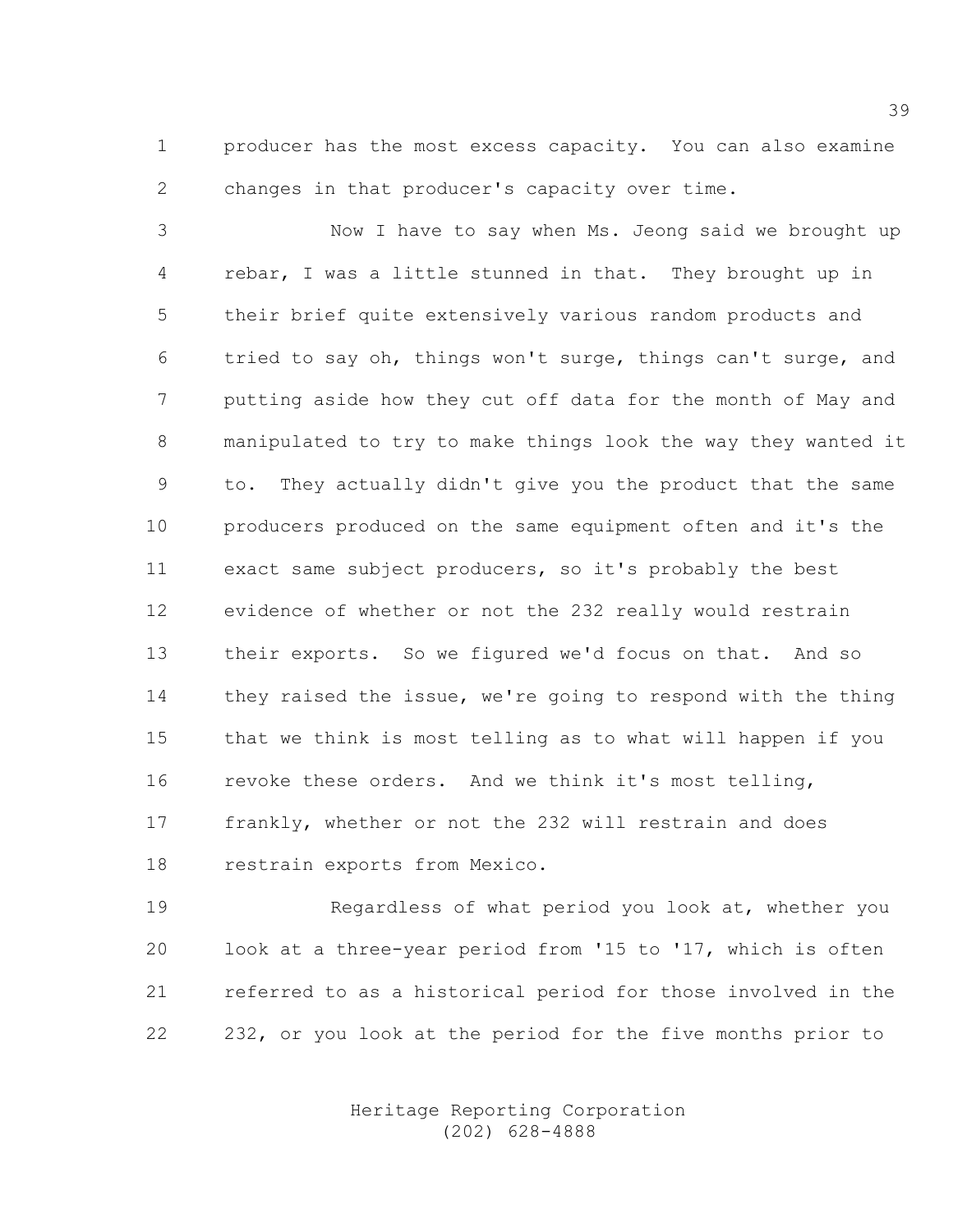1 the revocation of the actual duty requirement in 2019 2 compared to the current period, there are huge surges. Any 3 argument that the 232 will restrain imports from Mexico and 4 it's a magical panacea, well, the facts speak here and these 5 are the facts for the same producers who are producing on 6 common equipment. So there is no basis for concluding that a 7 bilateral agreement will discourage a dramatic surge in 8 Mexican wire rod imports, and I'd actually be happy to 9 address that more in answers to questions or in the post-10 hearing brief.

11 11 In the last two sunset reviews, the Commission has 12 found that Mexico would have a discernible adverse impact and 13 compete under similar conditions of competition as well as 14 other subject countries. The facts in this review are even 15 stronger. Therefore, the Commission should cumulate all 16 subject countries for this review.

17 With that, we would now like to take the 18 opportunity to introduce our witnesses. Because we filed 19 their testimony in writing, we believe the Commission has had 20 an opportunity to review those written statements in advance. 21 Our witnesses will be available to answer questions.

22 For Nucor Corporation, I'd like to introduce Mr.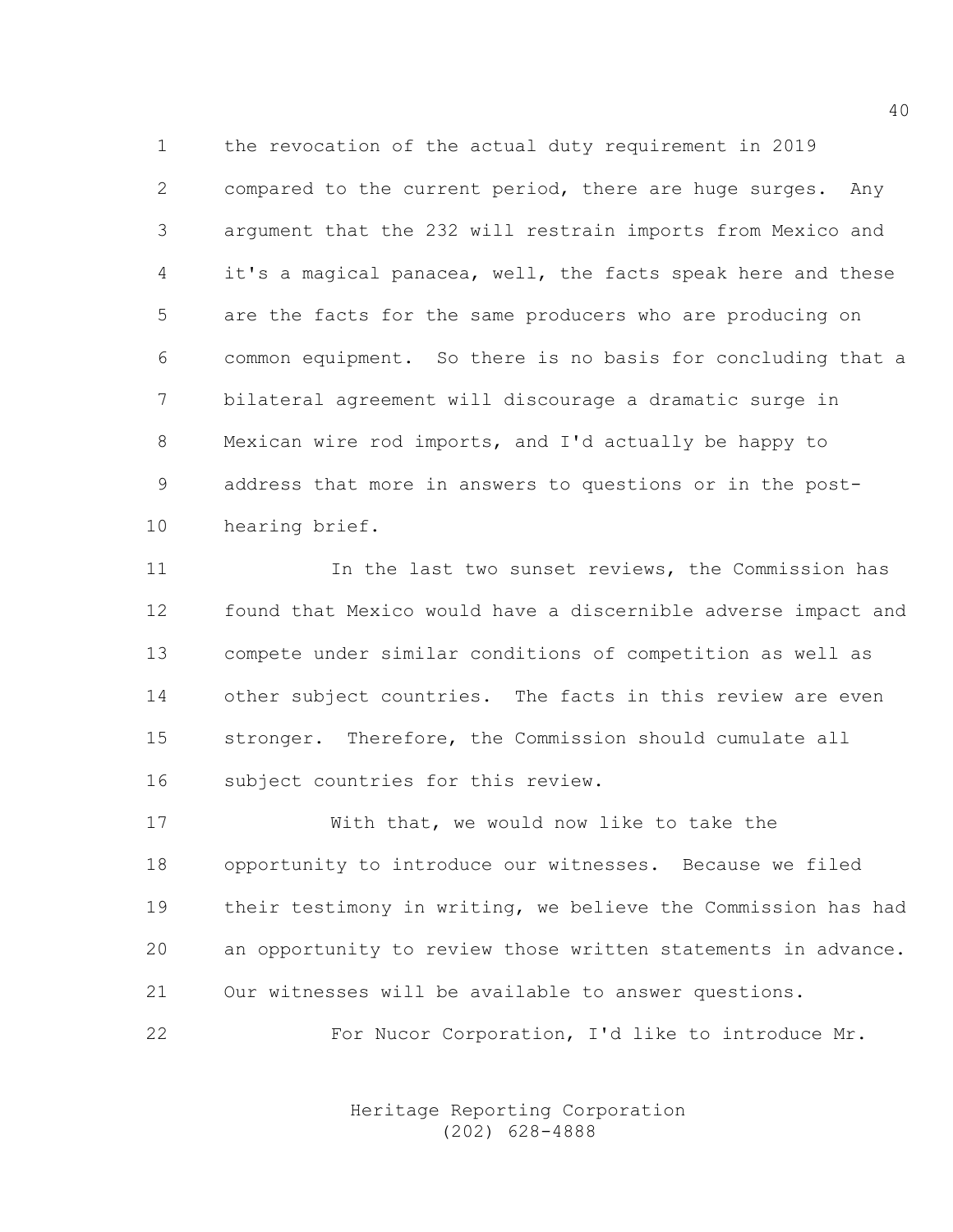1 Eric Zernikow. Eric, can you turn your camera on for one 2 second?

3 MR. ZERNIKOW: Good morning, everyone. 4 MR. PRICE: Okay. Eric is responsible for 5 commercial operations for the entire Engineered Bar Group, 6 which includes the wire rod facility. 7 Mr. Rosenthal, would you like to introduce your 8 witnesses? 9 MR. ROSENTHAL: Yes. Thank you. 10 Joining us today from the domestic industry are 11 Edward Goettl, who is the Vice President of Sales and 12 Marketing at Optimus Steel, and Timothy Dillon, Senior Vice 13 President of Sales and Marketing for Liberty Steel USA. As 14 the testimony of Mr. Goettl and Mr. Dillon were already 15 submitted for the record, they won't read those this morning, 16 as I'm sure you've already read them, but they'll be happy to 17 answer your questions.

18 And also available to answer questions are my 19 colleagues, Kathleen Cannon, Alan Luberda, and Brooke Ringel 20 of Kelley Drye and Gina Beck of Georgetown Economic Services. 21 Thank you.

22 MR. PRICE: And also available from Wiley Rein is

 Heritage Reporting Corporation (202) 628-4888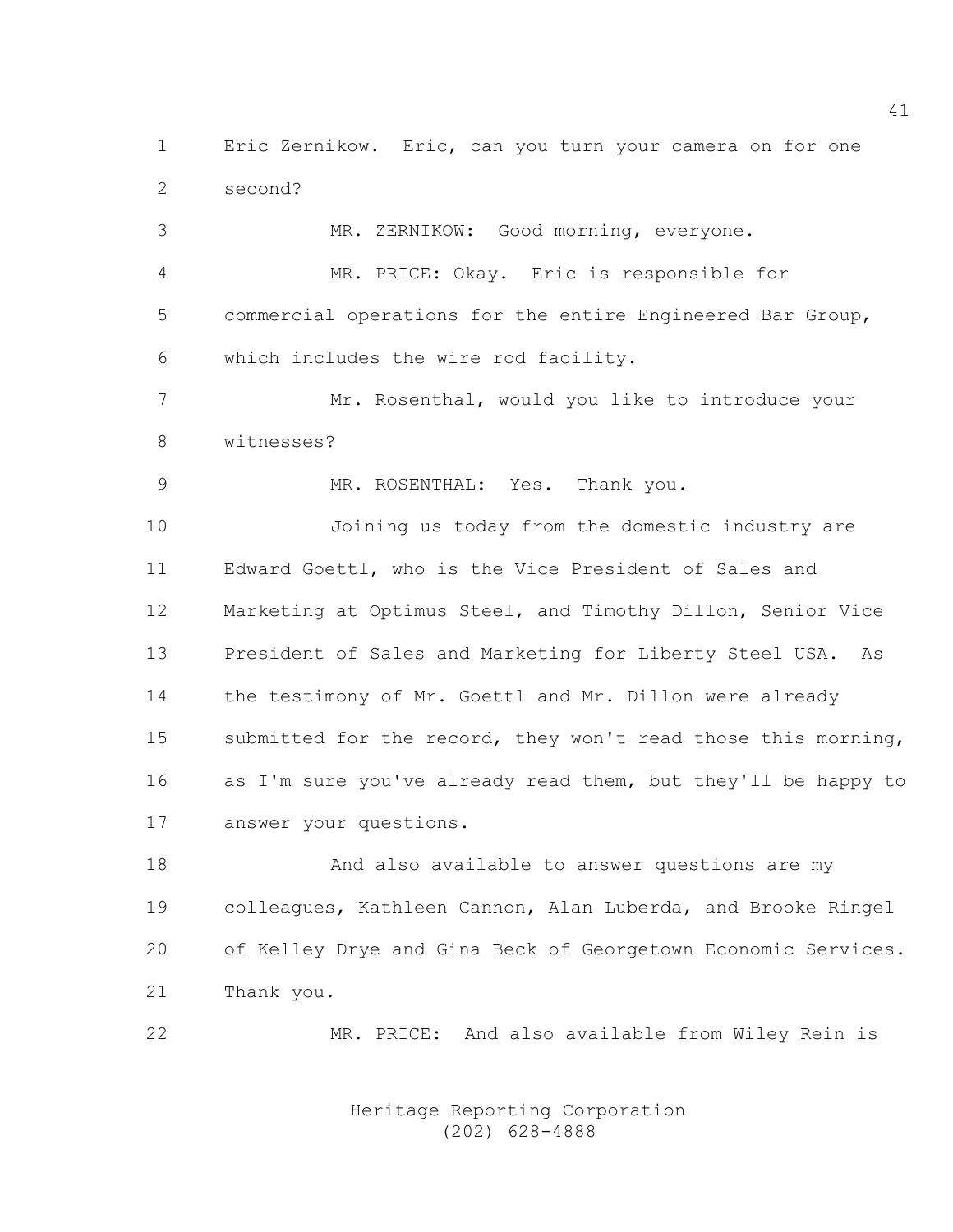1 Derick Holt and Adam Teslik.

2 And with that, we will reserve our remaining time 3 for rebuttal. Thank you. 4 MR. ROSENTHAL: I have a question for Mr. Bishop. 5 Bill, should we leave the webcams on or off or as you direct 6 us? 7 MR. BISHOP: Just go ahead and leave them off until 8 a question, you're answering a question. 9 MR. ROSENTHAL: Okay. 10 MR. BISHOP: Okay. Thank you. 11 CHAIRMAN JOHANSON: All right, we appreciate you 12 all appearing here today. We will now begin Commissioner 13 questions with Commissioner Schmidtlein. 14 COMMISSIONER SCHMIDTLEIN: Okay. Yes, I'd like to 15 thank you all for being here today, especially the witnesses. 16 My first question, I wonder for Mr. Rosenthal, have 17 the Simpsons made any predictions with regard to steel wire 18 rod since they seem to be pretty good at making predictions? 19 MR. ROSENTHAL: You know, Commissioner Schmidtlein, 20 I was given a book about the Simpsons and philosophy and I 21 was not able to find anything there about predictions for the 22 future of wire rod, although I will note if you go in and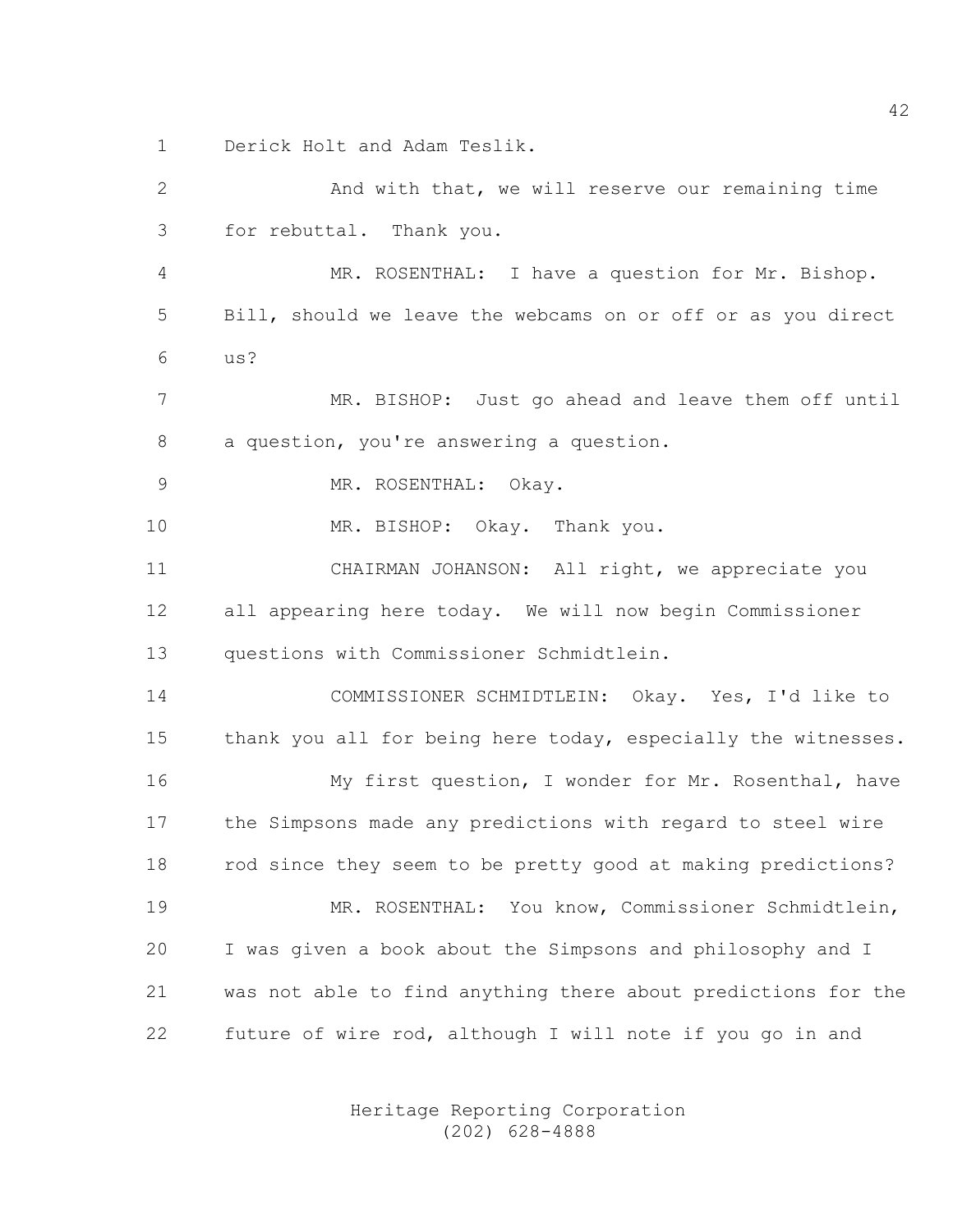1 watch that entire episode of "Homer in Space," you'll see 2 that wire rod did receive a medal, and I think it was a medal 3 that was based on domestic production, with the expectation 4 that it will continue.

5 COMMISSIONER SCHMIDTLEIN: Okay. I was impressed 6 that you were able to find that episode at all.

7 MR. ROSENTHAL: Well, my son gave me that clip more 8 than 10, 15 years ago and we almost used it at a previous 9 proceeding, but technology wasn't as advanced and I figured, 10 you know, he's getting old, I had to get this done before too 11 long. Thank you.

12 COMMISSIONER SCHMIDTLEIN: All right. Just a 13 moment of lightness there.

14 So my first question has to do with the joint 15 Section 232 agreement and the fact that Mexico is no longer 16 under 232 tariffs or quotas, and I know that, Mr. Price, you 17 just addressed that by using rebar as an example, but I 18 wonder if you could respond to the argument that at the very 19 least this means that imports from Mexico are going to 20 compete differently, that this is a different condition of 21 competition since the other countries, other subject 22 countries in this particular review are not under that

> Heritage Reporting Corporation (202) 628-4888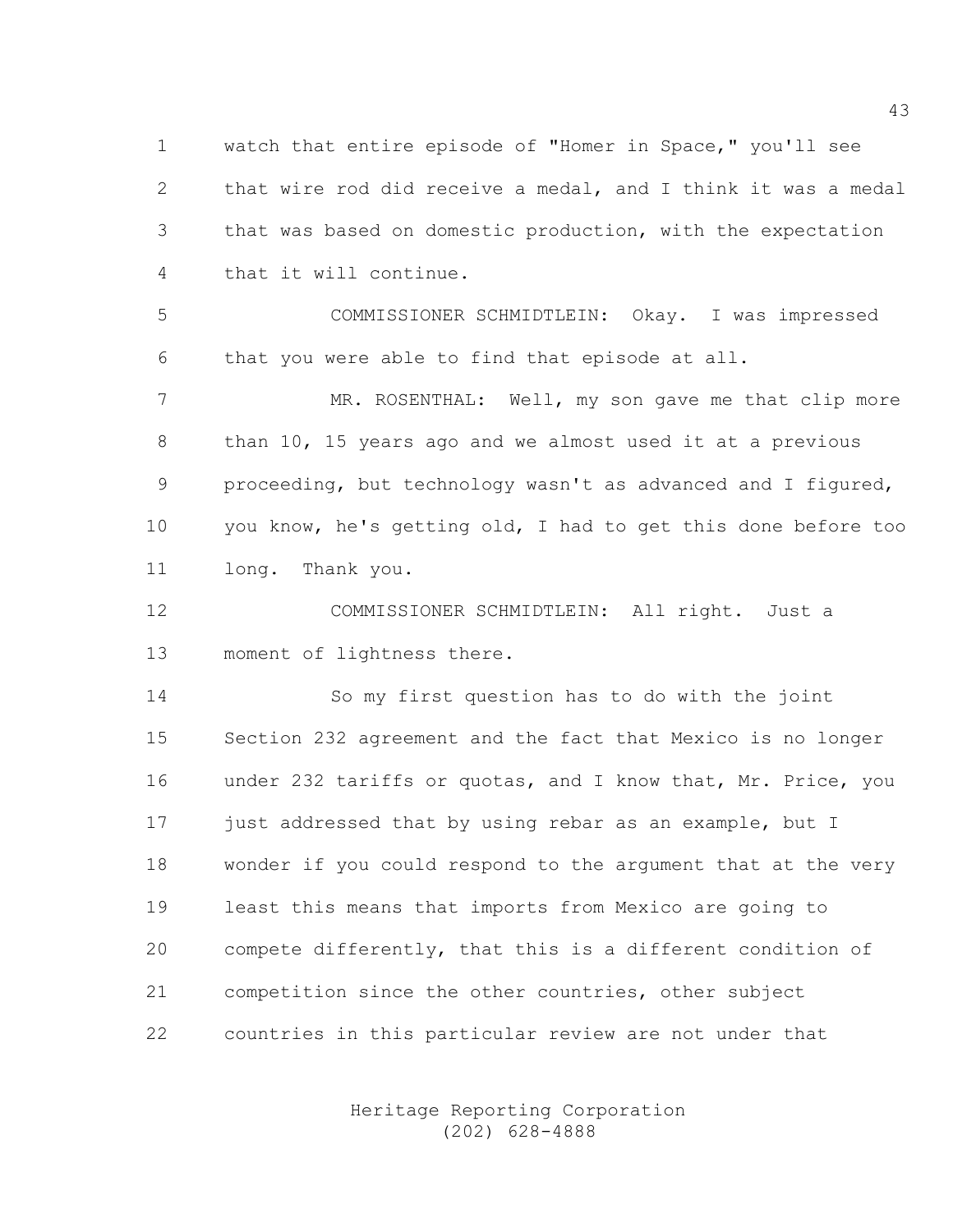1 exemption, don't have that kind of exemption. So shouldn't 2 we look at that as a different condition of competition in 3 terms of analyzing decumulation?

4 MR. PRICE: So, again, we don't think you should 5 look at it as a differing condition of competition. What the 6 agreement says is that if there is a surge in imports and the 7 United States raises it, we may reimpose duties. So, 8 essentially, while it liberalizes the 232 a bit, okay, 9 they're still subject to the 232. The exact parameters are a 10 little bit different, but they are a similar condition of 11 competition.

12 COMMISSIONER SCHMIDTLEIN: Well, you don't think 13 that would serve as a -- I know, again, you used the rebar, 14 and I -- forgive me, I don't recall is rebar under -- we have 15 so many orders I assume on rebar, is rebar under order? 16 MR. PRICE: Rebar is under order. 17 COMMISSIONER SCHMIDTLEIN: From Mexico? 18 MR. PRICE: From Mexico and Turkey and a bunch of 19 different countries, yeah.

20 COMMISSIONER SCHMIDTLEIN: And so, in the example 21 you used, rebar has surged back in after the 232 exemptions? 22 MR. PRICE: Well, there are reasons why, you know,

> Heritage Reporting Corporation (202) 628-4888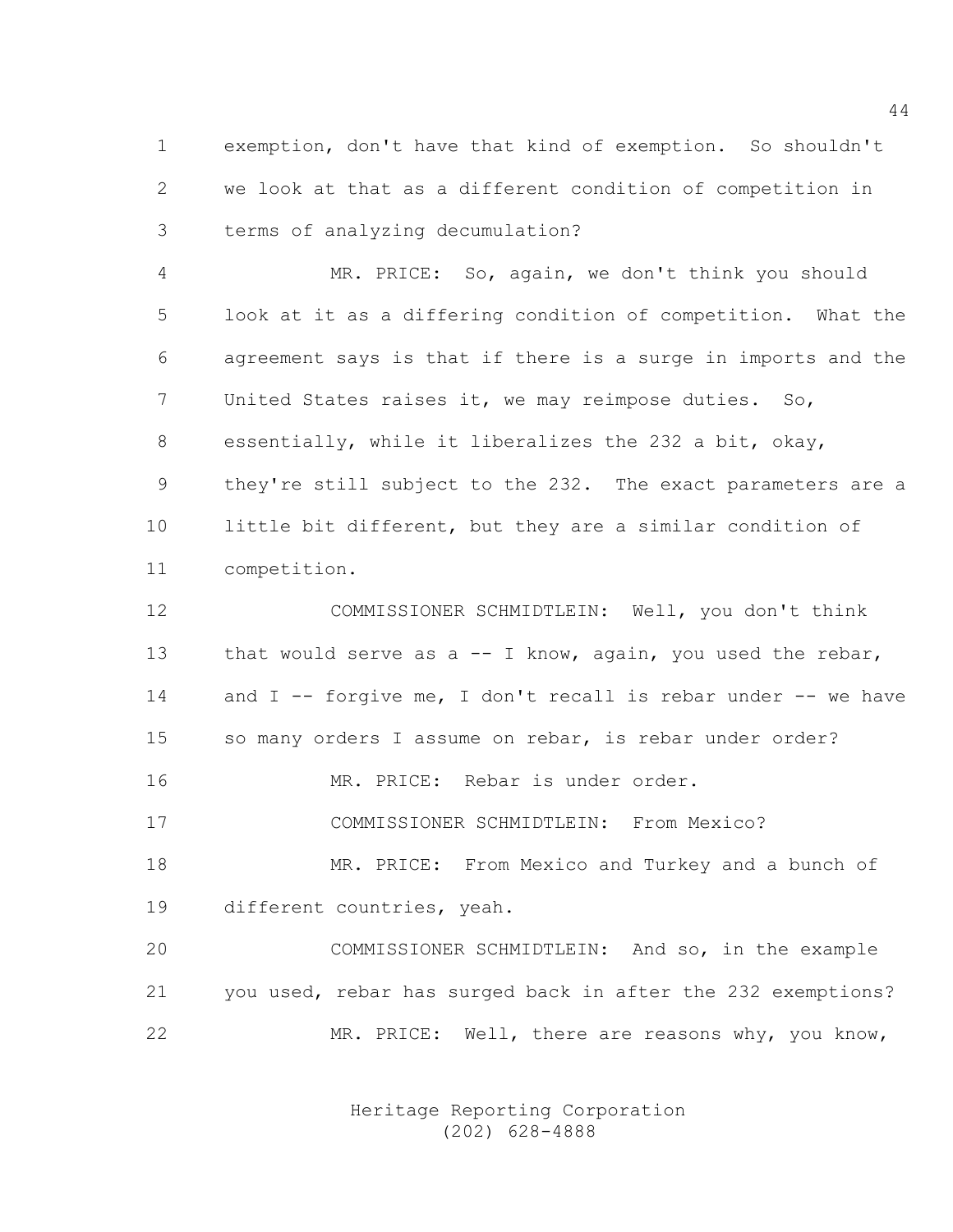1 there are surges. The 232 disciplines are complicated in a 2 variety of different ways. They're temporary. You know, no 3 one knows how long they're going to last. No one knows how 4 they're going to be enforced. And so what you see is a 5 variety of different experimentations going on. People eat 6 the duties all the time and come in. We see surges of people 7 under the duties. We see surges of people with temporary, 8 with exemptions at times. Not exemptions. Where you have 9 these modifications with Mexico and sometimes we don't.

10 So 232 is a condition of competition. It's common 11 to all of the subject countries, and the exact differences in 12 terms of behavior can vary by product. But, regardless of 13 whether or not there's duties in place, regardless of whether 14 or not there's this hybrid with Mexico, we see people surging 15 in and out under the 232 program.

16 MR. ROSENTHAL: If I could add to that, 17 Commissioner. If anything, the Mexican treatment under 232 18 makes them even more likely to export to the U.S. market than 19 the others who are covered by the duties. Apart from 20 everything that Mr. Price said about the temporary nature of 21 the duties, the unpredictability, how long they'll stay in 22 place, et cetera, we know that for some of the other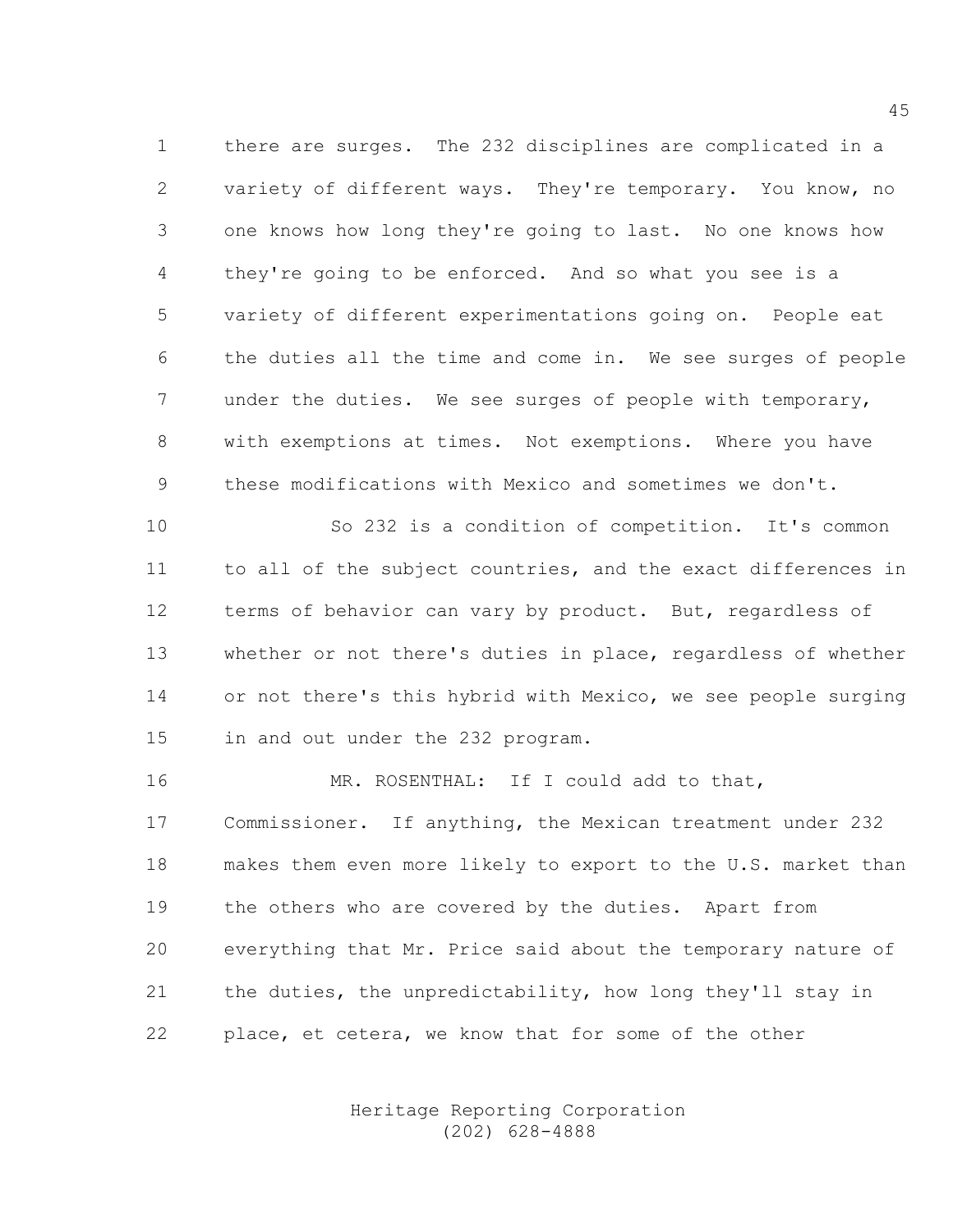1 countries under order they have the 25 percent duties in 2 place, not for Mexico. And they could come in and increase 3 their imports quite a bit before the USTR and the Mexican 4 government decide that a surge might be there and decide to 5 do something about it. Or they may decide not to. Imports 6 may surge and the government says, you know, we have bigger 7 fish to fry, we're not going to do something about this.

8 The most important factor, though, is that if 9 anything, the Mexican exports are more favored than the 10 others, and to the extent that there's any difference in the 11 condition of competition, it makes them more likely to come 12 in. And if you do decumulate, which you shouldn't, there's 13 no possible way you can make the conclusion that their 14 exports to the U.S. would have no discernible adverse impact.

15 So, if anything, they should not be treated 16 differently, but they are. They should be treated as more 17 likely to harm the U.S. industry than anybody else.

18 COMMISSIONER SCHMIDTLEIN: So let me just go back 19 to that rebar slide. So, if I understand, rebar is under 20 order from Mexico. Once the agreement was reached and the 21 232s were changed, you know, in terms of liberalizing them, 22 as you mentioned, rebar surged back into the United States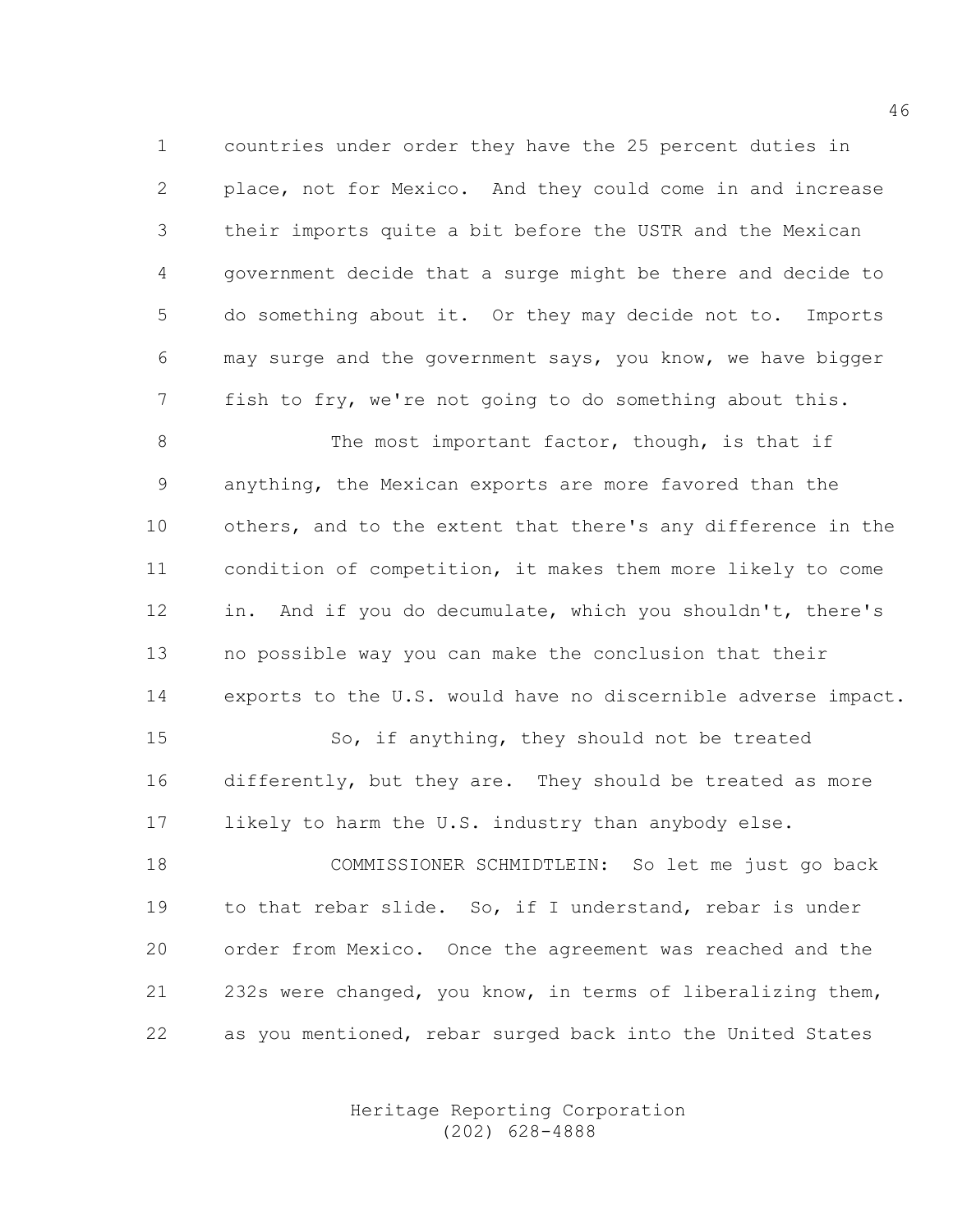1 from Mexico. So why hasn't that already happened with regard 2 to this product, right? So they're both under order. 3 They've both had the exemption now put in place. Rebar has 4 surged back in. Would you argue Mexico has already surged 5 relative to where it was? Or why that difference?

6 MR. PRICE: So I think there are a variety of 7 reasons which we can explain more in the post-hearing brief, 8 including the fact that dumping margins are different rates, 9 the deposit rates are different, you know, the reality is 10 that people make their own calculations of where they want to 11 take financial risk on their dumping cases and they've made a 12 different calculation here.

13 What I would say to you is that to the extent, and 14 they raise the argument and said hey, because of the 232 15 agreement, you know, here, product cannot surge into the 16 United States, that is just not the case.

17 MR. ROSENTHAL: And I'd like to have Mr. Dillon 18 comment in this.

19 COMMISSIONER SCHMIDTLEIN: Okay.

20 MR. DILLON: Good morning. My name is Tim Dillon. 21 I'm Senior Vice President with Liberty Steel.

22 And our view is that what we are seeing in the

 Heritage Reporting Corporation (202) 628-4888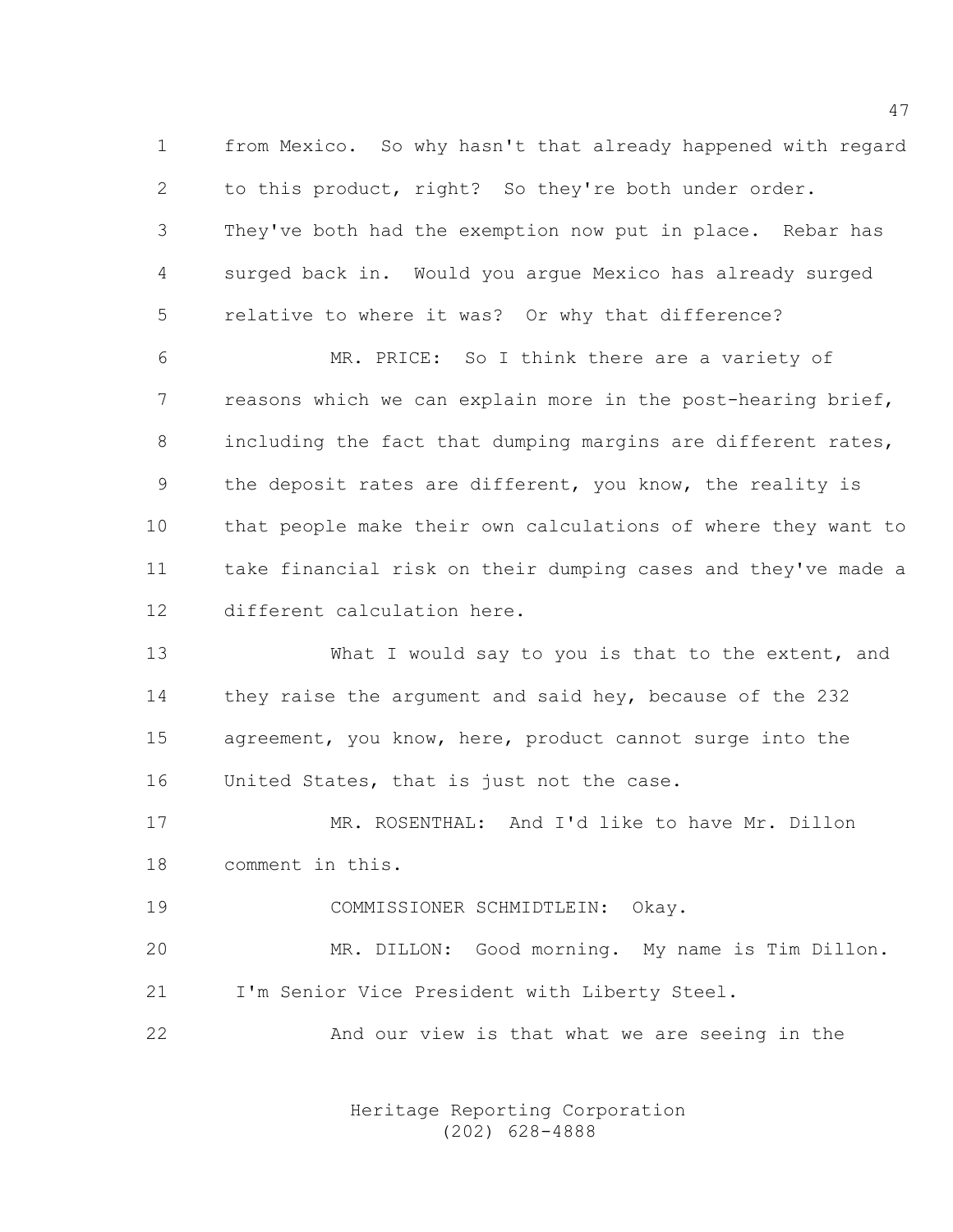1 market today is through the first three months of this year 2 wire rod shipments are actually far more than they were 3 through the first three months of last year. In fact, 4 they're four times as much as they were through the first 5 three months last year. So I think there's evidence that 6 there's an increasing interest for Mexican wire rod producers 7 to ship to the U.S.

8 COMMISSIONER SCHMIDTLEIN: I assume through those 9 shipments Mexican producers have maintained their, I don't 10 know whether you want to call it a network or their contacts 11 with their distributors or end users.

12 MR. ROSENTHAL: Not only do they have their same 13 contacts, they've got a sister company in the United States 14 that makes wire products that are shipped there. And by the 15 way, that company, Mid Continent Steel, used to buy their 16 wire rod domestically before they were acquired by Deacero. 17 They displaced U.S. production that way, and Deacero ships 18 not only there, through their extensive network, they ship 19 elsewhere.

20 MR. PRICE: This is Alan Price. I would add that 21 we believe going forward it's not just Deacero. We believe 22 there are a number of other Mexican producers that will

> Heritage Reporting Corporation (202) 628-4888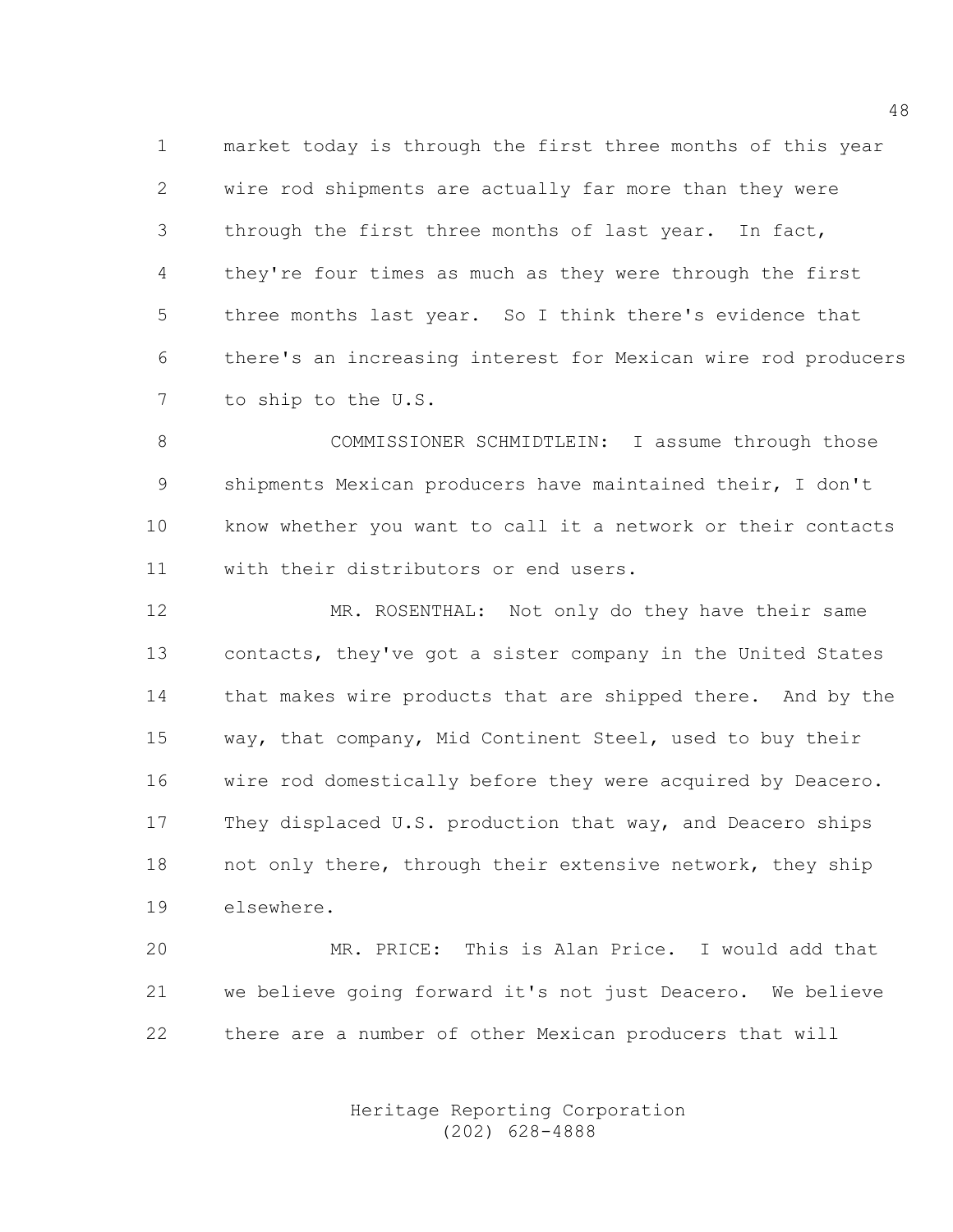1 penetrate the market rapidly. As the 10-country case showed, 2 frankly, it's very easy to enter the market in wire rod and 3 to ship massive volumes and to increase them very, very 4 quickly. So entry into this market by the subject imports 5 would not be difficult, whether it's Mexico or any of the 6 subject countries.

7 COMMISSIONER SCHMIDTLEIN: Okay. Thank you. My 8 time is up.

9 CHAIRMAN JOHANSON: Next, we turn to Commissioner 10 Kearns.

11 COMMISSIONER KEARNS: Great, thank you.

12 I don't have too many questions, but let me just 13 start with demand and COVID-19. Mr. Price, I think in your 14 brief you pointed out not just the impact that COVID-19 will 15 have on the U.S. market but also the market in other 16 countries, in particular in Mexico.

17 And I'm wondering if you all can send more about 18 how we should look at COVID-19. You know, as I think your 19 brief points out, it seems there are kind of two dimensions 20 to it, both the U.S. market but then also relative 21 differences between the U.S. market and other markets. And 22 if other markets right now are more dependent -- I mean if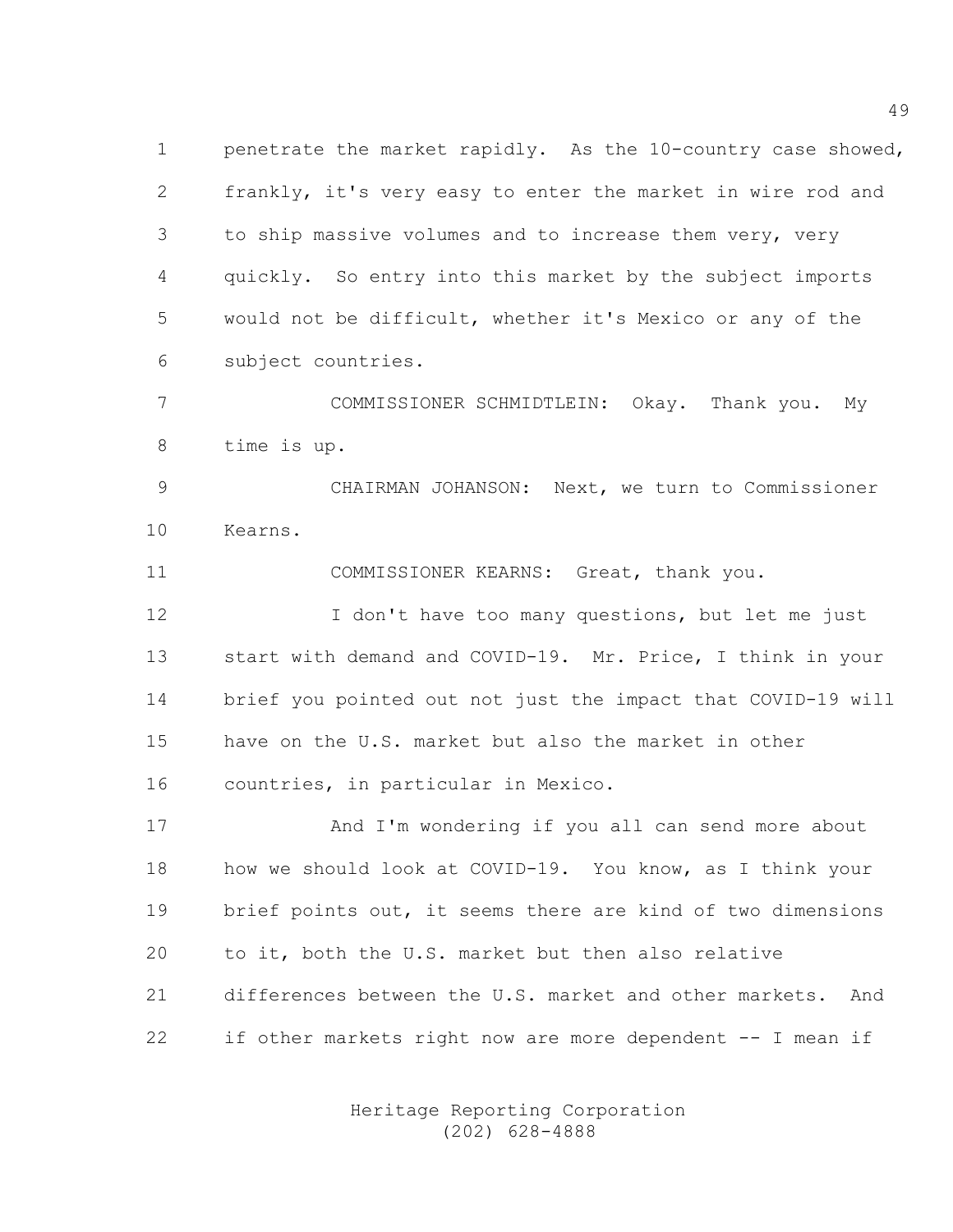1 other producers in other countries, subject import countries, 2 are more dependent on other markets, then we should be 3 analyzing that as well. So, if you have any thoughts on that 4 post-hearing or now, I'd appreciate it.

5 And I'm going to also ask the Respondents to 6 comment on the Nucor brief that pointed out, if I remember 7 right, I think auto production in Mexico is down 99 percent I 8 think is what the brief said. So any thoughts on that now or 9 post-hearing.

```
10 MR. PRICE: Certainly.
```
11 First of all, COVID is very relevant. Obviously, 12 the Commission has to look at the conditions of competition 13 and the likely effects of revocation based on the facts as 14 they currently exist. Obviously, demand has been 15 dramatically affected, as we'll address in our post-hearing 16 brief, but a couple of points that we'll address here and I 17 can just add for a second.

18 Projections on auto build for light or automobile 19 consumption and build for North America are down dramatically 20 not only for this year but for many years to come.

21 The peak auto consumption in the United States was 22 going to be roughly, where we were producing roughly 17.4

> Heritage Reporting Corporation (202) 628-4888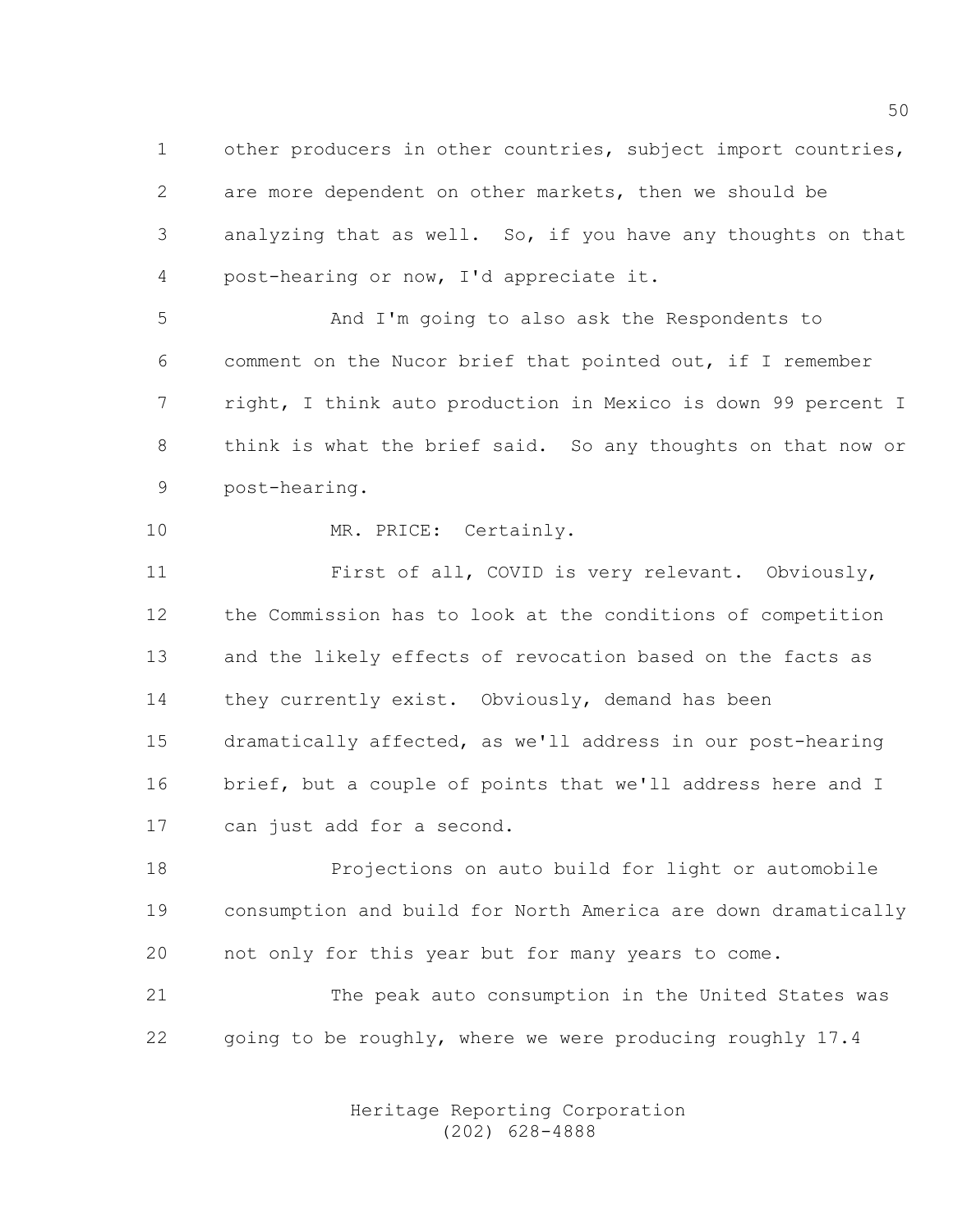1 million units up until May of '19. It actually starts to 2 decline there. This year, we'll be lucky to consume 12 3 million units.

4 And the construction side tends to be a lagging 5 indicator, so projects in production tend to get finished 6 out, but what we see going forward is going to decline 7 dramatically. Not only is this the case in the U.S., but 8 this is the case in Mexico and other markets where we see 9 significant declines going forward.

10 Mr. Zernikow, would you like to discuss the changes 11 in demand we're going to see for these products both in the 12 U.S. and globally, in Mexico and elsewhere?

13 MR. ZERNIKOW: Absolutely. Eric Zernikow, Nucor. 14 Regarding first the U.S. markets, the reality is 15 not well. We're already being challenged from an automotive 16 standpoint. It's down significantly.

17 As Alan mentioned, the construction backlogs are 18 typically much more firm and it's a lagging business, so we 19 will not see some of the effects from a construction 20 standpoint for probably nine to 12 months.

21 I can tell you one of the things we watch closely 22 is the ABI, Architectural Billings Index, and we're already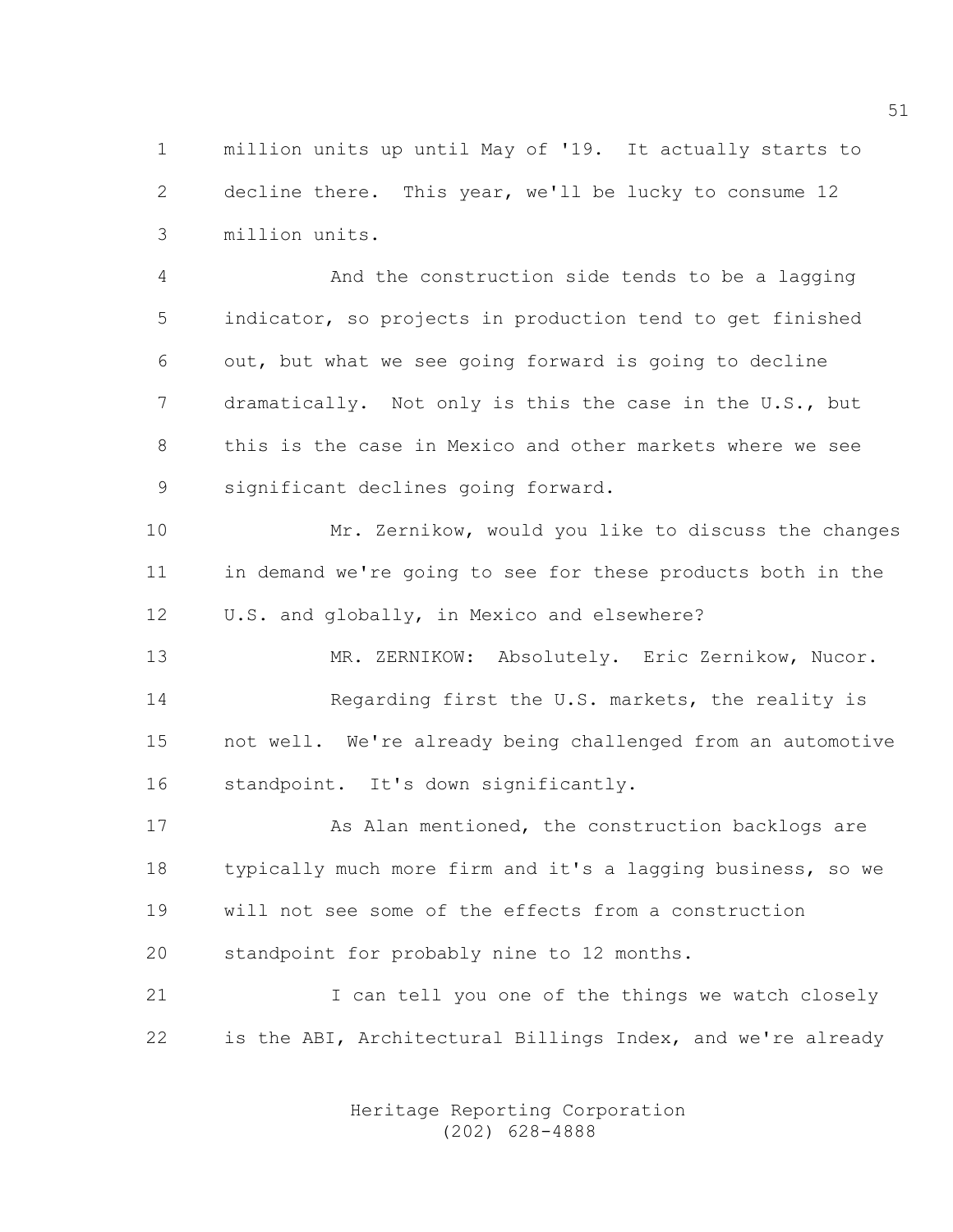1 starting to see much slower activity in those areas, which is 2 typically a precursor of what is to come.

3 When we look a little bit more specifically at 4 Mexico, that market in particular is under extreme economic 5 pressure. Construction projects being canceled, as 6 mentioned. I think you saw the forecasted GDP levels are 7 well-documented.

8 The other part I would put into play for the 9 COVID-19 pandemic, if you look at IHS and their outlook for 10 automotive production in Mexico, it's back to 2025 to return 11 to pre-COVID level amounts.

12 MR. ROSENTHAL: Mr. Goettl testified in his written 13 statement about the demand in Mexico. Mr. Goettl, would you 14 like to add anything at this point?

15 MR. GOETTL: Hi. Ed Goettl, Optimus Steel. Yeah. 16 We're certainly seeing more activity or quotes from Mexican 17 producers in the United States. It's very clear to us, the 18 market participants we talk to who happen to have plants. 19 Our customers also happen to have plants in Mexico, but 20 demand in Mexico is very poor and it's not anticipated to 21 turn around anytime soon. It's very concerning if this order 22 is revoked what will happen on top of the poor demand that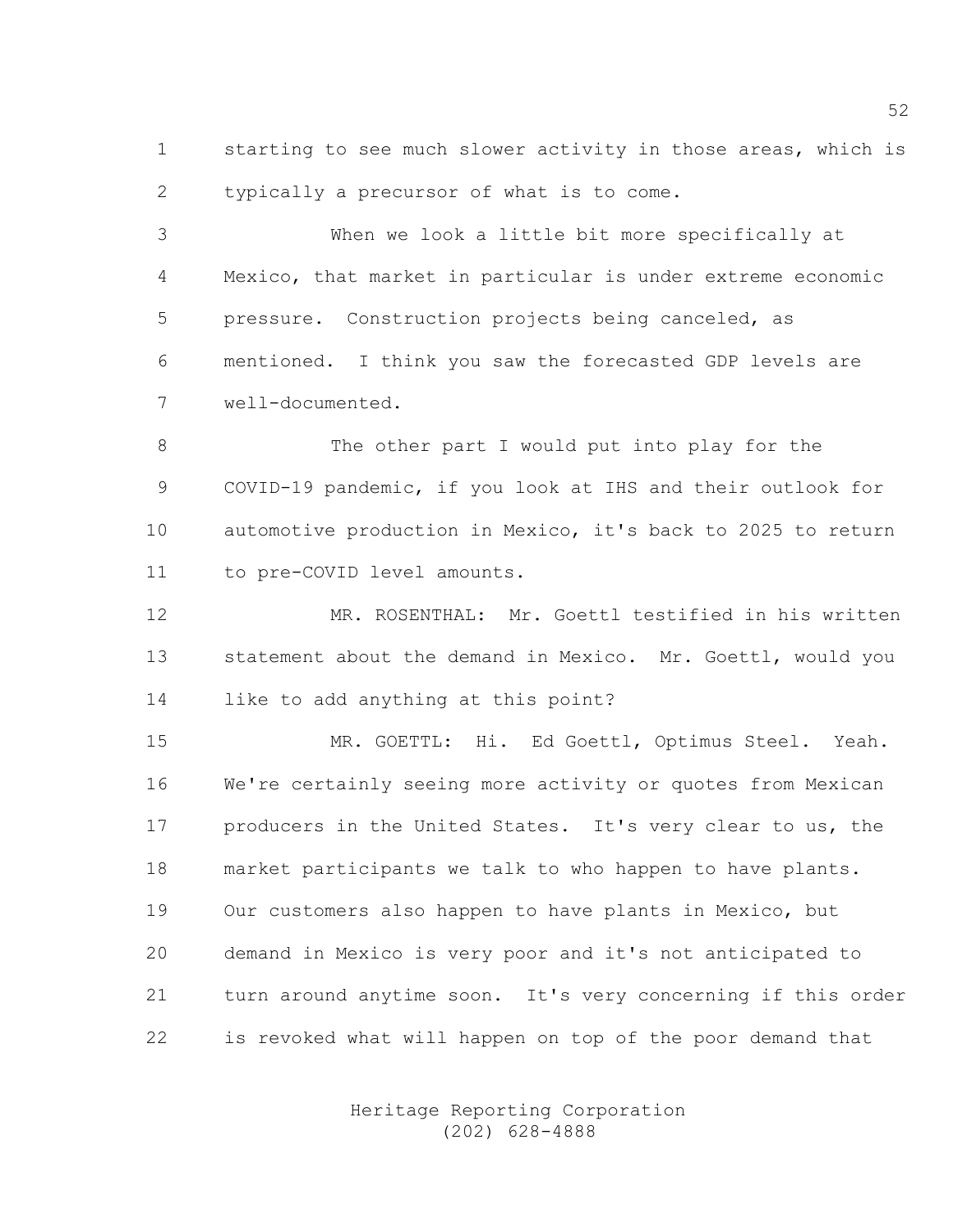1 they're experiencing there right now.

2 MR. ZERNIKOW: I would like to add one thing to 3 that. And we can hit some of this in more detail in our 4 post-hearing brief, but we are seeing at least offers for the 5 first time from companies like ArcelorMittal in Mexico that 6 we had not been seeing previously. So those things are 7 starting, there's starting to be some activity there, and I 8 have zero doubt that without these orders and all the subject 9 companies staying in place there will be a significant impact 10 on the U.S. steel industry and most importantly our 11 teammates.

12 MR. PRICE: And, Mr. Zernikow, in your written 13 testimony, you discuss the decline in your orders currently. 14 Can you just briefly highlight that piece of testimony.

15 MR. ZERNIKOW: Yeah. What I would share with you 16 is I believe it was the last five weeks that I had took in 17 comparison to what we had seen last year, and without a doubt 18 we are beginning to see decreased order activity. We are 19 seeing impacts already to the amount of hours available for 20 our team to work just based on where those demand levels are, 21 and fully believe that anything other than cumulating all 22 these companies would end up with a major problem for U.S.

> Heritage Reporting Corporation (202) 628-4888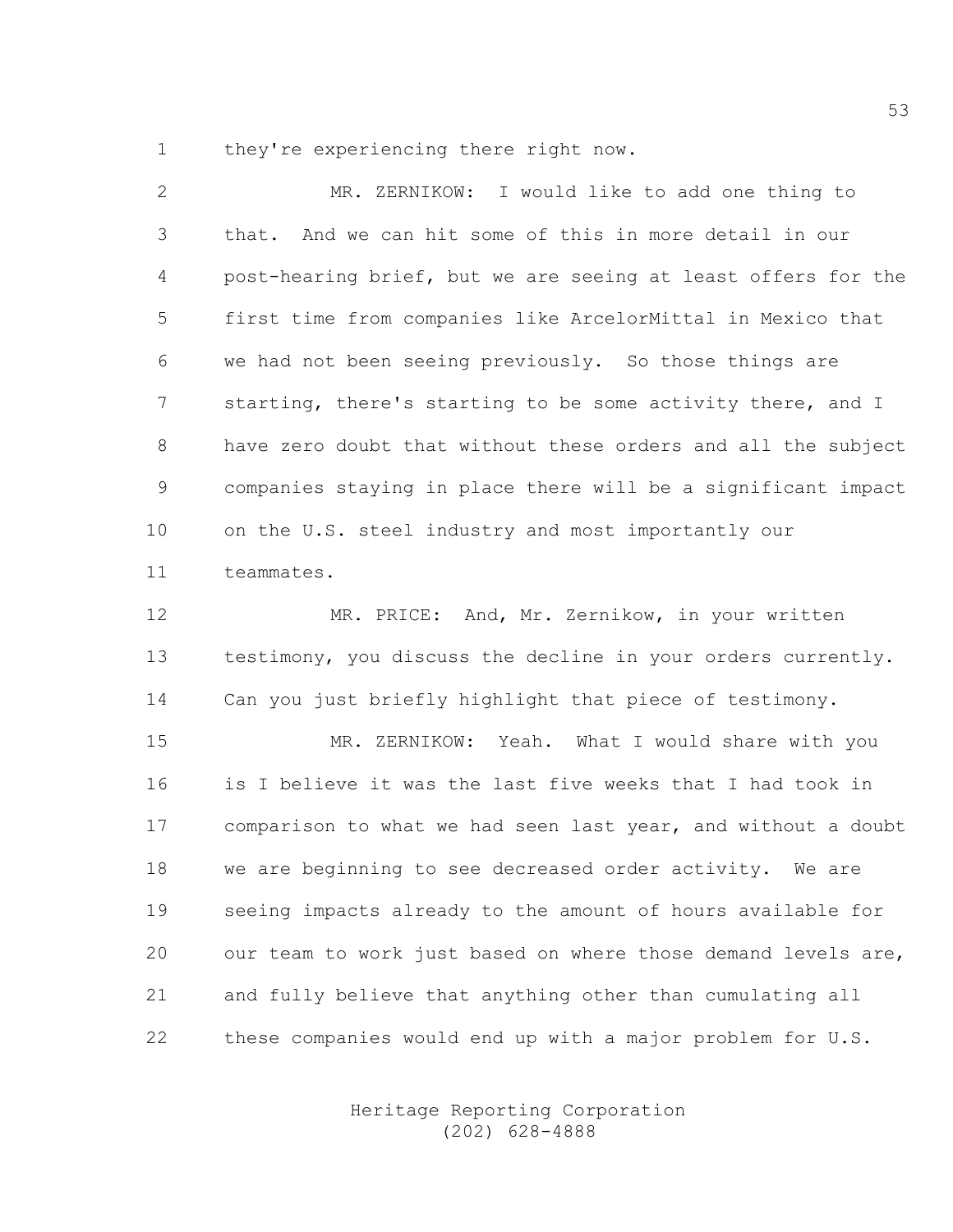1 steel producers. I think we can mention we've already seen 2 some U.S. steel production in wire rod have to shut down, as 3 we've previously mentioned, other companies other than Nucor. 4 COMMISSIONER KEARNS: Okay. Thank you very much.

5 Next, I wanted to ask about cumulation. Deacero 6 argues that Mexico has a higher degree of capacity 7 utilization, more U.S. export orientation compared to other 8 subject countries, and is the only country not subject to 9 duties in other markets and is the only one that has a 10 safeguard in its home market. Can you help us put that in 11 perspective in terms of how we should think about cumulation 12 in this case compared to other cases?

13 MR. ROSENTHAL: None of those differences or 14 alleged differences really make them any different than the 15 other countries and none of those are a basis for 16 decumulation, if you will.

17 We spent some time in our brief talking about that. 18 When it comes to what they said in their brief concerning 19 demand and capacity and capacity utilization, I would point 20 out a lot of that is incorrect. If you're talking about 21 Mexico overall, capacity utilization is overstated, capacity 22 is understated, their export orientation is pretty much

> Heritage Reporting Corporation (202) 628-4888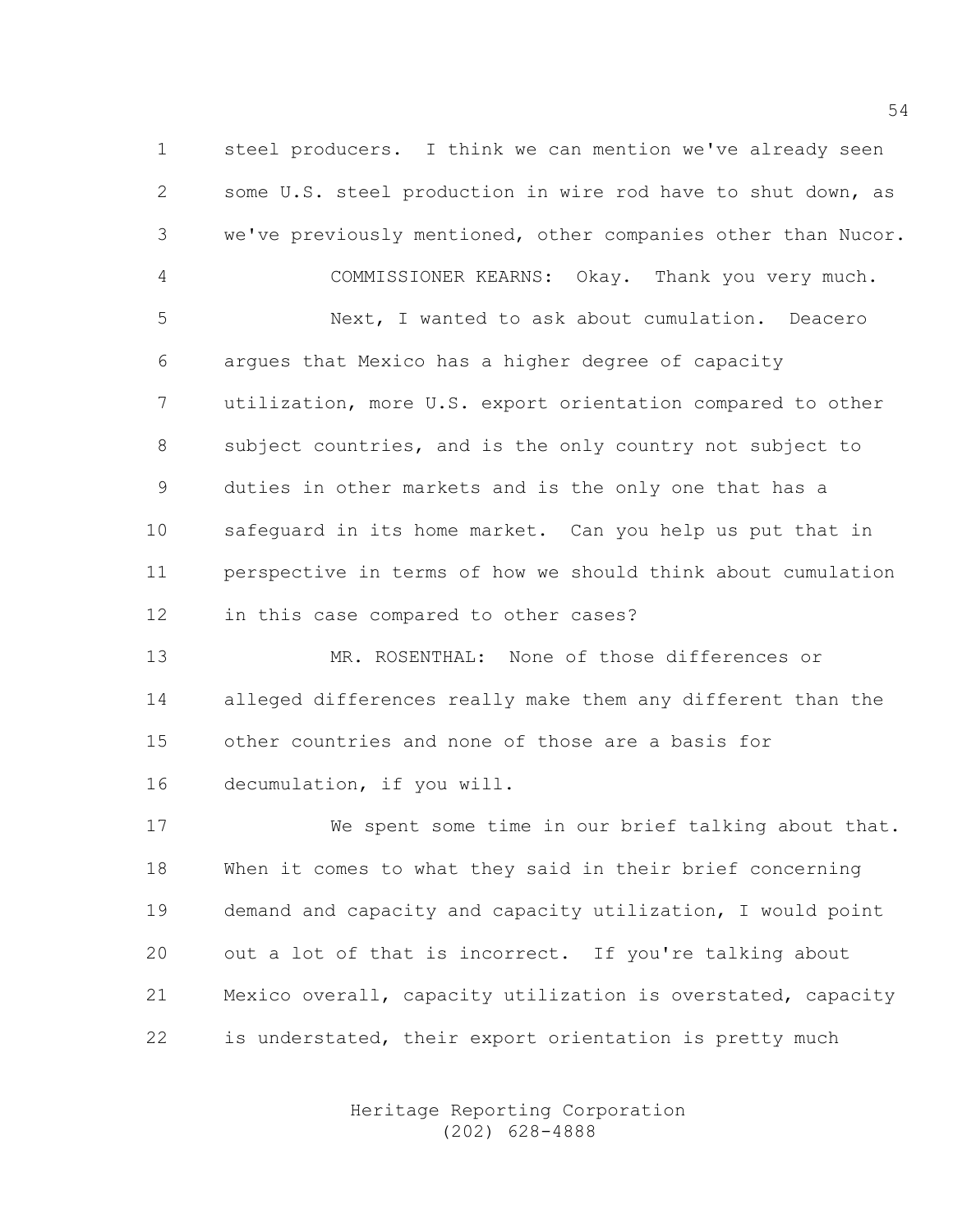1 ignored, and the decline in their economy is, as the 2 argument, has been totally contradicted by the record and 3 what we've heard today.

4 So not only do the facts not support that, the law 5 doesn't either. None of those are bases for decumulation. 6 And, indeed, the ultimate, from my point of view, point that 7 they're making, which is they're not that interested in the 8 U.S. market and they're going to behave differently from the 9 other subject countries, is totally contradicted by their 10 behavior in the past, their continuing efforts to circumvent, 11 their efforts to sell, and you just heard five minutes ago 12 testimony by domestic industry witnesses that they are being 13 very aggressive in the U.S. in this current environment.

14 COMMISSIONER KEARNS: Thank you.

15 MR. PRICE: Alan Price. I actually want to take 16 one second here and contrast Canada, where you decumulated in 17 the first review, just to put things in perspective why 18 Mexico is not like Canada and why Mexico is like the other 19 countries here.

20 So there are four basic reasons why there was a 21 decumulation decision in that one. The first one, actually, 22 Mexico increased market share from the original POI. You're

> Heritage Reporting Corporation (202) 628-4888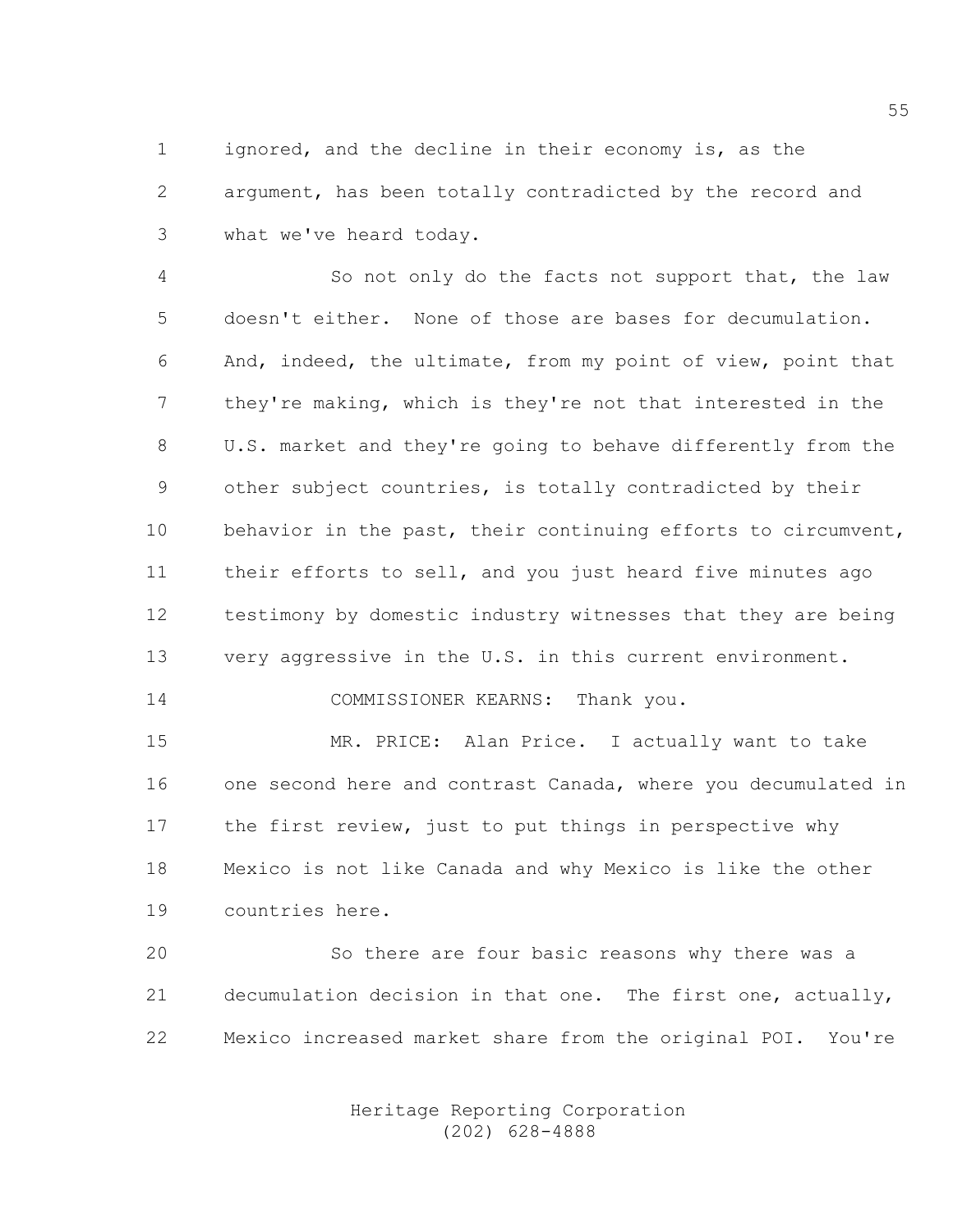1 going to say, huh? They increased market share, why would we 2 decumulate? Let's just follow it for a second here.

3 The Canadian industry actually decreased production 4 capacity while the other countries increased or maintained 5 capacity. Clearly, Mexico increased or maintained capacity. 6 And I would say to you that Mexican import volume has been 7 bouncing around but largely restrained by the current orders. 8 That was not the case with Canada.

9 Okay, let's go to the heart of this. Canada showed 10 high levels of overselling in the original review period. It 11 was 54 out of 78 comparisons in the investigation. And when 12 you got to the sunset review, they were increasing their 13 market share. They were overselling in 117 out of 118 14 comparisons. And it turns out a significant portion of the 15 Canadian imports were essentially isolated in cold heading 16 quality and welding quality, which was where at the time 17 there was the conclusion that there was a low or negligible 18 share of imports from the other countries. So let's just put 19 that aside.

20 NAFTA is not what's at stake here. This is not the 21 issue. The question is, will these guys have a discernible 22 adverse impact. When the Canadians were overselling by large

> Heritage Reporting Corporation (202) 628-4888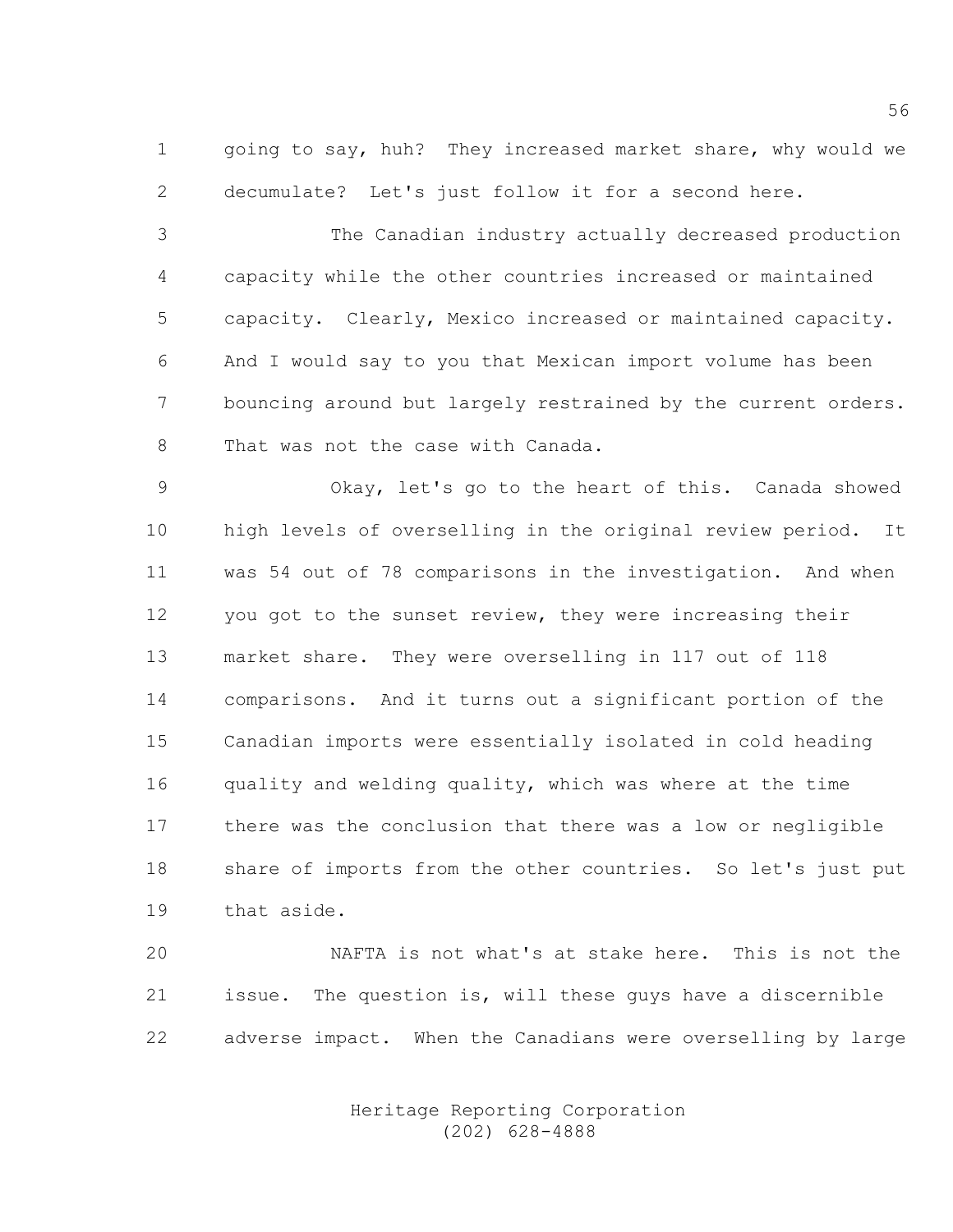1 margins, they did not have a discernible adverse impact. 2 These guys will have a discernible adverse impact. They have 3 a constant history of underselling. They can only get into 4 the U.S. market by underselling and by underselling 5 pervasively in every single analysis you have done.

6 COMMISSIONER KEARNS: Okay, thank you very much. 7 My time is up, but I did want to note before I turn over the 8 mike that this is Chairman Johanson's last hearing, and I 9 wanted to express my appreciation for all the work he has 10 done through some pretty difficult times at the Commission in 11 a number of respects, whether it's government shutdowns or 12 COVID-19 or many other more day-to-day challenges we've had. 13 So I've appreciated working with you, Mr. Chairman, and I 14 look forward to continuing to work with you after you step 15 down. Thank you.

16 CHAIRMAN JOHANSON: Well, thank you, Jason. I 17 greatly appreciate it. It has been indeed a rather 18 challenging chairmanship, but I think the Commission's come 19 through well. I appreciate all the great work of the 20 Commission staff and, of course, of my personal staff, who 21 always do a great job for me. So thank you, Jason. 22 Next, we'll move on to Commissioner Stayin.

> Heritage Reporting Corporation (202) 628-4888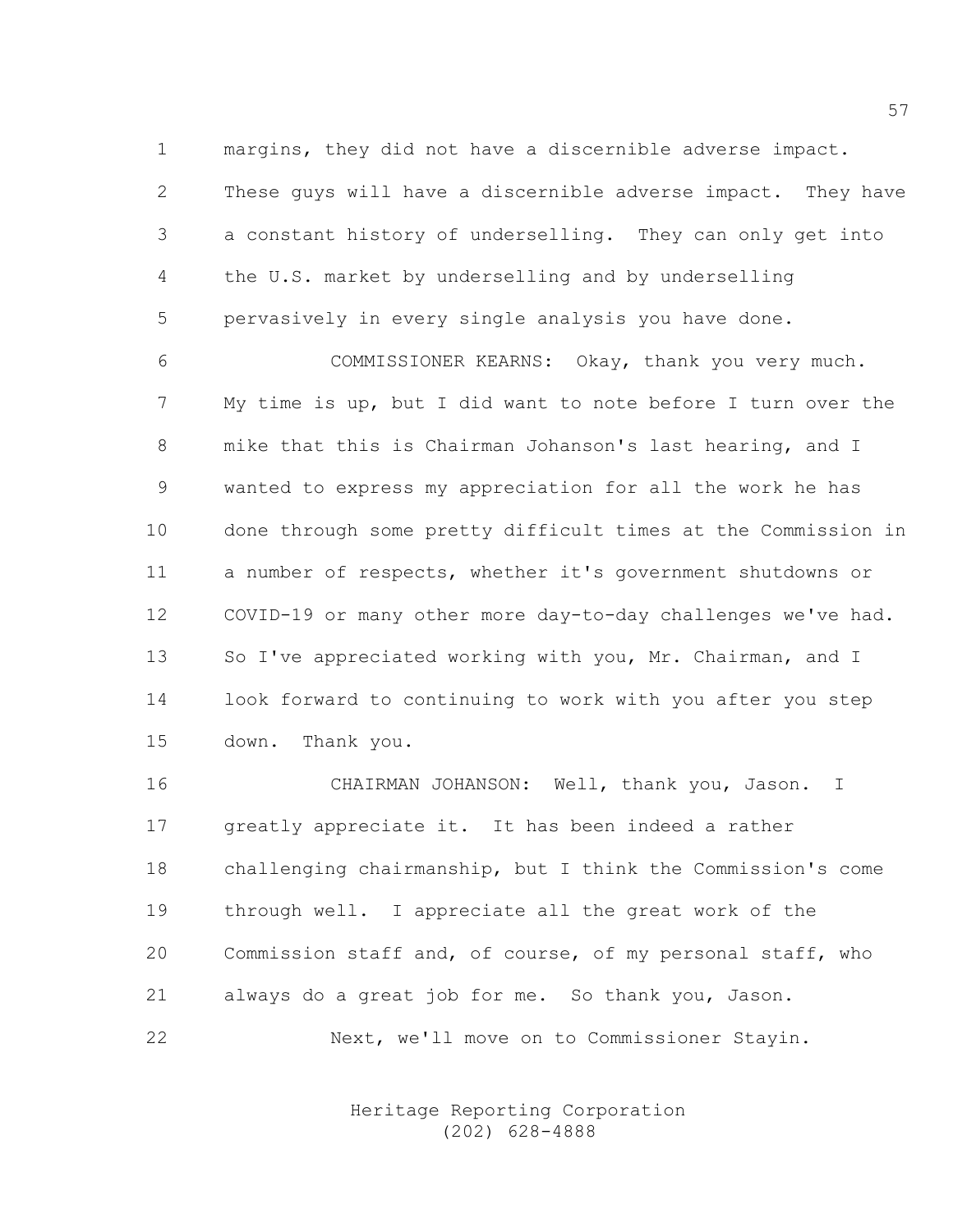1 COMMISSIONER STAYIN: Thank you.

2 Mr. Chairman, I too want to thank you for your 3 leadership in this first year that I have been here. I'm 4 still learning and learning a lot from you taking us through 5 this terrible virus episode, enabling the Commission to 6 continue to meet its mandate notwithstanding all of the other 7 obstacles. So I commend you for your leadership.

8 CHAIRMAN JOHANSON: Thank you, Randy.

9 COMMISSIONER STAYIN: With respect to the issue of 10 supply constraints, I'm reading from page Roman II-11 of the 11 staff report. Seventeen of 27 responding purchasers reported 12 that they experienced supply restraints since 2014. Several 13 purchasers reported constraints on domestic wire rod nodes in 14 2018. These purchasers stated that due to 232 tariffs U.S. 15 producers began allocating capacity to their customers, 16 resulting in rising price. Another company reported that 17 several U.S. producers refused to produce the 4.75 millimeter 18 wire rod and that a U.S. producer had supply issues in 2014 19 and some purchasers did not report any supply constraints.

20 So I lay this issue with you because I think we 21 need to deal with it. And what are your thoughts, gentlemen? 22 MR. ROSENTHAL: Let me start, Paul Rosenthal, and

> Heritage Reporting Corporation (202) 628-4888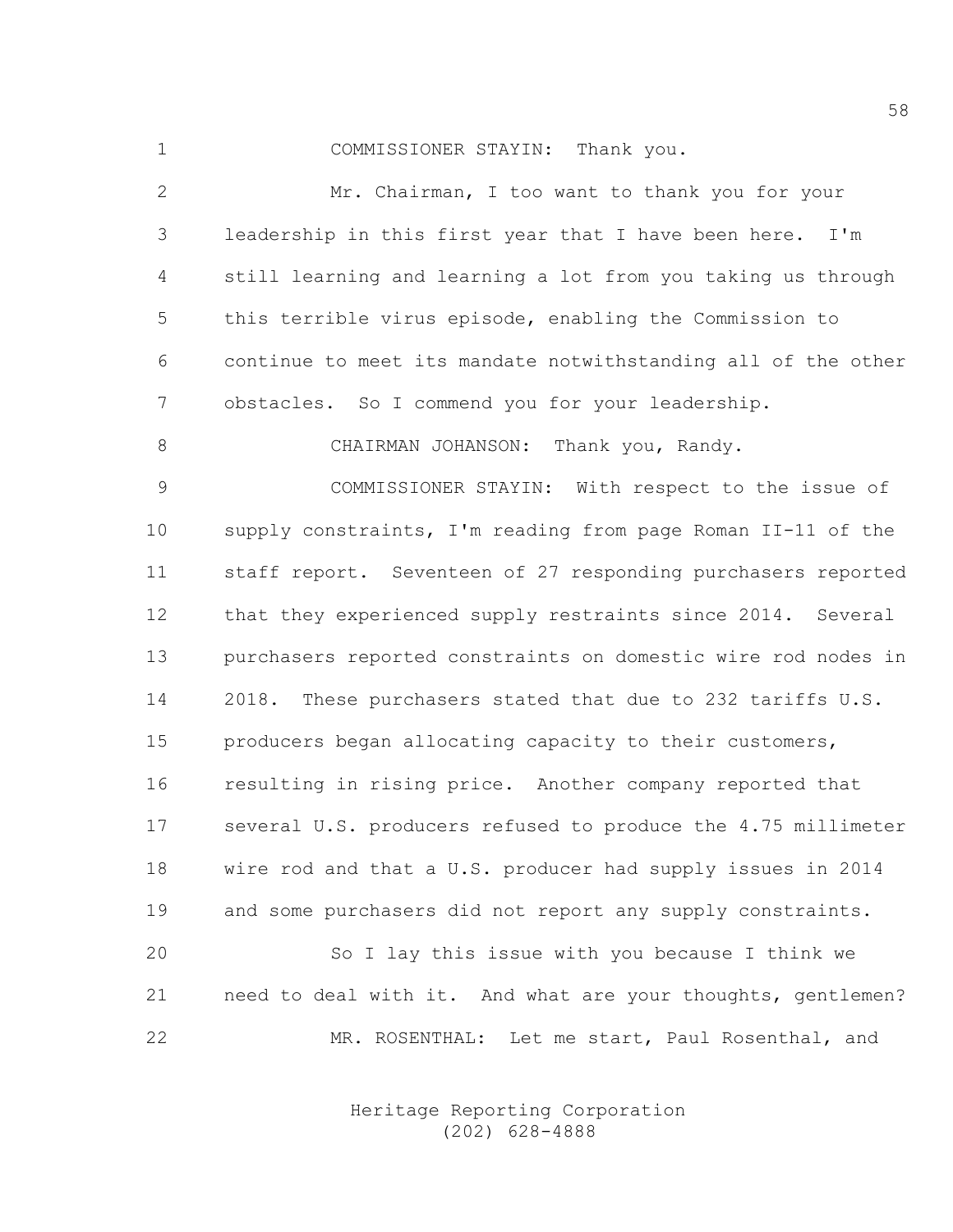1 then I'll turn it over to the other witnesses.

| $\mathbf{2}$ | First of all, I do think it's important to talk              |
|--------------|--------------------------------------------------------------|
| 3            | about the time frame here. It is true that when the 232 came |
| 4            | about it was pretty abrupt, and all of a sudden a bunch of   |
| 5            | customers all approached the producers simultaneously to see |
| 6            | if they could find alternatives, and I think at that time    |
| 7            | there were some statements to some of the customers saying   |
| $8\,$        | we'll get to you. But all of a sudden there was a surge of   |
| 9            | interest when the 232 came on. And that all got worked out.  |
| 10           | Same thing when it came to the antidumping duties.           |
| 11           | As you see now, that temporary phenomenon is long gone. You  |
| 12           | saw not only a lot of excess capacity in the U.S. industry   |
| 13           | but declining prices in the last year.                       |
| 14           | So, yes, we won't deny that when those                       |
| 15           | announcements came out all of a sudden there was a surge in  |
| 16           | interest from customers who hadn't been buying domestic, but |
| 17           | that's all, they were all temporary and well in our rearview |
| 18           | mirror.                                                      |
| 19           | With that, I'll turn it over to the other witnesses          |
| 20           | to amplify.                                                  |
| 21           | MR. PRICE: I'd like to ask -- this is Alan Price,            |
| 22           | counsel for Nucor. I'd like to ask Mr. Eric Zernikow to      |
|              |                                                              |

 Heritage Reporting Corporation (202) 628-4888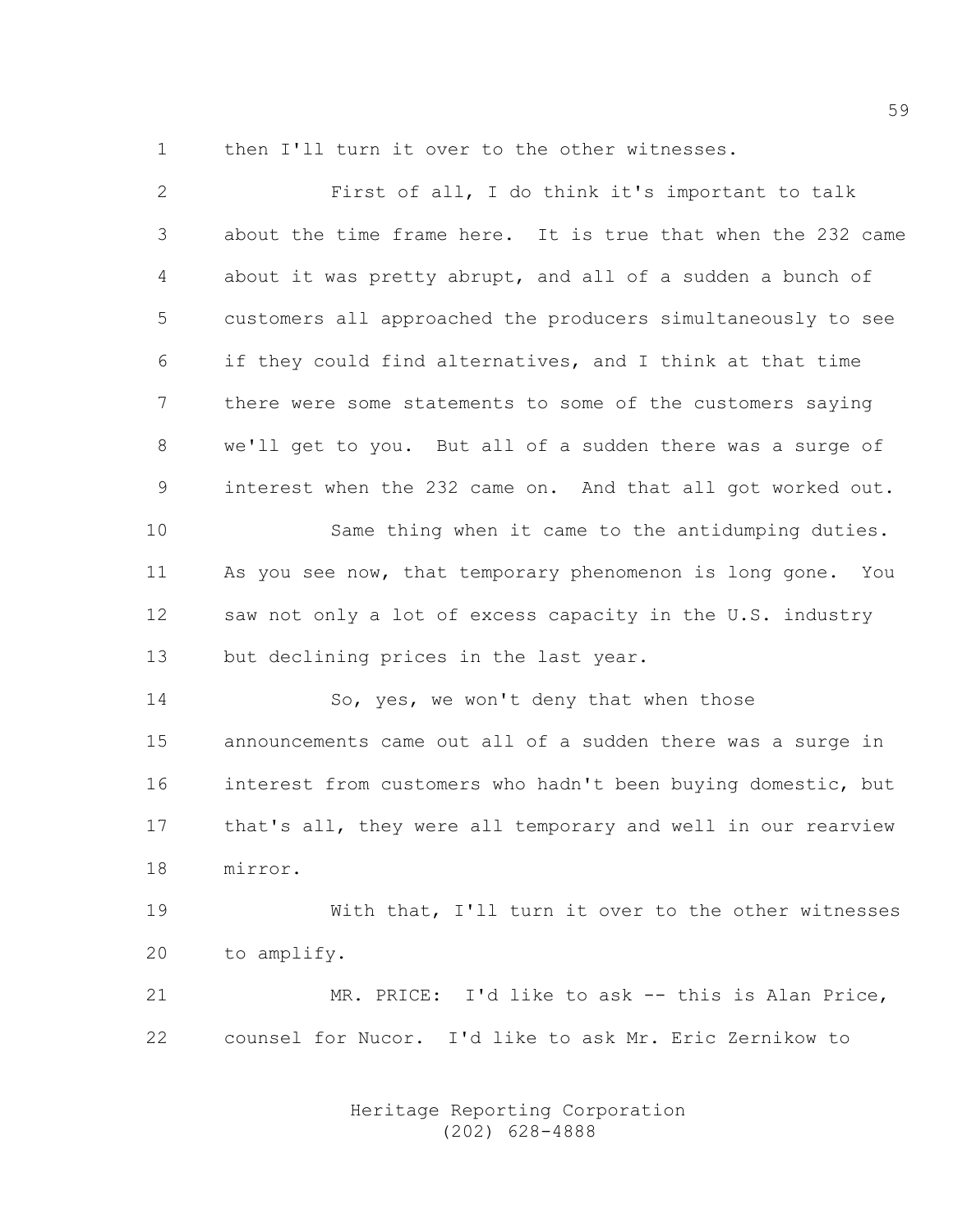1 respond. Obviously, when there's a short-term -- we've seen 2 this over and over again where there were short-term supply 3 shocks, as Mr. Rosenthal said, and it just takes a few months 4 for the market to work itself out. Just because you call one 5 mill and you say hey, I want some volume, you know, it 6 doesn't mean they can produce all of the volume for the 7 United States themselves. And then the market sorts itself 8 and this little short-term issue went away pretty quickly.

9 And if you want to know where we are today, just 10 look at the declining capacity, excuse me, in production from 11 2018 to '19, and so you will see that there's obviously 12 plenty of capacity available in that once that worked out.

13 Mr. Zernikow, would you like to address this in 14 greater detail?

15 MR. ZERNIKOW: Certainly. Eric Zernikow with 16 Nucor. Commissioner, I will tell you from a broad answer 17 there is ample U.S. capacity, and that's evidenced by the 18 capacity analysis that's been documented I think that Alan 19 was just referring to. Now I'll say this, are there brief 20 moments in time where there can be hedge or panic buying, and 21 what I refer to is that where folks are overbuying true 22 demand for speculative reasons? Yes, but those situations

> Heritage Reporting Corporation (202) 628-4888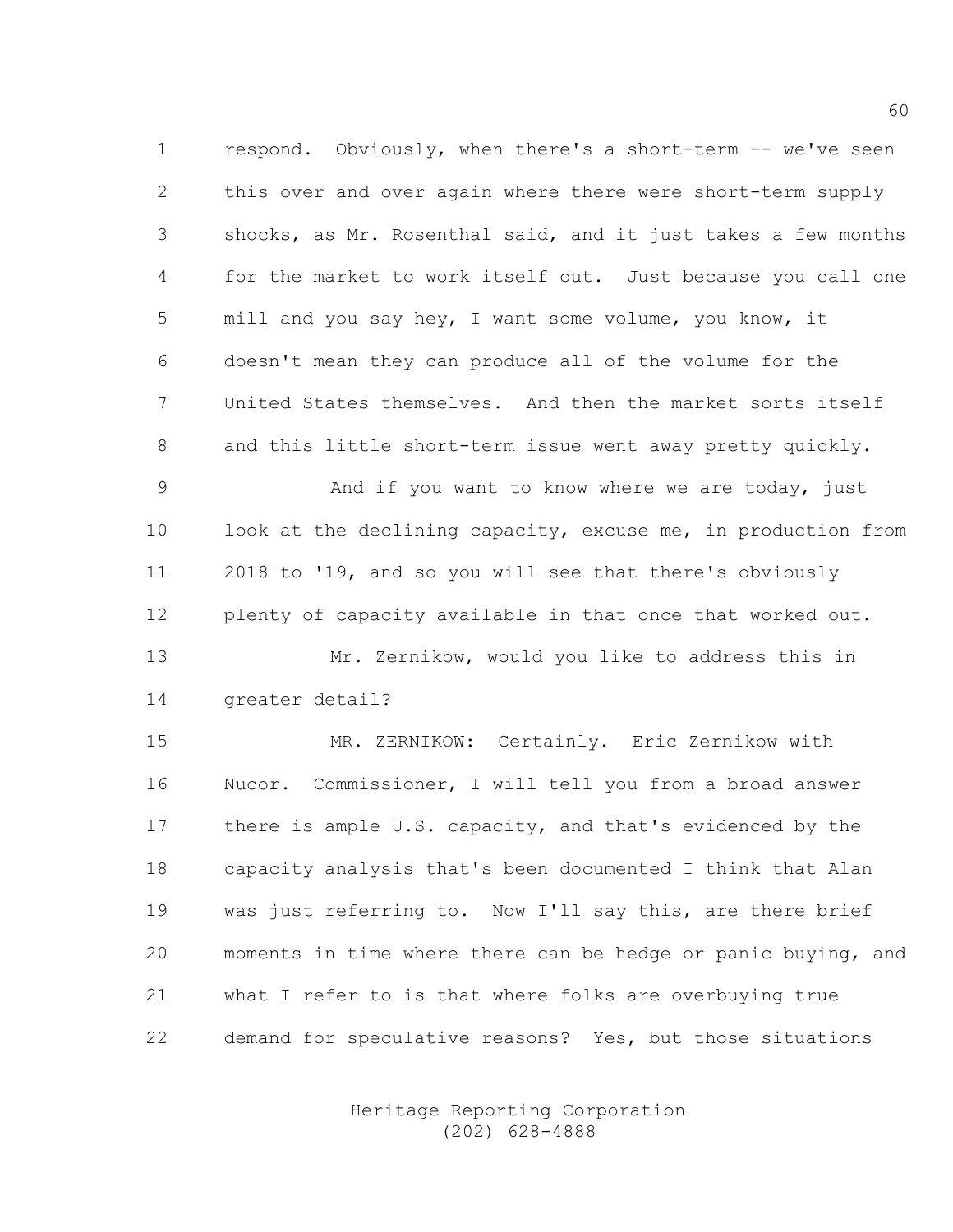1 quickly balance themselves out with typical market dynamics.

2 The 4.75 millimeter item that you bring up, I'd 3 really like to address a couple points on that. One, we did 4 produce it. It was found to be part of the circumvention 5 where 5.5 millimeter could be used and, again, trying to work 6 around the system is, we feel, what we were having. But the 7 important thing to remember on that, that product in itself, 8 just the throughput and the steam, produces roughly 25 9 percent slower than typical wire rod. Yet, that product was 10 being sold into the U.S. at lower than even standard rod 11 pricing, okay. And when we quoted accordingly to supply 12 that, I believe there was an interest. We can hit some of 13 that as well in the post-brief items.

14 The last thing I would say, one mill not having 15 capacity at a given time is not representative of the entire 16 U.S. wire rod steel producing market. And as I stated I 17 think in the beginning, there's ample U.S. wire rod capacity 18 and capabilities, the documentation shows that, I believe, as 19 well.

20 MR. ROSENTHAL: I'd like to have Mr. Dillon and Mr. 21 Goettl also add their perspectives, please.

22 MR. DILLON: Yes, Jim Dillon with Liberty Steel. I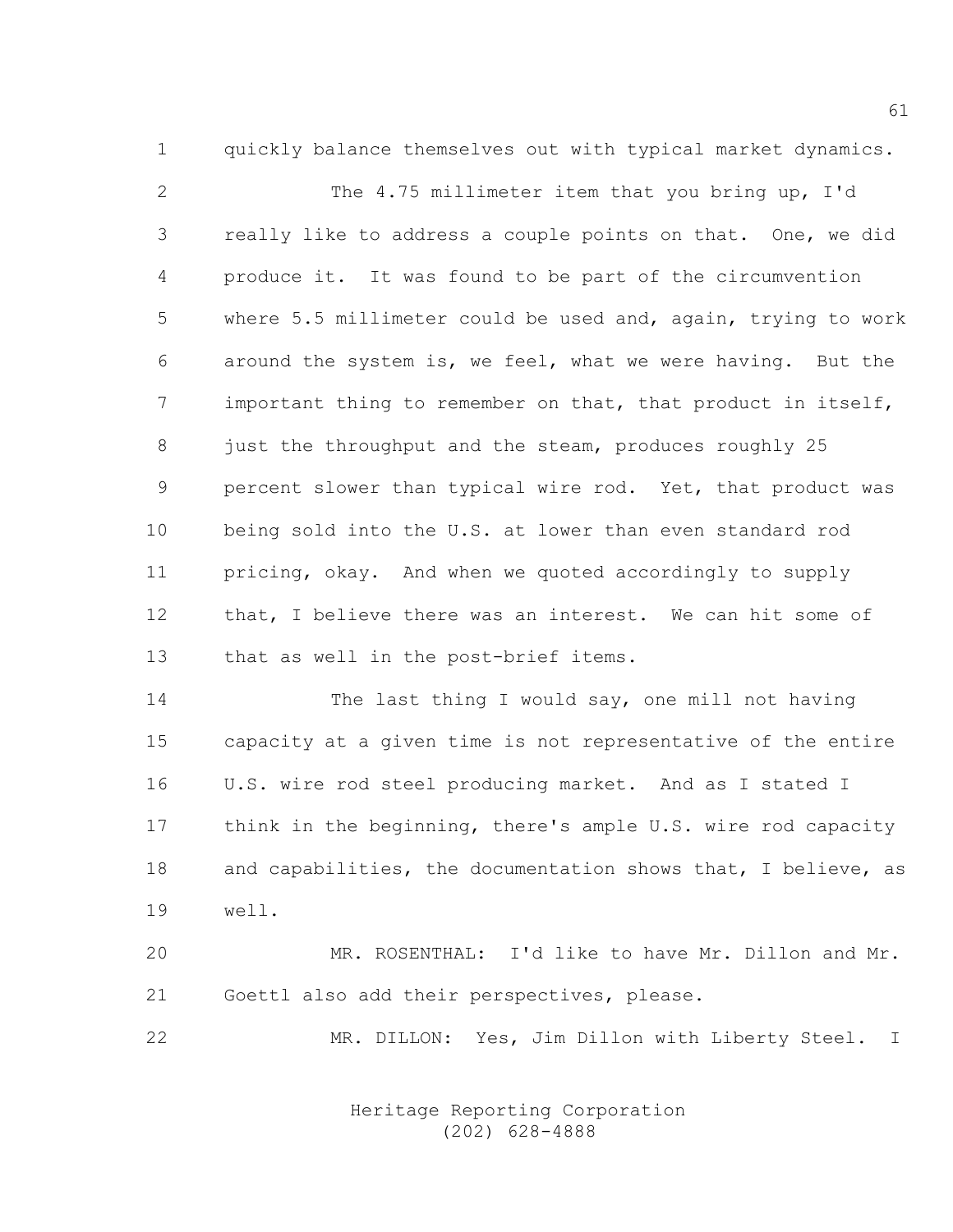1 don't think at issue here is the actual rod demand and the 2 actual capacity in the United States. As Eric mentioned, I 3 think it's well-documented the capacity exceeds the recent or 4 historical demand in the United States today.

5 What happened in early 2018 as a result of the 6 tariffs is, again, what has been mentioned as speculative 7 buying. If you see prices rising in future months and you 8 can buy steel before those price increases occur, you're 9 going to try to buy as much as you can and increase your 10 inventories regardless of what demand is. You know, the old 11 adage is is that when business is up 10 percent, people want 12 to buy twice as much, and when it's down 10 percent, they 13 don't want to buy anything, and exacerbating that is unfairly 14 traded additional product entering the marketplace that makes 15 it even more difficult.

16 And so even with that all being said, Liberty Steel 17 looked at the mill in Georgetown that was shut down by 18 ArcelorMittal in 2015 and saw even though imports in 2017 19 were about the same as they were in 2016, there were orders 20 that went in place in, I believe, or that were filed in 2017 21 or early in 2017. So, certainly, not only was it the first 22 opportunity for Liberty to enter the U.S. market, but also,

> Heritage Reporting Corporation (202) 628-4888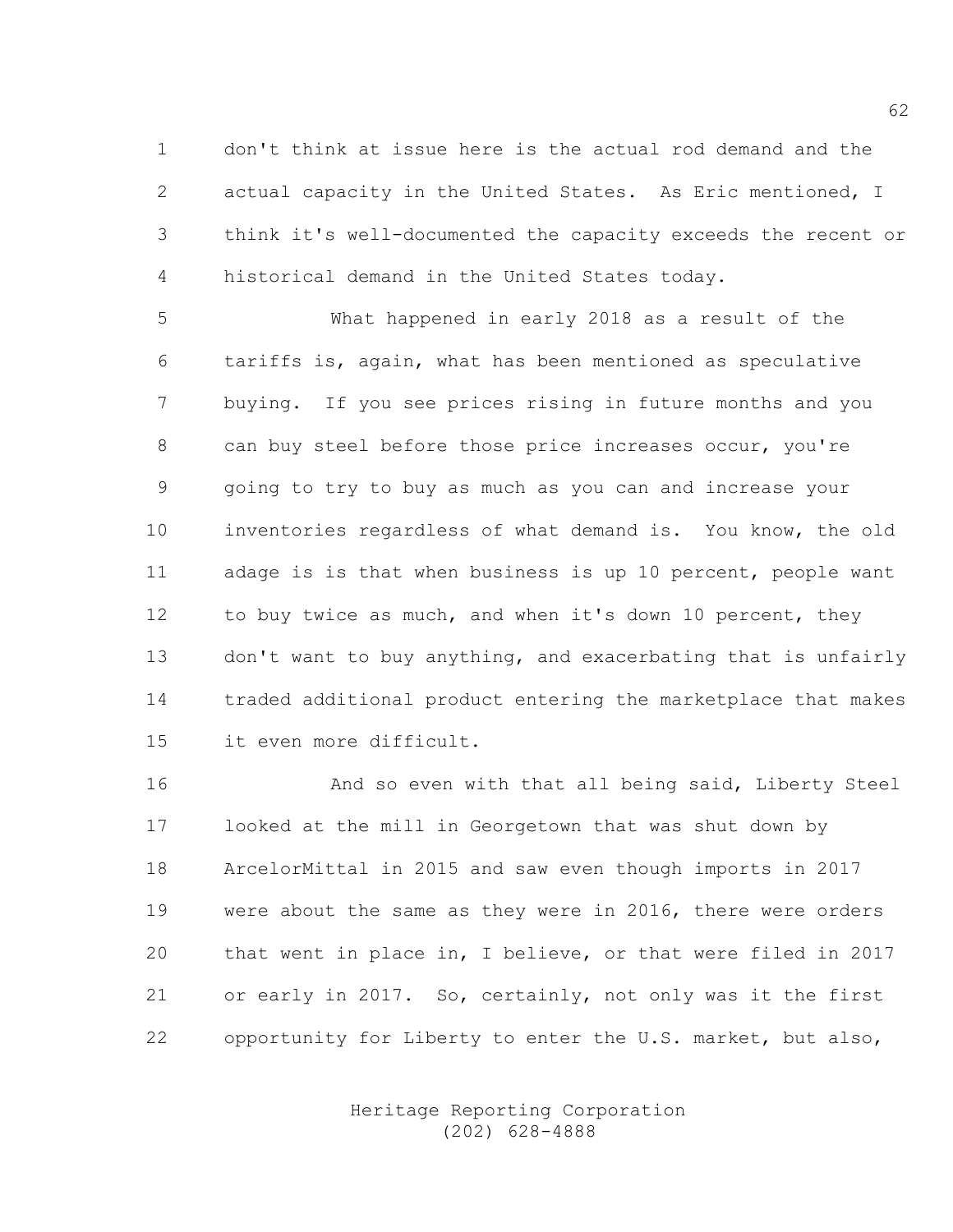1 it was an opportunity to make additional investments in wire 2 rod and participate in what we had hoped would be a growing 3 market in a market where rod was fairly traded. So we saw, 4 you know, great opportunity there.

5 Unfortunately, as we turned the calender into 2019, 6 we've seen a steady decline in pricing, and also because of 7 the COVID situation, we've had to go into a 90-day care and 8 maintenance shutdown. We are evaluating restarting the mill 9 if business conditions will allow for that. And we are 10 poised to make significant investments in that mill, as we 11 had done when we restarted the mill in 2018.

12 MR. BISHOP: Paul, you're on mute.

13 MR. ROSENTHAL: Sorry, Mr. Goettl, do you have any 14 brief position? We don't want to use up all of Commissioner 15 Stayin's time, but I think it would be useful.

16 MR. GOETTL: Sure. Ed Goettl, Optimus Steel. I 17 would just say that it was an unprecedented event when the 18 232 started and nobody really knew how long it was going to 19 last and how to behave in that environment, and the evidence 20 of the over-ordering is the inventory levels in the third and 21 the fourth quarter of that year, they were enormous. Our 22 customers, some of them, just had to stop buying because of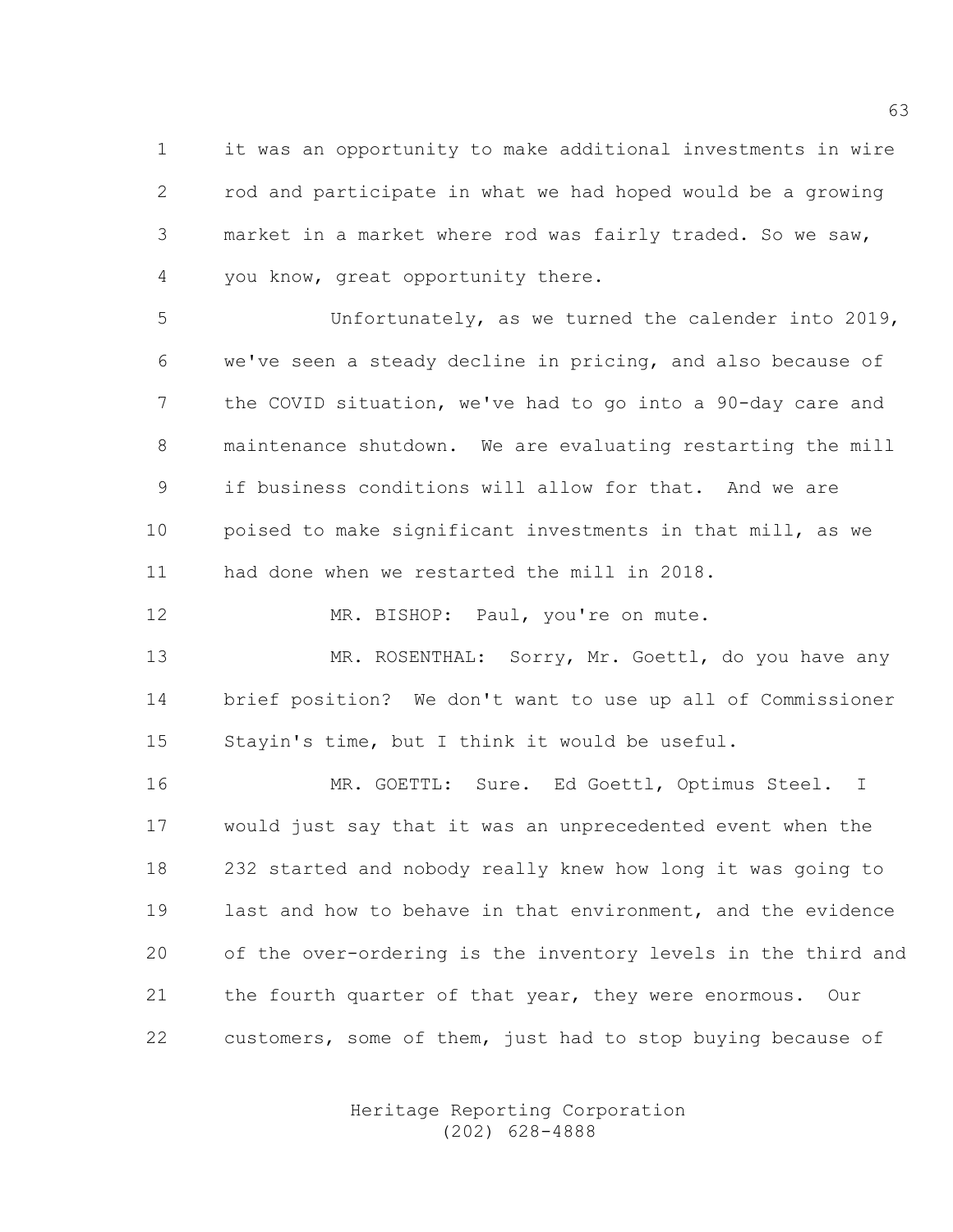1 the inventory that they had, and that's evidence of over-2 ordering, but in their defense, an unprecedented event that 3 none of us had ever experienced before.

4 And just a quick note on the 4.75 millimeter, to 5 the comments from Nucor, it's an economic decision if you 6 want to invest the money to produce a product that isn't 7 necessary to produce the wire product. You can still produce 8 the wire products that are produced from 4.75 millimeter or 5 9 millimeter, you can produce all those products from 5.5. It 10 just becomes an economic question for the mills as to whether 11 or not they want to invest in producing a different size that 12 isn't necessary for the end product.

13 CHAIRMAN JOHANSON: Okay. Does that conclude your 14 questions, Commissioner Stayin?

15 COMMISSIONER STAYIN: I had one more question and 16 that is just to comment on the demand. In the report, I 17 think it was stated by staff that the level of demand in 2019 18 was the lowest it has been throughout these various cases. 19 Would you like to comment on that? I think you've given us a 20 lot of information, but just on that particular issue. 21 MR. ROSENTHAL: I'm going to ask the industry 22 witnesses if they would like to jump in on this one.

> Heritage Reporting Corporation (202) 628-4888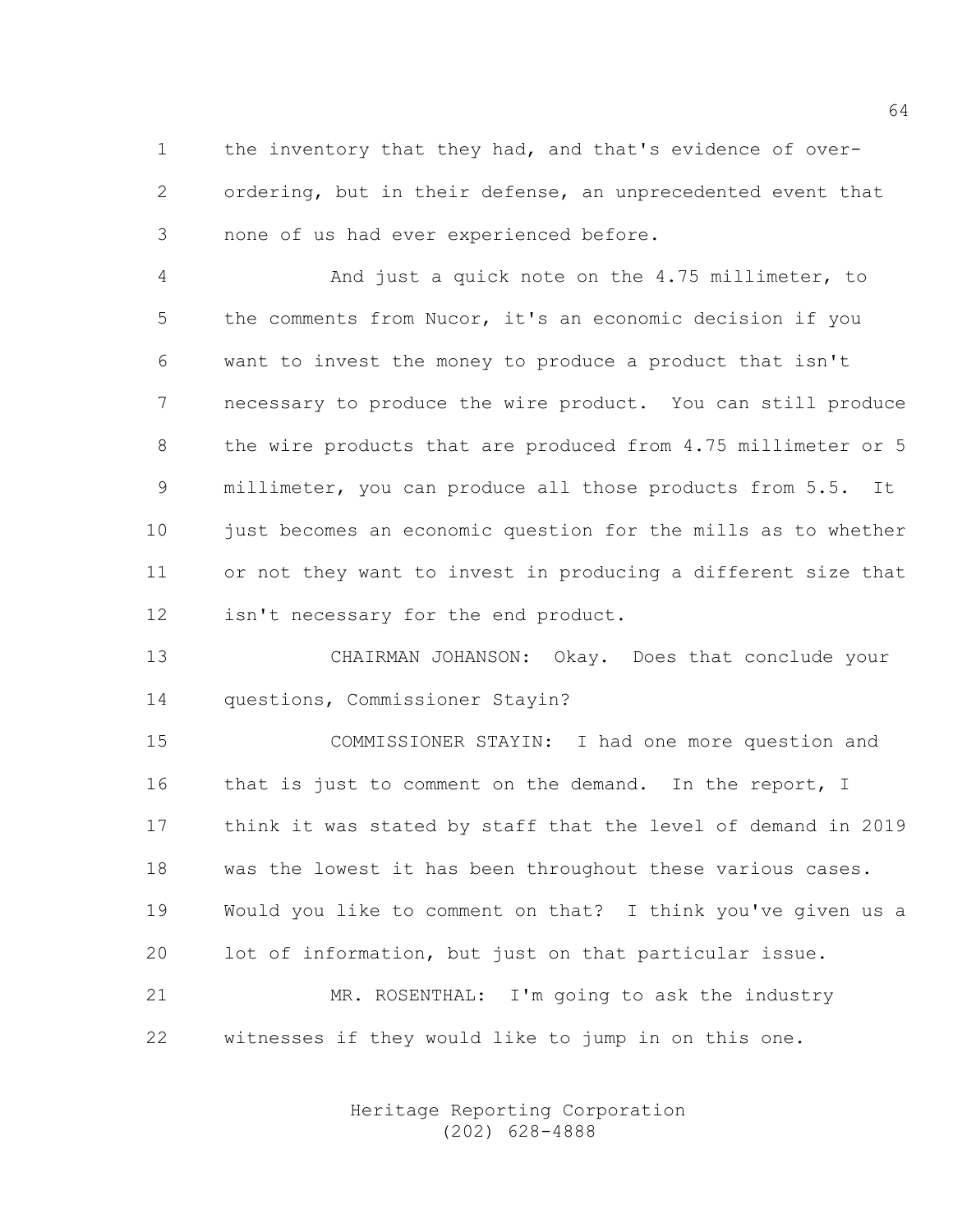1 Mr. Dillon?

2 MR. DILLON: Yes, Tim Dillon, Liberty Steel. In 3 2018, after the 232s were announced, and I had mentioned the 4 phenomena of speculative buying, buying in advance of price 5 increases, and I think you'll see that there were some 6 additional imports that came into the market throughout the 7 balance of 2018, so there was actually plenty of rod that 8 came in towards the end of 2018 as people were buying more 9 than what they needed, and we spent the first half of 2019 10 where customers were working down those inventories and not 11 buying any rod.

12 And during that time frame, you know, we were 13 taking temporary outages on our mill, as I'm certain other 14 domestic rod suppliers were as well. But the phenomenon of 15 2019 that affected the demand for wire rod more so than 16 anything was the tremendous inventory overhang that was 17 created at the end of 2018.

18 MR. ROSENTHAL: Mr. Zernikow?

19 MR. ZERNIKOW: Yeah, I would just add that demand 20 is definitely down. I think 2018 was certainly overstated 21 with the speculation that's been talked about. The part I 22 would share is that demand in itself is down. It's going to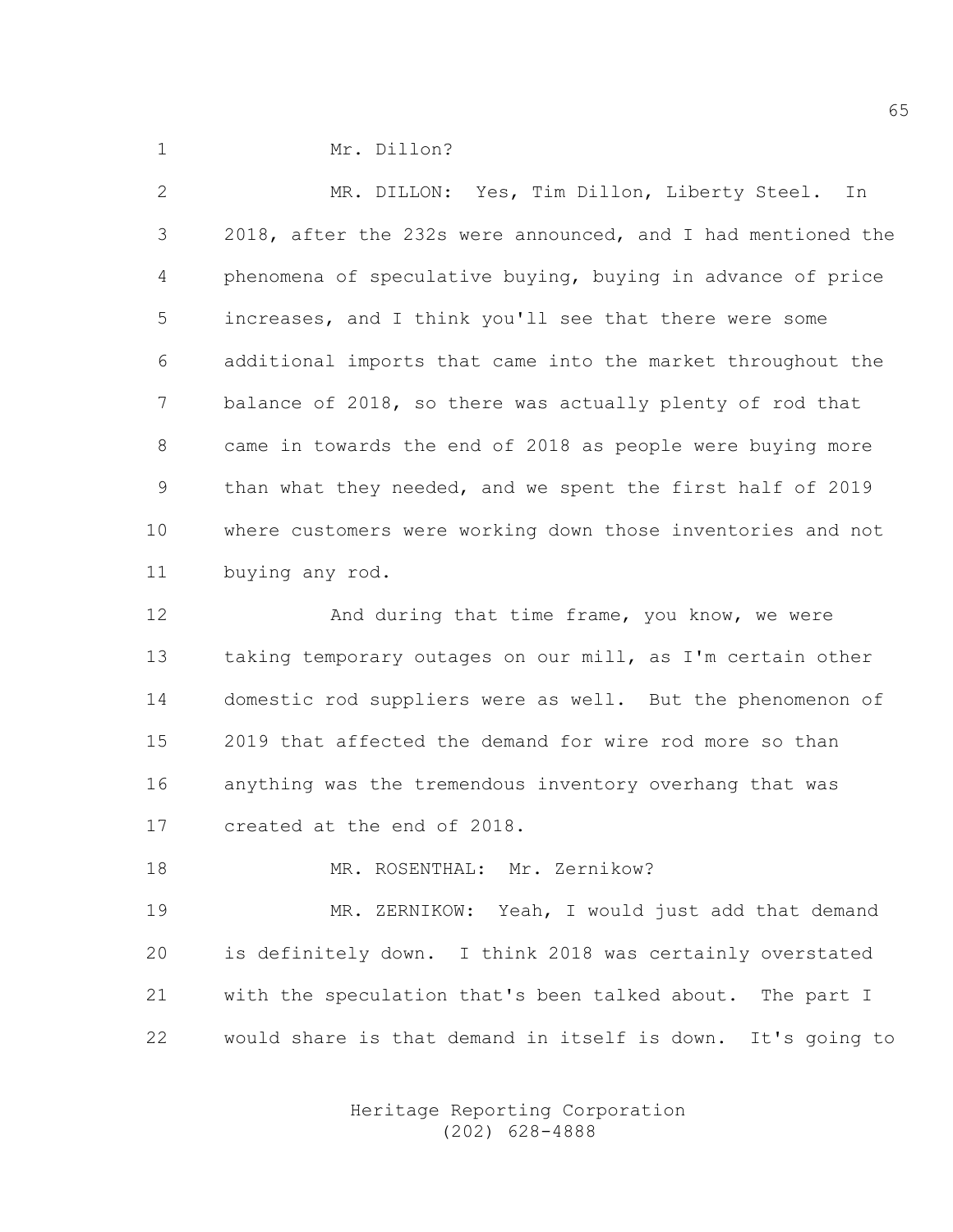1 be even further down with the COVID-19 impacts that we've 2 talked about, and the part that I would stress upon everyone 3 is that any movement there on imported products will 4 absolutely harm our business, harm our industry, and harm our 5 team.

6 COMMISSIONER STAYIN: My time is up. 7 CHAIRMAN JOHANSON: All right. Commissioner

8 Karpel?

9 COMMISSIONER KARPEL: Hi, thank you. Thank you 10 everyone for being here today. It's always important to hear 11 from you all. And I also wanted to echo what my fellow 12 Commissioners have said and thank David for his leadership as 13 Chairman. It's really been a welcoming time to have come 14 onboard under your leadership, and I know there's been some 15 challenges, and I've really appreciated how you've navigated 16 us through those, especially this current situation and even 17 these hearings, getting us to the point where we're doing our 18 hearings pretty much the same way, except over video 19 conference, so thank you so much, David. I really am 20 grateful.

21 CHAIRMAN JOHANSON: Thanks, Amy. I appreciate your 22 comments.

## Heritage Reporting Corporation (202) 628-4888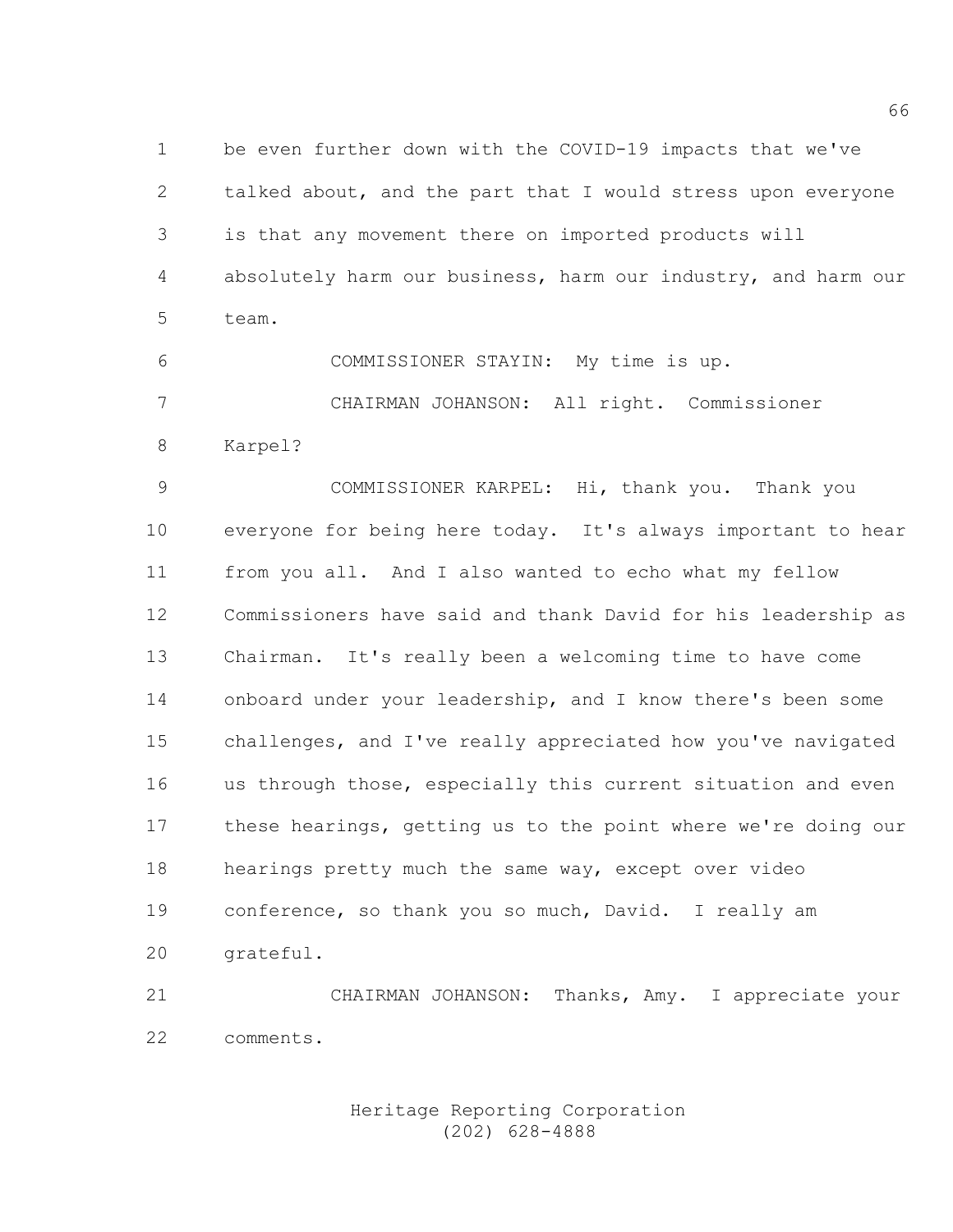1 COMMISSIONER KARPEL: So I'd like to ask about 2 Trinidad and Tobago and, in particular, the facility there 3 that Nucor argues in its brief was recently -- or recently a 4 bid was accepted to purchase the facility. However, the 5 staff report offered information, another news article, 6 suggesting that that bid was withdrawn. Do the domestic 7 industry participants have any information about the status 8 of that sale or whether there is another bidder and whether 9 that facility, you know, has the prospect of restarting 10 production anytime soon? 11 MR. ROSENTHAL: I'll ask Mr. Dillon and Mr. Goettl 12 for their views and then go from there if that's okay. 13 Mr. Dillon? 14 MR. DILLON: Sorry about that. Tim Dillon with 15 Liberty Steel. 16 MR. ROSENTHAL: You've had some experience in 17 opening up mills recently and you know the T&T mill pretty 18 well, so if you could be the first to answer Commissioner 19 Karpel's question, that'd be great. 20 MR. DILLON: I'm not certain of the current 21 interest in the mill in Trinidad Tobago. What I can tell you 22 is that at Georgetown, Georgetown, again, was shut down in

> Heritage Reporting Corporation (202) 628-4888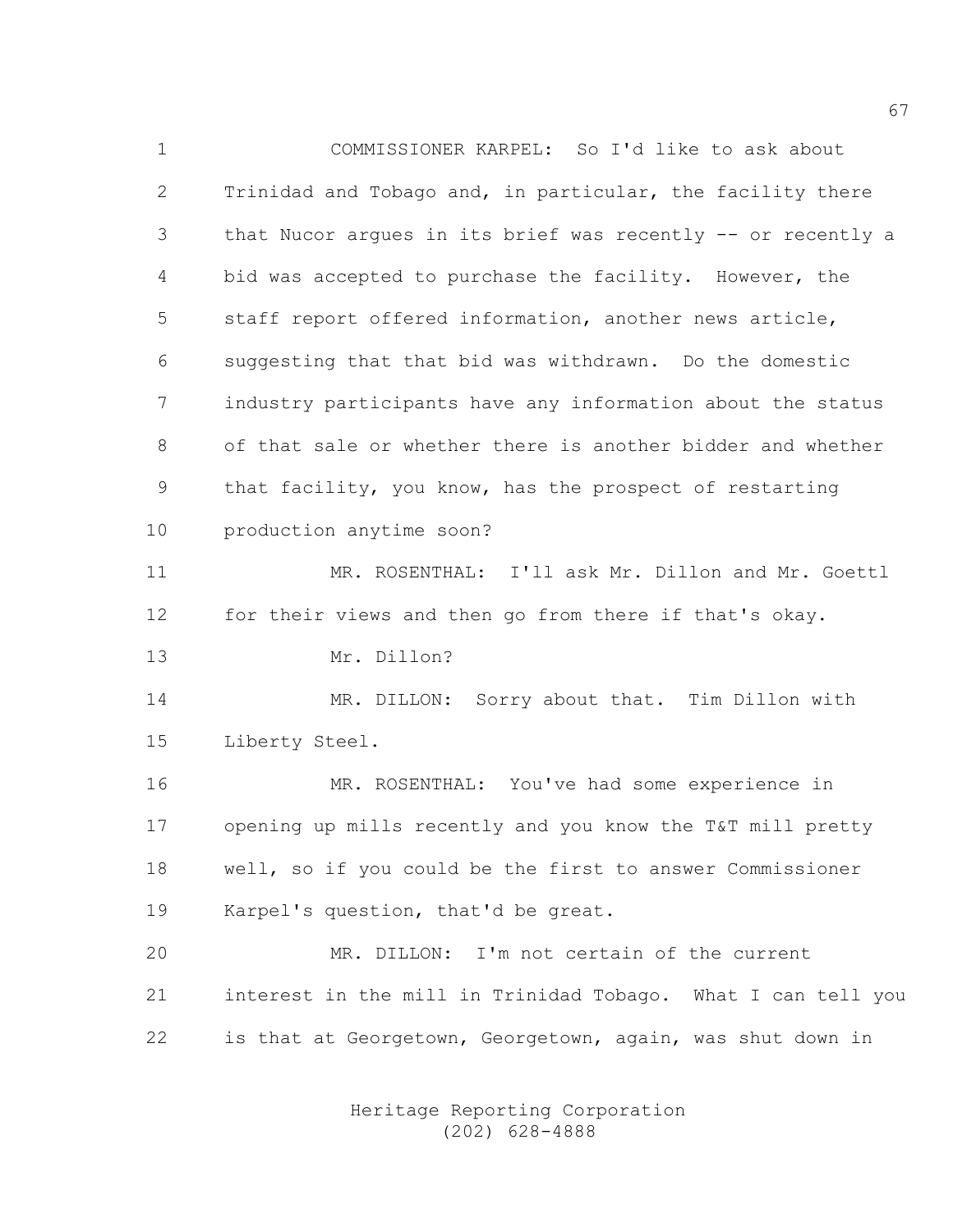1 2015; Liberty Steel bought the mill, closed on the deal at 2 the end of 2017 to acquire the facility, and within six 3 months, Georgetown was up and operating, so it's a fairly 4 quick turnaround to go from start or go from not running to 5 running and producing significant quantities of wire rod.

6 MR. GOETTL: Ed Goettl, Optimus Steel. I would 7 just add, one, we don't know -- we don't have any information 8 on the status of the facility being purchased right now, but 9 it's our opinion that if the order is removed on Trinidad, 10 that there will be several buyers looking at the facility in 11 very short order.

12 MR. PRICE: Alan Price, counsel for Nucor. It is 13 our understanding that there is an active purchaser for the 14 mill, that the mill, frankly, only has one market. If you 15 understand how that mill was built, it was essentially by the 16 World Bank for exports to the United States. There is no 17 local consumption anymore, nor was there ever much in 18 Trinidad. Nucor has some very specific information which we 19 will elaborate on in the post-hearing brief because it is 20 confidential. It is clear to us that the Trinidadian 21 government wants to restart that mill ASAP, but if you need 22 to restart a mill and it has one market essentially, which is

> Heritage Reporting Corporation (202) 628-4888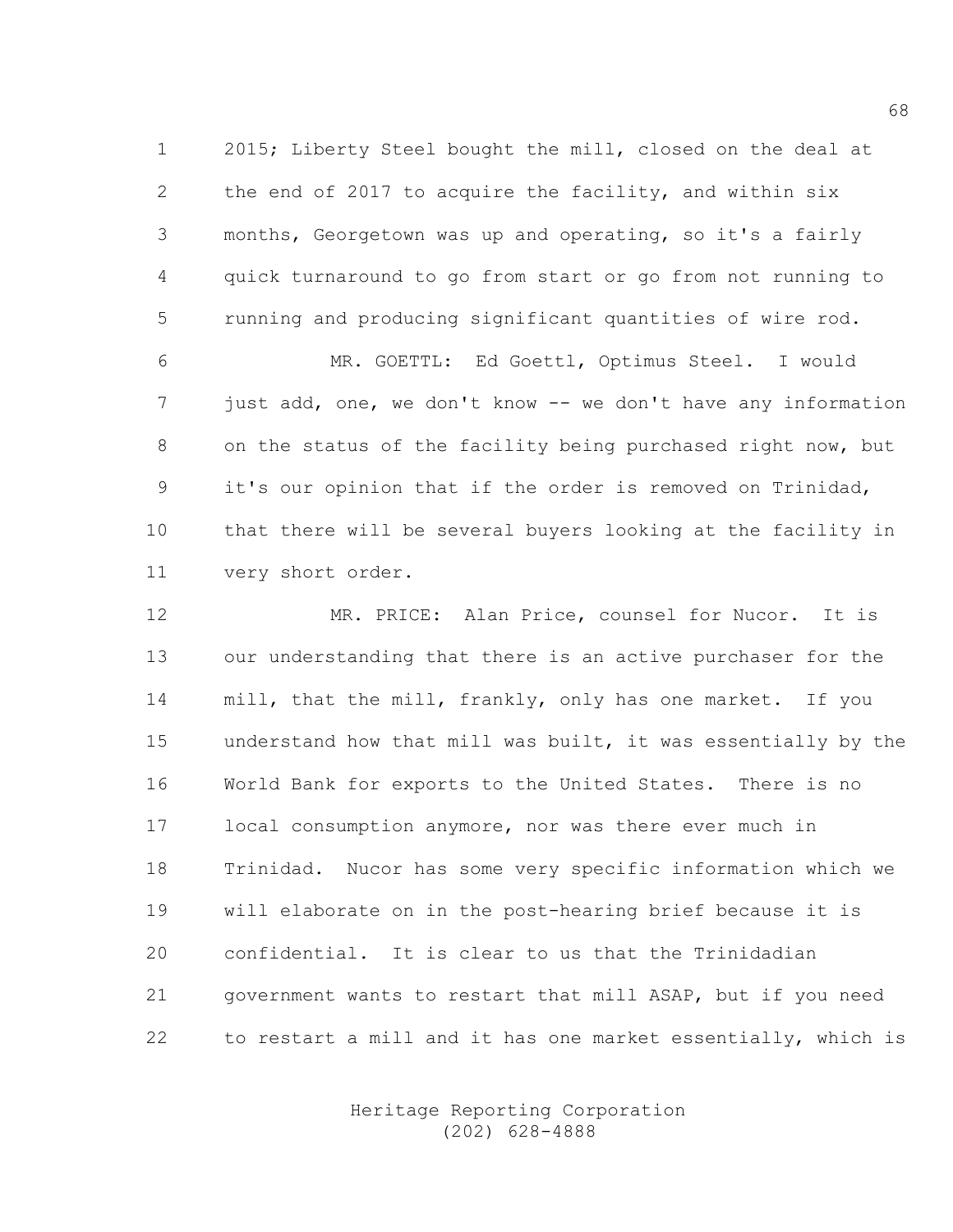1 the United States, you know, this case is pretty 2 determinative as to its restart status right now. 3 Mr. Zernikow, anything else to add? 4 MR. ZERNIKOW: You nailed it, Alan. I mean, the 5 size of the market there we know is limited. I'm not going 6 to repeat all the things he mentioned, but, certainly, I 7 would imagine the folks there are watching how this case is 8 handled, with the U.S. being the target market if they were 9 able to come back up.

10 MR. PRICE: And we're pretty confident that without 11 an order, they will be up quickly, that this transaction will 12 be closed.

13 MR. ZERNIKOW: Yeah. I would just add that the 14 concerns on the speed of which a facility like that can come 15 back, I know some of the other witnesses certainly have 16 experience with that, but they can be buying billets and 17 rolling product in very short order or bring up their own 18 meld shop.

19 COMMISSIONER KARPEL: Okay. Thank you. I wanted 20 to ask you about Slide 7 in the domestic industry's 21 presentation, and that slide shows the export AUVs for the 22 subject producers and the United States -- well, actually,

> Heritage Reporting Corporation (202) 628-4888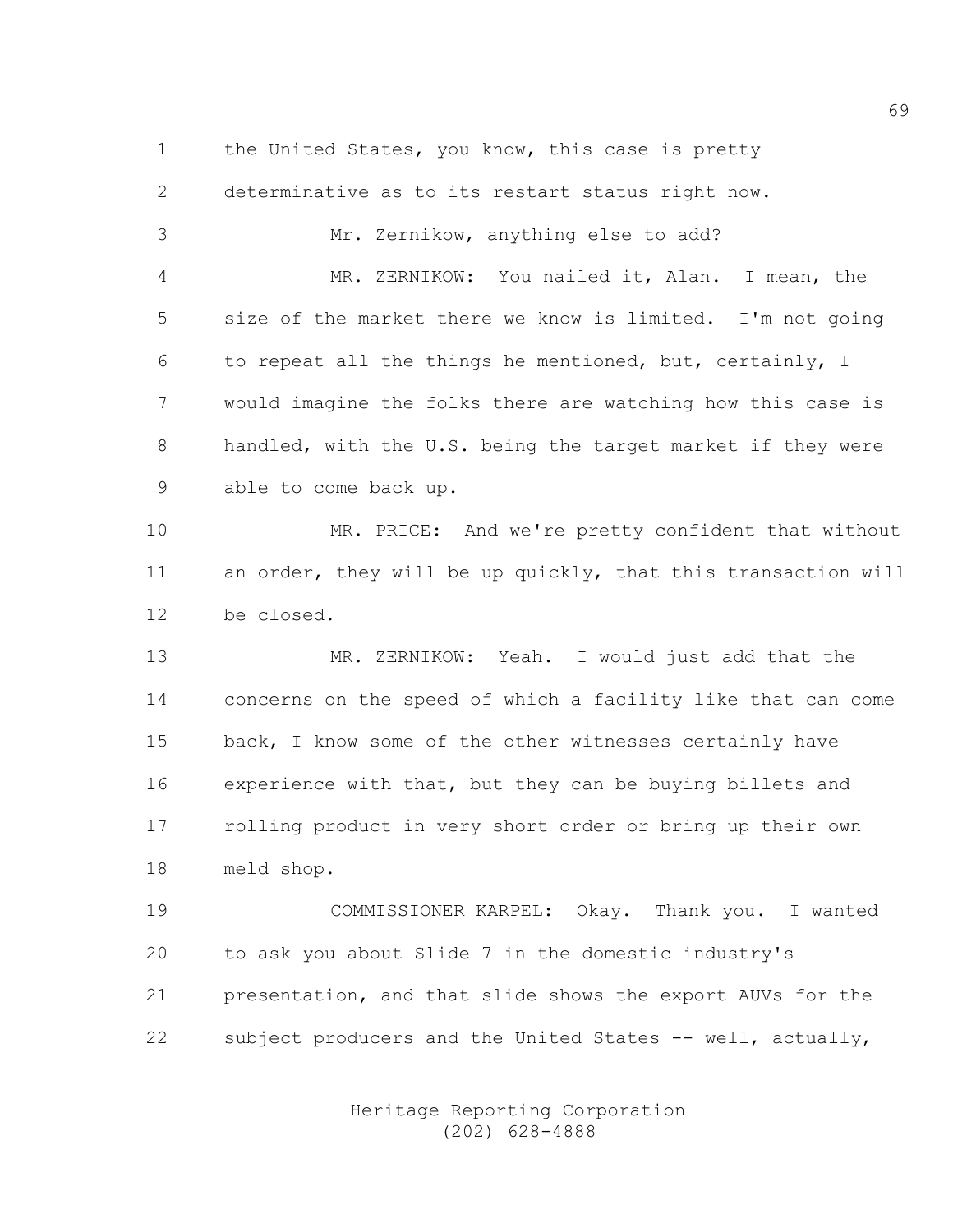1 not for the United States. Can you just walk me through what 2 are the sources for these figures here? In preparation for 3 the hearing, I was looking at Table -- in particular with 4 respect to Mexico, Table 418, which has some different data. 5 So if you could just walk me through how you made this chart 6 here and what sources went into it.

7 MR. PRICE: Alan Price, Wiley Rein. Mr. Holt, can 8 you address this?

9 MR. HOLT: Good evening -- I mean good morning, 10 Commissioner. We used the global export AUVs for this chart. 11 And if you look at the chart, we used the global export AUVs 12 specifically for Mexico in 2019 in their position, so that's 13 Table 423 because it wasn't in the table in 454. So that's 14 how we prepared it.

15 COMMISSIONER KARPEL: Okay. But those are 16 Mexico's -- the average of Mexico's export prices --

17 MR. HOLT: Export AUVs.

18 COMMISSIONER KARPEL: -- to the world?

19 MR. HOLT: Yes.

20 COMMISSIONER KARPEL: Okay, okay. And that's the 21 same for the other countries represented there, Brazil and 22 Indonesia, okay.

> Heritage Reporting Corporation (202) 628-4888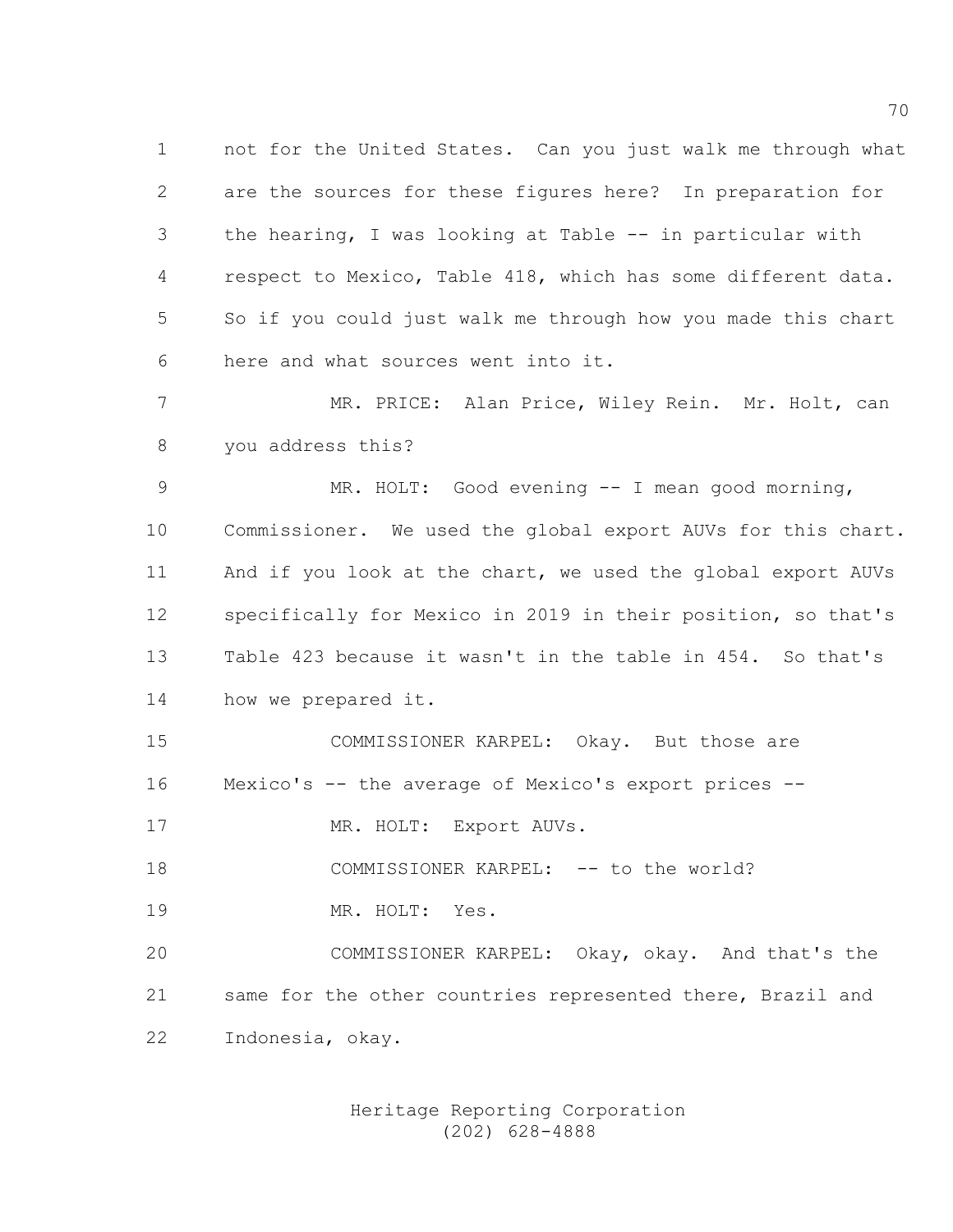1 MR. HOLT: Yes.

2 COMMISSIONER KARPEL: And then, for domestic 3 producers, you're using their AUVs from the C Table for U.S. 4 shipment?

5 MR. HOLT: Yes.

6 COMMISSIONER KARPEL: Okay. All right. Thank you. 7 Okay. So then here's my question, if you look at Table 48 of 8 the staff report, 418, I'm sorry, it shows exports from 9 Mexico to various countries, and it shows the AUVs for those. 10 I don't see brackets, so I think it's public. And it shows 11 AUVs from Mexico, exports from Mexico being lower than other 12 destination markets, in particular, in Central and South 13 America. I wondered if you could comment on that. That 14 seems to suggest that the United States is the least 15 attractive market for Mexican exports at least based on the 16 information in Table 418.

17 MS. RINGEL: Commissioner Karpel, if I may respond 18 to that, Brooke Ringel, Kelley Drye. What I think is that 19 reflects what the pricing data in the record for the period 20 of review also shows, which is that Mexican imports into the 21 U.S. market have actually undersold U.S. producers in a 22 predominant number of instances and is thus, frankly,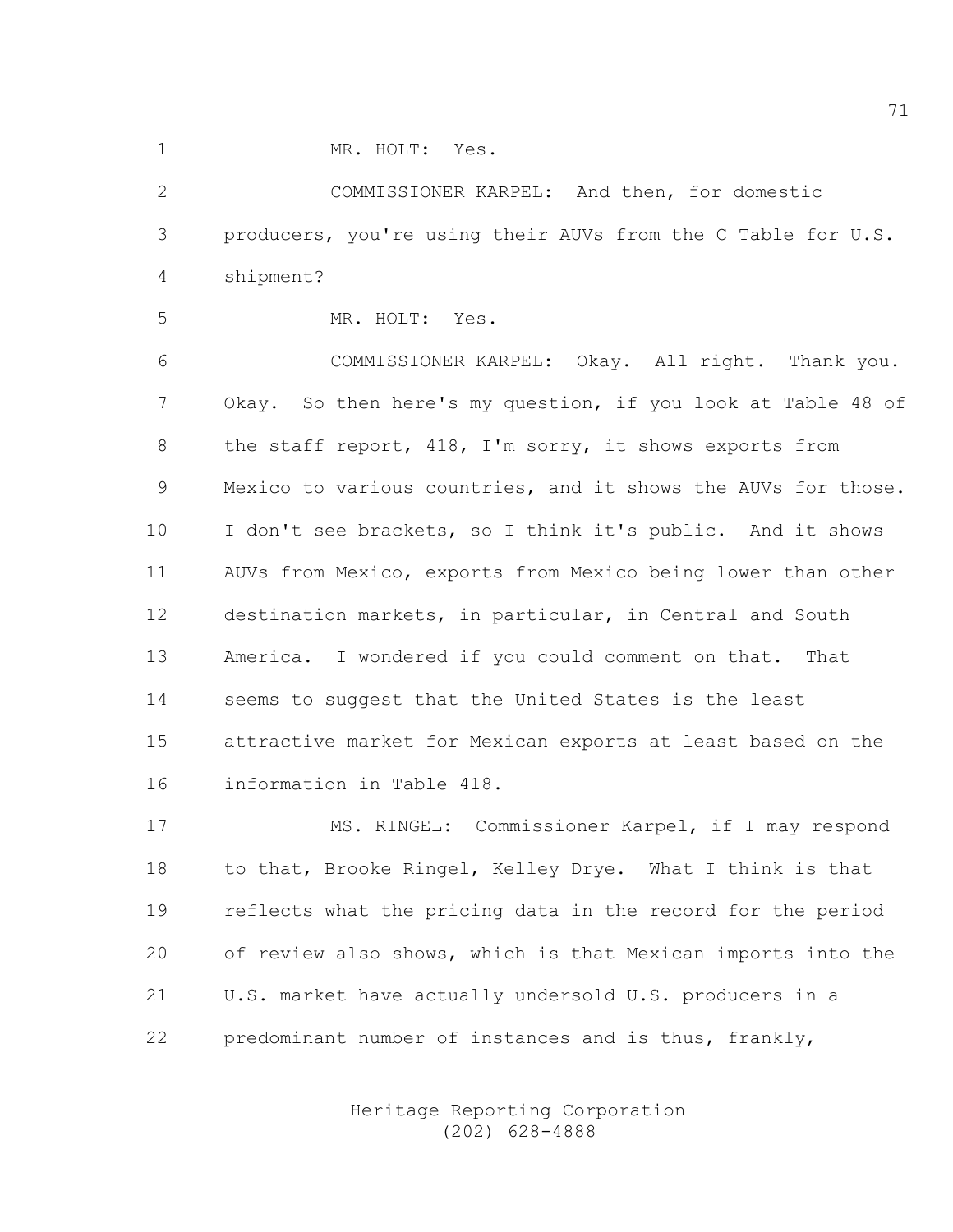1 reflective of the behavior that we would expect and that 2 we've seen since the original investigation from Mexican 3 imports.

4 MR. HOLT: Also, the export AUVs would include some 5 of the circumventing wire rod that would ship to the United 6 States, which is priced lower too than normal wire rod, so 7 that's why you're probably seeing the lower export AUVs.

8 COMMISSIONER KARPEL: All right. So I was 9 wondering if you could comment on, in your pre-hearing brief 10 at page 27 to 28, you argue that MEPS pricing data shows that 11 U.S. prices are higher than prices in third country markets, 12 in particular, markets in Asia and Europe, and that this 13 creates an incentive to export to the United States if the 14 orders are revoked, and I'm wondering, in particular, for 15 subject imports from Moldova and Indonesia, whether you know 16 the additional cost of shipping to the United States from 17 those markets as compared to those markets and, if so, how 18 those additional shipping costs might factor into your 19 argument here.

20 MR. ROSENTHAL: Ms. Ringel, do you want 21 to -- I'll try it. You're referring to the optimist, the 22 Liberty brief, Commissioner Karpel?

> Heritage Reporting Corporation (202) 628-4888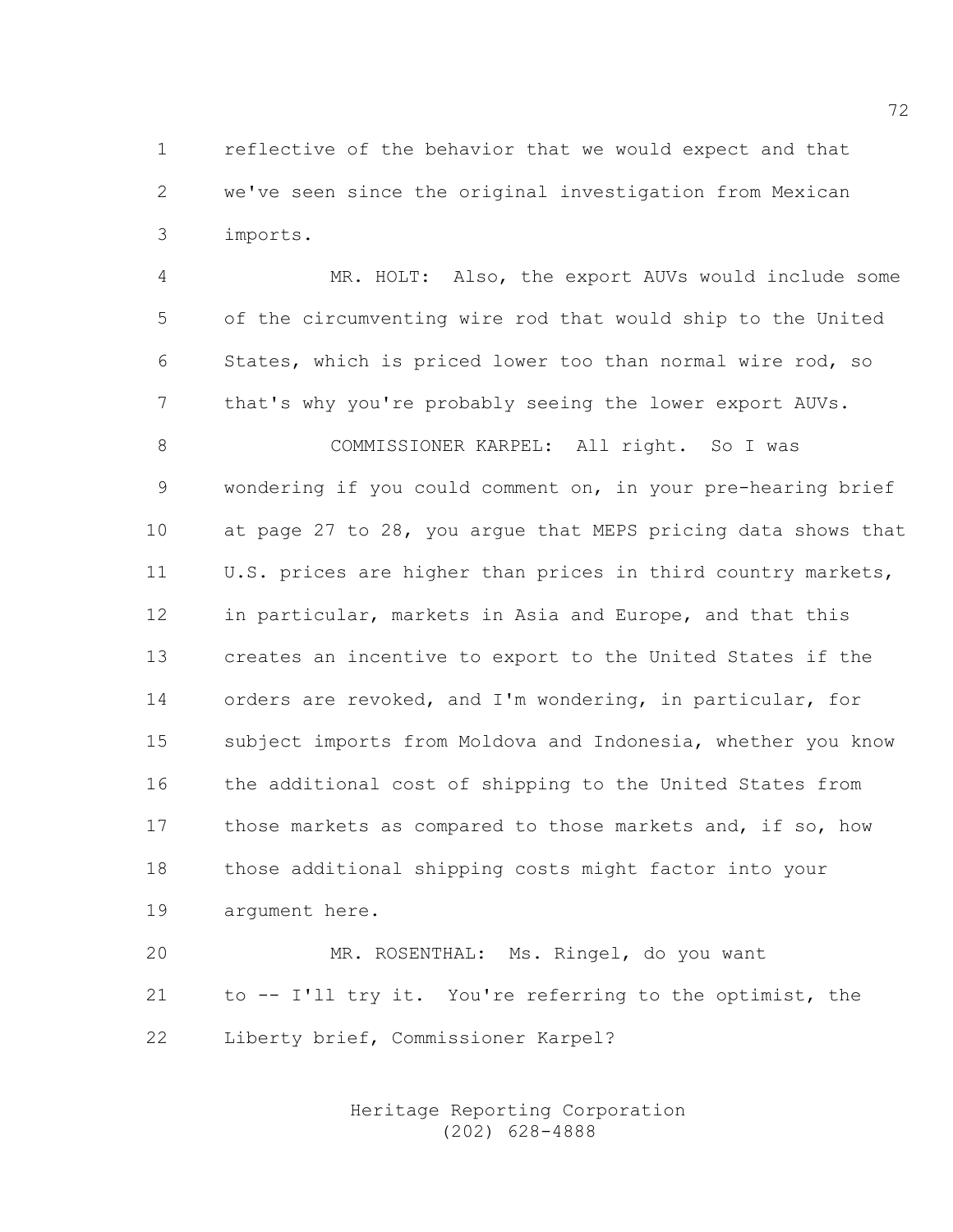## 1 COMMISSIONER KARPEL: Yes.

2 MR. ROSENTHAL: Brooke or Gina, do you want to 3 address that question? I'm not sure we have a good handle, 4 sitting here today, about the shipping costs, but we can try 5 to address the rest of it best we can and do the rest in a 6 post-hearing brief. But, if we have, Gina and Brooke, some 7 idea on shipping costs or otherwise, let's go ahead.

8 MS. RINGEL: Commissioner Karpel, Brooke Ringel, 9 Kelley Drye. I don't have specific information on shipping 10 costs at this point in time, but I will say that whatever 11 additional shipping costs exist did not prevent those imports 12 from underselling the domestic product in the original 13 investigation or in prior reviews when that data was 14 collected by the Commission, so the imports are still able to 15 and expected to undersell domestic product regardless of any 16 additional costs.

17 COMMISSIONER KARPEL: Okay. Thank you. If you do 18 have any more specific information --

19 MS. BECK: Oh. Yeah, I'm sorry. Just to piggyback 20 on Brooke, in addition, even in the prior reviews, we also 21 saw underselling, specifically from Moldova, so even since 22 the orders have been in place these countries are still

> Heritage Reporting Corporation (202) 628-4888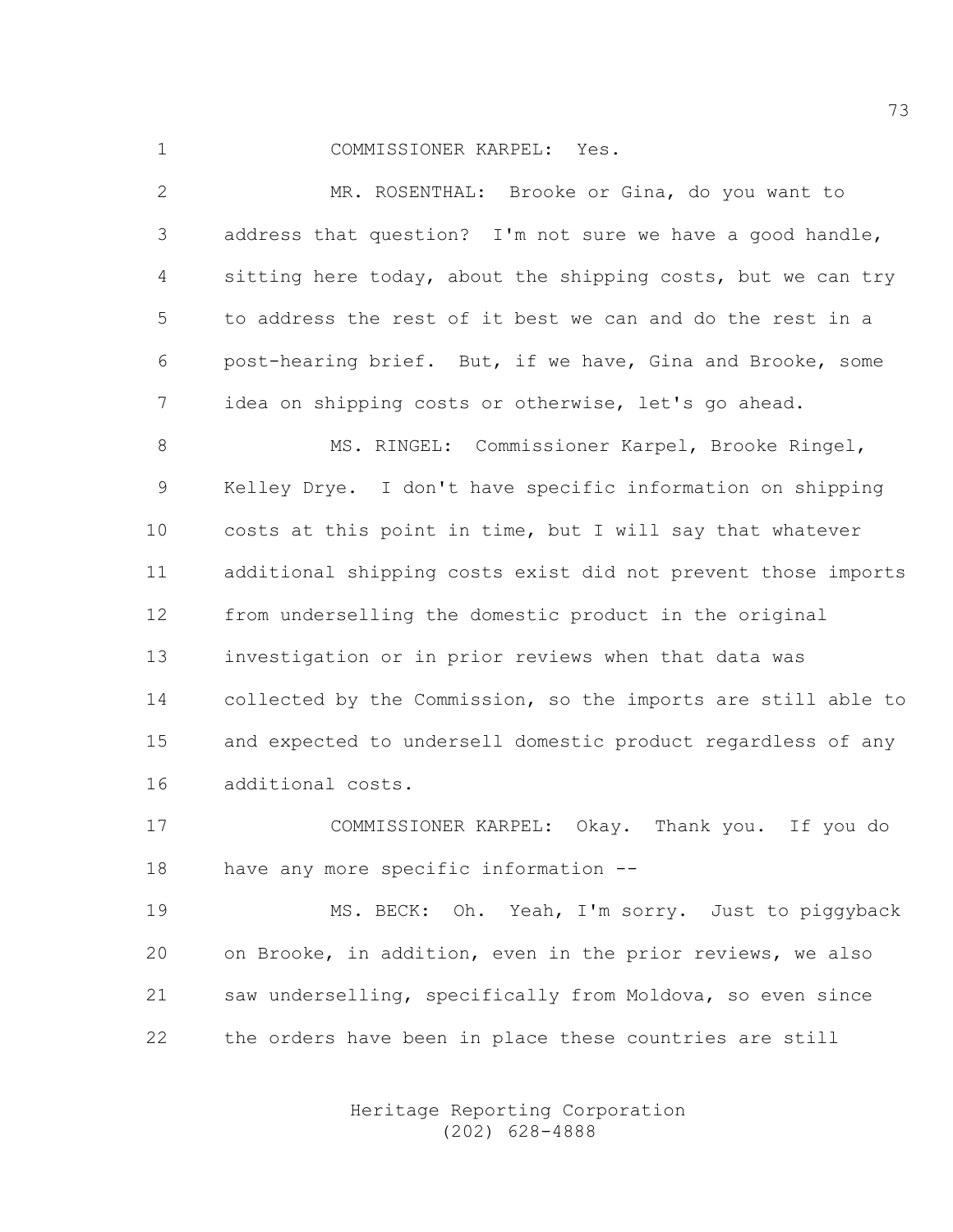1 interested and have even undersold since the original orders 2 were in place.

3 COMMISSIONER KARPEL: Okay, thank you. And if you 4 do have any additional information on the shipping costs that 5 you can explore post-hearing, that would be appreciated. 6 Thank you.

7 MR. PRICE: Alan Price, Wiley Rein. We'll be happy 8 to do that post-hearing. The one thing I would note is that 9 with COVID you will see generally a decline in the Baltic Dry 10 Bulk Index, and this has been sustained over time as shipping 11 costs continue to decline and fuel costs continue to decline, 12 which further makes shipping costs less.

13 CHAIRMAN JOHANSON: All right. Does that conclude 14 your questions, Commissioner Karpel?

15 COMMISSIONER KARPEL: Well, I think my time is up. 16 I'll take a look through my notes if I have more.

17 CHAIRMAN JOHANSON: Okay, thank you.

18 I'd like to begin by first of all thanking the ITC 19 staff for making today's hearing possible. I know that a lot 20 of work has gone into this. And I also wanted to thank the 21 parties involved for being here today and for helping to put 22 together this virtual hearing.

> Heritage Reporting Corporation (202) 628-4888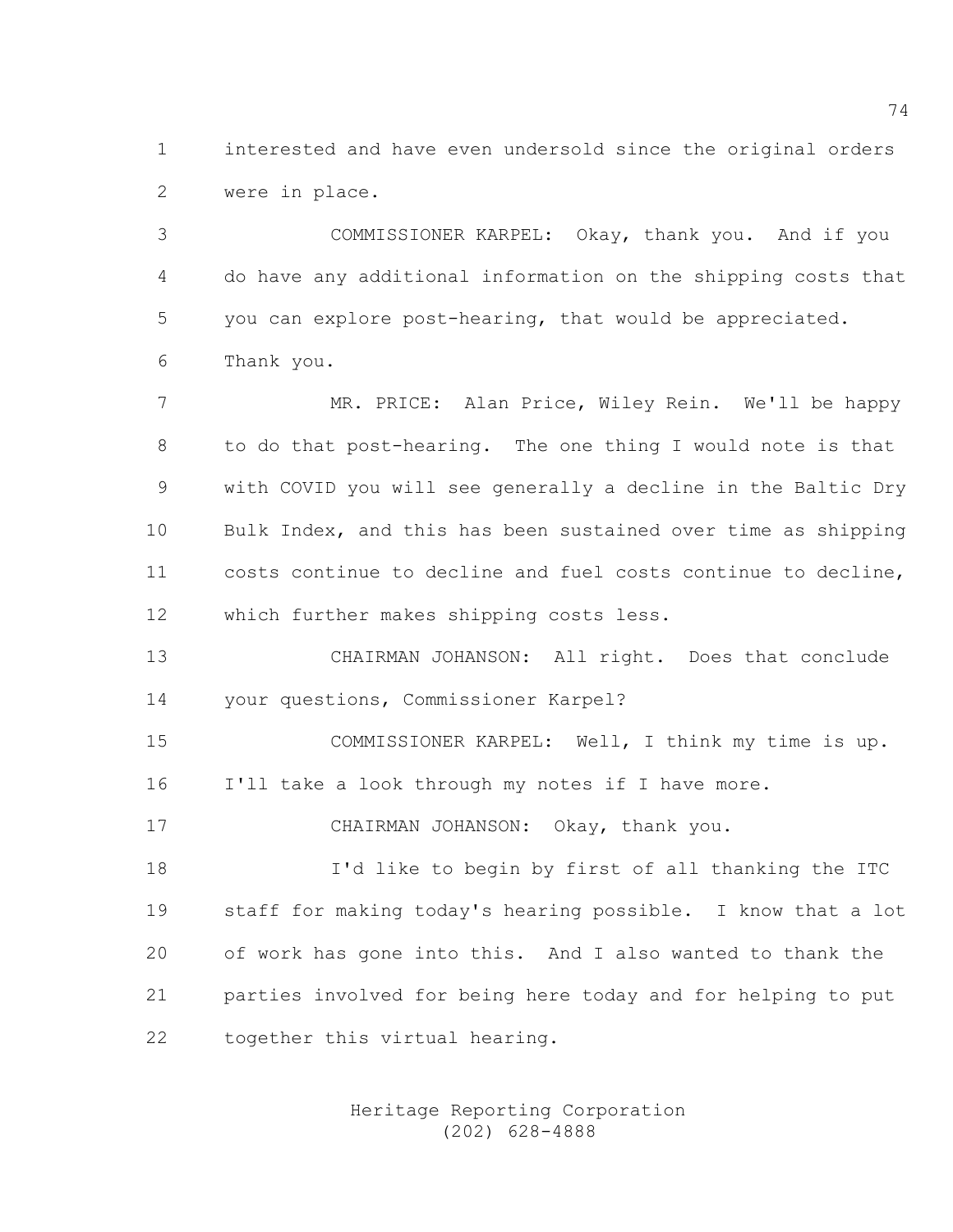1 My first question involves the overall U.S. market. 2 Figure 1-1 of the pre-hearing staff report suggests that 3 demand for wire rod in the United States has never fully 4 recovered from the Great Recession. What causes re-5 calibration of demand in the United States? 6 MR. ROSENTHAL: Tim or Ed, do you want to take a 7 shot at that? 8 MR. DILLON: Yes. 9 MR. ROSENTHAL: Go ahead. Go ahead. 10 MR. DILLON: I was just going to say what we've 11 seen is products that use wire rod are now being produced 12 outside the United States in increased quantities, and so 13 barbecue grills or white goods or a number of other products 14 that might consume wire rod that were previously being 15 produced in the United States are now being produced 16 elsewhere, and that demand is elsewhere as well for wire rod. 17 MR. ROSENTHAL: Mr. Goettl? 18 MR. GOETTL: Yeah, Ed Goettl, Optimus Steel. Yeah, 19 the example I always give is a refrigerator. So, before, 20 when more refrigerators were made in the United States, there 21 was condenser wire in the back, there were shelves made of 22 wire. All of those products were made by our customers,

> Heritage Reporting Corporation (202) 628-4888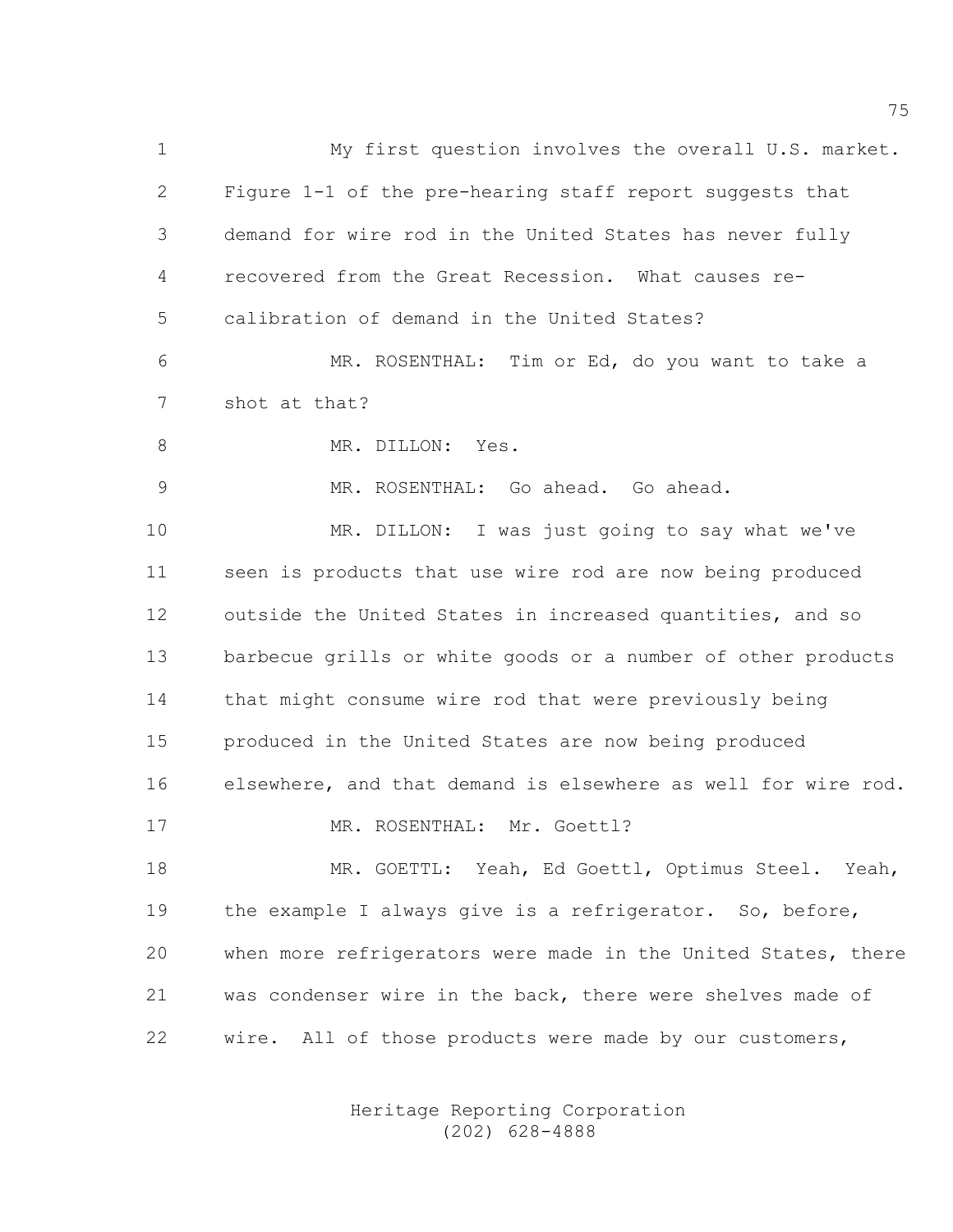1 hopefully from domestic wire rod. And then, over time, the 2 refrigerators stopped being built to the extent that they 3 were in the United States and moved to countries like Brazil. 4 So there's a movement of the further finished product to 5 other parts of the world. Tires would be another example of 6 that as well.

7 MR. PRICE: Yeah. Mr. Zernikow, would you like to 8 add to that?

9 MR. ZERNIKOW: Yeah, I would concur with what the 10 group shared so far. The other two points that I would bring 11 up, one would be light-weighting. We've seen a lot with 12 vehicle applications and so forth going to different 13 materials due to the CAFE standards for fuel efficiency, so 14 there's certainly been some light-weighting going on in new 15 engineering there, Commissioner.

16 **And then the other part I would say is** 17 the -- I think it's been hit on -- the downstream finished 18 imports. That's another area that we're really focused on, 19 as people will try to circumvent and go to downstream 20 products when they can't get their given product into the 21 country.

22 MR. PRICE: Alan Price, Wiley Rein. I would just

 Heritage Reporting Corporation (202) 628-4888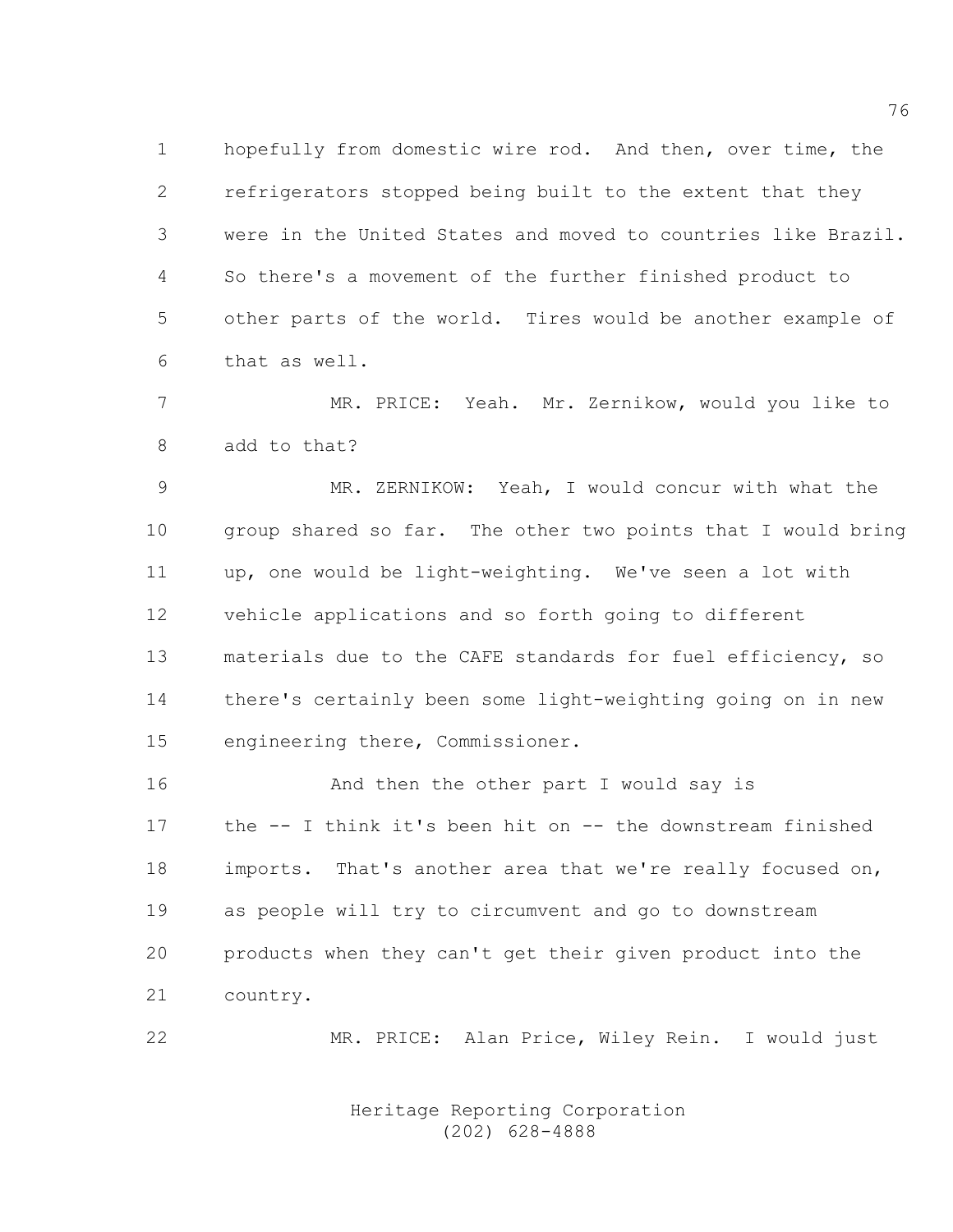1 add that, Commissioner Johanson, as a general matter, that's 2 not just true of wire rod. Actually, steel consumption in 3 the United States in macro never recovered fully from the 4 Great Recession, and so, as we look at the current period 5 with COVID-19, with long-term decline in a variety of things 6 and impacts, we know all of the projections show downward 7 consumption declines not recovering for, according to many 8 securities analysts, for three to five years, according to 9 AIHS, for example, many, many years, 2025. 10 The question that some of the analysts are asking 11 is, how much will the demand be down overall? What that 12 points to is an increasingly vulnerable U.S. industry. 13 MR. BISHOP: Mr. Chairman -- 14 CHAIRMAN JOHANSON: Does that conclude your 15 response, Mr. Price? 16 MR. PRICE: Yes, it -- sorry. There's a lag there. 17 That concludes my response. I'm sorry, I'm having some 18 connectivity problems at the moment. 19 CHAIRMAN JOHANSON: Okay. Bill, am I there? 20 MR. BISHOP: Yes, you're here right now. 21 CHAIRMAN JOHANSON: Okay. Thank you all for your 22 responses.

> Heritage Reporting Corporation (202) 628-4888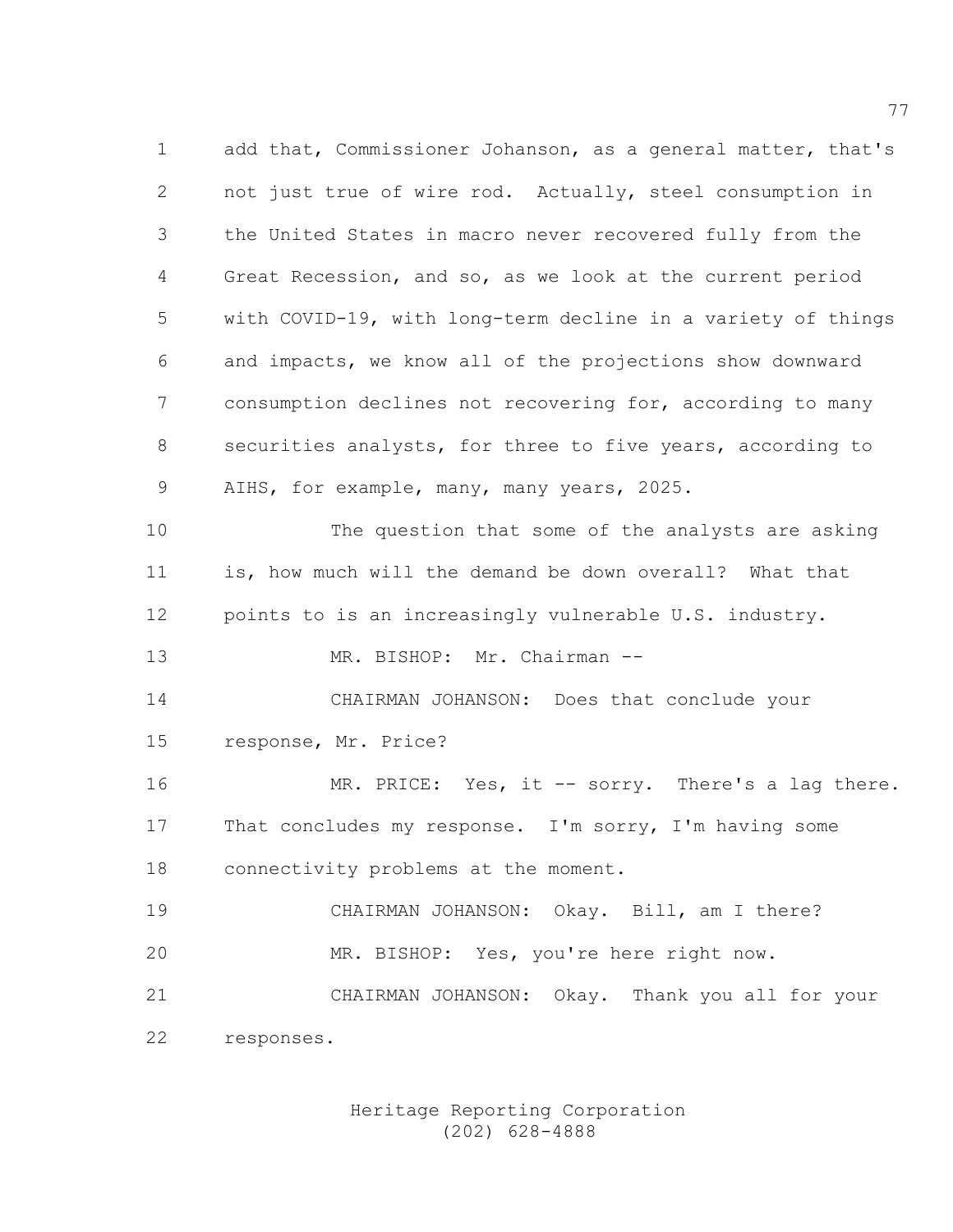1 MR. BISHOP: Alan --

2 CHAIRMAN JOHANSON: That leads to a -- hello, Bill? 3 MR. BISHOP: Yes? Are you there, Mr. Chairman? 4 CHAIRMAN JOHANSON: Yes, I am now. That leads to a 5 follow-up question. To what degree have any imports of 6 finished wire products had an impact on demand for 7 domestically produced wire rod?

8 MR. ROSENTHAL: There's no question that there have 9 been a lot of imports of finished wire products coming 10 through that space. You know about the PC Strand case that 11 is now pending before the Commission. But there are other 12 products, wire mesh among them, and other wire products, that 13 have seen import increases of dramatic portions in recent 14 years, and so, yes, there is more in the way of wire products 15 coming into the United States.

16 And all this is happening in a time of declining 17 demand for a lot of industrial products generally, so it's 18 very concerning. Certainly, the imports of wire rod that 19 have come in have been more impactful than one might have 20 expected because of the decline in overall demand for wire 21 rod, as well as the finished wire products.

22 That's one of the reasons why we're so concerned

 Heritage Reporting Corporation (202) 628-4888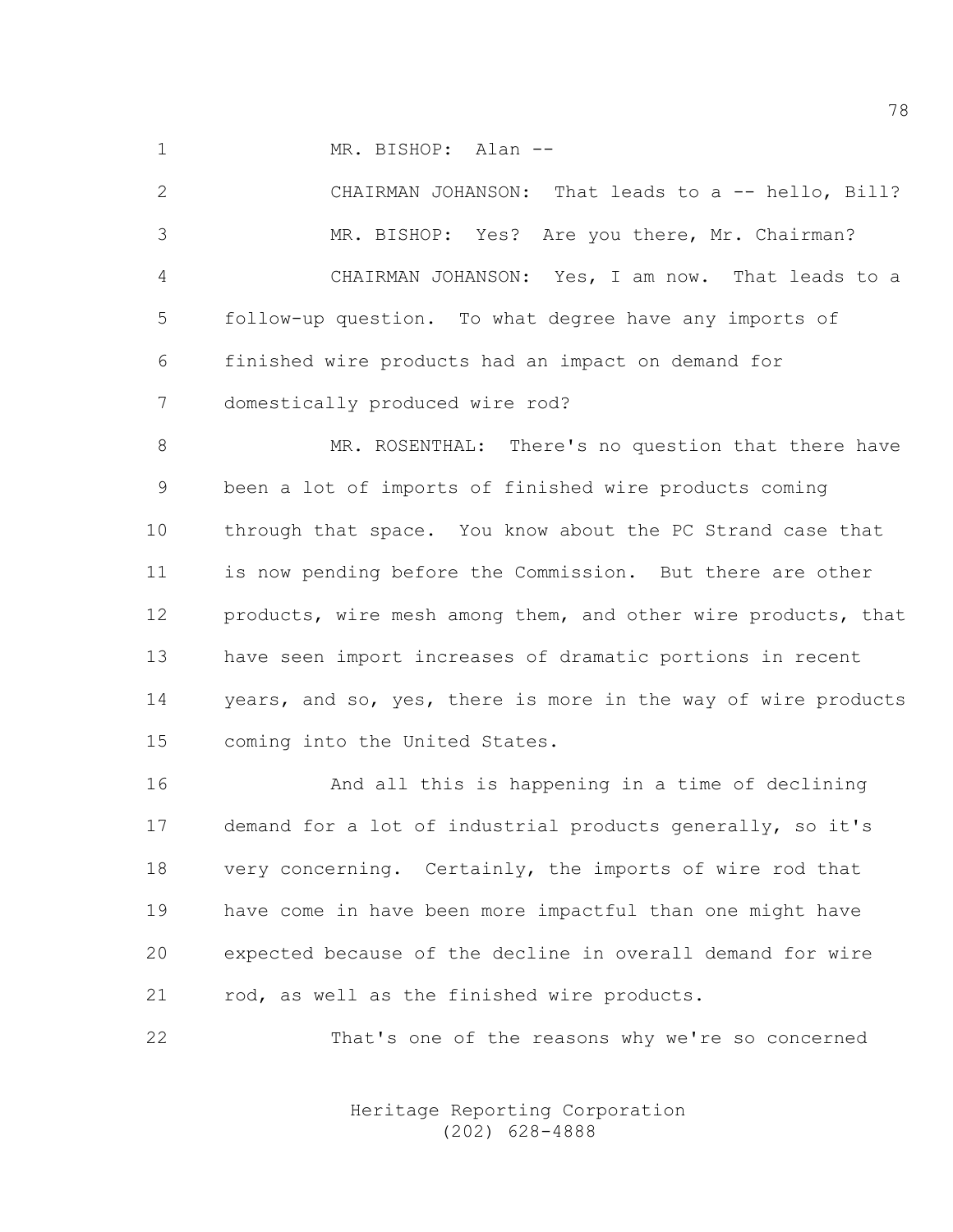1 about revocation of these subject orders now, because, as we 2 highlighted, demand is down, the prices at which the subject 3 producers will inevitably commit to the U.S. market will 4 further depress the domestic industry and not just the 5 revenues but, certainly, the capacity utilization. So it's a 6 major concern.

7 CHAIRMAN JOHANSON: Okay, thank you, Mr. Rosenthal. 8 When Optimus took over the Gerdau plant in Beaumont, Texas, 9 in March 2018, was that a smooth transition or was there some 10 down time required?

11 MR. GOETTL: Ed Goettl, Optimus Steel. There was 12 no down time. In fact, we had our system in place, we had 13 shipments on the first Monday of ownership and shipped bars 14 on our second day of ownership. So there was a smooth 15 transition both from a production standpoint and from a 16 systems standpoint.

17 CHAIRMAN JOHANSON: Thank you, Mr. Goettl.

18 This is a question regarding Liberty Steel. If I 19 could turn your attention to confidential statements made on 20 page 13 of the Deacero brief and the associated public 21 exhibits 15 and 16. The first exhibit is an article about 22 the owner of Liberty Steel, and the second is about Liberty's

> Heritage Reporting Corporation (202) 628-4888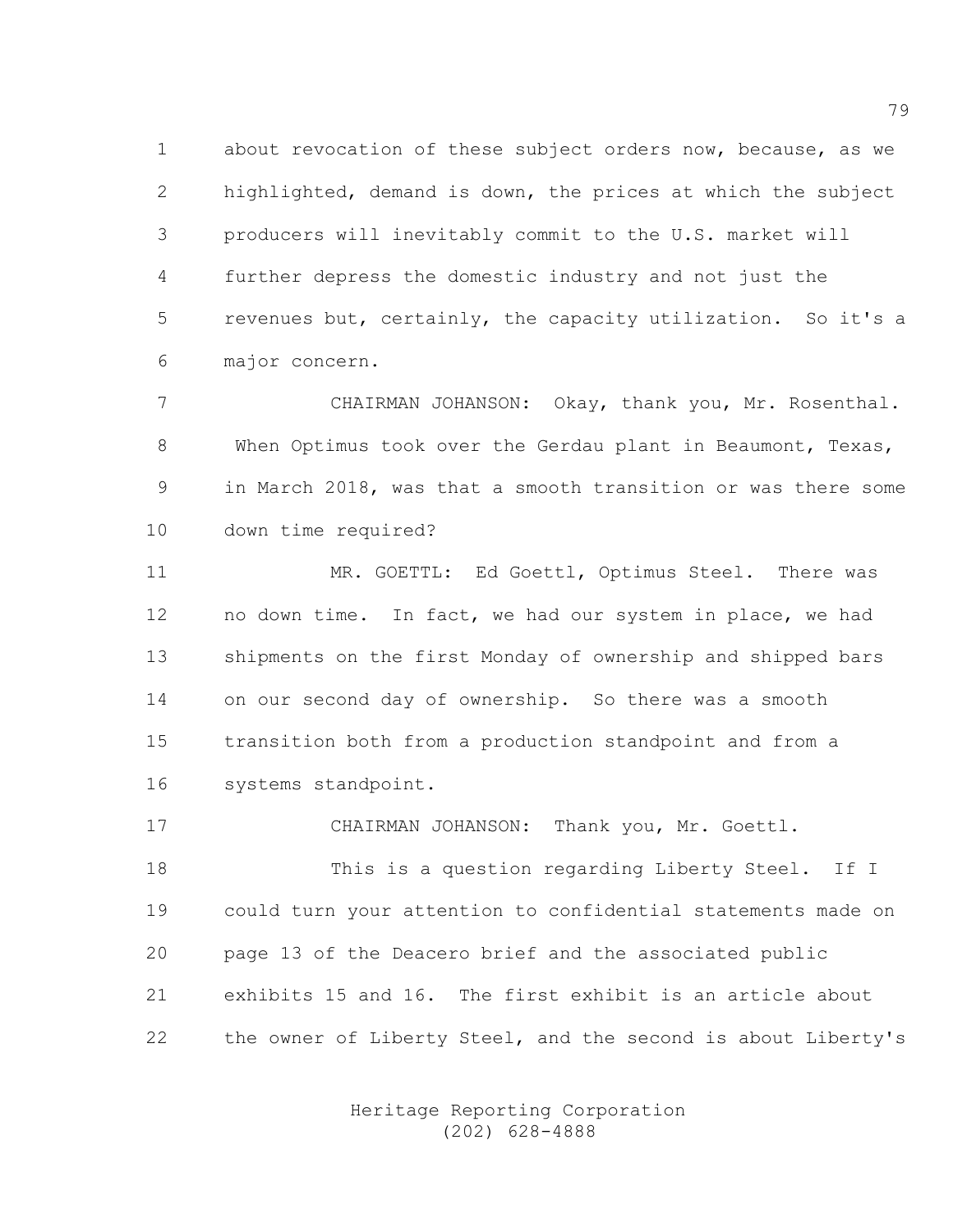1 acquisition of Georgetown Steel. Both articles were from 2 late February, just before the COVID-19 problem started, and, 3 although I don't want to overstate matters, both articles are 4 somewhat skeptical regarding Liberty's financial health.

5 Given current business conditions of the past three 6 months, is Liberty still on track to reopening Georgetown 7 Steel in the near future?

8 MR. DILLON: Tim Dillon, Liberty Steel. As I 9 mentioned, we have gone into a 90-day care and maintenance 10 mode with Georgetown. We're maintaining the facilities so 11 that we can open those facilities. We have a wire product 12 business that we're looking at using Georgetown for as a 13 depot for our wire products operation, and we are looking at 14 different scenarios for restarting the Georgetown facility. 15 However, we are looking at the current business environment, 16 and we will need business conditions to support the restart 17 of Georgetown.

18 CHAIRMAN JOHANSON: Okay. Thank you for your 19 response. My time, I'm about to hit the one minute left 20 mark, so I'm going to go ahead and move to questions from 21 Commissioner Schmidtlein.

22 COMMISSIONER SCHMIDTLEIN: Okay, thank you. I

 Heritage Reporting Corporation (202) 628-4888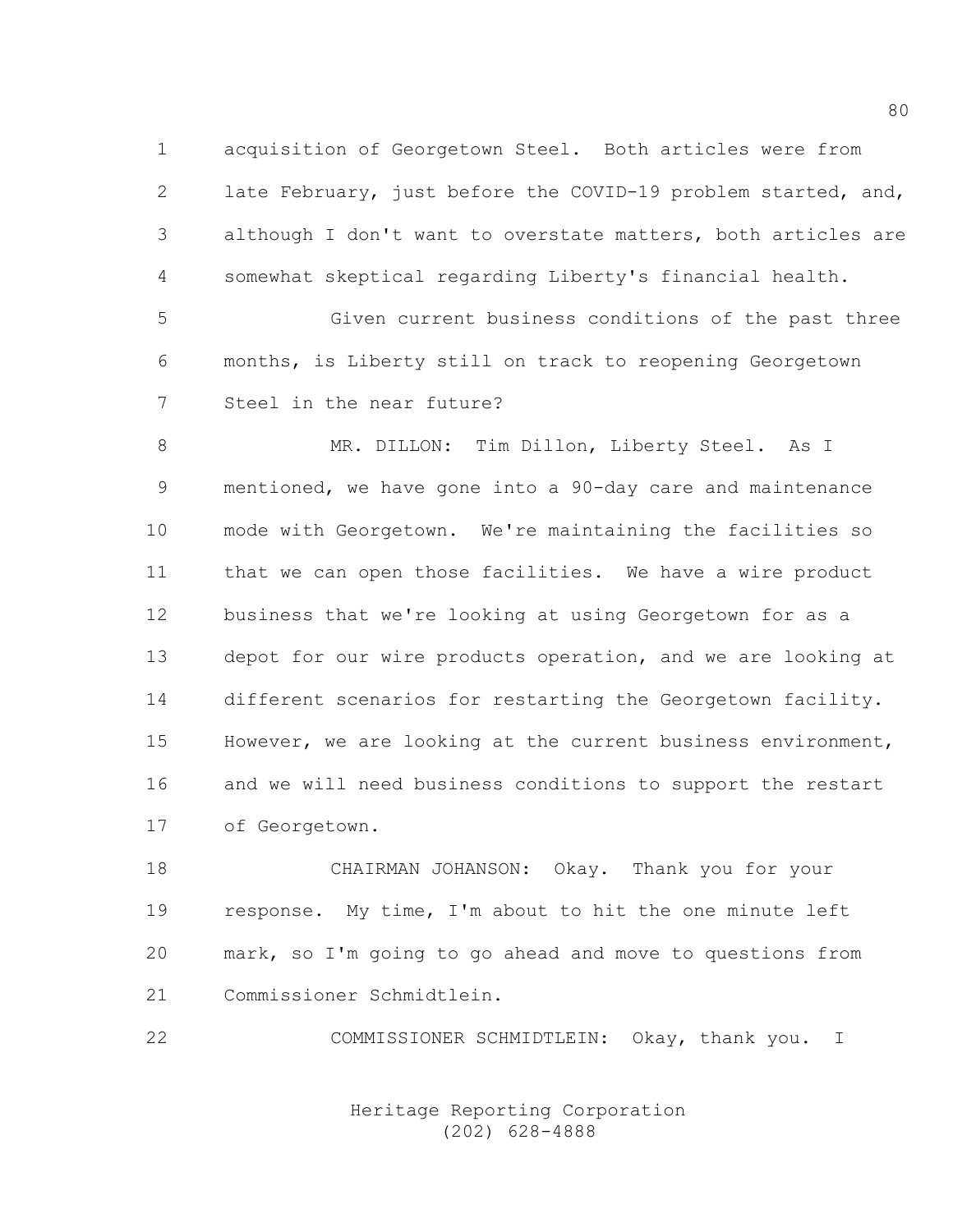1 guess I just had a few follow-up questions on price. Deacero 2 argues in its brief around pages 18 to 24 that U.S. prices 3 are fluctuating with scrap prices and, in fact, the U.S. has 4 been able to maintain a margin above scrap prices. Can you 5 respond to that? And is it your position that while under 6 order during this time, subject imports were having an impact 7 on domestic prices?

8 MR. ROSENTHAL: Perhaps Mr. Goettl and Mr. Dillon 9 could talk about the relationship between scrap and pricing 10 first, and then we'll get to the second part of your question 11 if that's okay, Commissioner?

12 COMMISSIONER SCHMIDTLEIN: Okay.

13 MR. GOETTL: Sure. Ed Goettl, Optimus Steel. 14 Price is not determined by scrap. It's a factor, but what 15 really determines price is supply and demand. And there 16 certainly are cases where base prices outside of scrap go up, 17 and sometimes base prices go down. So we wouldn't agree that 18 it just simply follows scrap. It just isn't that simple. 19 There's too many factors within supply and demand that are in 20 play beyond scrap.

21 MR. DILLON: I would concur with Ed's comments. 22 The pricing in the marketplace is based on supply and demand.

> Heritage Reporting Corporation (202) 628-4888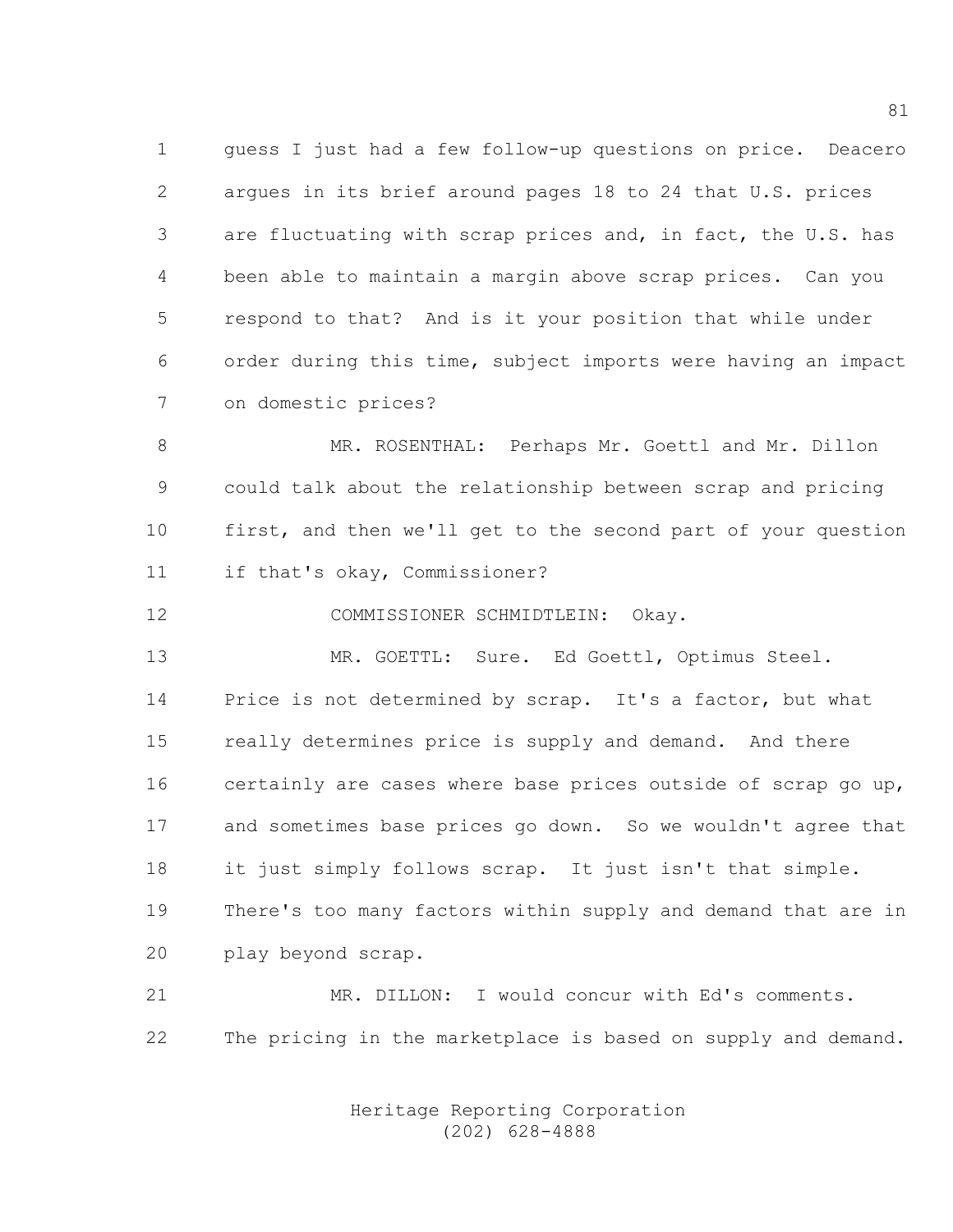1 We have continually experienced low-priced imports coming 2 into the marketplace that customers want to present to us as 3 a competitive situation, and I would suggest that those 4 import prices are not connected to scrap in any way. So we 5 don't feel that scrap is the main driver for pricing. 6 COMMISSIONER SCHMIDTLEIN: Are the prices in Mexico

7 affected by scrap prices?

8 MR. DILLON: Well, I think everybody that makes 9 steel and makes wire rod has as a component scrap in their 10 cost, but there's ferroalloys, ferrosilicate, ferromanganese, 11 other inputs that go into scrap, electrodes. There's a 12 number of other things, and that's why we have to say that 13 it's really supply and demand that drives pricing in the 14 marketplace. And that would be true in Mexico as well.

15 MR. ZERNIKOW: Commissioner, if I could add. Aaron 16 Zernikow, Nucor. Pricing is predominantly determined by 17 supply and demand, but I would also add to that that it is 18 heavily, heavily influenced by the import offers and import 19 levels that are out there.

20 Certainly, scrap can play a small factor but does 21 not even compare to import offers that can be sitting on 22 docks and on shores that somebody's trying to unload or get

> Heritage Reporting Corporation (202) 628-4888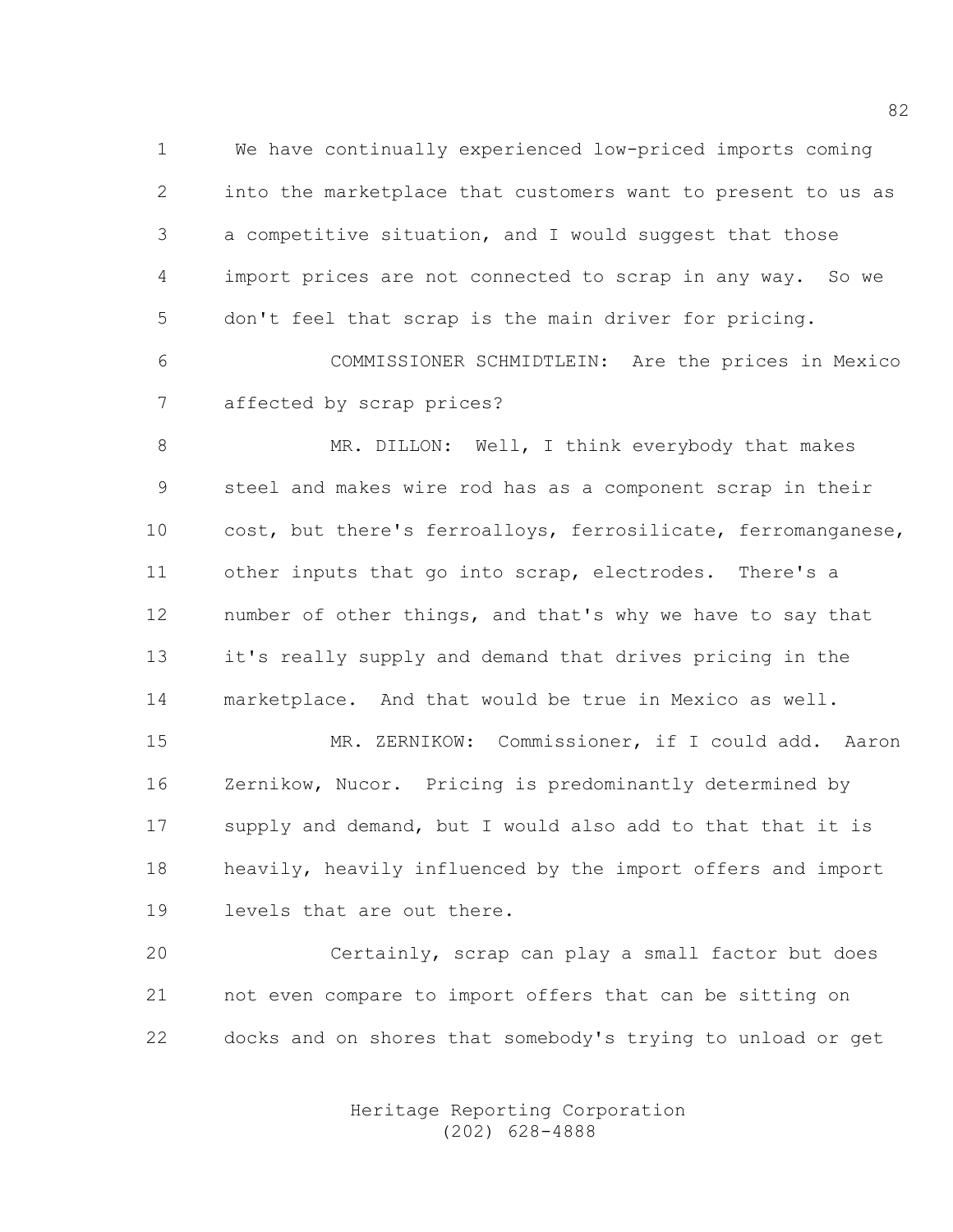1 rid of. I think we've hit this, but the U.S. is a highly 2 attractive market due to our size and our products. So that 3 would just be something I'd say we've got to keep in mind.

4 MR. PRICE: Yeah, this is Alan Price. I just want 5 to add that what we're dealing with in a period here is a 6 period where we have very low import offers from Mexico and 7 the other subject suppliers because of the discipline of the 8 orders.

9 During this period, most of the data showing up in 10 the import prices from Mexico, kind of going back to 11 Commissioner Karpel's question, what prices are they 12 transacting at, the prices you have are mostly their transfer 13 prices right now, you know, from one related entity to 14 another related entity.

15 That doesn't tell you what the actual pricing would 16 be in a marketplace and the attractiveness of the pricing. 17 And so the pricing in the U.S. is attractive. Pricing would 18 be very different and the volumes would be very different.

19 To Commissioner Schmidtlein's second question, you 20 know, what are we seeing right now, right now we're seeing a 21 fairly disciplined market, although we are starting to see 22 increasing volumes come in from Mexico as we speak.

> Heritage Reporting Corporation (202) 628-4888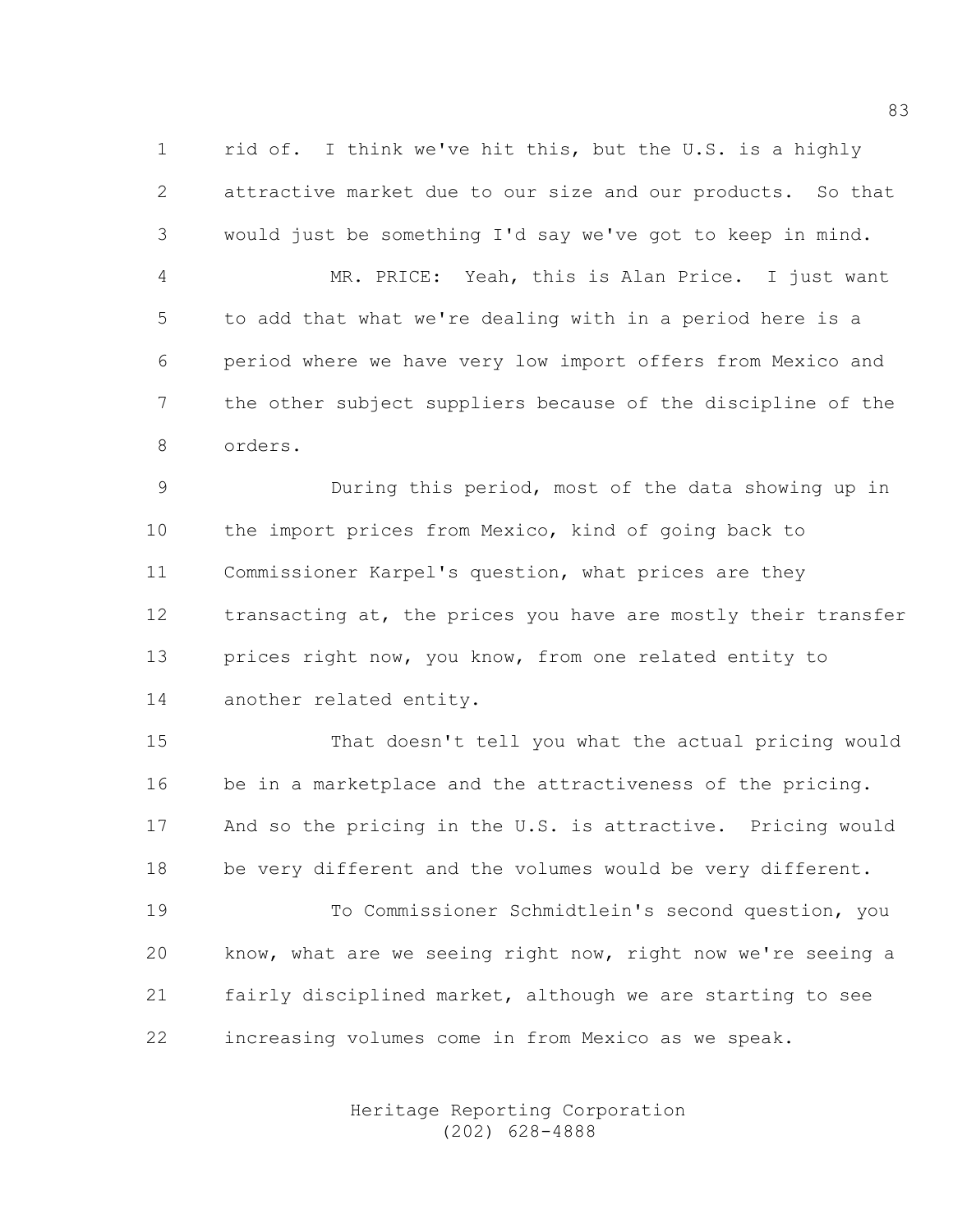1 And as you look at this as how the market's going 2 to react, I think Simec probably said it as well as anyone 3 else: demand's bad. People are going to try to maintain or 4 maximize their capacity utilization. It's going to lead to 5 lower and lower prices. And I think it's a fairly accurate 6 description of what the market will be for these countries if 7 you allow them in in the absence of dumping relief.

8 MR. ROSENTHAL: If I could just jump in for one 9 more point which I think you'll find as important as I do. 10 Everything I've heard from our domestic industry clients over 11 the years and certainly recently is that it doesn't take a 12 lot of volume and low price to have a disproportionate impact 13 on the marketplace, be that viral or viruses in this time.

14 But, in fact, low-priced offers do go viral. If 15 it's known that Deacero or somebody else is offering lower 16 prices, all the other purchasers are going to demand that of 17 the domestic industry. As word gets out, the new low price 18 becomes the target for all purchasers and, therefore, all 19 producers who want to sell to those purchasers.

20 It was surprising to me when I got into the steel 21 industry how important word of mouth is and these offers are 22 to the overall pricing in the marketplace. I don't know if

> Heritage Reporting Corporation (202) 628-4888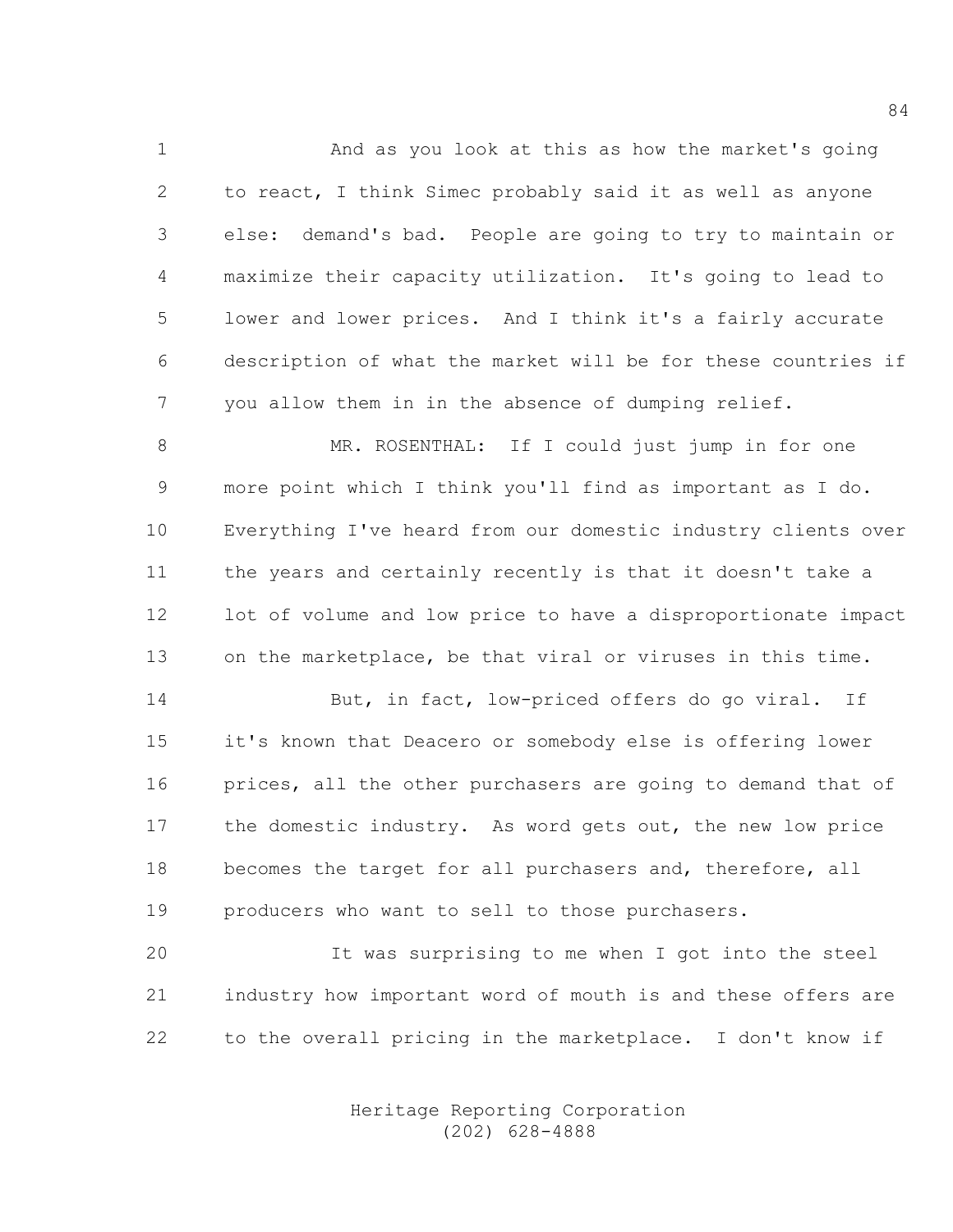1 anyone wants to add to that.

2 COMMISSIONER SCHMIDTLEIN: Okay. Let me switch. 3 Thank you very much. Let me switch gears just for one last 4 question here. In the staff report, some of the purchasers 5 or most of the purchasers mentioned Buy America, and so I'm 6 wondering, how significant is Buy America in this market and 7 what kind of impact does that have on demand for domestic 8 product?

9 MR. ROSENTHAL: Paul Rosenthal. I'll summarize 10 quickly and say a very small amount of supply or demand is 11 affected by Buy America. It has some small segments; for 12 example, in PC Strand, there's a tiny portion of Buy America 13 that goes up the highways, but even there, it's relatively 14 small. Overall, for wire rod, which goes into a multiple of 15 uses, Buy America has very little influence overall. I'll 16 let the others expand on that.

17 MR. ZERNIKOW: I would agree. It's a very, very 18 small portion of what we see for the requirements that out 19 there compared to the entire wire rod market.

20 MR. DILLON: We certainly think it's a good idea 21 that we should have more Buy American, but, unfortunately, we 22 don't have enough today, and it's certainly a fraction of the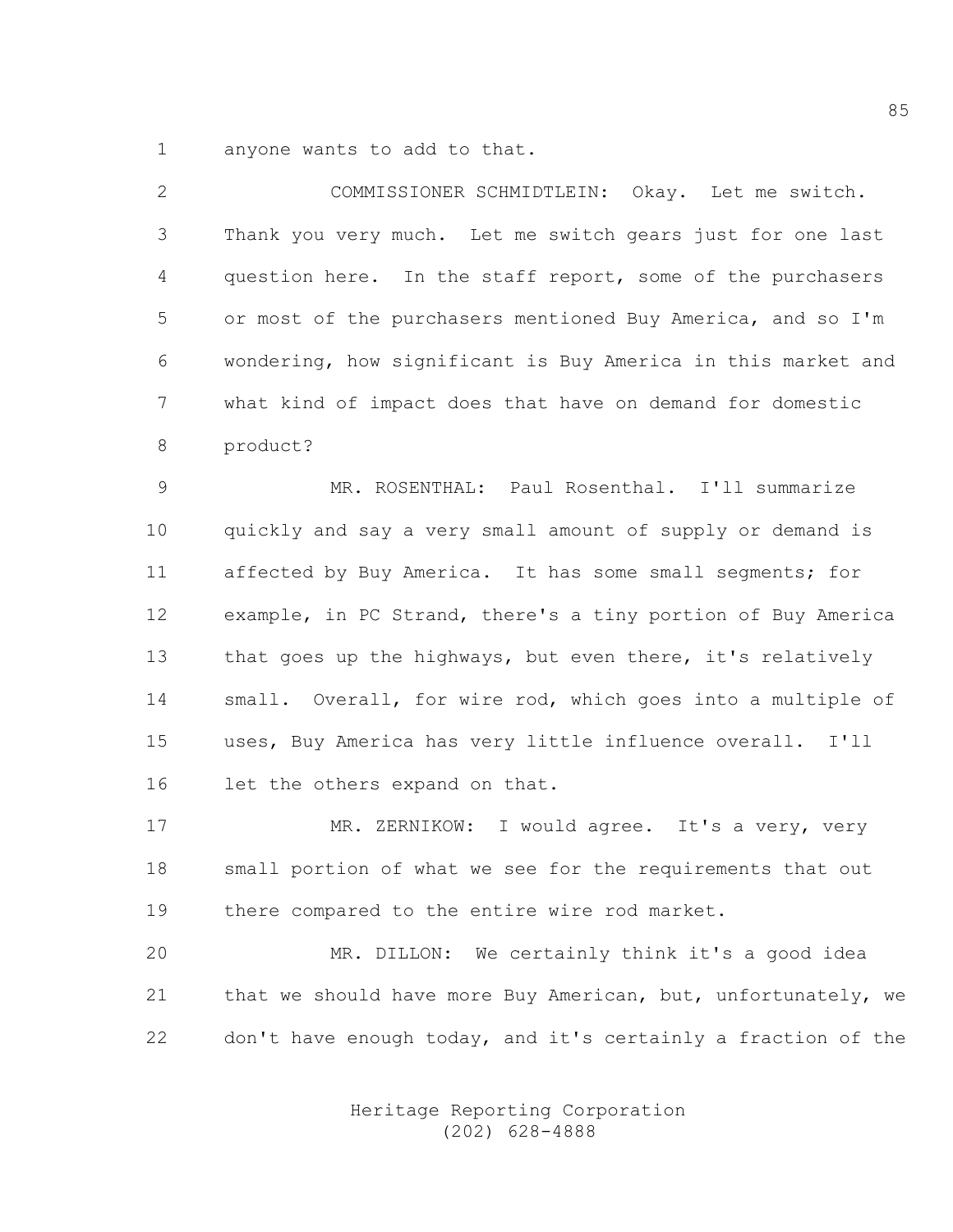1 domestic capacity that's covered by Buy American.

2 MR. GOETTL: Optimus would agree with all those 3 comments.

4 MR. PRICE: Alan Price, Wiley Rein. I would add 5 that Buy America does not actually prevent imports from being 6 consumed in Buy America projects. To the extent they are out 7 there, they're small portions of this project. It's just a 8 slight price preference that you might get if you're bidding 9 on an item. Secondly, depending on which Buy America law 10 you're talking about, there are a lot of countries that are 11 qualified to meet under Buy America. Third is that Buy 12 America may protect buying, but it doesn't protect prices, 13 and customers don't say this is a Buy America job, charge me 14 more for that. So it has a little bit of a volume effect 15 perhaps, but it doesn't really insulate on prices at all. 16 COMMISSIONER SCHMIDTLEIN: Okay. All right. Thank

17 you very much. I don't have any further questions, and I 18 just also, before I sign off, wanted to echo my colleagues' 19 thanks to David for his service as Chairman over the last few 20 years and, of course, what have been pretty extraordinary 21 circumstances between the shutdown, the government shutdown, 22 and now the shutdown for COVID-19, so, like them, I also very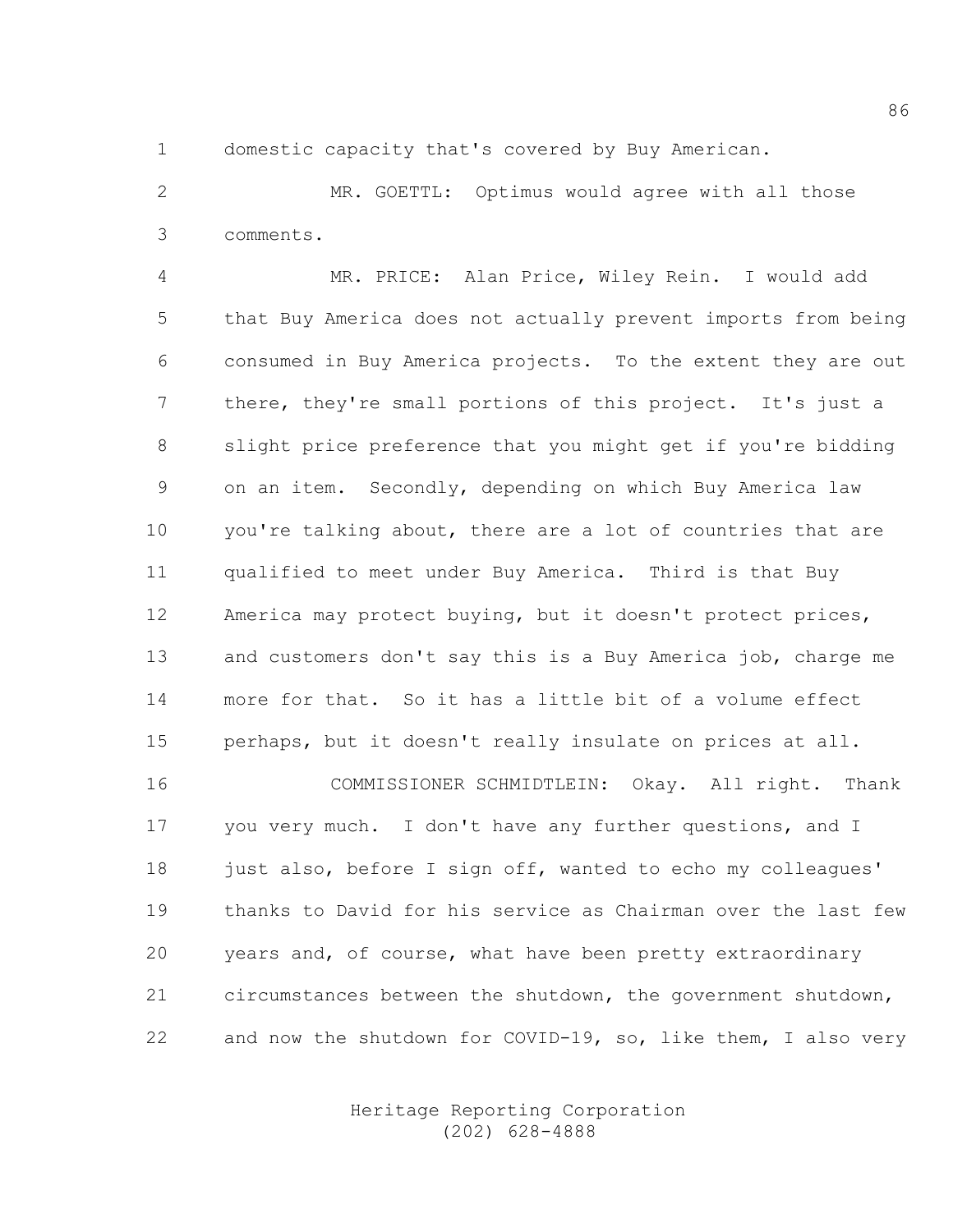1 much appreciate it. And that concludes my questions for the 2 Petitioners.

3 MR. BISHOP: I am not sure what happened to our 4 Chairman right now, but Commissioner Kearns?

5 COMMISSIONER KEARNS: Okay. Thank you. I don't 6 want to take up too much more time, but a couple of quick 7 questions. One, Respondents raised the 232 exclusions, 8 suggesting that there are supply constraints. Can you all 9 comment briefly on that and also in the post-hearing brief?

10 MR. PRICE: I'll quickly address the exclusion 11 issue. We'll have great details in the brief. So, first of 12 all, the Respondents' calculation, they actually never gave 13 us the details, and you actually can't really search the 14 system and come up with their calculation, so there is very 15 much a bit of hide the ball in whatever they're saying here 16 and what they try to characterize as commodity, non-17 commodity, and what they're actually counting in and not 18 counting in is not readily transparent. I mean, we have 19 categories there, but, actually, until you look at the 20 individual exclusion request, you couldn't even tell what it 21 is.

22 There are a number of issues with the exclusion

 Heritage Reporting Corporation (202) 628-4888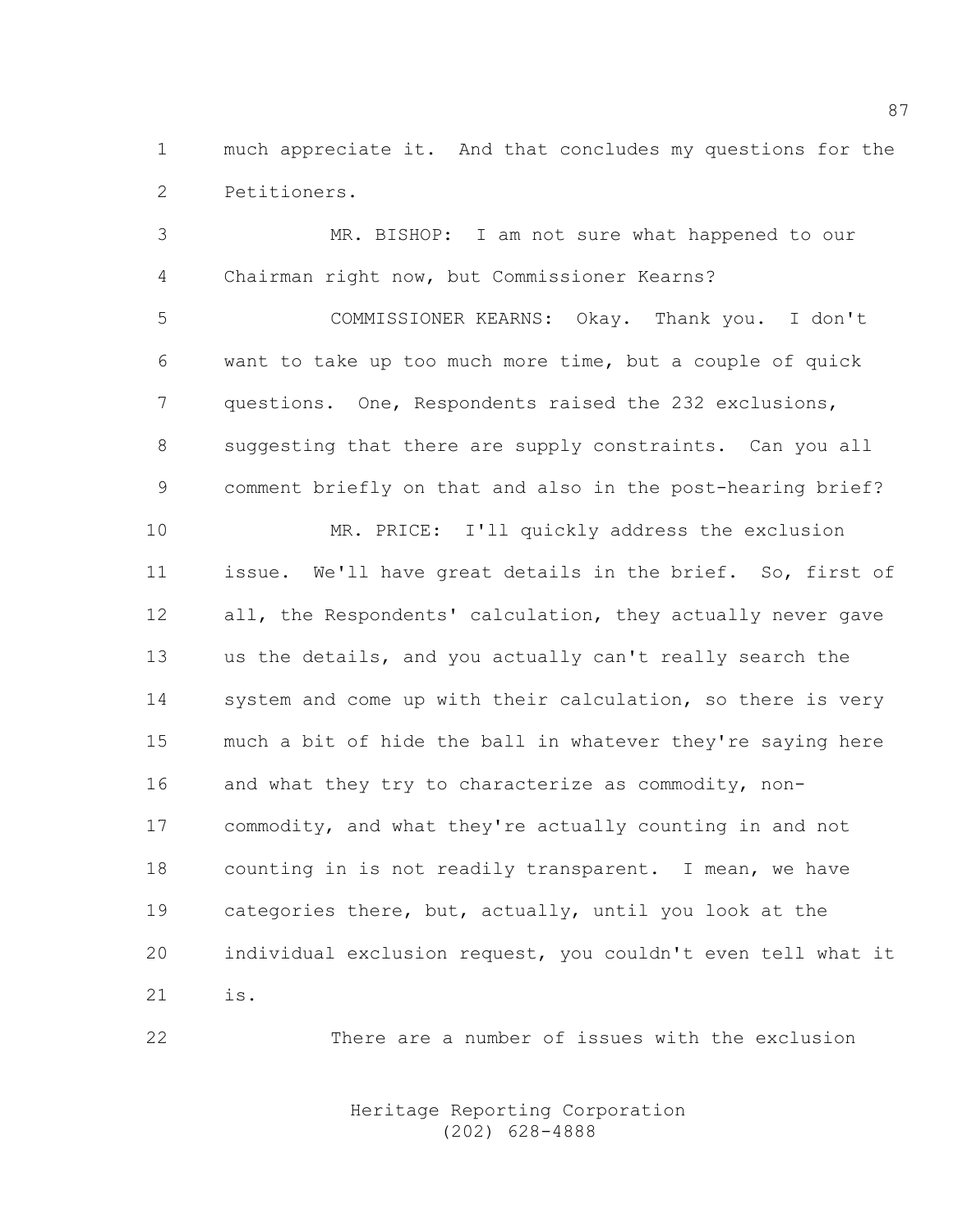1 process. As we all know, Commerce has actually opened up the 2 process for comment because there are a number of complaints 3 and concerns from all parties, actually, whether it is the 4 purchaser community or the domestic producer community. 5 There are a lot of reasons why companies -- most exclusions 6 have been granted because companies do not object, and there 7 are a variety of reasons why companies do not object. The 8 first is a number of companies have made the calculation that 9 it just isn't worth their time to do it because it takes a 10 lot of time and effort to constantly object to these things.

11 Respondents, by the way, filed the same exclusion 12 over and over and over again, figuring sooner or later, one 13 will get through. And we've seen 100,000-ton exclusions get 14 through that someone just missed one in the file when they 15 were objecting to 10 and 20 or 30, they missed one. The 16 exclusion process involves you basically objecting to your 17 customers' requests. There are a lot of reasons why people 18 choose not to object to customer requests that are very 19 commercially related, and so you have to make that 20 calculation. There are number of exclusions in Canada 21 recently, for example, that have been, in essence, 22 retroactive back into the 232 period, but they're taking

> Heritage Reporting Corporation (202) 628-4888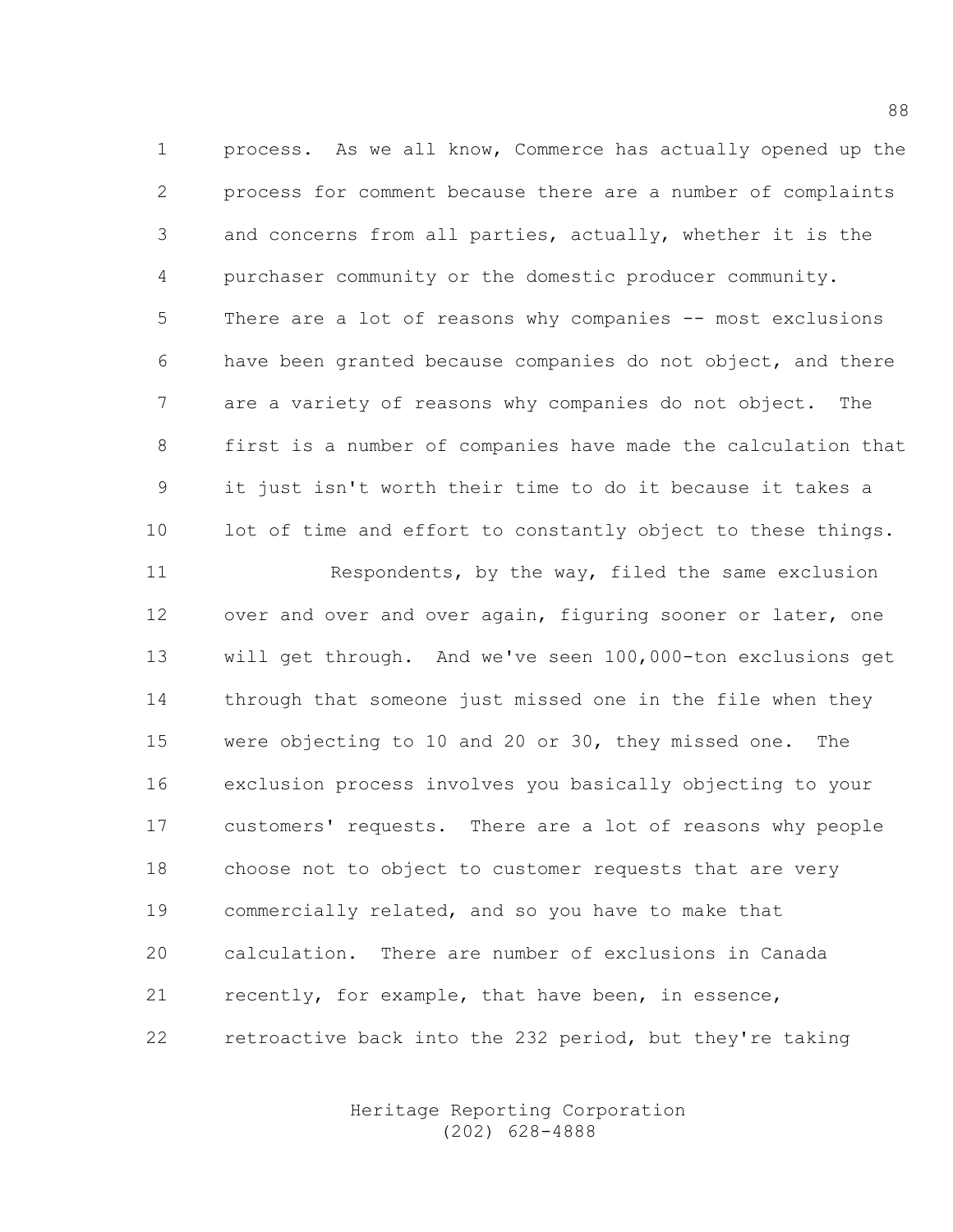1 place now. Why bother even objecting because the imports are 2 here? People are just seeking refunds at this point. So 3 there a number of issues there; we can address them more 4 fully.

5 Mr. Rosenthal, I believe one of your clients has 6 some specific comments about its experiences and what it has 7 experienced with the objection process.

8 MR. ROSENTHAL: Mr. Goettl will add a few words now 9 and then we'll be more expansive in the post-hearing brief, 10 where we can talk about some confidential data.

11 MR. GOETTL: Sure. Ed Goettl, Optimus Steel. I 12 would just add that when the process started, we could object 13 as an industry, so there were more objections initially. 14 Then you had to do it as an individual company, and some of 15 the comments already made are correct that they were 16 commercial decisions at points in time to not object. But we 17 did object to several along the way, but, for the most part, 18 it becomes another economic decision. There's time and money 19 involved in objecting, and you just have to decide for the 20 individual line items if it's worth it. Part of the process 21 is there are so many line items, so many exclusions that, you 22 know, you could have one person employed doing nothing but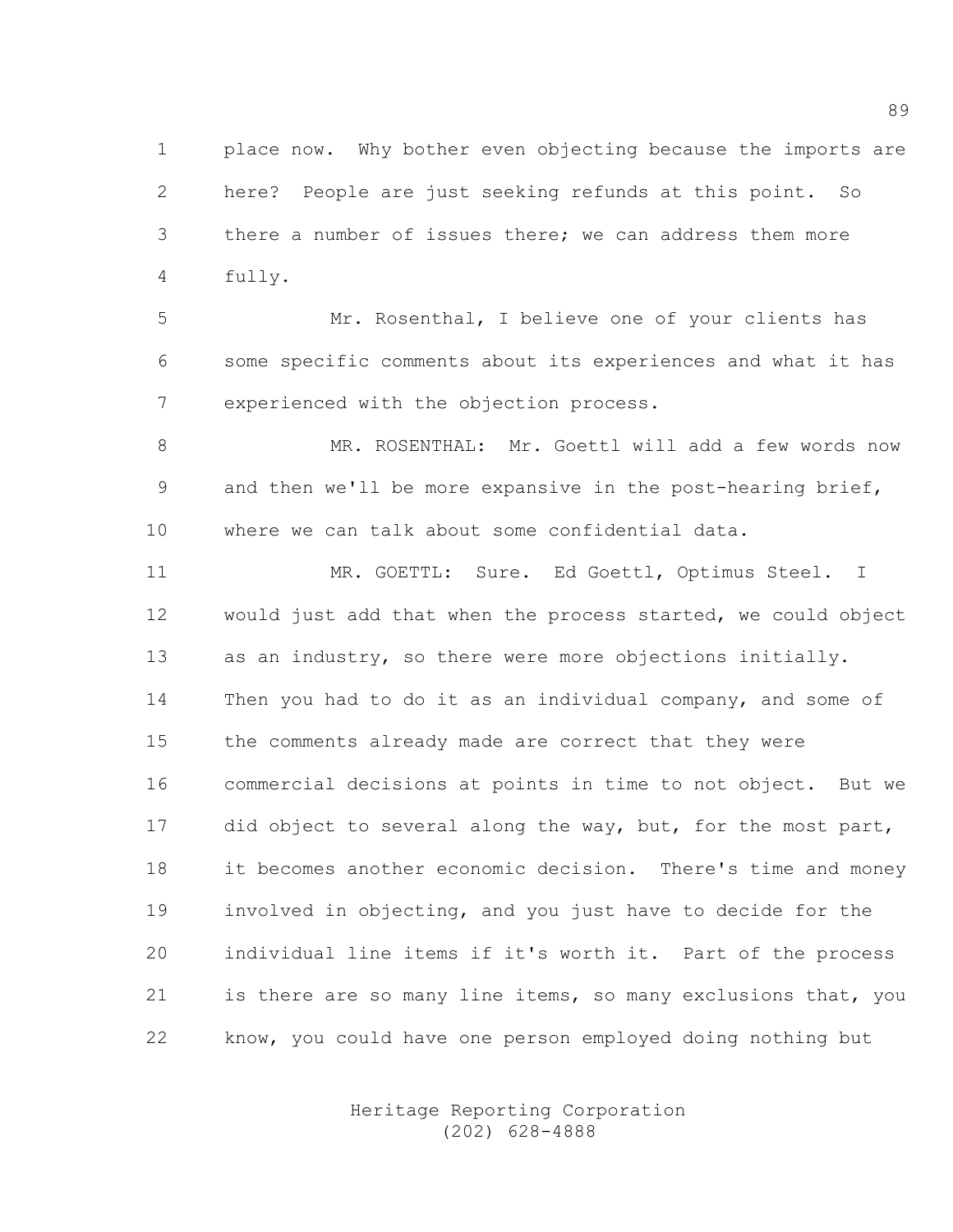1 reviewing those and objecting to them, and that doesn't seem 2 to be a good use of our dollars.

3 MR. PRICE: Yeah. It's Alan Price. Also, you have 4 to be very careful looking at the quantities that are granted 5 on these things because one of the ways people game the 6 system is by putting in huge quantities in their exclusion 7 request to try to say the U.S. industry can't manufacture 8 this. And some of the quantities are so bloated that it made 9 it very difficult to object, even though no one bought that 10 much, no one was ever going to buy that much. So there's a 11 variety of ways in which those calculations are really not 12 particularly adequate.

13 And, again, there's a lot of abuse of the system 14 and the numbers and how people present things to try to game 15 the system because you can only object for certain specific 16 reasons. And you can game the system to try to prevent 17 people from objecting. I think Mr. Dillon --

18 COMMISSIONER KEARNS: Okay. Thank you. Thank you. 19 Let me move on to kind of a bonus question, the small 20 diameter wire rod and the circumvention issue. My question 21 is, should we have included small diameter wire rod in our 22 original domestic light product determination? And could we

> Heritage Reporting Corporation (202) 628-4888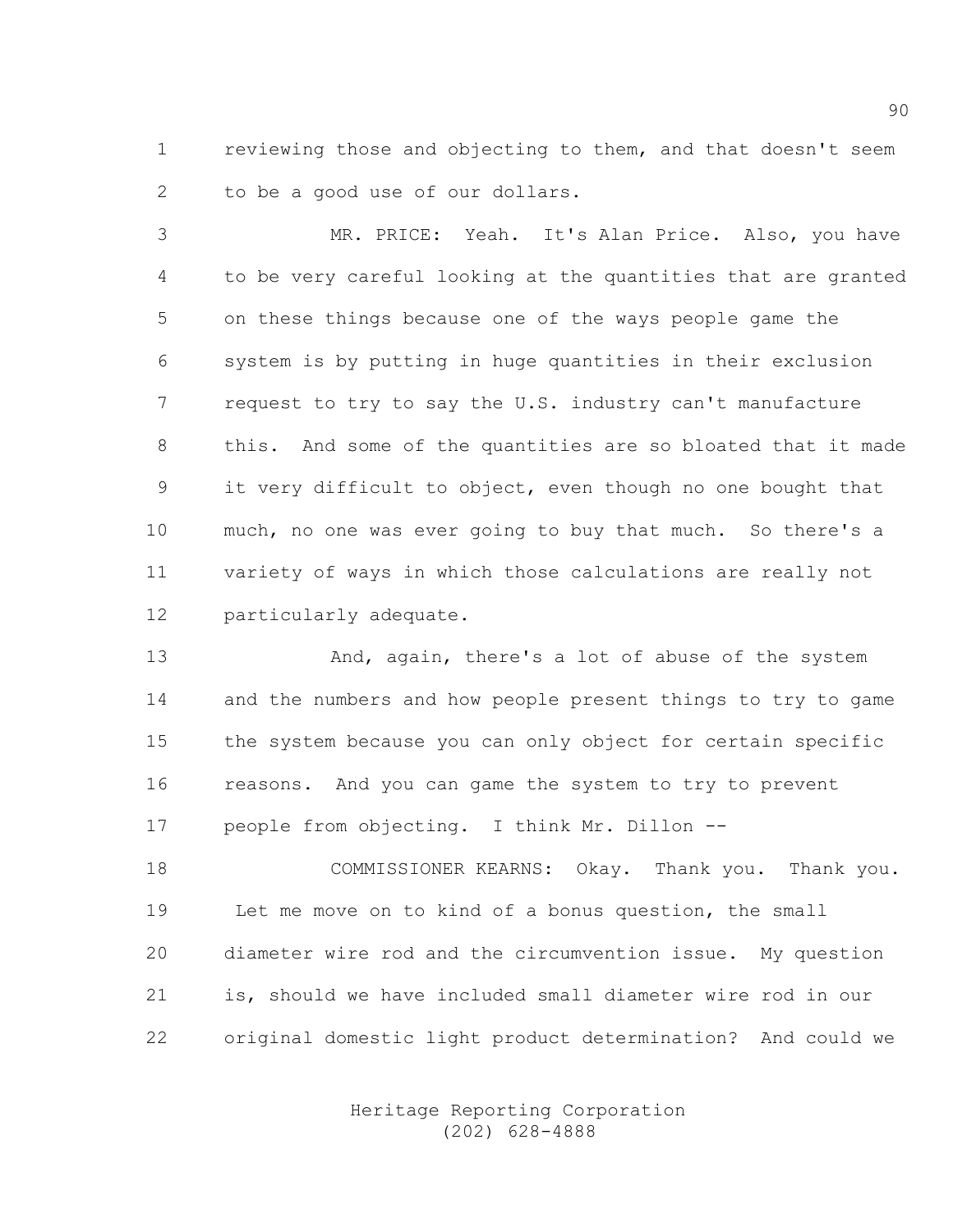1 have, given that there was no U.S. production of that product 2 at the time?

3 MR. ROSENTHAL: My answer, Commissioner Kearns, is 4 there wasn't any really need to. There wasn't any domestic 5 production at that time, that is true, but it's also the case 6 that, frankly, the decision whether to make it a 5.5 or a 4.4 7 is simply a decision about whether the domestic or the 8 foreign producer wants to incur the costs of reducing the 9 diameter or whether the customer is going to do that. It's 10 the same exact product; it's just been reduced a little bit 11 further. And what's really been fascinating about the 12 Deacero approach is that in order to get around the original 13 lines that were drawn, they decided to incur those costs and 14 actually sold what was a more expensive product to produce at 15 a lower price, which was adding insult to injury.

16 Every one of the producers in the U.S. can do this. 17 It's a matter of how much cost they want to incur and what 18 are they going to get for it. So, when customers say we need 19 this product, with all respect, that's not accurate. They 20 all can start at and all did forever, from time immemorial, 21 at a 5.5 diameter and, all of a sudden, Deacero says, hey, 22 we'll give you this at a lower price and save you some cost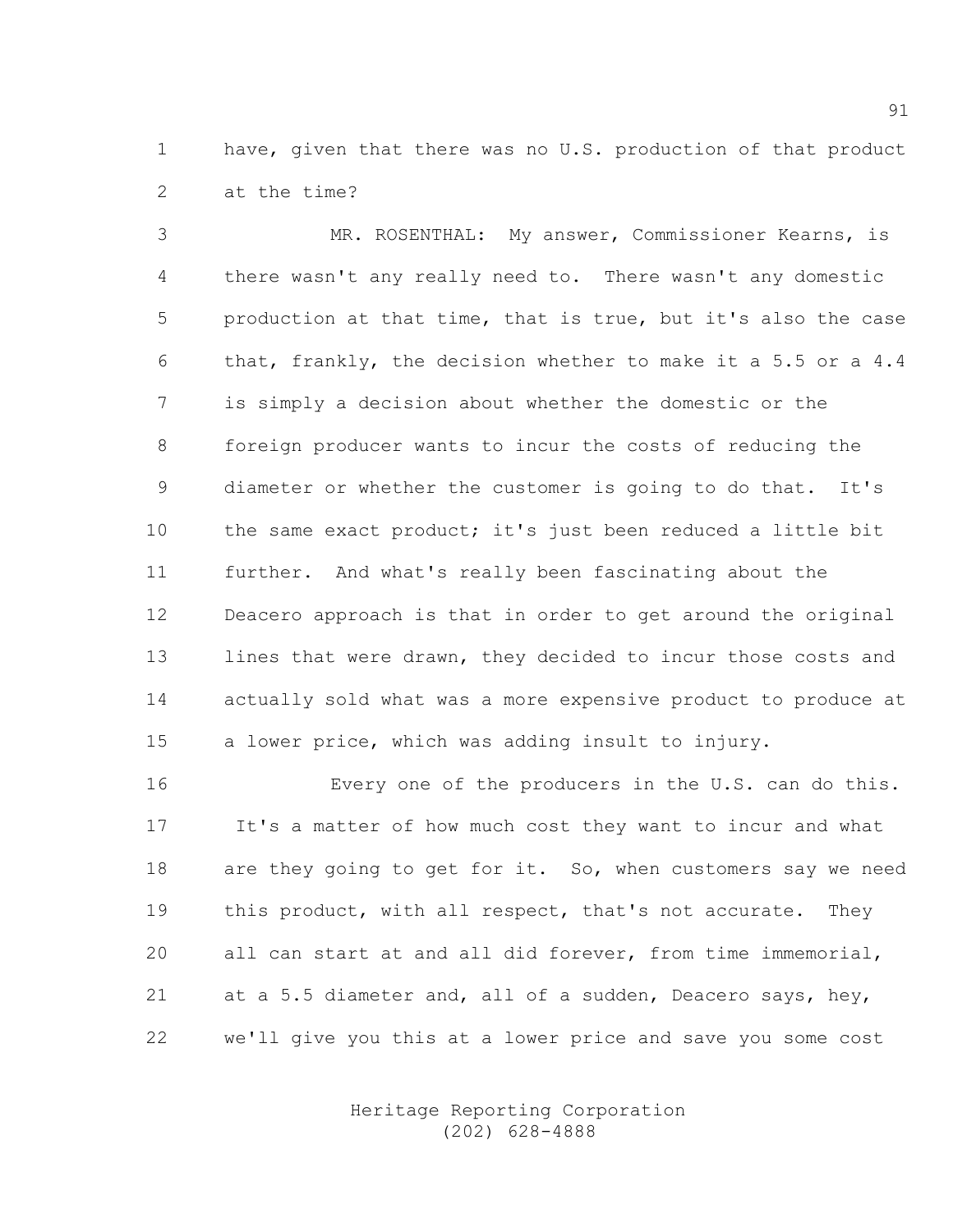1 in the meantime. So that's how I analyze this issue. I 2 don't know if Alan or the industry want to --

3 MR. PRICE: Yeah, let me just add, and I think I'll 4 just hit a couple of different items here. So you heard Mr. 5 Zernikow testify earlier that they do and can make 4.75. 6 Frankly, customers don't want to pay the price for the extra 7 rolling time versus drawing it down themselves, and that's 8 just an economic tradeoff is what it was. So, if you go back 9 to Commissioner Karpel's question about 418, a large part of 10 the U.S. imports in 2017, until we filed the circumvention 11 case I think in September or October of 2017, virtually all 12 of that is the very small diameter rod of I think the 4.4 at 13 that time, that they're again offering a much more expensive 14 product to make at a much cheaper price because they're 15 desperate to sell it and they can't sell more products to 16 other countries because this is the open market and so 17 they're selling it at really low prices because they just 18 need the volume.

19 The second part of it comes back to, by the way, a 20 transfer pricing issue which I mention because a lot of what 21 Deacero sells is ultimately transfer priced among its 22 parties. So that chart doesn't tell you a lot. The bottom

> Heritage Reporting Corporation (202) 628-4888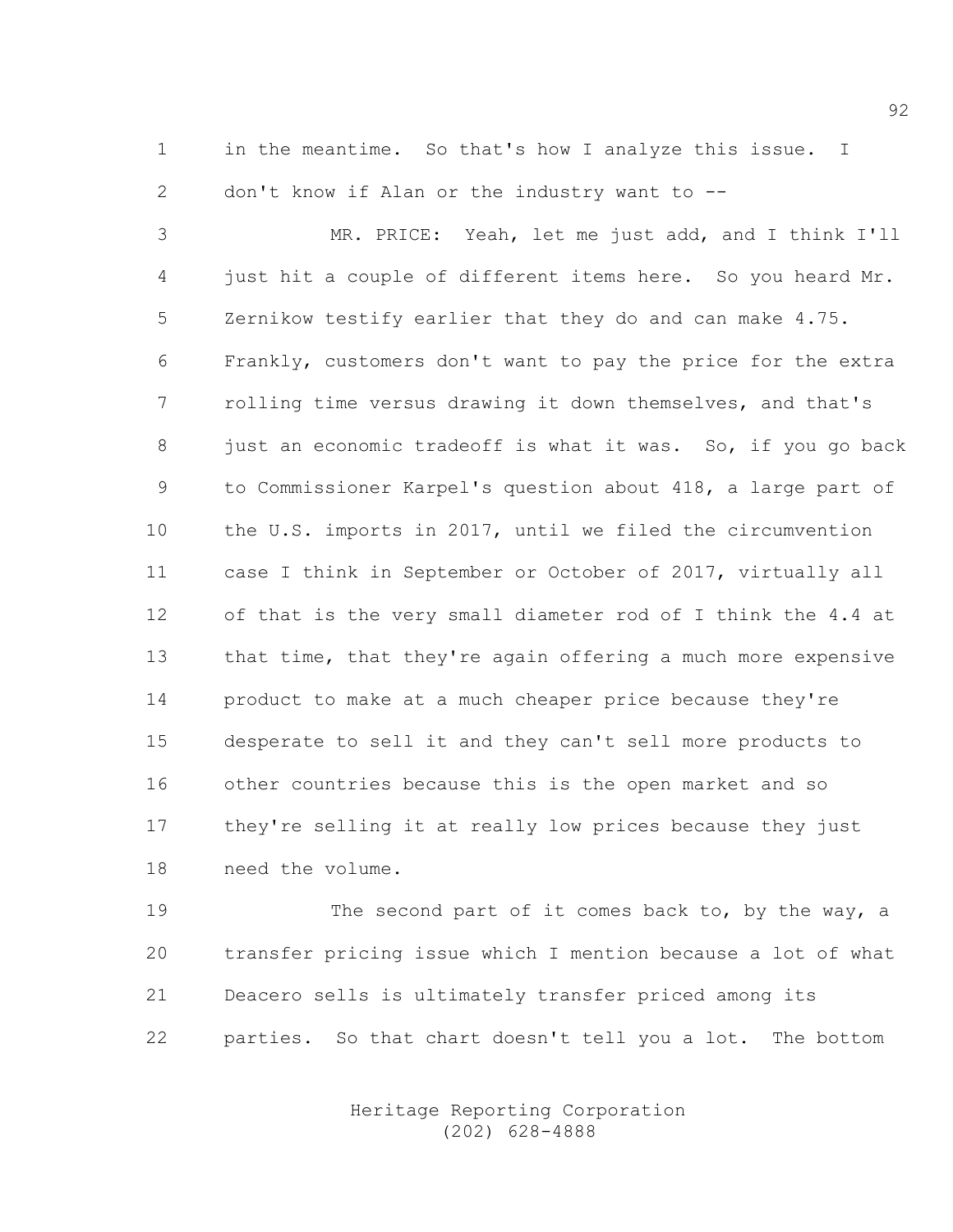1 line here, though, is that it's an economic tradeoff. Mr. 2 Rosenthal actually drew this original scope, so I can't get 3 into what the industry view was at the time that scope was 4 made, but the industry can make it. The industry has the 5 capability of making it. It's just an economic tradeoff in, 6 you know, that tradeoff of who bears the cost of that 7 reduction.

8 COMMISSIONER KEARNS: Okay. Thank you very much. 9 I have no further questions.

10 CHAIRMAN JOHANSON: Commissioner Stayin? 11 COMMISSIONER STAYIN: Yes. In the prior second 12 review, the Commission did not determine that the domestic 13 industry was in a vulnerable condition. Rather, it focused 14 on the volume of subject imports. The Commission explained 15 or really acknowledged that most performance indicators 16 declined in 2012 and 2013 after showing some recovery from 17 the recession. We find that the domestic industry is 18 currently not in a vulnerable condition. Nevertheless, 19 should the orders under review be revoked, we find that the 20 volume of subject imports would likely increase to a 21 significant level.

22 In the current time, especially after this COVID

 Heritage Reporting Corporation (202) 628-4888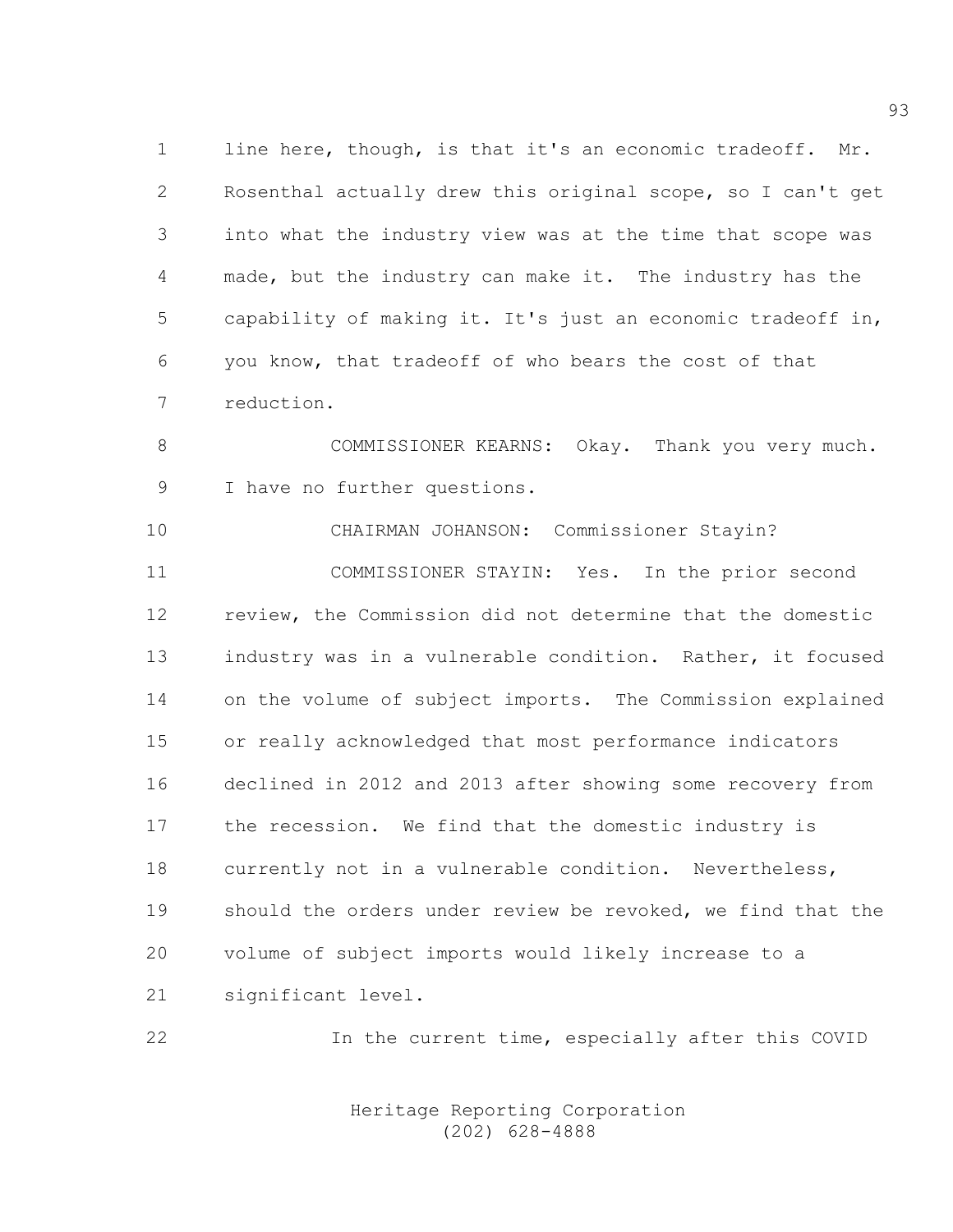1 virus that our country has endured the shutdown of plants, 2 the shutdown of trains, would you say that there's no 3 question now that the U.S. industry is vulnerable?

4 MR. ROSENTHAL: I would say there's no question now 5 that the industry is vulnerable. But I want my colleague, 6 Kathy Cannon, to expand on that, if that's okay with you, 7 Kathy.

8 MS. CANNON: Sure. Good morning, Commissioner 9 Stayin. This is Kathy Cannon with Kelley Drye. I would say 10 that the statute does not require an industry to be in a 11 vulnerable condition in order for the Commission to determine 12 legally that injury will continue or recur. And that's what 13 happened in the past review. Your facts of record here show, 14 in fact, as we lay out in our brief, that the industry is 15 highly vulnerable, that the conditions have gotten worse. 16 We've just come out of, you know, an injury finding by the 17 Commission a couple of years ago about injury caused by 10 18 other countries that were unfairly trading.

19 So you see a picture of a very nascent recovery by 20 the domestic industry in trying to get back to a condition of 21 health, in trying to reinvest, in trying to do all the things 22 that it really needs to do to put itself back on solid

> Heritage Reporting Corporation (202) 628-4888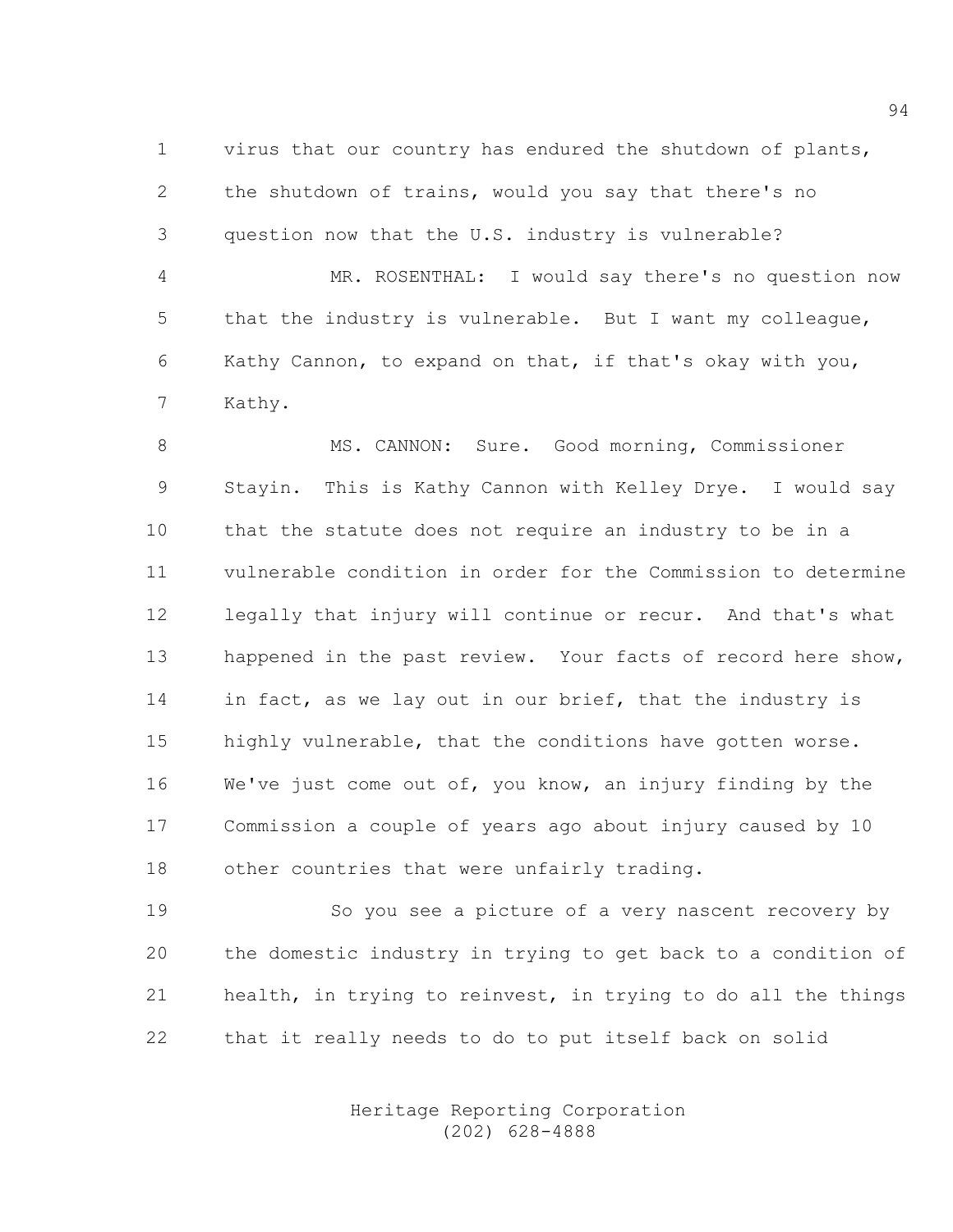1 footing. And while, yes, some things have turned up since 2 that time, as the Respondents point out in their brief, what 3 they fail to acknowledge is they're pointing out improvements 4 from a period of significant injury caused by unfairly traded 5 imports.

6 So this industry, indeed, remains in a very 7 vulnerable condition, and that makes it all the more 8 compelling a case that significant volumes of imports that 9 are shown to have even greater capacity and idle capacity in 10 a market where demand has declined to lower levels than it 11 was in the past review and where prices are going down makes 12 it all the more likely that the injury will continue or recur 13 if the subject imports are permitted to return.

14 COMMISSIONER KEARNS: Thank you very much, and that 15 is my last question.

16 CHAIRMAN JOHANSON: Okay. Commissioner Karpel? 17 COMMISSIONER KARPEL: Yeah. I just had a follow-up 18 question. I was asking earlier about Table 418 and I just 19 wanted to circle back to that, and I guess setting aside -- I 20 take your point that you said that the lower Mexican export 21 AUVs to the US compared to other export markets might be 22 evidence of underselling, but I wanted to return to my

> Heritage Reporting Corporation (202) 628-4888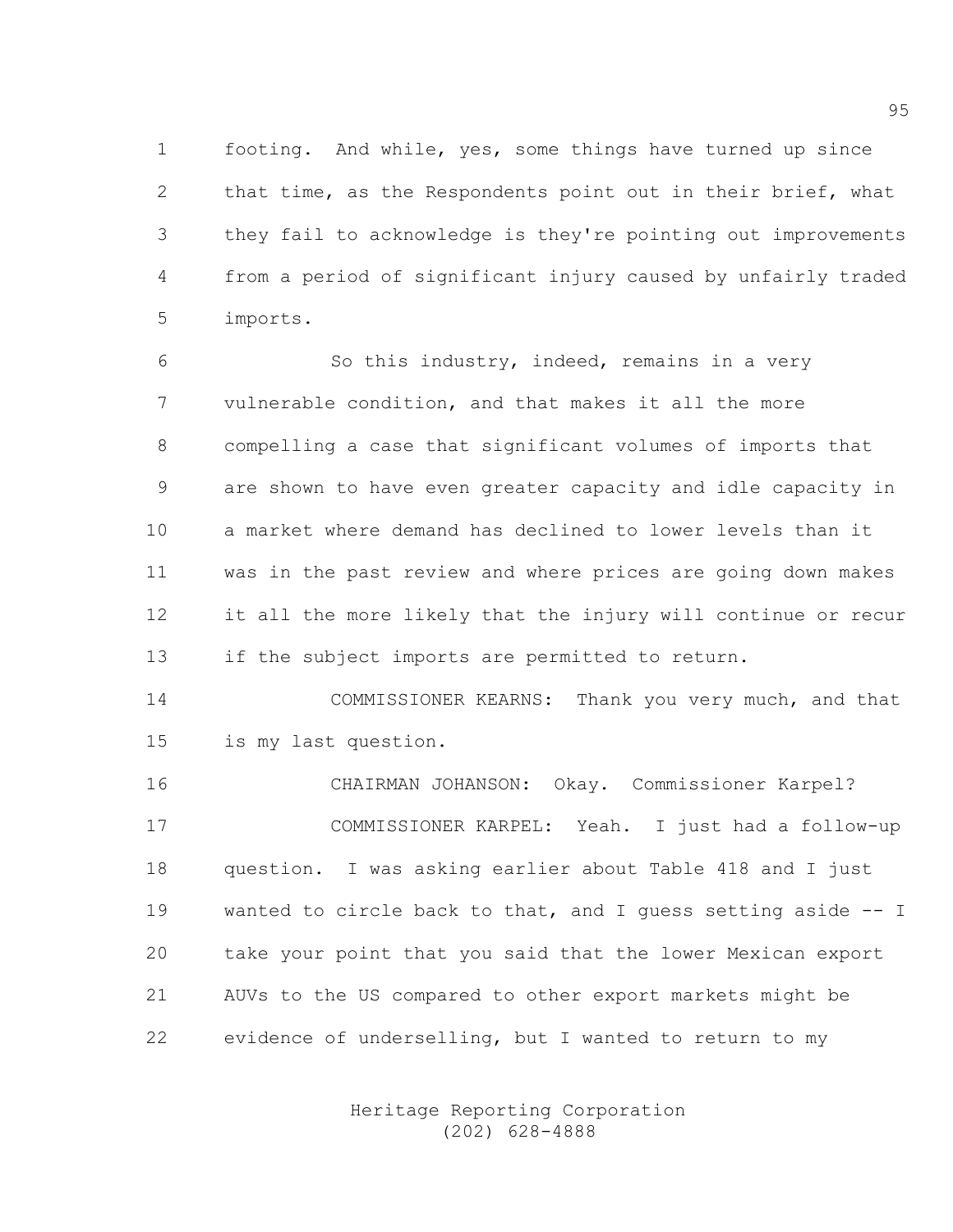1 question that if it's a fact that Mexico has an opportunity 2 to export to market with higher export AUVs, why would it 3 direct any increase in production to the U.S. market where it 4 would get a lower price, as opposed to other markets where it 5 might get a higher price? And in that, I mean, if you have 6 any information about the difficulties in them expanding 7 exports to those third country markets, I'd like to hear 8 that. If you have any information about maybe the products 9 they're shipping to the U.S. are different in some way than 10 the products they're shipping to other markets, that would be 11 interesting, too, or any other explanation, I, of course, 12 welcome.

13 MR. PRICE: Okay. Commissioner Karpel, we'd be 14 happy to address that in our post-conference brief. As we 15 know, the U.S. market is a large, I repeat large open market. 16 It's very, very different in a variety of different natures 17 than a number of these markets where there are extremely, 18 extremely limited demand no matter what you can do. And when 19 you look at the total volumes available to sell in the United 20 States and when you look at the actual prices and their 21 ability to ship large volumes to the U.S., we think not only 22 would they use their excess capacity to ship to the United

> Heritage Reporting Corporation (202) 628-4888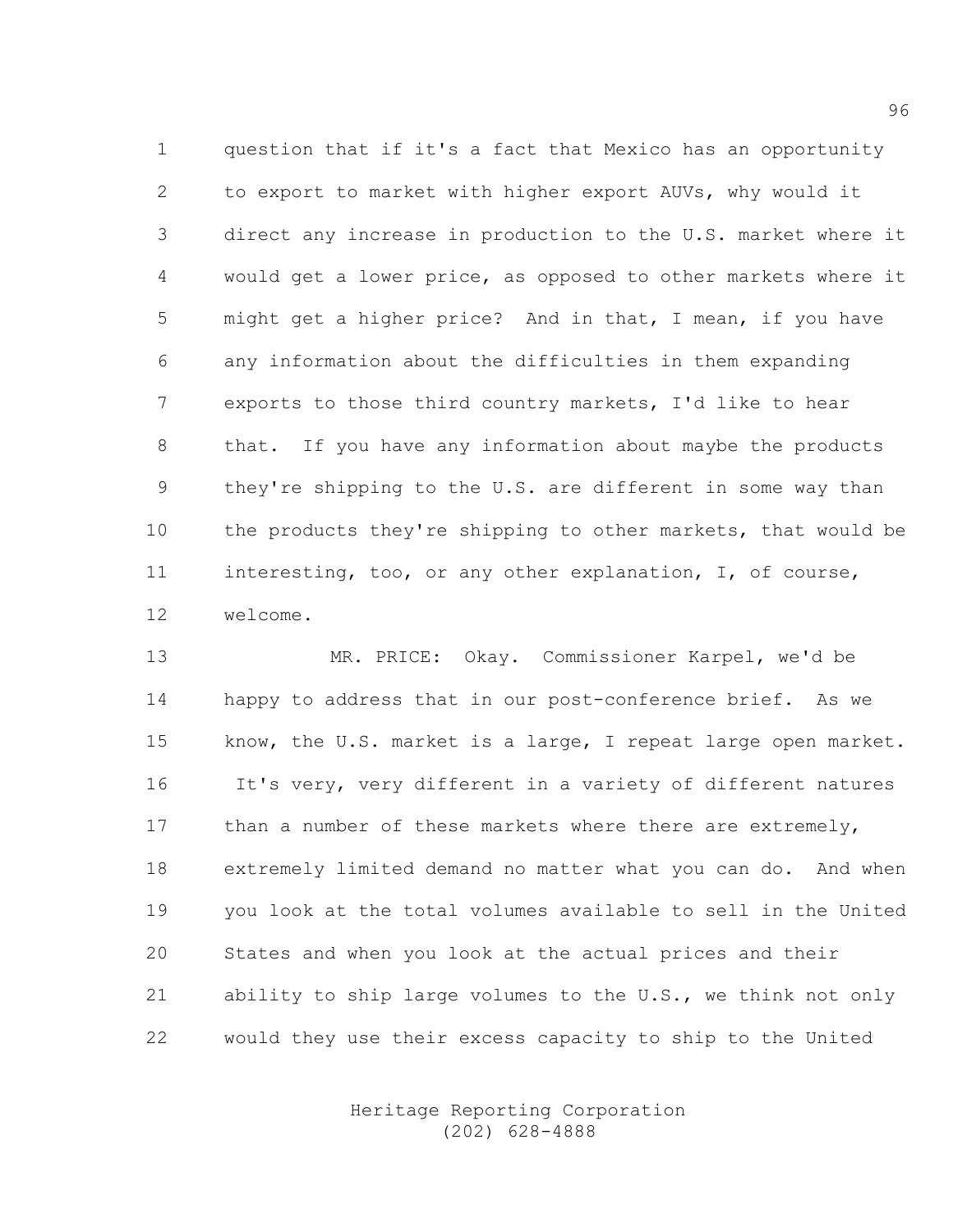1 States, we think that, in fact, the pricing you're seeing is 2 somewhat distorted for a number of reasons in that official 3 import data.

4 You know, when the Commerce Department looks at 5 this and tries to understand what the pricing is and when 6 you're selling a lot -- and again, we're talking about modest 7 volumes coming up from Mexico currently to the United States, 8 but when you're selling a lot to an affiliated party, then 9 that pricing doesn't -- that's not what the Commerce 10 Department looks at to calculate what the real price is, and 11 I suspect that transfer pricing data that is in there does 12 not reflect what I would say open market sales would be. So 13 we'll address it. We'll address it more completely in the 14 post-conference brief.

15 MR. ROSENTHAL: And, Commissioner Karpel, I would 16 just add we know that average unit values hide a multitude of 17 sins. And so, while it's the best we've got to try to figure 18 out what pricing is like in other countries, it's not very 19 good. And we will do our best to explain why what we've got 20 indicates the attractiveness of the U.S. market, apart from 21 past behavior, but what's happening currently and we'll 22 explain as well the limitations of that information.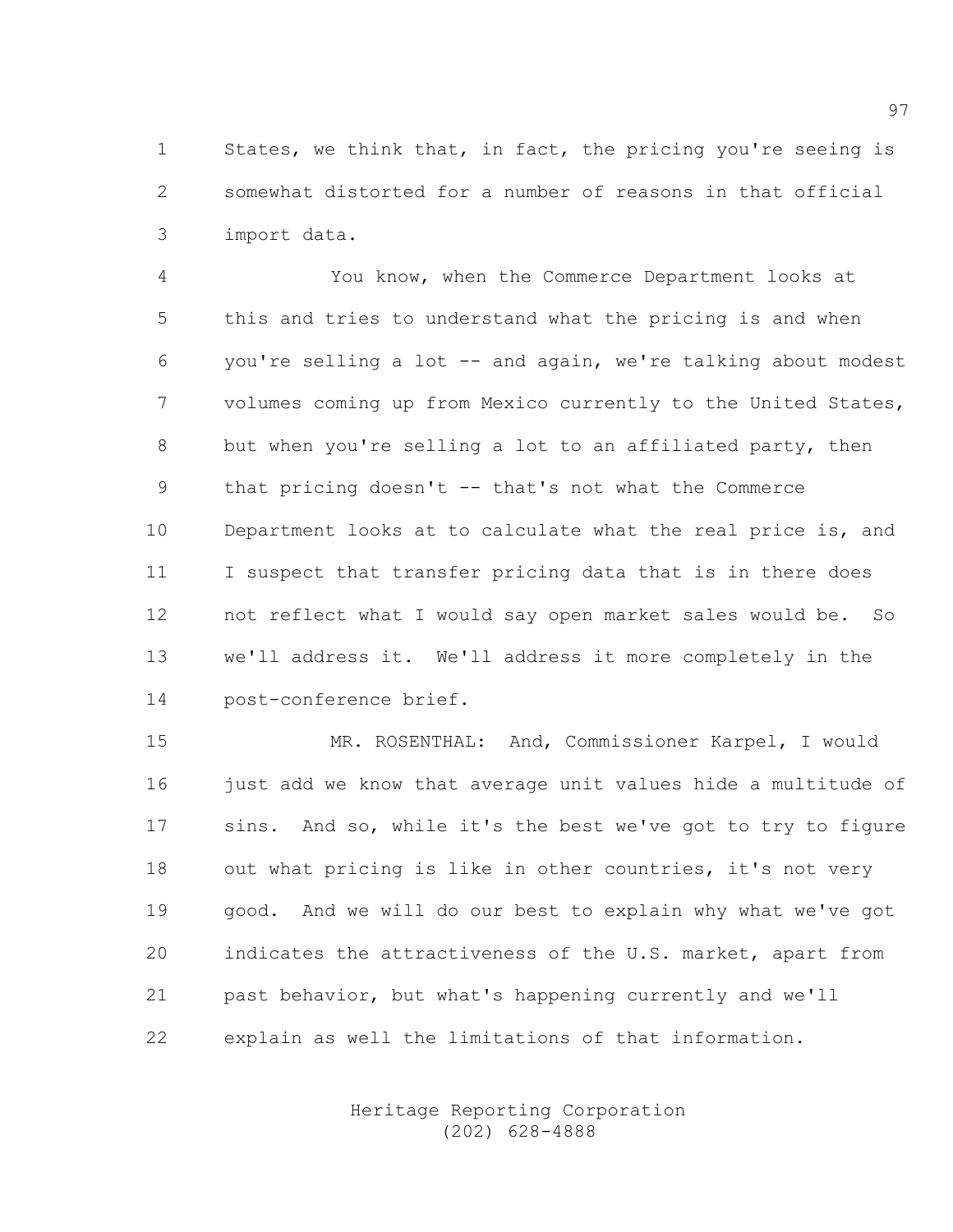1 From our point of view, though, and just focusing 2 on these five countries, if you look at where they are in 3 terms of their own demand, their lead to export and you look 4 at the U.S. historically and even in our downward state right 5 now, we're still looking a lot better than most of the other 6 economies in the world generally and certainly for steel 7 consumption.

8 COMMISSIONER KARPEL: Thank you. And do we have 9 information on the demand in these third country markets? I 10 take it there are smaller countries and smaller economies, 11 but if there's more specific information that's in the record 12 or that you could point to that sort of would bolster that 13 assertion that there's a limit to how much those third 14 country markets are going to take in and --

15 MR. ROSENTHAL: We'll get you more of that in our 16 post-hearing brief.

17 MR. PRICE: Absolutely. We'll get you more of that 18 in our post-hearing brief, and the other thing we will get 19 you are various analyses of what demand level -- excuse me --20 what general economic levels are in third country markets. 21 Most of the developing world is in far worse shape 22 than the United States. They don't have the ability of the

> Heritage Reporting Corporation (202) 628-4888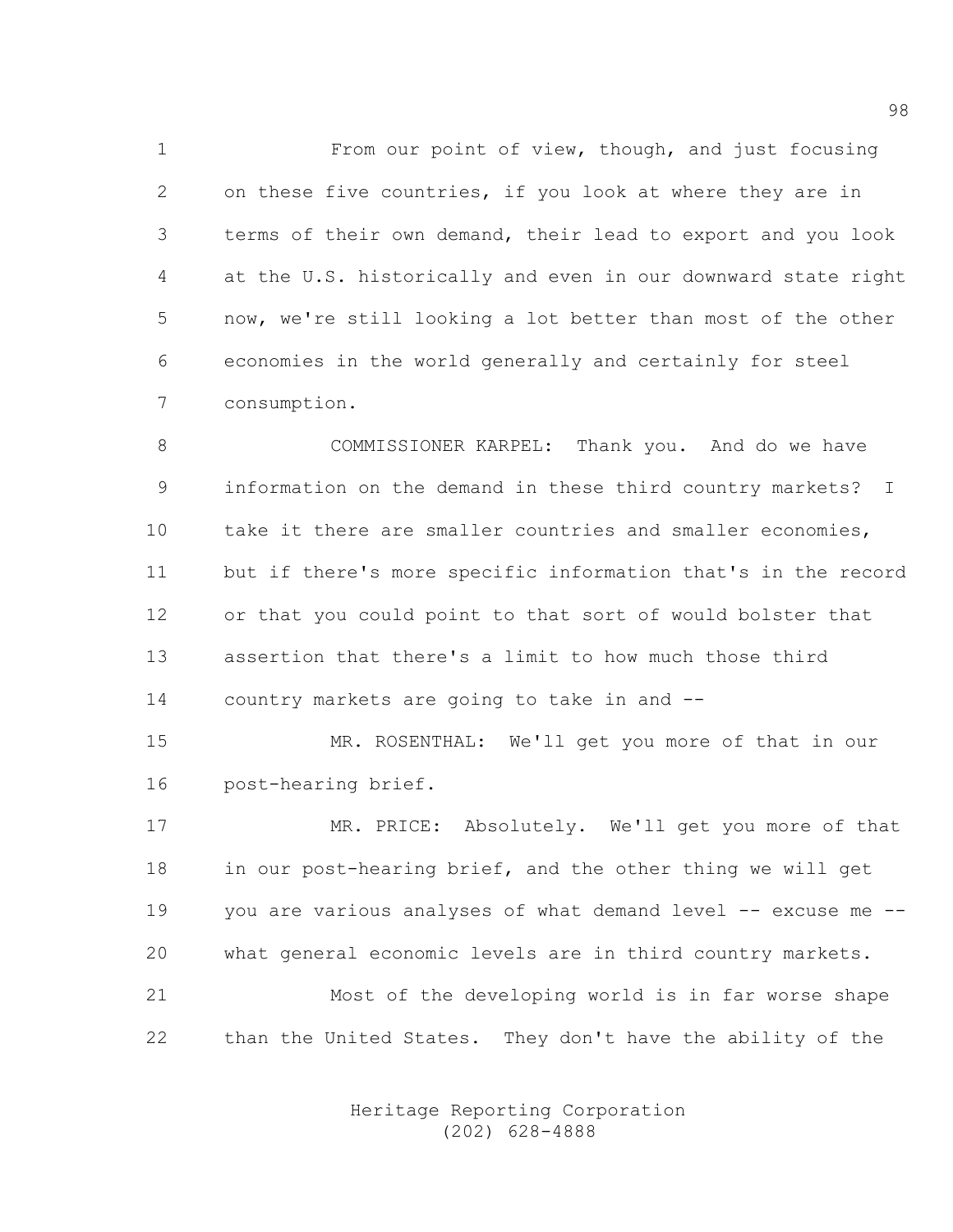1 Federal Reserve to go in and basically finance a liquidity 2 situation that we can do to keep an economy going, and so 3 things are far worse, particularly when you look at, you 4 know, a number of the countries involved in this case.

5 COMMISSIONER KARPEL: Okay, thank you. That's all 6 the questions I have. Appreciate it.

7 CHAIRMAN JOHANSON: On pages 13 to 14 of the Nucor 8 brief, there are some statements about ArcelorMittal and its 9 domestic wire rod operations and what that might mean for its 10 import sourcing strategy, especially as it's --

11 MR. BISHOP: Mr. Chairman, you're coming in and 12 out. Mr. Chairman, we can't hear you. Mr. Chairman, can you 13 hear me? Mr. Chairman? We're still not able to hear you, 14 Mr. Chairman. Try again.

15 CHAIRMAN JOHANSON: Okay, let me repeat that 16 question.

17 MR. BISHOP: There you go.

18 CHAIRMAN JOHANSON: Okay. My apologies. I'm 19 having technical difficulties, obviously. On pages 13 to 14 20 of the Nucor pre-hearing brief, there are some statements 21 about ArcelorMittal, its domestic wire rod operations, and 22 what that might mean for its import sourcing strategy,

> Heritage Reporting Corporation (202) 628-4888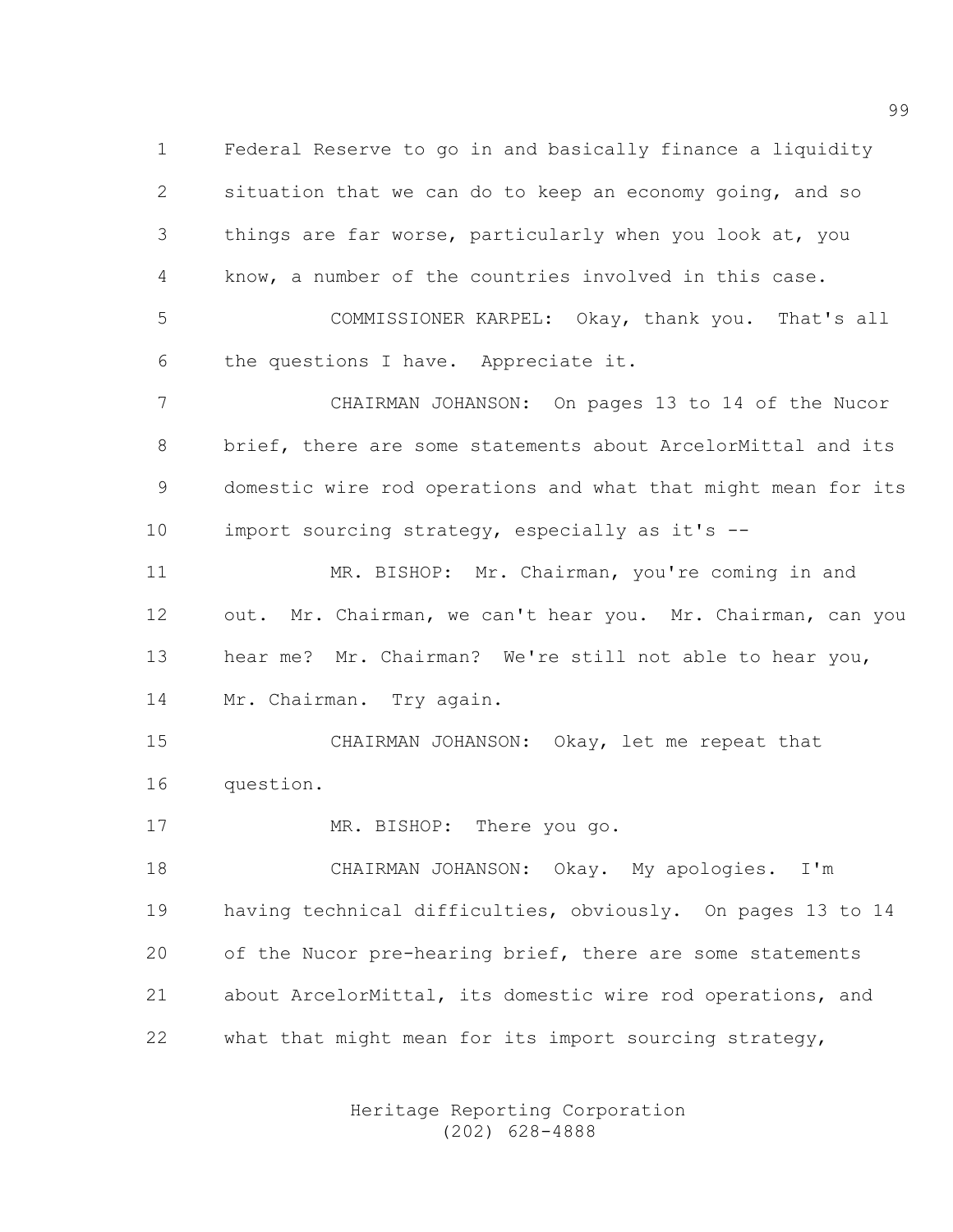1 especially as concerns the ArcelorMittal factory in Mexico.

2 Because this was a condition of competition that I 3 addressed in my dissent in the last review, I would like for 4 you to help me understand how the situation might be 5 different in this review.

6 MR. PRICE: Certainly. So there are a number of 7 reasons why the situation is different in this review, 8 Commissioner, or Chairman Johanson. First of all, one of the 9 things in the last review that you relied on was Mexican 10 capacity utilization -- excuse me -- was that the Mexican 11 industry -- excuse me.

12 12 In this one, Mexico has declining capacity 13 utilization, so that's different. They have a lot more 14 export capacity available. They have a downturn in their 15 economy. You have significant excess capacity, and the 16 structure of the industry shows that you have multiple 17 Mexican producers, and so the focus on Deacero, we think, is 18 a bit misplaced here.

19 We've presented various data, which I don't really 20 want to talk about publicly, but I think you can see what it 21 is in the staff report. We see that ArcelorMittal, by the 22 way, no longer has an interest in U.S. production process,

> Heritage Reporting Corporation (202) 628-4888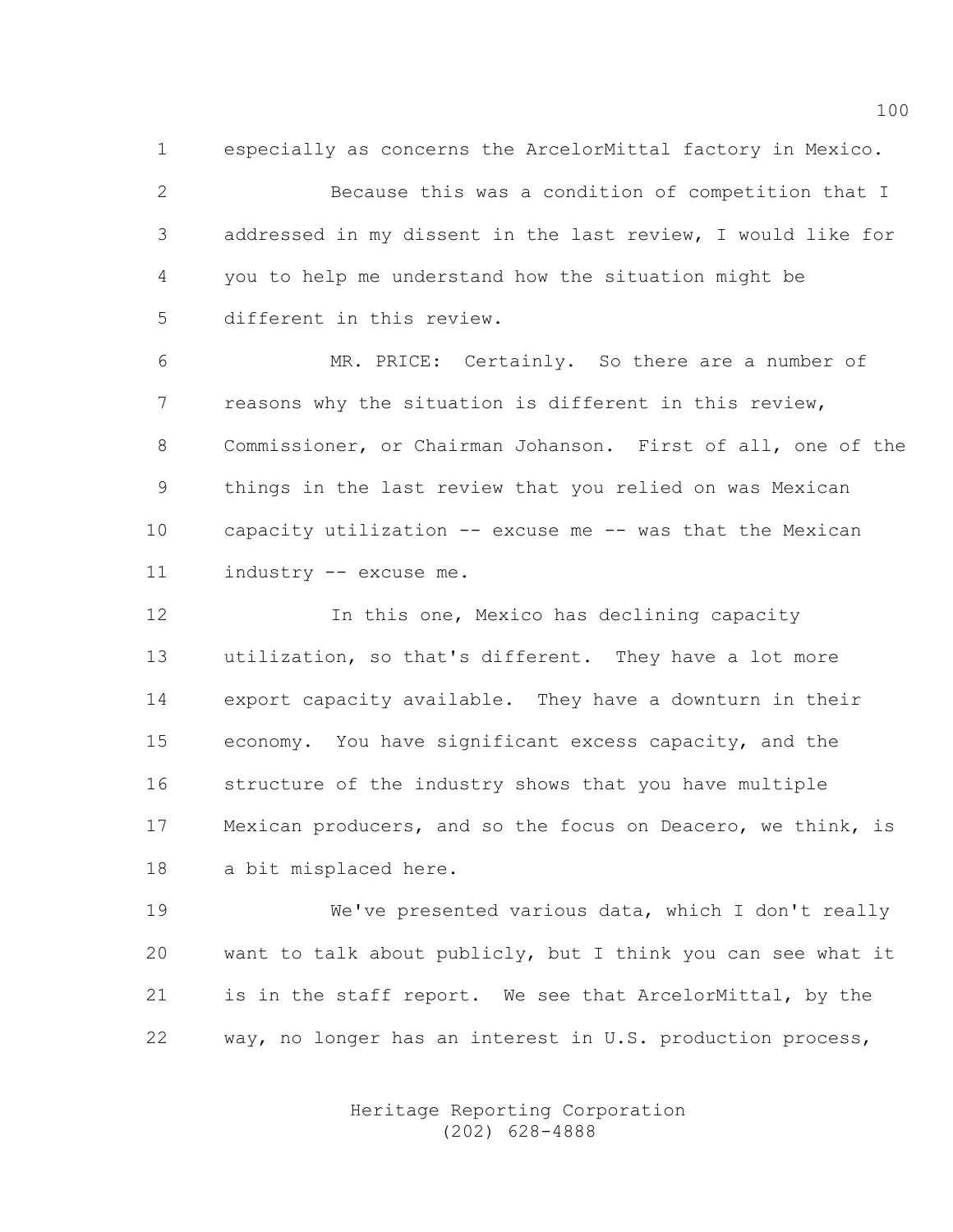1 and we've seen a number of dumping findings involving 2 ArcelorMittal entities. So, without that domestic constraint 3 in terms of local supply, they have no concerns about 4 injuring themselves or controlling availability to the U.S. 5 And so this is quite different.

6 Also, at that time, I believe Mexico you pointed to 7 was not one of the top two exporters, now it is, to the 8 United States of the subject countries. So that's very 9 different. And the record in this case shows, you know, 10 repeated underselling and a pattern of circumvention.

11 So we'll explain this more in our post-conference 12 brief, but the situation is materially different both because 13 of the Georgetown sale by ArcelorMittal but for a number of 14 other reasons.

15 Mr. Holt, do you want to add to that?

16 MR. HOLT: Yeah. And I would just point out the 17 circumvention and how much weight that you would want to put 18 on it. The sales that were made were not made in an open and 19 notorious manner. The Department of Commerce, and you guys 20 have it, they found that Deacero's sales were not advertised 21 in those situations.

22 So, when you look at the actual weight of how they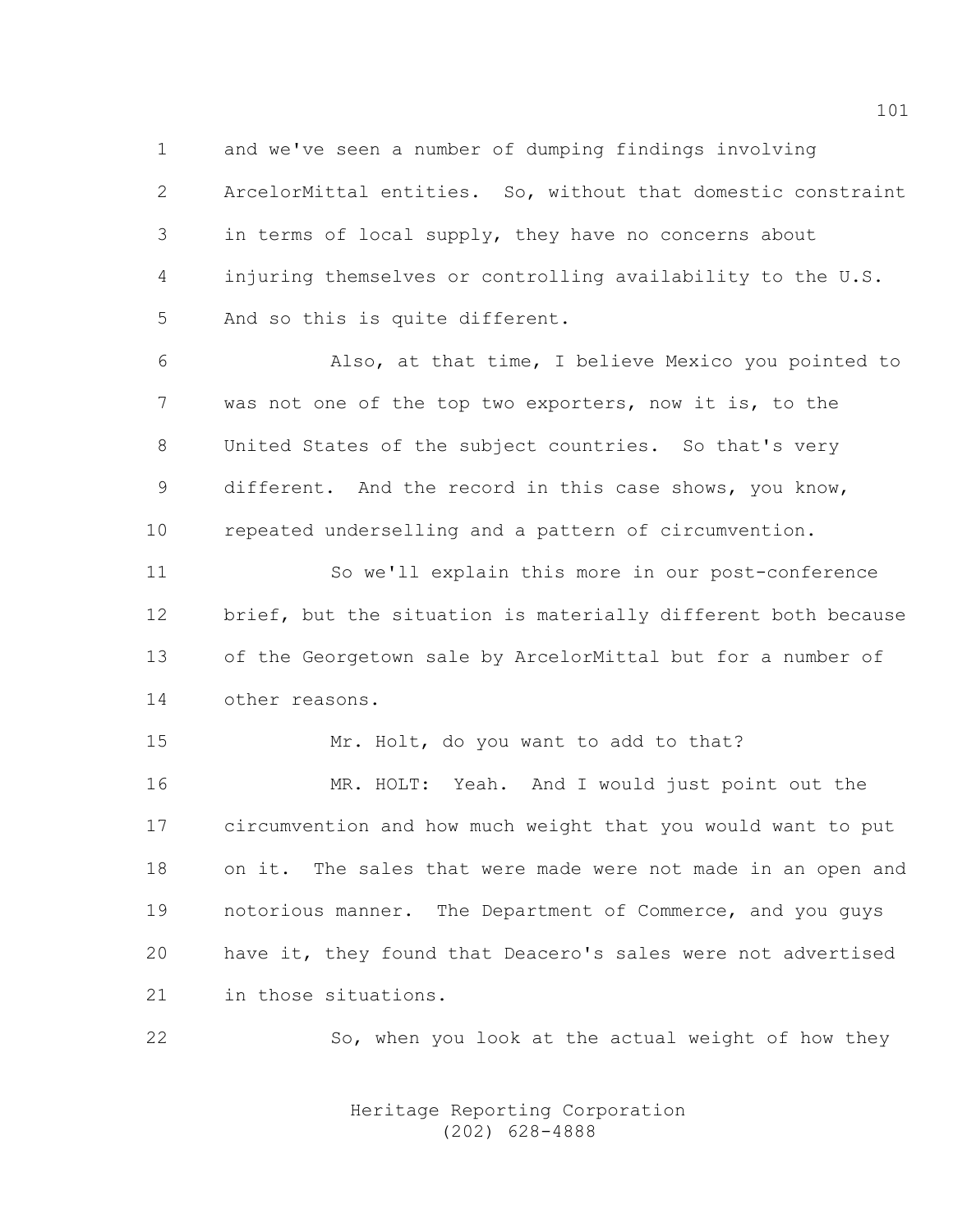1 would react or how they would behave in the absence of a 2 dumping order, you can't really look at the volume that's 3 coming in, but what you can do is look at the pricing, and 4 the Commerce Department found that the pricing of the 4.4 5 millimeter wire rod was lower than the other sales that they 6 made to the United Stats. So, just putting it in context, 7 that's something that you should consider.

8 CHAIRMAN JOHANSON: Okay.

9 MR. PRICE: And I would add to it is that I 10 wouldn't view that as the likely volume, what they were 11 selling, as the circumvented volume. In the absence of 12 dumping relief, it would actually be a lot higher. They were 13 just trying to -- they were trying to be very discrete. It 14 took us a long time to discover it, fully document it so we 15 could even pursue a circumvention case.

16 And just note that when you look at that 2017 value 17 that Commissioner Karpel was looking at in the official 18 import stats, how low those values were. They're so 19 desperate they're trying to sneak stuff in at a really low 20 price, and the volumes would be a lot higher without the 21 disciplines of a dumping order, which we object, so -- and 22 where they could be open and -- open about it and sell a lot

> Heritage Reporting Corporation (202) 628-4888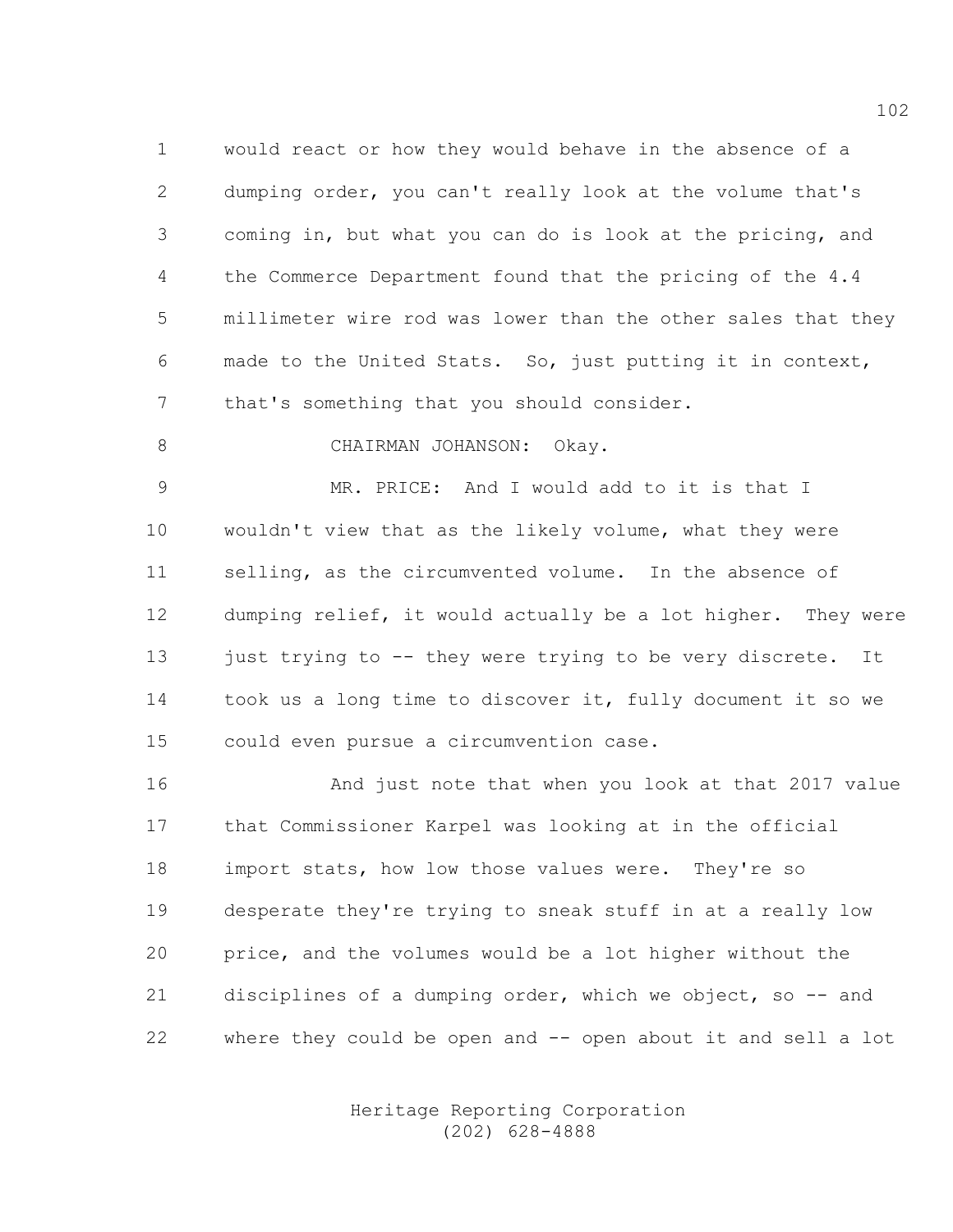1 more volume without the restraints of trying to sneak it in 2 and without being discovered. You have to remember this was 3 the second time they were sneaking around trying to do this. 4 CHAIRMAN JOHANSON: All right. Thanks for your 5 responses. I look forward to anything that you might write 6 on this issue in the post-hearing brief.

7 In Nucor's brief at pages 48 to 49, there is a 8 discussion of alleged surges of rebar imports from Mexico. 9 Nucor states that despite this rapid and significant increase 10 beyond historical import volumes, no action has been taken 11 under the U.S.-Mexico agreement. I take it that these 12 imports are monitored by the Steel Import Monitoring and 13 Analysis system, or SIMA. Can you please describe how a 14 complaint would work under this system and whether a 15 complaint was registered in the case of these rebar imports? 16 MR. BISHOP: Alan, you're on mute. 17 MR. PRICE: Yeah, okay. There is no formal 18 complaint system, there is no formal -- you know, I can't

19 talk about how SIMA works in all of this. Obviously, you 20 know, we assume the U.S. Government pays attention, but, you 21 know, at any given point in time, it's up to the government 22 to decide what to enforce and how to enforce it.

> Heritage Reporting Corporation (202) 628-4888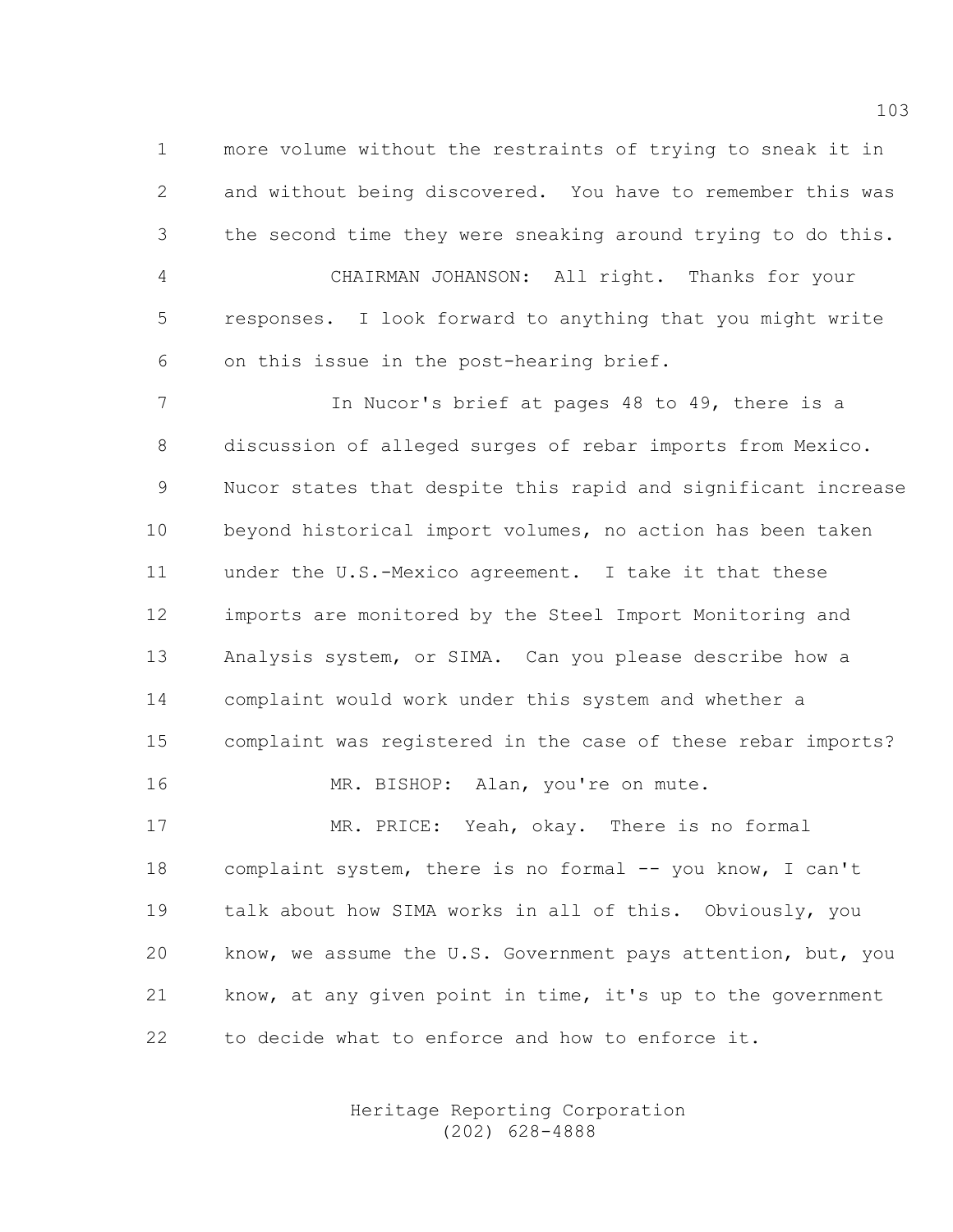1 CHAIRMAN JOHANSON: Okay. Thank you. Mr. Price, I 2 have just one more question. For the post-hearing, could you 3 please comment on the confidential record item, EDIS Document 4 Number 711822, dated June 3, 2020, which was submitted after 5 the release of a pre-hearing staff report regarding the 6 status of the Point Lisas facility? I would appreciate that. 7 MR. PRICE: We will do that for the post-hearing 8 brief. Thank you. 9 CHAIRMAN JOHANSON: Okay, thank you, Mr. Price. 10 That concludes my questions. 11 Commissioner Schmidtlein, do you have further 12 questions? No? 13 Commissioner Kearns, do you have any other 14 questions? 15 COMMISSIONER KEARNS: No, I don't. Thank you. 16 CHAIRMAN JOHANSON: Okay. Commissioner Karpel? 17 COMMISSIONER KARPEL: Nothing further for me. 18 Thank you. 19 CHAIRMAN JOHANSON: All right. Commissioner 20 Stayin, do you have any other questions? 21 COMMISSION STAYIN: No, thank you. 22 CHAIRMAN JOHANSON: Okay, then there are no other

> Heritage Reporting Corporation (202) 628-4888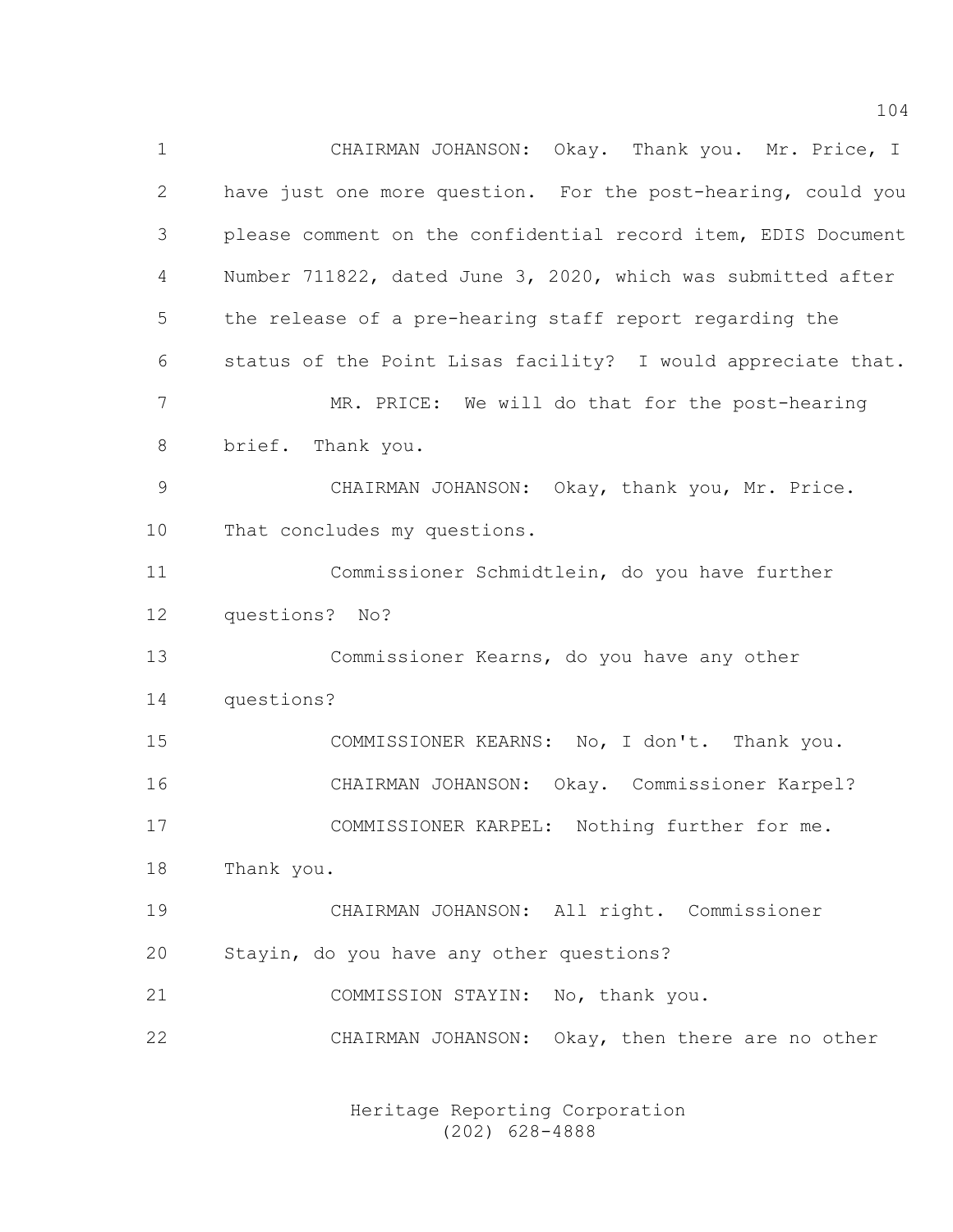1 questions by Commissioners. Do staff have any questions for 2 this panel?

3 MR. CORKRAN: Douglas Corkran, Office of 4 Investigations. Thank you, Chairman Johanson. Staff has no 5 additional questions.

6 CHAIRMAN JOHANSON: Okay, thank you. Do the 7 parties in opposition have any questions for this panel? 8 FEMALE VOICE: We have no questions.

9 CHAIRMAN JOHANSON: All right then, let's take a 10 recess for lunch. Why don't we come back at 1:00. So we'll 11 see you all back here at 1:00. Thank you for all of those on 12 this morning's panel for appearing here today.

13 (Whereupon, at 12:05 p.m., the hearing in the 14 above-entitled matter recessed, to reconvene at 1:05 p.m. 15 this same day, Tuesday, June 16, 2020.)

16 //

- 17 //
- 18 //
- 19 //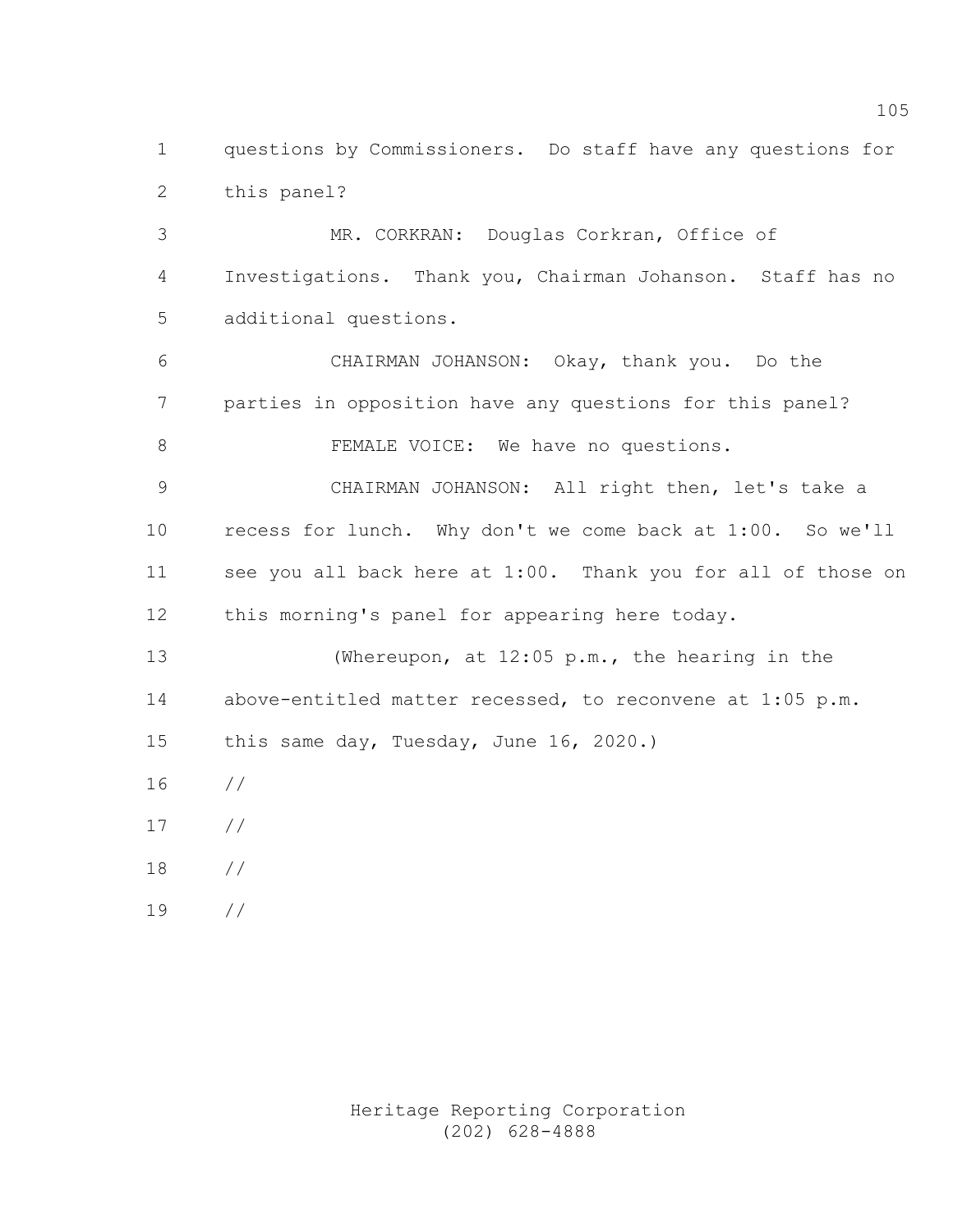1 A F T E R N O O N S E S S I O N 2 (1:05 p.m.) 3 CHAIRMAN JOHANSON: Mr. Secretary, are there any 4 preliminary matters? 5 MR. BISHOP: Mr. Chairman, I would note that the 6 panel in opposition to the continuation of the antidumping 7 and countervailing duty orders are all here. They have all 8 been sworn in. This panel has 60 minutes for their direct 9 testimony. We would ask that you activate your webcam 10 microphone when speaking or answering a question. Otherwise, 11 if you would leave it deactivated, we'd appreciate it. 12 We welcome you, folks. You may begin when you're 13 ready. 14 MS. JEONG: Thank you. Good afternoon. For the 15 record, again, my name is Rosa Jeong. I'm an attorney of the 16 firm of Greenberg Traurig and counsel representing Deacero, a 17 producer and exporter of wire rod from Mexico, and Deacero 18 USA, an importer of wire rod from Mexico. 19 I'll start off our panel this afternoon by 20 providing a short presentation on the legal issue of

21 cumulation. Then Antonio Guerra of Deacero will present 22 information about Deacero, its operations in Mexico, and an

> Heritage Reporting Corporation (202) 628-4888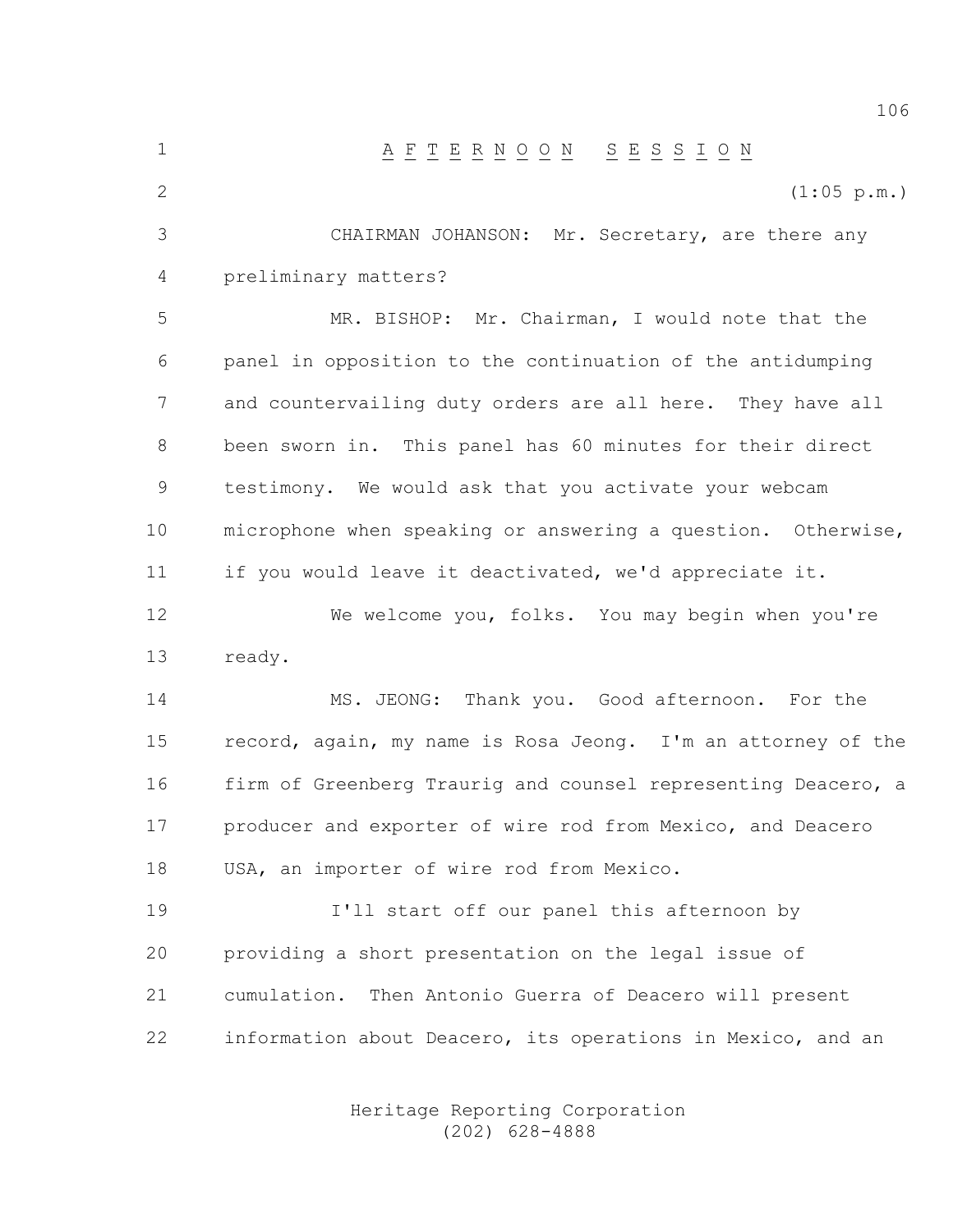1 outlook for their first market.

| 2              | We do have a slight change in our panel.                      |
|----------------|---------------------------------------------------------------|
| 3              | Unfortunately, Alex Castano of Deacero USA was supposed to go |
| 4              | next to discuss their first U.S. sales. Unfortunately, Mr.    |
| 5              | Castano had a family medical emergency and isn't able to      |
| 6              | attend today. In his place, Fernando Villanueva, who is       |
| $\overline{7}$ | already on the witness list, will present Mr. Castano's       |
| 8              | testimony, and he'll be able to answer any questions related  |
| 9              | to Deacero's U.S. operation.                                  |
| 10             | Next, Chris Pratt will tell you a bit about Mid               |
| 11             | Continent and its experience as a purchaser of wire and wire  |
| 12             | rod. Finally, Jennifer Lutz of Economic Consulting Services   |
| 13             | will provide a summary of the pertinent data and the          |
| 14             | reasonable conclusions to be drawn from the data.             |
| 15             | In this sunset review that includes five countries,           |
| 16             | one of the first issues for the Commission's consideration is |
| 17             | whether the Commission should analyze the volume and the      |
| 18             | effects of subject imports from all five countries on a       |
| 19             | cumulated basis. On the original investigation, cumulation    |
| 20             | is discretionary in five-year reviews. Under the statute,     |
| 21             | the Commission may not exercise their discretion to cumulate  |
| 22             | subject imports if imports of any other subject countries are |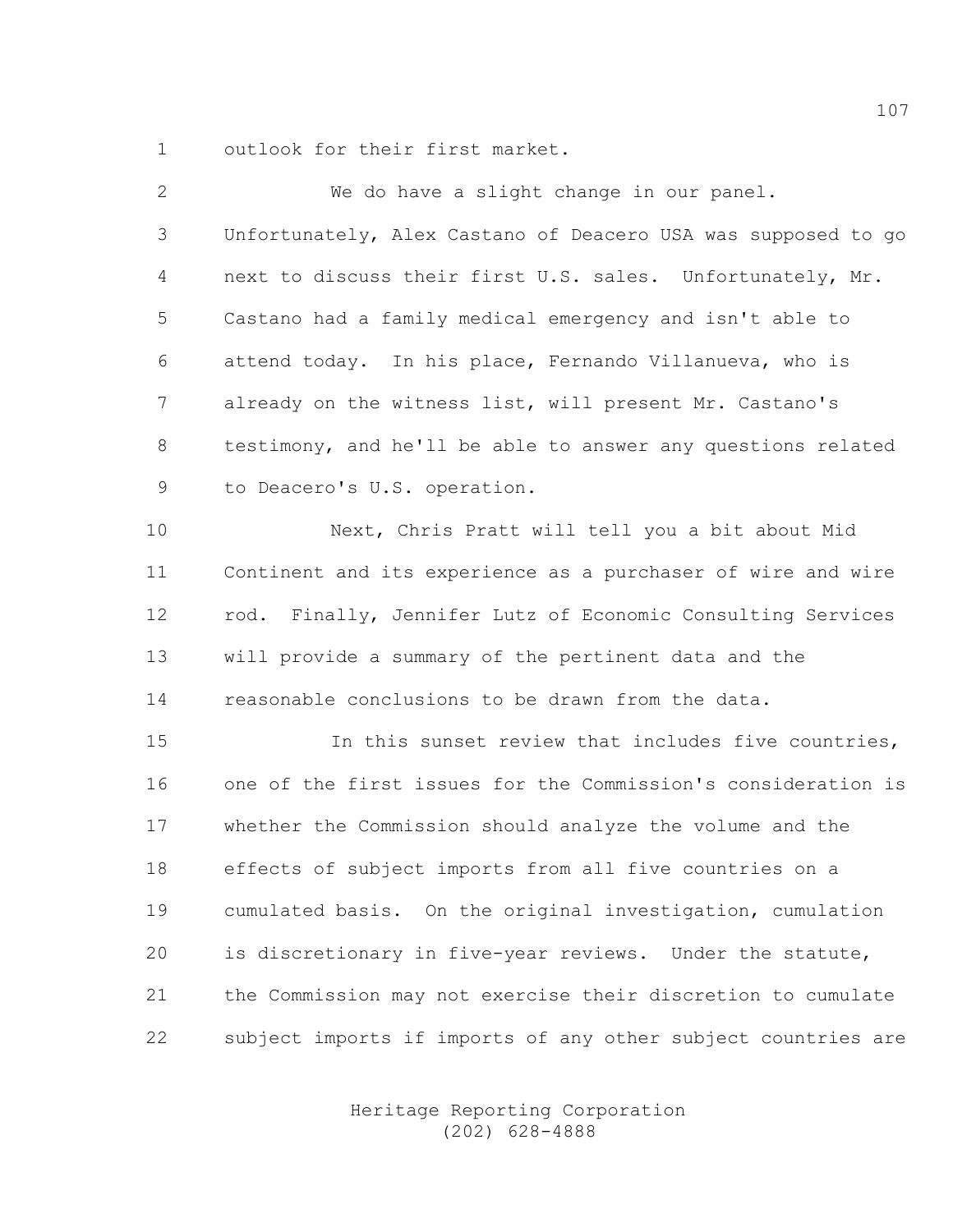1 likely to have no discernible adverse impact in the domestic 2 industry in the event of revocation.

3 With respect to this position, the Commission 4 generally considers the likely volume of subject imports and 5 the likely impact of those imports on the domestic industry 6 within a reasonably foreseeable time if the orders are 7 revoked.

8 As we discuss in our pre-hearing brief, subject 9 imports of wire rod from Mexico have been shipped to the U.S. 10 in low volumes during the period of review and never comprise 11 more than a minute share of the U.S. market. This trend is 12 not going to change in the foreseeable future, given the lack 13 of excess capacity in Mexico, the Mexican industry's focus on 14 internal consumption, and the home market.

15 Additionally, Mexico faces another effect of volume 16 constraints imposed by the U.S.-Mexico bilateral agreement 17 for the removal of Section 232 duties. Under the agreement, 18 an increase of any particular steel product beyond historical 19 levels would lead toward resumption of Section 232 duties. 20 This means that imports from Mexico will remain at historical 21 low volumes, and, given the volumes in constraint, the 22 Mexican industry will have no incentive to try aggressively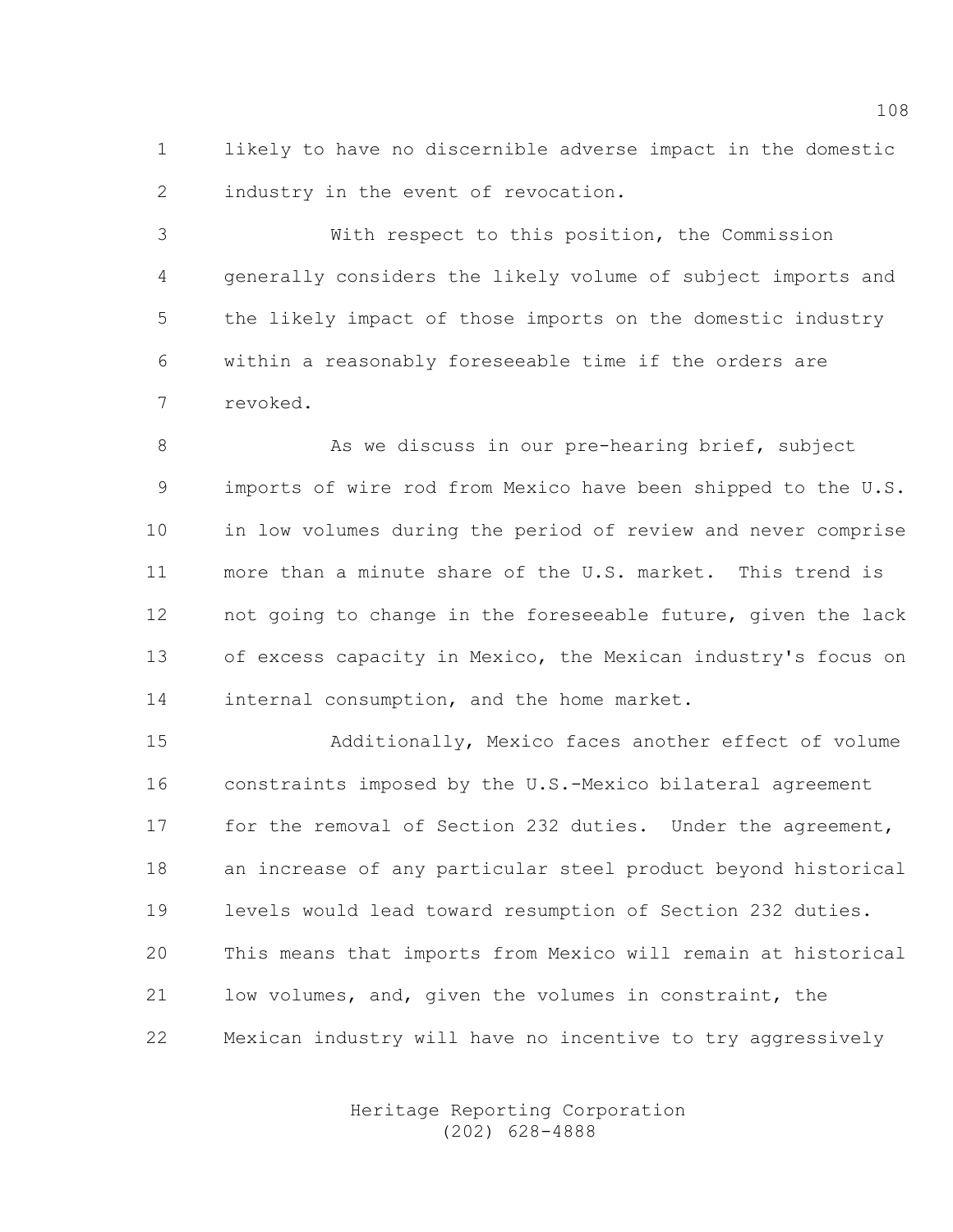1 to gain market share. Should there be any meaningful 2 increase in imports, the domestic industry will have an 3 immediate remedy in the form of resumed Section 232 duties. 4 For these reasons, imports of wire rod from Mexico will not 5 increase in the event of revocation.

6 It's obvious that Mexican imports at the current 7 levels have not had any discernible adverse impact on the 8 domestic industry. The low volumes and price fluctuations in 9 import volumes in the last 18 years have no connection to the 10 performance of the domestic industry. Imports at the same 11 level will continue to have no discernible adverse impact on 12 the domestic industry.

13 We'd point out that these facts are very similar to 14 a number of other cases in which the Commission decided to 15 equalize imports from a particular country. For example, the 16 existence of import volume restraints related to Section 232 17 was a reason that led to decumulation in the 2018 stainless 18 steel bar sunset review.

19 Also, in the 2016 third sunset review of stainless 20 steel wire rod from Italy, Japan, Korea, Spain, and Taiwan, 21 the Commission decumulated Spain after finding that the 22 Spanish producers' products with dedicated downstream

> Heritage Reporting Corporation (202) 628-4888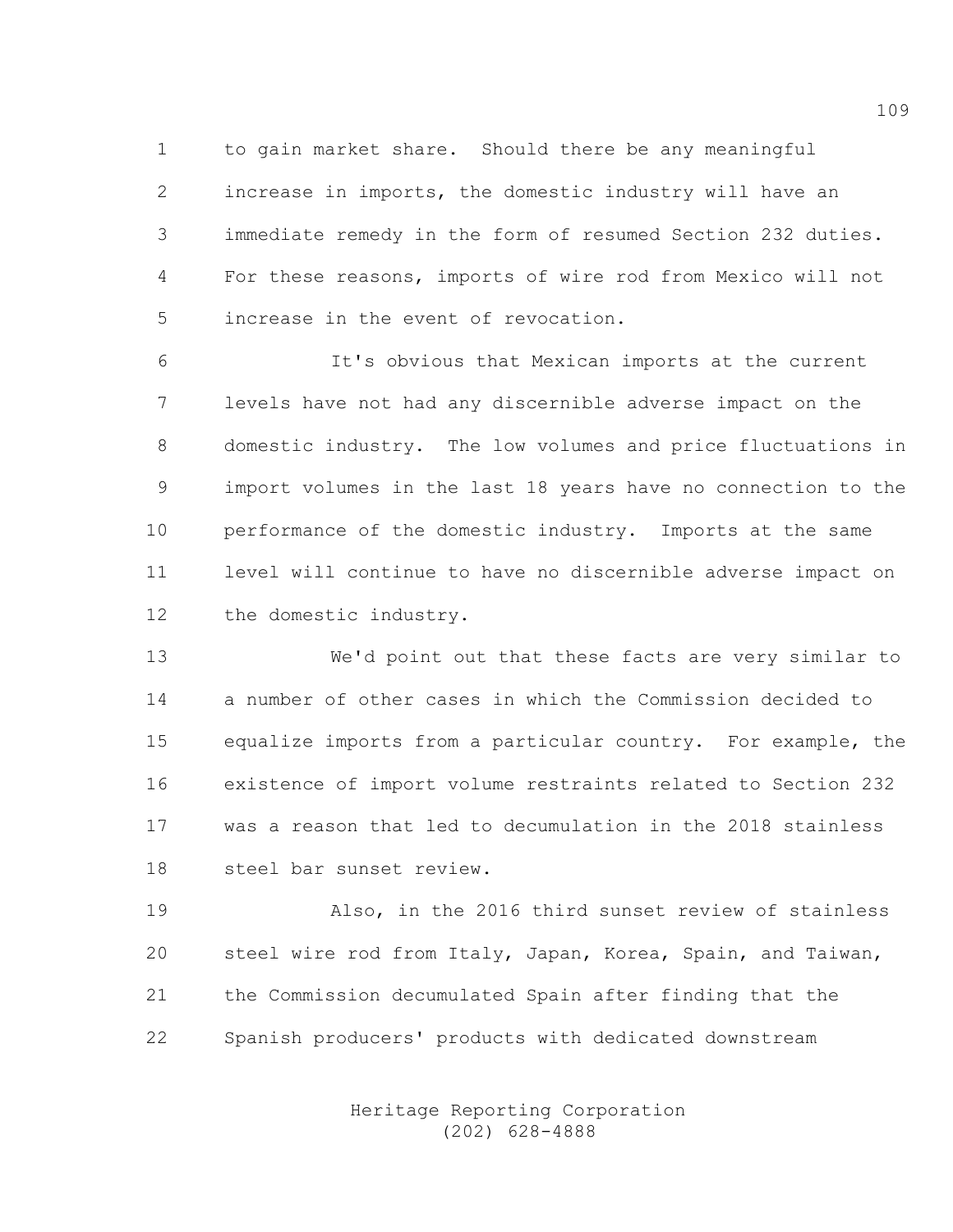1 production and with constant production capacity, it was 2 unlikely to change the level of exports to the U.S. We 3 respectfully submit that similar facts exist here.

4 Alternatively, the Commission may exercise 5 discretion to decumulate imports from a particular country if 6 those imports are likely to enter into the U.S. market under 7 differing conditions of competition.

8 Now, in addition to the obvious fact that Mexico is 9 the only country participating in these reviews, Mexico 10 operates under conditions of competition that are different 11 from all other subject countries in virtually all aspects.

12 First, the industry in Mexico has the highest 13 average capacity utilization and has the lowest export 14 orientation. Second, the behavior of Mexican producers has 15 been consistent over the last 18 years, being the only 16 country exporting consistently and in low volume. Notably, 17 Deacero's exports have been low and stable even when its 18 antidumping duty rates were lowest or at de minimis levels. 19 We also note that Deacero's wire rod of 4.4 millimeter 20 diameter was not subject to antidumping duties until February 21 2018, but Deacero's actual volume of these non-subject 22 imports remain modest.

## Heritage Reporting Corporation (202) 628-4888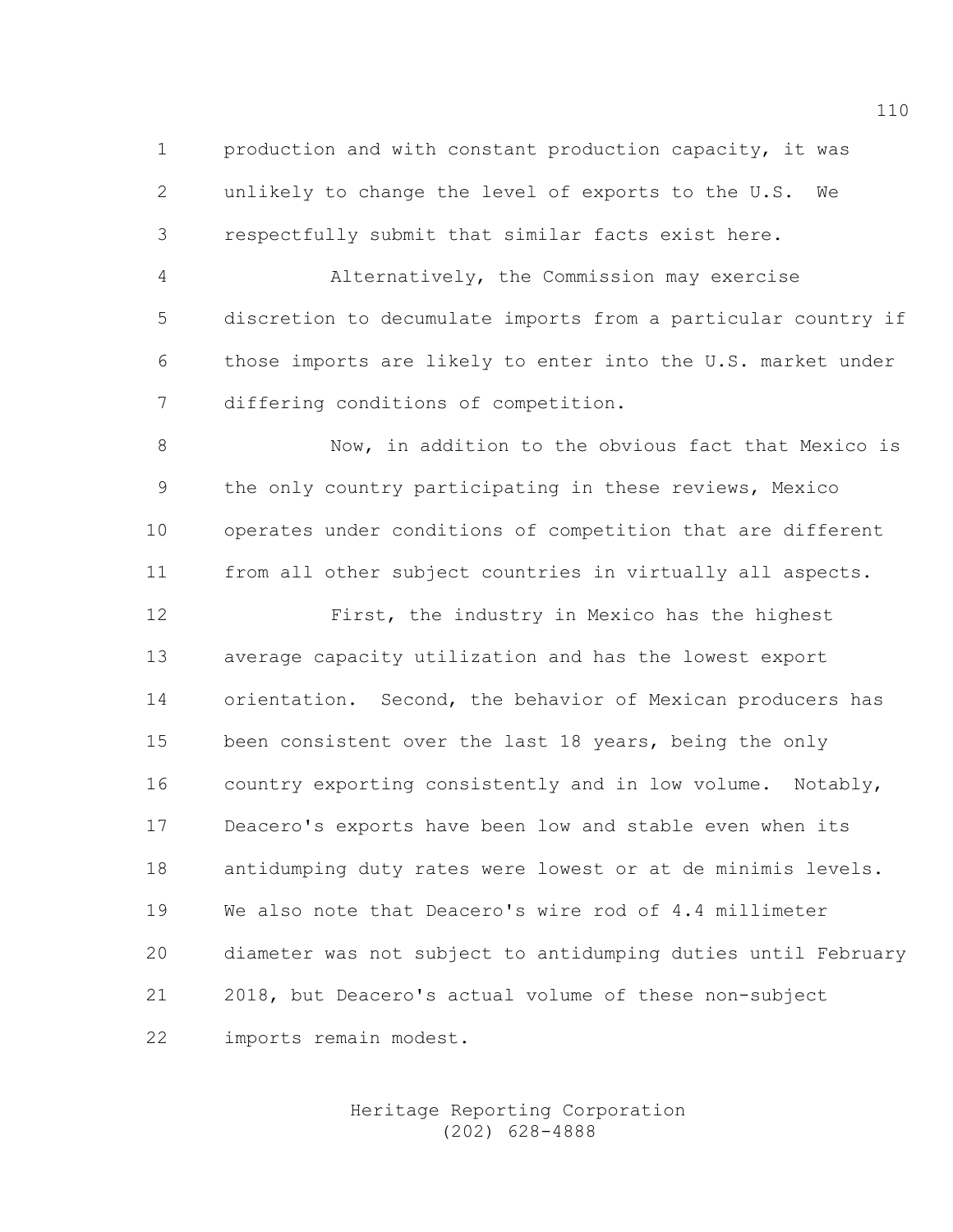1 Other changes during this period from the original 2 investigation further reinforce the industry's conduct, 3 including the fact that the industry's now dominated by 4 Deacero, whose core business is downstream wire product, and 5 its primary reason for production of wire rod is for internal 6 consumption.

7 These were the very factors that Chairman Johanson 8 cited in his dissent in the second sunset review of this 9 order in 2014. These factors remain unchanged and have only 10 become more prominent over the last six years. The existence 11 of additional volume constraints imposed by the Section 232 12 bilateral agreement also add to the differing conditions of 13 competition faced by Mexico.

14 These circumstances are similar to those that led 15 to decumulation of Italy in the 2016 stainless steel wire rod 16 first sunset review. In that case, the Commission found that 17 the Italian producers were focused on their own consumption 18 for downstream manufacturing, have longstanding regional 19 focus, a well-established and stable customer base in the 20 regional market, in that case Europe, and high capacity 21 utilization rates.

22 Based on similar facts in this case, the Commission

 Heritage Reporting Corporation (202) 628-4888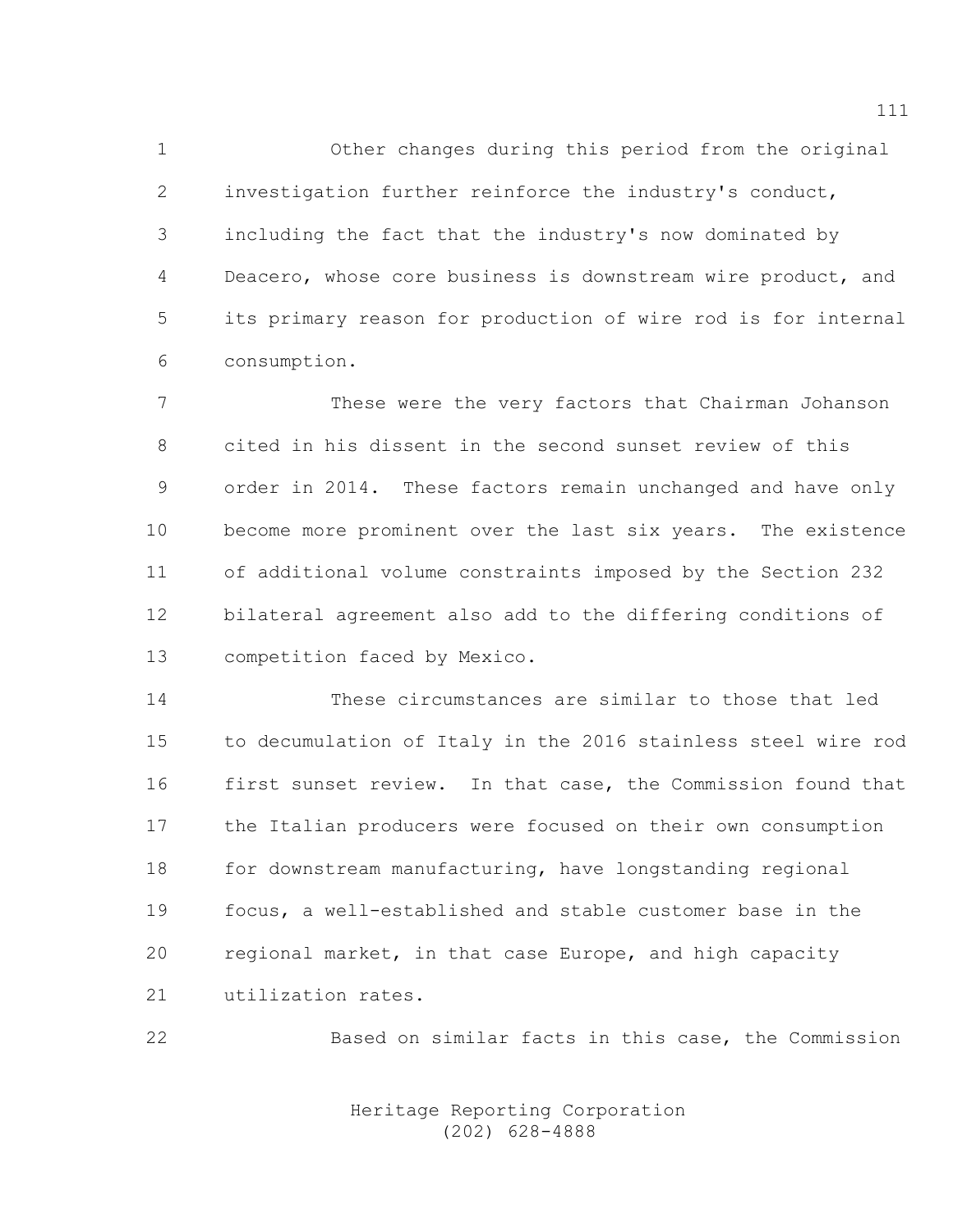1 should conclude that Mexico is likely to compete under 2 differing conditions of competition and analyze Mexican 3 imports on a decumulated basis. Thank you.

4 MR. GUERRA: Good afternoon. My name is Antonio 5 Guerra, and I'm the Director of Market Strategy for Deacero. 6 I've been working at Deacero for 23 years, starting with 7 positions in sales and marketing of different products, 8 including wire rod, rebar, merchandise, wire, and downstream 9 products, such as nails, fencing, and other construction 10 products. In my current position, I work on planning and 11 developing global sales and marketing strategies for the 12 construction and infrastructure markets. I am here to give 13 you an overview of our company, our operations in Mexico and 14 the U.S., and an outlook for the wire rod business.

15 Deacero is a family-owned business that started in 16 1952 in Monterrey, Mexico, as a small workshop that produced 17 chainlink fences. Since then, the company has come a long 18 way to become one of the leading steel producers in Mexico.

19 Deacero is a vertically integrated steel producer. 20 Our operations include scrap recycling centers, steel mills, 21 wire facilities, distribution facilities, and our research 22 and development center. Deacero has been in the U.S. market

> Heritage Reporting Corporation (202) 628-4888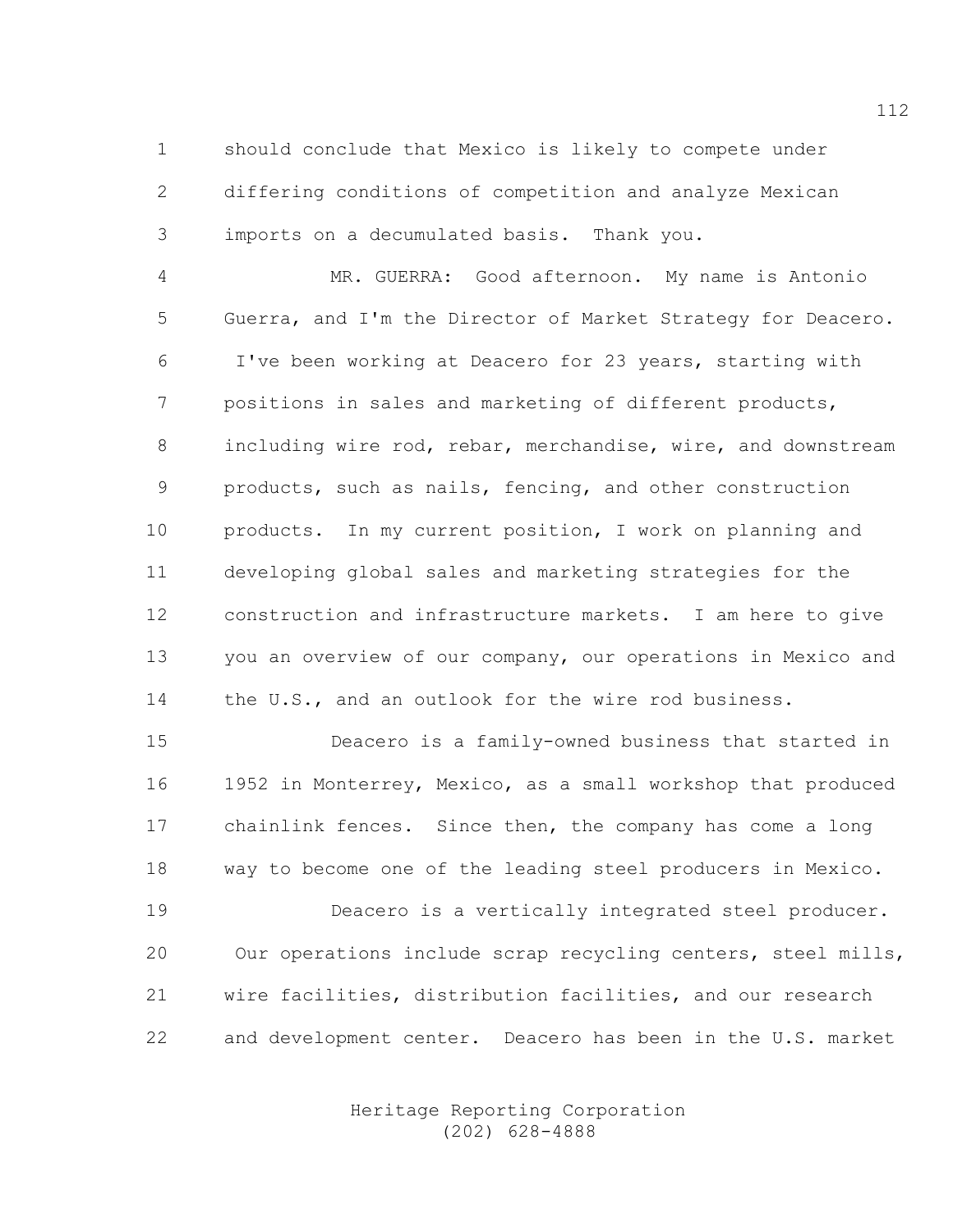1 for over 30 years selling wire and downstream products.

2 During this time, Deacero has made significant investments in 3 the U.S. In 2006, Deacero purchased Stay-Tite Fence 4 Manufacturing, which is based in New Braunfels, Texas, and is 5 the largest U.S. producer of fixed-knot fencing. In 2007, we 6 purchased two U.S. wire rod facilities which are operated by 7 Deacero USA in Houston. Deacero supply steel wire to those 8 two operations. We also installed a wire galvanizing line at 9 our Houston facility in 2012. Also in 2012, Deacero acquired 10 Mid Continent Steel and Wire, the largest steel producer in 11 the U.S., based in Poplar Bluff, Missouri.

12 We've continued to invest in these U.S. operations. 13 For example, since being acquired by Deacero, Mid Continent 14 added more than 200 factory jobs and added a third factory 15 building. Overall, Deacero employs about 700 workers in the 16 U.S. and is trying to grow this number. In short, we're not 17 just exporter to the U.S. but one of the largest U.S. 18 producers of products, such as fencing and nails. We are 19 committed to the U.S. as manufacturers and employers. 20 Regarding wire rod, we have two production

21 facilities in Mexico, our Saltillo mill, which has one 22 rolling line, and our Celaya mill, which has two rolling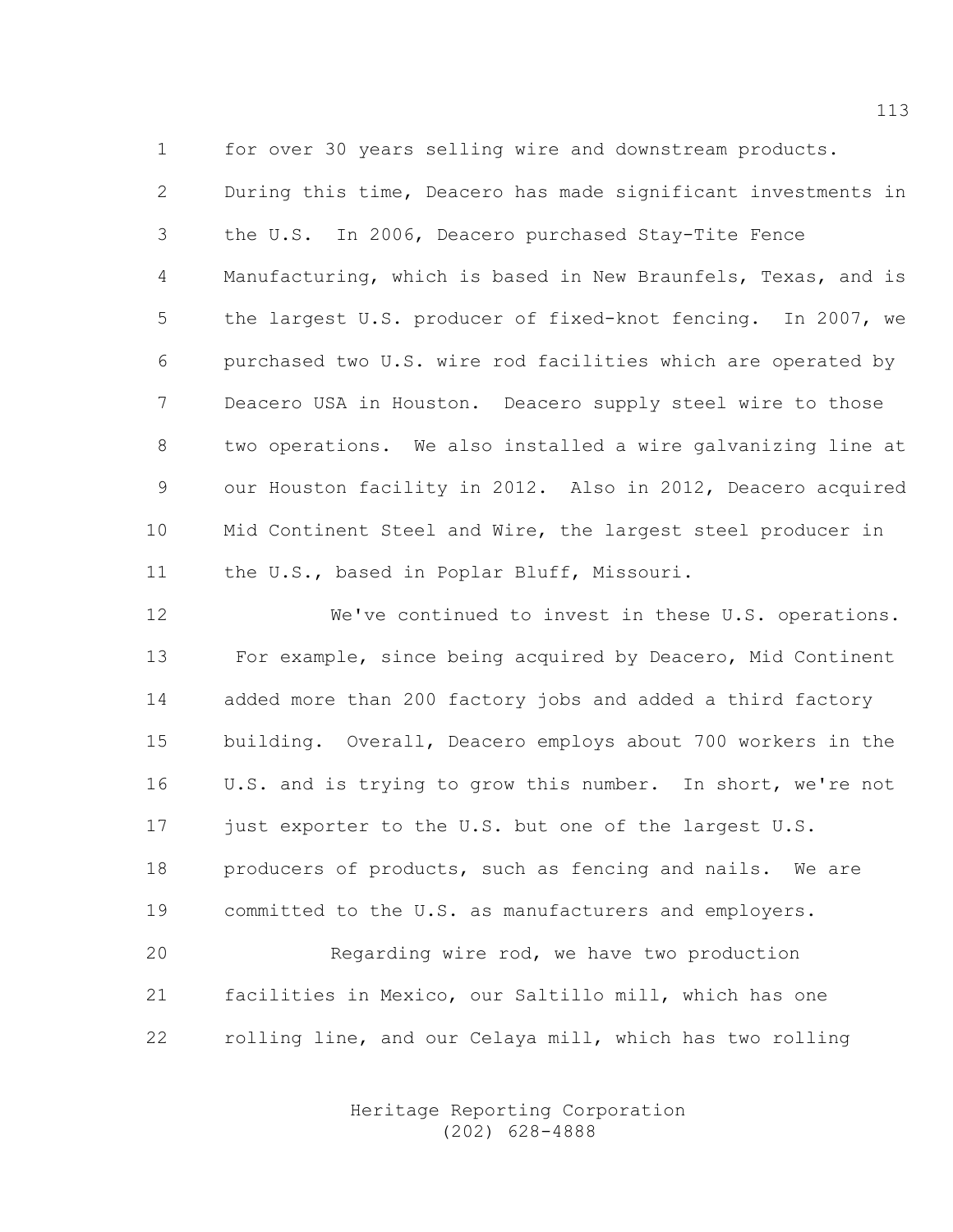1 lines. These production lines are shared with other

2 products, such as cold rebar. Even on those lines, we have 3 limited ability to switch between products. This is due to 4 commitments to existing customers themselves and the time 5 delays associated with equipment changes.

6 We have two more rolling lines at the Celaya mill 7 that can only produce straight rebar and small merchant bars. 8 We cannot produce wire rod on these two lines because we do 9 not have the equipment such as a finisher block, laying head, 10 and a cooling conveyor.

11 We have a third mill in Ramos Arizpe, but this 12 facility is dedicated to produce straight rebar, merchant 13 bars and beams, and does not have the equipment to produce 14 wire rod. We do not have any plans to expand wire rod 15 production capacity.

16 Since our beginning, our core business has always 17 been steel wire and wire products. We started to produce 18 wire rod primarily to supply our wire production. We have 13 19 wire facilities in Mexico where we draw wire rod that we 20 produce into wire and then manufacture downstream wire 21 products. The majority of the wire rod that we produce goes 22 to internal production of steel wire and downstream wire

> Heritage Reporting Corporation (202) 628-4888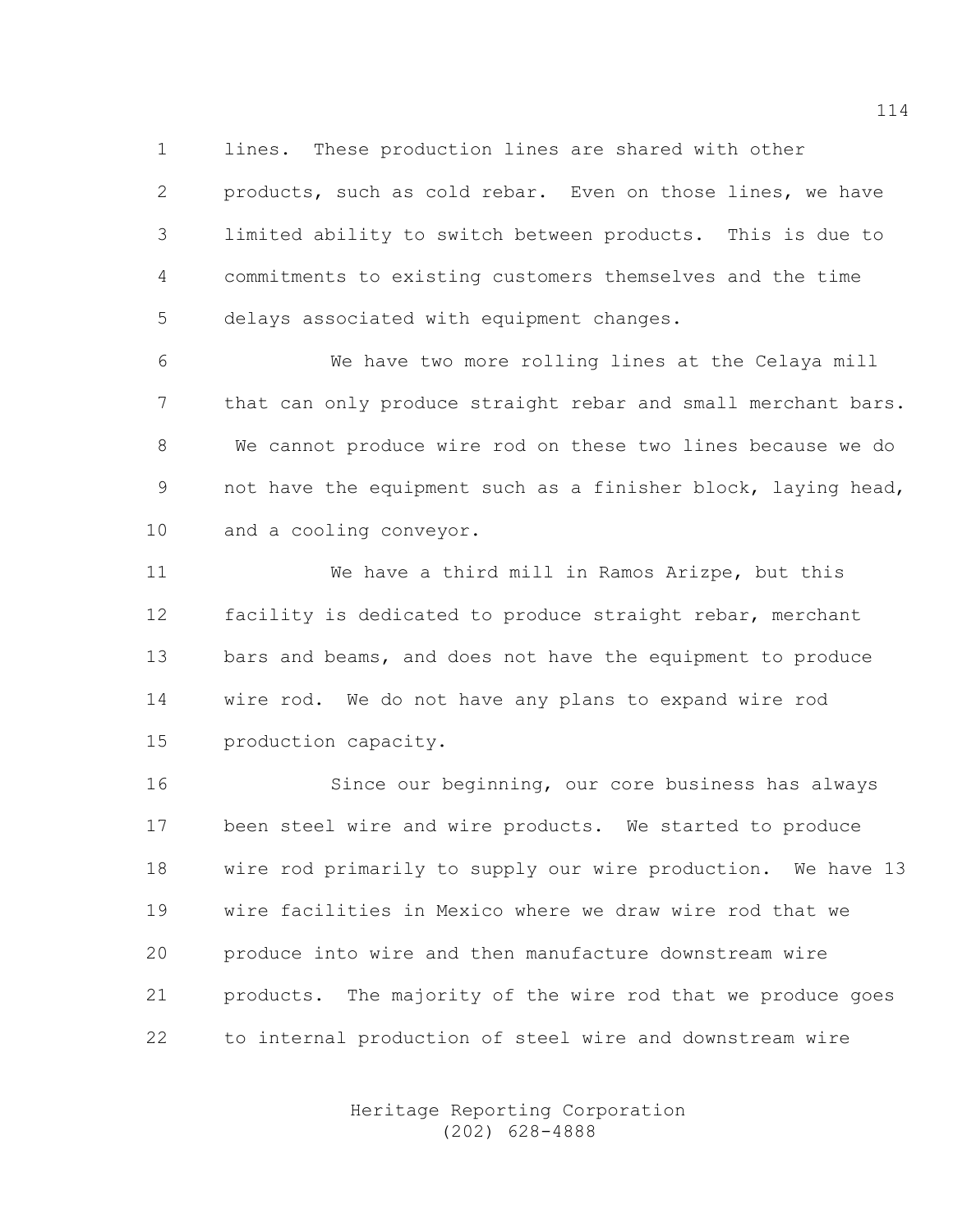1 products. We produce more than 80 categories of downstream 2 wire products used in industries such as agriculture, 3 construction, mining, automobiles, oil and gas, 4 telecommunications, and hardware. These wire products 5 include chainlink fence, barbed wire, staples, nails, and 6 many others.

7 We're always innovating to develop new wire 8 products to cater to different markets. For example, we're 9 developing new presentations for wire products to get into 10 the sales construction market, new presentations and 11 diameters that our specific to our industry-wide clients, and 12 expanding our design master fence range.

13 In 2017, we established a new company called 14 Deacero Summit which produces and sells special wire products 15 for the automotive industry, which has grown tremendously in 16 Mexico over the last 18 years.

17 Our internal consumption and transfer to our wire 18 plants account for around 70 percent of our wire rod 19 production. The rest of our wire rod production is for 20 commercial sales, most of which goes to customers in Mexico. 21 We have over 1300 customers in Mexico. We have a 22 longstanding relationship with most of these customers and

> Heritage Reporting Corporation (202) 628-4888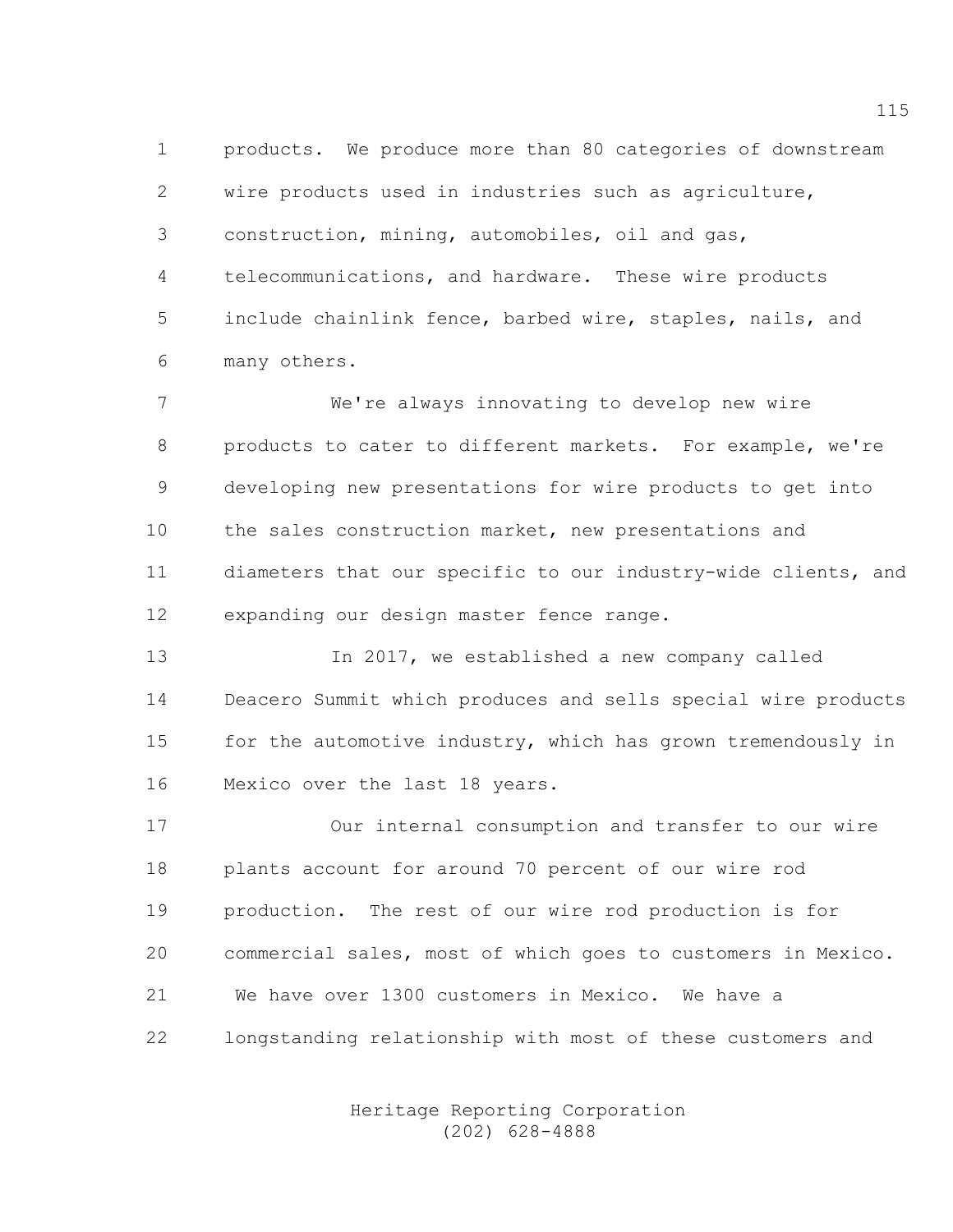1 are committed to supplying their wire rod needs.

2 We've been supplying many of our home market 3 customers since the 1990s and early 2000s, well before we 4 ever shipped wire rod to the U.S. market. We'll continue to 5 consume large quantities of wire rod to produce steel wire 6 and other value-added downstream products.

7 The last few months, the COVID-19 pandemic has 8 halted many parts of the worldwide economy. Like everyone 9 else, Deacero has seen a temporary slowdown in sales across 10 the company. However, we expect stable wire rod sales and 11 demand for 2020 despite the pandemic. We saw a decrease of 12 sales in May, but based on confirmed and projected orders, 13 June and July sales will be back up to 2019 levels, and we 14 expect the remainder of 2020 to be stable.

15 Among our customers in Mexico, construction and 16 automotive industry stopped operations for a time but are 17 restarting. Other wire-consuming industries, such as 18 agriculture, have not been interrupted by the pandemic and 19 have kept demand for steel wire and wire products steady.

20 Based on our internal projections, which take 2020 21 shipments to date into account, Deacero expects its internal 22 consumption and home market shipments of wire rod to increase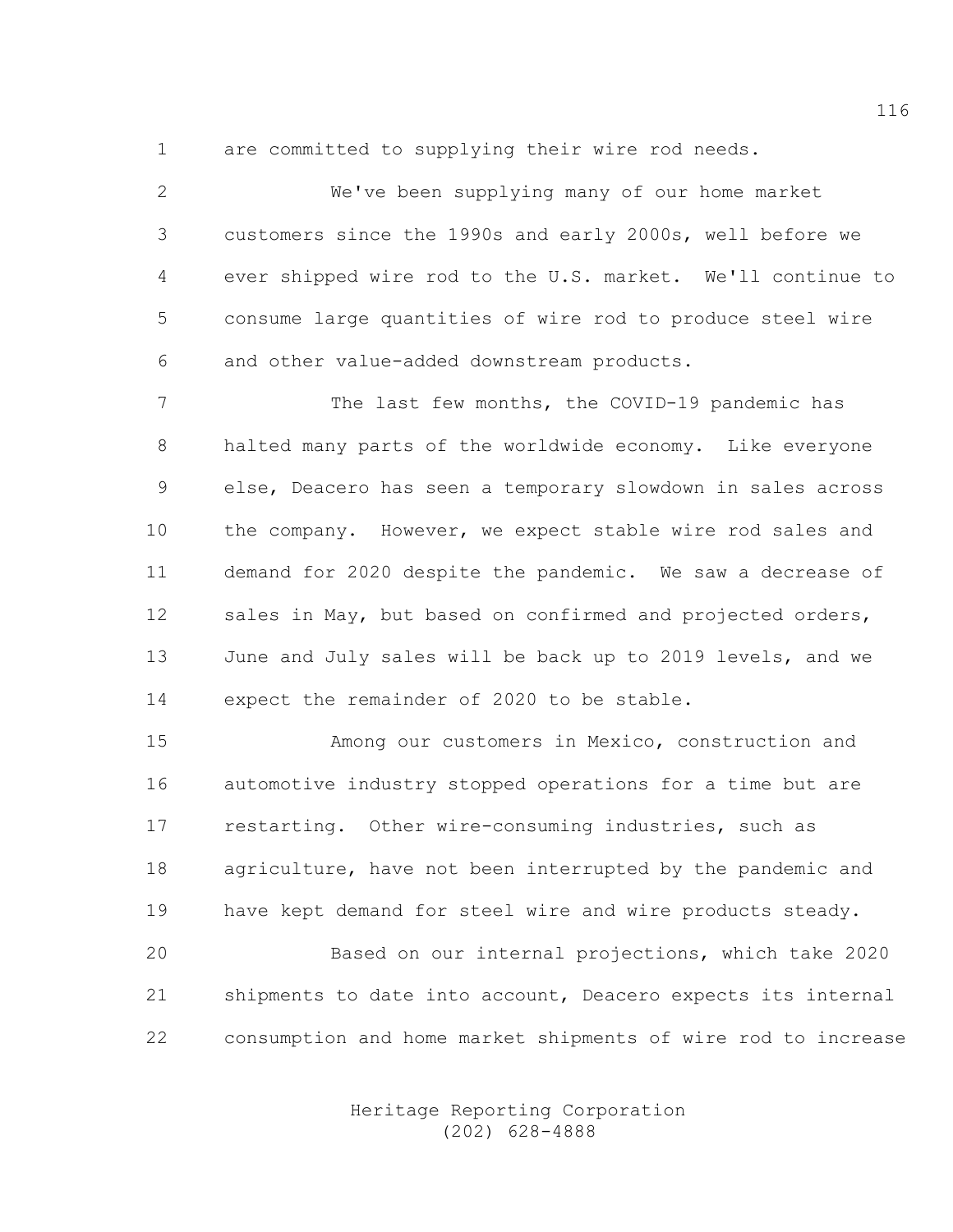1 steadily in 2020 and 2019 from 2019 levels.

| 2              | We generally export around 10 to 15 percent of our            |
|----------------|---------------------------------------------------------------|
| 3              | wire rod production, and most of it goes to Central and South |
| $\overline{4}$ | America. In those regions, many countries do not have enough  |
| 5              | wire rod production and need imports. We have developed       |
| 6              | strong relationships with our customers in these markets, and |
| 7              | we're committed to them.                                      |
| 8              | The volume of all wire rod exports have been                  |
| 9              | limited because most of our wire rod is already committed to  |
| 10             | internal wire production for the Mexican market. We schedule  |
| 11             | our production based on confirmed sales and anticipated sales |
| 12             | that are already committed to customers. We do not produce    |
| 13             | just to keep our lines running or to build inventory.         |
| 14             | Deacero is not interested in disrupting our long-             |

15 term production and supply strategies just to address any 16 potential short-term decline in capacity utilization. Our 17 U.S. sales have been limited, and since we acquire Mid 18 Continent Steel & Nail, we prioritize supplying Mid Continent 19 before we sell to other unrelated customers.

20 Even then, there are times that we cannot sell to 21 Mid Continent because all of our wire rod volumes have been 22 committed to home market customers for our wire production.

> Heritage Reporting Corporation (202) 628-4888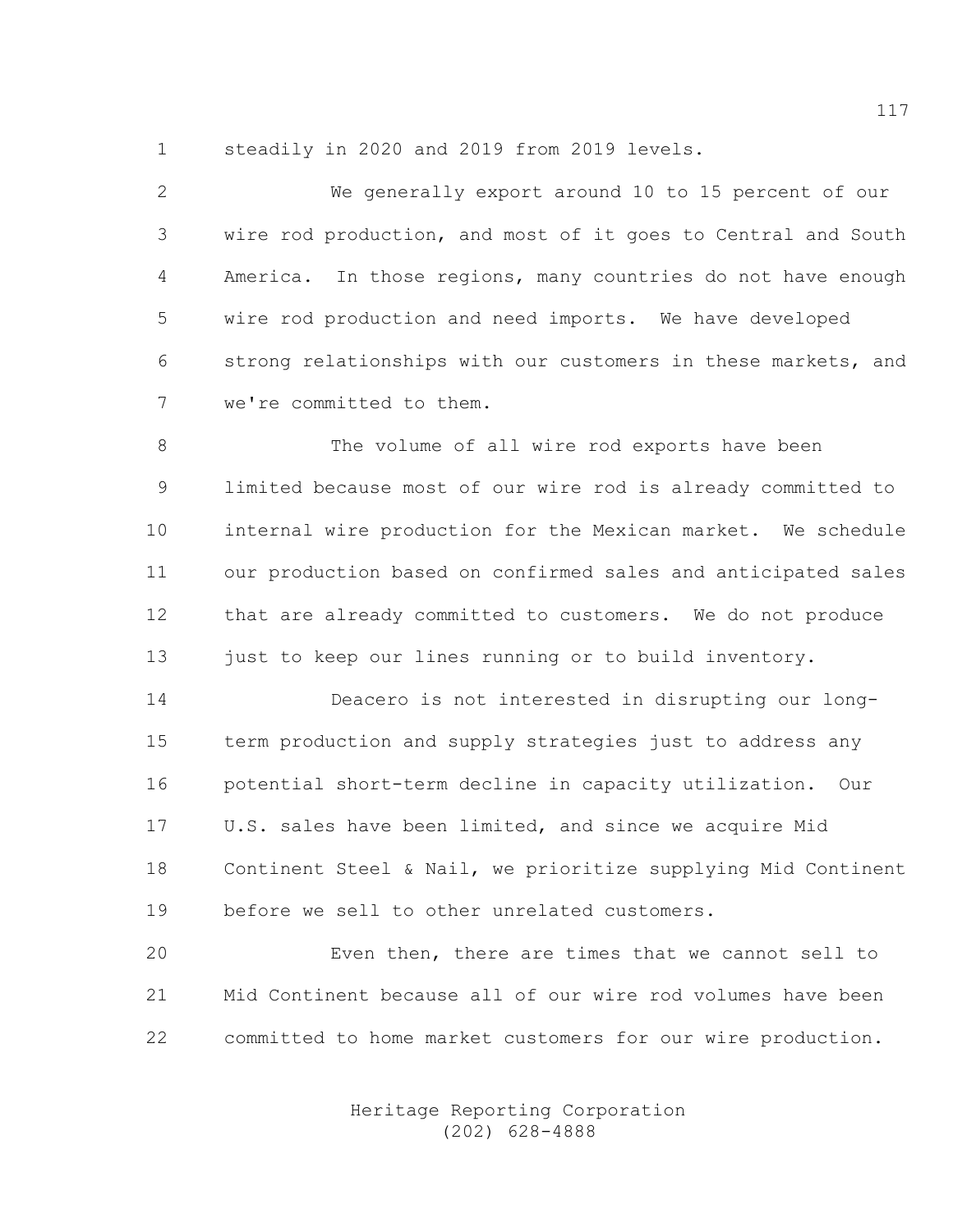1 We do not expect this trend to change in the foreseeable 2 future.

3 Thank you very much, and I'll be happy to answer 4 your questions.

5 MR. VILLANUEVA: Hello. Good afternoon, and thank 6 you for the opportunity to testify before the Commission 7 today. My name is Fernando Villanueva. I am the CEO of 8 Deacero USA based in Houston, Texas. And due to Alex 9 Castano's absence, I will read his testimony.

10 "My name is Alex Castano, and I am a sales director 11 with Deacero USA based in Texas. I've been with Deacero for 12 about 15 years. In my current role, I oversee the sales of 13 wire rod, billet, and wire in the United States. Deacero USA 14 imports and sells the steel products produced by Deacero. 15 Deacero USA also has production facilities in the U.S. where 16 we make downstream products that we use that use wire, such 17 as fencing, wire rope, strand, and agricultural products like 18 barbed wire.

19 TWe source most of our wire needs from Deacero, but 20 they don't always have the capacity to supply all of our 21 needed material. As a result, about 10 to 15 percent of our 22 materials come from U.S. producers. Deacero USA has been

> Heritage Reporting Corporation (202) 628-4888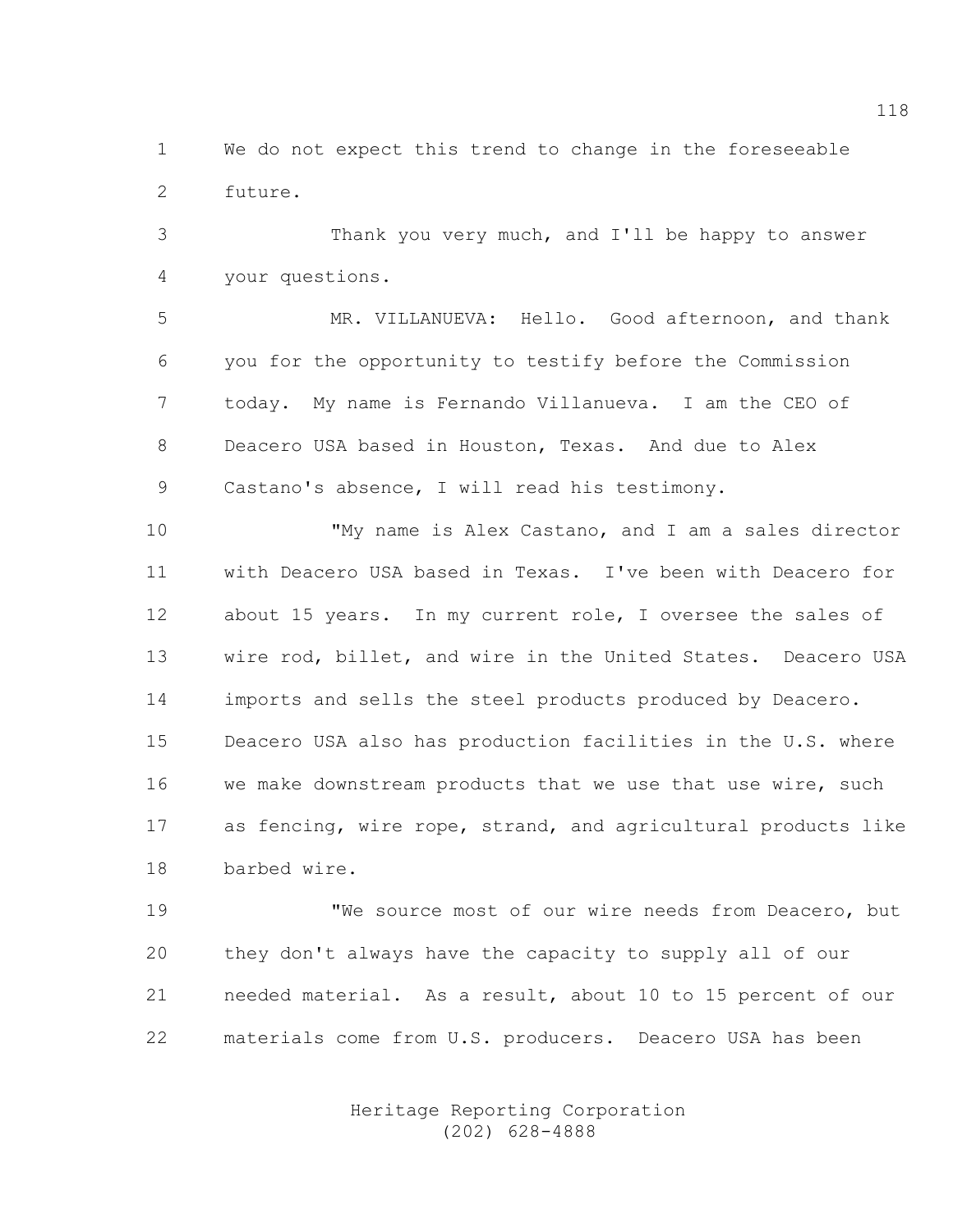1 selling wire and downstream products in the U.S. market for 2 around 30 years. We did not sell any wire rod until 2008, 3 well after the imposition of the antidumping duty order.

4 "Around 2008, after receiving requests from our 5 customers, we developed a 4.75 millimeter diameter wire rod, 6 which, to our knowledge, was not produced by any of the U.S. 7 producers at that time. After devoting significant time and 8 resources, we were able to start making 4.75 millimeter wire 9 rod. Our customers who draw thinner wire prefer the smaller 10 diameter wire rod because they can make that thinner rod with 11 less drawing and improve efficiencies.

12 "Starting in 2014, we also developed the 4.4 13 millimeter wire rod, again, after a specific customer request 14 and after devoting a lot of time and resources to develop it. 15 To our knowledge, no other U.S. producer makes or is able to 16 make 4.4 millimeter wire rod, which, like 4.75 millimeter 17 wire rod, offers substantial advantages over larger diameter 18 wire rod, such as 5.5 millimeter wire rod.

19 TWhen we developed these smaller diameter products, 20 they were not covered by antidumping duties. We view the 21 specific dimensions of our products covered by the duties as 22 being clearly established and rely on them. That said, even

> Heritage Reporting Corporation (202) 628-4888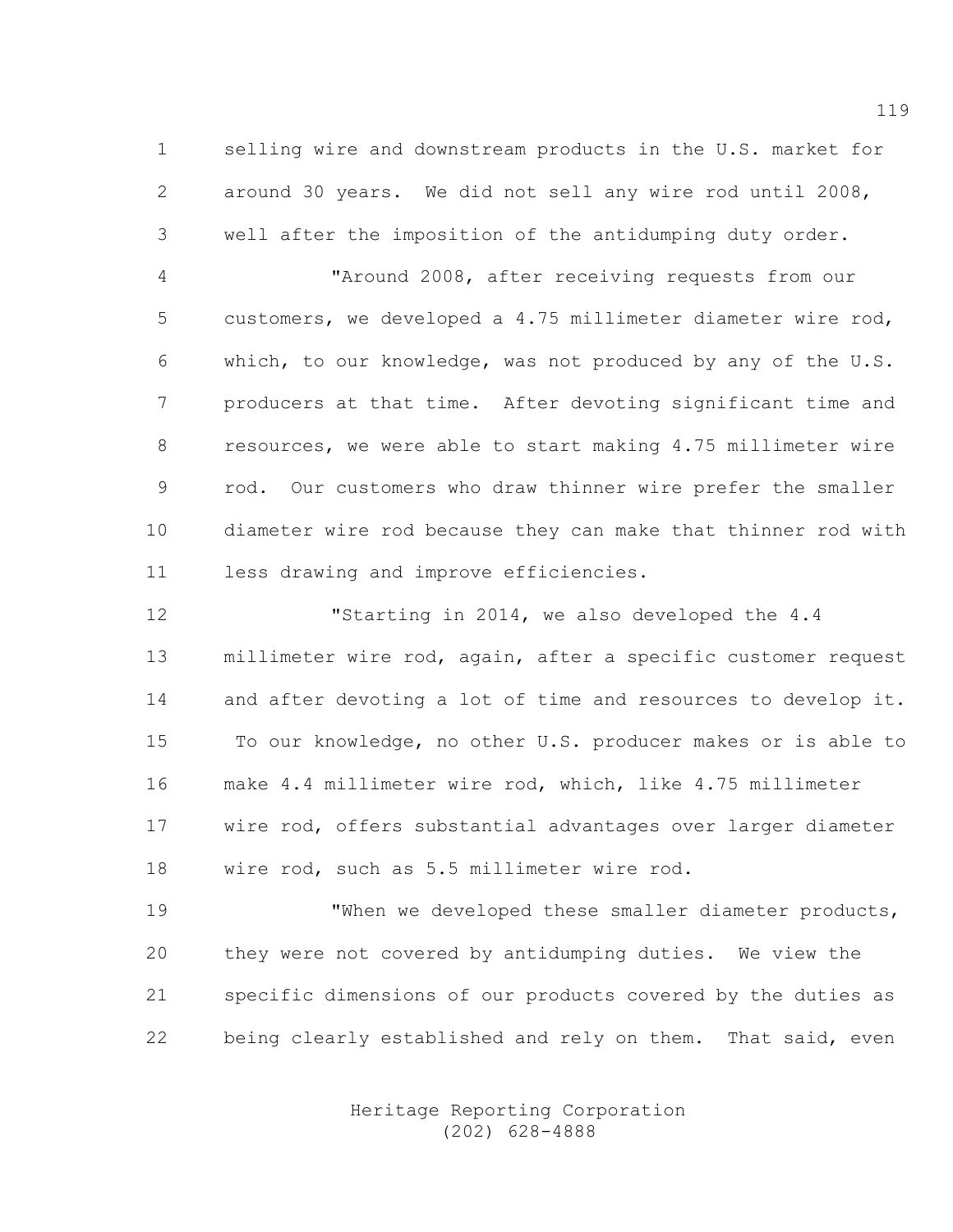1 when the smaller diameter products were not covered by 2 duties, our imports on these products were modest.

3 "For context, I want to note that wire rod sales 4 make up a very small part of all of what we sell in the U.S., 5 less than 5 percent. Based on our estimates of the size of 6 the U.S. wire rod market, we believe that our sales are less 7 than 1 percent of the market. We have just five to seven 8 regular customers in the United States with whom we have 9 established relationships, and we ship them small and 10 consistent volumes of wire rod.

11 "Our small volumes of wire rod result from several 12 factors. First, our parent company, Deacero, has only a 13 limited volume that it allocates to Deacero USA. In fact, 14 Deacero plans production and allocates volume to different 15 areas based on confirmed sales, past sales, and projections. 16 As you have heard, Deacero prioritizes internal consumption 17 for its wire production, then the Mexican market.

18 TAfter those, Deacero USA is assigned a certain 19 volume for each month based on our sales and projections. 20 This system typically means that there's no extra volume 21 available to Deacero USA beyond the initial allocation. 22 Before confirming a sale with a customer, I always have to

> Heritage Reporting Corporation (202) 628-4888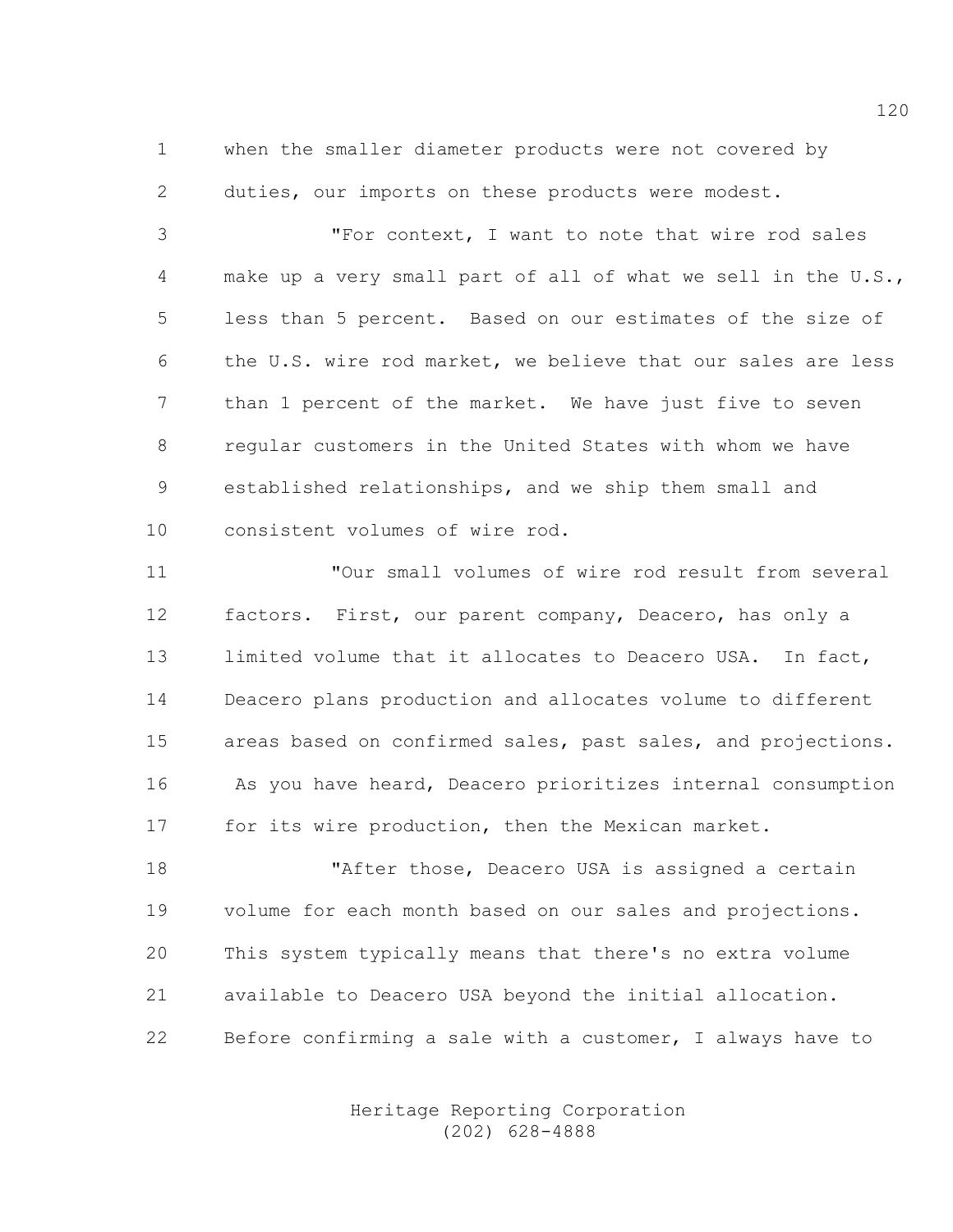1 check back with Deacero to confirm we have availability.

2 "Depending on the volume and nature of the request, 3 it could take months for us to receive any additional volume. 4 And as I mentioned earlier, Deacero doesn't always send us 5 all the materials we need. Because we are constrained by 6 Deacero's available capacity, it is difficult for us to 7 develop new customers or increase our sales volume.

8 "For example, if we are currently selling 200 tons 9 per month to a customer and get a request for an additional 10 200 tons, we couldn't commit to those additional volumes 11 right away. We will have to request approval through 12 Deacero's internal allocation process, which takes around six 13 months. There are many instances where we request additional 14 volumes and months later we are turned down.

15 "Second, as I mentioned, we sell to the same group 16 of five to seven customers in the U.S. on a regular basis. 17 Another reason why we have such a small customer base is 18 because we have to be qualified with any new customer before 19 we make any sales. The wire rod sales require qualification 20 process that involves discussion and agreement as to 21 specifications and testing by the customers.

22 "This process takes a minimum of two months for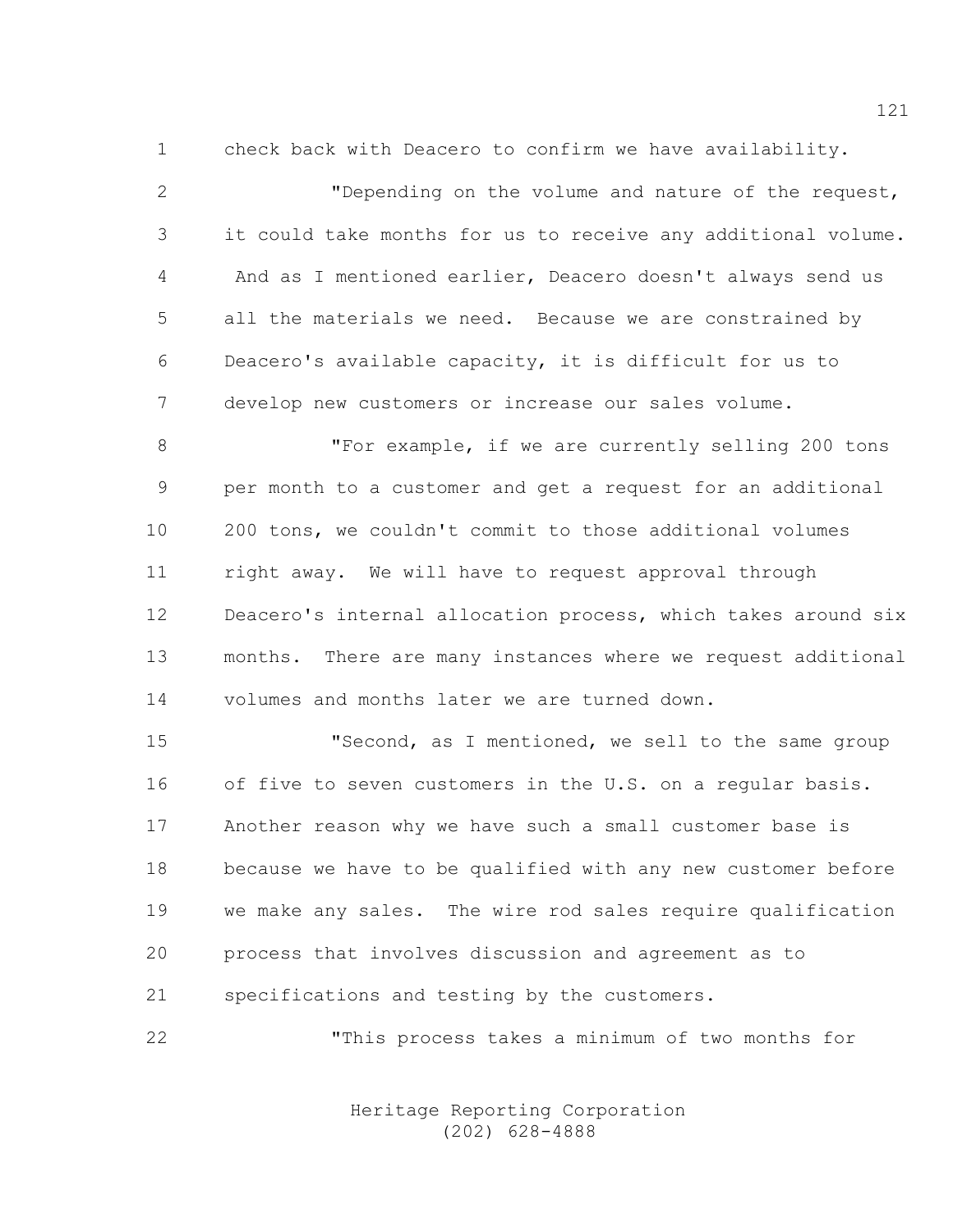1 relatively simple products. For specialty products, the 2 qualification process could take one year and, unfortunately, 3 on some cases, even more. For example, we have been in the 4 process of trying to accomplish the exact specifications of a 5 particular type of wire rod before we can sell any of the 6 products. We have been working to meet the specifications 7 for over two years and still have not been able to meet them. 8 "And finally, there are also geographic 9 restrictions that prevent us from expanding beyond our small 10 volume and customer base in the U.S. We simply cannot afford 11 to compete in certain parts of the U.S. market, including the 12 Northeast, the Northwest, and part of the Midwest, because 13 the freight costs are prohibitive to the expansion. 14 "In sum, Deacero's wire rod sales in the U.S. are 15 constrained by a number of technical, commercial, and 16 logistical factors, all of which will continue to limit our 17 wire rod sales. These factors exist outside of any duties or

18 tariffs applied to imports from Mexico."

19 Thank you very much, and I look forward to 20 answering any questions.

21 MR. PRATT: Good afternoon. My name is Chris 22 Pratt, and I am the operations and general manager of Mid

> Heritage Reporting Corporation (202) 628-4888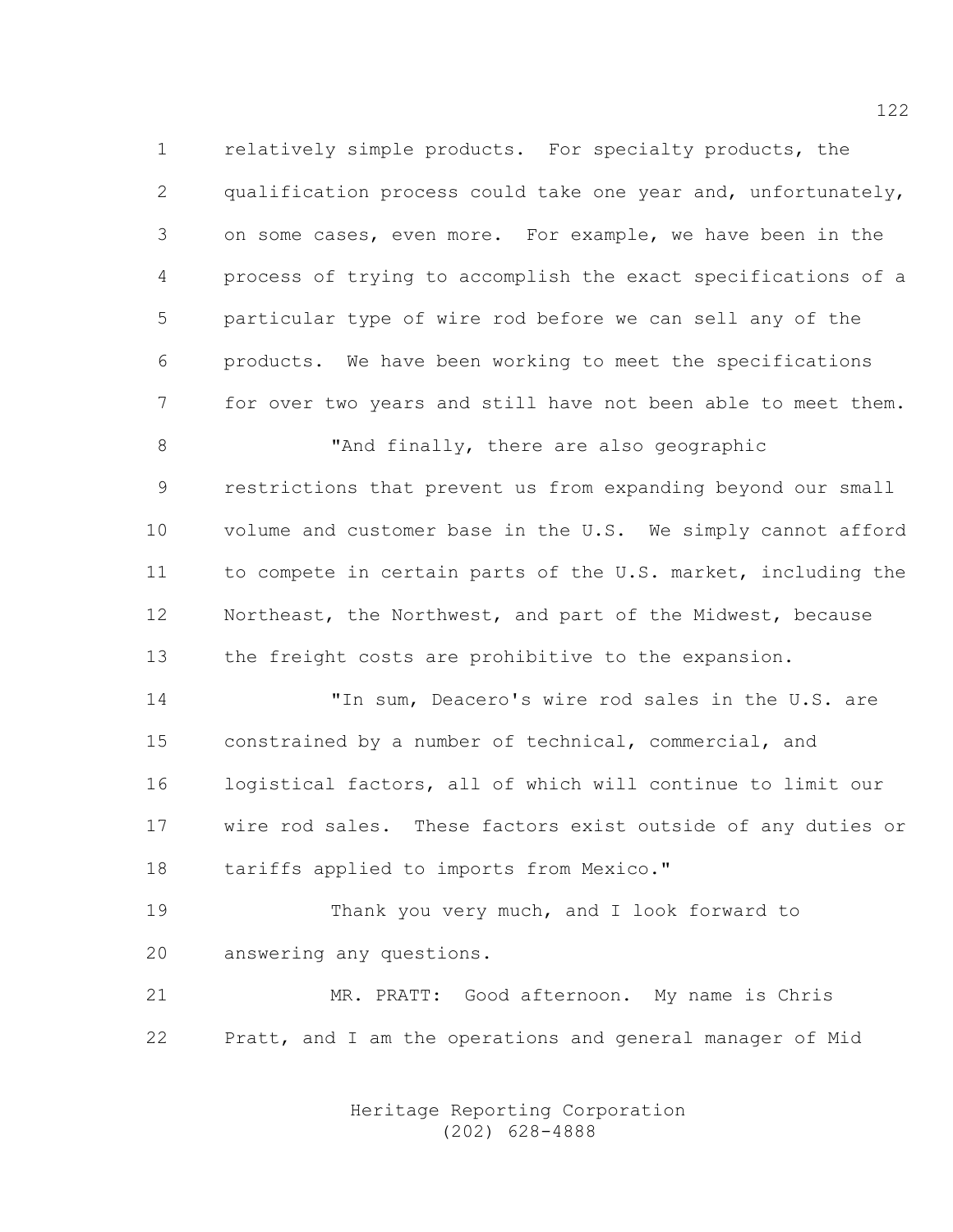1 Continent Steel & Wire. Mid Continent is based in Poplar 2 Bluff, Missouri, and produces steel nails and fasteners. Mid 3 Continent is the largest producer of steel nails in the U.S. 4 and accounts for approximately 50 percent of the nails 5 produced in the U.S.

6 We currently have around 500 employees in our 7 Missouri plant and are the second-largest employer in our 8 county. As you may know, Mid Continent has been a petitioner 9 in several antidumping cases involving unfairly traded 10 imports of steel nails. Thus, it is important to note that 11 Mid Continent is a company that believes in fair trade.

12 Mid Continent has been making steel nails in the 13 U.S. since 1987. However, a few years ago, and despite the 14 protections we were getting from some of the trade cases we 15 had filed, the company was still struggling due to continued 16 unfair import competition that supply approximately 85 17 percent of the U.S. market for nails.

18 In 2012, Deacero acquired Mid Continent with a plan 19 to save the company and the jobs of its workers by using 20 steel from Deacero's plants in northern Mexico to make Mid 21 Continent competitive again as an American company.

22 By 2017, Mid Continent's Poplar Bluff plant had

 Heritage Reporting Corporation (202) 628-4888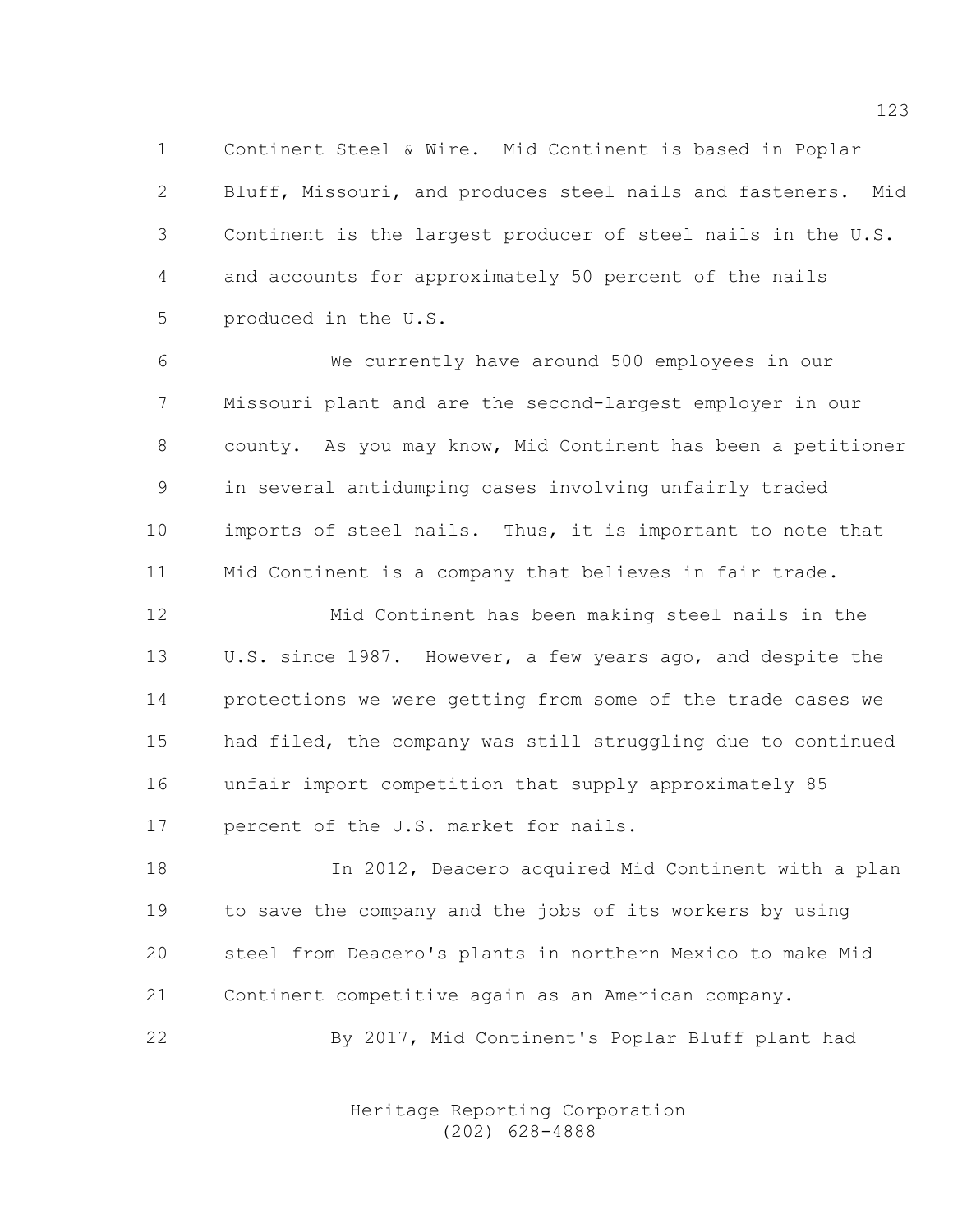1 grown from just under 400 to around 600 factory jobs, and it 2 had added a third factory building to the two that already 3 existed. Our production was up to over 450 tons of nails a 4 day, up from the 250 of 2012. Deacero continues to invest in 5 Mid Continent and is committed to its success and essentially 6 the survival of an American nail manufacturing industry.

7 To make steel nails, we use either wire rod that we 8 draw into wire or purchased wire. We source wire rod or wire 9 from both U.S. suppliers and our parent company, Deacero. 10 Even before Mid Continent was acquired by Deacero, we 11 purchased from import sources like Deacero. We will continue 12 to get our materials from U.S. suppliers as well as Deacero 13 in the foreseeable future.

14 It is important to have multiple sources of raw 15 materials in case there is any supply disruption with any 16 given vendor. For example, in 2018, when we were having 17 severe problems getting materials from any of our U.S. 18 suppliers -- and that was not the first time Mid Continent 19 experienced such a supply constraint with U.S. suppliers -- 20 at the same time, the imposition of 232 duties on imports 21 meant that we couldn't turn to Deacero or any other import 22 source for materials. In an effort to cover a portion of

> Heritage Reporting Corporation (202) 628-4888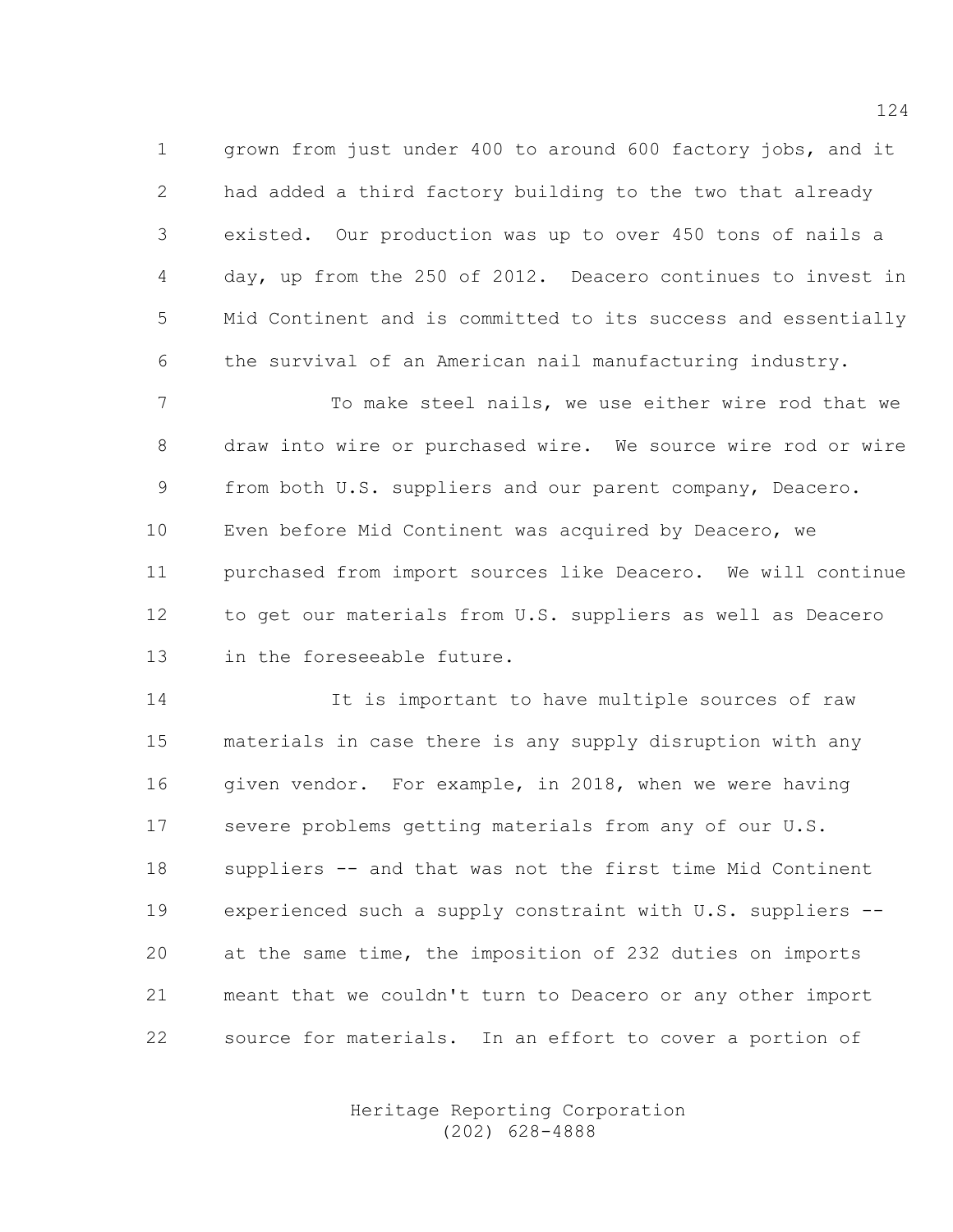1 this increased cost of raw materials, we raised our prices on 2 nails 19 percent, only to see our sales volumes plummet to 3 imported nails, which were not subject to 232 tariffs during 4 that time.

5 We managed to make it through thanks to the 232 6 tariff exclusions that we received. It was interesting that 7 during the Section 232 exclusion, a U.S. producer was 8 publicly claiming to the Commerce Department that it was able 9 to supply 100 percent of the materials that Mid Continent 10 needed for production but at the same time told us in 11 business communications that they could only supply 14 12 percent of what we needed.

13 After reviewing these statements, the Commerce 14 Department granted us Section 232 exclusions for 86 percent 15 of the volume that we needed for our production in Poplar 16 Bluff. Our exclusion requests were for wire rather than wire 17 rod, but capacity for wire is essentially equal to the 18 capacity for wire rod.

19 As a U.S. manufacturer, in an effort to ensure an 20 uninterrupted supply of raw material, we will continue to 21 diversify our purchasing requirement by purchasing from both 22 U.S. suppliers and imports.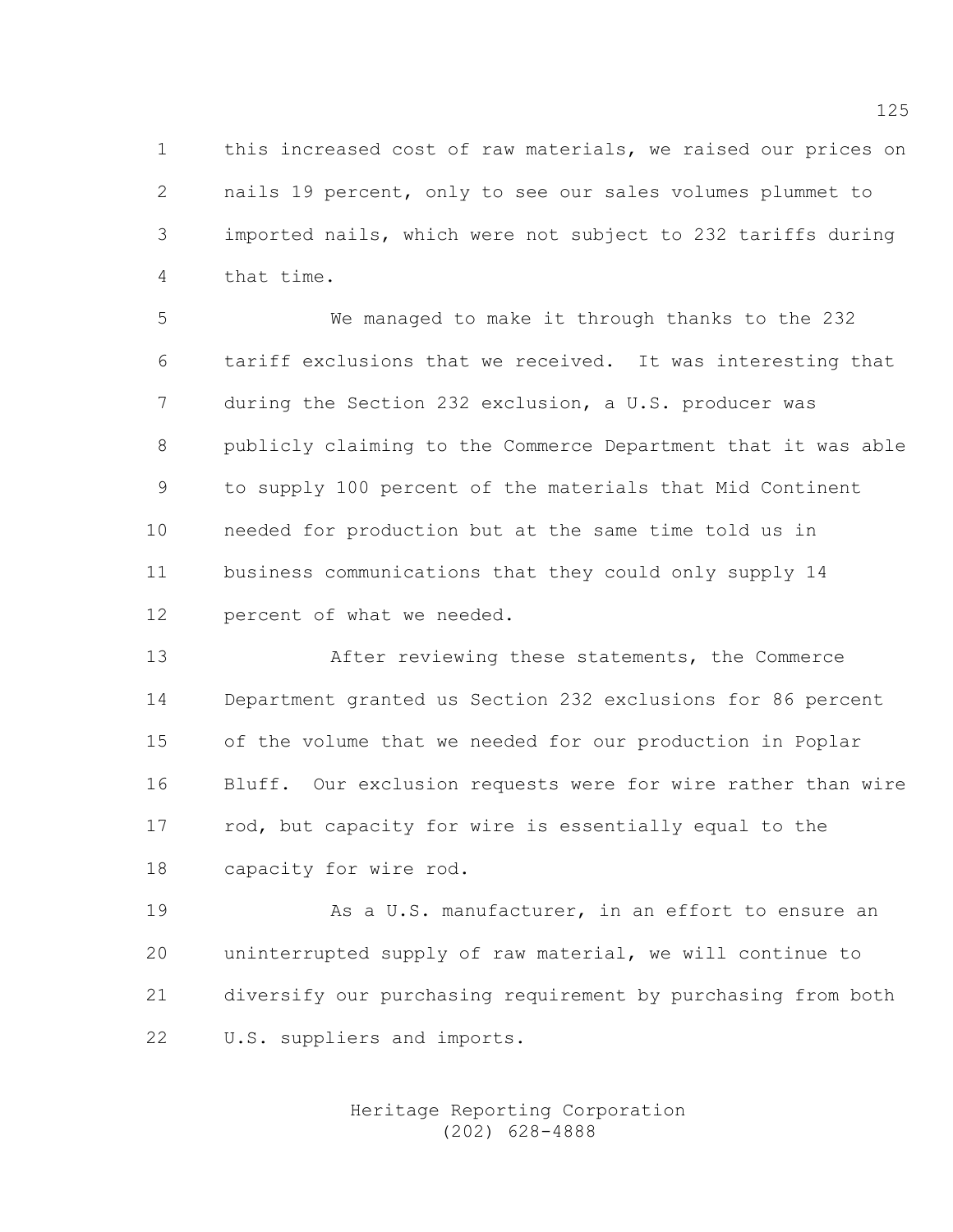1 Thank you, and I will be happy to answer any 2 questions.

3 MS. LUTZ: Good afternoon. I'm Jennifer Lutz with 4 Economic Consulting Services. If it finds imports from 5 Mexico would have no discernible adverse impact on the 6 domestic industry if the order were revoked, as it should 7 based on the record of this review, the Commission is 8 required to decumulate those imports.

9 If the Commission does not find that imports from 10 Mexico will have no discernible adverse impact if the order 11 were revoked, it should exercise its discretion to decumulate 12 Mexico from the other subject imports and find that imports 13 from Mexico would not be likely to cause a continuation or 14 recurrence of material injury to the domestic industry.

15 The Commission is conducting its third review of 16 these orders, including the order covering the imports from 17 Mexico, which were imposed 18 years ago. The Commission has 18 a long data series to consider in this review. Mexico is the 19 only country subject to this review that has consistently 20 shipped to the U.S. market since the imposition of the 21 orders, albeit in modest volumes.

22 The actual import volume and market share data are

 Heritage Reporting Corporation (202) 628-4888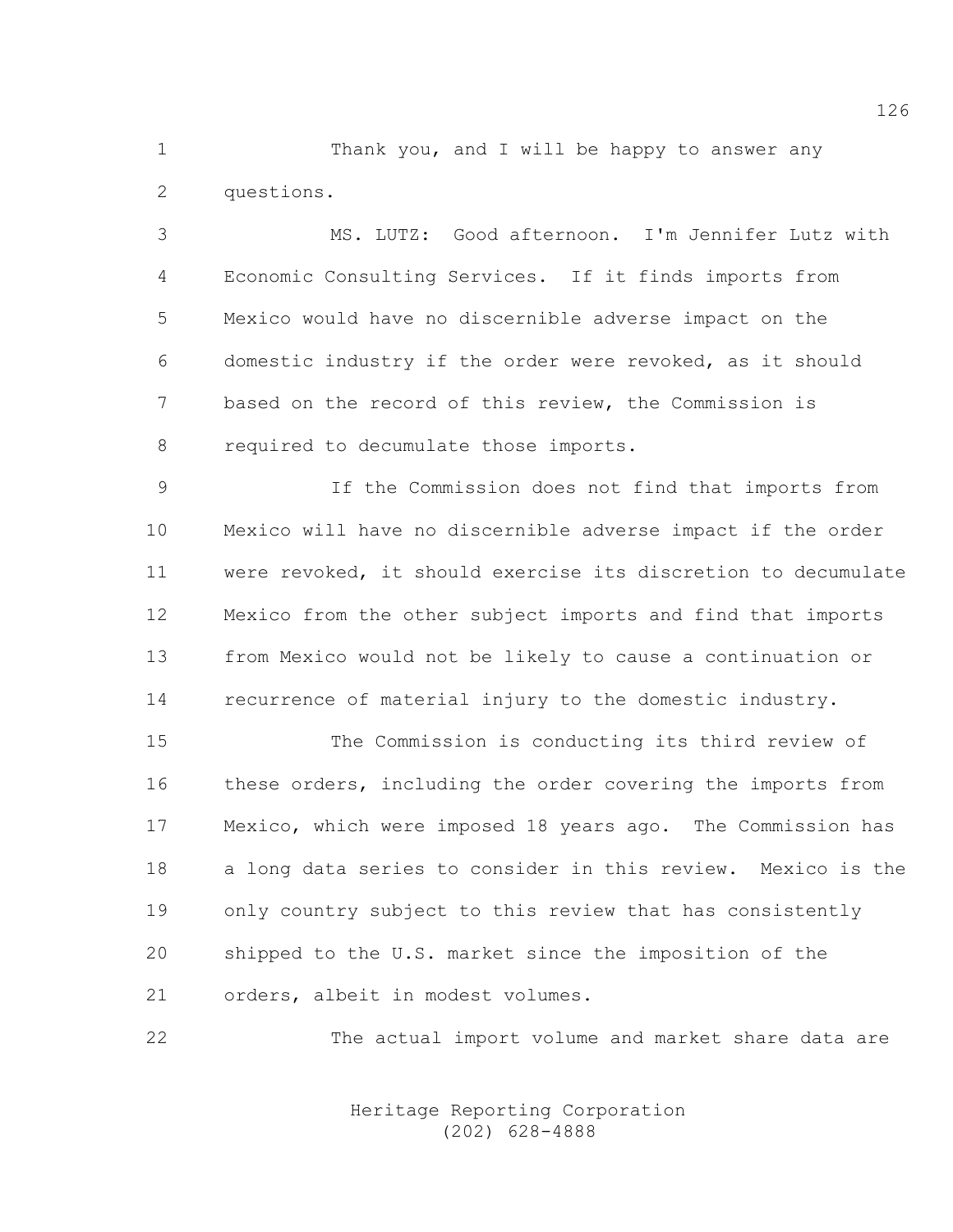1 confidential for many of the periods following imposition of 2 the order, but imports from Mexico have fluctuated in volume 3 since the imposition of the order in 2002. These volumes, 4 however, were associated with market shares well below 5 1 percent starting in 2003.

6 This pattern has held true even as duty deposit 7 rates have fluctuated over time. Mexico is also the only 8 country subject in this review that has participated in each 9 of the sunset reviews of the order conducted by the 10 Commission, permitting the Commission to evaluate Mexican 11 industry data over an extended period of time.

12 In the second sunset review of these orders, 13 Chairman Johanson dissented from the majority opinion and 14 voted to decumulate Mexico from the other subject countries. 15 The factors cited by the Chairman continue to apply today 16 and are quite different from the factors cited by the 17 Commission majority determination to revoke the order with 18 respect to Ukraine, which was then included in the recent 10- 19 country case.

20 There is no reason to believe that subject imports 21 from Mexico would enter the United States in volumes or at 22 prices that would injure the domestic industry.

> Heritage Reporting Corporation (202) 628-4888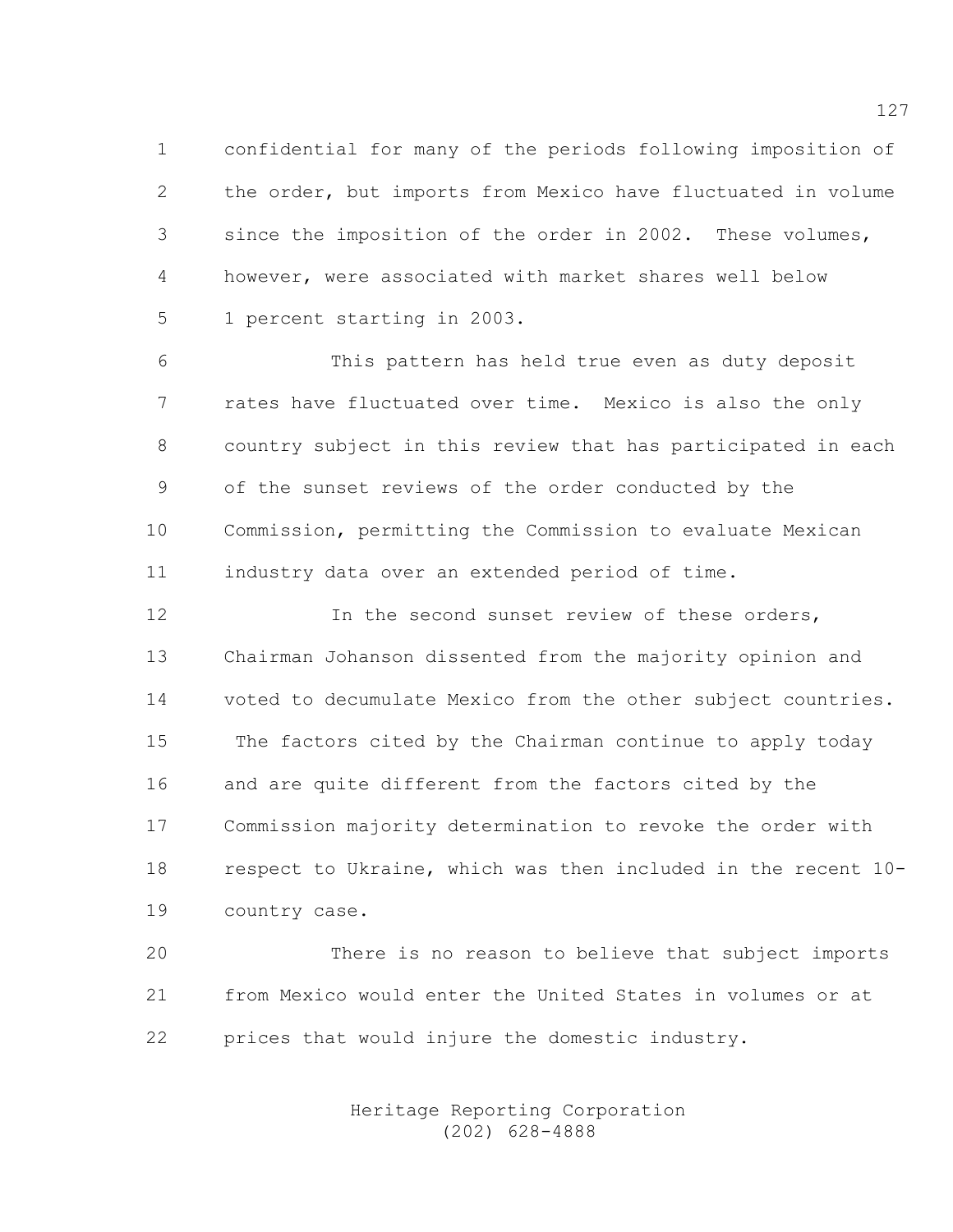1 In the second sunset review, the dissenting opinion 2 noted several key factors. With respect to the Mexican 3 industry, it noted high capacity utilization with resulting 4 limited available capacity and a low ratio of exports to 5 total shipments.

6 These factors were present during the original 7 investigation as well as the first and second reviews, even 8 during the global recession in 2008 and 2009, and continue to 9 be true during this period of review.

10 A significant majority of Mexico's production of 11 wire rod serves the Mexican home market. One change from the 12 original investigation is the significant quantity of Mexican 13 wire rod production that is consumed internally in the 14 production of downstream products. Just as integrated U.S. 15 producers are unlikely to divert volumes to commercial 16 customers before serving their own downstream wire 17 operations, integrated Mexican producers will continue to 18 supply their downstream operations.

19 Wire rod consuming industries in Mexico, like the 20 automotive industry, have grown significantly since the order 21 was imposed in 2002, as shown in Exhibit 25 of our prehearing 22 brief. Deacero has very longstanding relationships with its

> Heritage Reporting Corporation (202) 628-4888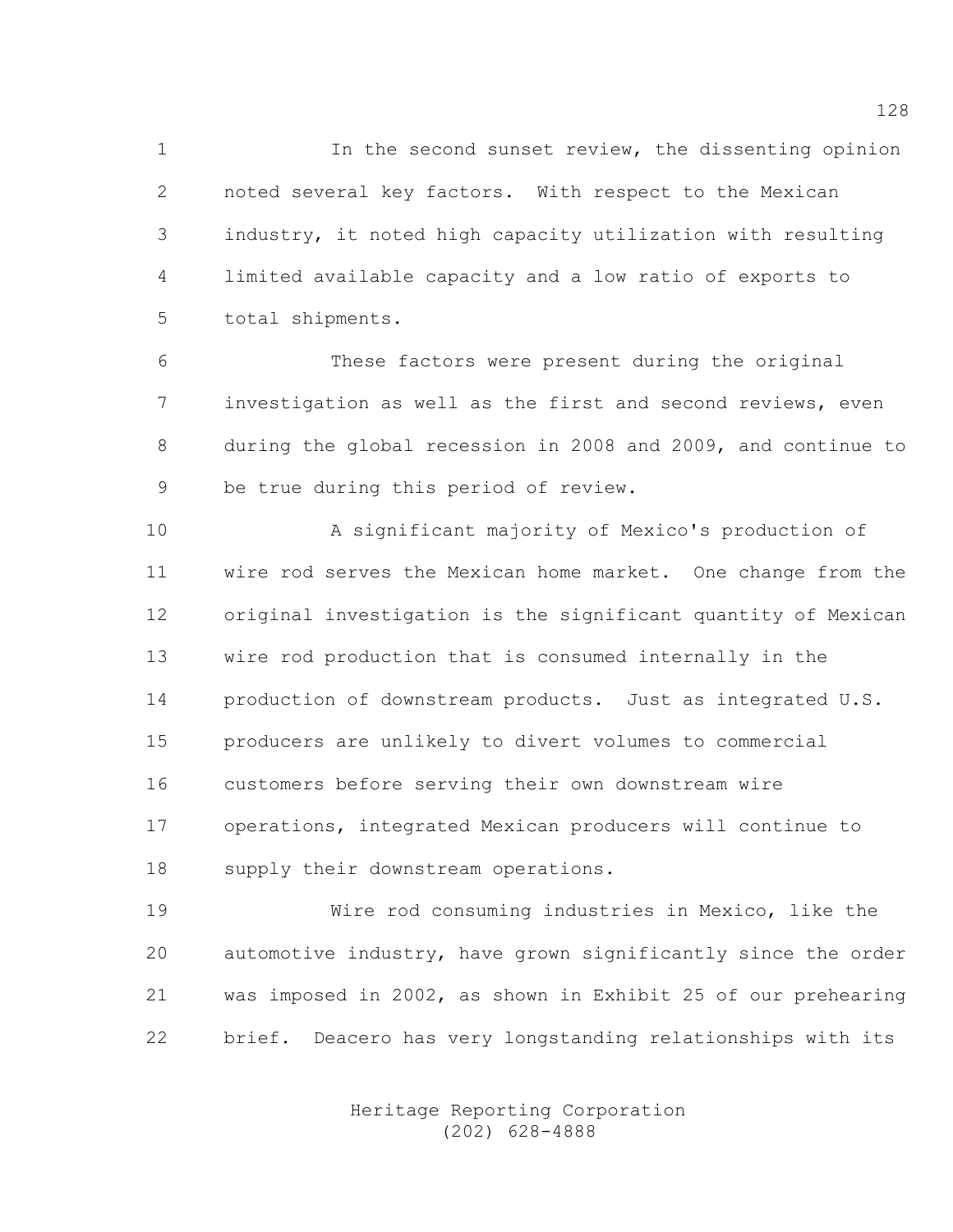1 Mexican customers. The small portion of Mexican shipments 2 going to export markets has consistently served regional 3 markets in Central and South America, which do not have 4 sufficient home market production capacity to meet demand. 5 Mexico's behavior in third-country markets has not led to the 6 imposition of any remedial duties in these markets.

7 As you have heard in the Deacero testimony, 8 supplier qualification processes for U.S. purchasers can be 9 lengthy and make it difficult to develop customers in the 10 United States. This process makes Deacero unwilling to 11 increase significantly its exports to the United States to 12 fill unused capacity.

13 Even with declines in capacity utilization in the 14 short term, the Mexican industry is not able to ship that 15 capacity to new customers quickly and is not going to 16 sacrifice its long-term supply strategy to fill available 17 capacity in the short-term.

18 With respect to the lower-diameter wire rod 19 products, these too were acknowledged in the dissenting 20 opinion. Even when shipping products that appear to be 21 outside the scope of the orders, export volumes to the United 22 States remained modest and did not adversely impact the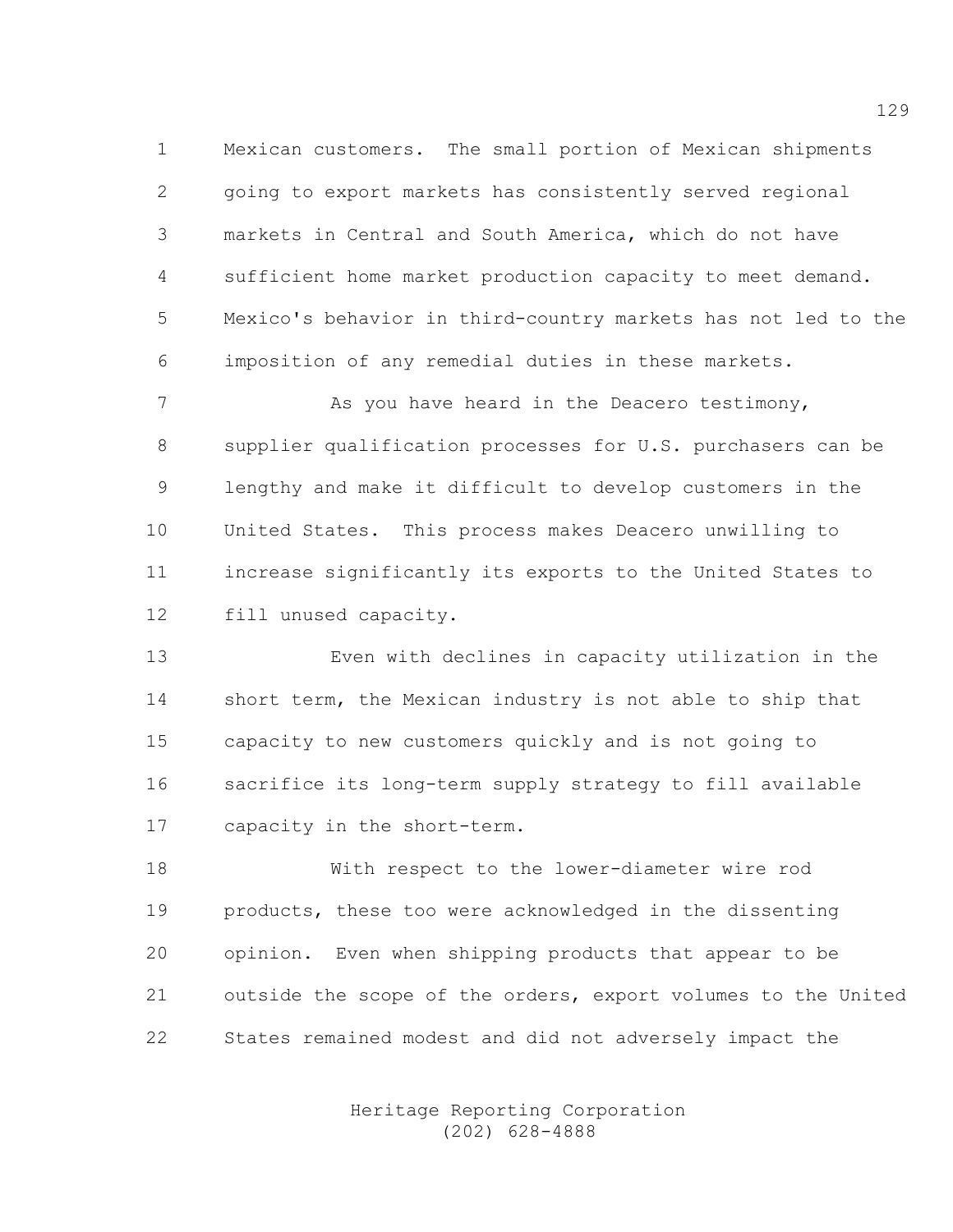1 domestic industry.

| $\mathbf{2}$ | In 2017, imports of 4.4 millimeter wire rod from               |
|--------------|----------------------------------------------------------------|
| 3            | Mexico were present in the U.S. market, with U.S. import       |
| 4            | statistics showing total imports from Mexico of 47,000 short   |
| 5            | Despite the presence of these imports, which were not<br>tons. |
| 6            | yet subject to the order, the domestic industry reported       |
| 7            | healthy operating profitability equal to 6.6 percent of        |
| 8            | sales.                                                         |
| 9            | Because there is demand for the smaller diameter               |
| 10           | wire rod that is not being met by the domestic industry,       |
| 11           | Deacero continues to ship some volumes of this product to the  |
| 12           | U.S. market, even now that such imports are covered by the     |
| 13           | order.                                                         |
| 14           | An additional factor that has arisen since the                 |
| 15           | second sunset review is the establishment of safeguard duties  |
| 16           | on imports in third-country markets for all countries subject  |
| 17           | to this review, with the single exception of Mexico. Each of   |
| 18           | the other subject countries is subject to safequard duties in  |
| 19           | Chile and Mexico, and Moldova faces additional safequard       |
| 20           | measures in the EU.                                            |
|              |                                                                |

21 There have also been significant changes in the 22 conditions governing the domestic wire rod market since the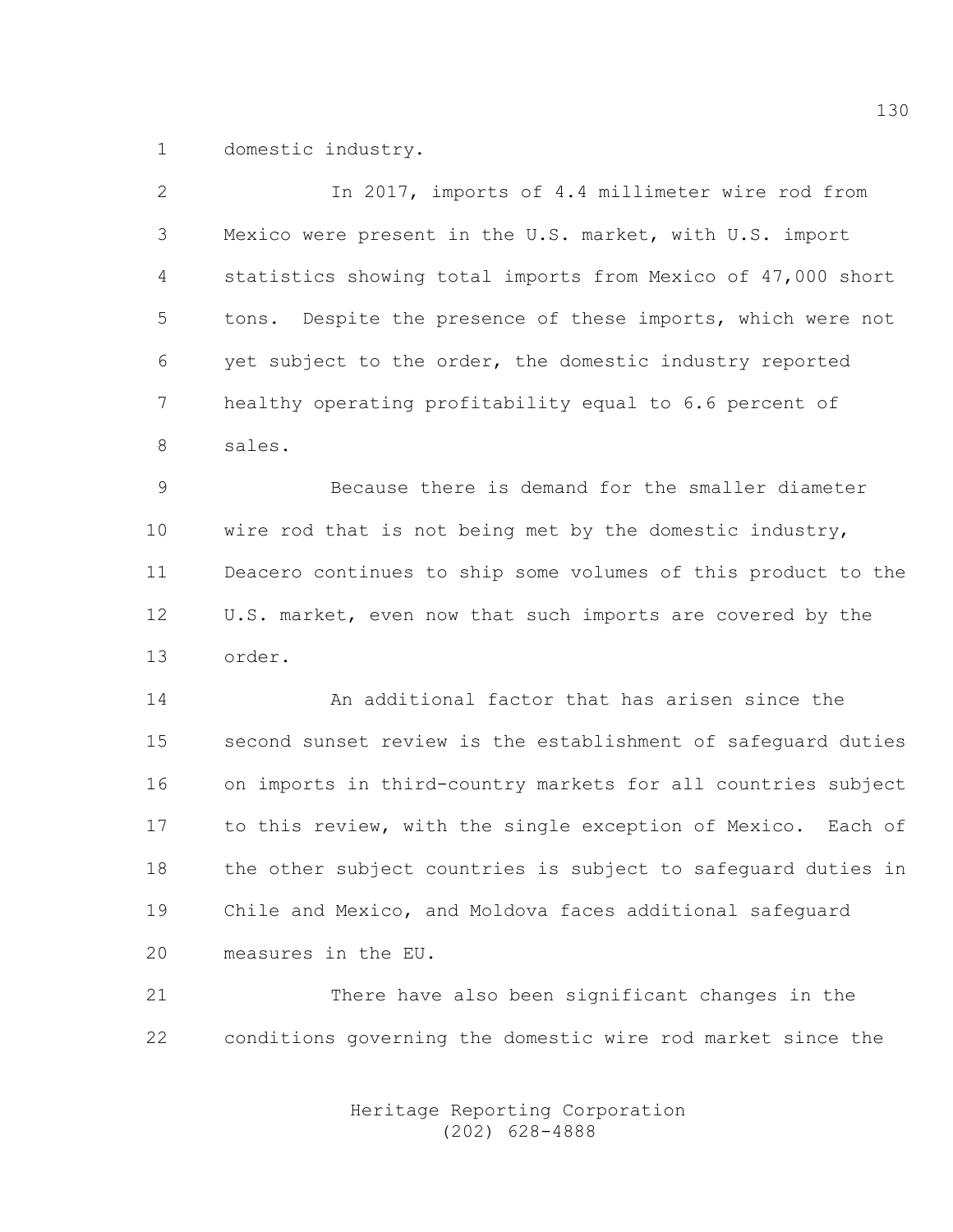1 second sunset review. In 2014 and '15, the domestic industry 2 obtained AD-CVD relief against imports of wire rod from 3 China, the world's largest producer of wire rod, and relief 4 against an additional 10 countries in 2017 and '18, including 5 many other significant global suppliers.

6 Earlier this month, the Commission voted in the 7 first sunset review covering imports of wire rod from China 8 to continue those orders. In 2018, the industry gained 9 additional protection when the government imposed duties 10 against imported steel products under Section 232.

11 While imports from Mexico and Canada are not 12 subject to the 232 duties, the 2019 agreements with the 13 United States provide for the resumption of duties if import 14 volumes "surge meaningfully beyond historic levels of trade."

15 Subject import volumes would not be significant if 16 the order is revoked with respect to Mexico. As you have 17 heard from the industry witness and seen in the record of 18 this review, the Mexican industry is not and has not been 19 export-oriented. Rather, it internally consumes a 20 substantial portion of its wire rod production in the 21 manufacture of downstream wire product.

22 Deacero, the largest Mexican producer of wire rod,

 Heritage Reporting Corporation (202) 628-4888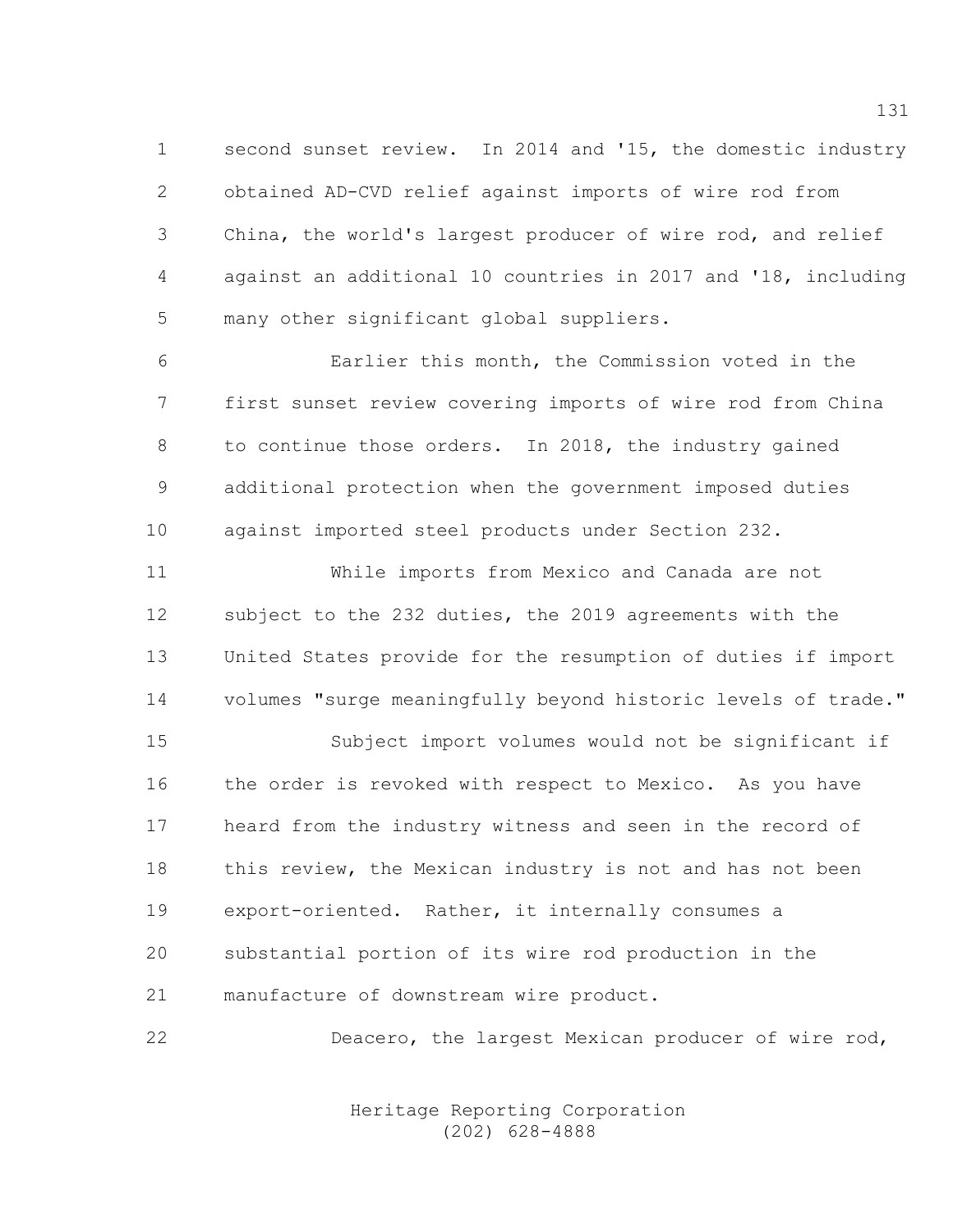1 internally consumes approximately 70 percent of its wire rod 2 production. It has made significant investments in its 3 downstream operation and is not going to abandon them to ship 4 wire rod to the U.S. market.

5 Several U.S. wire rod producers also have 6 downstream wire operations, and the shortages noted by 7 purchasers during the period of review demonstrate that they 8 do not divert material from internal consumption to serve the 9 U.S. commercial market.

10 The Mexican industry would likewise not do so. The 11 Mexican home market is also a very important outlet for 12 Mexican wire rod production, with many long-term supply 13 relationships. As noted by Deacero, it has been supplying 14 many of its home market customers since the late 1990s and 15 early 2000s. Exports account for only a small portion of the 16 industry shipment, and those exports are focused on regional 17 markets in Central and South America which do not have 18 sufficient domestic wire rod supply. Because of these 19 factors, the volume of imports from Mexico is likely to be 20 modest if the order is revoked.

21 Any limited participation by the Mexican industry 22 would not have adverse volume effects on the domestic

> Heritage Reporting Corporation (202) 628-4888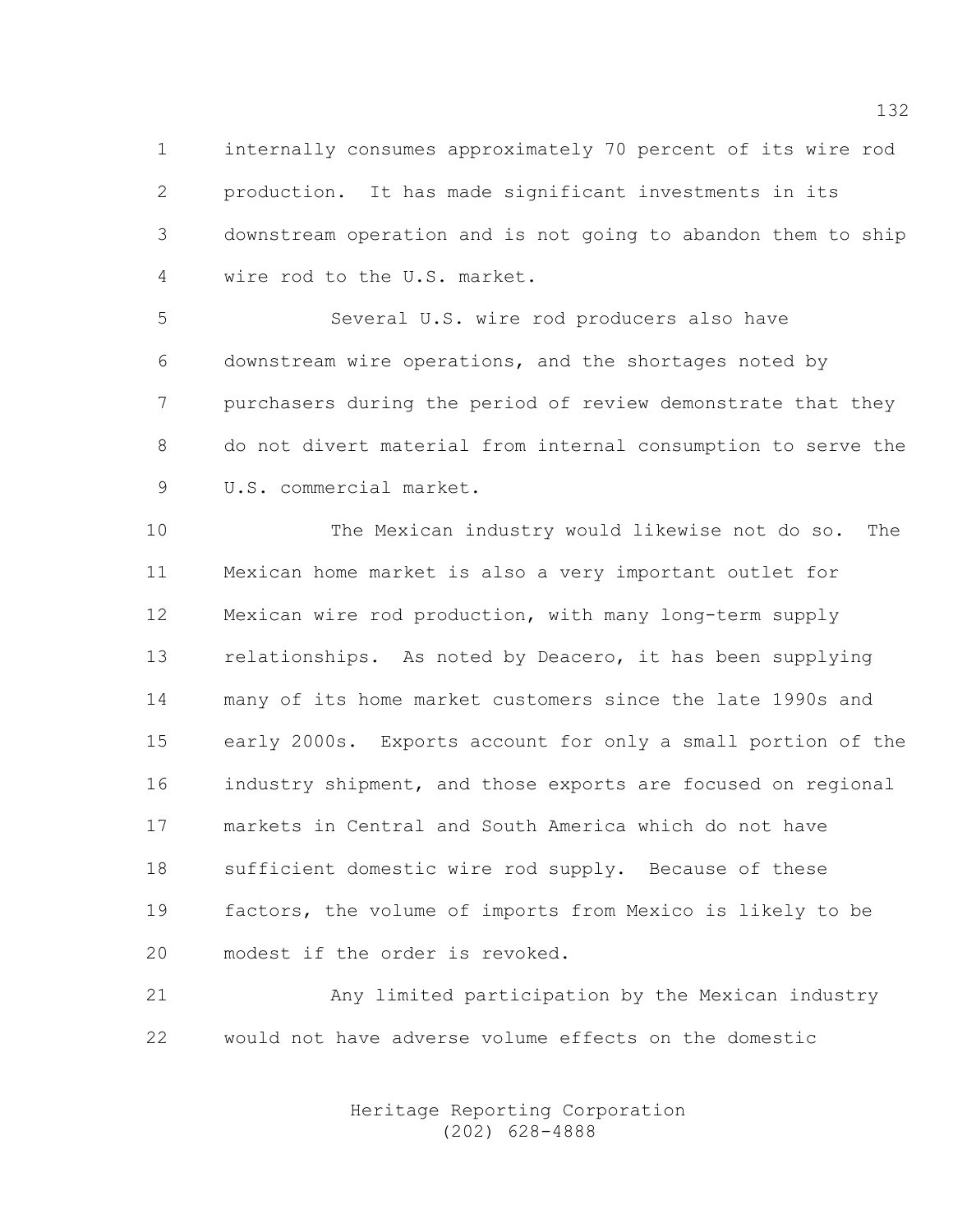1 industry, particularly given the frequent supply disruptions 2 reported by purchasers. Seventeen of 28 responding 3 purchasers noted that there were supply constraints during 4 the period of review. And you have heard additional 5 testimony from Chris Pratt on that subject.

6 I think these purchasers would be very surprised to 7 hear that the domestic industry claimed that it can supply 8 100 percent of U.S. demand. A number of supply constraints 9 were related to availability in 2018, when the Section 232 10 duties went into effect, although they are certainly not 11 limited to that period.

12 In 2018, when numerous shortages were reported, the 13 domestic industry claimed to be operating at only 78.8 14 percent of capacity, with 1.2 million short tons of unused 15 capacity available. While domestic industries and purchasers 16 often disagree about the ability of the industry to supply 17 demand, the Commission has additional evidence at its 18 disposal to evaluate domestic industry claims.

19 As part of the 232 relief, the Department of 20 Commerce established a process to request exclusions from the 21 duty. The Department stated in a Federal Register notice 22 that "The primary consideration in whether to grant or deny

> Heritage Reporting Corporation (202) 628-4888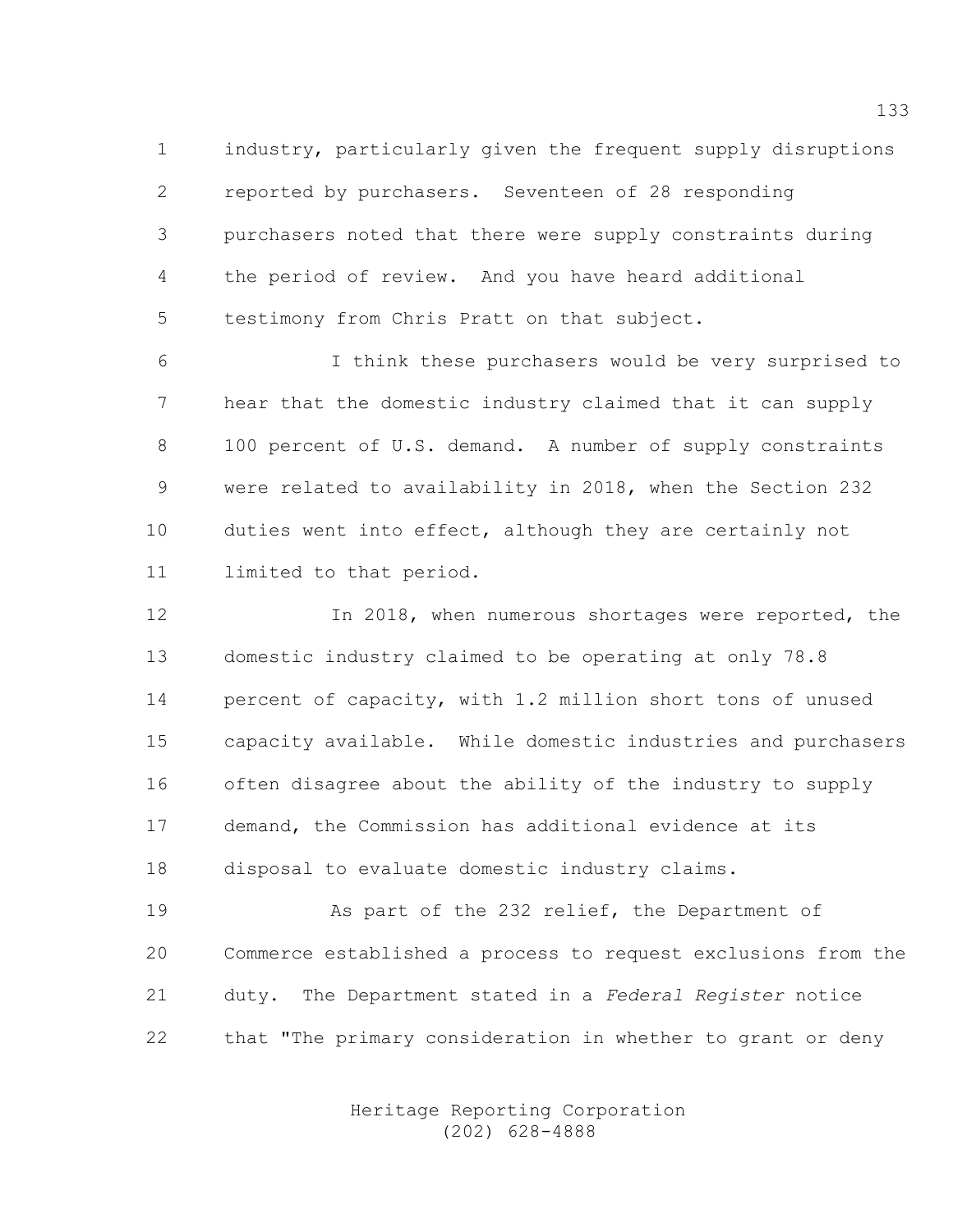1 an exclusion request is evidence that the requested product 2 is or readily can be made in sufficient quantity and quality 3 by domestic manufacturers."

4 Deacero reviewed the exclusions granted through 5 this process to identify wire rod products meeting the scope 6 of this review, and a summary of the exclusion volumes is 7 provided as Exhibit 20 to our prehearing brief.

8 The Department of Commerce granted exclusions of 9 almost 400,000 short tons in 2018, over 1 million short tons 10 in 2019, and almost 460,000 short tons in 2020. Some of 11 these products are more specialty products, but a significant 12 portion of the exclusions covered commonly manufactured 13 commodity products.

14 Thus, findings by another U.S. Government agency 15 confirm purchasers' claim that the domestic industry is not 16 able to meet all of U.S. demand and suggest that much of the 17 unused capacity reported by the domestic industry is 18 theoretical and not practical.

19 To be clear, nothing in the U.S. AD-CVD laws 20 requires a domestic industry to be able to supply 100 percent 21 of demand to receive relief. We simply urge the Commission 22 to treat the reported capacity data with some skepticism and

> Heritage Reporting Corporation (202) 628-4888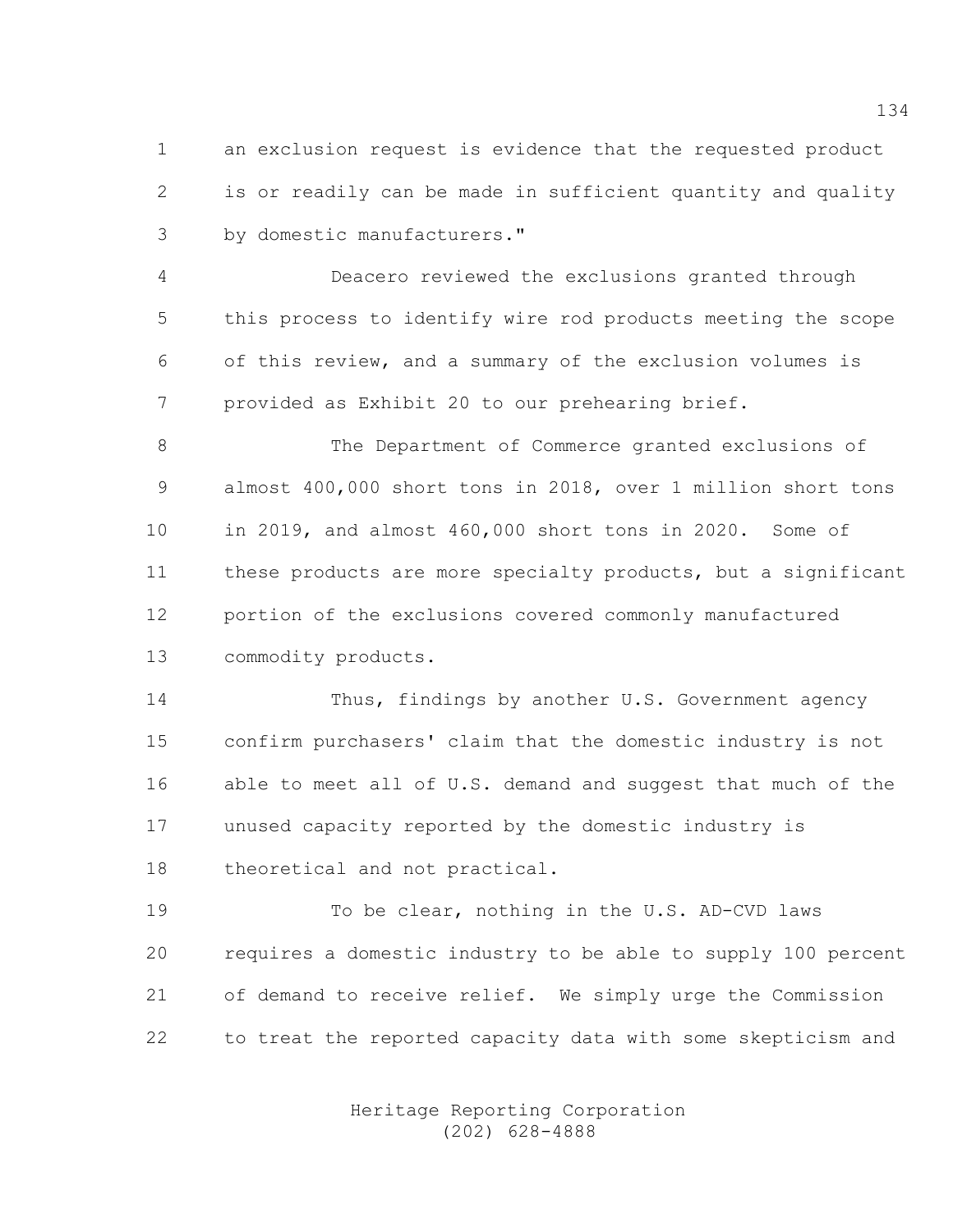1 find that any modest imports of wire rod from Mexico are 2 unlikely to have adverse volume effects on the domestic 3 industry.

4 Any subject imports from Mexico would not have any 5 adverse price effects if the order is revoked. The public 6 pre-hearing staff report notes that two producers reported 7 that wire rod prices fluctuate with scrap prices, which is 8 consistent with third-party price data and U.S. producer 9 announcements of price increases, which generally reference 10 scrap prices.

11 Our prehearing brief includes a lengthy analysis of 12 this relationship, although most of the data are proprietary. 13 The public report data show that raw materials as a percent 14 of net sales value declined steadily over the period, 15 indicating that the spread between wire rod and scrap prices 16 has improved, despite the participation of Mexico in the U.S. 17 market, with imports underselling the domestic industry in 18 seven quarters and overselling it in three.

19 Furthermore, declines in U.S. prices in 2019 appear 20 to be related to declines in scrap prices and were not 21 injurious to the domestic industry. Mexican imports during 22 the period did not adversely impact the relationship between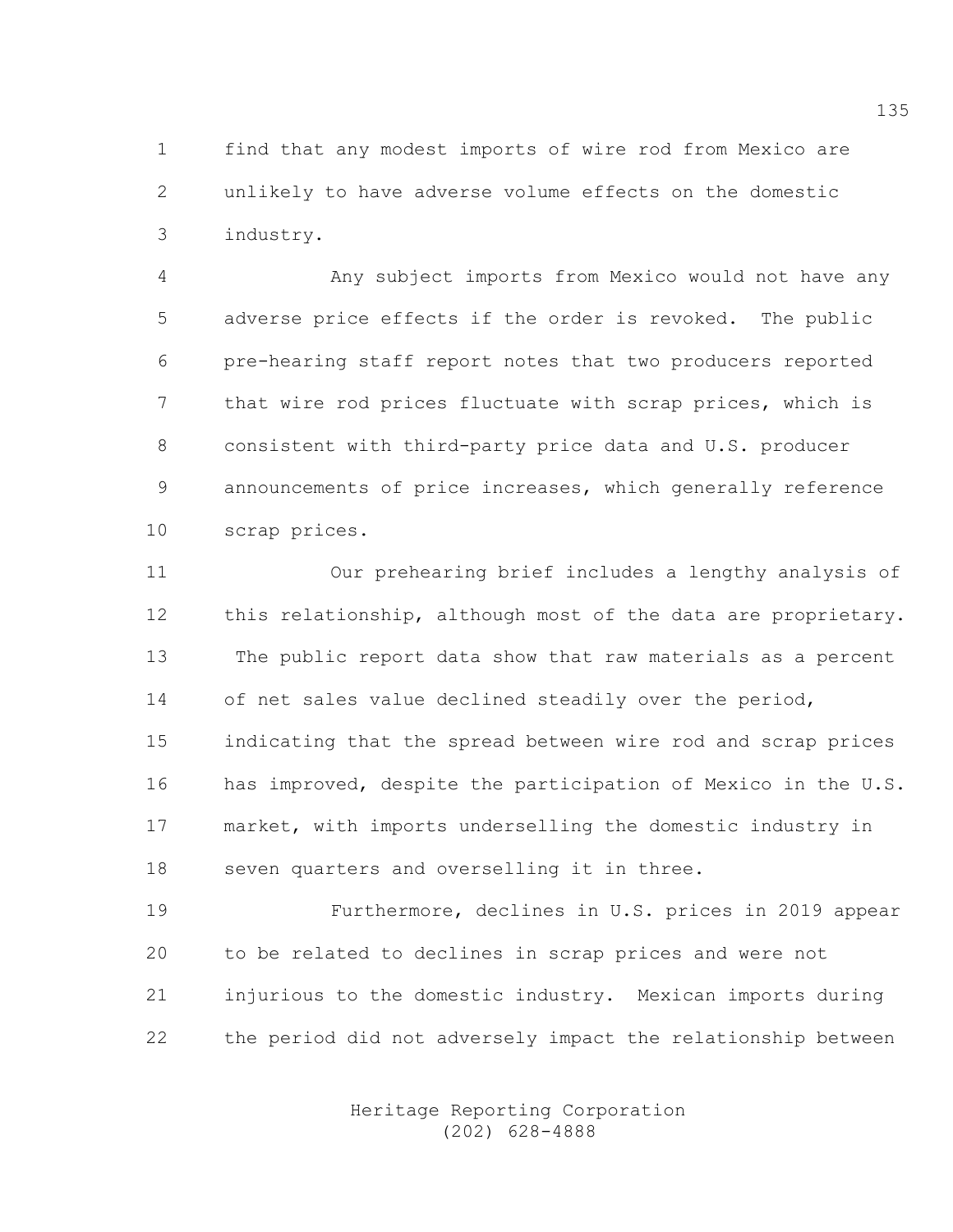1 wire rod and scrap prices, including the volumes of 4.4 2 millimeter wire rod that entered in 2017 and were not covered 3 by the order.

4 As the Commission has found in other 5 investigations, in markets where contract prices are indexed 6 to published spot prices for the same product, such as many 7 ferroalloy markets, small volumes of imports can quickly 8 affect prices across the market.

9 In a market where prices are so closely linked to 10 raw materials costs, however, small volumes of imports are 11 unlikely to affect overall market prices. Any modest volume 12 of imports from Mexico that would enter the U.S. market if 13 the order were revoked would likewise not be sufficient to 14 affect that price-cost relationship.

15 The domestic industry's performance has improved 16 significantly during the overall 2014 to 2019 period of 17 review. It received AD-CVD duty relief against imports of 18 wire rod from China, by far the world's leading producer of 19 wire rod in 2015.

20 In 2018, it received antidumping and countervailing 21 duty relief against an additional 10 countries. According to 22 the public record from that investigation, imports from those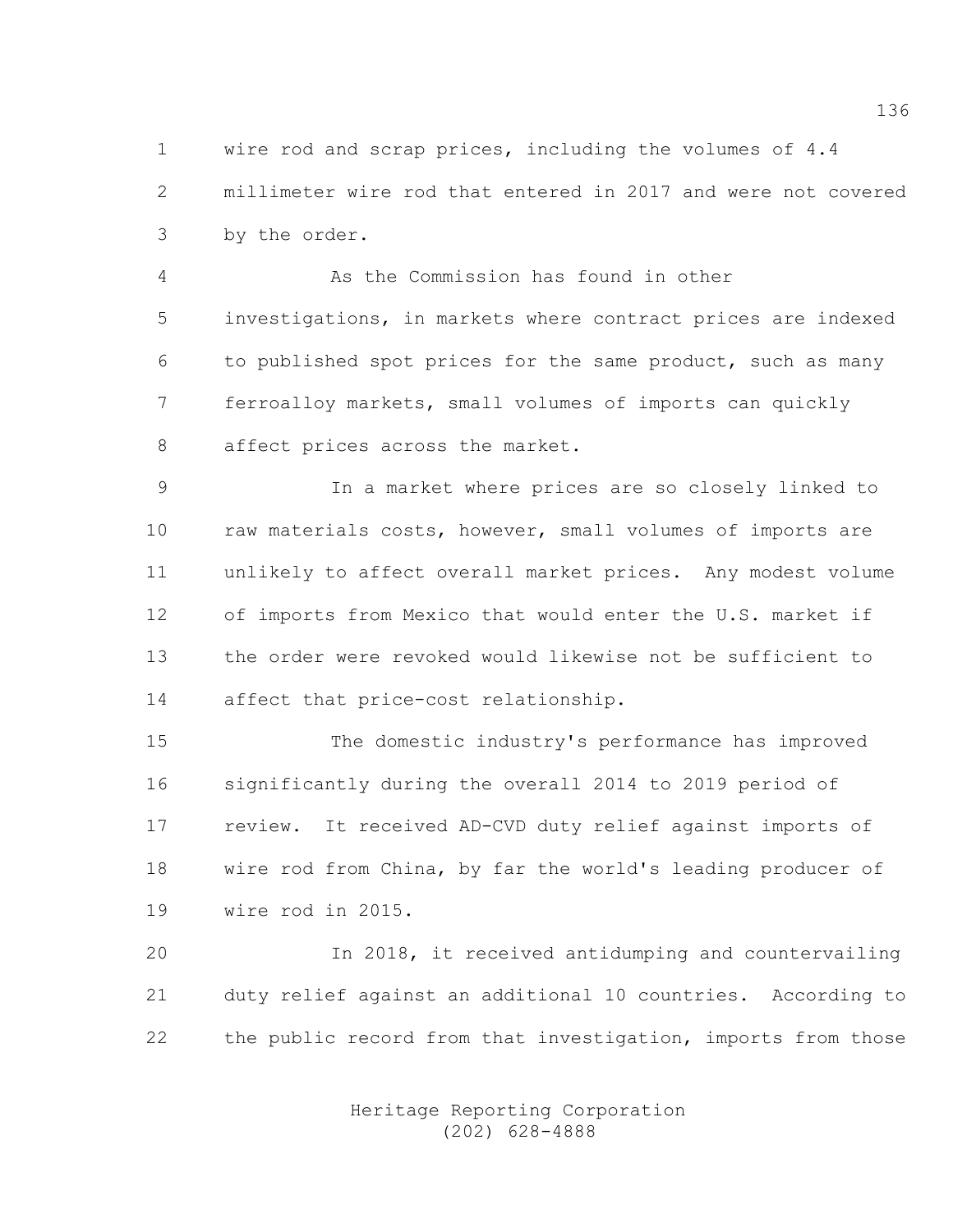1 10 countries accounted for almost 40 percent of total imports 2 of wire rod and over 13 percent of the total U.S. market for 3 wire rod.

4 While the domestic industry as a whole remained 5 profitable during the entire period of investigation for that 6 case, profitability levels were low, with operating income as 7 a percent of sales ranging from 0.9 to 2.8 percent of sales 8 in the full-year period. And a majority of U.S. producers 9 reported losses at both the operating income and net income 10 level.

11 In contrast, during the 2017 to '19 period, the 12 domestic industry enjoyed higher operating profitability, 13 ranging from 6.6 to 8.8 percent of sales, and only one or two 14 U.S. producers reporting losses in any portion of the period 15 of review, despite the Mexican industry's consistent 16 participation in the market and despite the fact that demand 17 was at its lowest level during any of the recent cases.

18 The domestic wire rod industry has enjoyed 19 increased capacity, production, employment and market share. 20 There is, of course, concern about the effects of the 21 COVID-19 pandemic. There has been considerable press 22 coverage about downturns in consumption, particularly in the

> Heritage Reporting Corporation (202) 628-4888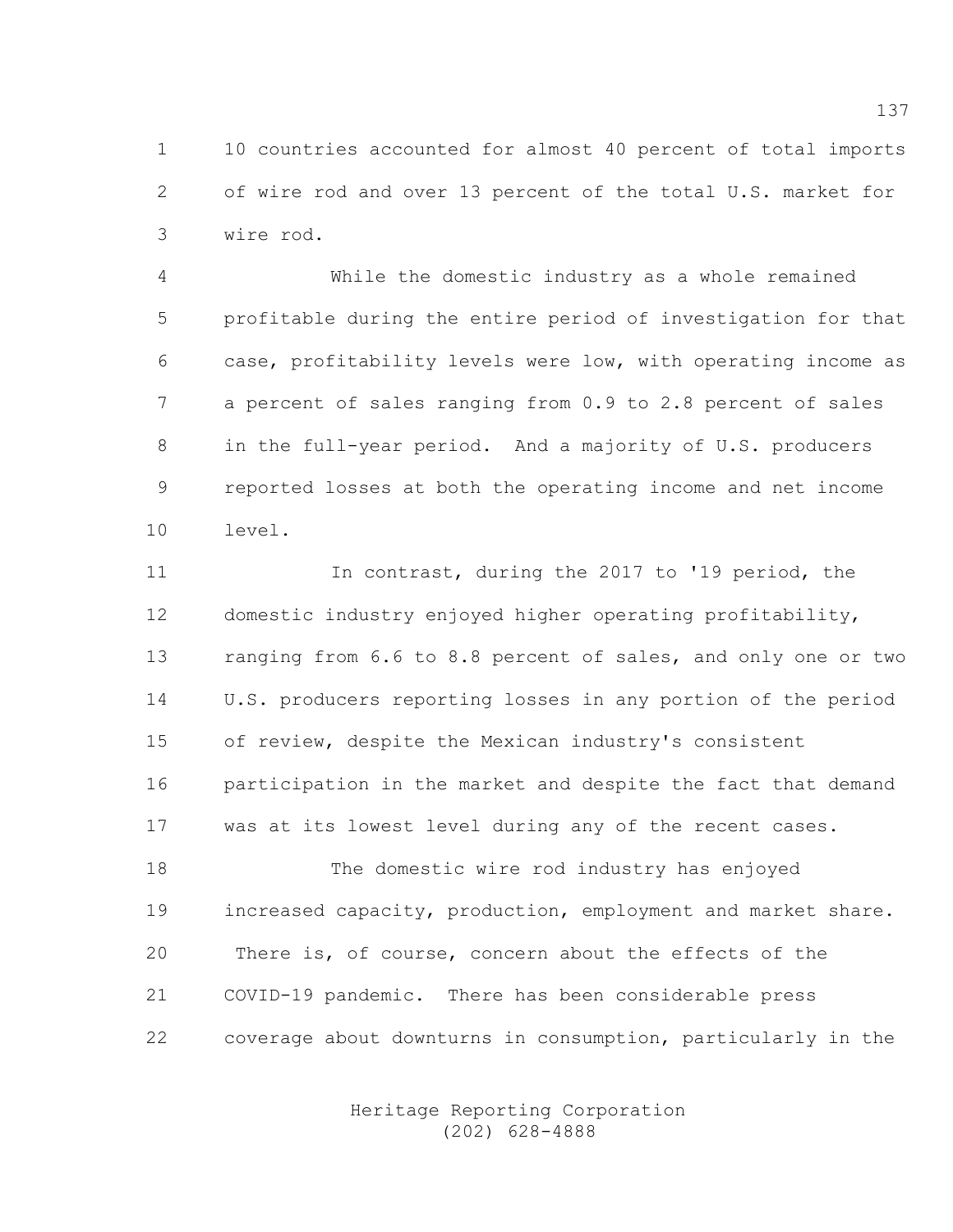1 automotive sector. The automotive industry was severely 2 affected by measures associated with the pandemic in April of 3 this year. All indications show, however, that the 4 automotive industry started reopening both U.S. and Mexican 5 plants in May.

6 The industries most affected by the Coronavirus 7 response such as hospitality, travel and entertainment, are 8 not key drivers of demand for wire rod.

9 While the effects of the pandemic are of concern to 10 the domestic and Mexican wire rod industries, indications are 11 that consuming activities are continuing and are resuming. 12 As shown in Deacero's shipment projections for 2020 and 2021 13 even taking year to date shipments into account the company 14 expects its internal consumption and home market shipments to 15 increase modestly but steadily over 2019 levels.

16 The Commission should consider historic data with 17 respect to the behavior of the Mexican industry in 18 recessionary periods. The record of the second sunset review 19 of this order covers the period from 2008 to 2013 which 20 includes the most recent severe global recessionary period. 21 The record with respect to the Mexican industry demonstrates 22 that during that period they did not shift their shipment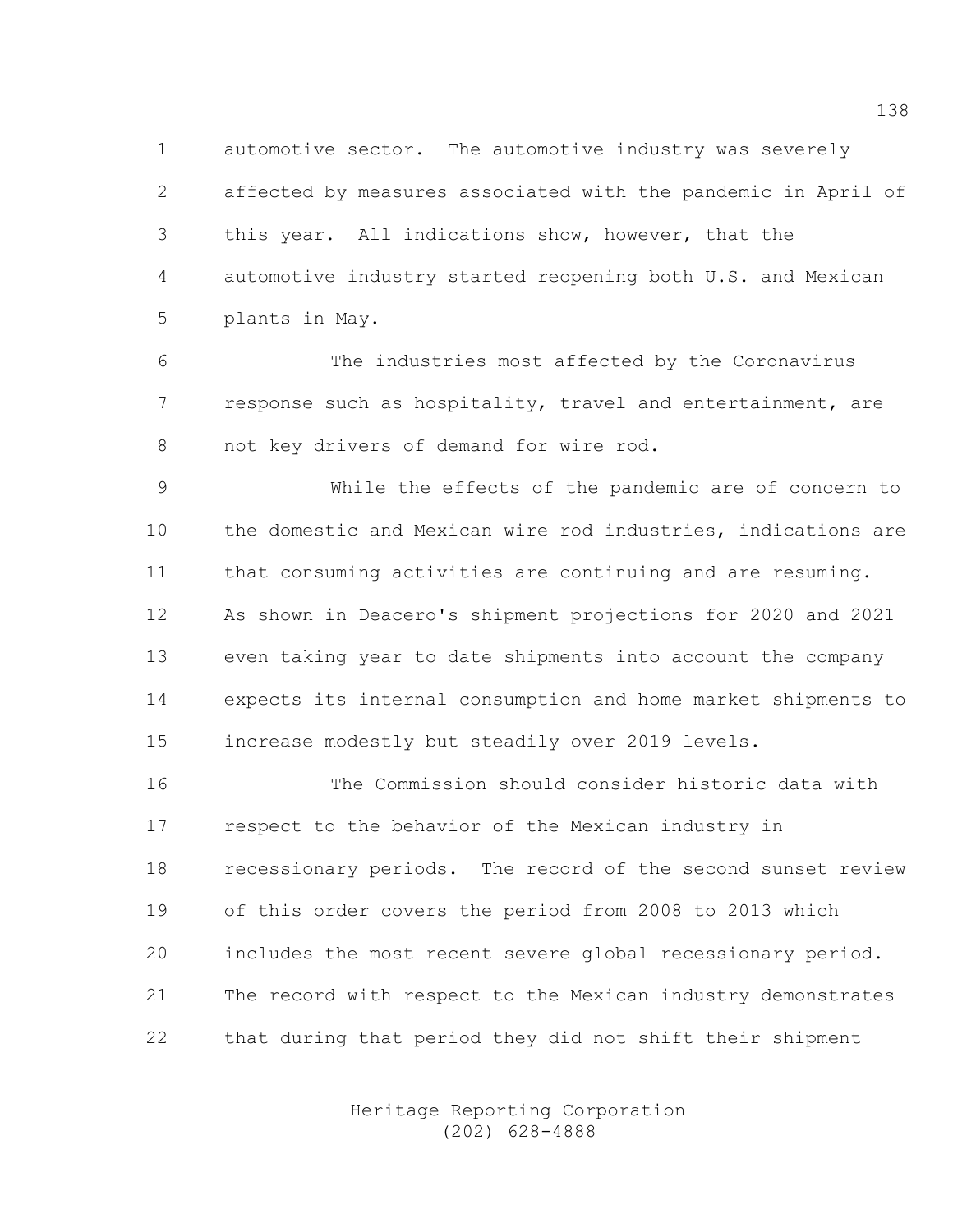1 patterns with respect to internal consumption and home market 2 shipments despite global economic events.

3 Because the Mexican industry is unlikely to 4 increase significantly its shipments to the U.S. market or 5 otherwise alter its behavior the Commission can evaluate the 6 expected effects of revocation by looking at the condition of 7 the industry reflected in the questionnaire responses. 8 However, even if the Mexican industry doubled its shipments 9 to the U.S. market the volume in market share would be 10 insignificant relative to the domestic market and would not 11 have an adverse impact on the domestic industry given the 12 high capacity utilization of the domestic industry as 13 demonstrated by the Department of Commerce exclusion orders 14 and the strong link and steady spread between scrap and wire 15 rod prices which has continued into 2020.

16 The domestic industry producing wire rod is not 17 vulnerable.

18 The Commission should find that imports from Mexico 19 would have no discernible adverse impact on the domestic 20 industry and decumulate those imports. In the alternative, 21 the Commission should exercise its discretion to decumulate 22 imports from Mexico and find that revocation of the order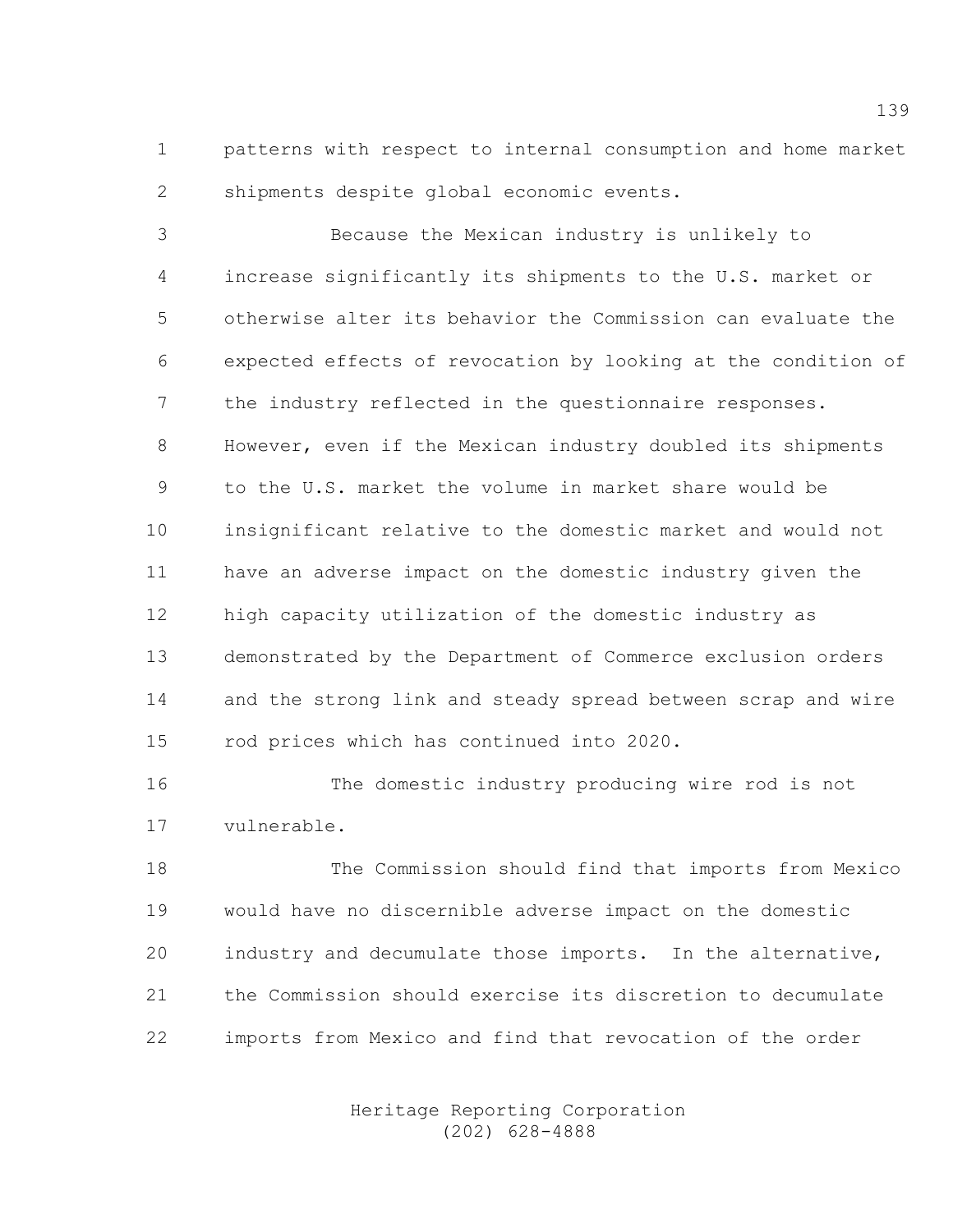1 against imports from wire rod from Mexico would not cause the 2 continuation or resumption of material injury to the domestic 3 industry.

4 Thank you.

5 MS. JEONG: That concludes our presentation. Thank 6 you.

7 CHAIRMAN JOHANSON: I would like to thank this 8 panel for appearing here today. We will begin Commissioner 9 questions with Commissioner Kearns.

10 COMMISSIONER KEARNS: Than you all for appearing 11 before us today. This is very helpful to have your testimony 12 and your participation in this case.

13 I will start I guess with price effects.

14 The record indicates that price is an important 15 purchasing factor in the U.S. wire rod market with nearly all 16 purchasers stating that price is a very important factor in 17 their decisions. Moreover the record demonstrates consistent 18 underselling by subject imports, particularly Mexico, in 19 every proceeding since the original investigation. Shouldn't 20 this lead to a conclusion that Mexican imports will resume 21 underselling subject imports in higher volumes if the order 22 were revoked?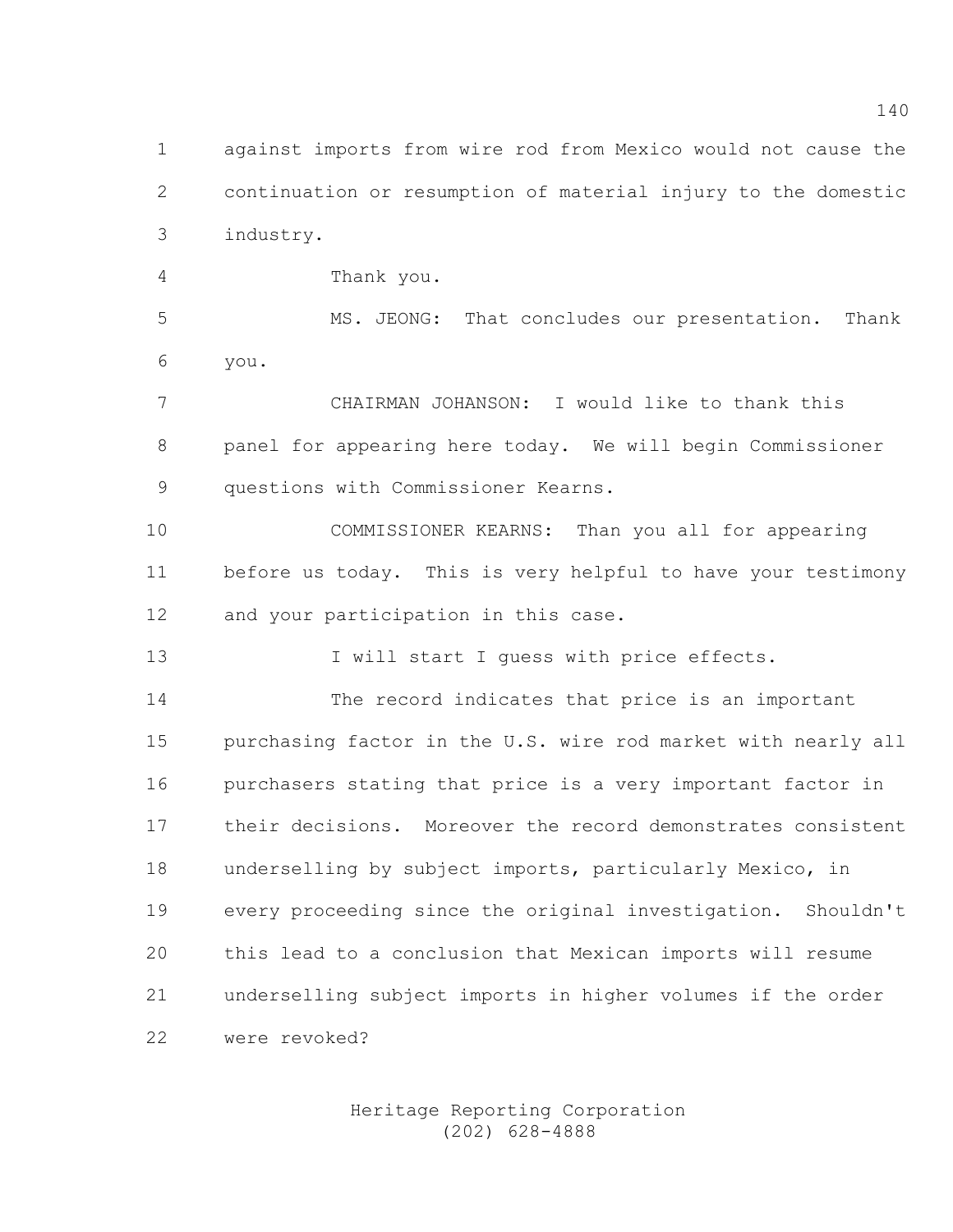1 (Pause.)

2 MS. JEONG: Jennifer, do you want to say something  $3 - -$ 

4 MS. LUTZ: Yes. Sorry, it took me a minute to get 5 the camera on again.

6 I think that the Commission has in front of it a 7 record covering 18 years of the orders and there has been 8 some underselling by the Mexican industry but the volumes 9 have been very modest, as we keep saying. They're low, 10 they're well under one percent of domestic consumption. And 11 there is no reason to expect that those volumes would 12 increase substantially, therefore limiting any effect they 13 would have on U.S. prices which are closely linked to scrap 14 prices and have shown a steady gap over the last three years. 15 COMMISSIONER KEARNS: Thank you.

16 I also want to ask you about domestic like 17 products. Despite your arguments during the draft 18 questionnaire phase that the Commission had not previously 19 evaluated smaller diameter wire rod as a separate like 20 product, in March 2019 Commerce issued a determination that 21 all such smaller diameter wire rod constituted a minor 22 alteration that place it within the scope of the order.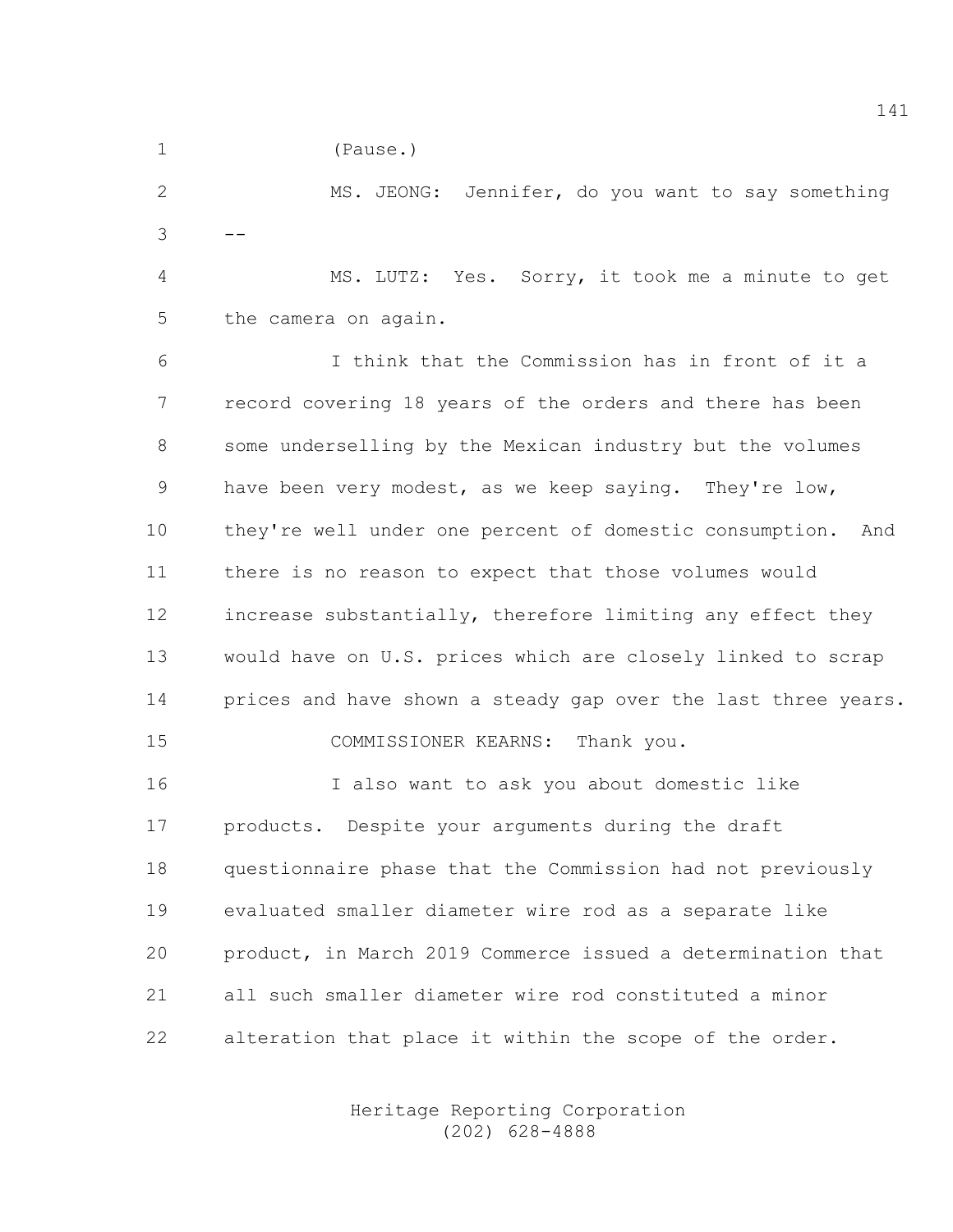1 Doesn't your attempts to continue shipping smaller 2 diameter wire rod to the United States notwithstanding the 3 order demonstrate a continued interest in the U.S. market? 4 MS. JEONG: I'll start off a little bit and then 5 Antonio or Fernando can address it. 6 As our witnesses testified those products were 7 developed in response to specific customer requests, to fill 8 a need that U.S. producers didn't fulfill. And there are, 9 despite claims given by the other side saying these were just 10 ways to avoid dumping duties, these are products with 11 specific advantages, technical and commercial advantages,

12 over other products.

13 COMMISSIONER KEARNS: If I can, Ms. Jeong. I think 14 we heard this morning from Petitioners that at least some of 15 that wire rod is further processed by the customer normally. 16 So if you'd comment on that as well.

17 MS. JEONG: Yeah, I'll just start off a second and 18 then Fernando can pick up on this.

19 Yes. These are wire rods that are generally sold 20 to wire producers. So the advantage that we're talking 21 about, the advantage the wire producers have in drawing 22 particular types of wire.

> Heritage Reporting Corporation (202) 628-4888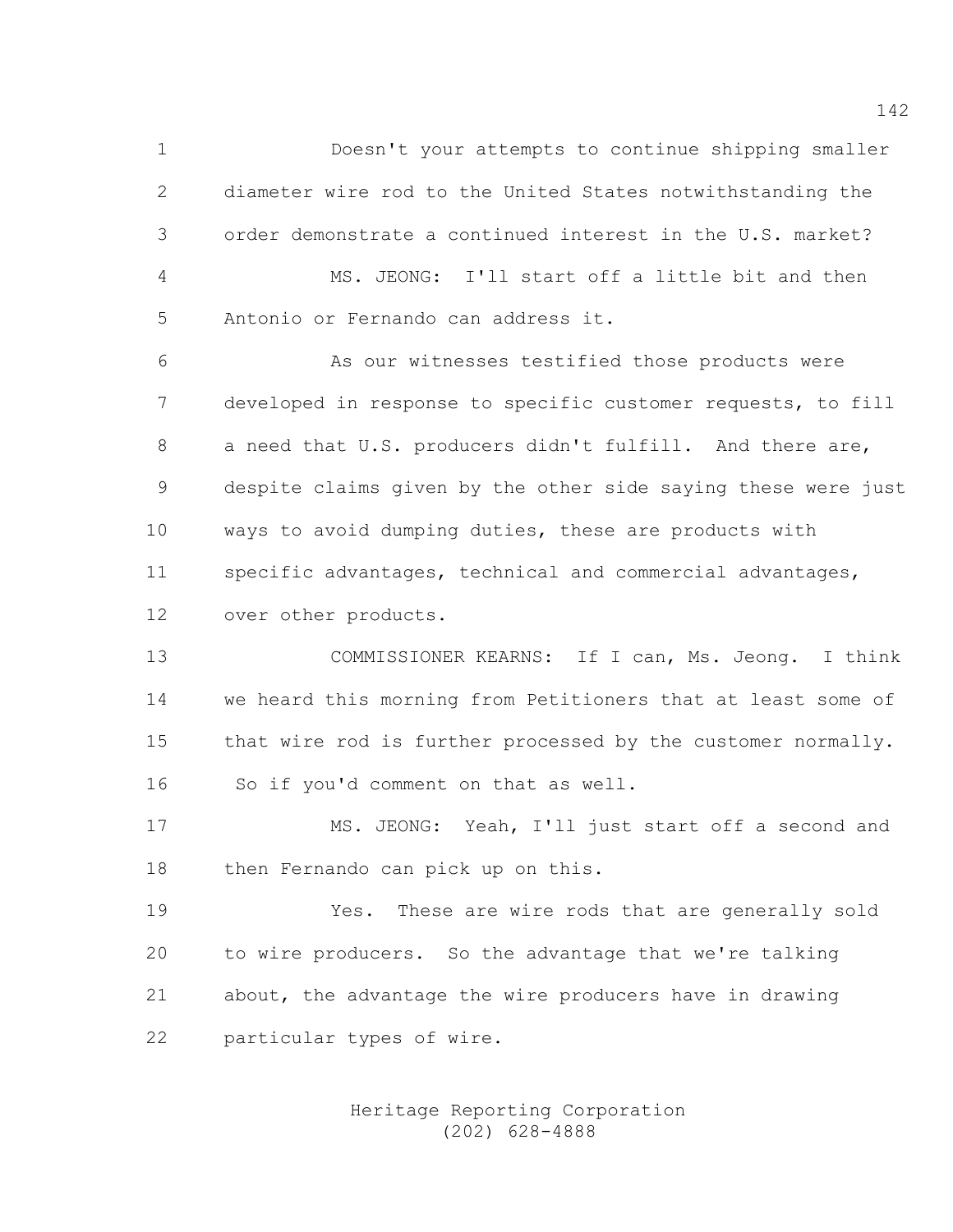1 Fernando, do you want to get into a little more 2 detail on this?

3 MR. VILLANUEVA: Sure. Thank you very much for 4 your question, Mr. Commissioner.

5 Let me start by giving you a little bit of my 6 background. I was the operational manager of a wire plant in 7 the Deacero Group that we manufactured 160,000 tons a year of 8 wire probes. Wire probes ranging from very small diameters 9 to very big diameter wire probes and also low carbon and high 10 carbon wires.

11 So what is the benefit of 4.75 or 4.5? Basically 12 it's because you need less drawing, okay?

13 Now there are certain occasions that our customers, 14 the machinery, they don't have the exact machinery to produce 15 a new product, like say a very thin product. So they need to 16 start from a 4.75 millimeter wire rod in order to produce 17 that fine product.

18 I'm not trying to be very technical, but for 19 example. If you want to produce a 20 gauge. A 20 gauge is 20 32-thousandths of an inch wide. A very thin wire that can go 21 to staples or can go to a poultry netting or a stucco 22 netting, that is used for construction, and the other one is

> Heritage Reporting Corporation (202) 628-4888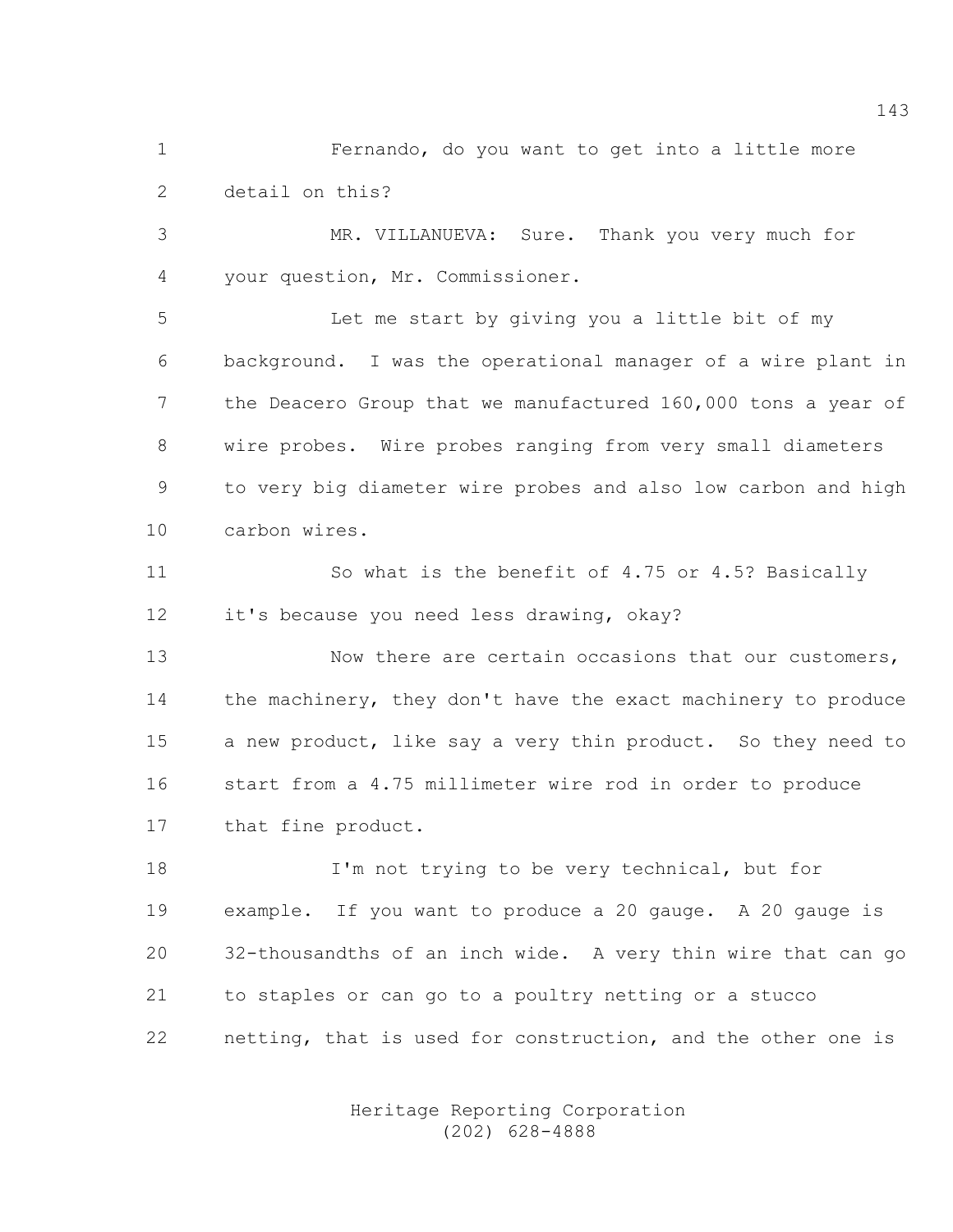1 used in agriculture.

| $\mathbf{2}$ | To do that the ideal process, to have the ideal             |
|--------------|-------------------------------------------------------------|
| 3            | results on cost productivity is to have an 11 draft drawing |
| 4            | machine. That's the idea. Using 5.5 down to 11.             |
| 5            | But having an 11 step or path for a drawing machine         |
| 6            | limits you, your flexibility to do some more wires.         |
| 7            | For example on that machine you cannot produce the          |
| 8            | 12.5 gauge used for chain link fence, okay?                 |
| 9            | So instead of having an 11 draft machine you can            |
| 10           | have a 9 draft machine where you can use that machine to    |
| 11           | either produce 094, 094 is 94 thousandths of an inch wire   |
| 12           | that is used on chain link, or use for 4.75 or 4.4 to do 20 |
| 13           | gauge or 19 gauge.                                          |
| 14           | So it brings value to our customers, especially             |
| 15           | those customers that they want to take advantage of their   |
| 16           | assets, their investments to produce a variety of products  |
| 17           | and to serve the U.S. market.                               |
| 18           | COMMISSIONER KEARNS: Okay, thank you.                       |
| 19           | Also I wanted to speak to you about the                     |
| 20           | attractiveness of the U.S. market. Doesn't the U.S. market  |
| 21           | offer the best pricing for wire rod making it an attractive |
| 22           | export market? The Commission's pre-hearing report shows    |
|              |                                                             |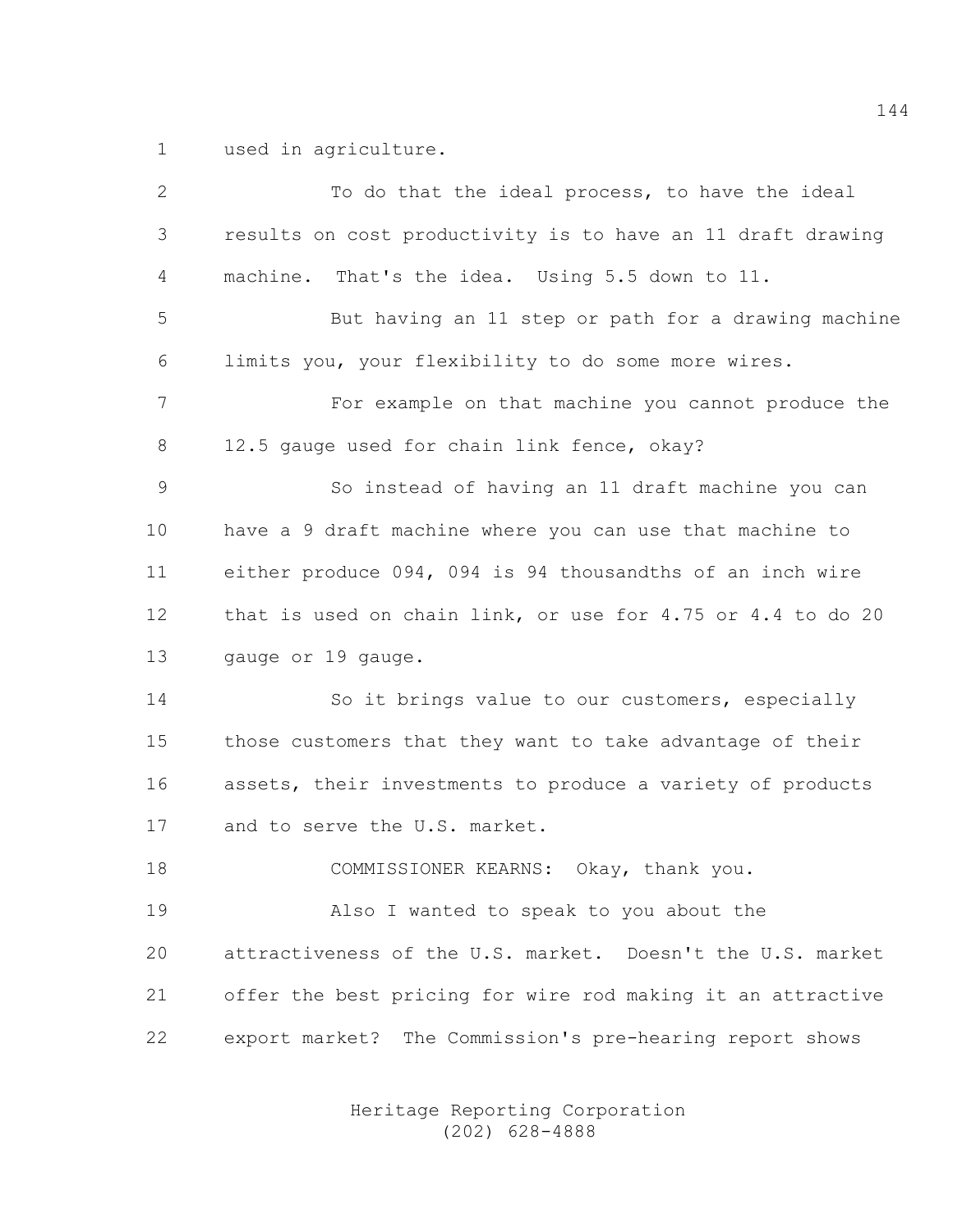1 that U.S. prices have been consistently higher than those in 2 third country markets for which data are available.

3 MS. JEONG: I think probably Fernando should 4 address this question, but as mentioned in our testimony 5 there are constraints and commitments that really limit 6 Deacero's ability to increase sales to any one market. And 7 Fernando can tell you a little more about that.

8 COMMISSIONER KEARNS: Again, I think what we heard 9 this morning and in the briefs from Petitioners, even if we 10 were to assume that you can't shift current sales, that 11 there's quite a bit of excess capacity in Mexico that could 12 be used to serve the U.S. market. So if you could speak to 13 that as well, Mr. Villanueva.

14 MR. VILLANUEVA: Of course. Yes.

15 I'm going to talk about the two things, pricing and 16 also the availability.

17 We need to acknowledge that delivered price is not 18 everything and honestly speaking, the wire rod doesn't travel 19 well on wheels. And when I say wheels I mean truck or rail. 20 Okay? I'm going to give you an example.

21 Our cost, let's say from Laredo, Texas up to a 22 certain point in Missouri it costs us \$70 a ton. To bring a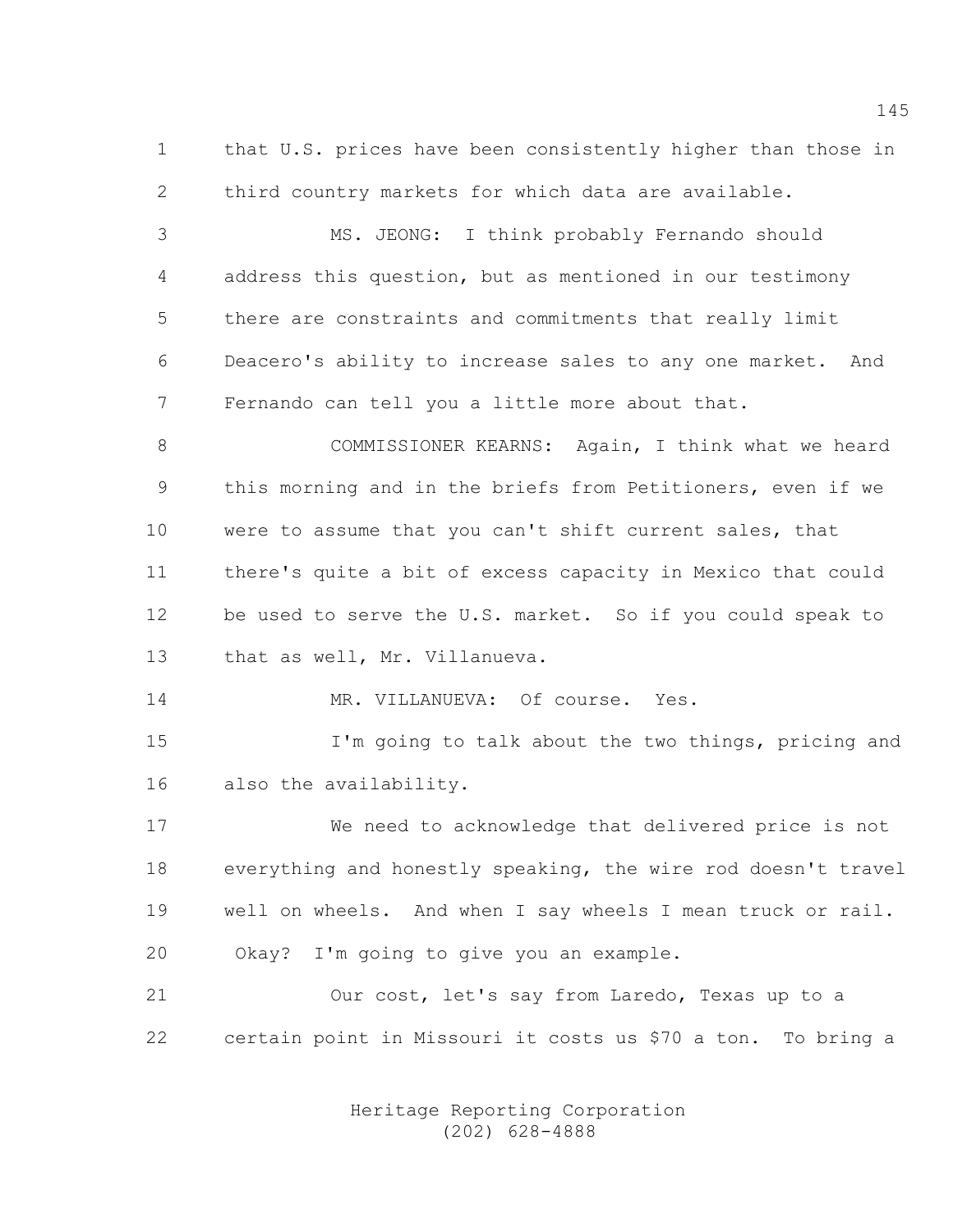1 shipment out of China, Turkey or even Europe to a port in the 2 U.S. costs \$15 a ton. So that inhibits us, our way to 3 compete in the U.S.

4 So even though the prices can be very high, for us 5 they're not too high because we need to spend a lot of money 6 on freight transportation. That's one side.

7 The other side, an industrial wire, industrial wire 8 rod is a pretty unique segment. Because like in the other 9 presentation, the other presenters, they said it is an 10 industrial applications. It is something that you need a 11 specific requirement of a specific specification of wire rod 12 in order to really achieve the results that you want. Okay?

13 So nowadays, I mean we're running away from 14 commodity products and we want to make our product more 15 special and with special details and special diameters. So 16 that plan is forcing us to develop a special wire rod with 17 special chemistries, with special diameters as well to serve 18 those needs. Okay?

19 So even if the market is there, the capacity to 20 develop the right wire rod for what the customer needs it 21 takes a lot of time.

22 12 In the case I told you on Alex's testimony, we have

 Heritage Reporting Corporation (202) 628-4888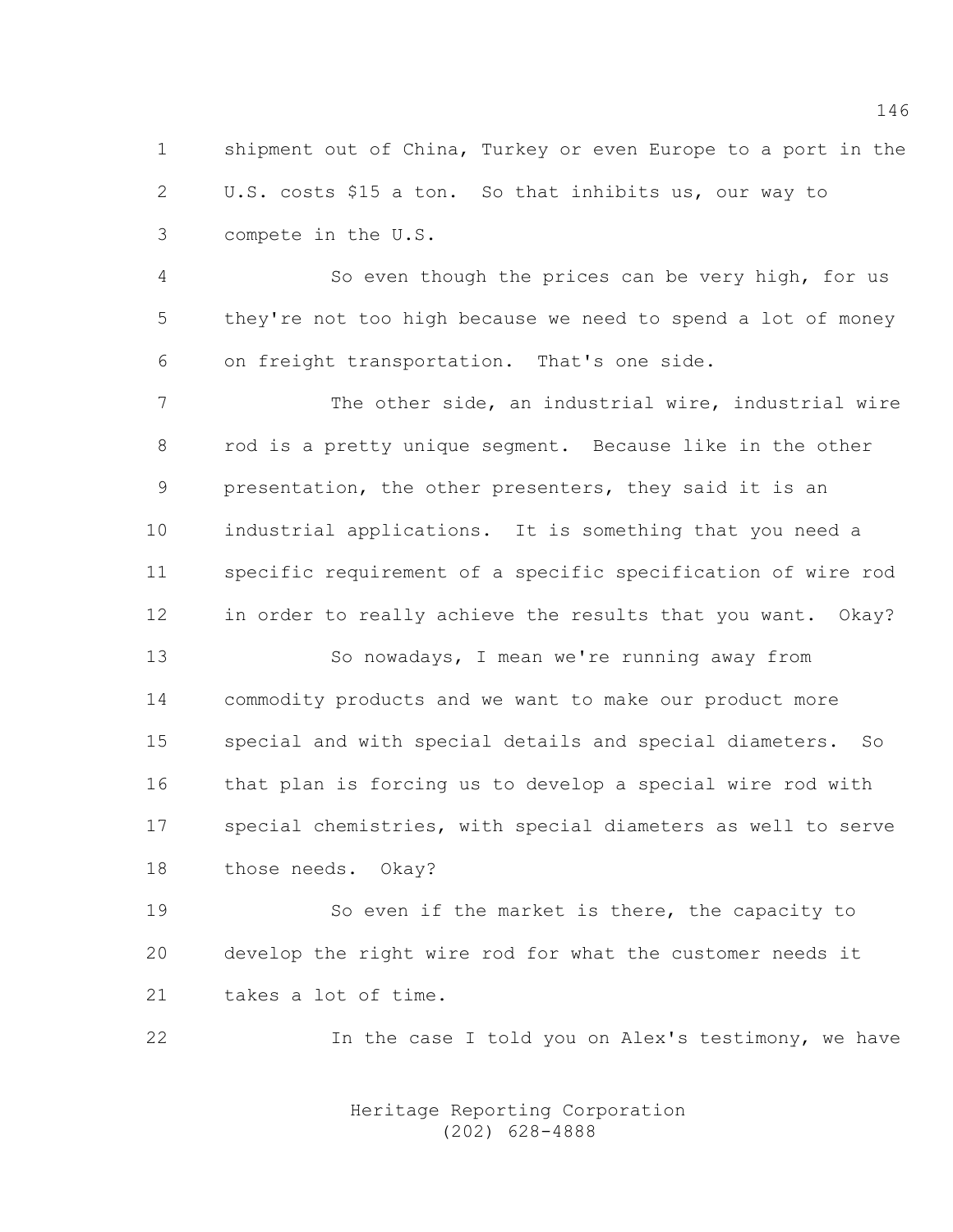1 been trying to develop this wire rod for this specific market 2 and we have been doing tests and trials for two years and 3 until now we haven't been able to develop it.

4 So there's a lot of constraints. Just having the 5 market there, there's a lot of constraints.

6 Also There's a lot of constraints in our group. 7 When our founder created this company, our founder started 8 making chain link fence by hand. The wire that our founder 9 used was bought from Keystone Steel & Wire in Peoria. So he 10 bought quality wire to do chain link fence by hand. So our 11 nature, our core is downstream products.

12 We started doing the vertical integration in order 13 to compete. And be more competitive that draws to integrate 14 further more back in the supply chain.

15 But that integration of supply chain now brings the 16 issues of coordinating that supply chain. So in order to 17 coordinate that supply chain our group, our request, a 18 forecast of the next three months, and if we don't forecast 19 let's say our scrap group, they don't buy the scrap. So even 20 though we could bring an order, there could be no scrap to 21 produce that order.

22 So we are in a time where we need to use all of our

 Heritage Reporting Corporation (202) 628-4888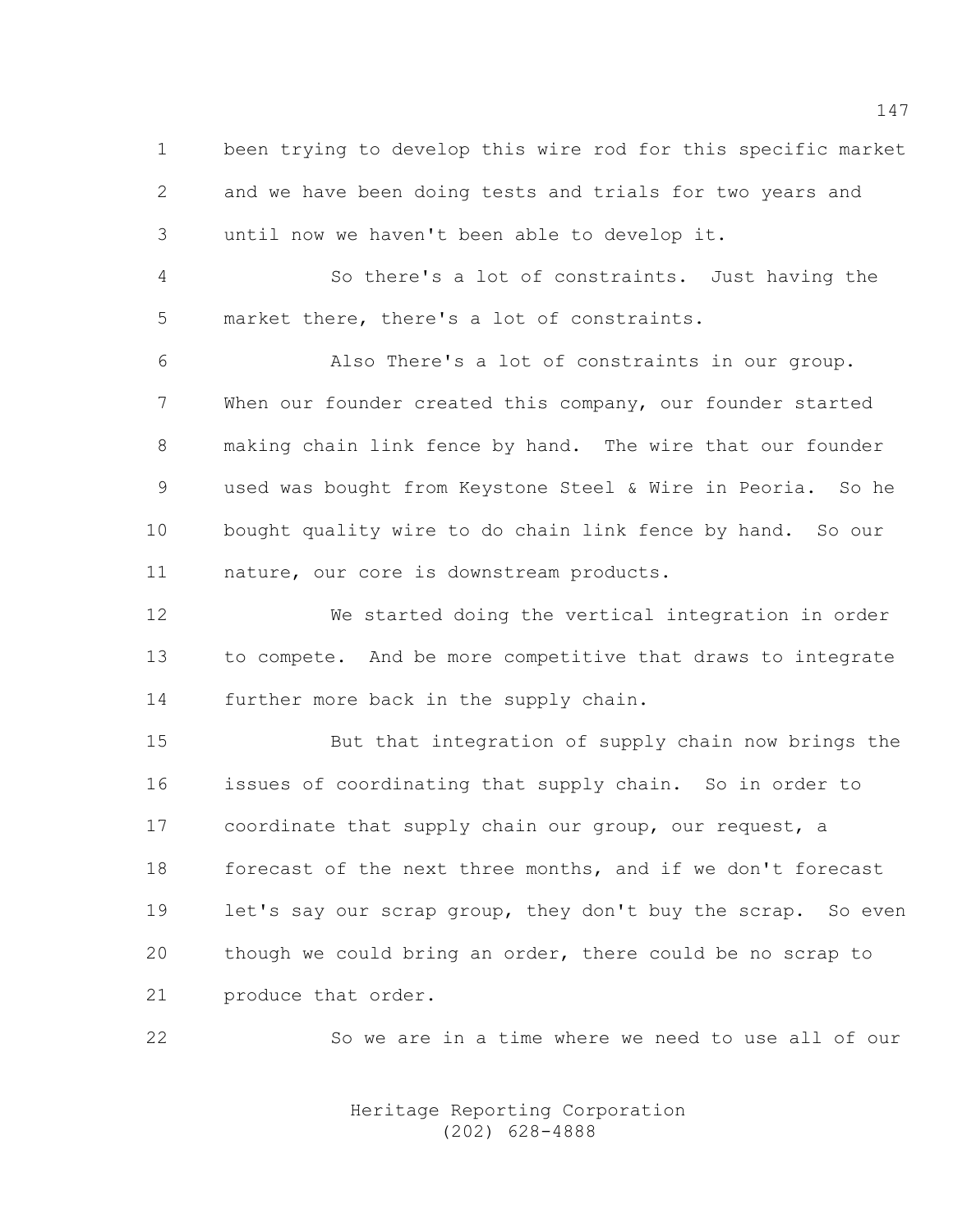1 resources and the planning system that Deacero uses tries to 2 maximize those resources and that's the reason why sometimes 3 we can look as low, but this is the way that we compete. 4 COMMISSIONER KEARNS: Okay. Thank you. My time 5 has expired. 6 (Pause.) 7 MR. BISHOP: Hello. Chairman Johanson, can you 8 hear us? I can hear you but -- 9 Go ahead, Commissioner Stayin. 10 COMMISSIONER STAYIN: Thank you. 11 In your brief there was a lot discussed about the 12 Mexican industries being at full capacity utilization but 13 their focus was on the Mexican industries particularly 14 automobile and auto parts sectors and that they really 15 weren't focusing on the United States market, although they 16 did -- and a second question. To what extent is your company 17 export oriented towards the United States maybe as a result 18 of the UMCA? And to what extent are they focusing on wire 19 rod going to the United States? Or is this just a small 20 portion of what your company is doing? 21 MR. GUERRA: Thank you, Commissioner. 22 Actually I would like to expand on Fernando's

> Heritage Reporting Corporation (202) 628-4888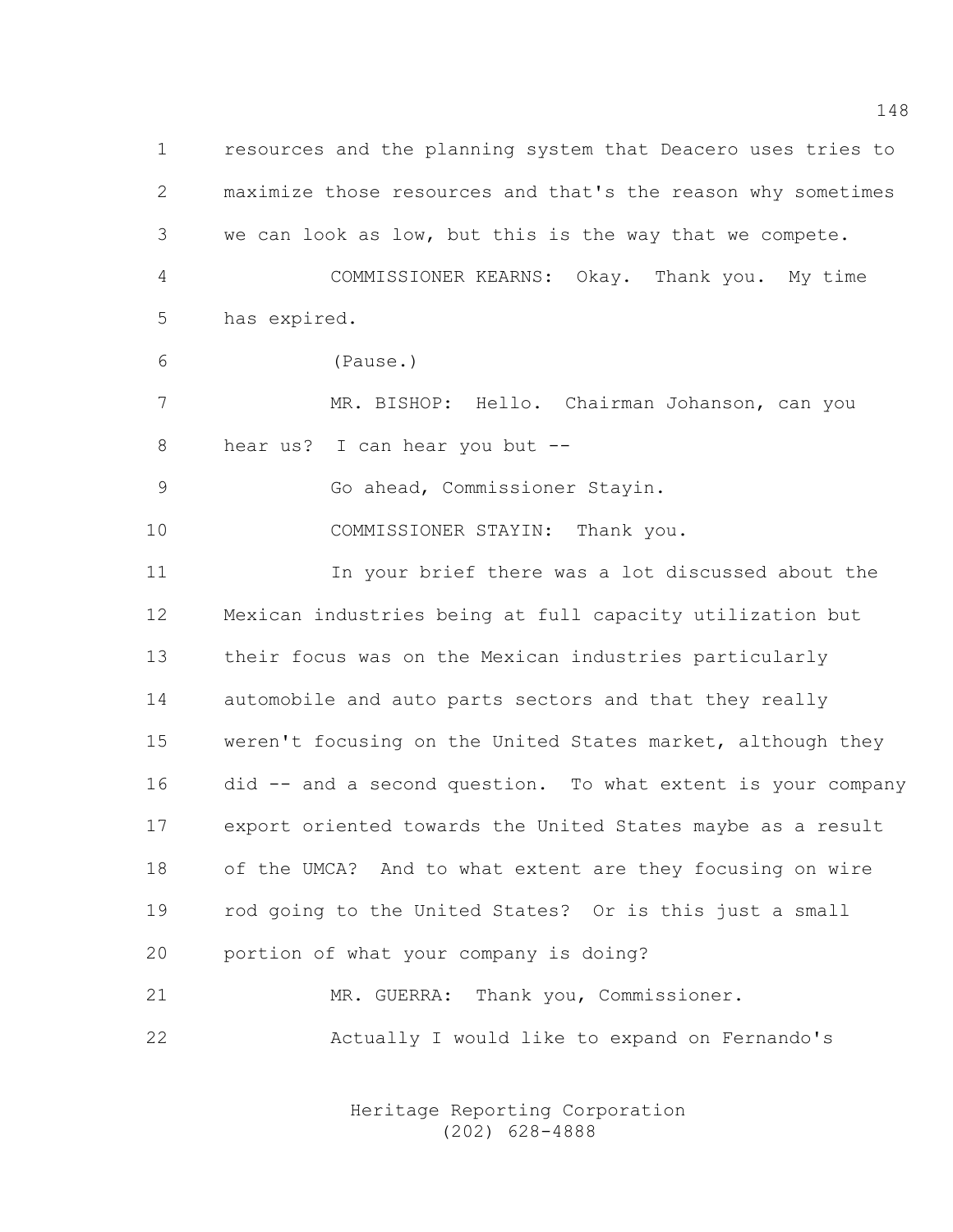1 comment a few minutes ago.

| $\mathbf{2}$ | As he has mentioned, 70 percent of what we produce            |
|--------------|---------------------------------------------------------------|
| 3            | on wire rod we use internally. And another significant        |
| 4            | percentage of that is sold to Mexican producers of wire       |
| 5            | products in Mexico. Definitely our focus is in the            |
| 6            | downstream products and that limits our ability to supply     |
| 7            | additional volumes to other markets.                          |
| $8\,$        | So we have a limitation from the capacity,                    |
| 9            | availability and the physical capacity of the laminating      |
| 10           | lines that we have, on the rolling lines.                     |
| 11           | But there's a second one, Fernando talked on it,              |
| 12           | which was about the logistics and that involves the raw       |
| 13           | material, the scheduling, et cetera of our scheduling.        |
| 14           | A third one I would like to point to regarding your           |
| 15           | question, is about the commercial constraints. Any            |
| 16           | commercial constraints is that in most of our customers we're |
| 17           | talking about long term commitments. They depend on us.       |
| 18           | They depend on the wire that we supply to them so that the    |
| 19           | industry can continue operation.                              |
| 20           | For example we supply industries that make                    |
| 21           | mattresses. So shifting production or moving from one market  |
| 22           | that we supply today to another one would create disruption   |
|              |                                                               |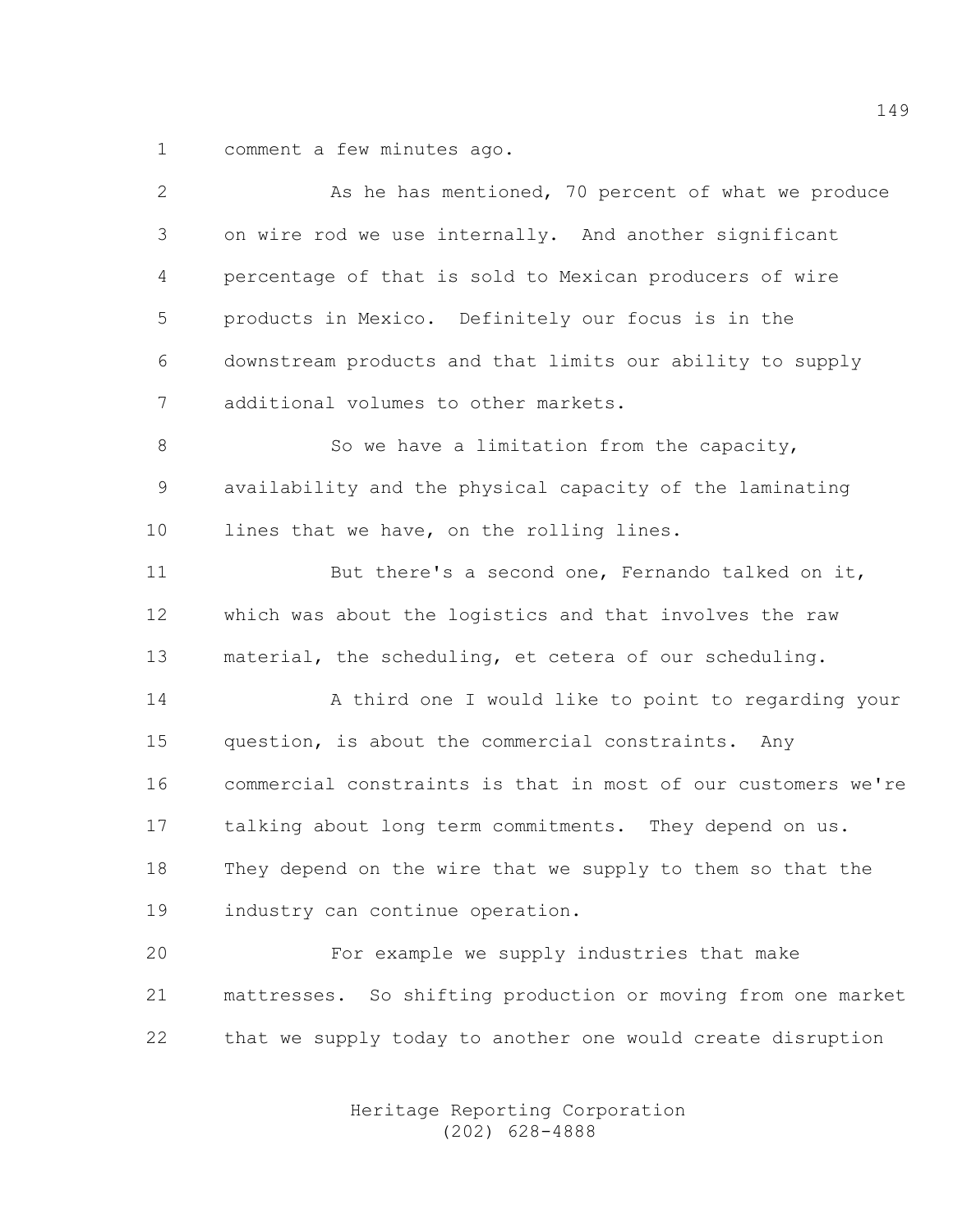1 on this whole supply chain not only of what we produce but on 2 what they need. And as we all know, creating a market, or 3 creating or developing a customer takes time.

4 So we're talking about long term commitments that 5 they are depending on us as we depend on them.

6 So the relationship that we trying to work with our 7 customers, even in the forecasting about what's going to 8 happen in the coming months, especially when we have such 9 uncertainty in the market has to do a lot with having that 10 very tight connection with that customer and being aligned to 11 their demands and their consumptions so that we can adjust 12 according to the demand instead of just producing to see who 13 we sell it to.

14 So that relationship is the one that we have with 15 our customers both in Mexico, what we export and what we do 16 in the United States. It has to be very, very tight.

17 And once again, just moving products to take 18 opportunity of short term gains would disrupt the long term 19 business that we have developed with them over the years and 20 that's where we want to go and work with them.

21 COMMISSIONER STAYIN: Okay, thank you. 22 And yet you did enter the United States with a new

> Heritage Reporting Corporation (202) 628-4888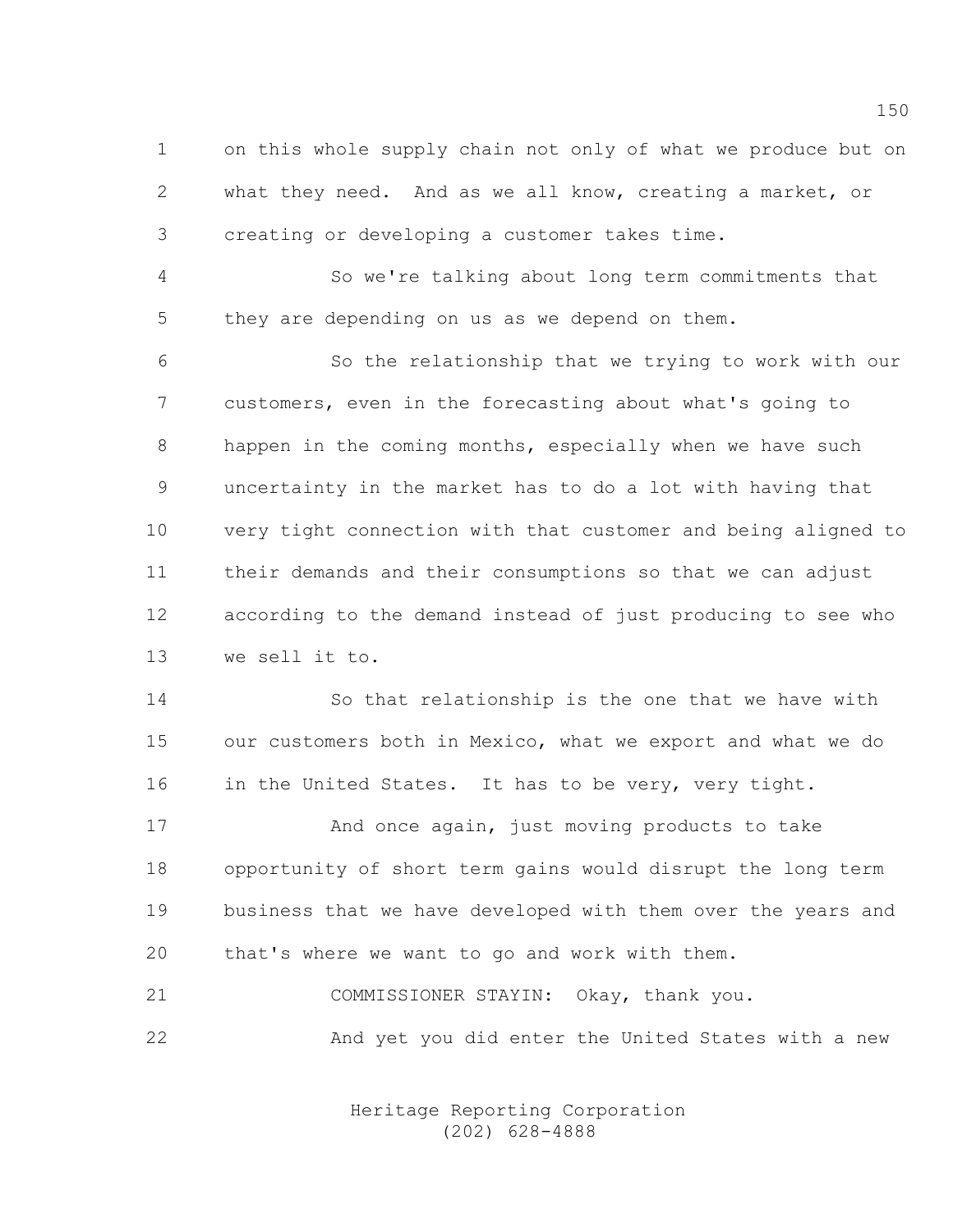1 type of wire which you just discussed, and it was found to be 2 violating the decisions at Commerce and therefore it was a 3 circumvention of the Department of Commerce order on these 4 products. It suggests that your company was so anxious to 5 get into the wire business in the United States that you 6 attempted to do it through a surreptitious way by coming in 7 with a slightly smaller wire.

8 Tell me what your thoughts are on that and how this 9 came about.

10 MS. JEONG: Thank you. This is Rosa Jeong again. 11 I'd like to just mention a couple of things about 12 the finding of circumvention and then I'll turn the table 13 over to Fernando to address questions about the circumstances 14 leading up to the development of sales of these products.

15 These products were outside of the scope of the 16 orders were later found by the Department of Commerce to be 17 minor alterations of subject merchandise. So as a result the 18 scope of the order has been amended to include these smaller 19 diameter products. I'm not sure if it's actually accurate to 20 say we were violating an order of the Department of Commerce, 21 but this was a later amendment to the magnitude of the scope 22 that happened way after the petition was filed and the orders

> Heritage Reporting Corporation (202) 628-4888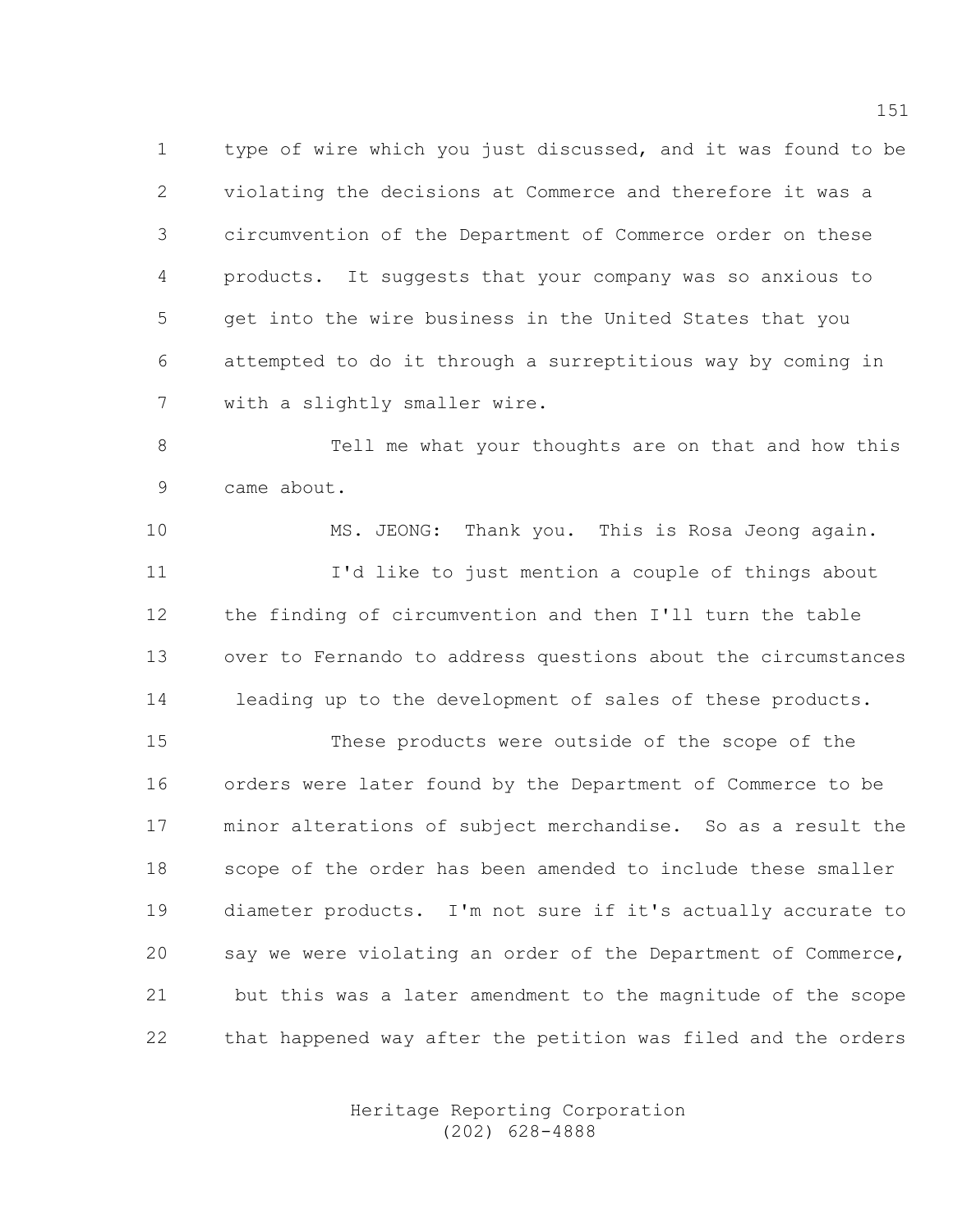1 imposed.

2 Of course we recognize the Department of Commerce 3 has the authority to change the scope of any order through an 4 anti-circumvention proceeding. But that said, it used to be 5 that physical dimensions of subject merchandise explicitly 6 specified in the order as something that the trade and public 7 rely on when determining what's in or out of the scope, the 8 U.S. industry carefully drafted the language of the scope 9 when it filed the original petition to cover only wire rod in 10 diameters ranging from 5.001 millimeters, 19.00 millimeters 11 despite the fact -- despite the indication there is healthy 12 U.S. production of small diameter wire rod at the time of the 13 decision. This meant that the portion of the U.S. industry 14 producing smaller diameter wire were purposely left out of 15 the Commission's injury analysis during the original 16 investigation.

17 To us, the Commerce decision truly muddied the 18 waters as to what the scope of an order means anymore, and 19 really opens up the door to U.S. industry circumventing the 20 legal or power of proving injury prior to obtaining 21 requirement of putting injuries prior to obtaining -- did 22 your CVD limit in any case.

> Heritage Reporting Corporation (202) 628-4888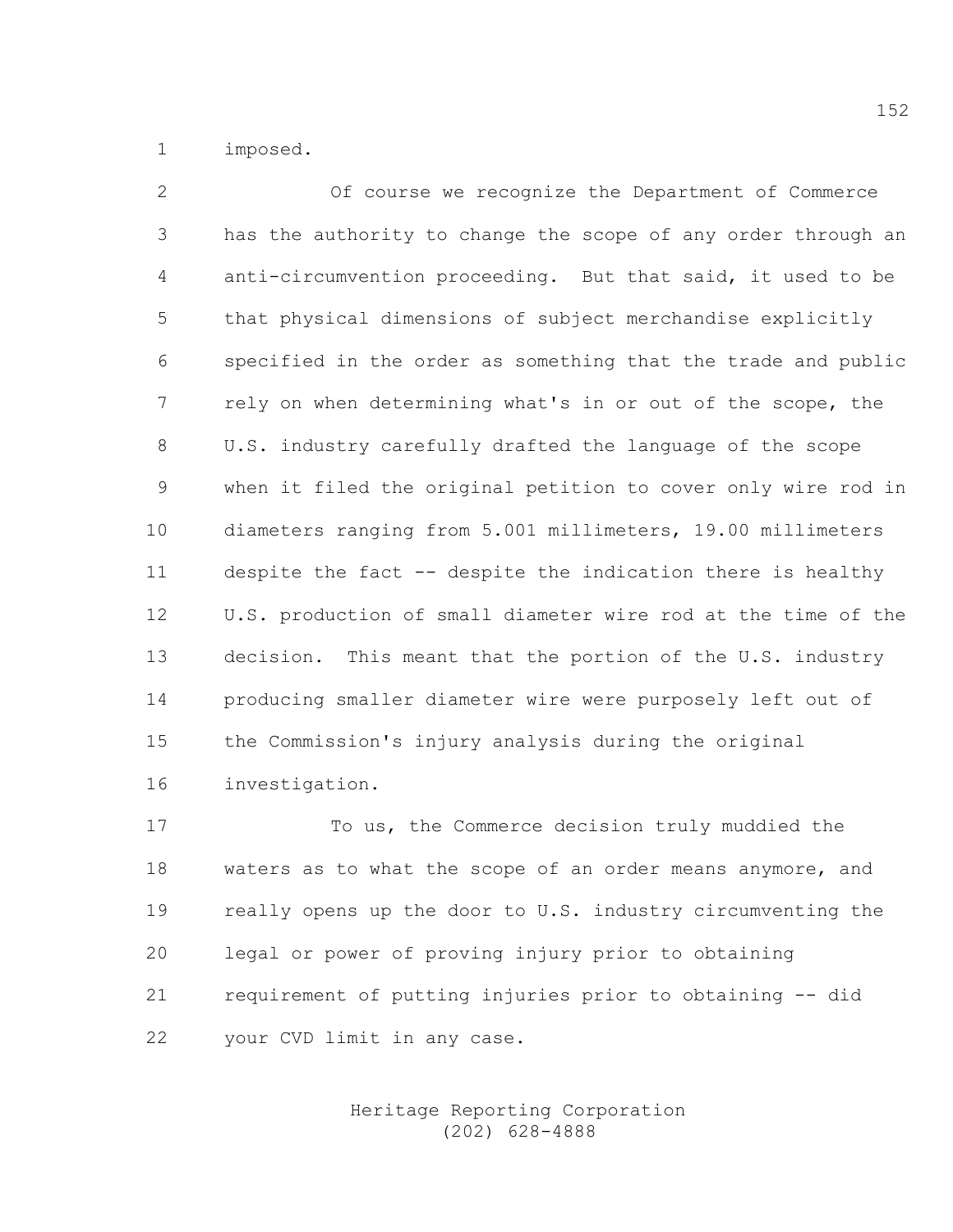1 I'll now turn the mic over to Fernando to discuss 2 the circumstances, why, how and these products came about. 3 COMMISSIONER STAYIN: Let me finish up with what 4 you were saying. 5 So has the company discontinued shipping those 6 wires to the United States? 7 MS. JEONG: I'll let Fernando answer, but the 8 answer is no. 9 MR. VILLANUEVA: The answer is no, Mr. 10 Commissioner. 11 Okay, so how come we never lost the 4.75 and 4.5? 12 Again, those diameters they bring a value added for those 13 wire producers that they need to produce fine wire. That 14 doesn't mean that they can use the 4.75 for any application. 15 Okay? 16 For example, again, on the same example I was 17 saying on that 12.5 gauge when a 9 gauge is used to produce a 18 chain link fence, there's no reason why they should be using 19 4.75. They only should be using 4.75 if they are using a 5.5 20 millimeter to produce a fine wire or a medium-sized wire. 21 And the 4.75 millimeter wire rod gives much more benefits to 22 a wire producer. It's more, and I would call this

> Heritage Reporting Corporation (202) 628-4888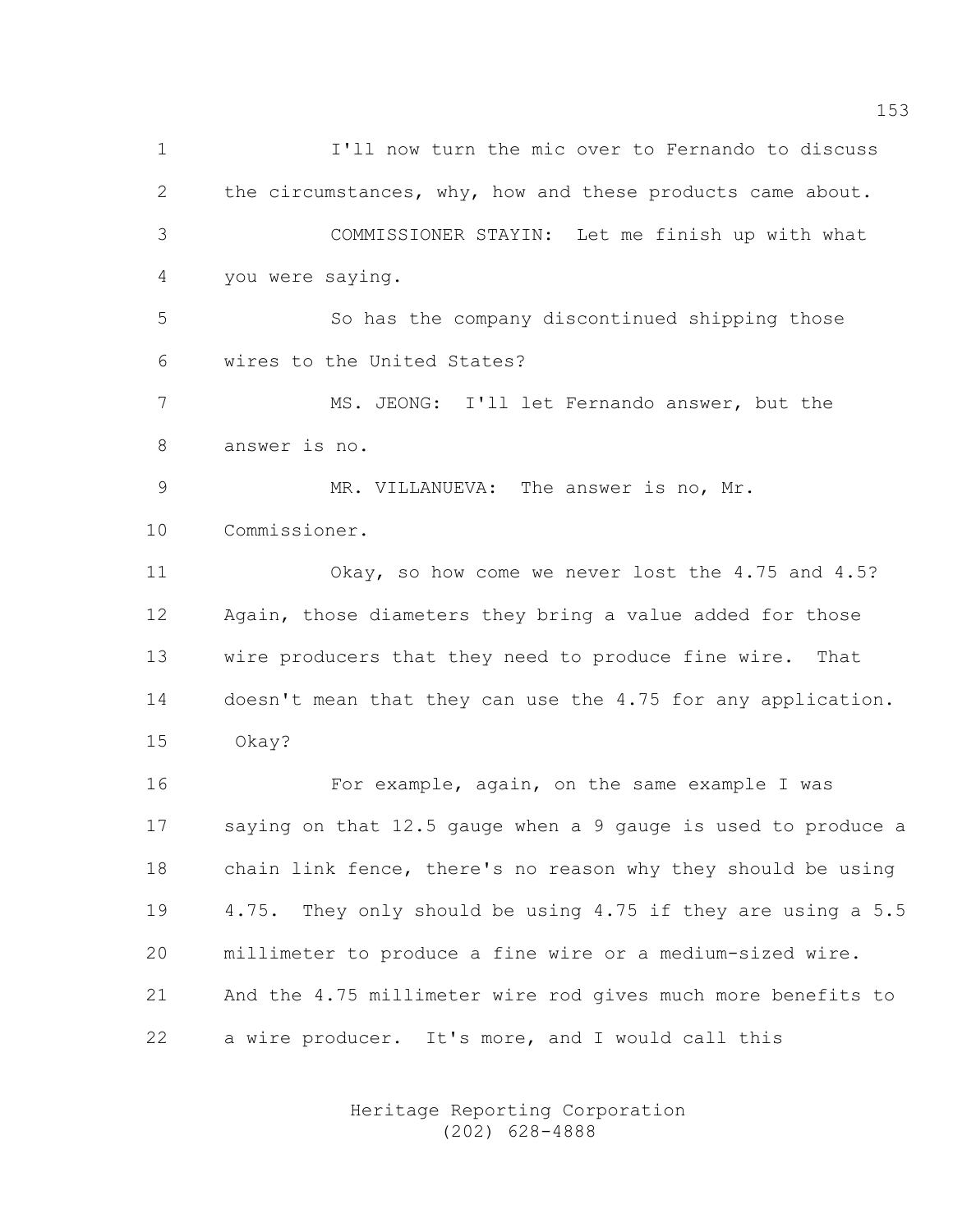1 forgivable, sir.

2 So in order for you to produce the perfect results, 3 okay, as a wire producer, and I'm going to focus just on wire 4 drawing, you need to have a perfect v-scaling of the wire 5 rod. You need to have a perfect lubricant, a perfect dye 6 design, a perfect cooling of the blocks. Okay? 7 So as you draw the wire thinner and thinner and 8 thinner and thinner, more heat, heat, keeps producing on the 9 wire. So if in your process you have something that is not 10 perfect, let's say cooling, you will have breaks of that 11 material in your machine. The 4.75 is more forgivable. It's 12 more forgivable because you do less reduction, you generate 13 less heat. Okay? 14 So right now I have order for 4.75 wire rod for our 15 current customers. Some of our customers, and again, due to 16 their machine conditions and their plant conditions, they 17 prefer a 4.75 millimeter wire rod. 18 In the other case, the 4.4 diameters, you can skip 19 a process. I'm going to explain you another example. 20 In a certain wire, a high carbon wire, the process 21 is, the high carbon wire is very difficult to draw. Normally 22 the drawing process is done in two steps. So you do the

> Heritage Reporting Corporation (202) 628-4888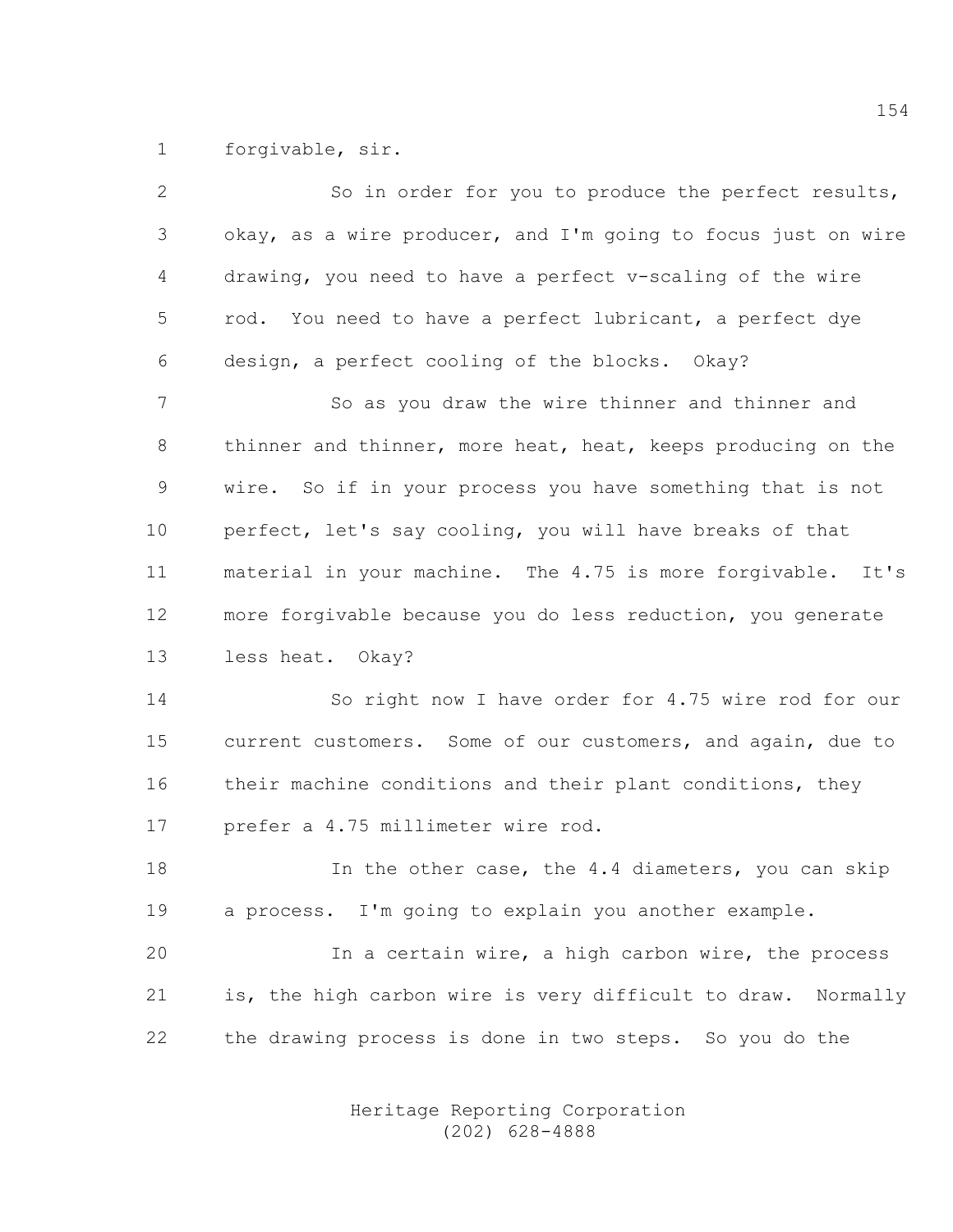1 first drawing and then you do a heating of that product so 2 you are able to draw it again.

3 So imagine that you have a final product that is 4 requiring three different processes. If you start with a 4.4 5 millimeter wire rod you can skip one of the processes. So 6 you can draw in one machine from 4.4 to the final diameter 7 without any other process. And that brings competitivity, it 8 brings more productivity to our customers. So we're trying 9 to add value and bring solutions to our customers.

10 COMMISSIONER STAYIN: Just one question. My time 11 has run out, but was there a request made to your company for 12 that wire or did your company just develop it?

13 MR. VILLANUEVA: No, there was a request, it was 14 customer driven, sir. It took us a lot of time to develop 15 that wire rod because just like the Nucor guy said, it is 16 very unproductive and our engineers were able to manufacture 17 the 4.75 wire rod in a very productive way.

18 COMMISSIONER STAYIN: All right. Thank you very 19 much. My time is up.

20 CHAIRMAN JOHANSON: Commissioner Karpel? 21 COMMISSIONER KARPEL: Thank you. 22 Just following up on what Mr. Villanuevo was

> Heritage Reporting Corporation (202) 628-4888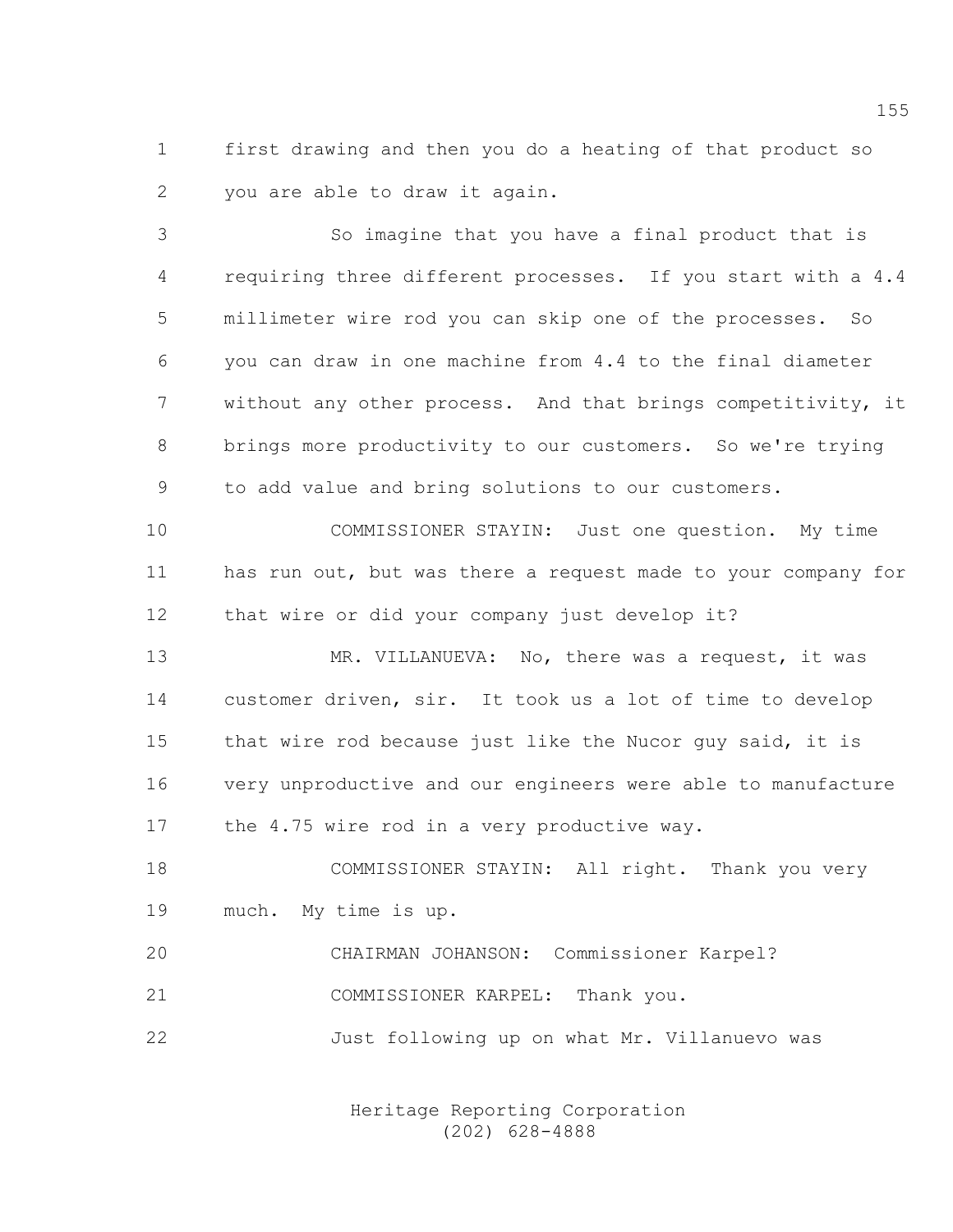1 saying, I found it an interesting discussion. Is there 2 something you can put in writing on the record to support 3 that discussion? I think that would be helpful to us. We of 4 course can use the transcript as we're considering this 5 information further, but in terms of the process and the 6 benefit for your customers and also the information in 7 response to Commissioner Stayin's question that these were 8 developed per a specific customer request, and it took a 9 while afterwards. If you could sort of show that time line, 10 maybe show that customer request, sort of build up some 11 documentation to support your testimony, Mr. Villanueva, I 12 think that would be helpful for us to have.

13 MR. VILLANUEVA: Of course. We will. 14 COMMISSIONER KARPEL: All right. So I wanted to 15 ask a question, and it's similar to what other Commissioners 16 have been asking about, but I wanted to ask specifically in 17 the event of revocation of the order why wouldn't Mexican 18 producers seek to use some of their excess capacity to 19 increase production for export to the United States? 20 Particularly in light of the domestic industry's argument 21 this morning that Mexico's other export markets are small in 22 comparison to the U.S. market and Mexico is therefore limited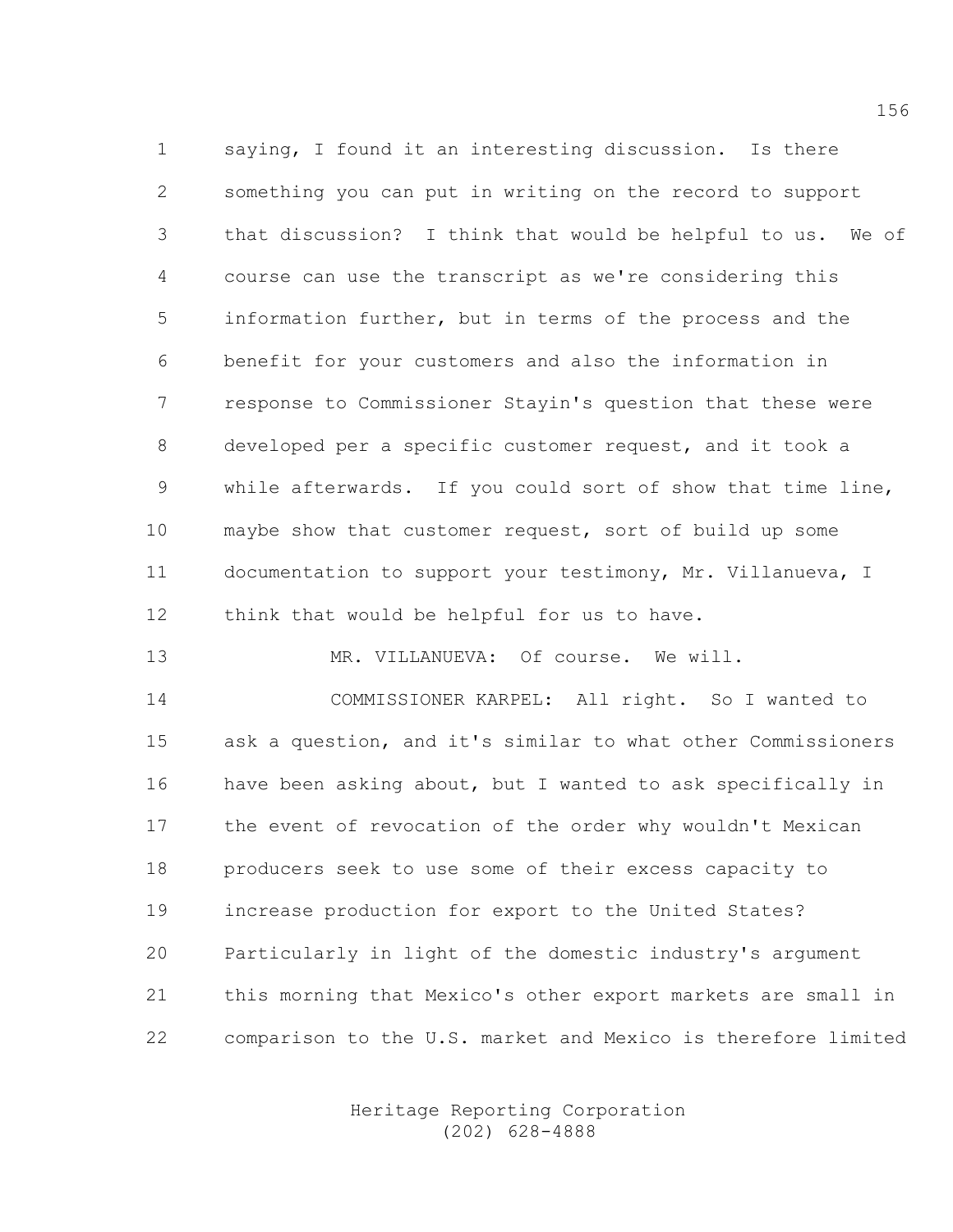1 in what additional wire rod it can export to those markets. 2 I know you talked a bit about the difficulty of 3 shifting, but I wanted to specifically hear about why 4 couldn't you increase production and export more to the 5 United States from that increase in production? 6 MS. JEONG: Antonio, do you want to answer this 7 one? 8 MR. GUERRA: Yes, thank you. 9 Yes, Commissioner. One is pertaining to physical 10 limitation. That's the most important one about shifting. 11 We only have three lines that can produce core rebar or wire 12 rod. That's our limitation. The other lines that we have 13 don't have the space, first, we don't have the equipment, and 14 it requires a significant investment because even in the 15 present it doesn't fit in the way that they're set up. 16 So right now the investment to produce additional 17 wire rod could be very high and we don't have plans right now 18 in the short term or medium term about increasing our 19 production. So we don't have the capacity right now to do it 20 and I don't think that we -- 21 COMMISSIONER KARPEL: Can I interrupt you? I'm 22 sorry.

> Heritage Reporting Corporation (202) 628-4888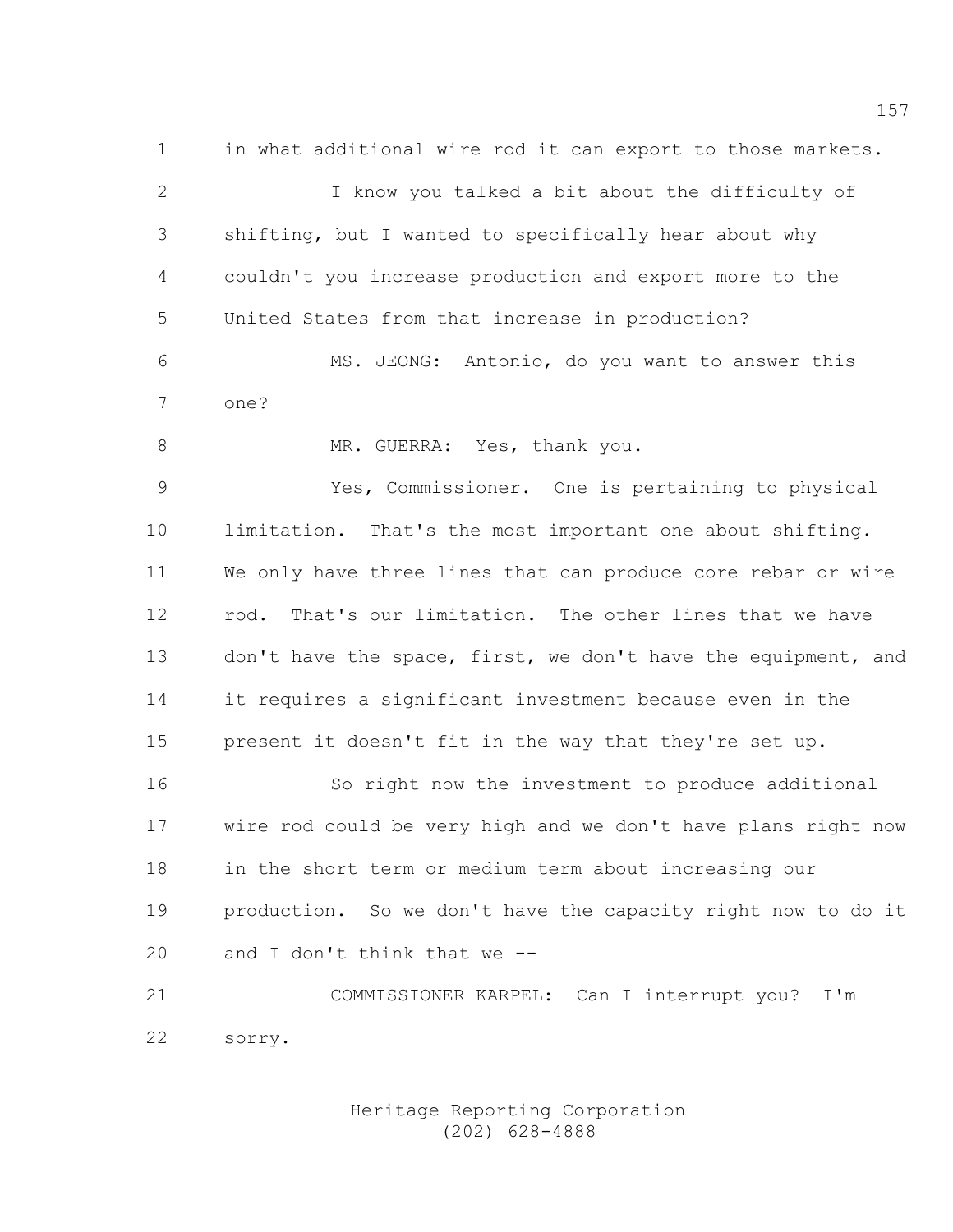1 MR. GUERRA: Sure.

2 COMMISSIONER KARPEL: And it's proprietary, so I 3 don't want to say the figures, but looking at the data on 4 capacity utilization for Mexican producers, I guess I can say 5 it's not 100 percent. So are you saying that that remaining 6 space between 100 and where you are at in capacity 7 utilization is not actual available capacity?

8 MR. GUERRA: I would say that, of course right now 9 we're going through a bump after the COVID situation. So it 10 is based and aligned with the forecast and demand that we are 11 looking forward. And as Fernando said, the time to develop 12 new customers, the possibility of sustaining a long term 13 supply -- it would be focused first, right now the capacity 14 available would be dedicated for the Mexican market. That's 15 where we're focusing that, and that's where we're trying to 16 increase. The demand based on developing new products in 17 Mexico, new wire products in Mexico, and supply the 18 industrial customers that we have in Mexico. That capacity 19 presently is focused on increasing our supply to the Mexican 20 market.

21 MR. VILLANUEVA: If I may, the other party, they 22 showed a picture, okay, of a wire rod and it was a competitor

> Heritage Reporting Corporation (202) 628-4888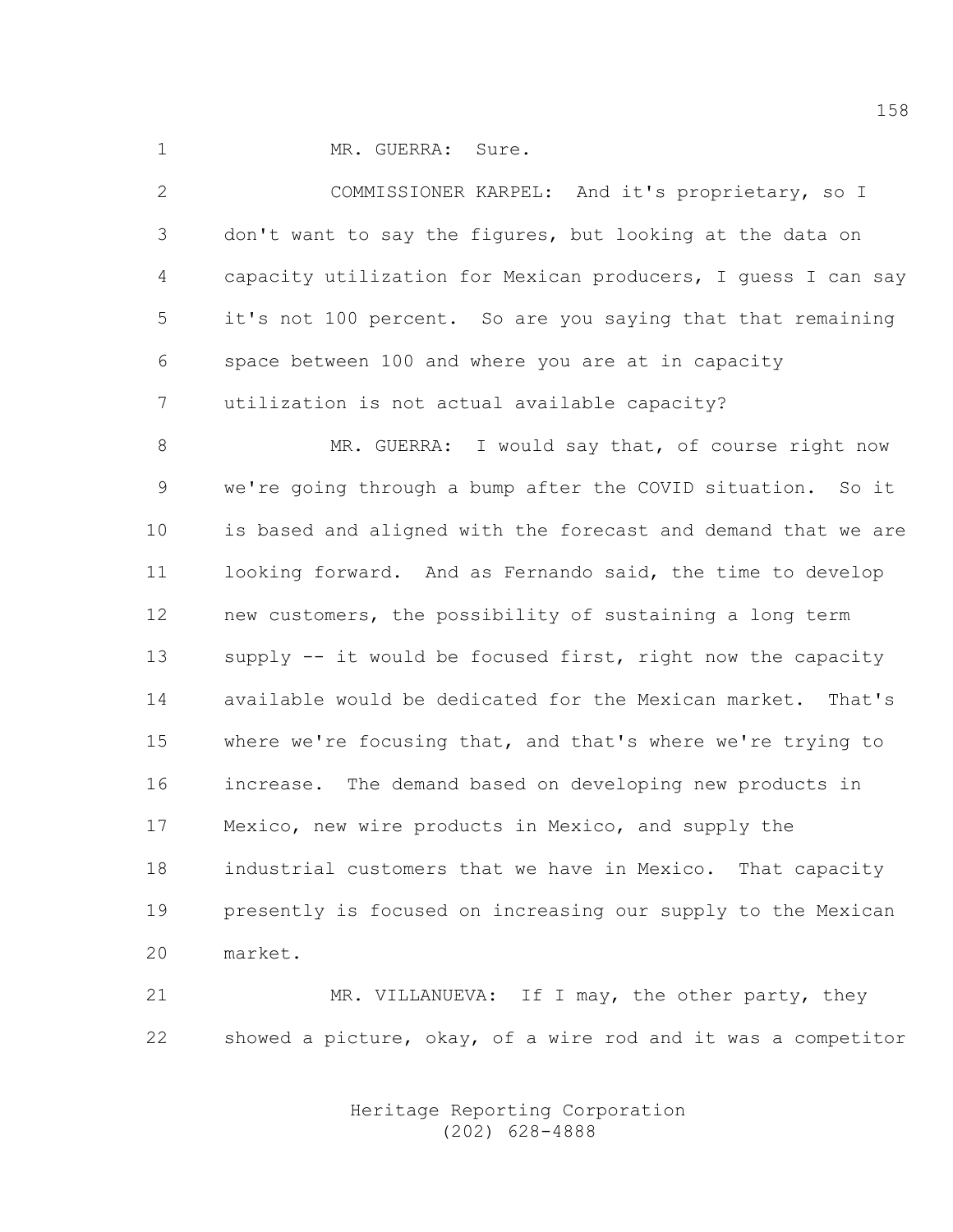1 of us in Mexico. And I have been out of Mexico since late 2 2014, okay? But I am in constant communications with Antonio 3 and the rest of the company.

4 And I know that Cimec (phonetic), they started that 5 wire rod it's not wire rod it's a steel mill, a steel mill 6 dedicated -- and it is stated like this in their web site -- 7 and it's a special part quality steel mill.

8 And also they started operations in 2018. And 9 correct me if I'm wrong, Antonio, but we have been selling 10 wire rod and servicing the wire market in Mexico I mean all 11 of our lives, at least of mine. But we haven't seen Cimec 12 entering the market, I don't know if you have any other 13 comments on that.

14 MR. GUERRA: Definitely we compete with them and 15 the other players, and we have not seen them. I mean we 16 would have seen them already and it would have hurt us 17 because they would go after us and we have not seen that 18 effect yet. So they could be using it internally, they could 19 be using other products. When they talk about long products, 20 you could be talking about ACQs, you can be merchant bars, it 21 can be either -- rebar or anything. And particularly in the 22 wire rod we have not seen that effect in the domestic market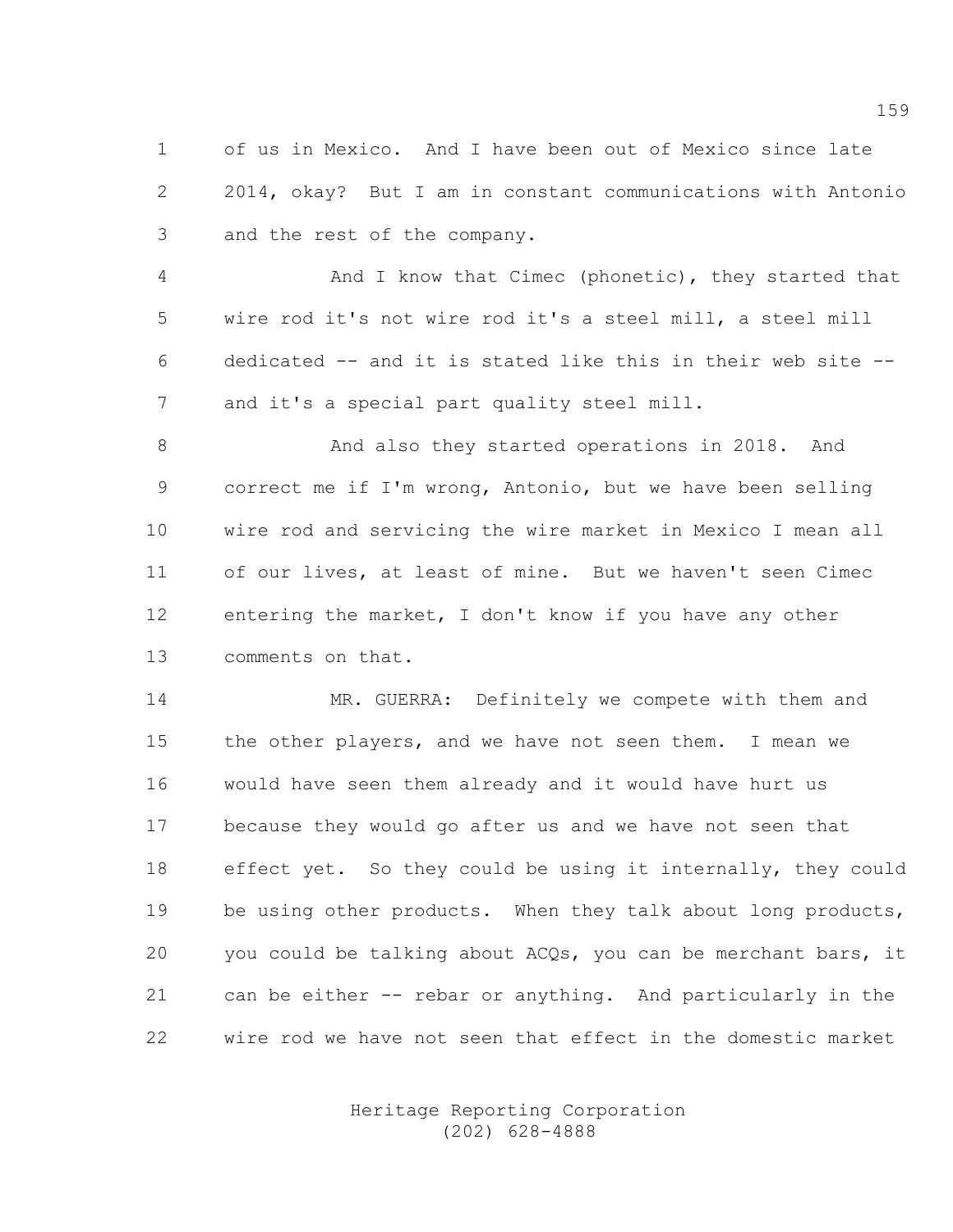1 from that extra supply that they would be able to, first they 2 would do -- the other thing is that they are not as export or 3 linked in. So they would first have to put it in Mexico. We 4 haven't seen that effect yet.

5 MS. JEONG: Just to get back to -- looping back to 6 the Commissioner's original question. I think your question 7 was whether we, you know refers to the extent of whether 8 there is an excess capacity, whether we could turn the 9 capacity to sales to the U.S. And the answer is, practically 10 the answer is no. Because of the fast way that the line 11 produces, they align production with their actual sales. So 12 yes, theoretically there is capacity available, but it's not 13 that they -- Antonio mentioned in his testimony, they're 14 definitely not running plants just to full up capacity to 15 reach some kind of levels. They don't produce -- if they 16 don't have sales, confirmed sales or practically confirmed 17 based on their commitments.

18 So just because the duty order be lifted doesn't 19 mean they're going to suddenly increase their production to 20 full up capacity or full up their inventory. That would be 21 expensive for them.

22 COMMISSIONER KARPEL: But wouldn't they have an

 Heritage Reporting Corporation (202) 628-4888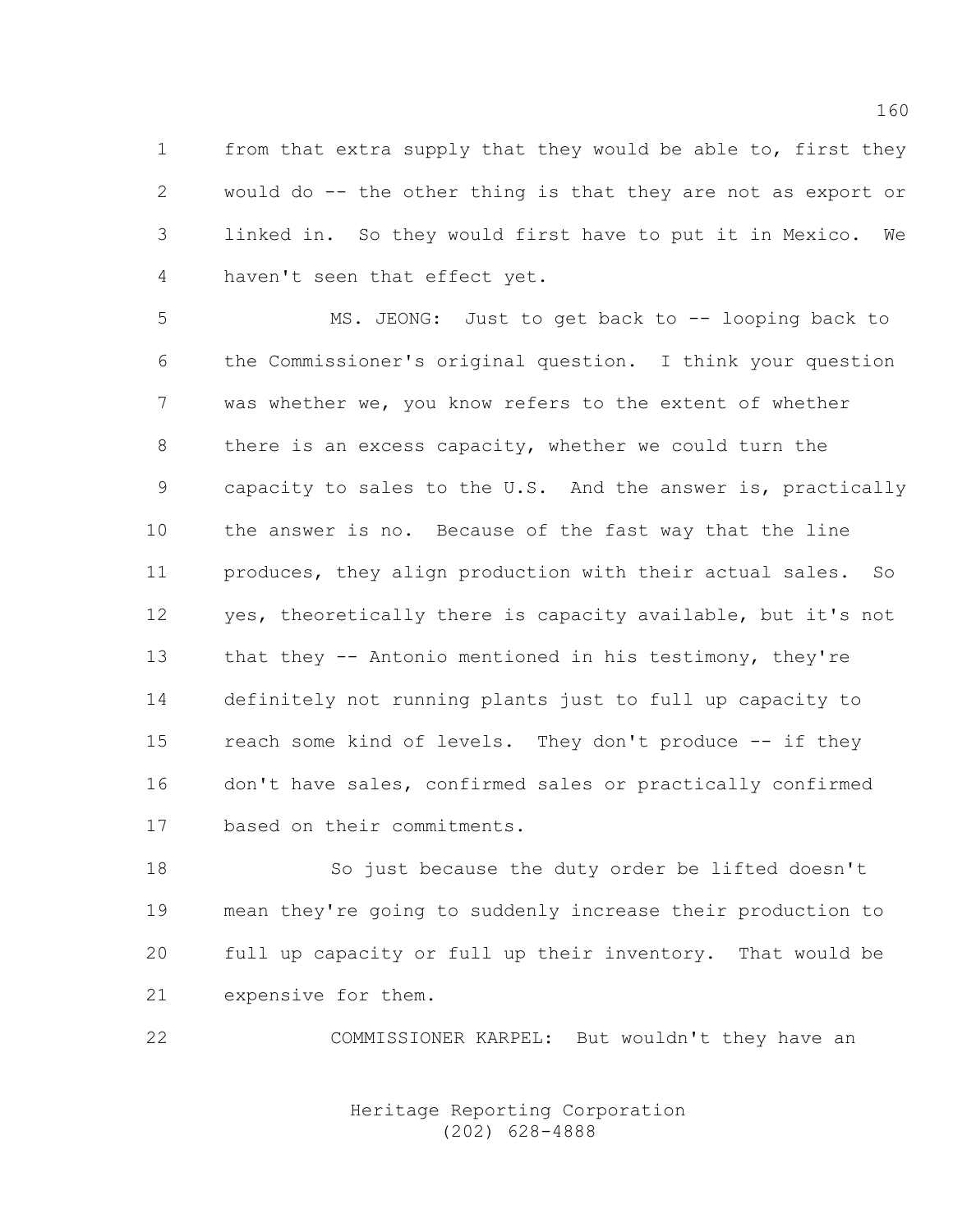1 incentive to try to increase their sales through low prices? 2 I mean, I hear you, you don't want to produce unless you have 3 somebody to give it to, but I guess, wouldn't they try to 4 find extra customers and then produce more?

5 MS. JEONG: I'll let Fernando give more details 6 about the U.S. strategy. Both Antonio and Fernando had 7 mentioned that there was long-term strategy. They're not 8 just out there selling a truck full here and a truck full 9 there. They develop customers with long-term commitments in 10 mind and insist on regular volume to those customers.

11 I want to remind that we also still have a volume 12 restraint imposed by the section's writ to agreement. Should 13 there be a surge, or any kind of increase not at the local 14 level, I have no doubt that the U.S. industry is not going to 15 be very shy about going to the U.S. government and saying 16 hey, you've got to do something. You know, across the duties 17 again.

18 MR. VILLANUEVA: The strategy. The strategy, I 19 mean it is, it is unreliable that the most expensive thing 20 that we can do is to lose a customer. Because just looking 21 for a new customer, okay, and trying to convince the new 22 customer to buy our product costs us a lot. So we don't want

> Heritage Reporting Corporation (202) 628-4888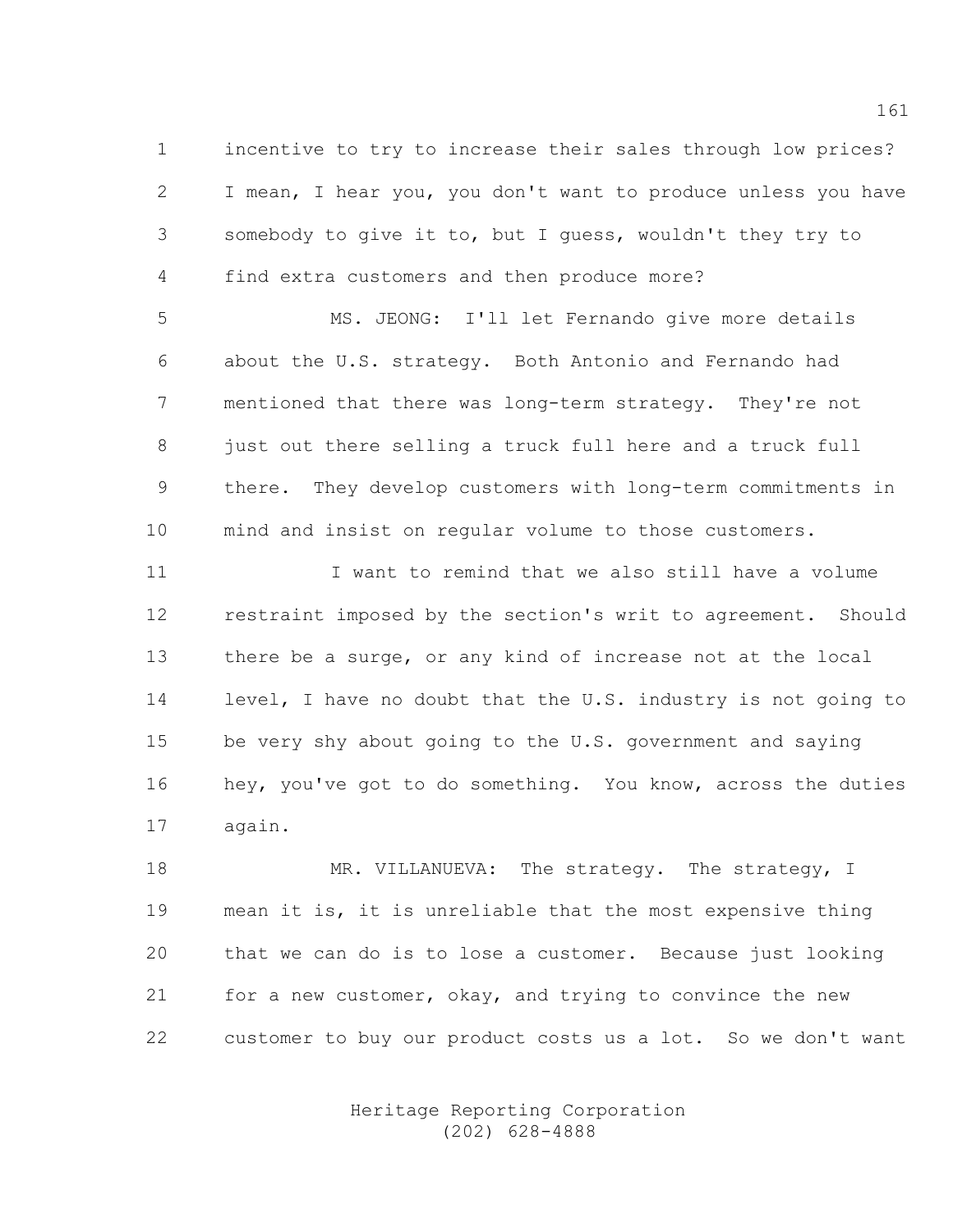1 short term relationships with our customers. We want long 2 term relationships with our customers.

3 In order, I mean there's a graph on the commercial 4 excellence and those kind of books that shows the cost of the 5 customer, to acquire a new customer through time. So it 6 shows that if you can keep a customer through time it costs 7 you a very little portion than if you try to get new 8 customers, every single one.

9 So in that case our strategy is to have long-10 standing relationships and customers that can place us in a 11 position where we can steady grow in the long run. In the 12 long run.

13 So again on the technical side, we don't want to be 14 on the quantity side, we want to be on the value added 15 solution part, okay? And honestly, we're not competing head 16 to head to with other exporters as Turkey and Moldova and 17 Ukraine because we're not playing under the same conditions. 18 Those guys are paying freights of \$15 when our freights are 19 \$80 to \$100. So that makes us very uncompetitive on certain 20 parts of the U.S.

21 I don't know if I answered your question. 22 COMMISSIONER KARPEL: Thank you.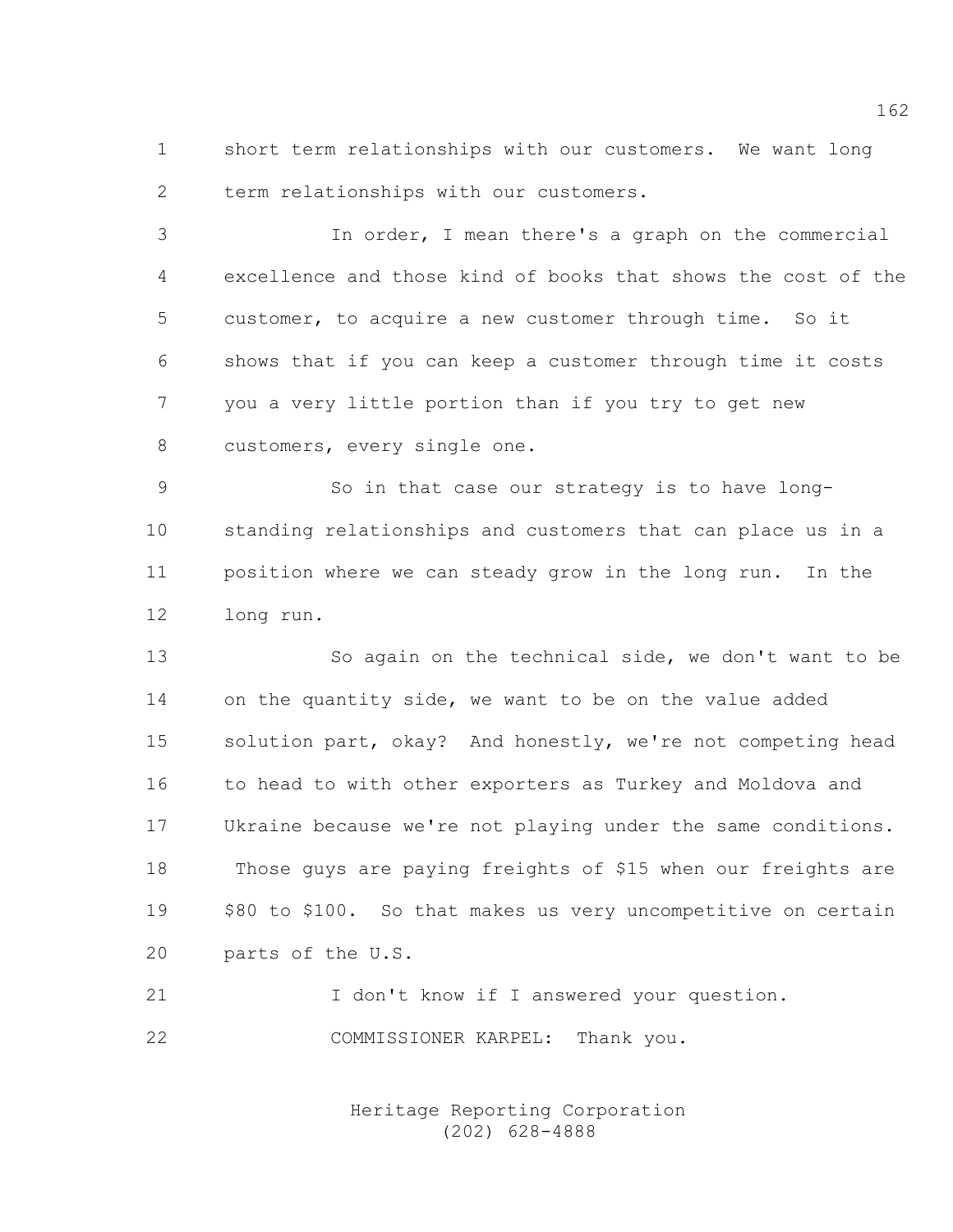1 That actually brought me around to my last two 2 seconds of my questioning time to something I wanted to 3 follow up with you about your discussion about relative 4 transportation costs from Mexico to various places in the 5 U.S. versus the cost from other markets to the U.S. I guess 6 I was surprised by that. I would think that Mexico being so 7 close would have the lowest transportation costs. 8 So my time is almost up but maybe for post-hearing 9 if you have any sort of additional discussion of information 10 you can provide that supports that assertion, that could be 11 helpful to us. Thank you.

12 MR. VILLANUEVA: We will, Commissioner.

13 But I can tell you this before your time ends if I 14 may. It is less expensive to send a container or say a load 15 of Turkey's wire rod to Chicago than from Mexico to Chicago. 16 And I will send you information regarding that.

17 Besides my experience on wire operations, I was 18 supply chain vice president for our group, so that's the 19 reason why I have a little bit of knowledge regarding it. 20 Thank you.

21 CHAIRMAN JOHANSON: I would like to thank all of 22 you for appearing this afternoon.

> Heritage Reporting Corporation (202) 628-4888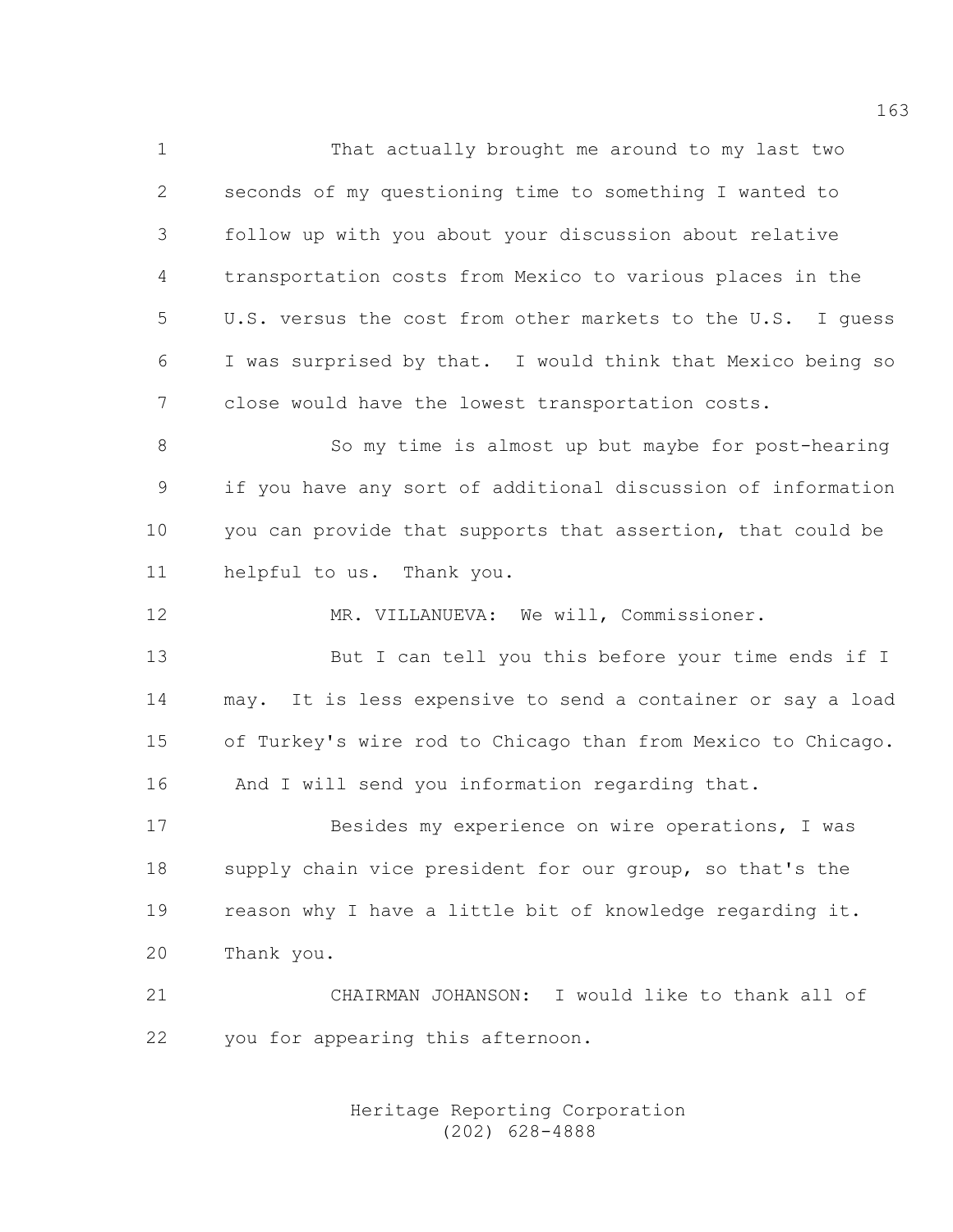1 On pages 15 to 16 of the Nucor brief they argue 2 that Mexican home demand is quite low right now and that 3 means that there is an incentive to export to the U.S. 4 market.

5 In your brief you have a chart in Exhibit 12 that 6 shows restart dates for many U.S. auto plants. Would you be 7 able to find something similar for Mexican auto plants? 8 MR. GUERRA: Yes, sir. Do you want to comment on 9 that and then I'll go?

10 MS. JEONG: Antonio's going to answer the question 11 but we'll provide some information on it post-hearing.

12 MR. GUERRA: Yeah, Mr. Chairman. In the particular 13 case of Deacero, one of the things again that we target on 14 our downstream products is that we are into many industries 15 definitely. The construction industry and the automotive 16 industry were affected in a significant way. There were 17 total shutdowns in Mexico during the month of April. And it 18 affected our results and our production in the marketplace.

19 Now, because of the diversity of product that we 20 make, we go to target many industries. We go after hardware 21 stores, for example, that never shut down. We go up to the 22 agriculture market that didn't shut down. We go to other

> Heritage Reporting Corporation (202) 628-4888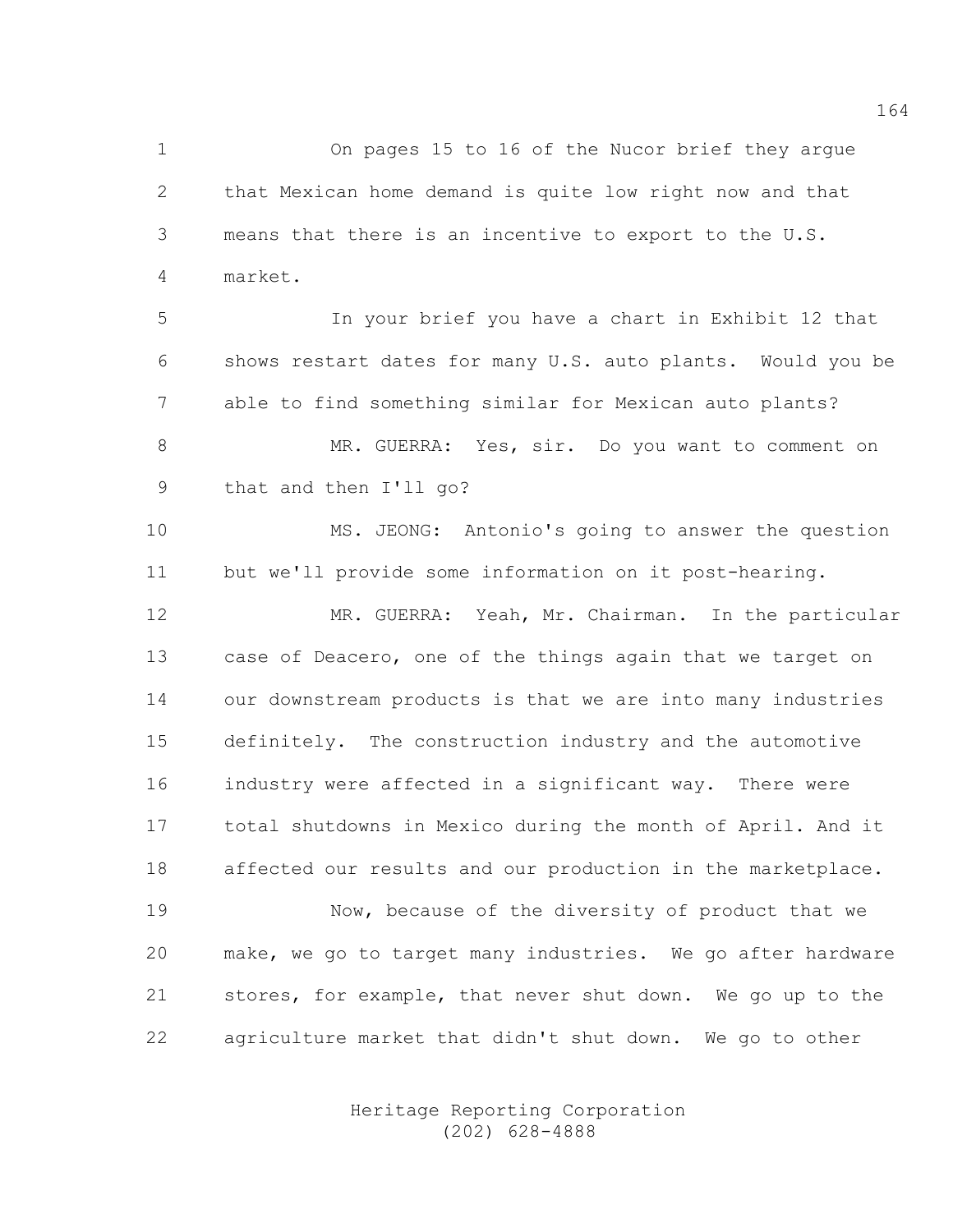1 markets that were considered essential industries because 2 they supply the medical industry in Mexico.

3 So with all of that into consideration, what we did 4 during this pandemic, during the shutdowns, was that. We 5 also, yes of course, we also have to align our production to 6 the market demands. Actually one of the first things that we 7 had to look at and look for, we have to take care of our 8 people. That was the very first thing. Even if we had to 9 shut down some areas or give them more space, we had to take 10 -- people were sent home like everybody else. Some of us are 11 still in our homes.

12 So all that was priority number one.

13 Second one was to align the retail market to our 14 capabilities and yes we had to make some stops in our 15 production. The only thing that kept going were government 16 programs. Those never shut down. Those big infrastructure 17 projects that they were doing that they were mentioning 18 earlier like the new airport or the new refinery and similar 19 investments that are going up, they never shut down. So that 20 helped also on the consumption of the products.

21 Going now to your specific questions about the 22 recovery. The auto plants in Aguascalientes already started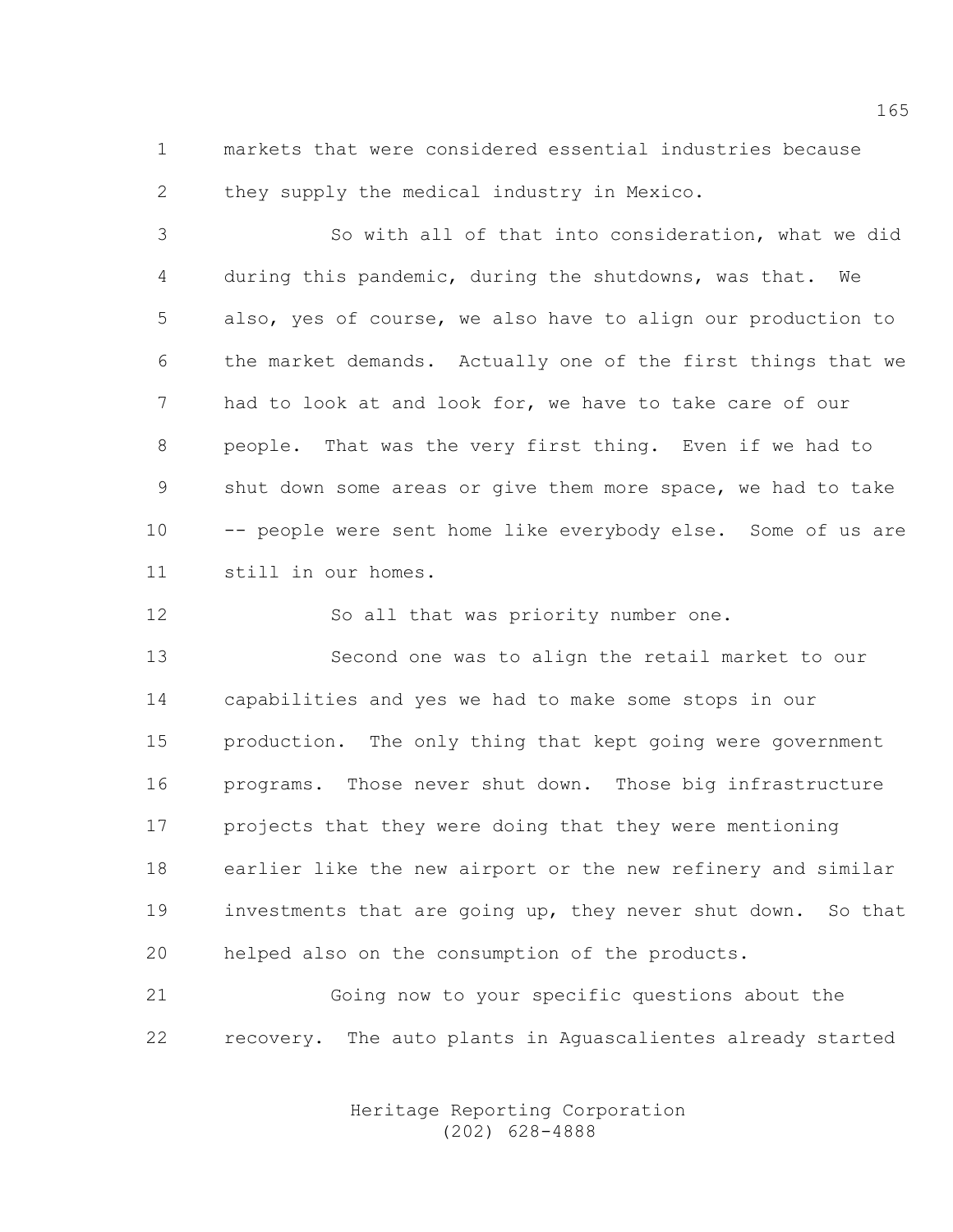1 which is I think BMW and Nissan; I think the Puebla plants 2 are starting today, it was in the news this morning. So all 3 of them are already coming up on stream. of course that's in 4 terms of that particular sector.

5 **Private construction is already opening.** What they 6 are doing is they're doing it by state depending on the color 7 and how critical the situation is in each state, but most 8 private construction is already opening. How that reflects 9 in our operation is that in June technically numbers are 10 better than May. July also looks -- well, we're in that 11 recovery process, we're not exactly sure how COVID's going to 12 go like everybody else. So that's where this alignment with 13 the customers is very critical to see how soon.

14 We expect a full recovery, and when I mean full 15 recovery, starting to get back to the numbers of last year 16 maybe by the third quarter, by the end of the third quarter 17 so that we finish up in a more normal way, I would say.

18 MS. LUTZ: This is Jennifer Lutz. I can actually 19 add a little bit of detail about the auto segment in Mexico. 20 The Nucor brief cited a very dramatic article headline about 21 auto production in Mexico and Brazil collapsing by 99 percent 22 due to the coronavirus. So I took a look at the article, and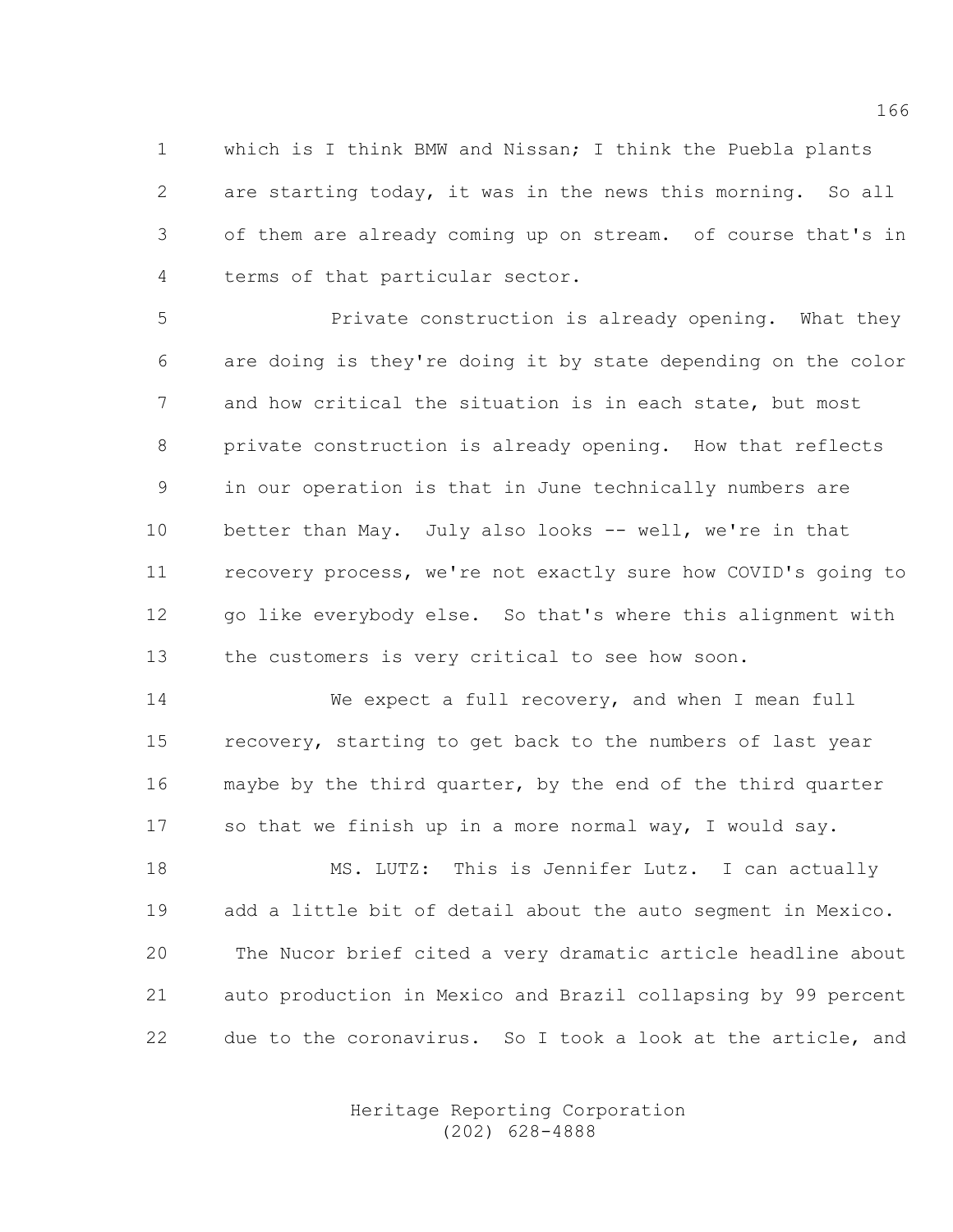1 it shows that this decline refers only to production in 2 April. So it's a decline in a single month, when all of the 3 closures were in full force.

4 The article also noted that automotive production 5 is scheduled to start up again in Mexico on May 18th. The 6 auto production data they cite is from INEGE, which I think 7 is a Mexican government source, but it may not be the 8 government. I'm not sure.

9 MR. VILLANUEVA: It is, it is.

10 MS. LUTZ: It is, okay. Looking at the data they 11 publish, yes. In April, production was way down. In May, 12 despite the fact that production didn't start up again until 13 the second half of the month, production was already six 14 times the April volume. Now, that's below normal volumes, 15 but the recovery has already started in that segment.

16 CHAIRMAN JOHANSON: Okay. Thank you for your 17 information. Any other material you can provide will be 18 useful, specifically for the auto sector, but other parts of 19 the economy as well. I would welcome any information about 20 that. Thank you.

21 Moving on to another question, on pages 13 to 14 of 22 the Nucor brief, there are some statements about Arcelo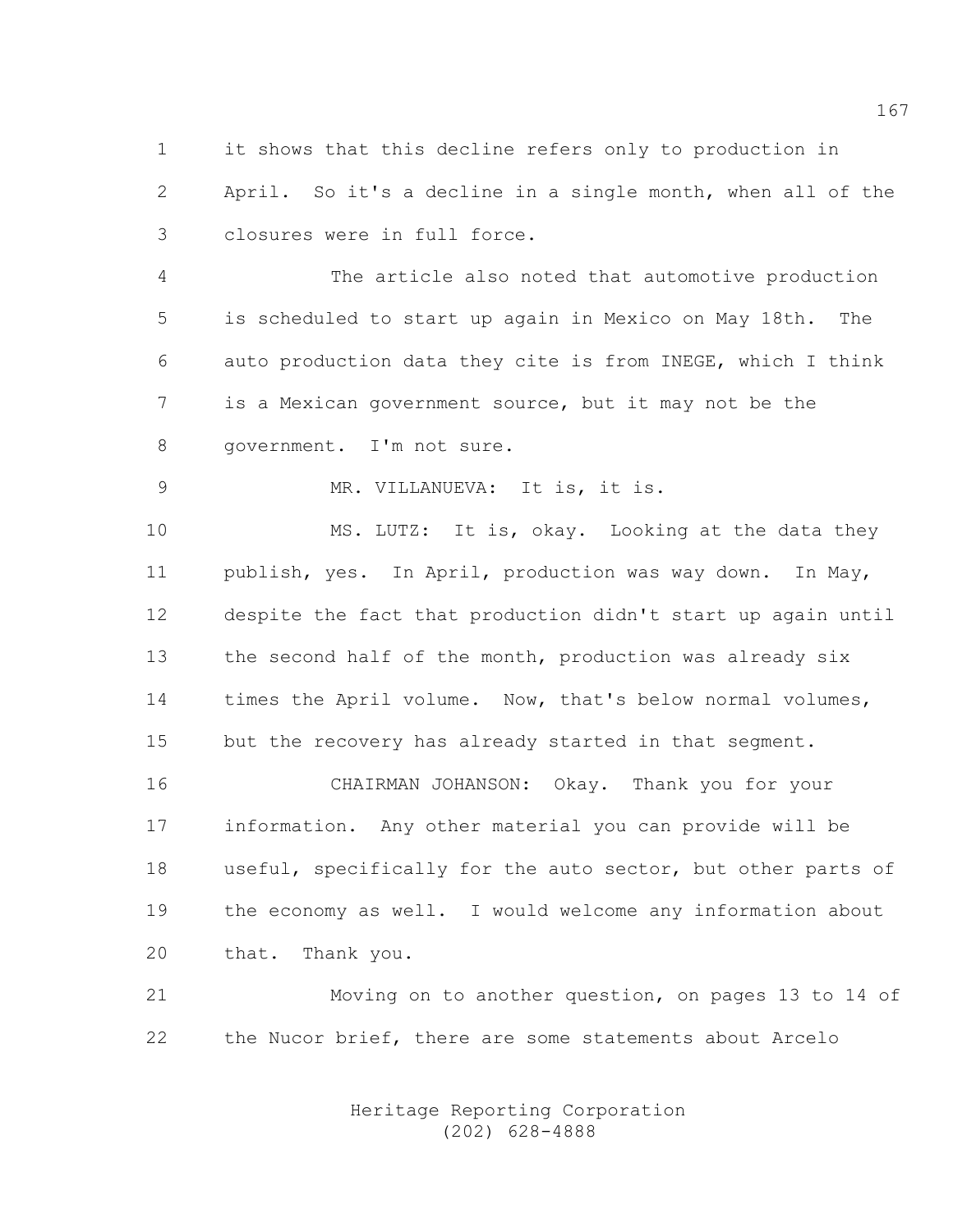1 Mittal, its domestic wire rod operations and what that might 2 mean for its import sources strategy, especially as it 3 concerns the Arcelo Mittal facility in Mexico.

4 Because this was a condition of competition that I 5 addressed in my dissent in the last review, I'd appreciate it 6 if you'd help me understand how the situation might be 7 different in the current review.

8 MS. JEONG: Again, this is Rosa Jeong. Of course, 9 we are here on behalf of -- so we can't, you know, comment 10 exactly what is -- what Arcelo is doing or trying to do. 11 But, you know, and Antonio has weighed in on this just a 12 little bit. But, you know, as far as we know, those 13 companies are very much focused on the Mexican market, so 14 based on our understanding, you know, they're not likely to 15 increase exports in the U.S., I mean, as evidenced by the 16 fact that they've actually had, you know, they're not here 17 and I think -- as evidenced by the participation in the 18 market in the past.

19 MS. LUTZ: This is Jennifer Lutz. We took a look 20 at both your dissenting views on Mexico and your dissenting 21 views of Ukraine. And I think there are some fact patterns 22 that are very differently. I think you correctly pointed out

> Heritage Reporting Corporation (202) 628-4888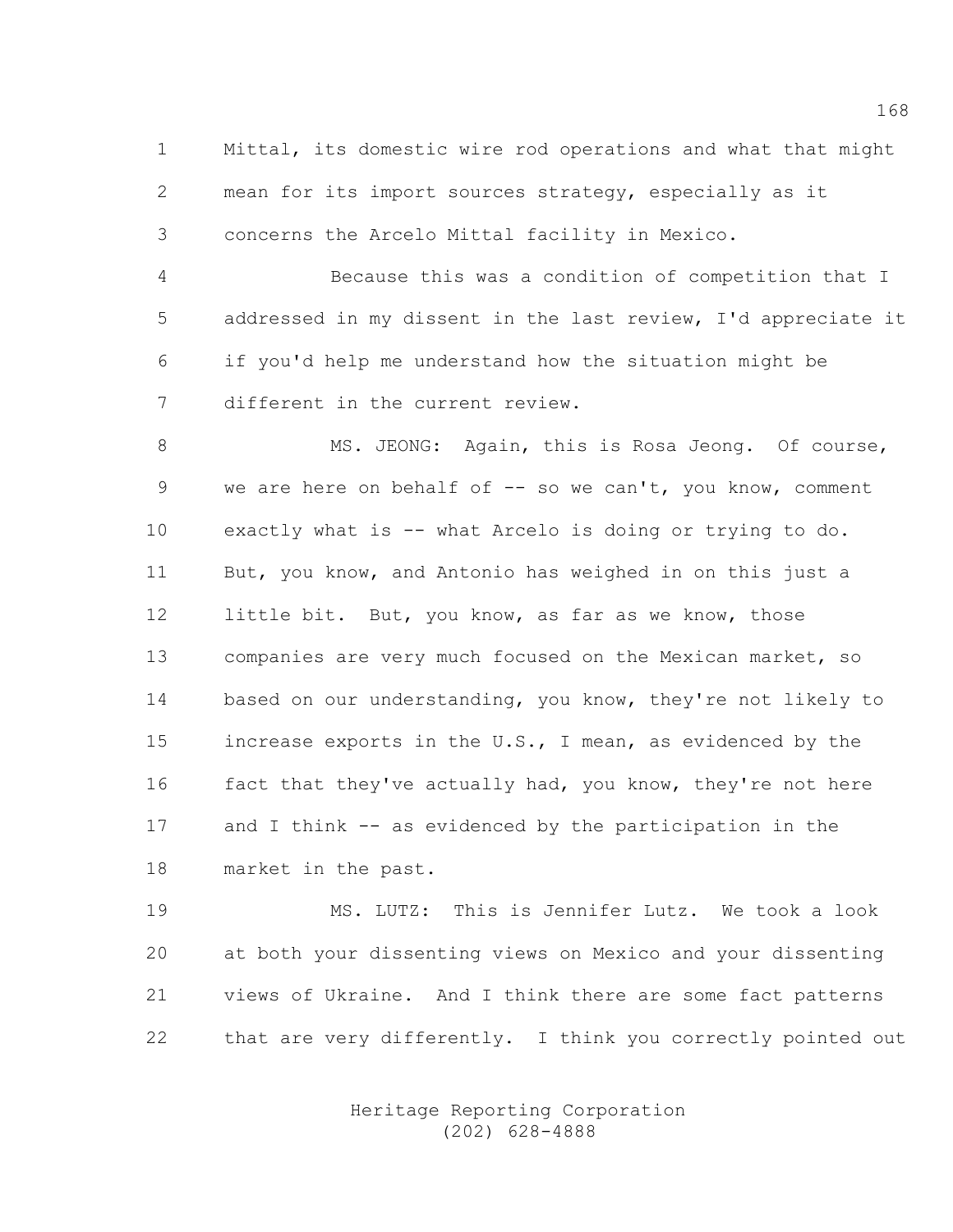1 with respect to the Ukraine producers their export

2 orientation was much higher, and their capacity utilization 3 was much lower, whereas the affiliation was not one of the 4 key factors you cited in your dissent with respect to Mexico. 5 There were many other factors, including the lack of export 6 orientation, high internal consumption, home market demand.

7 CHAIRMAN JOHANSON: Okay. Thank you for your 8 response.

9 Would you happen to have -- well, getting back to 10 this whole issue, pages 10 to 11 of the Nucor brief, Nucor 11 mentions two Mexico producers that have not forward responses 12 to the questionnaire. Have you had any contact with these 13 friends? Do you know what their thinking might have been? 14 (Pause.)

15 MS. JEONG: Oh, I was on mute. With respect to one 16 of the producers mentioned, there is information on the 17 record. And I think in our prehearing brief we had presented 18 information that included that information. I don't 19 think -- you know, you may not have a full questionnaire 20 response, but there is information submitted on the record 21 that was certified.

22 As for the other producer, we have not had any

 Heritage Reporting Corporation (202) 628-4888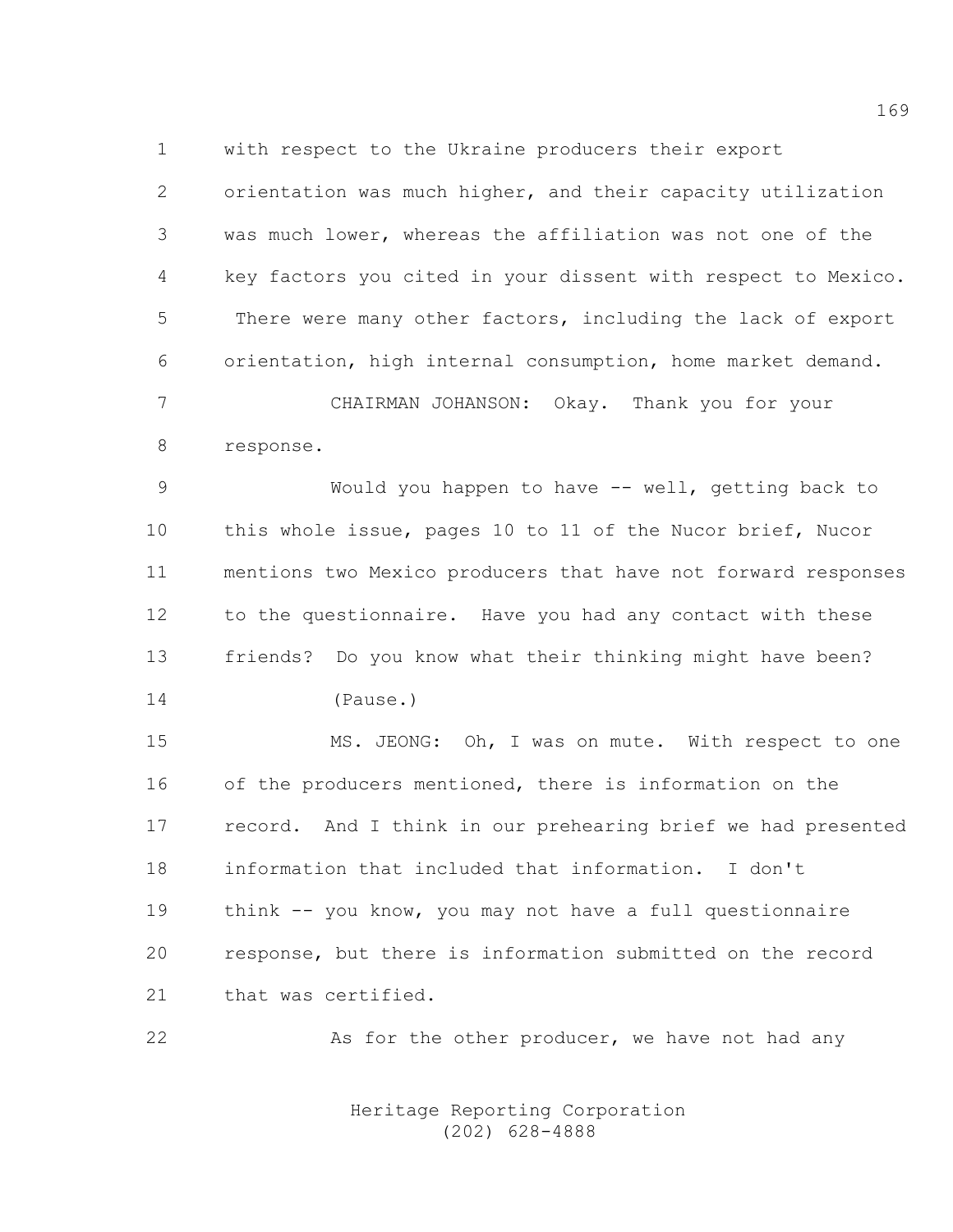1 specific contact with them, but I think their volume 2 comparatively speaking is pretty small overall.

3 MR. GUERRA: What we know is that definitely 4 they're focusing more in the domestic market. That's what we 5 know just from public information of their -- nothing 6 specific except that their focusing on the Mexican market. 7 CHAIRMAN JOHANSON: Okay. Thanks for your 8 responses. We will now turn to Commissioner Schmidtlein.

10 I'd like to thank you all for being here this 11 afternoon as well, especially the witnesses. I think it's 12 working very well on video.

9 COMMISSIONER SCHMIDTLEIN: Okay. Thank you.

13 So let me -- I just want to make sure I understand 14 the current state, and then what you all are projecting will 15 happen in the future. With regard to the smaller-diameter 16 wire rod, I was a little bit confused. I thought I heard 17 maybe in the presentation that U.S. industry did not supply 18 that diameter, but then later, in answer to questions, I 19 think I understood you to say at the time of the original 20 investigation, they were supplying it, but that was outside 21 of the scope.

22 So, you know, that sort of led the Mexican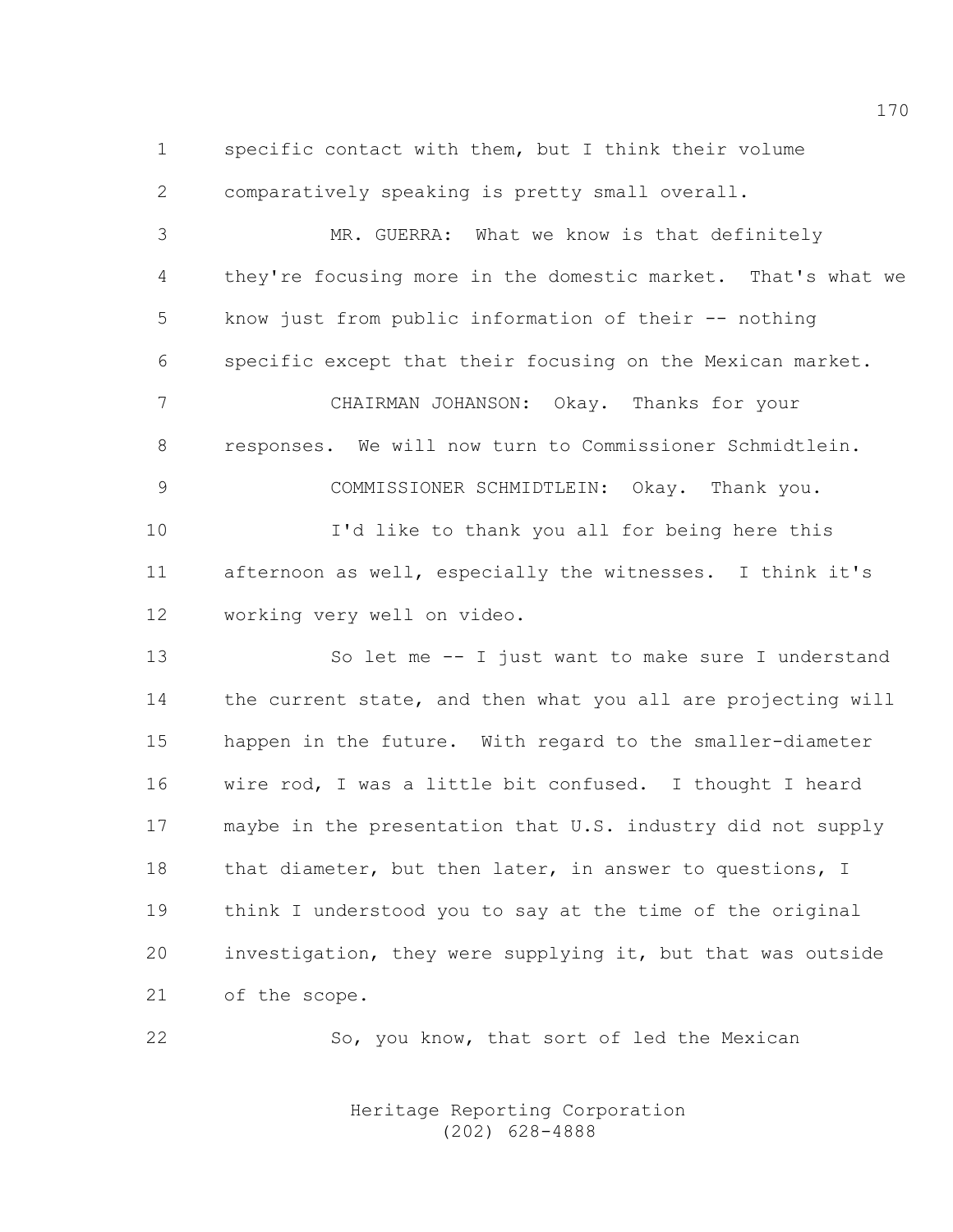1 producers to assume that those producers -- the supply, the 2 domestic supply, of that size wire rod was not -- they 3 weren't concerned about imports with regard to that.

4 So can you clarify for me, does the U.S. produce 5 that size now, and did they produce it I guess during the 6 circumvention proceedings?

7 MR. VILLANUEVA: Rosa, do you want me to answer 8 that?

9 MS. JEONG: Let me just start that off, and then 10 you can answer it, or add any information. So based on 11 public-available information, you know, Deacero as you know 12 is not -- was not a participant in the U.S. market when the 13 original petition was filed, but there is -- I think there 14 are some footnotes in the original opinion, and the staff 15 report from the original investigation that implies I think a 16 charter that's produced as far as diameter merchandise.

17 So based on that our, you know, submission was 18 there was at least some production of the product in the U.S. 19 at the time the petition was filed. And, you know, Fernando 20 could answer a little bit more, but based on our knowledge 21 that at the time the product was developed and pulled by 22 Deacero, these products were not being produced by any other

> Heritage Reporting Corporation (202) 628-4888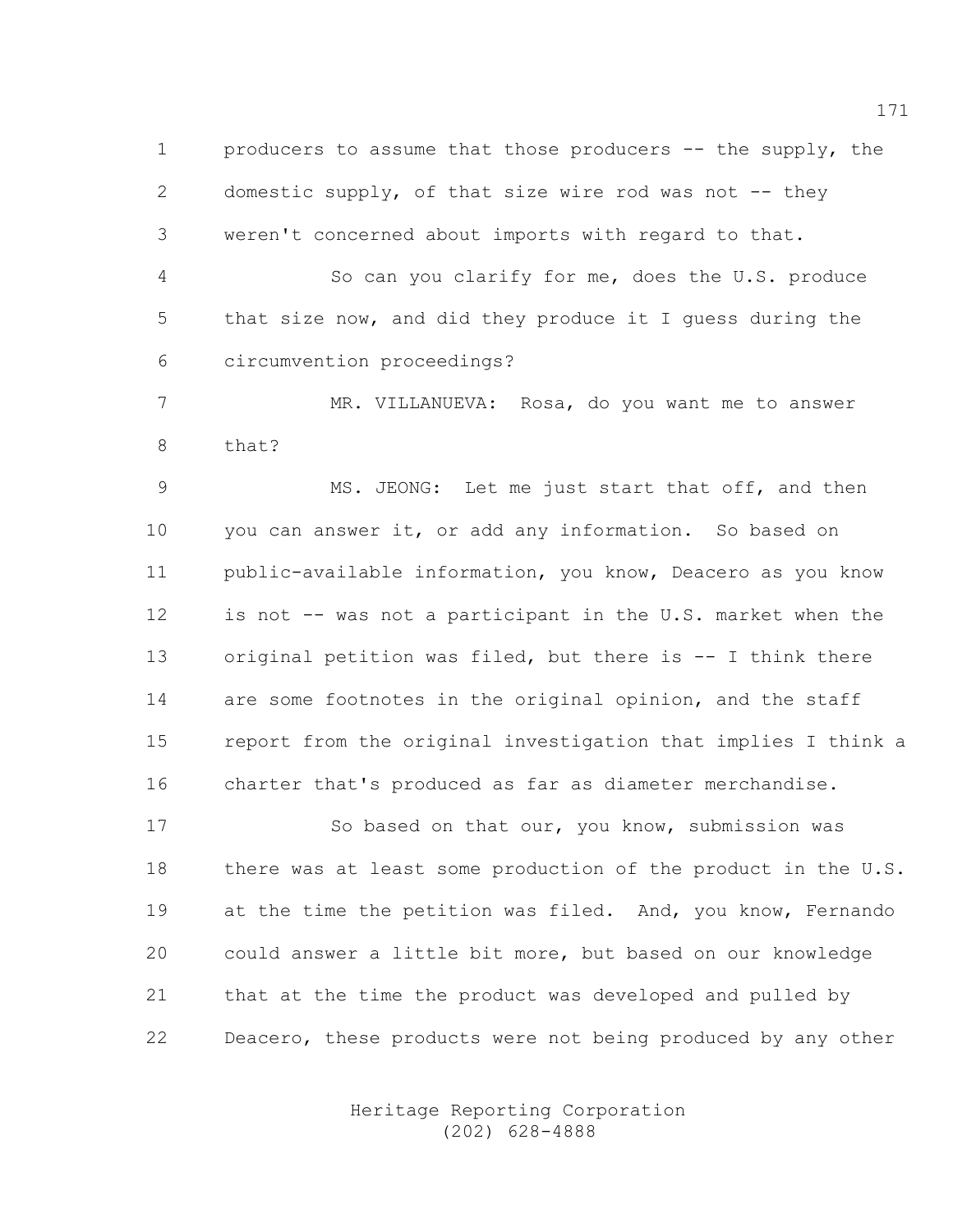1 U.S. producers to Deacero's knowledge.

| $\mathbf{2}$ | MR. VILLANUEVA: Yes, exactly. I mean, to our                  |
|--------------|---------------------------------------------------------------|
| 3            | knowledge, none of the U.S. producers were producing it right |
| 4            | now, okay? And exactly what Rosa said, what we believe is     |
| 5            | that some U.S. producers charter steel, so I think he was --  |
| 6            | that was a company that was producing the 4.75, was producing |
| 7            | it in the past.                                               |
| $\,8\,$      | Now, what we know is that Japan and Canada, they              |
| 9            | have been exporting to the U.S. the 4.75 wire rod.            |
| 10           | COMMISSIONER SCHMIDTLEIN: Okay. And so in this                |
| 11           | lower diameter, the 4.75 -- and I quess what was it, $4.4$ ,  |
| $12 \,$      | that was the other --                                         |
| 13           | MR. VILLANUEVA: Yes. Yes, ma'am.                              |
| 14           | COMMISSIONER SCHMIDTLEIN: Yeah, 4.4. Is that                  |
| 15           | being used in the same end uses as the wire rod under --      |
| 16           | within the scope?                                             |
| 17           | MR. VILLANUEVA: It is drawn, if you are -- if your            |
| 18           | question is, is that it is drawn, yes, it is drawn.           |
| 19           | COMMISSIONER SCHMIDTLEIN: Okay. It's not a                    |
| 20           | different end use or some other purpose that --               |
| 21           | MR. VILLANUEVA: I mean, it's a product. It's a                |
| 22           | product that is very difficult to manufacture. It's just      |
|              |                                                               |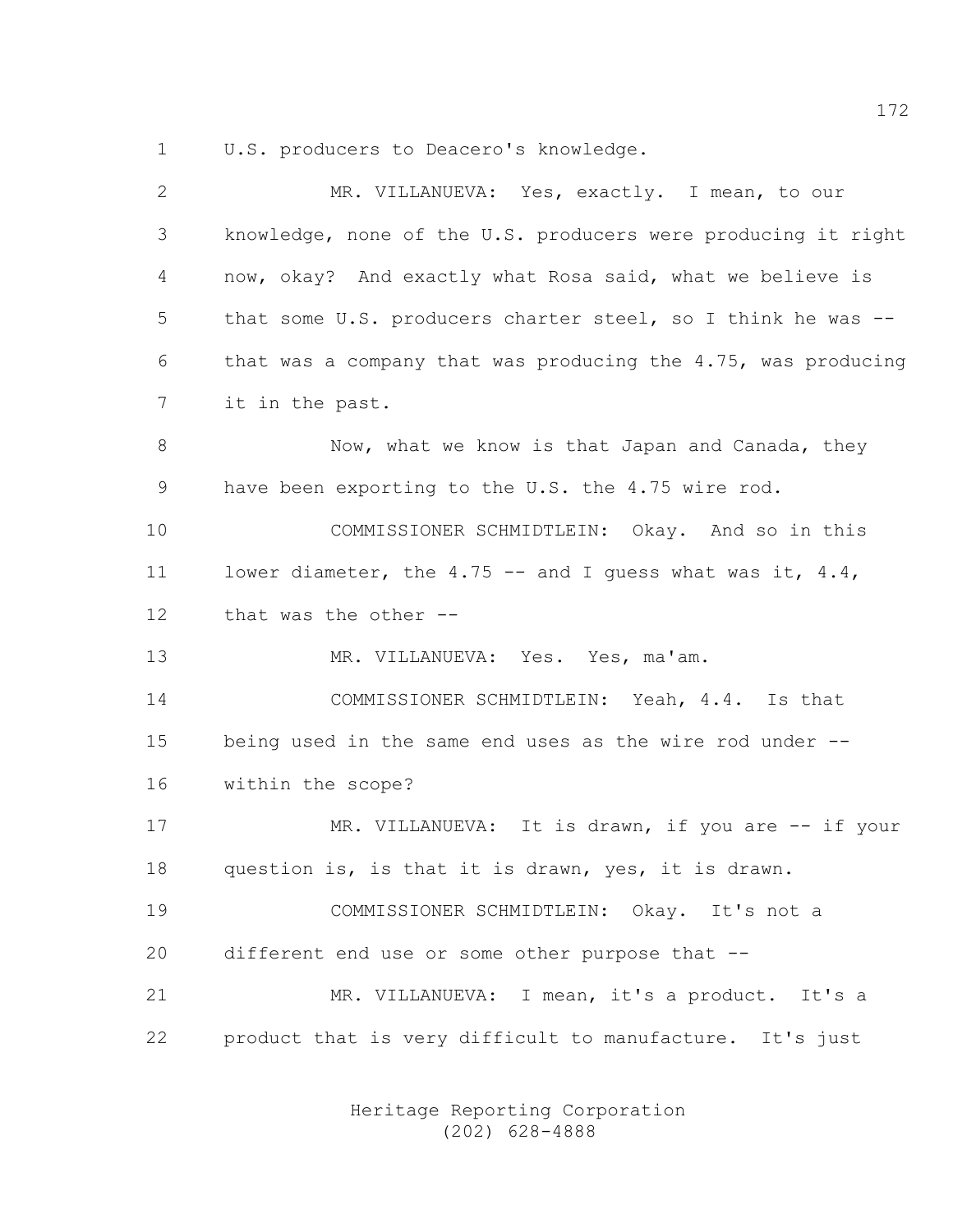1 like the guy from Nucor said, for them it's about -- it takes 2 about 25 percent of their productivity. For us, it's not the 3 case, okay? We have developed a process where the 4.75 -- of 4 course, it is less, less productive than a 4.5, but not 25 5 percent.

6 But it brings additional to our customers, and that 7 is the reason why the customers, they ask for it. As I 8 explained, there are certain machinery conditions and process 9 conditions that they are -- they want to buy that wire rod 10 from us because that brings value to their operation.

11 COMMISSIONER SCHMIDTLEIN: Okay. And for the 12 customers -- I know Commissioner Karpel had asked you for 13 additional information about that. You've mentioned a couple 14 of times that you have five to seven regular customers. And 15 I feel it's these customers that had asked you to develop 16 this smaller-diameter rod.

17 MR. VILLANUEVA: You know what? I was not here, 18 Commissioner, when we started sending 4.75 because I arrived 19 here in late 2014. But I will find out, and I will address 20 that in the post-hearing brief.

21 COMMISSIONER SCHMIDTLEIN: Okay. So can you give 22 me -- you know, we're trying to look into the future here

> Heritage Reporting Corporation (202) 628-4888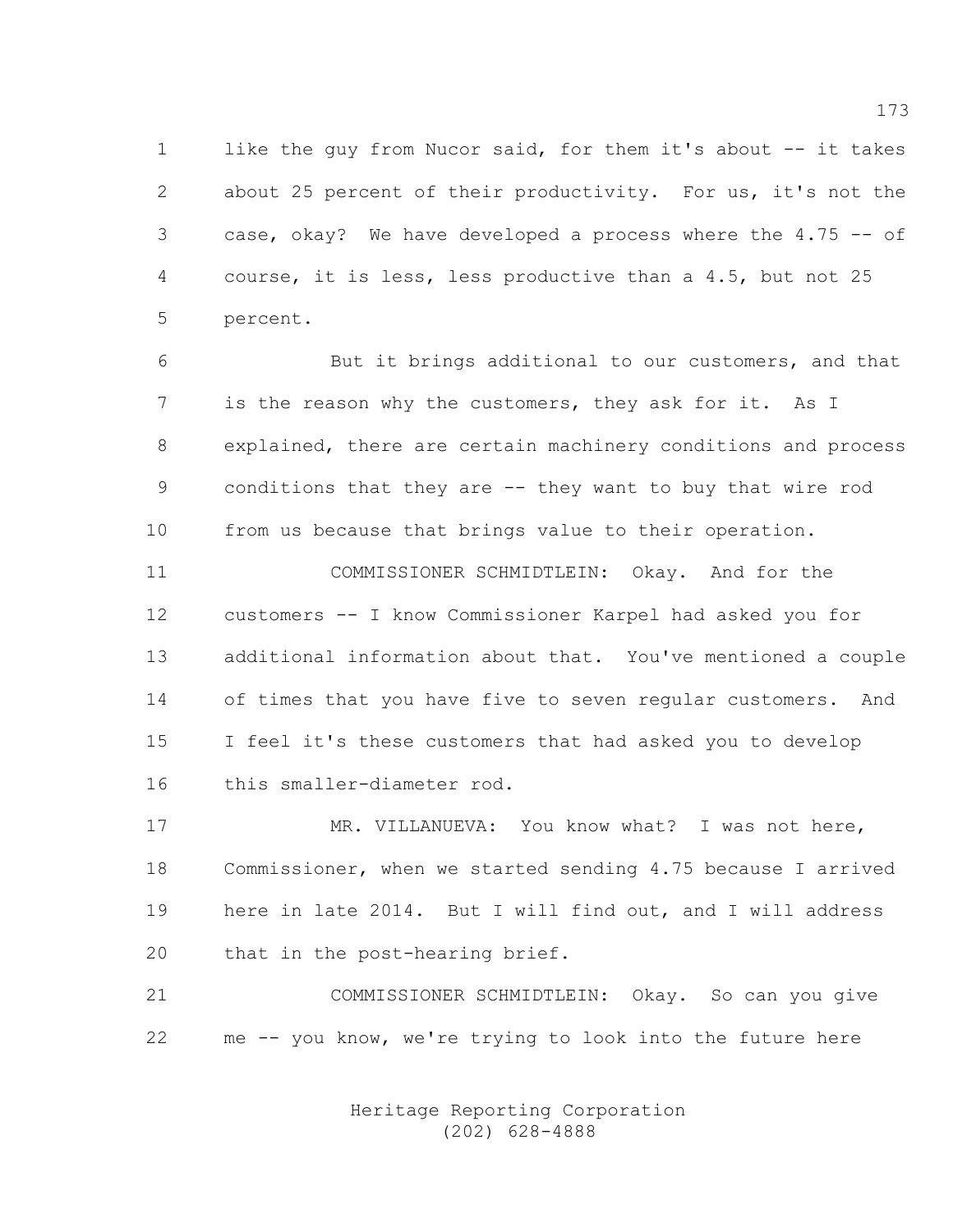1 about what might happen, and you all have stated that you 2 expect you're going to continue to ship to these five, seven 3 customers, which I assume you're shipping to right now. Is 4 that correct?

5 MR. VILLANUEVA: Yes.

6 COMMISSIONER SCHMIDTLEIN: So do you predict or 7 expect that you'll be increasing your shipments to these five 8 to seven customers?

9 MR. VILLANUEVA: You know what? It's difficult to 10 predict how their business will do. But if economy 11 increases, and they gain more markets, I think that we will 12 continue to do business with them and grow their business 13 together.

14 COMMISSIONER SCHMIDTLEIN: Okay. All right. 15 Shifting gears just a little bit, in looking at what is on 16 the record for this period of review, we've seen Mexico 17 underselling pretty consistently. And so I wonder if you 18 could -- if you can, you know, without getting into any 19 numbers or anything, how is it that Mexico is able to -- and 20 maybe, Ms. Jeong, this is more of a question for you because 21 you can see the record. I'm not sure, given that they can't 22 see the proprietary -- I'm just curious.

> Heritage Reporting Corporation (202) 628-4888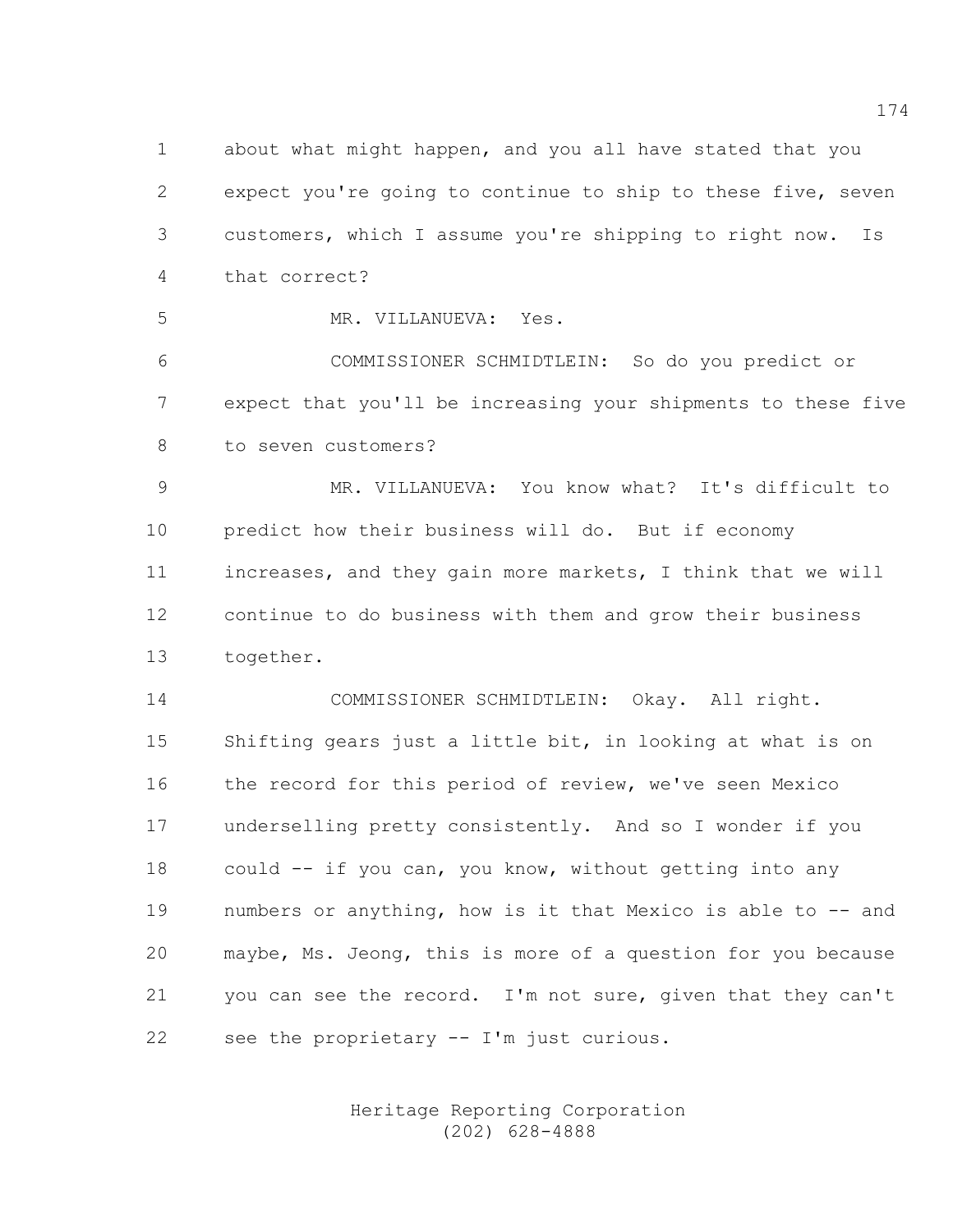1 They're under order. So how are they able to 2 undersell the U.S. so consistently? Maybe it would be better 3 to respond in the post-hearing, but if you have any comments 4 now, that might be helpful. 5 MS. JEONG: I think it's probably answered better 6 in the post-hearing brief. 7 MR. VILLANUEVA: Honestly speaking, I don't 8 understand why or how they calculate underselling, 9 Commissioner, because right now, we charge a premium. All 10 things equal, we charge a premium for the 4.75 and the 4.4 11 millimeter. 12 COMMISSIONER SCHMIDTLEIN: Well, is that all 13 Deacero is sending to the U.S.? 14 MR. VILLANUEVA: No. We also send some normal wire 15 rod material. 16 MS. JEONG: One thing to point out, Commissioner, 17 is that the pricing products in the data does not include the 18 smaller diameter products. So the number of comparisons is 19 pretty limited because a lot of the products they shipped 20 during the period of review were the smaller diameter, and 21 since there is no domestic priced products -- you know, there 22 isn't a domestic product of the same diameter. There is no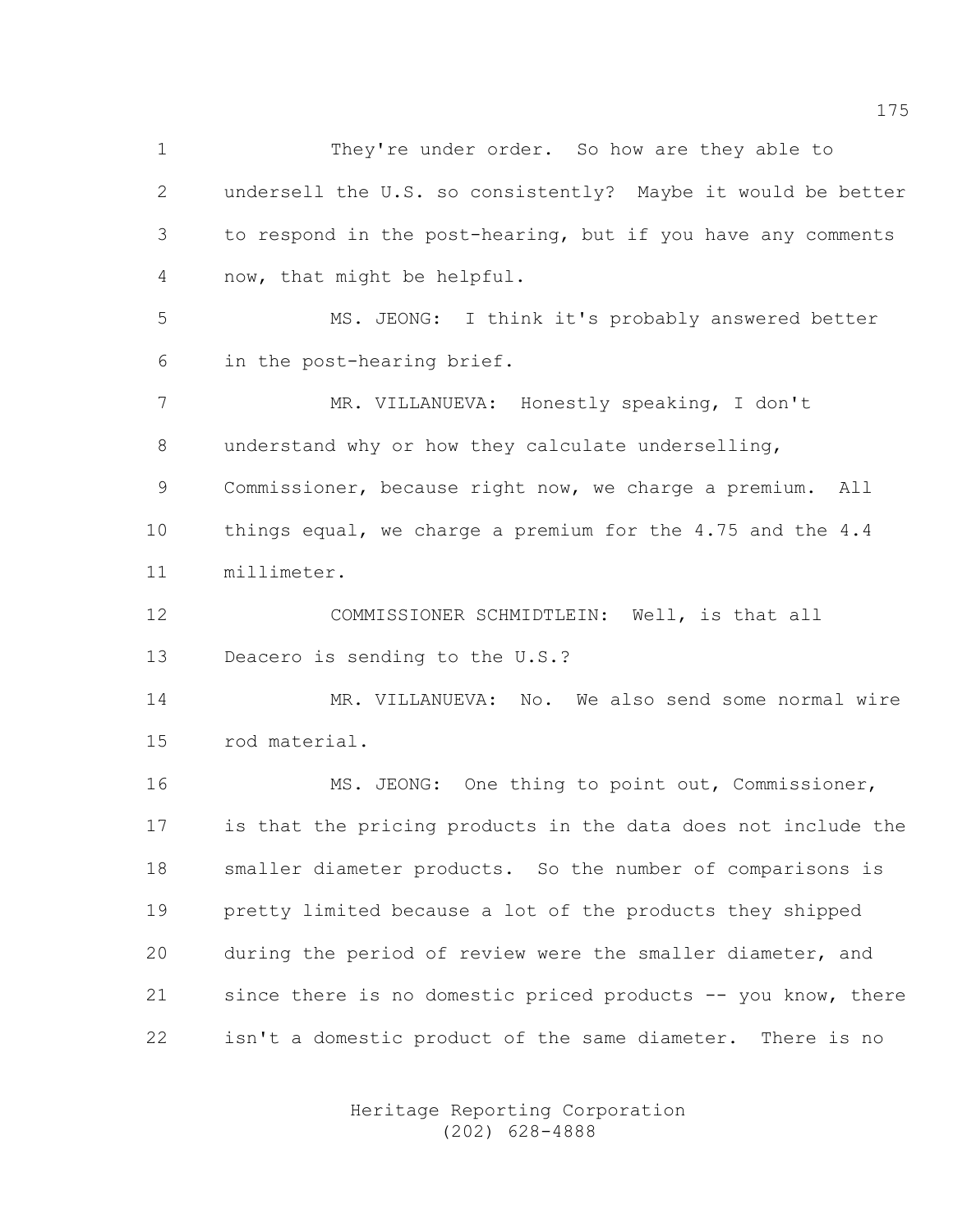1 pricing comparison -- where they set this pricing product. 2 So you're looking at a very limited picture as to 3 the pricing data. But, you know, we will try to address it 4 in more detail in the post-hearing brief. 5 COMMISSIONER SCHMIDTLEIN: Okay, okay. I think 6 that would be helpful. And I guess -- I mean, one of my only 7 other questions is does Deacero experience any supply 8 constraints during this period? 9 MR. VILLANUEVA: Supply in terms of the raw 10 material? 11 COMMISSIONER SCHMIDTLEIN: Supply constraints. 12 MR. VILLANUEVA: Supply that -- out, supplying us 13 to the customers or supply -- 14 COMMISSIONER SCHMIDTLEIN: Yes, yeah, yes, yes. 15 MR. VILLANUEVA: No, we did not. Actually, we -- 16 what we did was adjust our production to the customer needs. 17 So we supplied what was needed. Of course, during the last 18 two months, that meant going down. And right now, it's in 19 the process of just aligning with them. 20 One commentary that I think that for the upcoming 21 months what becomes critical right now, and -- forecasting 22 based on history, right now that's pretty difficult to do.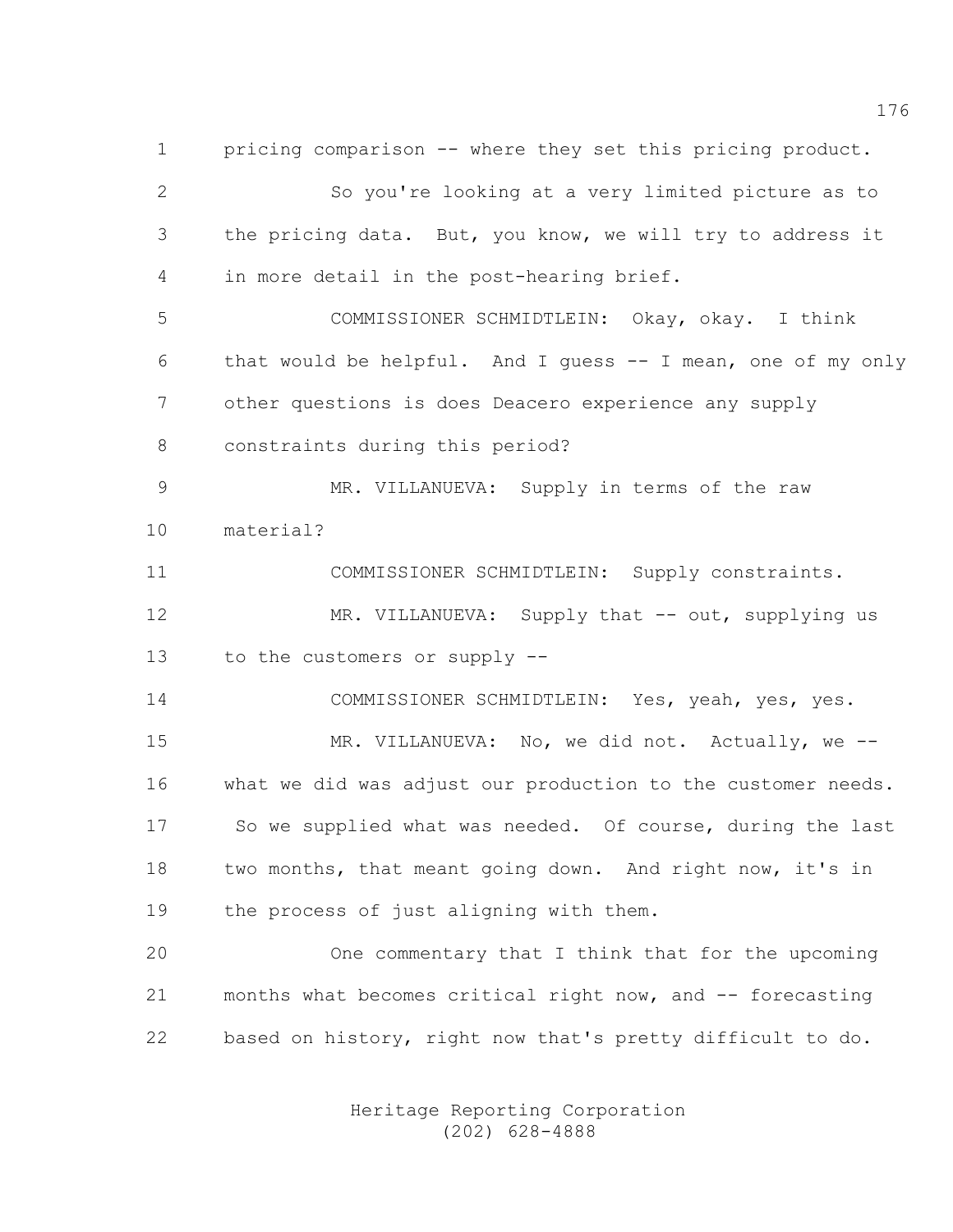1 Any model that we had is going to be very -- so what we do 2 with that, we run different scenarios. We have the lagging 3 indicators, and we look at all of these data from the past.

4 But what is most important is what are our 5 customer's going to do. So once again, this becomes 6 critical. This close relationship with the customer becomes 7 the most important piece of information. How is their 8 business doing, and what are they seeing in the upcoming 9 months? Because no mathematical or statistical model can 10 predict that at this point.

11 So having that information with them and work very 12 close with them is really what's going to align our 13 production to what is needed. Over-producing can be very 14 expensive because you end up with inventory that then you 15 don't know how to -- where to move. And then you might get 16 into some contentions of doing what you said, extra 17 production.

18 Under-produced, exactly is that, because you may 19 end up with bad service to the customers, and with losing 20 sales, but most importantly, losing customers. When you 21 producing too much, also you're investing a lot in raw 22 material that you don't need.

> Heritage Reporting Corporation (202) 628-4888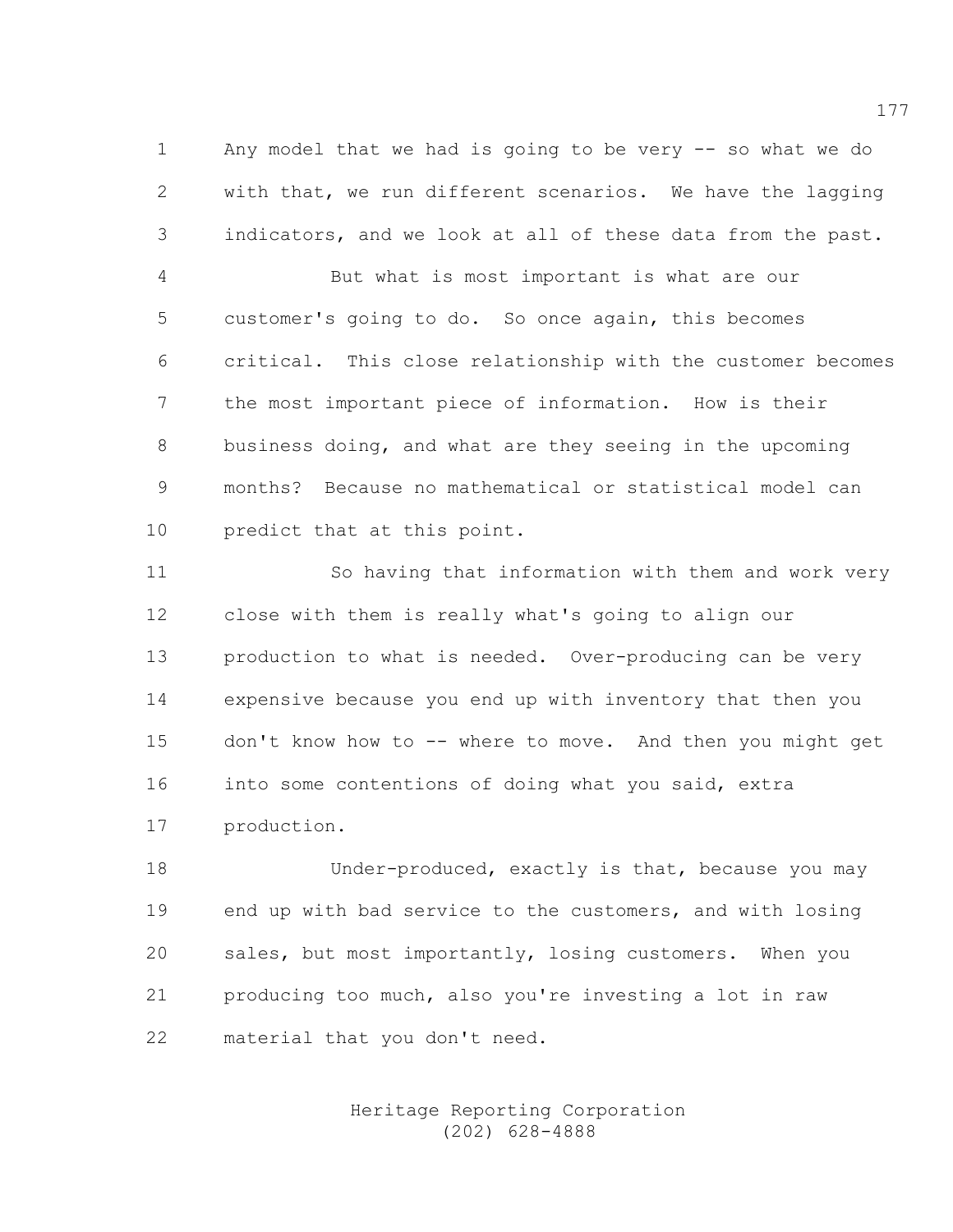1 So I think that what becomes critical right now is 2 that the supply chain between our suppliers, our production, 3 and our customers is at a line and as fine as it can be. 4 That's what is going to make it distinguished.

5 MS. JEONG: Just quickly, just to add to that, you 6 know, there is no supply constraint as in -- that lowers the 7 overall volume it's committed to its customers. But, you 8 know, as I think that Chris had mentioned, that there are 9 times then where they can't supply or increase any supplies 10 to even their major companies because every time or the most 11 of the time what they produce is already spoken for.

12 So to the exact extent I think their instance of 13 supply constraint, you know, as Antonio is mentioning that, 14 you know, that what they committed to they did supply.

15 MR. PRATT: Yes. I can kind of complement what was 16 Rosa has said. You know, there have been times where the 17 U.S. operations of Deacero was not able to get their raw 18 material needs from Deacero due to Deacero being committed to 19 their home market and their third-country home markets. And, 20 you know, I've purchase wire rod from domestic suppliers. I 21 mean, I've purchased several thousand tons of rods from Tim 22 Dillon at Liberty Steel this year.

> Heritage Reporting Corporation (202) 628-4888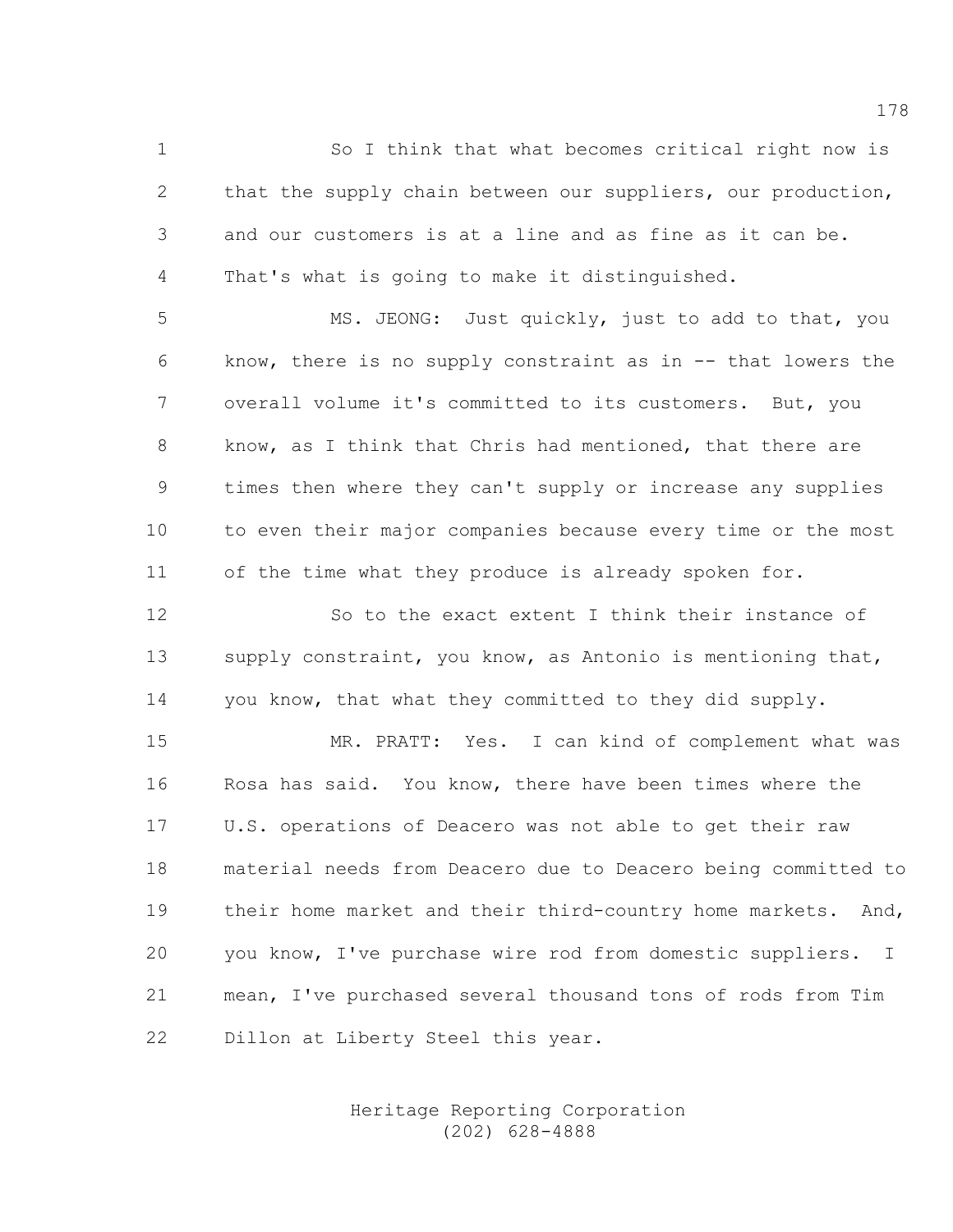1 So, you know, they're not -- you know, their main 2 focus in Mexico is home market and third-country markets. 3 COMMISSIONER SCHMIDTLEIN: Okay. All right. Thank 4 you very much. My time is up. 5 CHAIRMAN JOHANSON: Commissioner Kearns?

6 COMMISSIONER KEARNS: Thank you. I think I just 7 have one followup question in connection with 232. You 8 argued that if we lift our order, and if increased imports 9 from Mexico again materially injure the U.S. industry, 232 10 relief will be immediately available. But aren't we to 11 determine the likelihood of the continuation or recurrence of 12 the injury to the domestic industry in the event of 13 revocation, not whether another agency has the ability to 14 grant alternative relief?

15 MS. JEONG: Yes, you're correct, of course. But 16 what we mean by 232 is that the 232 is at a very expective 17 volume constraint on the overall because of the threat of the 18 resumption of 232 duties. So in the event there's a surge, 19 you know, we -- U.S. industry really protecting, not that -- 20 what we mean by the 232, to the more important point to us is 21 that it won't act as a very effective volume constraint for 22 us.

> Heritage Reporting Corporation (202) 628-4888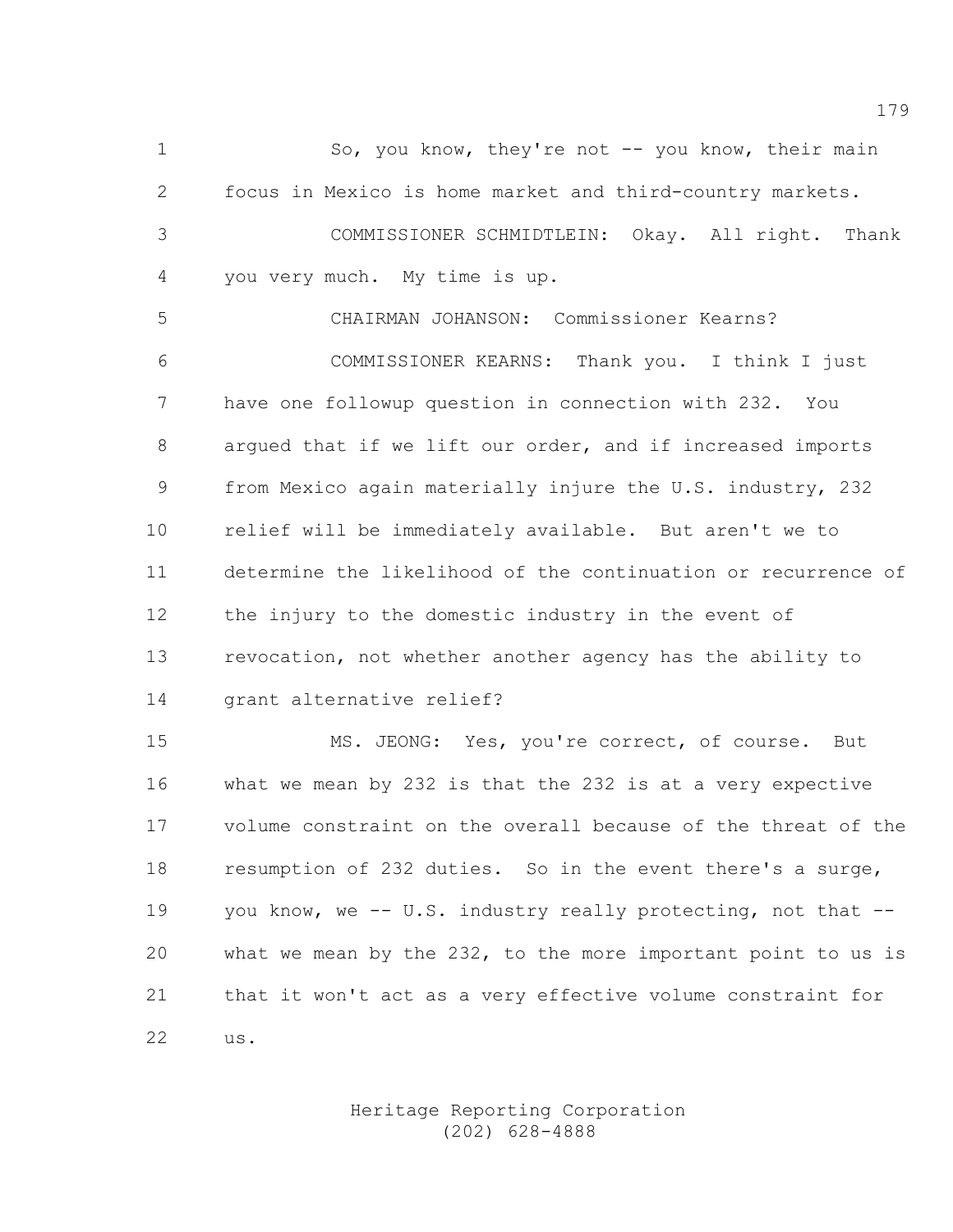1 MR. ALTSCHULER: I think also -- this is Irwin 2 Altschuler from Greenberg. I think it's a matter of public 3 record, and I think a government of Mexico witness alluded to 4 this, this morning. The two governments -- the U.S. 5 Government monitors imports carefully and aggressively, and 6 the two governments in ongoing conversations or 7 consultations.

8 So I think when we think of 232, with Mexico the 9 idea is that if there is an increase beyond historical 10 levels, we would expect that USTR would talk to their 11 equivalents in Mexico, and something would be done about it. 12 But before that happens, the Mexican industry and 13 the Mexican government are very well aware of what could 14 happen. They're very well aware of the need to monitor on 15 their own. So it's really a preventative measure to large 16 increases in volume, the way that the 232 joint agreement was 17 structured and has been enforced, and will likely continue to 18 be enforced.

19 COMMISSIONER KEARNS: Okay. Thank you very much. 20 I have no further questions.

21 COMMISSIONER STAYIN: I guess I'm next. Hello? 22 (No response.)

> Heritage Reporting Corporation (202) 628-4888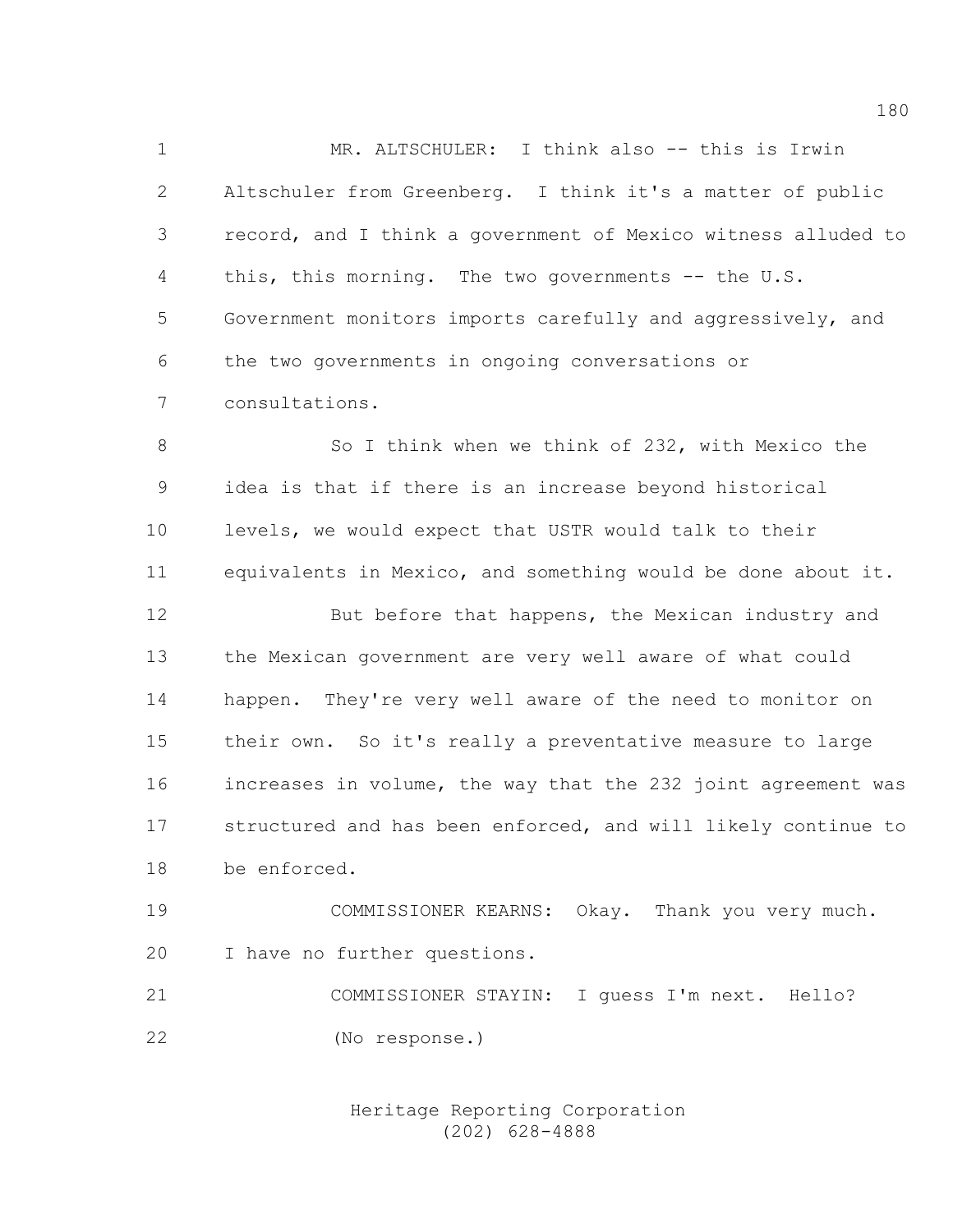1 COMMISSIONER STAYIN: Hello?

2 MR. BISHOP: Mr. Chairman, can you hear us? 3 COMMISSIONER STAYIN: I can hear you. Can you hear 4 me?

5 CHAIRMAN JOHANSON: It's okay. Yes, I can. Okay. 6 Commissioner Stayin?

7 COMMISSIONER STAYIN: Yes. All right. Mexico has 8 endured the same COVID terrible thing that's been happening 9 in our country, and the economy has been having the same 10 problems that our economy has. What pressure does this put 11 upon your company? Do you have a need to export more because 12 there's no use for your product right now in your economy 13 because companies aren't operating? Or what is the status in 14 terms of your economy and your company and where you're best 15 shipping your products at this time?

16 MR. GUERRA: Yes, Commissioner. If we compare to 17 other steel companies in Mexico, actually, or outside of 18 Mexico, one of the advantages that we as a company have 19 benefitted from is the diversification of products.

20 So, since we target and we cater to many 21 industries, we have been able to compensate some of those 22 that have been hit the hardest than others. For example, we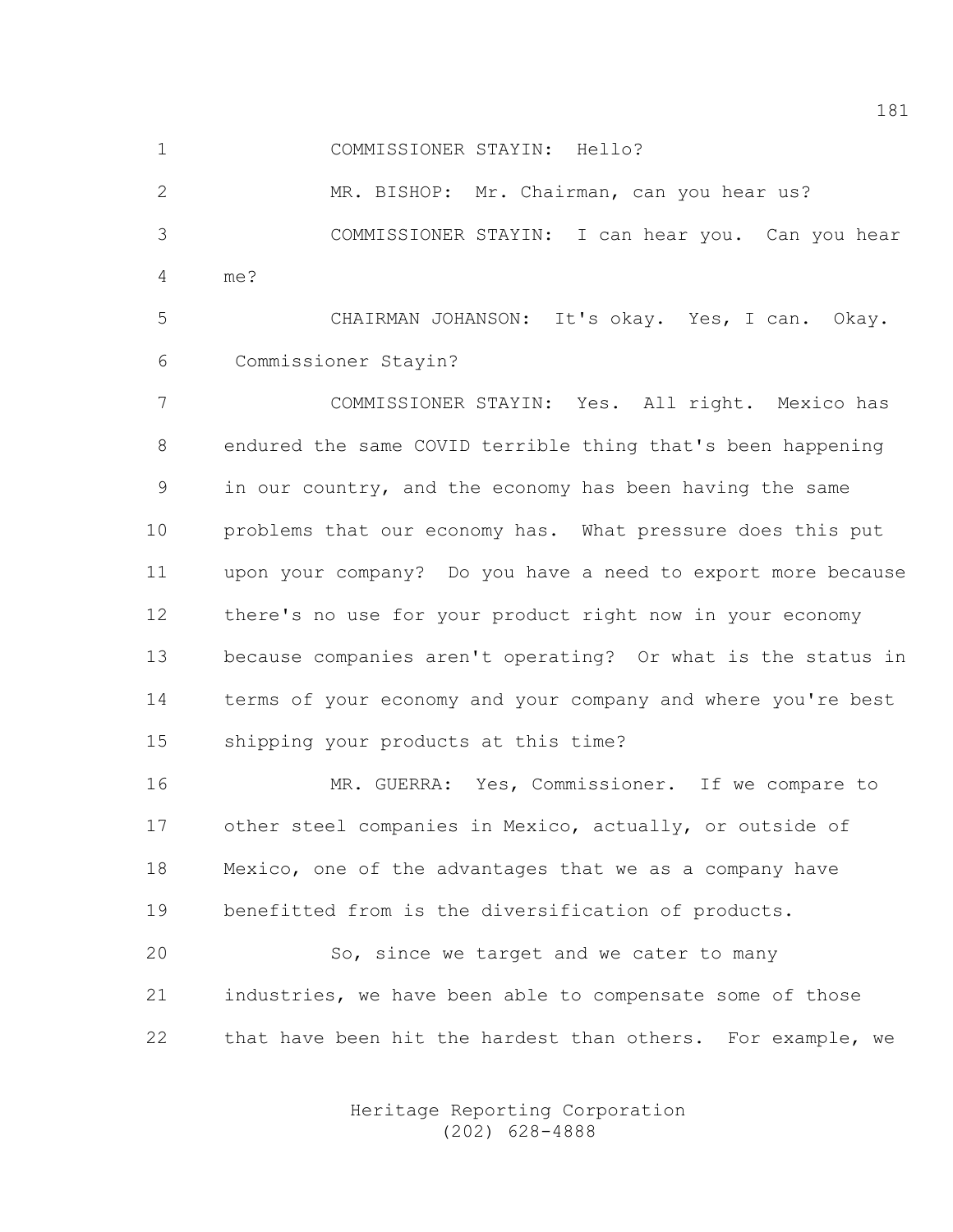1 have a very strong presence in the hardware stores, in the 2 Home Depots in Mexico and the hardware stores in Mexico, and 3 those were considered an essential industry and they never 4 shut down. So that helped us to continue our operations.

5 Now, in reality, yes, there was a slowdown because 6 some states and some areas had to cut or had to restrict 7 their operations, such as the construction. So I would say 8 that in general, the pressure in the company at this point is 9 more to be aligned with the different markets than to make 10 short-term decisions that would affect us in the long run.

11 So our decision was, for example, if there is no 12 demand, we shut down the number of shifts, for example, in 13 some of our plants. And at the same time, that helped send 14 people home and avoid having a lot of people in one location. 15 So it kind of rearranged our personnel, operations, human 16 resources with our customers, making sure that it would flow 17 as seamlessly as possible.

18 Trying to force production just to keep going, it 19 wouldn't have been a good decision. At least in our company 20 we decided not to do it. So, yes, we decided to, as 21 previously asked, shut down some of our operations and did 22 cut down in the number of shifts but aligned with what the

> Heritage Reporting Corporation (202) 628-4888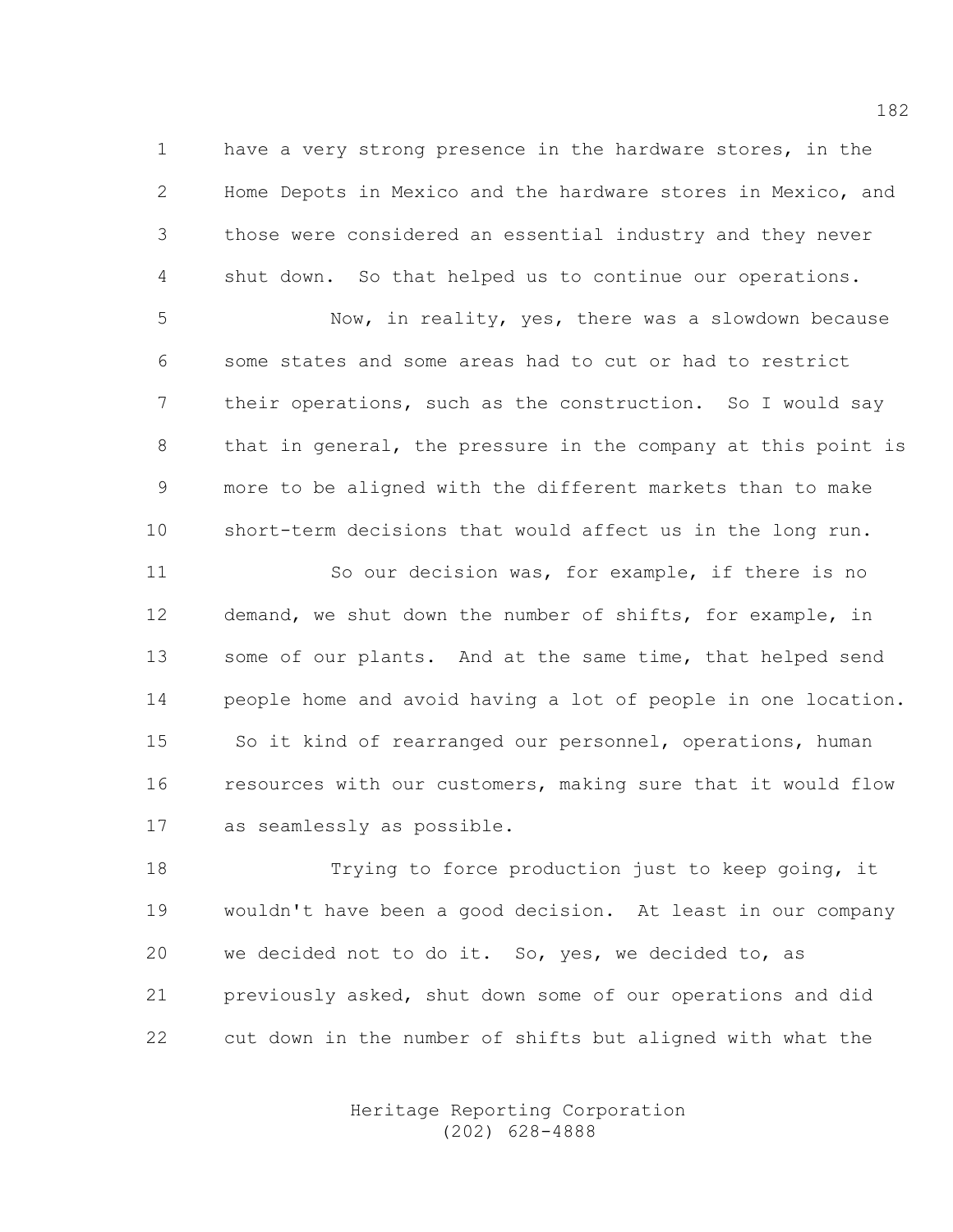1 market was needing.

| $\mathbf{2}$ | COMMISSIONER STAYIN: In your brief, you comment on           |
|--------------|--------------------------------------------------------------|
| 3            | the supply restraints in the United States, stating that the |
| 4            | demand in the United States is not being filled or can't be  |
| 5            | filled by U.S. producers, and, therefore, the United States  |
| 6            | customers need your product because they can't get it from   |
| 7            | the U.S. producers.                                          |
| 8            | To what extent is that still an issue, still a               |
| 9            | belief, and still one of the pressures, the purposes on      |
| 10           | shipping more product to the United States?                  |
| 11           | MR. VILLANUEVA: Rosa?                                        |
| 12           | MS. JEONG: Jennifer, do you want to answer?                  |
| 13           | MS. LUTZ: Yeah. This is Jennifer Lutz. The point             |
| 14           | that I was trying to make, maybe not as well as I thought,   |
| 15           | discussing the capacity constraints was not that any imports |
| 16           | would be non-injurious to the industry but rather that the   |
| 17           | small volume of likely imports from Mexico would not have a  |
| 18           | significant volume impact on the industry.                   |
| 19           | MS. JEONG: And just to follow up a little bit, you           |
| 20           | know, we had put together just based on the 232 exclusion    |
| 21           | data -- and I think somebody this morning had mentioned that |
| 22           | it's not really easy to get all the data, so we did our best |
|              |                                                              |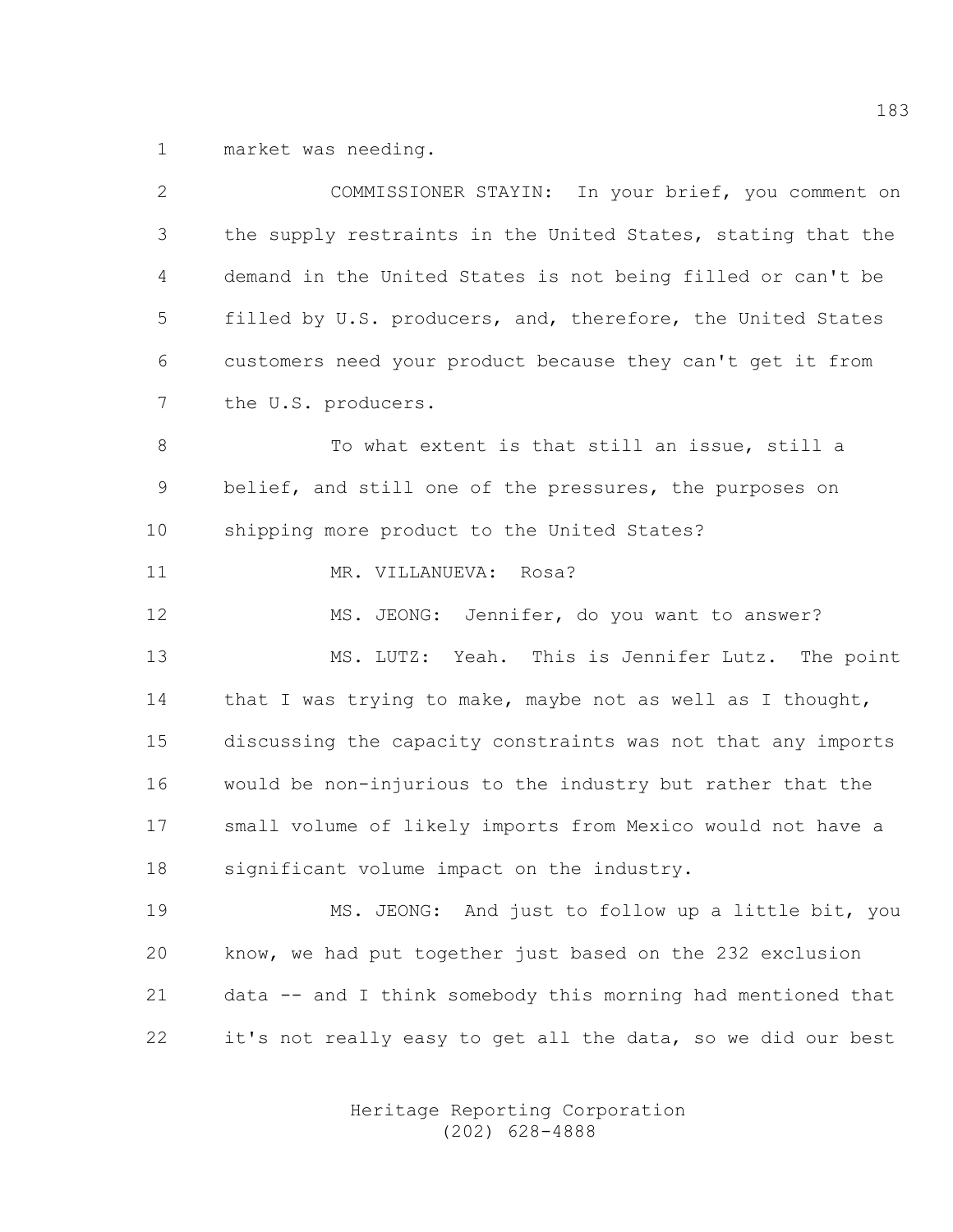1 to compile the information. And based on that, they're still 2 seeing exclusions being granted in 2020 and throughout 2019.

3 And given the fact that availability, whether that 4 product is available in the U.S. market, has been the primary 5 reason on whether exclusions are being granted or not. You 6 know, that seems to indicate there is at least still a need 7 in the market.

8 COMMISSIONER STAYIN: Yeah. I noted that one of 9 your positions is that the fact that there were so many 10 exclusion orders suggested that there are a lot of purchasers 11 who couldn't get the product directly from U.S. producers, 12 and that's one of the arguments behind the exclusion orders 13 and all the request.

14 MR. ALTSCHULER: Yeah, maybe I can comment on that, 15 Commissioner Stayin. It's Irwin Altschuler again.

16 Basically, the whole basis for getting exclusions 17 was a showing that the needed product couldn't be supplied 18 and wasn't reasonably available in the needed quantities from 19 domestic suppliers.

20 So that's when, for example, Mid Continent filed 21 its exclusion request, and the odd set of circumstances there 22 was Mid Continent knew that they weren't going to get their

> Heritage Reporting Corporation (202) 628-4888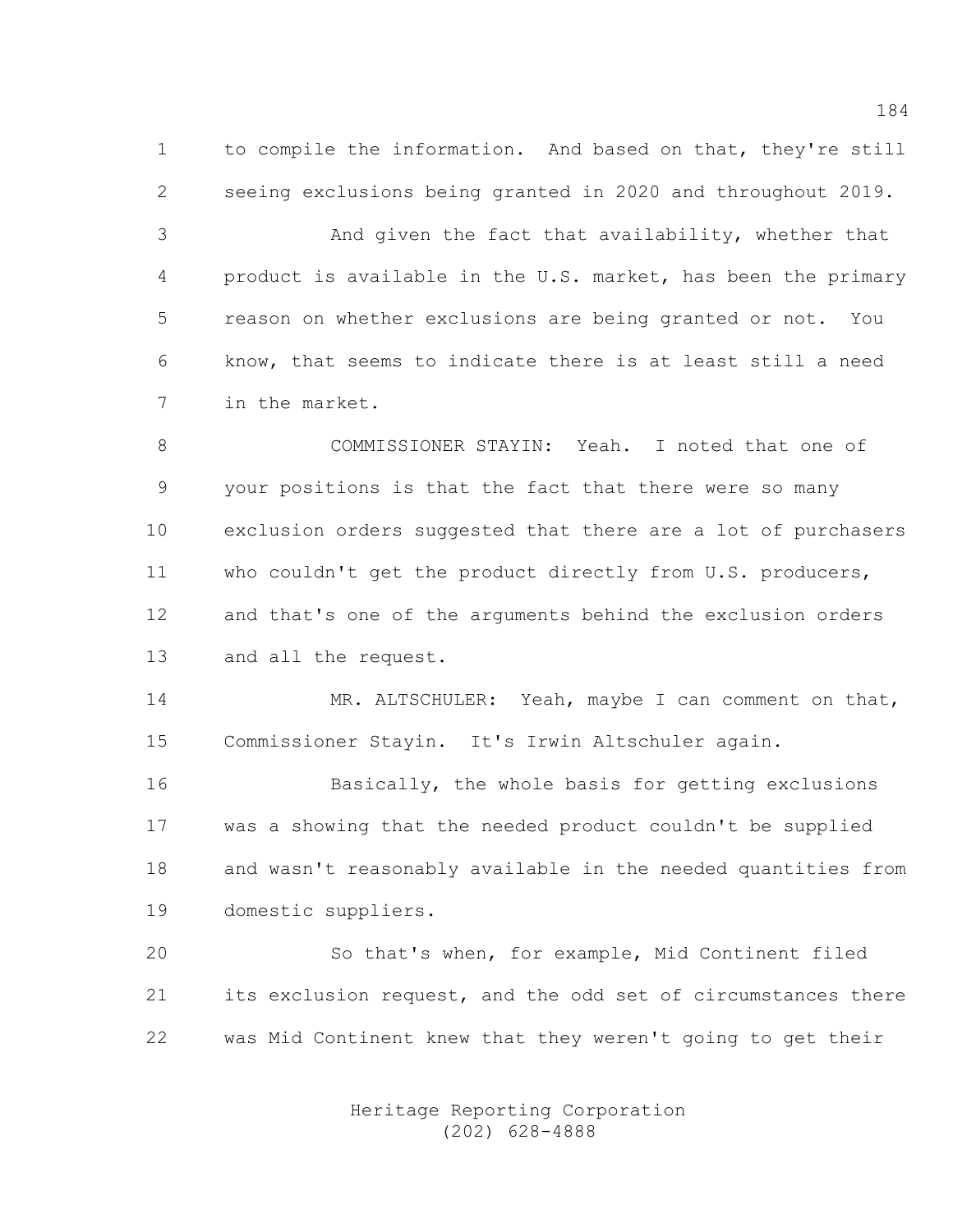1 exclusions granted if the wire they needed was available from 2 domestic sources. So domestic sources, including one that 3 for whatever reason we haven't identified by name except in 4 our confidential brief, so I guess I'll continue to not 5 identify it, but one particular producer, speaking I think to 6 an extent on behalf of the industry, said, oh, no, no, we can 7 supply everything. Don't worry, no exclusions are necessary. 8 We can supply everything.

9 But then, in normal course of business 10 correspondence, this producer told Mid Continent, well, 11 really, we're strapped, and we can only provide you with 14 12 percent of what you need. And we flagged that to the 13 attention of the Commerce Department, and the bottom line was 14 that we had 86 percent of our exclusion request granted.

15 So that showed us pretty clearly that the Commerce 16 Department wasn't kidding. To the extent that the domestic 17 industry could be the supplier, you weren't going to get an 18 exclusion, even though it's natural for Mid Continent to look 19 to Deacero for wire. But it was pretty clear to us that the 20 Commerce Department believed us and realized that we couldn't 21 get all of our needs domestically from this one company or 22 the rest of the industry, and that's why, when they said they

> Heritage Reporting Corporation (202) 628-4888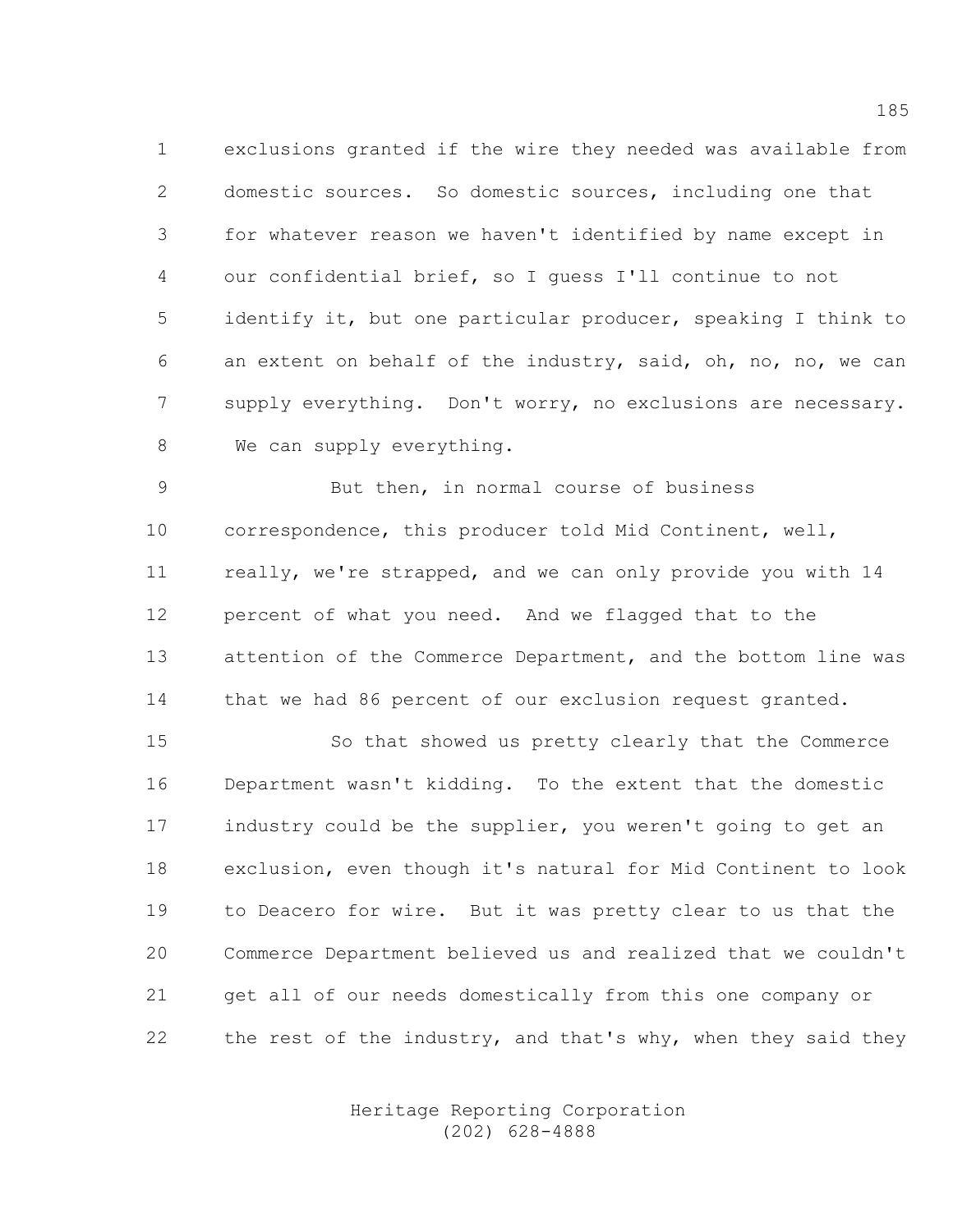1 could give us 14 percent, Commerce gave us 86 percent 2 exclusions to import.

3 MR. PRATT: This is Chris Pratt, operations 4 manager. I'll complement what Irwin said. You know, I 5 personally had conversations with multiple U.S. suppliers 6 during our times of need for materials, and we submitted 7 documents, you know, confidential documents in our exclusion 8 request substantiating that there were multiples, not just 9 one but one in particular that Irwin was talking about said 10 they could give us 100 percent, you know, but I had others as 11 well that could not supply the material that I needed.

12 COMMISSIONER STAYIN: Yes. One of the questions 13 that is always at the forefront of this case and many cases 14 is the price. It's not the most important, one of the most 15 important, factors in making a sale. To what extent is price 16 the primary basis upon which sales are made? And who would 17 you say is the price leader among United States producers, 18 and who's the price leader among foreign suppliers?

19 MR. PRATT: Well, I mean, just basically to name 20 them, Nucor is the price leader in U.S. suppliers.

21 COMMISSIONER STAYIN: Okay.

22 MR. PRATT: They are typically the first one to

 Heritage Reporting Corporation (202) 628-4888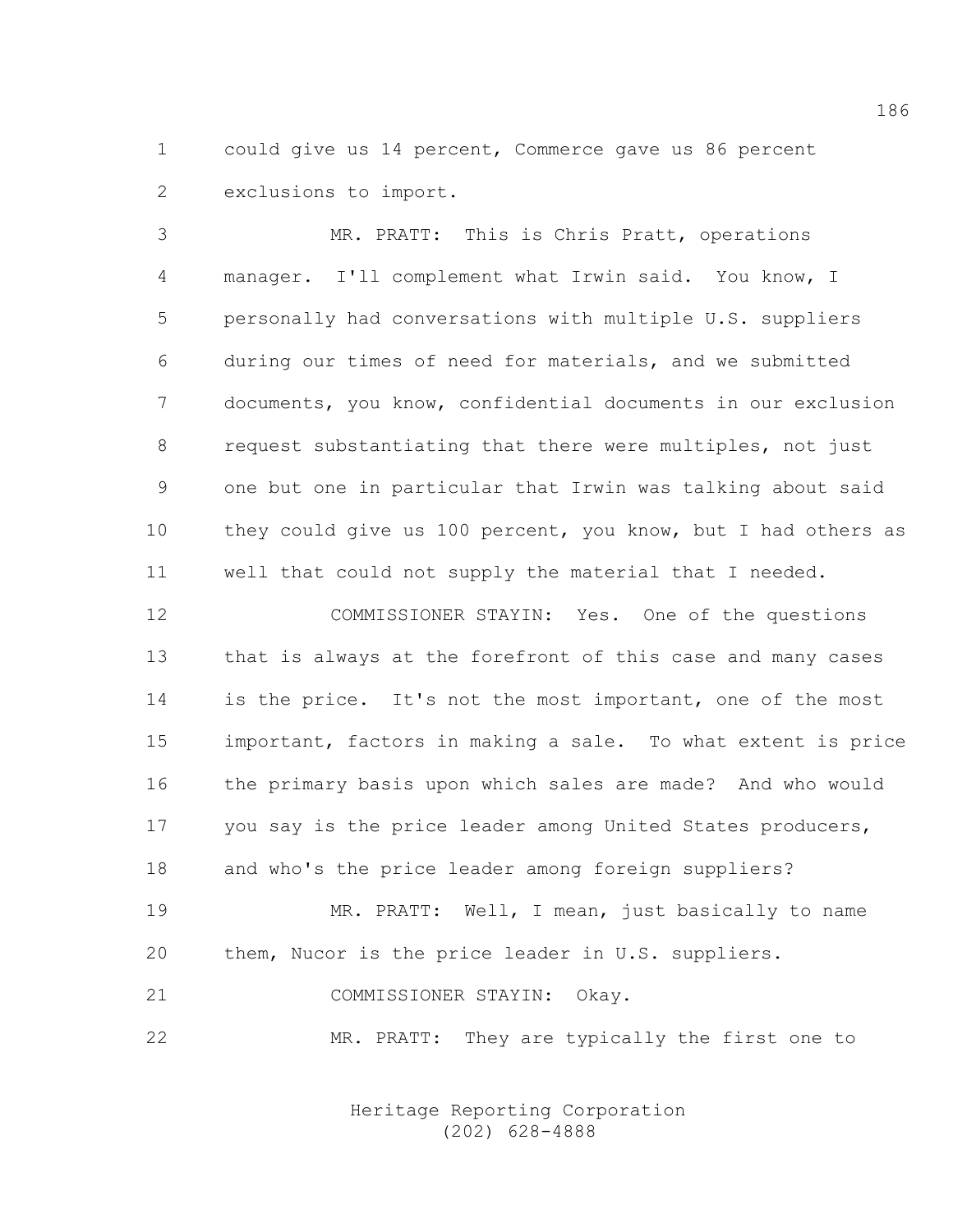1 come out with a price increase, a price increase that's 90 -- 2 well, I'm not even going to put a percentage -- the majority 3 of the time it's based on a fluctuation in U.S. scrap prices. 4 When they testified earlier that, you know, prices are not 5 subject or conditional on scrap, but their letters state 6 differently.

7 And then, you know, import -- who's the leader in 8 imports, I mean, imports typically follow the U.S. price 9 leader. They're actually price followers, not price leaders. 10 And, you know, I've received quotations from many different 11 countries, you know, Mexico not being the only. So, I mean, 12 they're all price followers, not price leaders.

13 MS. LUTZ: This is Jennifer --

14 COMMISSIONER STAYIN: Your company is a user of 15 these types of products, aren't you?

16 MR. PRATT: Yes, I'm a user. We are a consumer of 17 wire and wire rod.

18 COMMISSIONER STAYIN: Okay. Thank you very much. 19 19 I think those are the only questions I have. Thank 20 you. My time's up as well.

21 CHAIRMAN JOHANSON: Commissioner Karpel? 22 COMMISSIONER KARPEL: Thank you.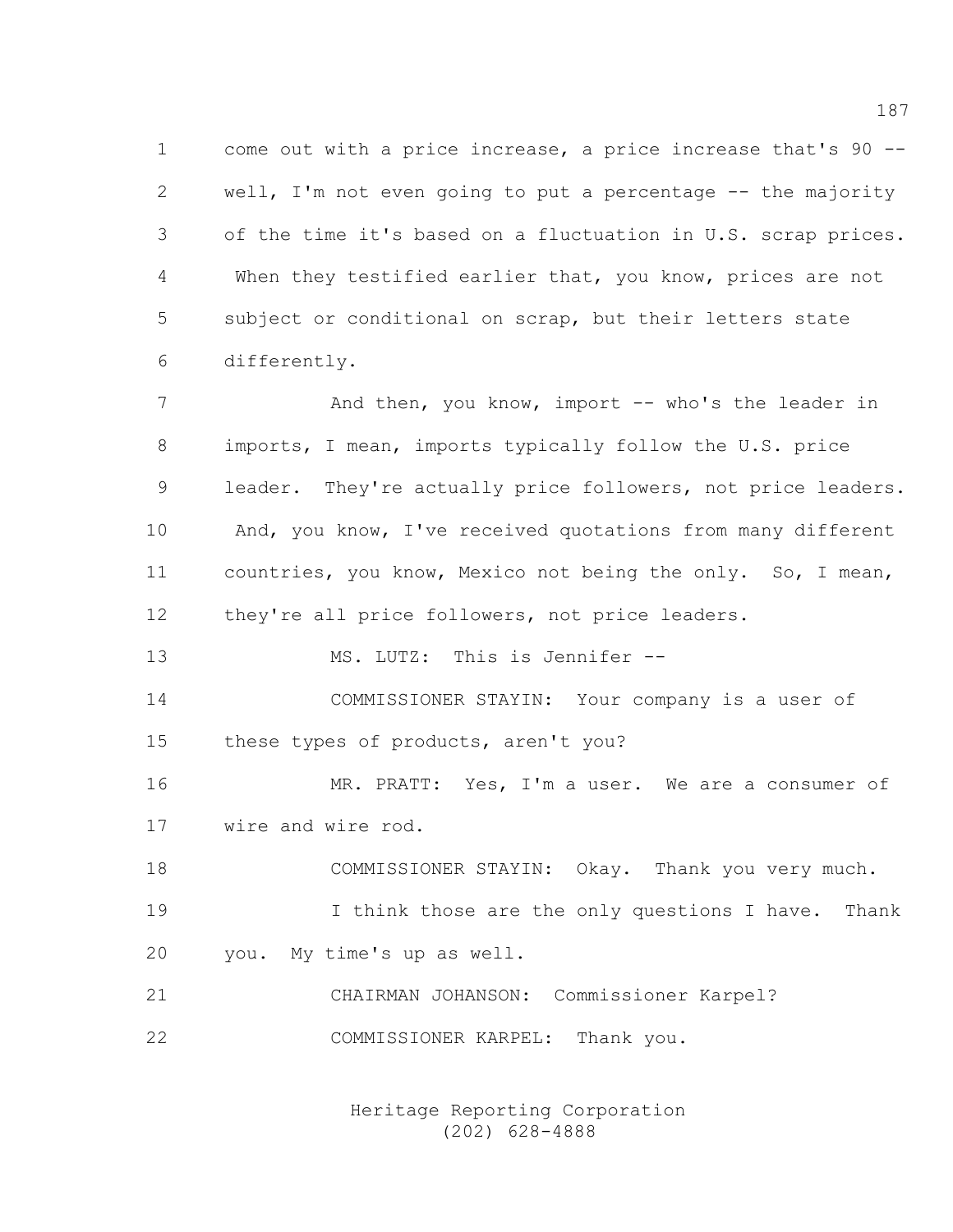1 I'll start with you, Mr. Pratt. What kind of wire 2 rod do you buy from Deacero? Are you buying the 4.75 3 milliliter (sic) or the 4.4 milliliter -- milliliter -- 4 millimeter, or also other more standard grades? 5 MR. PRATT: No, ma'am, I do not buy 4.75 rod. Our 6 wires or nails are not that fine a wire where we need that 7 smaller diameter rod to gain an efficiency. Primarily, we 8 buy wire from Deacero because of availability of wire. Rod 9 is not available for us to purchase, so we actually buy wire 10 from them. And it's more important for them to keep their 11 wire operations running in Mexico. 12 COMMISSIONER KARPEL: So you're primarily buying 13 wire, not wire rod from Deacero? 14 MR. PRATT: Correct. 15 COMMISSIONER KARPEL: Okay. But you do buy some 16 wire rod? 17 MR. PRATT: Yes, I buy some wire rod. I'm buying 18 domestic wire rod right at the moment. 19 COMMISSIONER KARPEL: I see. But, in terms of 20 Deacero, you're buying the wire versus rod, okay. 21 MR. PRATT: Correct. 22 COMMISSIONER KARPEL: Okay.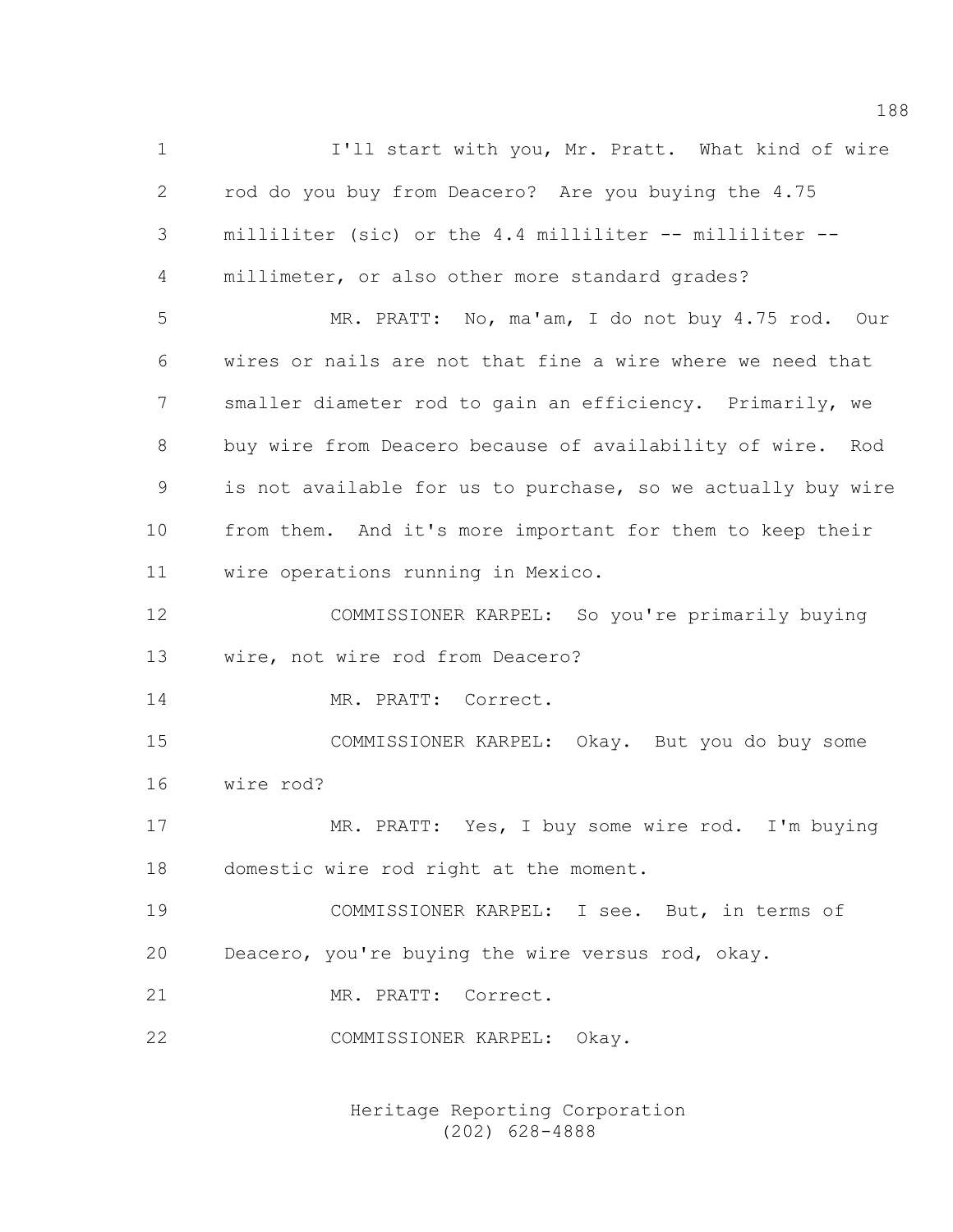1 MS. JEONG: Just to clarify, I think he's talking 2 about, you know, what he's buying currently, and that depends 3 on availability. And, you know, in the past, I think, you 4 know, we had mentioned that, you know, you do buy both rod 5 and wire from Deacero.

6 MR. PRATT: Correct. We'll buy wire and rod. It's 7 an availability issue. It depends on what's available from 8 Deacero.

9 COMMISSIONER KARPEL: Okay. And then for Deacero 10 representatives and if you want to answer this post-hearing 11 to be confidential. But, to the extent it's not already on 12 the record, who are these five to seven customers that 13 Deacero is selling to in the U.S.? And what kind of wire rod 14 are you selling to them? Can it be broken down between these 15 more specialty 4.75 and 4.4 versus the more standard grade so 16 we can see?

17 I guess what I'm hearing is some of this 18 argumentation this afternoon to me strikes me as a bit of an 19 attenuated competition argument, that, you know, domestic 20 producers don't make these smaller wire rods. This is where 21 we spend a lot of energy investing in this new technology to 22 be able to make this.

## Heritage Reporting Corporation (202) 628-4888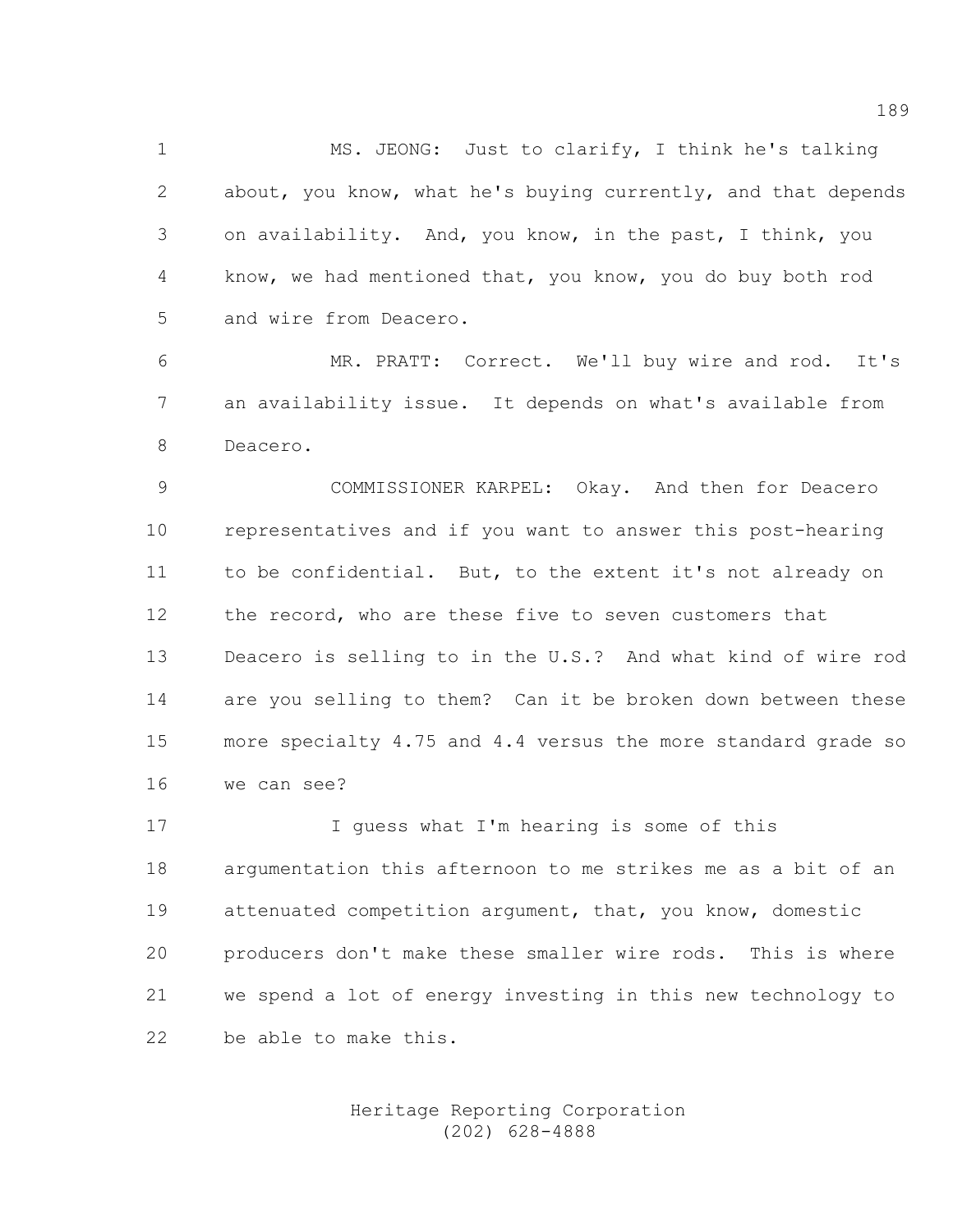1 So I'd like to get a sense of what you're actually 2 selling to your U.S. customers and is it really, you know, 3 focused on the specialty material or is it more of a mix of 4 the two types. And, again, I recognize this may be 5 confidential, so I'm happy to receive this information post-6 hearing. But, Ms. Jeong, do you want to start off?

7 MS. JEONG: I'm pretty certain, just because it 8 would give away a lot of confidential information, we'd want 9 to address it in the post-hearing.

10 COMMISSIONER KARPEL: Okay. All right. Thank you. 11 And another question. Let me get back to my notes. 12 Ms. Lutz, I had a follow-up question for you for something 13 you said earlier, just a point of clarification. You argued 14 that if the order is revoked, there's unlikely to be a volume 15 effect with respect to Mexican exports. But you were not 16 arguing that there wouldn't be any injurious effects. I want 17 to give you a chance to clarify that. I mean, there's volume 18 effects which can injure, and then there's other effects 19 which can injure, but --

20 MS. LUTZ: Certainly. This is Jennifer Lutz. I 21 think I addressed it a little later in the testimony. To the 22 extent -- all of the evidence shows that there would be a

> Heritage Reporting Corporation (202) 628-4888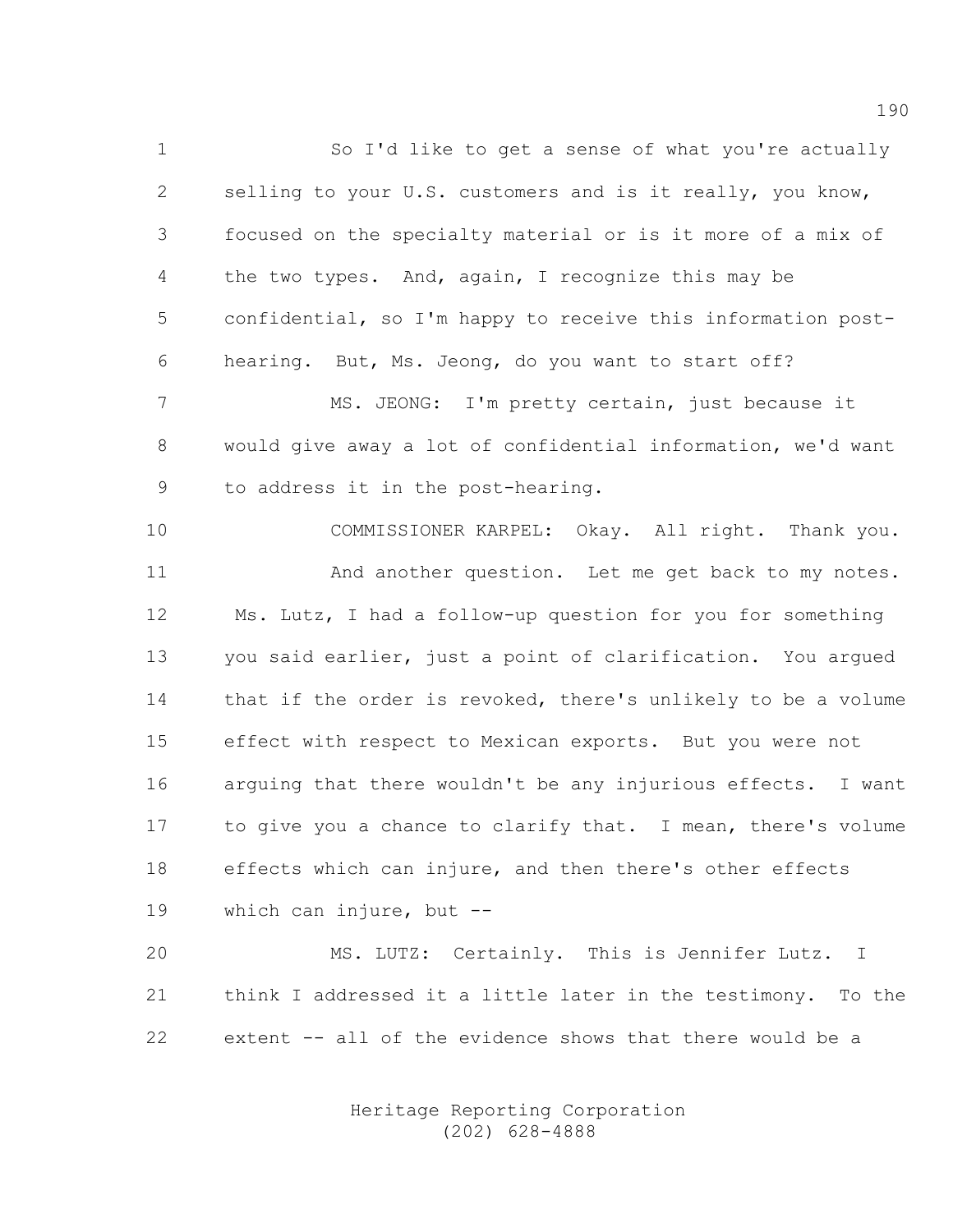1 very small volume of imports from Mexico. So it would not 2 have volume effects.

3 A volume that small in a market where prices are so 4 closely linked to scrap prices suggests that such a small 5 volume would not have an impact on prices either. So, if 6 it's not having volume effects and it's not having price 7 effects, it's not injuring the domestic industry.

8 MALE VOICE: Exactly.

9 COMMISSIONER KARPEL: And so is your position that 10 even if the order is revoked and Mexico continues to 11 undersell domestic producers, that that volume of 12 underselling would be so small that it wouldn't have any 13 impact on the market?

14 MS. LUTZ: We do not expect that volumes would 15 increase significantly from where they are now, and during 16 the POR, you've seen some fluctuating volumes but remaining 17 at very low market shares. And the domestic industry has not 18 shown any adverse signs from it. So, based on conditions 19 during the POR, we can expect it to change if the order were 20 revoked.

21 (Pause.)

22 COMMISSIONER KARPEL: Sorry. I turned off my

 Heritage Reporting Corporation (202) 628-4888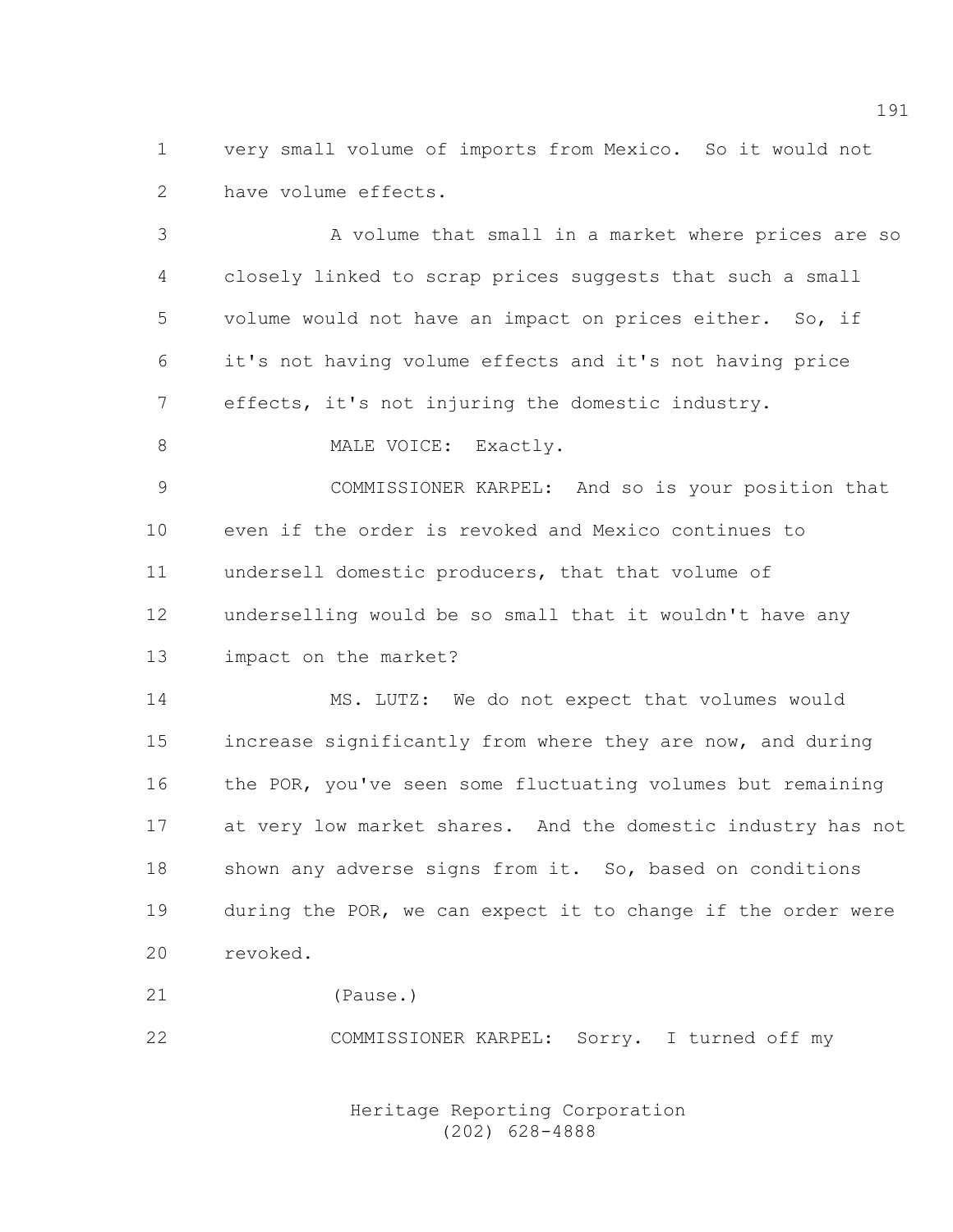1 camera instead of turning on my mike.

2 MS. LUTZ: It's really disorienting seeing people 3 talk like this.

4 COMMISSIONER KARPEL: So another question. This 5 morning, I believe it was Nucor had a slide in their 6 presentation, Slide 23, and it was showing imports from 7 Mexico over a time period, 2000 to 2019, and it purported to 8 show that when these new products were developed and started 9 being exported to the United States, imports increased. And 10 then, when the anti-circumvention order came in place, they 11 decreased. And then the next product, the 4.75, they again 12 show that imports increased and then decreased after the 13 anti-circumvention order.

14 And they argued that this shows that without the 15 discipline of the order, imports from Mexico go up. And I 16 wanted to give you an opportunity either now or in your post-17 hearing brief to respond to this assertion and this 18 information they presented in the slide.

19 MS. LUTZ: Well, I think first, because the volumes 20 overall have been so low, a relatively small change in volume 21 looks like a bigger change percentage-wise. If you look at 22 the Mexican market share over the period, it's been under 1

> Heritage Reporting Corporation (202) 628-4888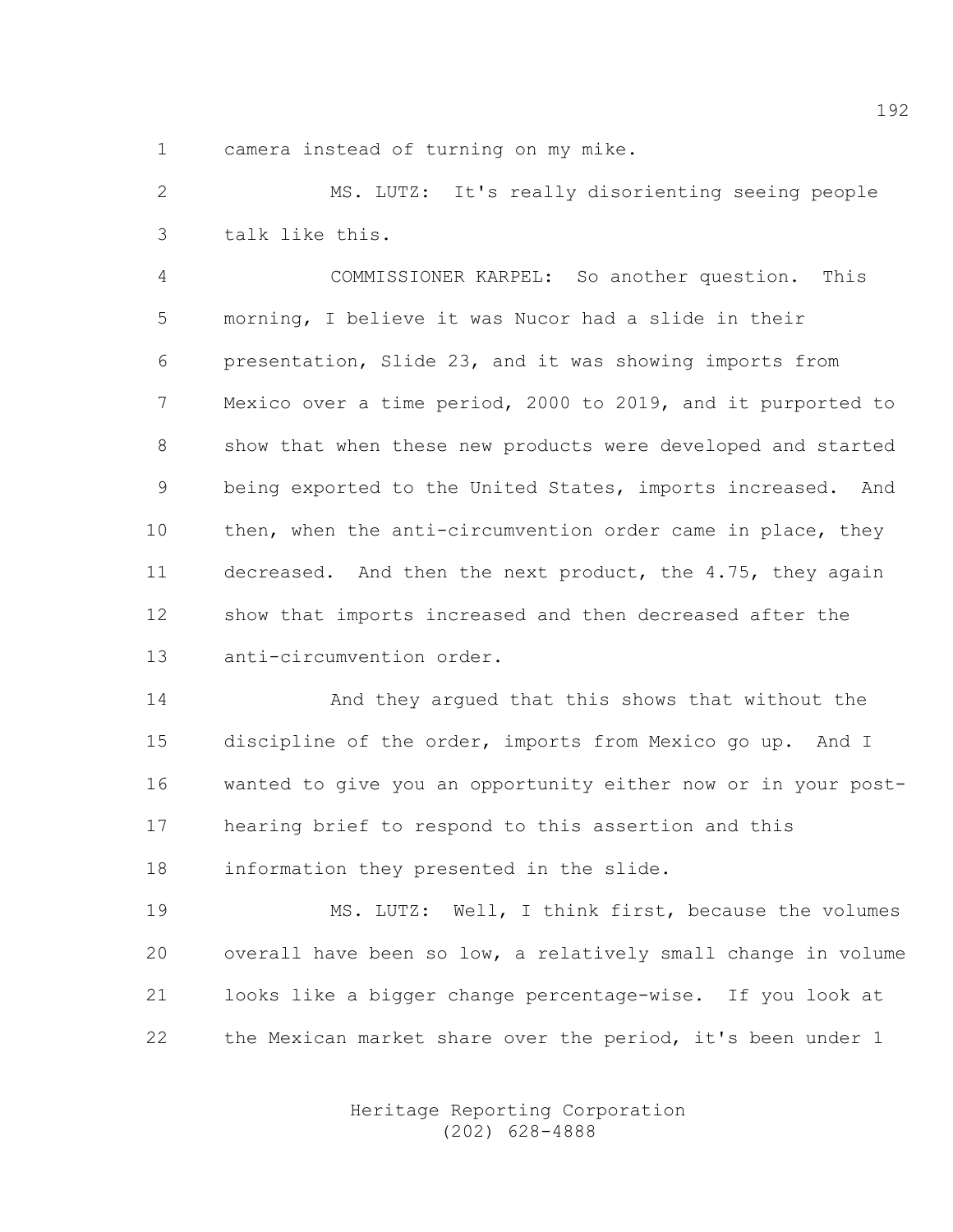1 percent for 17 years. And the increase associated with these 2 smaller diameter products is low. I mean, it's pretty small 3 compared to the size of the market.

4 MS. JEONG: And another thing to point out is that, 5 you know, in a way, the volumes of the non-subject imports 6 prior to the circumvention decision gives you an indication 7 of how those, you know, volumes may behave and what impact it 8 would have in the market. And I think if you look at 9 domestic incidence performance and other indicators, the ups 10 and downs in Mexican imports, including the non-subject 11 merchandise or, you know, the smaller diameter, has not had 12 any impact on the domestic industry.

13 COMMISSIONER KARPEL: Okay. Thank you.

14 And then just a couple more questions. Hopefully, 15 this can go quickly, and feel free to address these post-16 hearing. One is, if you wish to comment on the domestic 17 industry's assertions that Mexico capacity is understated and 18 that their capacity utilization is also understated.

19 MS. JEONG: Yes. We'll try to provide some more 20 information in the post-hearing, but just based on public 21 information, which we addressed a little bit in our pre-22 hearing brief, you know, I think the main argument that Nucor

> Heritage Reporting Corporation (202) 628-4888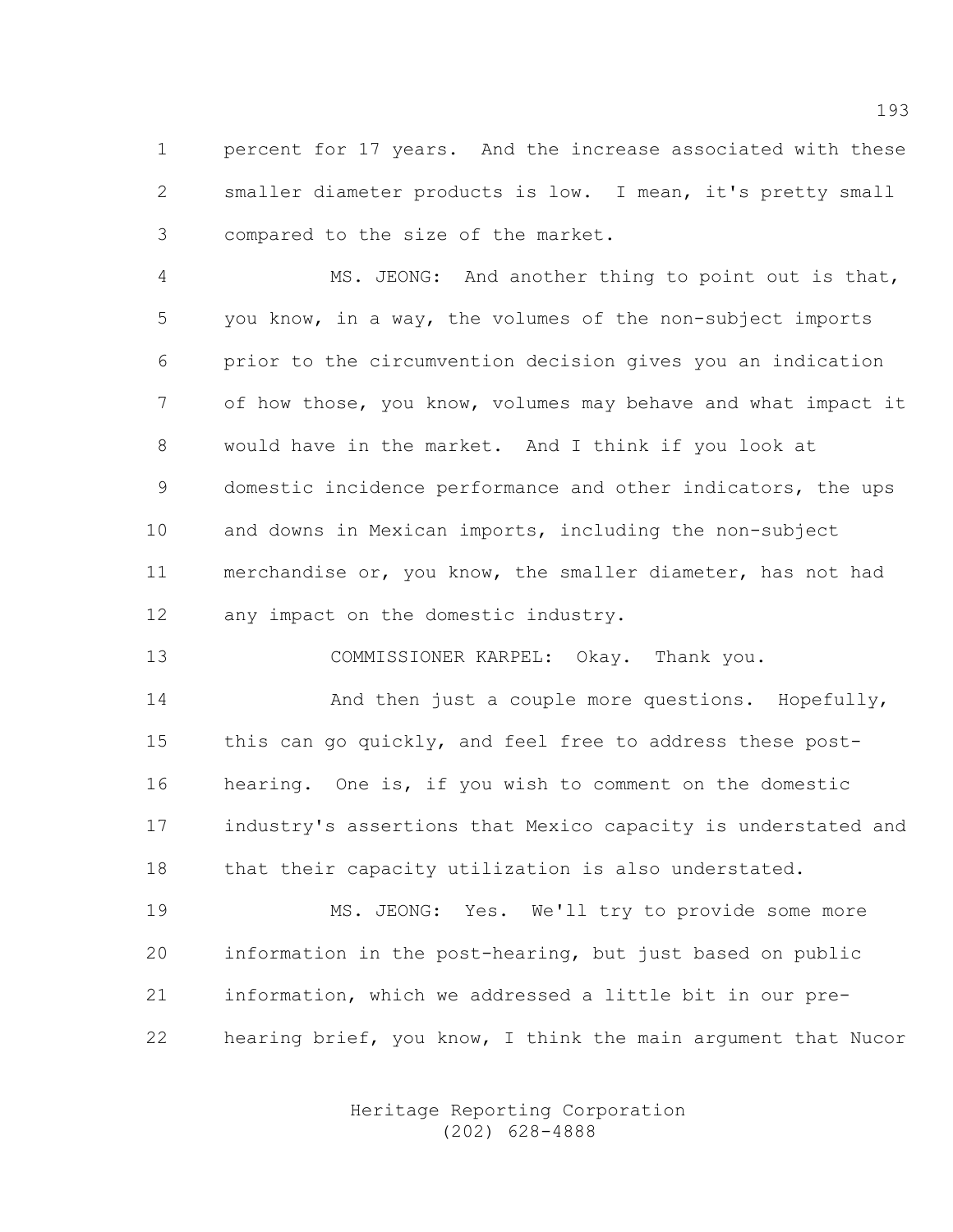1 made in its brief is that there are three producers in 2 Mexico, you know, who, based on articles and press releases, 3 may have additional capacity.

4 Grupo Simec they're saying built this new plant in 5 the LaSalle location. You had ArcelorMittal discussing 6 increase in steel capacity, and then you had Siesta increase 7 in some new investments. So we did mention just based on 8 public information -- and you can just look at some websites. 9 And even in the articles that Nucor cites to, it's clear 10 that the primary focus for Simec's new location is special 11 bar quality.

12 And it's similarly for ArcelorMittal. When they 13 say increased capacity, they're talking about steel capacity. 14 And as we know, a steel, as in probably the raw steel that 15 goes into many, many different products that ArcelorMittal 16 uses, you know, just like the U.S. producers. You know, most 17 of these producers can produce more than just wire rod.

18 And similarly, when they mention long products, you 19 know, the thing with Siesta was mentioned, the exception for, 20 you know, maybe has some investments related to long 21 products. Long product includes many different things other 22 than wire rod.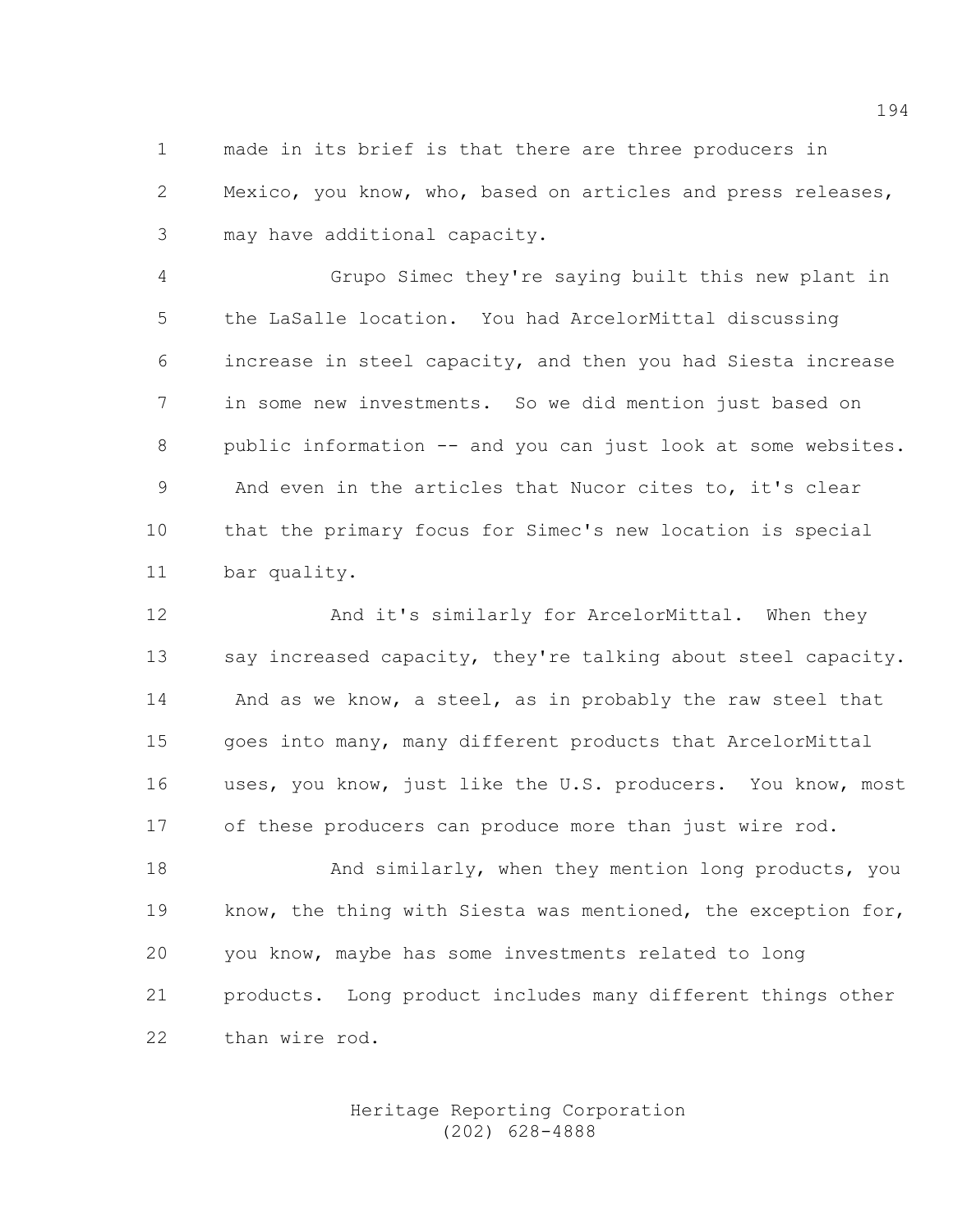1 I mean, there's no real evidence showing there is 2 any material increase in Mexican capacity that has not been 3 supported. And I think it was Antonio who had mentioned 4 earlier that, you know, Deacero is some of the biggest 5 producers of Mexican rod and wire rod in Mexico. And they're 6 out there competing. And if there is some indicia that 7 capacity increases, they're the ones who would have felt it 8 first, and they haven't seen that.

9 COMMISSIONER KARPEL: Okay. Thank you. I just had 10 one more quick question. So if I can indulge the clock here 11 and if you want to take that up post-hearing that would be 12 fine too.

13 The domestic industry argued this morning comparing 14 the facts that lead to the revocation on the order on Canada 15 versus the facts that are present with Mexico and suggested 16 they are very different and therefore we shouldn't decumulate 17 Mexico and consider going negative with respect to Mexico, do 18 you want to respond to that? I'm particularly focused on 19 underselling and the different records that existed with 20 respect to those countries.

21 MS. JEONG: I mean, I think the Commission's 22 decision was due to reason, and like most other issues, was

> Heritage Reporting Corporation (202) 628-4888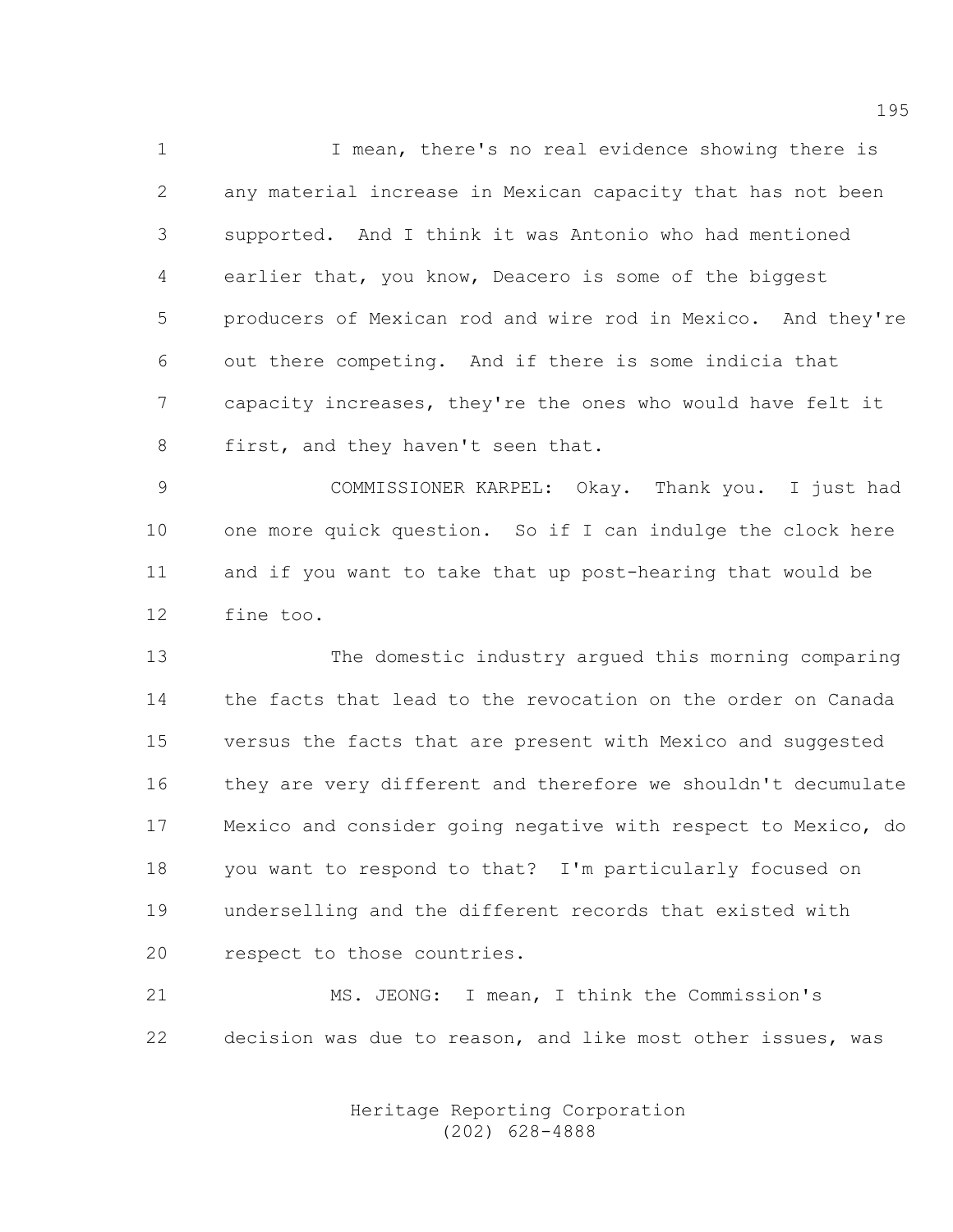1 based on a case-by-case decision. Because you decumulated 2 Canada for a certain number of reasons and that case doesn't 3 mean you need to meet all those reasons for decumulation in 4 any other case. I think we addressed that, and in Chairman 5 Johanson's dissent in the second review where he stated the 6 factors that he would have voted to decumulate Mexico. We 7 believe that was a very well-reasoned dissent and we believe 8 that the same factors continue to exist today, maybe even 9 more so.

10 COMMISSIONER KARPEL: Thank you. That's all I 11 have.

12 CHAIRMAN JOHANSON: All right. On page 29 of your 13 brief, you state that the Steel Import Monitoring and 14 Analysis system, or SIMA, shows that there have been no 15 surges of steel imports from Mexico. Could you please 16 address Nucor's statements on page 48 to 49 of its brief 17 about alleged surges of rebar imports from Mexico that were 18 not investigated?

19 MS. JEONG: Jennifer, do you want to answer that 20 one?

21 MS. LUTZ: Yes. And I think I prepared some notes 22 in response to the slide that they prepared, which I found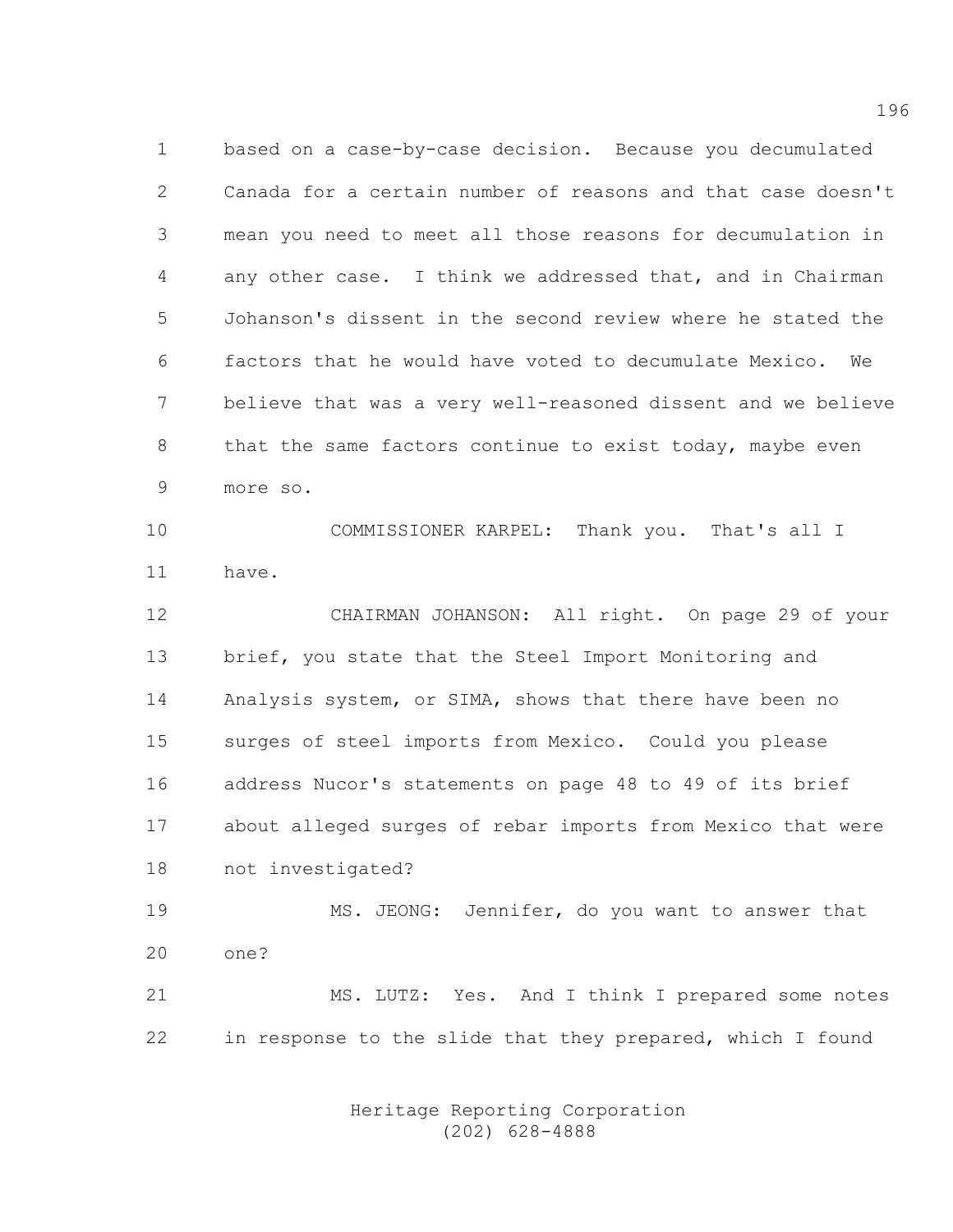1 very interesting when I saw it. The 232 agreement between 2 the United States and Mexico was meant to keep import levels 3 from surging beyond historical levels. Historical levels for 4 rebar are higher than those for wire rod. This doesn't meet 5 the same fact pattern as wire rod import volumes, which have 6 been historically much lower.

7 Furthermore, if you look at Mexican market share in 8 2019, for example, even if you triple that volume as one of 9 the comparisons in the slide shows, the market share would 10 still be very low. And we don't think that exhibit 11 demonstrates that rebar is a relevant example. First, the 12 exhibit shows data for a very odd assortment of time periods 13 that don't appear to be representative.

14 The same data source shows that rebar imports 15 during the 2015 through 2017 period as shown in the exhibit 16 are well below historical levels and that imports prior to 17 2015 were consistent with or higher than the 2020 volumes. 18 The 2018 import levels, which were subject to the 232 duties, 19 were significantly higher than the 2015 to 2017 volumes. I'd 20 say it's not clear why they chose to focus on that time 21 period, except I think they cherry-picked the data.

22 Exhibit 26 to our pre-hearing brief provides data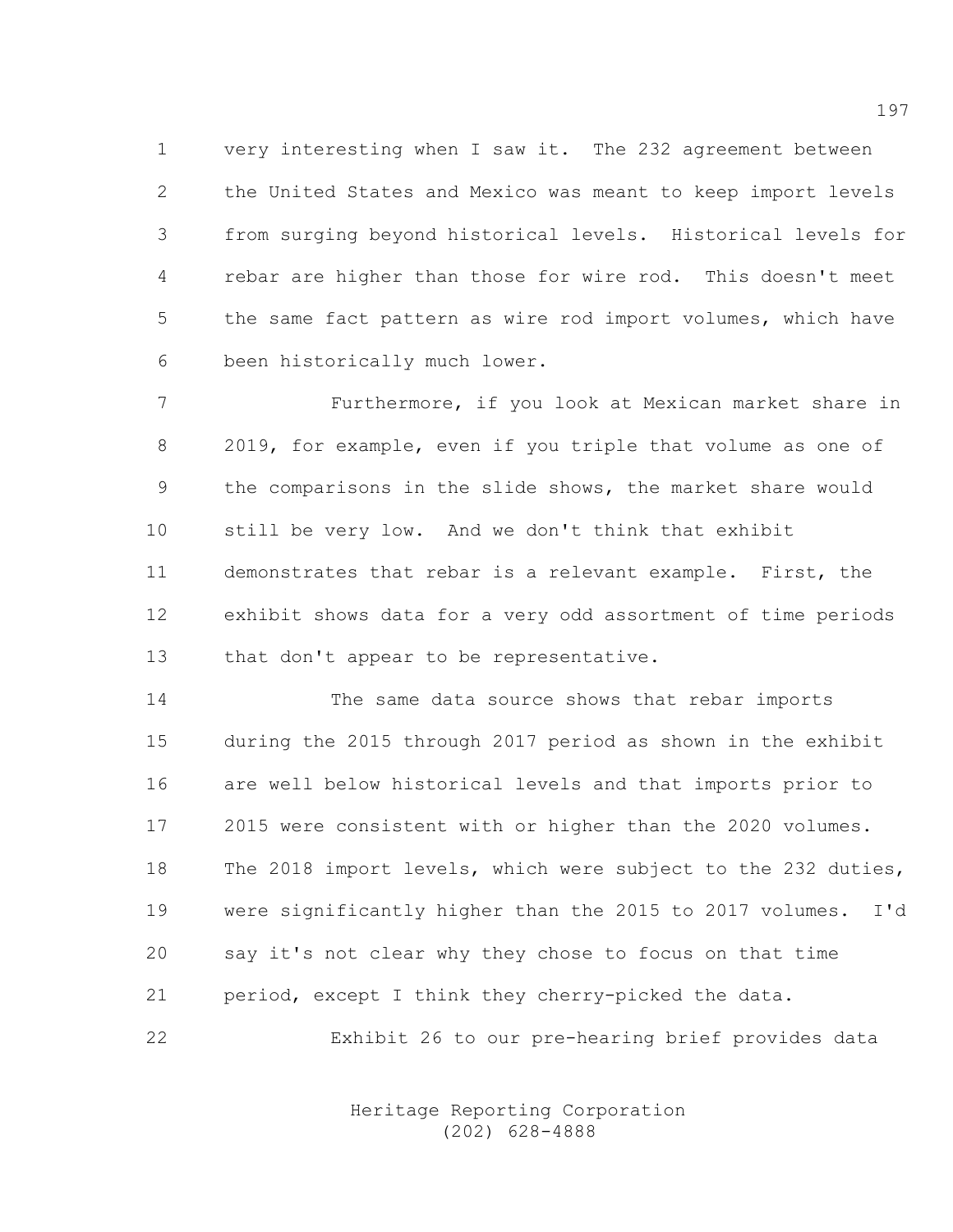1 for some of the largest volume steel products imported from 2 Mexico which have higher levels than rebar and, in addition, 3 some comparable data from Canada showing monthly volumes 4 prior to and following the 232 agreement and anti-surge 5 suggestion. There certainly has been no overall increase in 6 steel imports and no increases in the product of interest in 7 this review, wire rod.

8 I also learned from Deacero that their rebar market 9 is unrepresentative because it was relatively unaffected by 10 the 232 duties, with imports continuing to enter regardless 11 of the imposition of duties.

12 And the agreements between the United States and 13 Mexico as well as the U.S. and Canada provide for 14 consultation between the governments if a perceived surge 15 occurs, and consultations have been requested under the 16 aluminum agreement. So it's clear that there is a mechanism 17 and it is being used.

18 CHAIRMAN JOHANSON: Thank you, Ms. Lutz. I 19 appreciate your response.

20 I have just one more question. Page 44 of the 21 Nucor brief at Exhibit 70 and 71 of their brief discussed 22 large global inventory hangovers due to the COVID-19 pandemic

> Heritage Reporting Corporation (202) 628-4888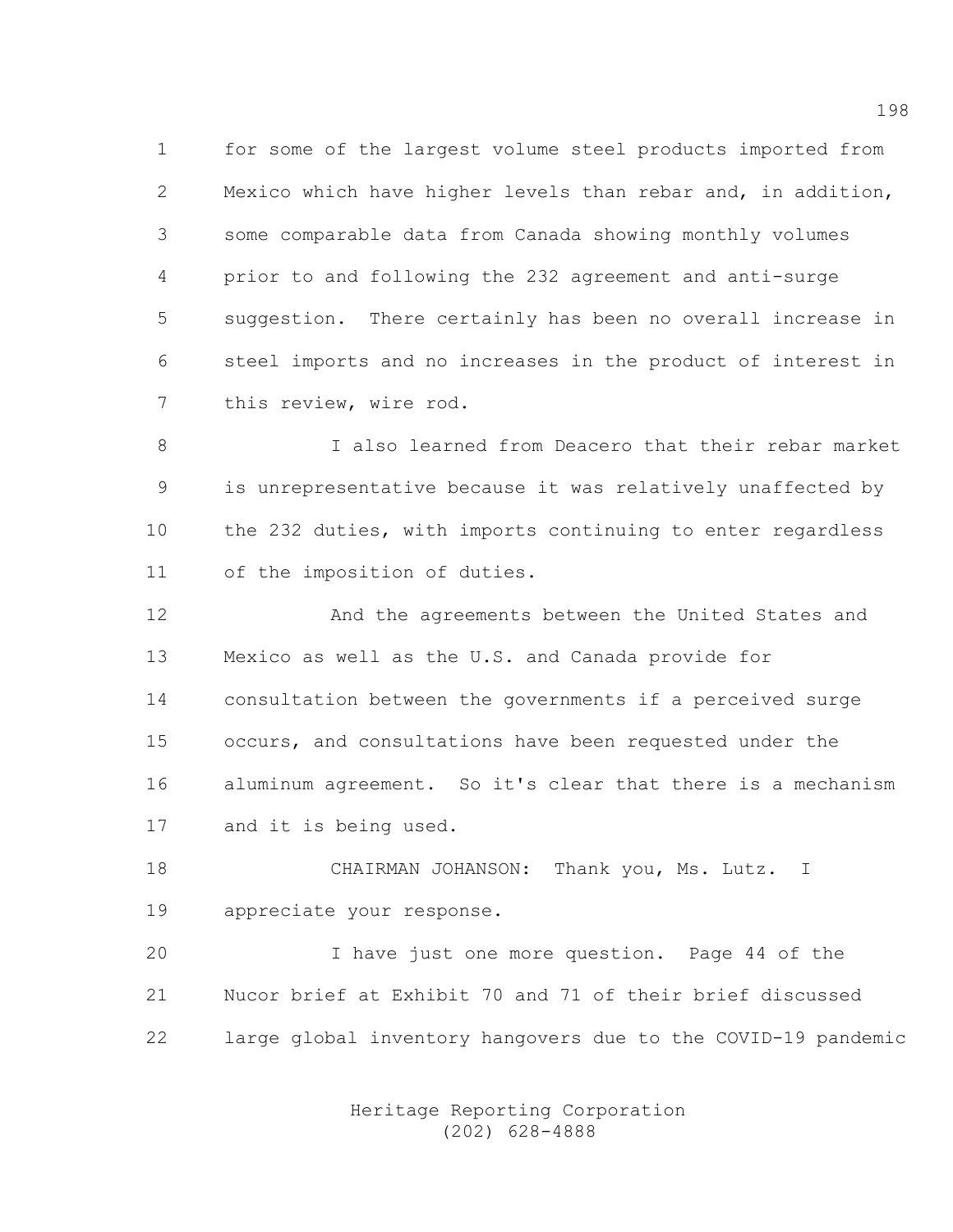1 shutdowns. Does Mexico have AD or CVD trade remedies or 2 safeguards in place on imports of wire rod from China? Are 3 imports from China a particular concern to Deacero at this 4 time?

5 MS. LUTZ: I do not know all of the details -- this 6 is Jennifer Lutz. I don't know all of the details of the 7 safeguards arrangement that Mexico has with respect to 8 imports of steel products, but my understanding is most, if 9 not all, sources are covered. I imagine China would be 10 covered, but we can look into that and address it in the 11 post-hearing brief.

12 CHAIRMAN JOHANSON: Okay, I would appreciate it. 13 And I thank you all for appearing here today. 14 Commissioner Schmidtlein?

15 COMMISSIONER SCHMIDTLEIN: I have no further 16 questions. Thank you all for appearing here today.

17 CHAIRMAN JOHANSON: Commissioner Kearns?

18 COMMISSIONER KEARNS: I have no further questions, 19 thank you.

20 CHAIRMAN JOHANSON: Commissioner Stayin? 21 COMMISSIONER STAYIN: No further questions. Thank 22 you for being here.

> Heritage Reporting Corporation (202) 628-4888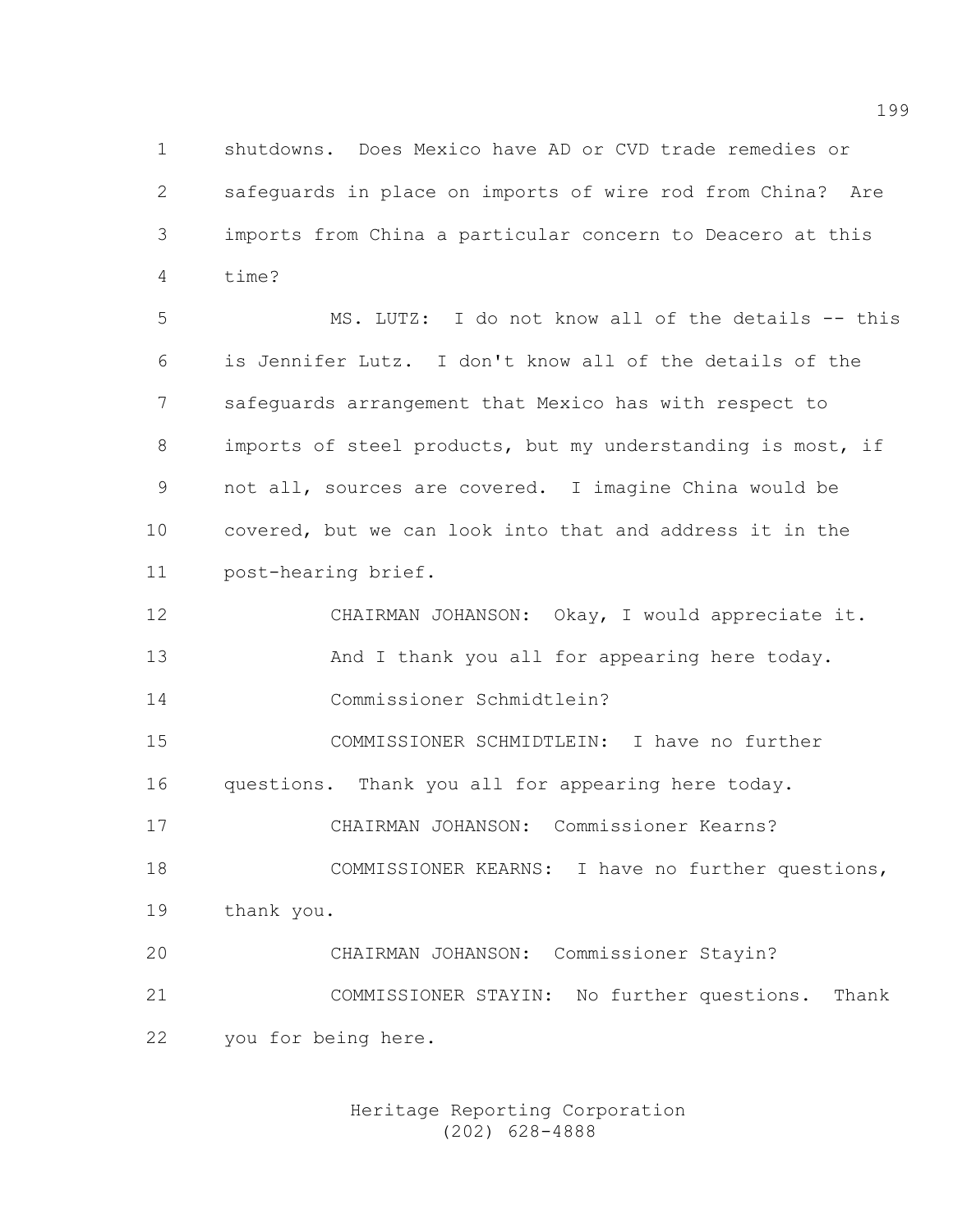1 CHAIRMAN JOHANSON: Commissioner Karpel?

2 COMMISSIONER KARPEL: No further questions. Thanks 3 for everyone's participation.

4 CHAIRMAN JOHANSON: All right, then it appears that 5 there are no more questions from Commissioners.

6 Do staff have any questions for this panel? 7 MR. CORKRAN: Douglas Corkran, Office of 8 Investigations. Thank you, Chairman Johanson. Staff has no 9 additional questions.

10 CHAIRMAN JOHANSON: Do Petitioners have any 11 questions for this panel?

12 MR. ROSENTHAL: No questions from Kelley Drye. 13 CHAIRMAN JOHANSON: Okay. Thank you then.

14 Then, at this point, we will let parties prepare 15 for their closing statements, their rebuttals and closing.

16 I would like to note that those in support of 17 continuation have 31 minutes remaining from direct, five 18 minutes got close, for a total of 36 minutes.

19 Those in opposition have 16 minutes of direct, five 20 minutes of close, for a total of 21 minutes.

21 MR. BISHOP: And providing rebuttal and closing 22 remarks on behalf of those in support of continuation is Paul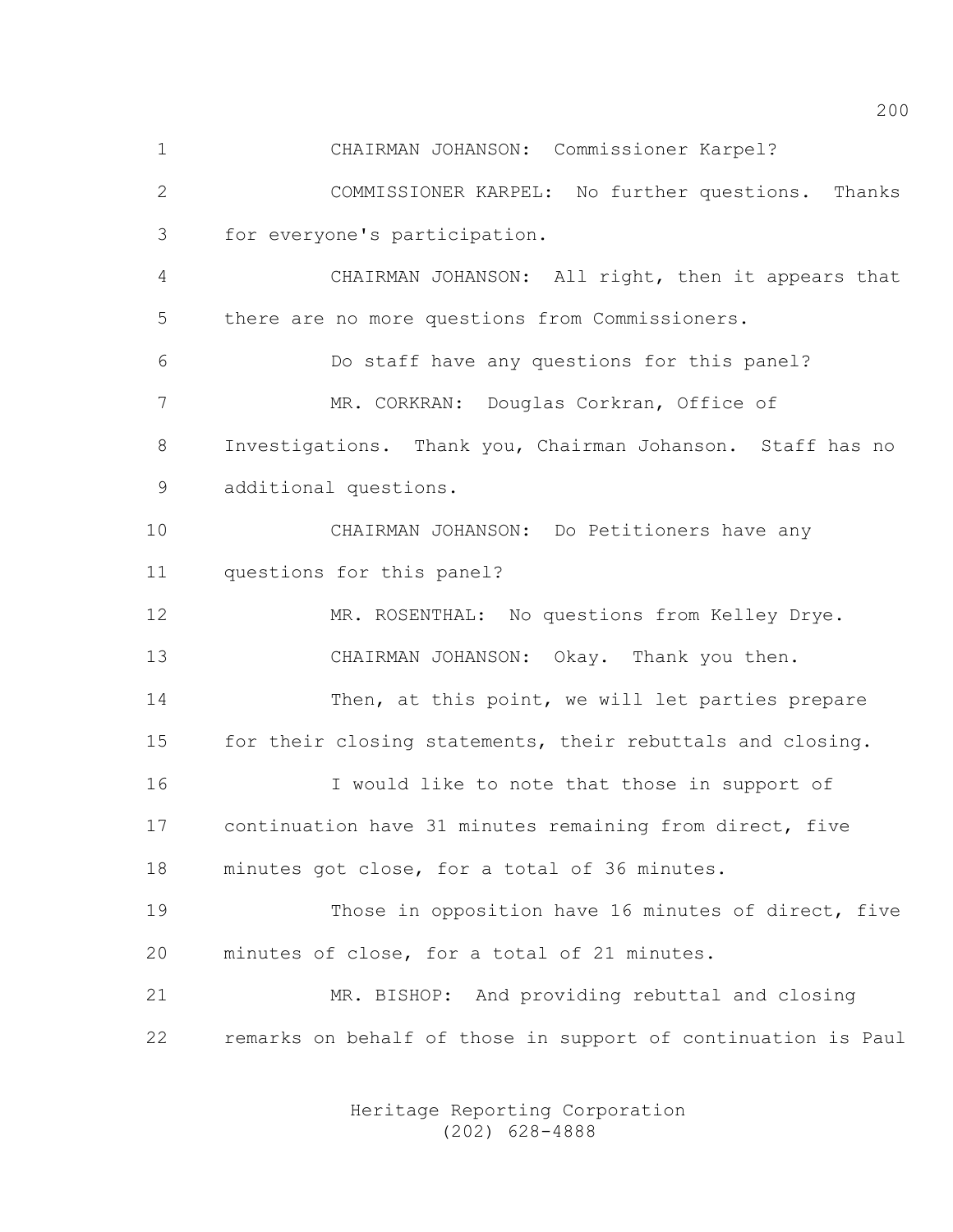1 C. Rosenthal of Kelley Drye & Warren.

| $\mathbf{2}$ | Mr. Rosenthal, you have a total of 36 minutes.                |
|--------------|---------------------------------------------------------------|
| 3            | And, Alan, are you also giving remarks?                       |
| 4            | MR. PRICE: I'm just going to give very brief                  |
| 5            | rebuttal remarks first and then Paul will take it from there. |
| 6            | MR. BISHOP: Okay, as well as Alan Price of Wiley              |
| 7            | Rein.                                                         |
| 8            | Gentlemen, you have a total combined of 36 minutes.           |
| $\mathsf 9$  | You may begin when you're ready.                              |
| 10           | MR. PRICE: Thank you, Chairman Johanson and                   |
| 11           | members of the Commission. I just want to take one minute     |
| 12           | again from my perspective, unrelated to actual closing        |
| 13           | remarks, to say thank you for all your service as the         |
| 14           | Chairman, Chairman Johanson. I think everyone has respected   |
| 15           | your work as Chairman and your leadership as Chairman, and I  |
| 16           | just want to from my perspective say that.                    |
| 17           | CHAIRMAN JOHANSON: Thank you very much, Mr. Price.            |
| 18           | Thank you.<br>MR. PRICE:                                      |
| 19           | Now I just want to really address one point here.             |
| 20           | This really goes to a number of the questions that were asked |
| 21           | by several of the Commissioners but in particular from        |
| 22           | Chairman Johanson towards the end of his questioning of me    |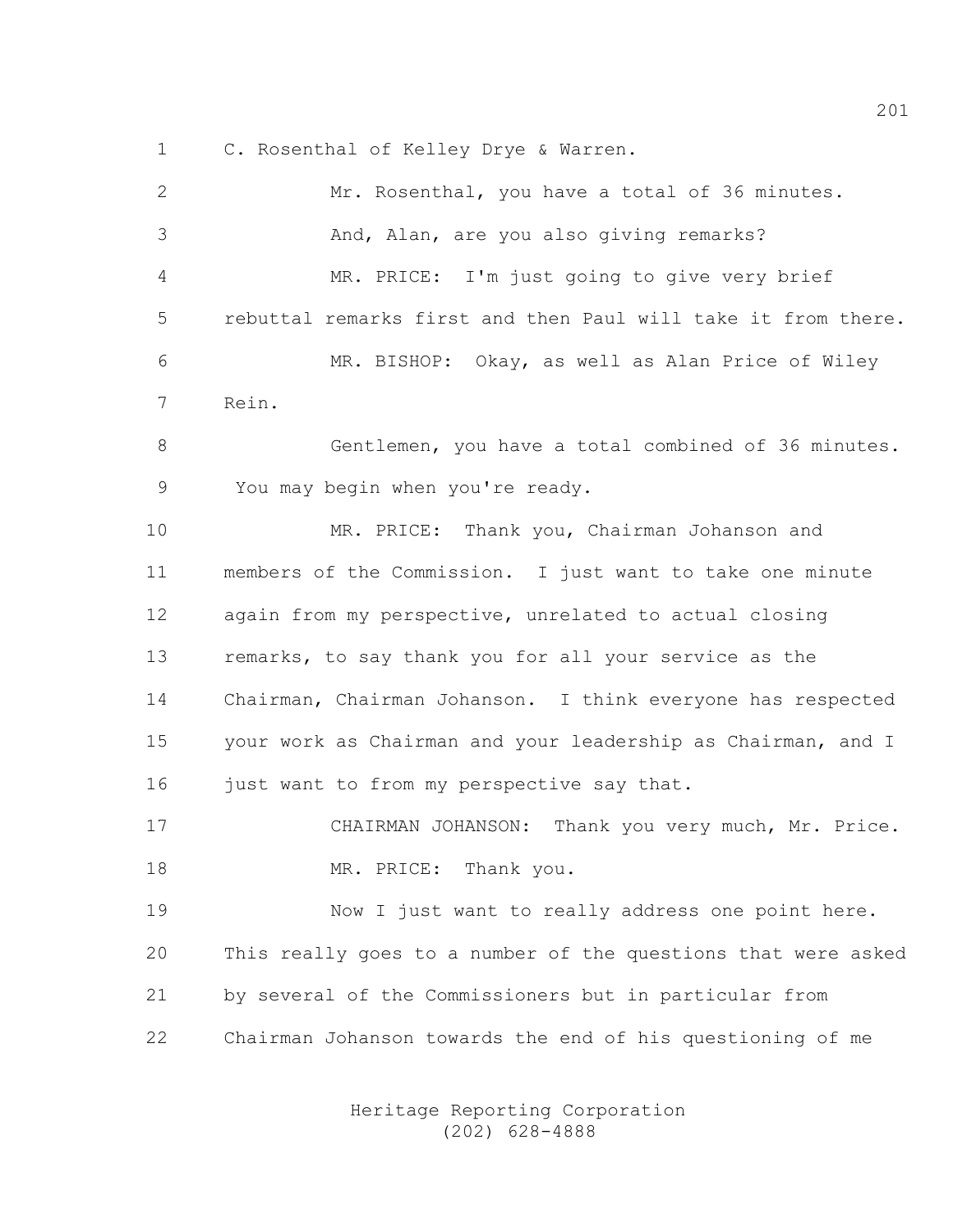1 and of Rosa Jeong and of others. What do we expect to happen 2 here? Who is going to get sold, what is going to be sold, 3 and what are the impacts of that?

4 And only one of the Respondent companies from 5 Mexico has presented itself to the Commission. Chairman 6 Johanson, you asked for, give me something to distinguish, to 7 make me understand what has changed, right? And I'm going to 8 refer you to Slide 15 in the Wiley Rein presentation on both 9 of those charts and what you wrote in Footnote 33 of your 10 opinion. A lot of it I can't discuss publicly, and so I just 11 want you to look at that. So that's one major thing that has 12 changed. It's a huge change and it makes a critical 13 difference.

14 With that, I will now hand it off to Mr. Rosenthal. 15 MR. ROSENTHAL: Thank you, Alan.

16 I want to echo Mr. Price's remarks concerning 17 Commissioner Johanson. Thank you for all of your efforts in 18 this difficult time. I know it hasn't been easy. It's never 19 easy, but it's been more difficult than the normal 20 chairmanship tender. So thanks. And, frankly, thanks to the 21 Commissioners and staff. This is a tough time to get 22 business done and we know you're incredibly busy and working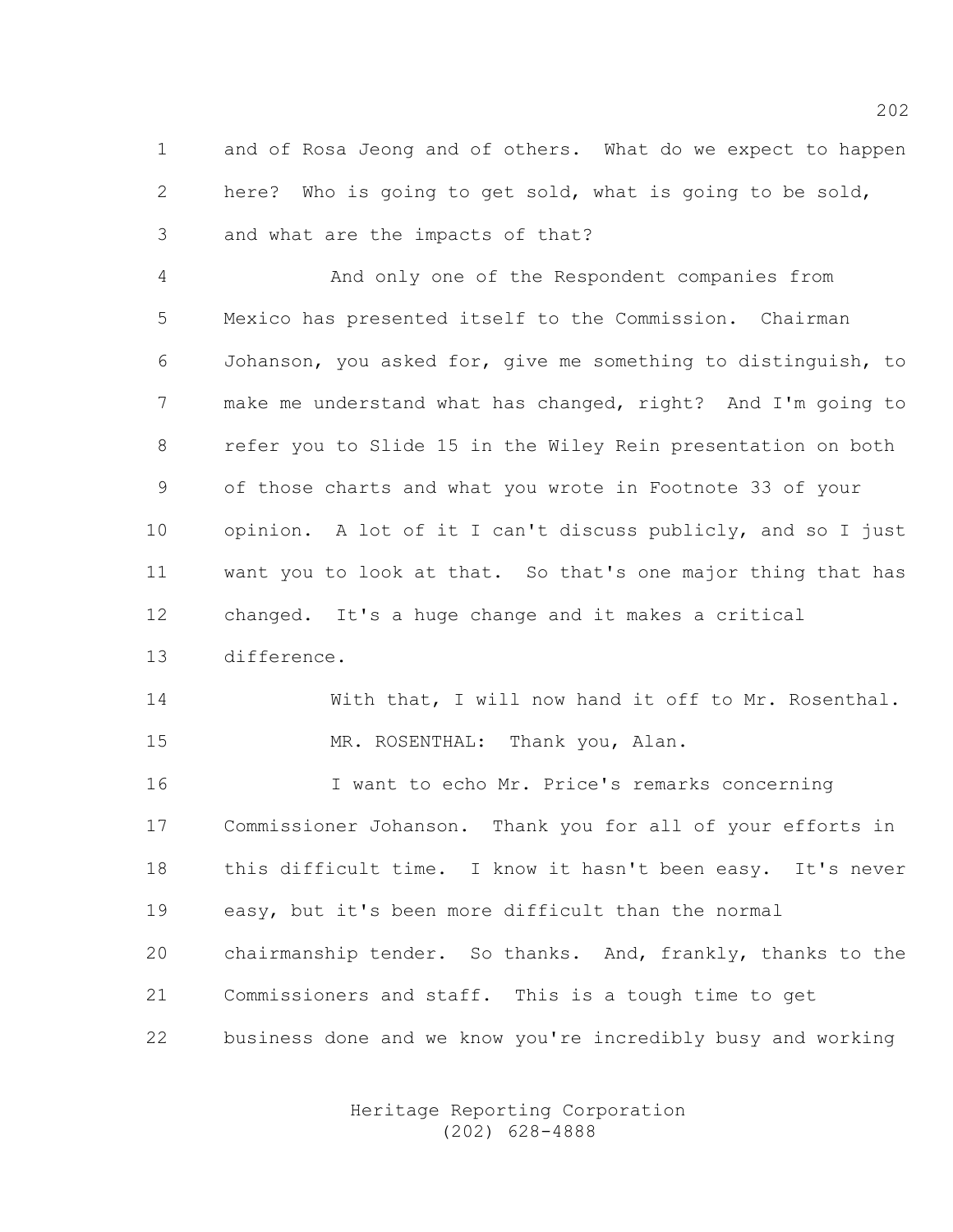1 remotely in the screen, but thank you for what you're doing 2 to make this work and have justice prevail.

3 With that, I want to turn real quickly to a couple 4 of points that we just heard from the Respondent. I'll start 5 with Mr. Pratt's comments, Mr. Pratt of Mid Continent, who 6 admitted that Mid Continent actually switched from buying 7 domestic to imports. And why was that? Because he said they 8 needed lower prices, wire rod prices, and they needed to save 9 the company. That's what he said.

10 I'll look forward to the transcript because I don't 11 think I'm mischaracterizing his statement. My reaction when 12 I heard it was, doesn't everyone who buys low-priced imports 13 say the same? We need that in order to compete.

14 Well, he told you why Mid Continent did it and it 15 was based on price. And, yes, we appreciate that Mid 16 Continent still buys domestic wire rod, but you can be sure 17 that if there were no duties in place, the purchases by Mid 18 Continent and anyone else buying wire rod, and they're all 19 buying because of price, they'll all increase and increase 20 dramatically.

21 Indeed, the Respondents, in talking about why 22 volume won't go up, really ignored totally that the low

> Heritage Reporting Corporation (202) 628-4888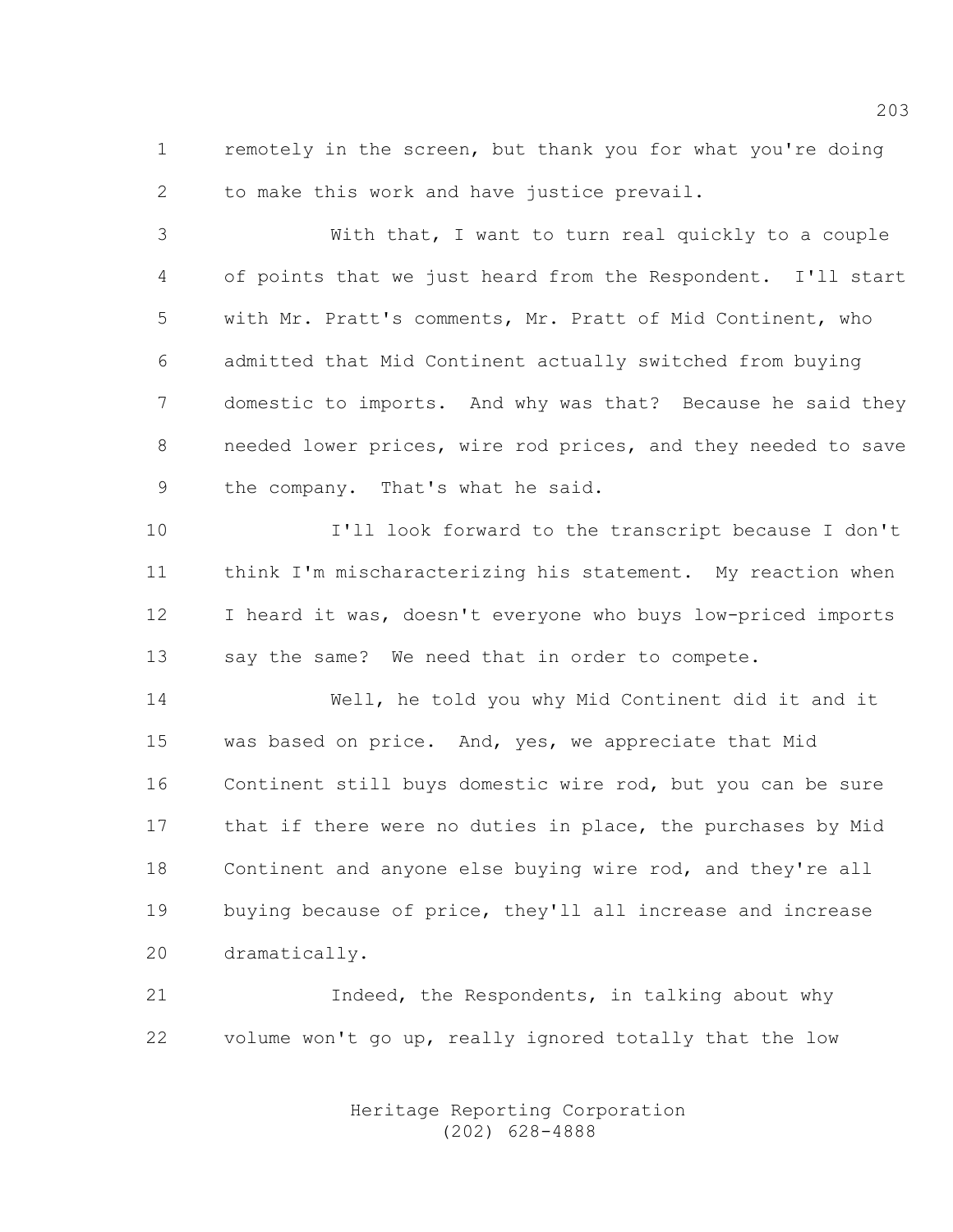1 volumes that they've had over the last number of years, even 2 with the surges when Deacero was circumventing, are not an 3 indicator of what will happen when the order goes away. They 4 don't even talk about all of the unused capacity that could 5 come to the U.S. If you look at the unused capacity of 2019 6 alone, even if half of it was targeted at the U.S., it would 7 still be significant.

8 And with all due respect, there's no way they'd 9 sell a lot of volume here without selling at low prices. We 10 know that's the reason why people will buy and we expect to 11 see large volumes at low prices, as we talked about, which 12 I'll come back to.

13 Mr. Villanuevo was talking about how tough it is to 14 meet the specs, et cetera. But, in fact, the vast majority 15 of wire rod being sold is industrial wire rod and to users 16 who don't need particularly sophisticated specs.

17 The idea that all of a sudden consumers or 18 purchasers needed 4.75 millimeter wire rod when they were 19 buying a larger diameter for all the time since time 20 immemorial is, with all due respect, not believable. Nor is 21 it believable that all of a sudden after the 4.75 millimeter 22 rod was found to be circumventing, all of a sudden they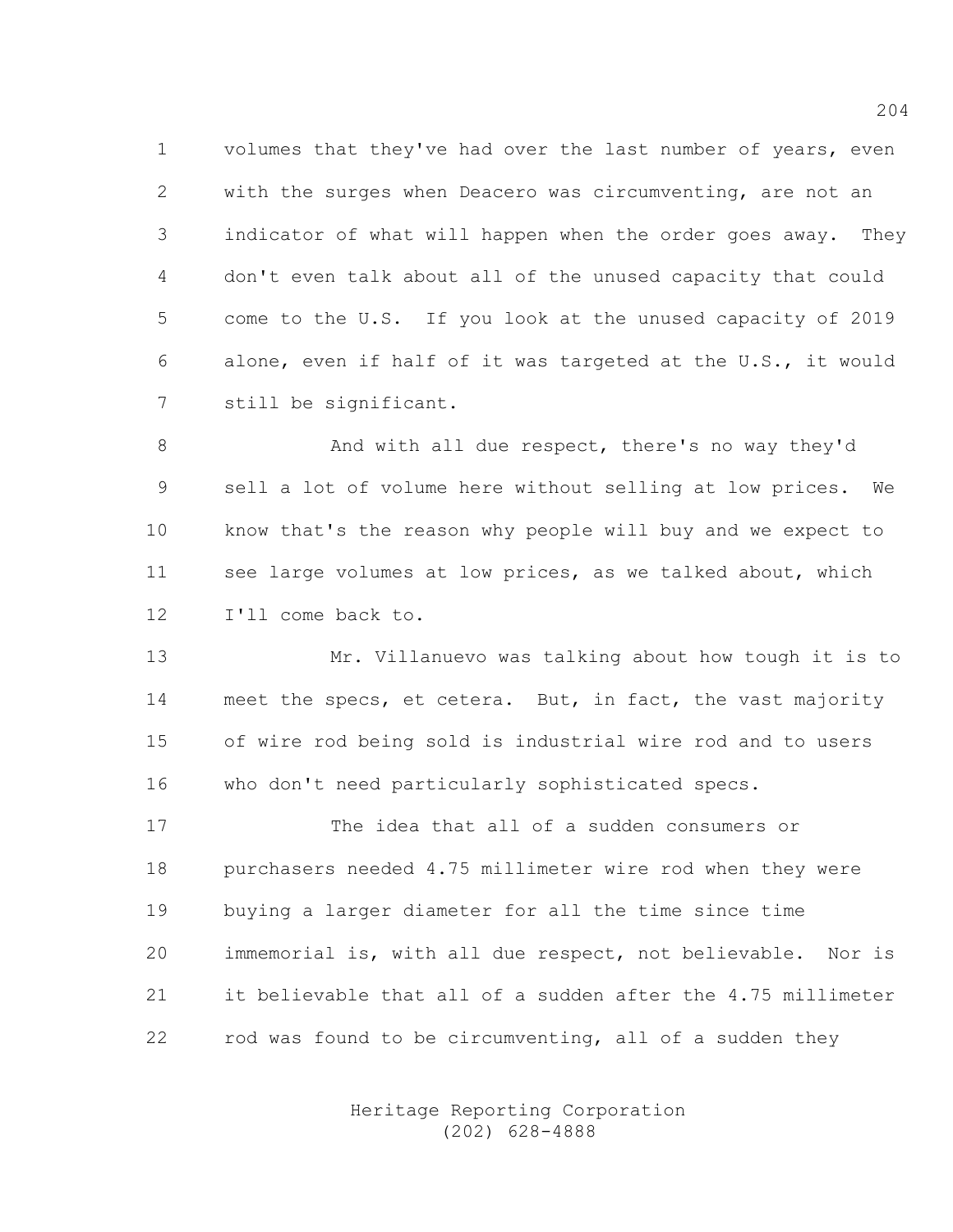1 developed a need for 4.4 millimeter rod. All this rod goes 2 to the same uses, the Commissioners heard that, for the same 3 uses. It's only a matter of who's going to reduce the 4 diameter. Is it going to be the wire rod producer? Is it 5 going to be the purchaser?

6 And the idea that they're selling for a premium is 7 ridiculous. They may be selling it for a premium compared to 8 their domestic customers in Mexico, but Deacero is selling 9 that 4.4, the 4.75, all at significant discounts below U.S. 10 prices.

11 To kind of go back to the beginning of our 12 presentation where you saw the clip from the Simpsons that 13 talked about in rod we trust, well, we still trust in rod. 14 The question for the Commission is how much are you going to 15 trust the representations of Respondent when they claim the 16 exports from Mexico won't increase significantly in the 17 event of revocation.

18 Remember, Deacero claimed in its previous sunset 19 review that in the event of revocation there would not be a 20 significant increase in import volumes from Mexico, but as 21 you know, even without the revocation, there was surges in 22 Mexico based on the attempts at circumvention that have been

> Heritage Reporting Corporation (202) 628-4888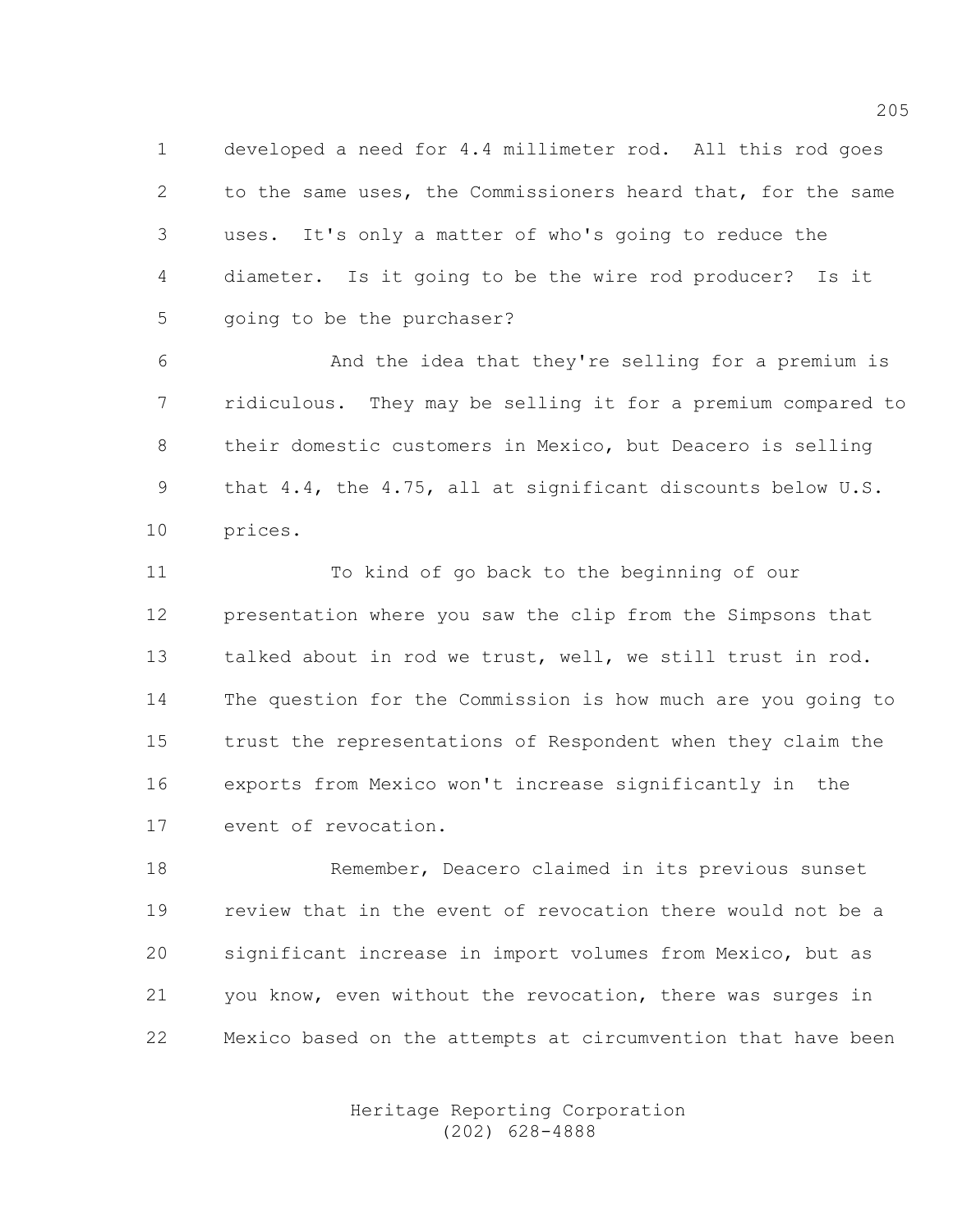1 talked about extensively here. These attempts show Deacero's 2 desire and need to export to the U.S. market. And, 3 ultimately, it really comes down to need.

4 We don't need to talk about anyone's credibility, 5 and we can stipulate to the sincerity of the representations 6 that you've heard today, that they really don't intend to 7 increase substantially. But it's not a matter of their 8 subjective intent. It's what's the economic reality that's 9 going to force them to increase their imports. And it's not 10 just Deacero, it's every other foreign producer who's subject 11 to this order.

12 They all have excess capacity. They all have 13 declining demands in their home markets. They all are 14 looking at the most open market in the world to sell to. So 15 whatever they tell you their intent may be, they need to be 16 able to shift to the United States and they will certainly do 17 that in the event of revocation.

18 Just look at Deacero's plans, which we focused on 19 mostly today. They don't talk about how much excess capacity 20 there is for them and for the Mexican producers or that the 21 capacity utilization has declined. Commissioner Stayin was 22 asking the witnesses for Deacero what about because of COVID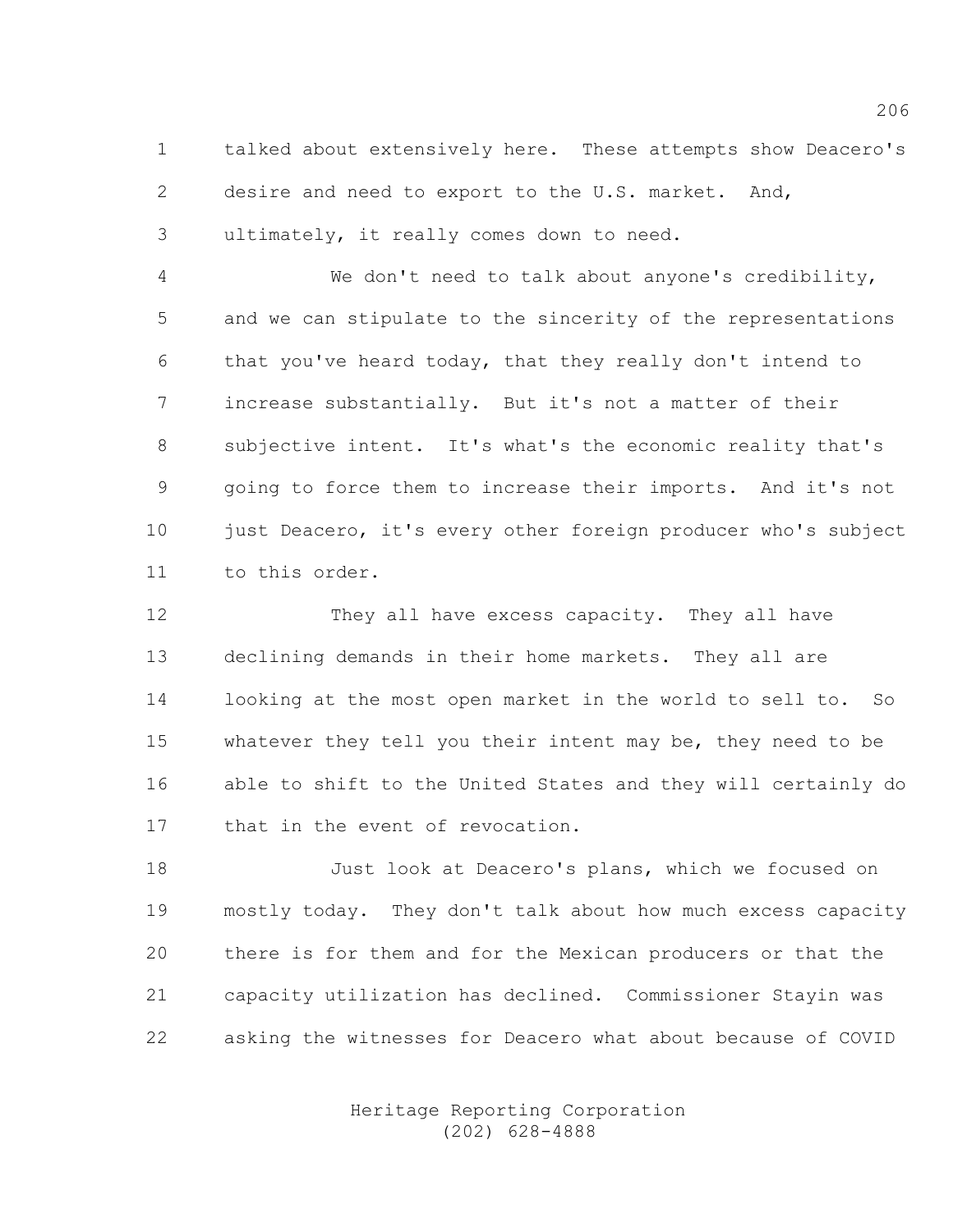1 the decline in demand in the market, and the witnesses kind 2 of said, well, you know, that's not going to affect it. 3 We're looking for the long-term customers, et cetera.

4 Well, in fact, long-term customers exist all over 5 once you get them to buy your product. And demand in the 6 auto industry in Mexico alone has dropped by a third. 7 They're not going to be able to sell their wire rod to those 8 producers, auto producers in Mexico. And as we talked about 9 this now, it's important to note that the claims by Deacero 10 on exemptions and shortages, almost everything they were 11 talking about, how they couldn't get products, et cetera, and 12 the exemptions granted, those happen to deal with wire 13 products, not wire rod, wire products. And we'll go into 14 that more in our brief. But a lot of that discussion you 15 heard was misleading, and I'm not saying it's intentional, 16 but a lot of the exemptions they talked about had to do with 17 wire and not wire rod. But you see excess capacity in 18 Mexico, demand in Mexico is declining and continuing need and 19 interest by Mexican producers and exporters.

20 We also know that Deacero in particular has gone 21 through administrative reviews. Unlike some of the other 22 foreign producers who haven't been subjected to a review,

> Heritage Reporting Corporation (202) 628-4888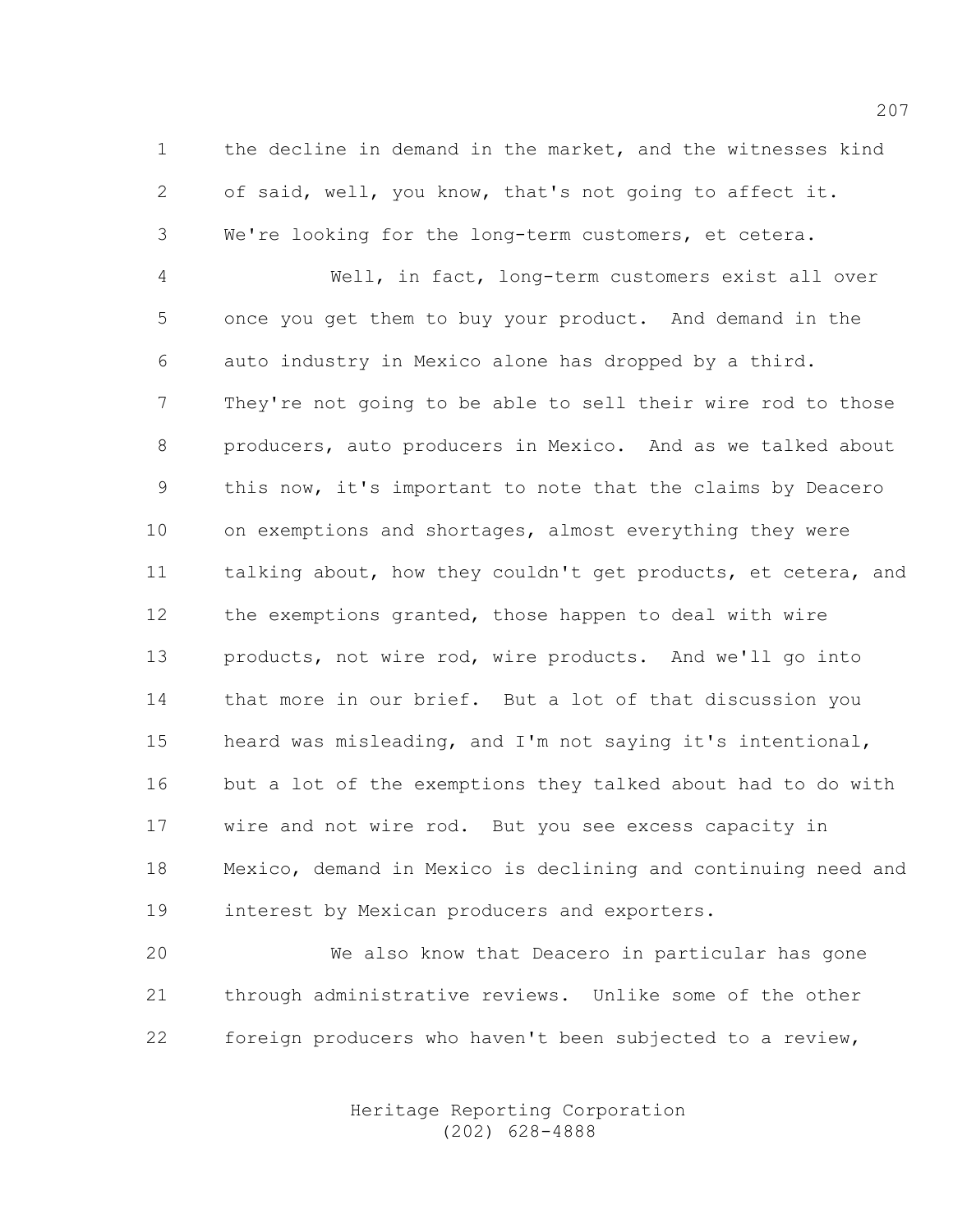1 Deacero's gone through administrative reviews and still found 2 that they couldn't sell in the U.S. without dumping. Well, 3 that's true for everybody that's subject to this order here. 4 And as the Commissioners noted, they continue to undersell 5 in this U.S. market. They've undersold consistently and 6 they've undersold in this sunset review as well.

7 So, interestingly enough, they're saying, well, 8 we're not going to undersell here. We've got trade issues, 9 et cetera. And I think when they responded with whoever 10 emphasized freight completely missed it. Yeah, you can ship 11 from China or Turkey to Mexico cheaper than you can ship over 12 land, but the fact of the matter is everybody's got to ship 13 inland to the U.S. ultimately. And if you go back to the 14 original investigation, crate rates were no impediment to 15 being able to overwhelm the market with large volumes at low 16 prices to imports.

17 And the comment that something like wire rod 18 doesn't do well on wheels, so you can't ship that much here, 19 well, I'm not sure what that means. When you look at the 20 original investigation, wire rod wasn't being shipped here by 21 dirigible. It was coming here by truck and in very large 22 quantities, and they didn't seem to have any problem with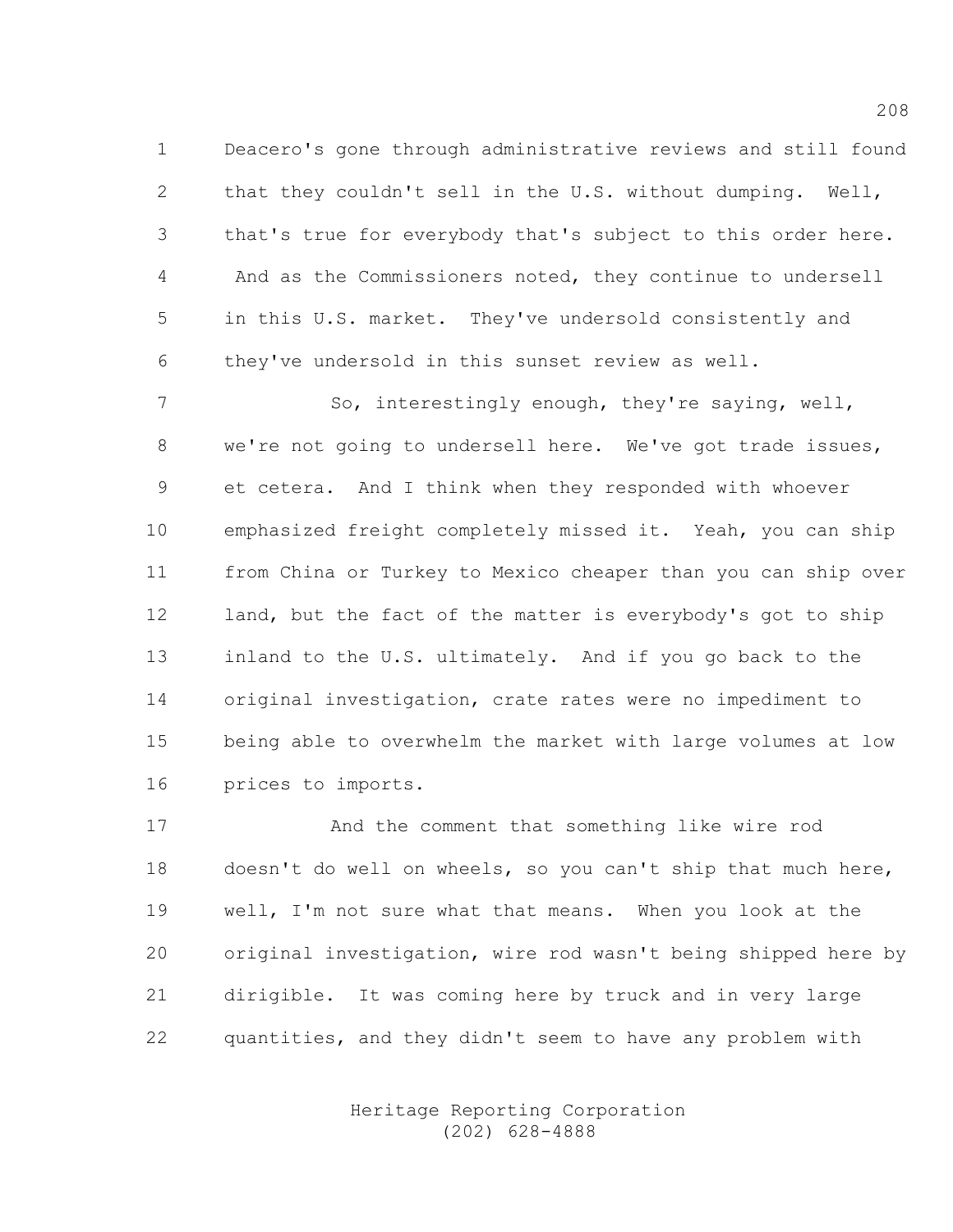1 that.

| $\mathbf{2}$ | Ultimately, the problem is that imports are going            |
|--------------|--------------------------------------------------------------|
| 3            | to come in and in enough volume at this time that will cause |
| 4            | injury and a continuation of injury. Look at the state of    |
| 5            | the domestic injury. It's highly vulnerable at this point.   |
| 6            | Demand is down significantly, prices have declined, capacity |
| 7            | utilization is anaemic, plant and production lines are idle, |
| 8            | and profits are inadequate.                                  |
| 9            | The industry is extremely vulnerable. There is               |
| 10           | only one result that we'll obtain if there is revocation of  |
| 11           | the orders by Mexico alone or all the countries and that is  |
| 12           | continuation and occurrence of material increase. The facts  |
| 13           | demand a continuation of the order to all of the countries.  |
| 14           | Thank you very much for your time.                           |
| 15           | MR. BISHOP: Thank you, Mr. Rosenthal and Mr.                 |
| 16           | Price. Providing closing remarks on behalf of those in       |
| 17           | opposition of continuation will be given by Irwin P.         |
| 18           | Altschuler of Greenberg Traurig.                             |
| 19           | Mr. Altschuler you have a total of 21 minutes and            |
| 20           | you may begin when you're ready.                             |
| 21           | MR. ALTSCHULER: Thank you very much, Mr. Bishop.             |
| 22           | May I ask my colleagues, Ms. Lutz and Ms. Jeong, if          |
|              |                                                              |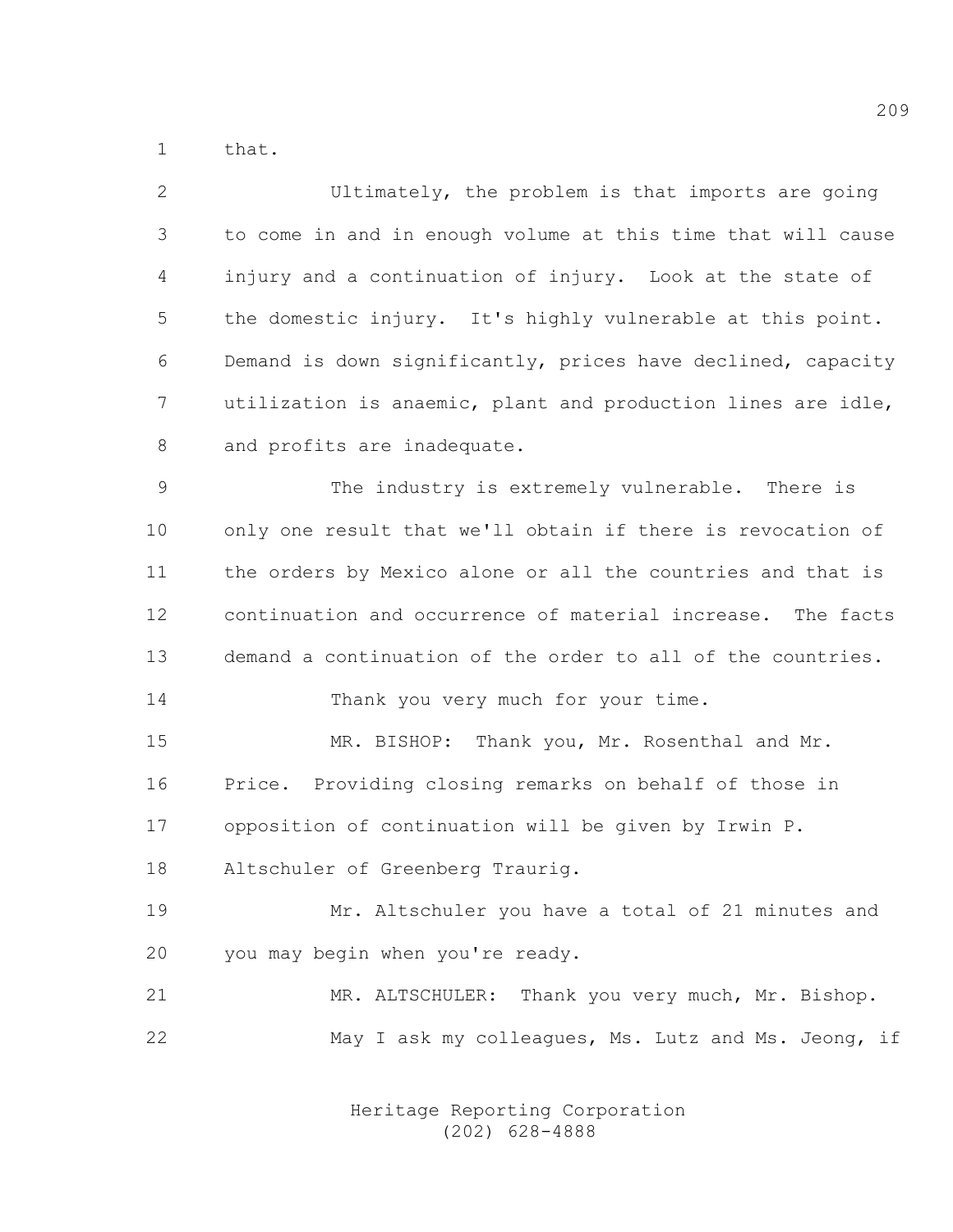1 they have any comments in the nature of rebuttal before I 2 have one or two rebuttal points and then the closing. So, 3 Rosa, Jennifer, do you have anything to weigh in on, or 4 should I begin?

5 MS. LUTZ: I got my rebuttal comments in in 6 response to the last question.

7 MR. ALTSCHULER: Okay.

8 MS. JEONG: Let me just address -- thank you very 9 much. Again, this is Rosa Jeong with Greenberg Traurig. 10 Just a few points briefly.

11 One of the issues that U.S. industry has raised in 12 their brief and I think in their testimony as well is, you 13 know, they're saying that there's divertible capacity, that 14 if the orders were revoked that the Mexican industry would 15 take every single ton of the remaining capacity and every 16 single ton of their inventory and ship them to the U.S. 17 market. That's simply not realistic I think in any case but 18 in particular in light of the volume constraints on the 19 operations in the Mexican industry that you heard earlier 20 today.

21 As our panel has explained, production is aligned 22 with sales, which means that every ton they produce or every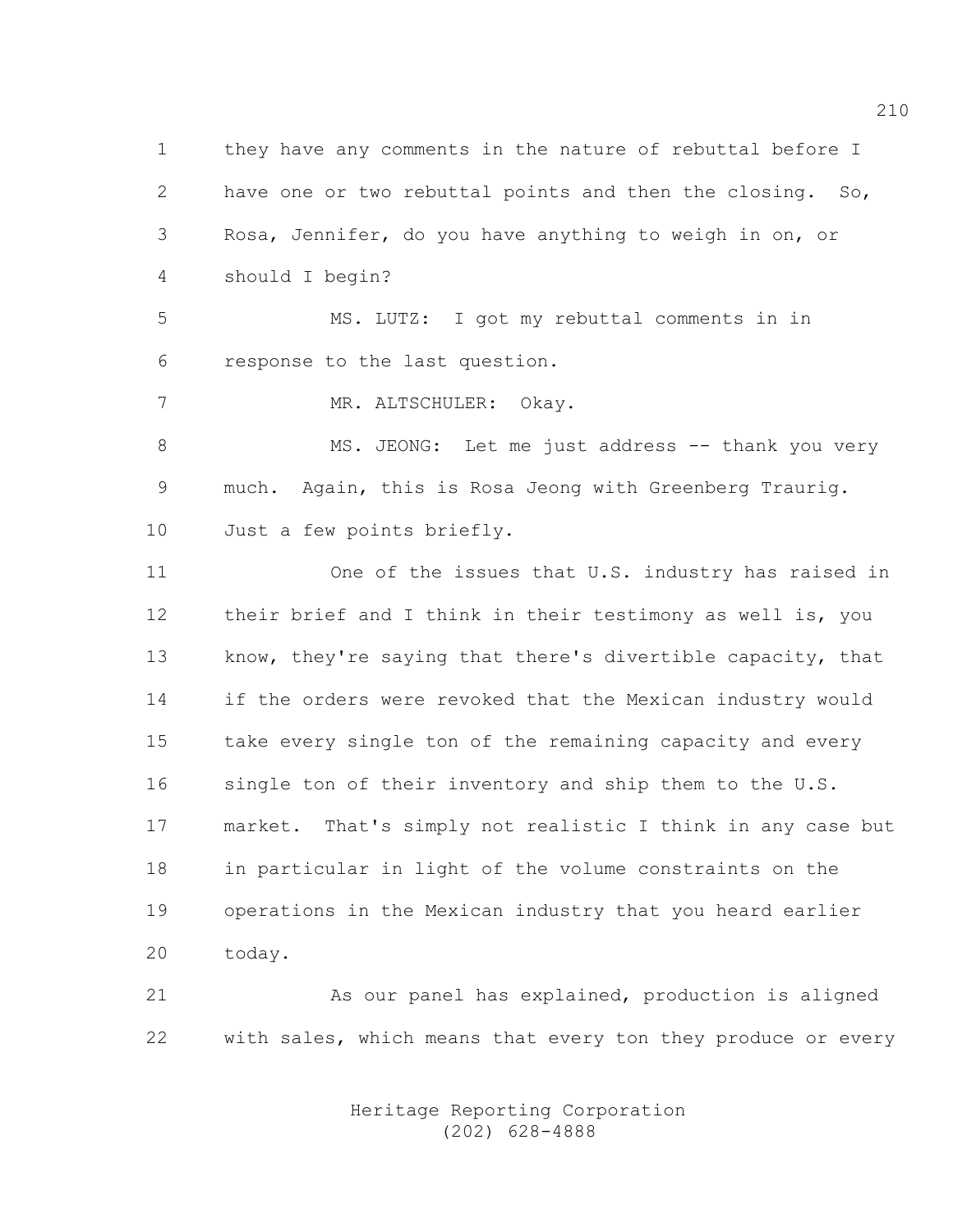1 ton they have in their inventory is already spoken for. Even 2 on a longer term basis, there's very little capacity because 3 they only produce to order and they align production that, 4 you know, there is not going to be a lot of volume to convert 5 and ship to the U.S. market.

6 One point about Section 232 exclusions. And I 7 think Nucor or perhaps the other counsel had mentioned that 8 they recognize that Section 232 exclusions were almost always 9 denied when the U.S. industry filed objections. And, you 10 know, we haven't done a global review of every single 11 request, but, to our knowledge, U.S. industry has opposed a 12 great many number of exclusions, and as they recognize, 13 virtually all exclusions were denied when U.S. industry has 14 opposed them. That means the process they really have full 15 control over; by filing an objection, they can get the 16 request denied. And even looking at what we experienced when 17 Ms. Caughtner was filing exclusions, a lot of times they were 18 just copying the same objection and then filing it to 19 another. There were many times where they filed the wrong, 20 you know, exclusion request numbers and so forth. It doesn't 21 seem that it took a lot of effort for them to or wouldn't 22 take a lot of effort for them to file an objection.

> Heritage Reporting Corporation (202) 628-4888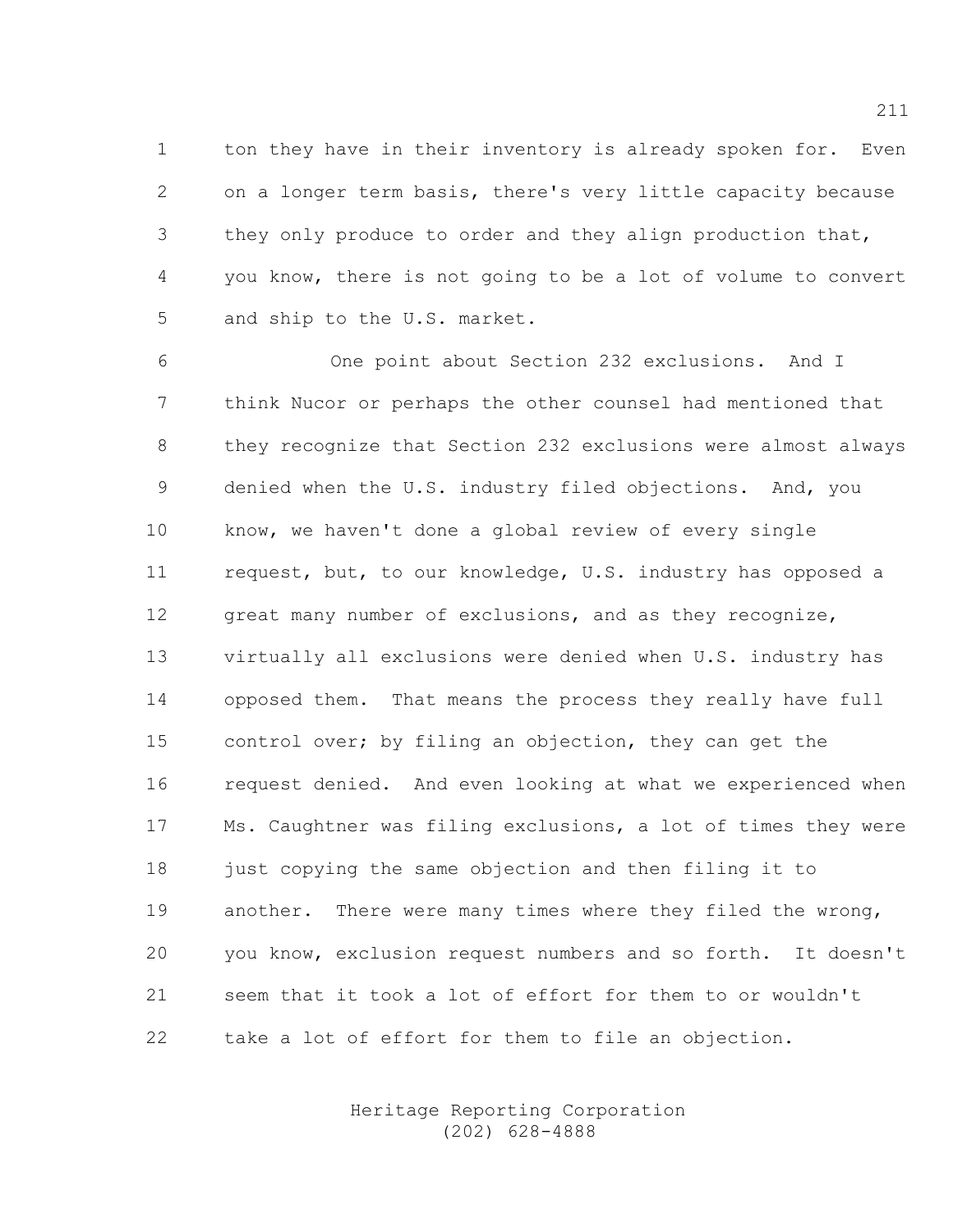1 And I think they mentioned, you know, they made a 2 commercial decision that it wasn't worth responding and 3 addressing every single request. But, collectively, the 4 volume is, I think, a pretty significant volume that they 5 submitted a graphic for, which indicates that they must have 6 found these ones not injurious to them.

7 I think that in the comments that was just made 8 during the closing rebuttal session was that there are some 9 allegations that we are mischaracterizing what Ms. Caughtner 10 was requesting, it was wire, wire rod. I think our testimony 11 is very clear that the exclusion request to Ms. Caughtner was 12 for wire, but, as far as I know, all of the U.S. suppliers 13 that we were trying to get supplied rod or wire from were 14 also rod suppliers. So their capacity for wire and wire rod 15 are linked and, you know, essentially equal. It's just not a 16 reasonable assertion to say we would have had rod, we could 17 have sold you rod but not wire. So we believe that's an 18 unreasonable statement.

19 One final comment about the smaller diameter 20 product, I think one of the witnesses mentioned that to our 21 knowledge these small diameter products are still being 22 produced by some of the Canadian producers, something of that

> Heritage Reporting Corporation (202) 628-4888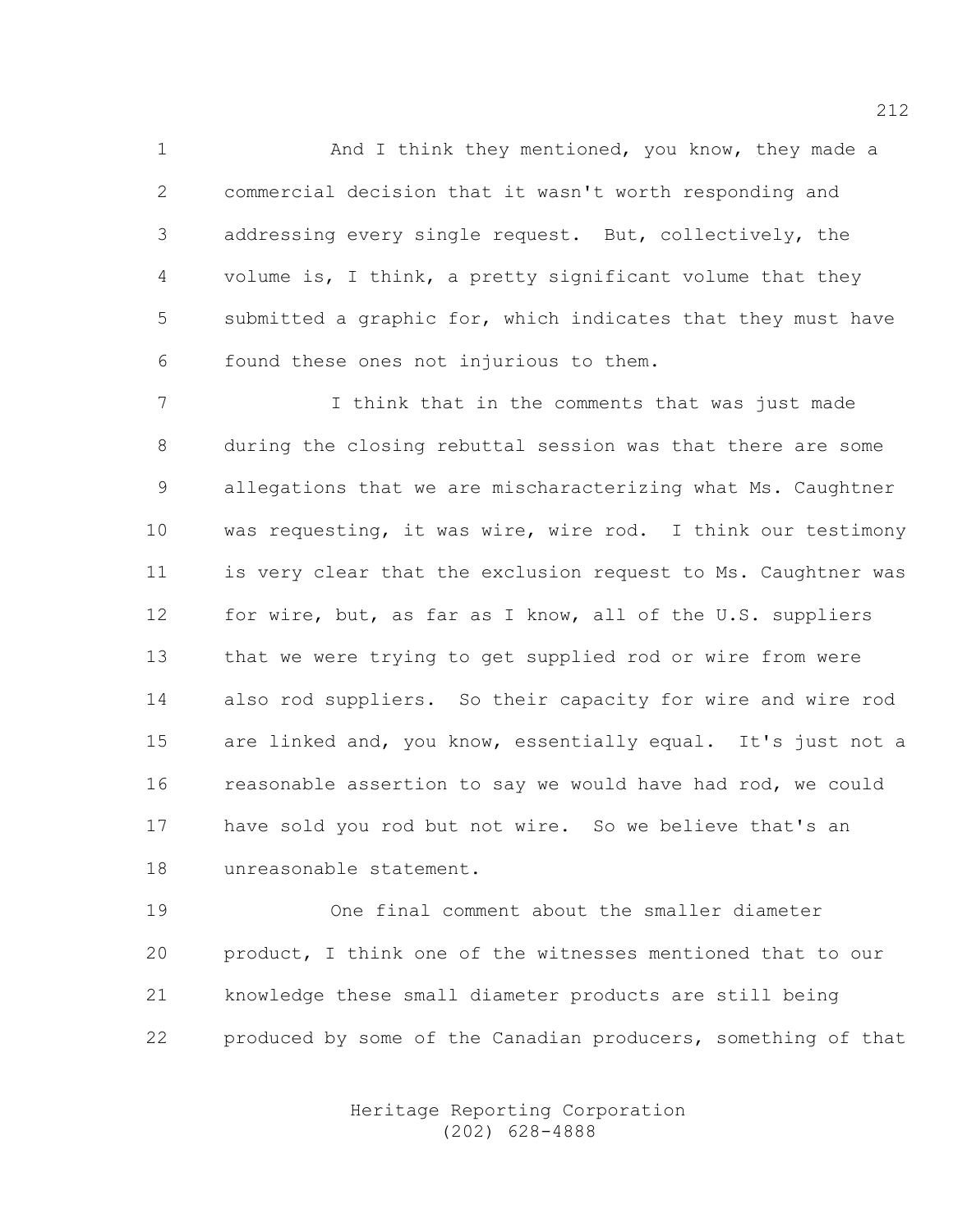1 sort and we believe were produced at the time of the 2 petition. So, to the extent that Canada was one of the 3 subject countries, it must mean that it wasn't a subject of 4 concern to the domestic industry at the time and that it was 5 purposely crafted to leave out those products at the time of 6 the petition. Thank you.

7 MR. BISHOP: Irwin, are you there?

8 MR. ALTSCHULER: I am. And I got my button to 9 work, so that was good, Bill.

10 Well, just to close, first let me close by echoing 11 everybody else in thanking the Commission for putting this 12 together. I was fearful about this technology. I'm not a 13 very high tech person, but I think it worked really well. So 14 thank you for the effort and I think it was worth it.

15 And, Chairman Johanson, happy next adventure and 16 thanks for all your service.

17 CHAIRMAN JOHANSON: Thank you, Mr. Altschuler.

18 MR. ALTSCHULER: Sure.

19 And I would just close with these remarks, that 18 20 years is a long time, and 18 years ago was a long time ago. 21 Just for perspective, George W. Bush was President, 9/11 had 22 just happened, the Iraq war hadn't even begun, Barry Bonds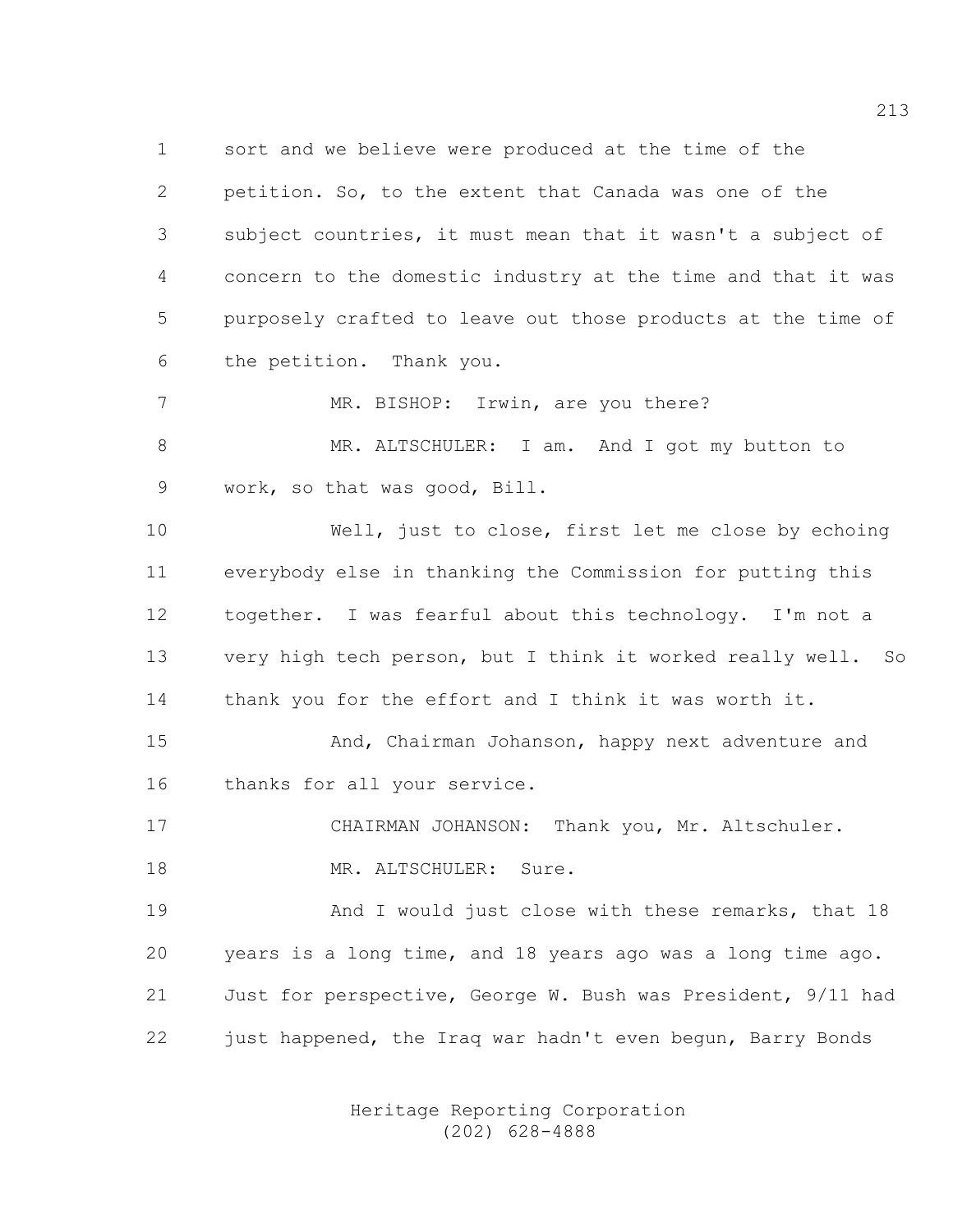1 won the National League MVP and he's now been retired for 13 2 years. My three kids weren't even married, and now I have 3 seven grandkids. So 18 years is a long time, and it's a very 4 long time for an antidumping order.

5 The law, the antidumping statute, recognizes this 6 when it instructs that in a five year sunset review an order 7 shall be revoked unless the Commission determines that 8 revocation would be likely to lead to a continuation or 9 recurrence of material injury within a reasonably foreseeable 10 time. In this case, a third sunset review, the evidence 11 shows that it would not be likely to reoccur or continue.

12 In the last 18 years, a solid wall of protection 13 has been built for the domestic wire rod producers. 14 Antidumping orders on 11 more countries, including China, 15 have been added. And there are precedents where the 16 Commission has revoked antidumping orders shortly after new 17 ones have taken effect.

18 Now, not only have 11 new orders been put in place, 19 but the industry benefits from Section 232 duties and quotas 20 against imported wire rod. There's no denying that.

21 Behind the protective wall U.S. producers have 22 thrived. And I won't go into the details because I think the

> Heritage Reporting Corporation (202) 628-4888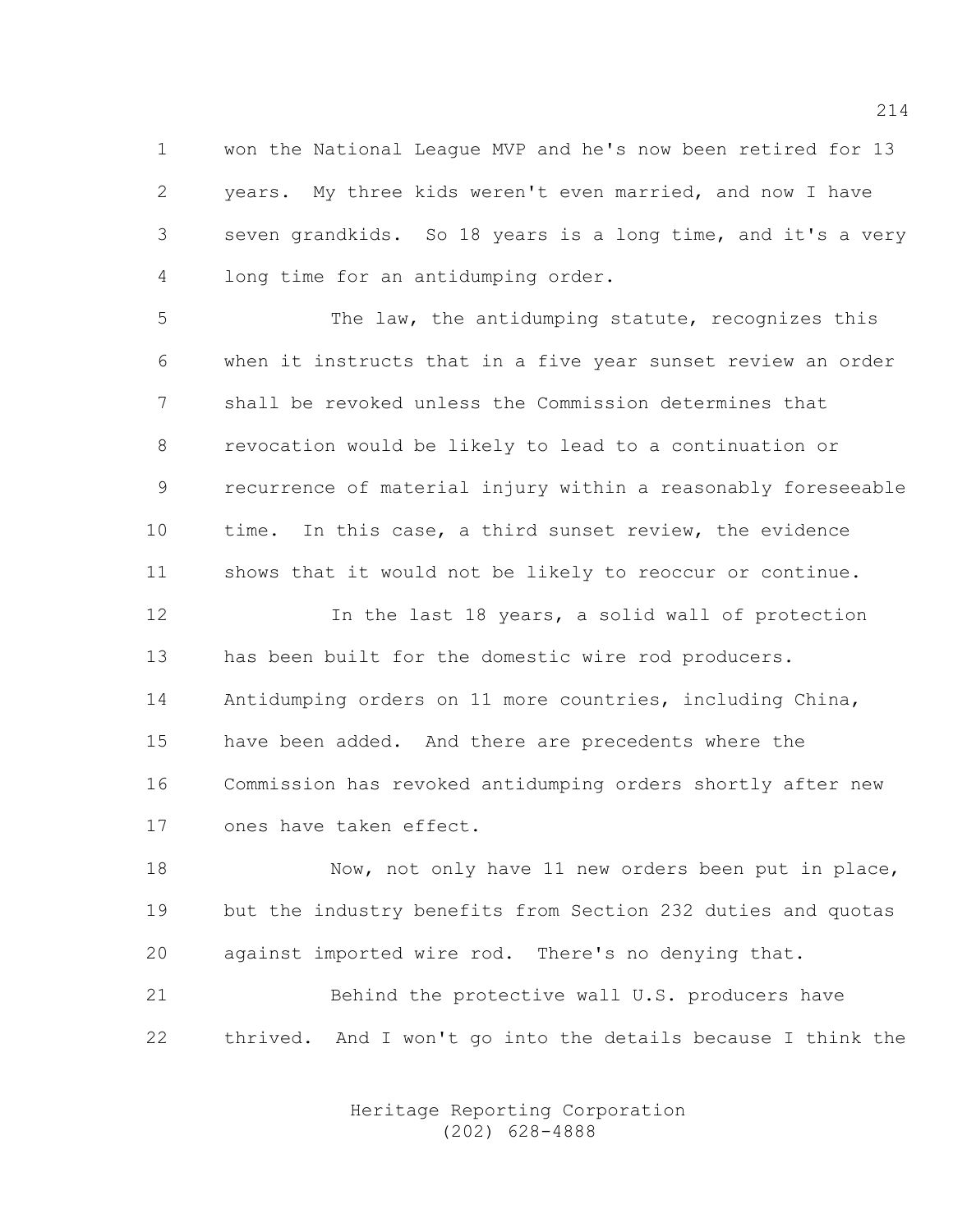1 record makes clear how they have thrived through what

2 Petitioners like to call an incipient recovery. Well, if it 3 is incipient, it's going to continue because all the problems 4 are taken care of with these new antidumping orders.

5 So we think that revoking the order on Mexico won't 6 change a thing for these reasons, among others. This 7 protective wall, once again, including the reality that 8 Mexican wire rod would be hit again with 232 duties if its 9 wire rod exports surge.

10 The Mexican industry maintains high capacity 11 utilization and it's not export-oriented. Deacero, the sole 12 Mexican exporter for many years, is focused first on its 13 internal consumption of its own wire rod, then on the Mexican 14 market, then third country exports, then on its own U.S. nail 15 company, Mid Continent, and only then on exports to a small 16 number of other U.S. customers. And high freight costs keep 17 Deacero out of a number of U.S. regional markets.

18 I think what I'd like to remind the Commission is 19 that first and foremost Deacero is a wire company, and the 20 number and variety of downstream customers for wire in Mexico 21 has exploded in the last 18 years. This diversified customer 22 base is a major reason why Deacero sales of wire rod in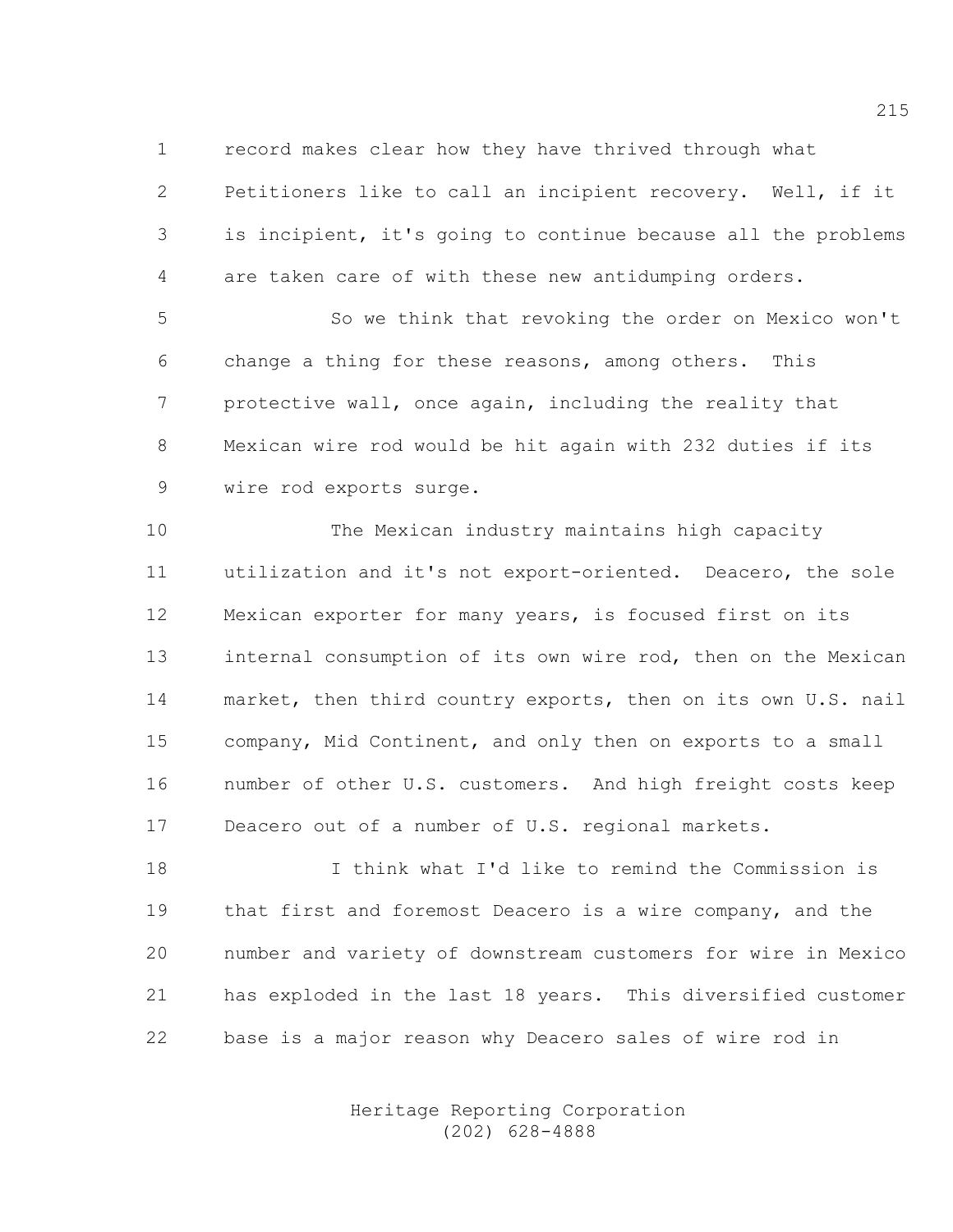1 Mexico have been and will be stable despite COVID-19.

2 In sum, Mexico's exports to the U.S. will not 3 comprise a meaningful part of the U.S. market. It would be 4 too small to matter much, certainly too small to cause 5 material injury in a reasonably foreseeable time.

6 And we know this is the key. This is the key. 7 Does the Commission accept that Mexico's exports will remain 8 very low? Because, after all, if Mexico even doubles its 9 exports, it will still be much lower than 1 percent of U.S. 10 market, U.S. consumption. So we urge you to consider these 11 facts and conclude that it is unlikely that Mexico will 12 increase in any meaningful way because of all the factors 13 that we and our witnesses have recounted for you today.

14 And I think just one more time, it is important to 15 note that the U.S. industry cannot be counted on to supply 16 all U.S. customers' needs. The huge number of 232 17 exclusions granted for imported wire proves this.

18 And I think Mr. Rosenthal referred to this as 19 ridiculous, something to do with this. All I can say is I'm 20 glad the Commission and not Mr. Rosenthal is the arbiter of 21 what's ridiculous because, to me, it is a matter of 22 credibility. Credibility always matters. And when it comes

> Heritage Reporting Corporation (202) 628-4888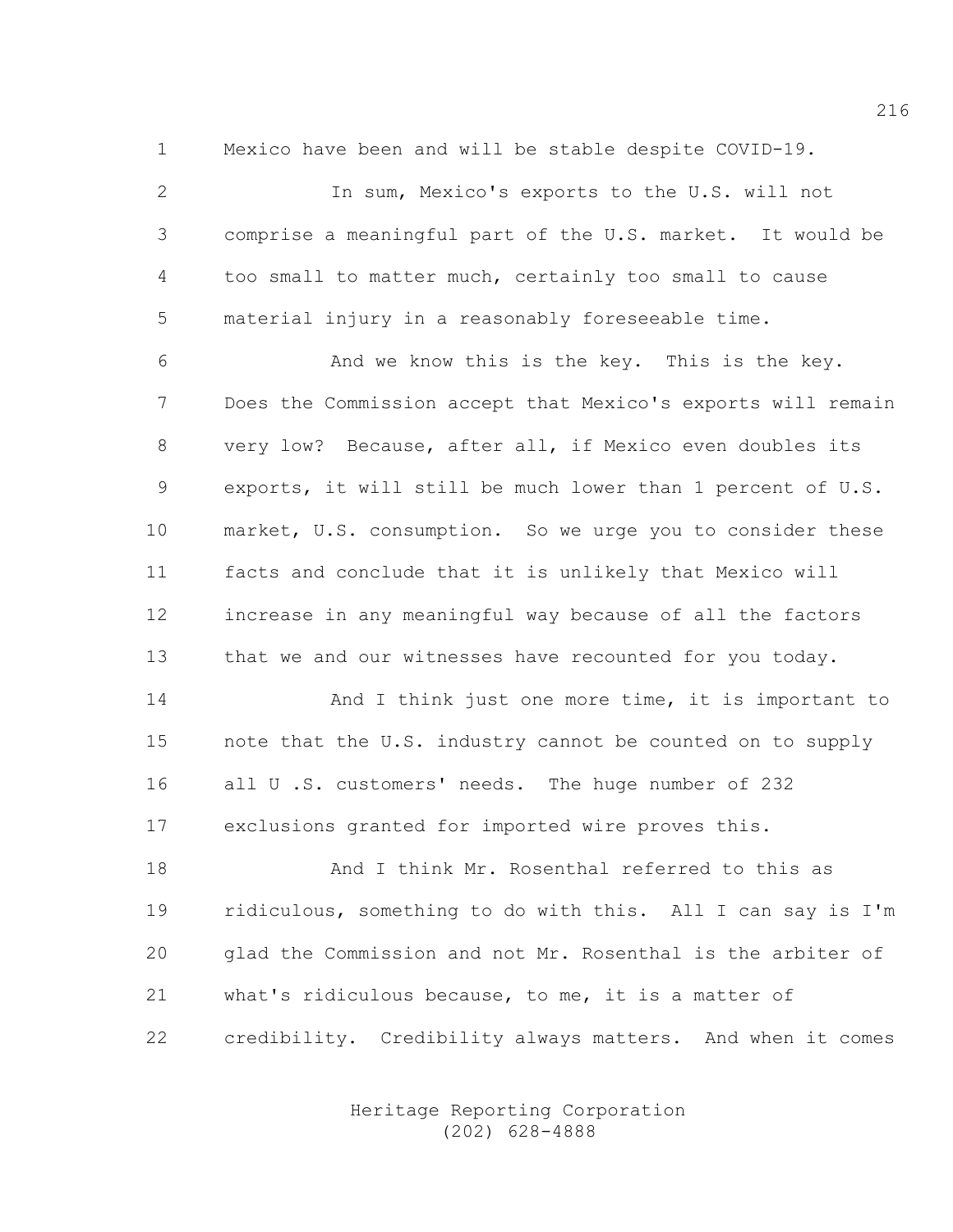1 to these exclusions, to have a major U.S. producer tell the 2 government one thing in an effort to deny any imported wire 3 and tell its customer something very different, to me, that 4 is a matter of credibility and it's something that the 5 Commission is entitled to and should take into account.

6 And last I'd note that U.S. prices, the producers' 7 prices, are tied to scrap prices. I think that pre-hearing 8 brief demonstrates that well. And that the very low volume 9 of imports from Mexico will not disrupt that cost/price 10 relationship.

11 So, for all these reasons, we propose several 12 conclusions. One is that the Commission should not cumulate 13 Mexico with other subject imports because Mexico's imports 14 will have no discernible adverse impact or because of 15 significantly different conditions of competition; two, that 16 the U.S. industry is not vulnerable to material injury; 17 three, that imports from Mexico will have no significant 18 impact on the U.S. industry; and four, that the order for 19 Mexico should be revoked.

20 I thank you for this hearing again and the 21 opportunity to be heard and appreciate the time. 22 CHAIRMAN JOHANSON: All right. I would like to

> Heritage Reporting Corporation (202) 628-4888

217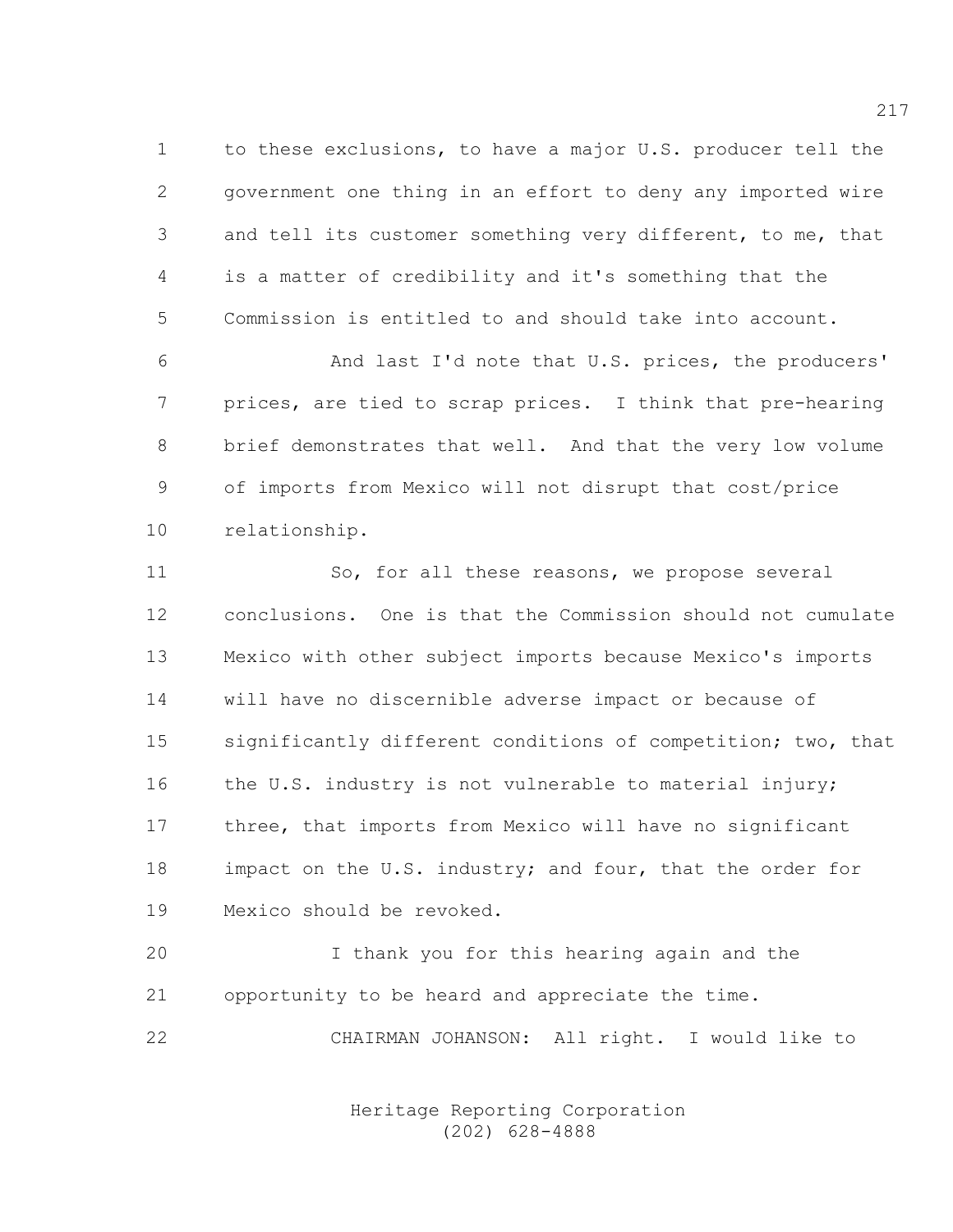1 thank all of you for appearing here today. I will now make 2 the closing statement.

3 On behalf of the Commission, I want to thank all 4 witnesses for participating in today's hearing on Carbon and 5 Certain Alloy Steel Wire Rod from Brazil, Indonesia, Mexico, 6 Moldova, and Trinidad and Tobago, Investigation Numbers 701- 7 TA-417 and 731-TA-953, 957-959, and 961 (Third Review). 8 Post-hearing briefs, corrections to the transcript, 9 and responses to Commissioner questions are due not later 10 than 5:15 p.m. on Thursday, June 25, 2020, with the public 11 version due Friday, June 26, 2020. 12 The Commission appreciates everyone's patience and 13 flexibility while we refine our procedures during this 14 difficult time. Seeing no other business before the 15 Commission, this hearing is adjourned. 16 (Whereupon, at 3:45 p.m., the hearing in the

17 above-entitled matter concluded.)

- 18 //
- 19 //
- 20 //
- 21 //

22 //

 Heritage Reporting Corporation (202) 628-4888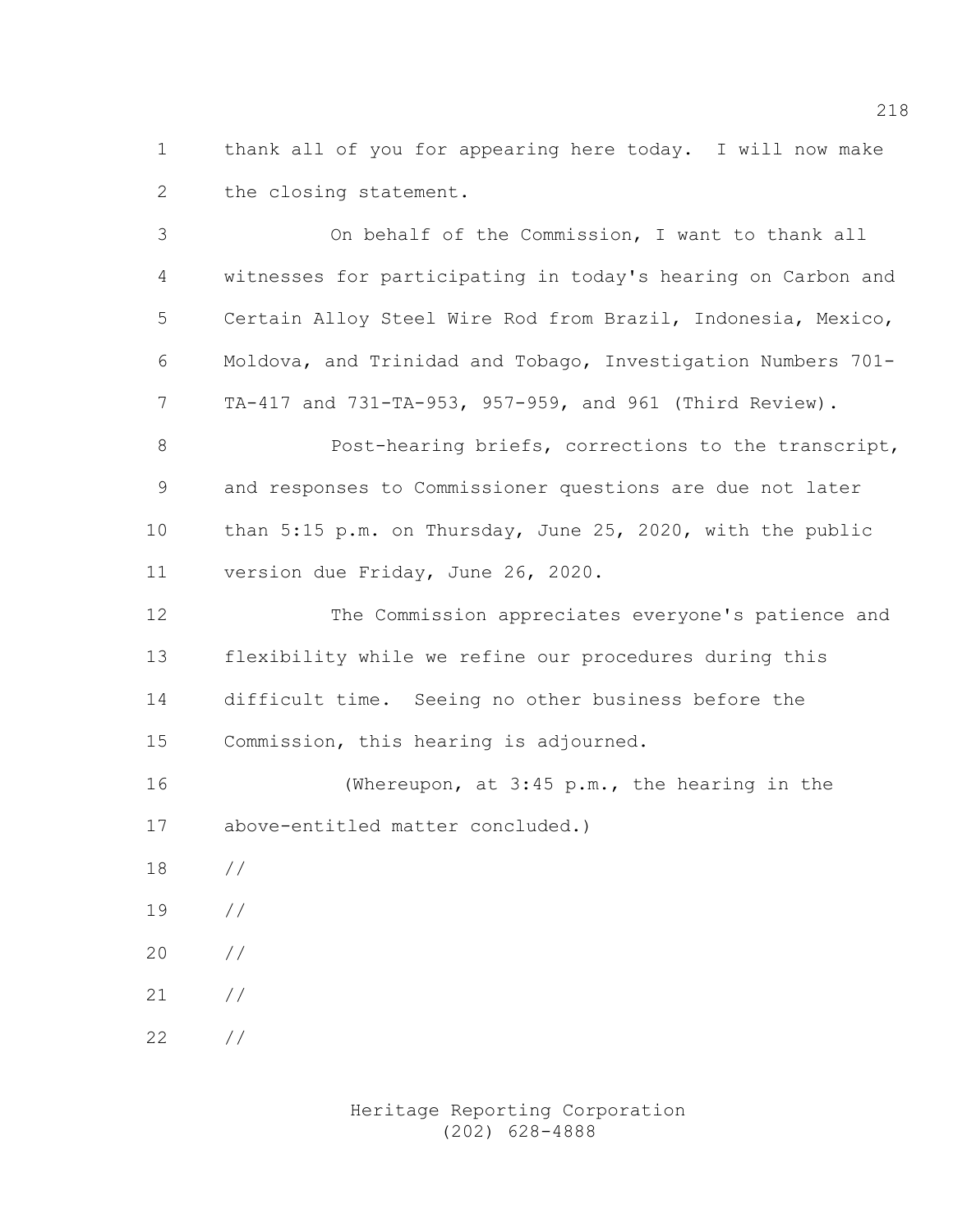| 1              |               |
|----------------|---------------|
| $\overline{c}$ | $\frac{1}{2}$ |
| 3              | $\frac{1}{2}$ |
| 4              | $\frac{1}{2}$ |
| 5              | $\frac{1}{2}$ |
| 6              | $\frac{1}{2}$ |
| 7              | $\frac{1}{2}$ |
| 8              | $\frac{1}{2}$ |
| 9              | $\frac{1}{2}$ |
| 10             | $\frac{1}{2}$ |
| 11             | $\frac{1}{2}$ |
| 12             | $\frac{1}{2}$ |
| 13             | $\frac{1}{2}$ |
| 14             | $\frac{1}{2}$ |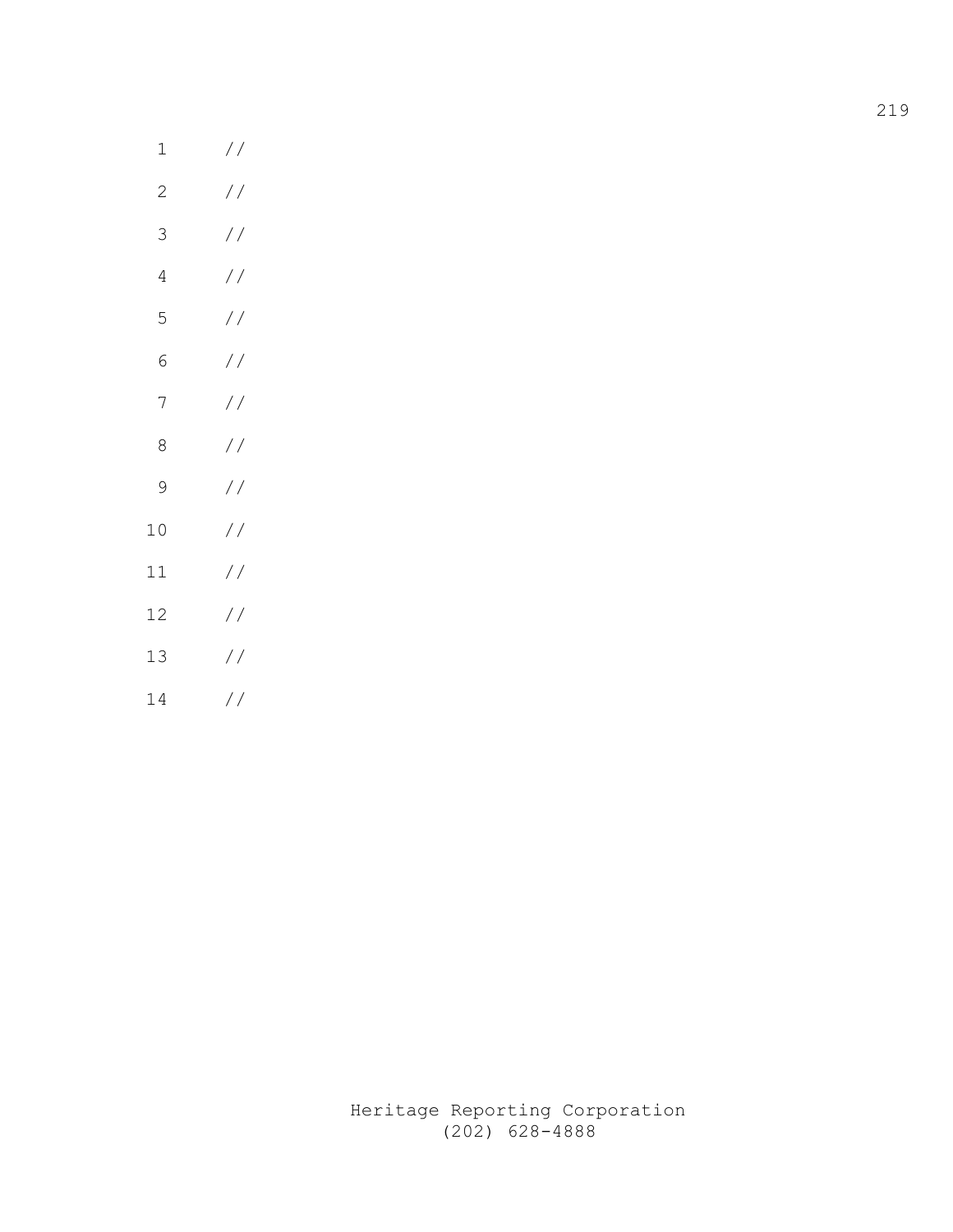## CERTIFICATION OF TRANSCRIPTION

TITLE: Carbon and Certain Alloy Steel Wire Rod from Brazil, Indonesia, Mexico, Moldova, Trinidad and Tobago INVESTIGATION NO.: 701-TA-417 and 731-TA-953, 957-959 and 961 (Third Review) HEARING DATE: June 16, 2020

LOCATION: Washington, D.C.

NATURE OF HEARING: Hearing

I hereby certify that the foregoing/attached transcript is a true, correct and complete record of the above-referenced proceeding(s) of the U.S. International Trade Commission.

DATE: 6/16/20

SIGNED:

La Shone (Show-

Signature of the Contractor or the Authorized Contractor's Representative 1220 L Street, N.W. - Suite 600 Washington, D.C. 20005

I hereby certify that I am not the Court Reporter and that I have proofread the abovereferenced transcript of the proceeding(s) of the U.S. International Trade Commission, against the aforementioned Court Reporter's notes and recordings, for accuracy in transcription in the spelling, hyphenation, punctuation and speakeridentification, and did not make any changes of a substantive nature. The foregoing/attached transcript is a true, correct and complete transcription of the proceeding(s).

SIGNED:

Kebecca & Mcauy<br>Signature of Proofreader

I hereby certify that I reported the abovereferenced proceeding(s) of the U.S. International Trade Commission and caused to be

 Heritage Reporting Corporation  $\chi$  and  $\mu$  forms